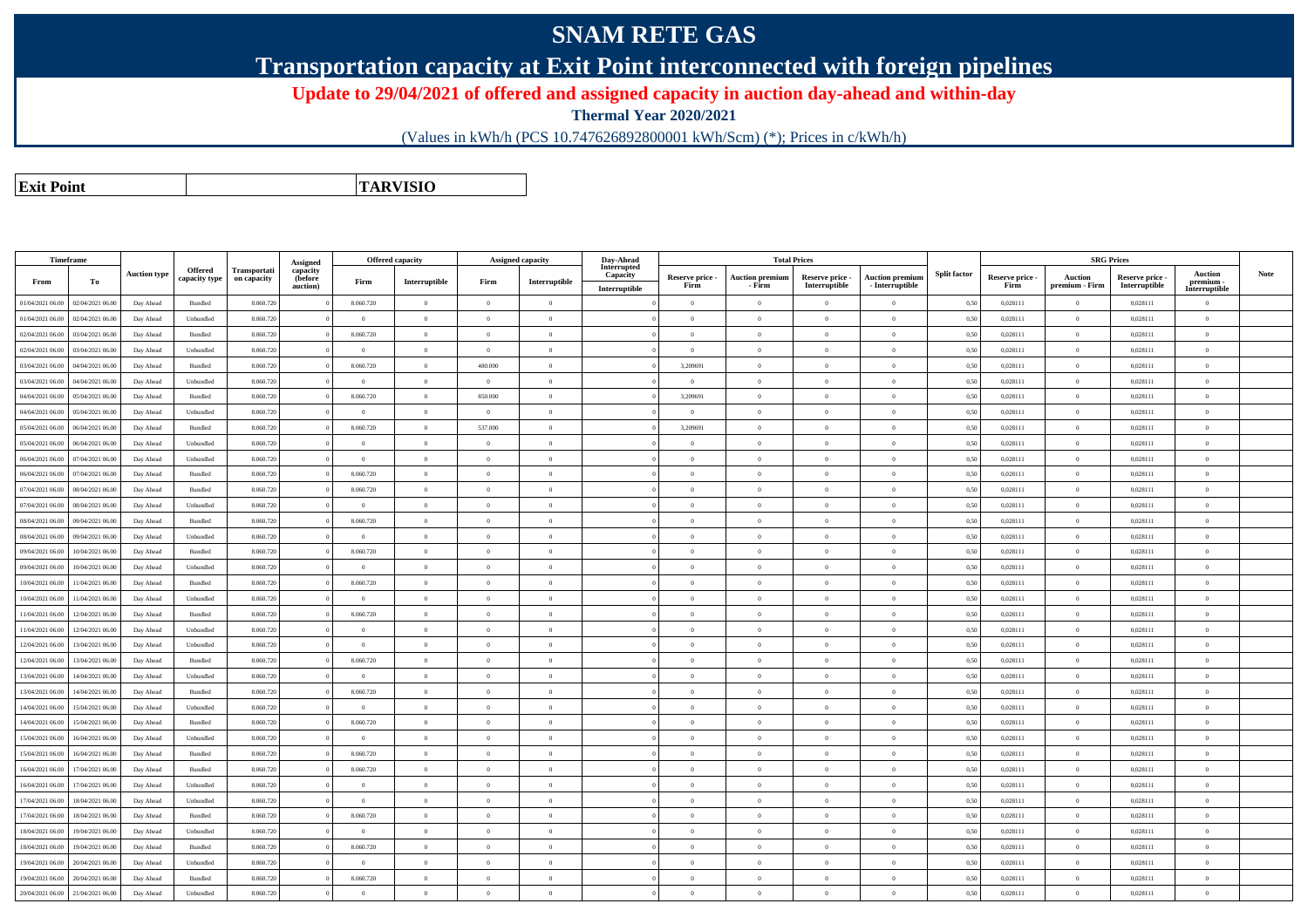| 20/04/2021 06:00<br>21/04/2021 06:00 | Day Ahead  | Bundled   | 8.060.720 | 8.060.720      | $\overline{0}$ | $\Omega$       |                | $\Omega$       | $\Omega$       | $\Omega$       | $\theta$       | 0.50 | 0,028111 | $\theta$       | 0,028111       | $\theta$       |  |
|--------------------------------------|------------|-----------|-----------|----------------|----------------|----------------|----------------|----------------|----------------|----------------|----------------|------|----------|----------------|----------------|----------------|--|
| 21/04/2021 06:00<br>22/04/2021 06.00 | Day Ahead  | Bundled   | 8.060.720 | 8.060.720      | $\overline{0}$ | $\theta$       | $\overline{0}$ | $\overline{0}$ | $\bf{0}$       | $\overline{0}$ | $\bf{0}$       | 0,50 | 0,028111 | $\theta$       | 0,028111       | $\overline{0}$ |  |
| 21/04/2021 06:00<br>22/04/2021 06:00 | Day Ahead  | Unbundled | 8.060.720 | $\bf{0}$       | $\overline{0}$ | $\overline{0}$ | $\overline{0}$ | $\bf{0}$       | $\bf{0}$       | $\bf{0}$       | $\bf{0}$       | 0,50 | 0,028111 | $\overline{0}$ | 0,028111       | $\overline{0}$ |  |
| 22/04/2021 06:00<br>23/04/2021 06:00 | Day Ahead  | Unbundled | 8.060.720 | $\overline{0}$ | $\overline{0}$ | $\overline{0}$ | $\overline{0}$ | $\overline{0}$ | $\bf{0}$       | $\overline{0}$ | $\overline{0}$ | 0.50 | 0.028111 | $\overline{0}$ | 0,028111       | $\overline{0}$ |  |
|                                      |            |           |           |                | $\overline{0}$ | $\theta$       |                |                |                |                |                |      |          |                |                |                |  |
| 22/04/2021 06:00<br>23/04/2021 06:00 | Day Ahead  | Bundled   | 8.060.720 | 8.060.720      |                |                | $\overline{0}$ | $\overline{0}$ | $\bf{0}$       | $\overline{0}$ | $\bf{0}$       | 0,50 | 0,028111 | $\,$ 0 $\,$    | 0,028111       | $\overline{0}$ |  |
| 23/04/2021 06:00<br>24/04/2021 06.00 | Day Ahead  | Unbundled | 8.060.720 | $\bf{0}$       | $\overline{0}$ | $\bf{0}$       | $\overline{0}$ | $\bf{0}$       | $\overline{0}$ | $\overline{0}$ | $\mathbf{0}$   | 0,50 | 0,028111 | $\overline{0}$ | 0,028111       | $\bf{0}$       |  |
| 23/04/2021 06:00<br>24/04/2021 06.00 | Day Ahead  | Bundled   | 8.060.720 | 8.060.720      | $\overline{0}$ | $\overline{0}$ | $\overline{0}$ | $\overline{0}$ | $\bf{0}$       | $\overline{0}$ | $\overline{0}$ | 0.50 | 0,028111 | $\overline{0}$ | 0,028111       | $\overline{0}$ |  |
| 24/04/2021 06.00<br>25/04/2021 06:00 | Day Ahead  | Unbundled | 8.060.720 | $\theta$       | $\overline{0}$ | $\theta$       | $\overline{0}$ | $\overline{0}$ | $\bf{0}$       | $\overline{0}$ | $\bf{0}$       | 0,50 | 0,028111 | $\,$ 0 $\,$    | 0,028111       | $\overline{0}$ |  |
| 24/04/2021 06:00<br>25/04/2021 06:00 | Day Ahead  | Bundled   | 8.060.720 | 8.060.720      | $\overline{0}$ | $\overline{0}$ | $\overline{0}$ | $\bf{0}$       | $\bf{0}$       | $\bf{0}$       | $\bf{0}$       | 0,50 | 0,028111 | $\overline{0}$ | 0,028111       | $\overline{0}$ |  |
| 25/04/2021 06:00<br>26/04/2021 06:00 | Day Ahead  | Bundled   | 8.060.720 | 8.060.720      | $\overline{0}$ | 293.000        | $\overline{0}$ | 3,209691       | $\overline{0}$ | $\overline{0}$ | $\overline{0}$ | 0.50 | 0,028111 | $\overline{0}$ | 0,028111       | $\overline{0}$ |  |
|                                      |            |           |           |                |                |                |                |                |                |                |                |      |          |                |                |                |  |
| 25/04/2021 06:00<br>26/04/2021 06:00 | Day Ahead  | Unbundled | 8.060.720 | $\overline{0}$ | $\overline{0}$ | $\theta$       | $\overline{0}$ | $\overline{0}$ | $\bf{0}$       | $\overline{0}$ | $\bf{0}$       | 0,50 | 0,028111 | $\,$ 0 $\,$    | 0,028111       | $\overline{0}$ |  |
| 26/04/2021 06:00<br>27/04/2021 06:00 | Day Ahead  | Bundled   | 8.060.720 | 8.060.720      | $\overline{0}$ | $\overline{0}$ | $\overline{0}$ | $\bf{0}$       | $\bf{0}$       | $\bf{0}$       | $\bf{0}$       | 0,50 | 0,028111 | $\overline{0}$ | 0,028111       | $\overline{0}$ |  |
| 26/04/2021 06:00<br>27/04/2021 06:00 | Day Ahead  | Unbundled | 8.060.720 | $\overline{0}$ | $\overline{0}$ | $\overline{0}$ | $\overline{0}$ | $\overline{0}$ | $\bf{0}$       | $\overline{0}$ | $\overline{0}$ | 0.50 | 0,028111 | $\overline{0}$ | 0.028111       | $\overline{0}$ |  |
| 27/04/2021 06:00<br>28/04/2021 06:00 | Day Ahead  | Bundled   | 8.060.720 | 8.060.720      | $\overline{0}$ | $\theta$       | $\overline{0}$ | $\overline{0}$ | $\bf{0}$       | $\overline{0}$ | $\overline{0}$ | 0,50 | 0,028111 | $\,$ 0 $\,$    | 0,028111       | $\overline{0}$ |  |
| 27/04/2021 06:00<br>28/04/2021 06:00 | Day Ahead  | Unbundled | 8.060.720 | $\bf{0}$       | $\overline{0}$ | $\overline{0}$ | $\overline{0}$ | $\bf{0}$       | $\bf{0}$       | $\overline{0}$ | $\mathbf{0}$   | 0,50 | 0,028111 | $\overline{0}$ | 0,028111       | $\bf{0}$       |  |
| 28/04/2021 06:00<br>29/04/2021 06.00 | Day Ahead  | Bundled   | 8.060.720 | 8.060.720      | $\overline{0}$ | $\overline{0}$ | $\overline{0}$ | $\overline{0}$ | $\overline{0}$ | $\overline{0}$ | $\overline{0}$ | 0.50 | 0,028111 | $\overline{0}$ | 0,028111       | $\overline{0}$ |  |
| 28/04/2021 06:00<br>29/04/2021 06.00 | Day Ahead  | Unbundled | 8.060.720 | $\theta$       | $\overline{0}$ | $\theta$       | $\overline{0}$ | $\overline{0}$ | $\bf{0}$       | $\overline{0}$ | $\bf{0}$       | 0,50 | 0,028111 | $\,0\,$        | 0,028111       | $\overline{0}$ |  |
| 29/04/2021 06:00<br>30/04/2021 06:00 | Day Ahead  | Unbundled | 8.060.720 | $\bf{0}$       | $\overline{0}$ | $\overline{0}$ | $\overline{0}$ | $\bf{0}$       | $\bf{0}$       | $\bf{0}$       | $\bf{0}$       | 0,50 | 0,028111 | $\bf{0}$       | 0,028111       | $\overline{0}$ |  |
|                                      |            |           |           |                |                | $\overline{0}$ |                |                | $\overline{0}$ |                |                |      |          | $\overline{0}$ |                | $\overline{0}$ |  |
| 29/04/2021 06:00<br>30/04/2021 06:00 | Day Ahead  | Bundled   | 8.060.720 | 8.060.720      | $\overline{0}$ |                | $\overline{0}$ | $\overline{0}$ |                | $\overline{0}$ | $\overline{0}$ | 0.50 | 0,028111 |                | 0,028111       |                |  |
| 30/04/2021 06:00<br>01/05/2021 06:00 | Day Ahead  | Bundled   | 8.060.720 | 8.060.720      | $\overline{0}$ | $\theta$       | $\overline{0}$ | $\overline{0}$ | $\bf{0}$       | $\overline{0}$ | $\bf{0}$       | 0,50 | 0,028111 | $\,$ 0 $\,$    | 0,028111       | $\overline{0}$ |  |
| 30/04/2021 06:00<br>01/05/2021 06:00 | Day Ahead  | Unbundled | 8.060.720 | $\bf{0}$       | $\overline{0}$ | $\overline{0}$ | $\overline{0}$ | $\bf{0}$       | $\bf{0}$       | $\bf{0}$       | $\bf{0}$       | 0,50 | 0,028111 | $\bf{0}$       | 0,028111       | $\overline{0}$ |  |
| 01/04/2021 06:00<br>02/04/2021 06:00 | Within Dav | Bundled   | 8.060.720 | 8.060.720      | $\overline{0}$ | $\overline{0}$ | $\overline{0}$ | $\overline{0}$ | $\bf{0}$       | $\overline{0}$ | $\overline{0}$ | 0.50 | 2,811091 | $\theta$       | $\overline{0}$ | $\overline{0}$ |  |
| 01/04/2021 07:00<br>02/04/2021 06:00 | Within Day | Bundled   | 8.060.720 | 8.060.720      | $\overline{0}$ | $\theta$       | $\overline{0}$ | $\overline{0}$ | $\bf{0}$       | $\overline{0}$ | $\bf{0}$       | 0,50 | 2,693962 | $\theta$       | $\overline{0}$ | $\overline{0}$ |  |
| 01/04/2021 08:00<br>02/04/2021 06:00 | Within Day | Bundled   | 8.060.720 | 8.060.720      | $\overline{0}$ | $\bf{0}$       | $\overline{0}$ | $\bf{0}$       | $\overline{0}$ | $\overline{0}$ | $\mathbf{0}$   | 0,50 | 2,576833 | $\bf{0}$       | $\overline{0}$ | $\bf{0}$       |  |
| 01/04/2021 09:00<br>02/04/2021 06:00 | Within Dav | Bundled   | 8.060.720 | 8.060.720      | $\overline{0}$ | $\overline{0}$ | $\overline{0}$ | $\overline{0}$ | $\overline{0}$ | $\overline{0}$ | $\overline{0}$ | 0.50 | 2,459705 | $\theta$       | $\theta$       | $\overline{0}$ |  |
|                                      |            |           |           |                |                |                |                |                |                |                |                |      |          |                |                |                |  |
| 01/04/2021 10:00<br>02/04/2021 06:00 | Within Day | Bundled   | 8.060.720 | 8.060.720      | $\overline{0}$ | $\theta$       | $\overline{0}$ | $\overline{0}$ | $\bf{0}$       | $\overline{0}$ | $\bf{0}$       | 0,50 | 2,342576 | $\theta$       | $\theta$       | $\overline{0}$ |  |
| 01/04/2021 11:00<br>02/04/2021 06.00 | Within Day | Bundled   | 8.060.720 | 8.060.720      | $\overline{0}$ | $\overline{0}$ | $\overline{0}$ | $\bf{0}$       | $\bf{0}$       | $\bf{0}$       | $\bf{0}$       | 0,50 | 2,225447 | $\,0\,$        | $\overline{0}$ | $\overline{0}$ |  |
| 01/04/2021 12:00<br>02/04/2021 06:00 | Within Day | Bundled   | 8.060.720 | 8.060.720      | $\overline{0}$ | $\overline{0}$ | $\overline{0}$ | $\overline{0}$ | $\overline{0}$ | $\overline{0}$ | $\overline{0}$ | 0.50 | 2,108318 | $\theta$       | $\overline{0}$ | $\overline{0}$ |  |
| 01/04/2021 13:00<br>02/04/2021 06:00 | Within Day | Bundled   | 8.060.720 | 8.060.720      | $\overline{0}$ | $\theta$       | $\overline{0}$ | $\overline{0}$ | $\bf{0}$       | $\overline{0}$ | $\bf{0}$       | 0,50 | 1,991189 | $\,$ 0 $\,$    | $\theta$       | $\overline{0}$ |  |
| 01/04/2021 14:00<br>02/04/2021 06:00 | Within Day | Bundled   | 8.060.720 | 8.060.720      | $\overline{0}$ | $\overline{0}$ | $\overline{0}$ | $\bf{0}$       | $\bf{0}$       | $\bf{0}$       | $\bf{0}$       | 0,50 | 1,874061 | $\bf{0}$       | $\overline{0}$ | $\overline{0}$ |  |
| 01/04/2021 15:00<br>02/04/2021 06.00 | Within Day | Bundled   | 8.060.720 | 8.060.720      | $\overline{0}$ | $\Omega$       | $\Omega$       | $\Omega$       | $\Omega$       | $\Omega$       | $\overline{0}$ | 0.50 | 1,756932 | $\,0\,$        | $\Omega$       | $\theta$       |  |
| 01/04/2021 16:00<br>02/04/2021 06:00 | Within Day | Bundled   | 8.060.720 | 8.060.720      | $\overline{0}$ | $\theta$       | $\overline{0}$ | $\overline{0}$ | $\bf{0}$       | $\overline{0}$ | $\bf{0}$       | 0,50 | 1,639803 | $\theta$       | $\theta$       | $\overline{0}$ |  |
|                                      |            |           |           |                |                |                |                |                |                |                |                |      |          |                |                |                |  |
| 01/04/2021 17:00<br>02/04/2021 06:00 | Within Day | Bundled   | 8.060.720 | 8.060.720      | $\overline{0}$ | $\overline{0}$ | $\overline{0}$ | $\bf{0}$       | $\bf{0}$       | $\overline{0}$ | $\mathbf{0}$   | 0,50 | 1,522674 | $\bf{0}$       | $\overline{0}$ | $\bf{0}$       |  |
| 01/04/2021 18:00<br>02/04/2021 06:00 | Within Day | Bundled   | 8.060.720 | 8.060.720      | $\overline{0}$ | $\Omega$       | $\Omega$       | $\Omega$       | $\Omega$       | $\Omega$       | $\overline{0}$ | 0.50 | 1,405546 | $\,0\,$        | $\theta$       | $\theta$       |  |
| 01/04/2021 19:00<br>02/04/2021 06:00 | Within Day | Bundled   | 8.060.720 | 8.060.720      | $\overline{0}$ | $\theta$       | $\overline{0}$ | $\overline{0}$ | $\bf{0}$       | $\overline{0}$ | $\bf{0}$       | 0,50 | 1,288417 | $\,$ 0 $\,$    | $\theta$       | $\overline{0}$ |  |
| 01/04/2021 20.00<br>02/04/2021 06.00 | Within Day | Bundled   | 8.060.720 | 8.060.720      | $\overline{0}$ | $\overline{0}$ | $\overline{0}$ | $\bf{0}$       | $\bf{0}$       | $\bf{0}$       | $\bf{0}$       | 0,50 | 1,171288 | $\bf{0}$       | $\overline{0}$ | $\overline{0}$ |  |
| 01/04/2021 21:00<br>02/04/2021 06:00 | Within Day | Bundled   | 8.060.720 | 8.060.720      | $\overline{0}$ | $\Omega$       | $\Omega$       | $\Omega$       | $\Omega$       | $\theta$       | $\overline{0}$ | 0.50 | 1.054159 | $\theta$       | $\theta$       | $\theta$       |  |
| 01/04/2021 22.00<br>02/04/2021 06:00 | Within Day | Bundled   | 8.060.720 | 8.060.720      | $\overline{0}$ | $\theta$       | $\overline{0}$ | $\overline{0}$ | $\bf{0}$       | $\overline{0}$ | $\bf{0}$       | 0,50 | 0,937030 | $\,$ 0 $\,$    | $\overline{0}$ | $\overline{0}$ |  |
| 01/04/2021 23.00<br>02/04/2021 06:00 | Within Day | Bundled   | 8.060.720 | 8.060.720      | $\overline{0}$ | $\overline{0}$ | $\overline{0}$ | $\bf{0}$       | $\bf{0}$       | $\bf{0}$       | $\bf{0}$       | 0,50 | 0,819902 | $\bf{0}$       | $\overline{0}$ | $\overline{0}$ |  |
|                                      |            |           |           |                | $\overline{0}$ | $\Omega$       | $\Omega$       | $\Omega$       | $\Omega$       |                |                |      |          |                |                | $\theta$       |  |
| 02/04/2021 00:00<br>02/04/2021 06.00 | Within Day | Bundled   | 8.060.720 | 8.060.720      |                |                |                |                |                | $\overline{0}$ | $\overline{0}$ | 0.50 | 0,702773 | $\,0\,$        | $\theta$       |                |  |
| 02/04/2021 01:00<br>02/04/2021 06:00 | Within Day | Bundled   | 8.060.720 | 8.060.720      | $\overline{0}$ | $\theta$       | $\overline{0}$ | $\overline{0}$ | $\bf{0}$       | $\overline{0}$ | $\bf{0}$       | 0,50 | 0,585644 | $\,$ 0 $\,$    | $\overline{0}$ | $\overline{0}$ |  |
| 02/04/2021 02:00<br>02/04/2021 06.00 | Within Day | Bundled   | 8.060.720 | 8.060.720      | $\overline{0}$ | $\overline{0}$ | $\overline{0}$ | $\bf{0}$       | $\bf{0}$       | $\bf{0}$       | $\mathbf{0}$   | 0,50 | 0,468515 | $\overline{0}$ | $\overline{0}$ | $\bf{0}$       |  |
| 02/04/2021 03:00<br>02/04/2021 06:00 | Within Day | Bundled   | 8.060.720 | 8.060.720      | $\overline{0}$ | $\Omega$       | $\Omega$       | $\Omega$       | $\Omega$       | $\Omega$       | $\Omega$       | 0.50 | 0,351386 | $\theta$       | $\Omega$       | $\theta$       |  |
| 02/04/2021 04:00<br>02/04/2021 06:00 | Within Day | Bundled   | 8.060.720 | 8.060.720      | $\overline{0}$ | $\,$ 0 $\,$    | $\overline{0}$ | $\bf{0}$       | $\,$ 0         | $\bf{0}$       | $\bf{0}$       | 0,50 | 0,234258 | $\,0\,$        | $\overline{0}$ | $\overline{0}$ |  |
| 02/04/2021 05:00 02/04/2021 06:00    | Within Day | Bundled   | 8.060.720 | 8.060.720      | $\bf{0}$       | $\bf{0}$       |                |                |                |                |                | 0,50 | 0,117129 | $\bf{0}$       | $\overline{0}$ |                |  |
| 02/04/2021 06:00<br>03/04/2021 06:00 | Within Day | Bundled   | 8.060.720 | 8.060.720      | $\overline{0}$ | $\overline{0}$ | $\overline{0}$ | $\Omega$       | $\overline{0}$ | $\overline{0}$ | $\overline{0}$ | 0,50 | 2,811091 | $\theta$       | $\theta$       | $\theta$       |  |
| 02/04/2021 07:00<br>03/04/2021 06:00 | Within Day | Bundled   | 8.060.720 | 8.060.720      | $\overline{0}$ | $\,$ 0         | $\overline{0}$ | $\bf{0}$       | $\,$ 0 $\,$    | $\overline{0}$ | $\,$ 0 $\,$    | 0,50 | 2,693962 | $\,$ 0 $\,$    | $\,$ 0 $\,$    | $\,$ 0         |  |
| 02/04/2021 08:00<br>03/04/2021 06:00 | Within Day | Bundled   | 8.060.720 | 8.060.720      | $\overline{0}$ | $\overline{0}$ | $\overline{0}$ | $\overline{0}$ | $\overline{0}$ | $\overline{0}$ | $\mathbf{0}$   | 0,50 | 2,576833 | $\overline{0}$ | $\bf{0}$       | $\overline{0}$ |  |
|                                      |            |           |           |                |                |                |                |                |                |                |                |      |          |                |                |                |  |
| 02/04/2021 09:00<br>03/04/2021 06:00 | Within Day | Bundled   | 8.060.720 | 8.060.720      | $\overline{0}$ | $\overline{0}$ | $\overline{0}$ | $\Omega$       | $\overline{0}$ | $\overline{0}$ | $\overline{0}$ | 0,50 | 2,459705 | $\overline{0}$ | $\theta$       | $\overline{0}$ |  |
| 02/04/2021 10:00<br>03/04/2021 06:00 | Within Day | Bundled   | 8.060.720 | 8.060.720      | $\overline{0}$ | $\,$ 0         | $\overline{0}$ | $\overline{0}$ | $\,$ 0 $\,$    | $\overline{0}$ | $\mathbf{0}$   | 0,50 | 2,342576 | $\,$ 0 $\,$    | $\overline{0}$ | $\overline{0}$ |  |
| 02/04/2021 11:00<br>03/04/2021 06:00 | Within Day | Bundled   | 8.060.720 | 8.060.720      | $\overline{0}$ | $\overline{0}$ | $\overline{0}$ | $\overline{0}$ | $\overline{0}$ | $\overline{0}$ | $\mathbf{0}$   | 0,50 | 2,225447 | $\overline{0}$ | $\overline{0}$ | $\bf{0}$       |  |
| 02/04/2021 12:00<br>03/04/2021 06:00 | Within Day | Bundled   | 8.060.720 | 8.060.720      | $\overline{0}$ | $\overline{0}$ | $\overline{0}$ | $\overline{0}$ | $\overline{0}$ | $\overline{0}$ | $\bf{0}$       | 0.50 | 2,108318 | $\overline{0}$ | $\theta$       | $\overline{0}$ |  |
| 02/04/2021 13:00<br>03/04/2021 06:00 | Within Day | Bundled   | 8.060.720 | 8.060.720      | $\overline{0}$ | $\,$ 0         | $\overline{0}$ | $\bf{0}$       | $\bf{0}$       | $\bf{0}$       | $\bf{0}$       | 0,50 | 1,991189 | $\,$ 0 $\,$    | $\overline{0}$ | $\overline{0}$ |  |
| 02/04/2021 14:00<br>03/04/2021 06:00 | Within Day | Bundled   | 8.060.720 | 8.060.720      | $\overline{0}$ | $\bf{0}$       | $\overline{0}$ | $\overline{0}$ | $\overline{0}$ | $\overline{0}$ | $\mathbf{0}$   | 0,50 | 1,874061 | $\overline{0}$ | $\overline{0}$ | $\bf{0}$       |  |
| 02/04/2021 15:00<br>03/04/2021 06:00 | Within Day | Bundled   | 8.060.720 | 8.060.720      | $\overline{0}$ | $\overline{0}$ | $\overline{0}$ | $\Omega$       | $\overline{0}$ | $\overline{0}$ | $\overline{0}$ | 0.50 | 1,756932 | $\overline{0}$ | $\overline{0}$ | $\overline{0}$ |  |
|                                      |            |           |           |                |                |                |                |                |                |                |                |      |          |                |                |                |  |
| 02/04/2021 16:00<br>03/04/2021 06:00 | Within Day | Bundled   | 8.060.720 | 8.060.720      | $\overline{0}$ | $\bf{0}$       | $\overline{0}$ | $\bf{0}$       | $\bf{0}$       | $\bf{0}$       | $\mathbf{0}$   | 0,50 | 1,639803 | $\,$ 0 $\,$    | $\,$ 0 $\,$    | $\bf{0}$       |  |
| 02/04/2021 17:00<br>03/04/2021 06:00 | Within Day | Bundled   | 8.060.720 | 8.060.720      | $\overline{0}$ | $\overline{0}$ | $\overline{0}$ | $\overline{0}$ | $\overline{0}$ | $\bf{0}$       | $\mathbf{0}$   | 0,50 | 1,522674 | $\overline{0}$ | $\bf{0}$       | $\overline{0}$ |  |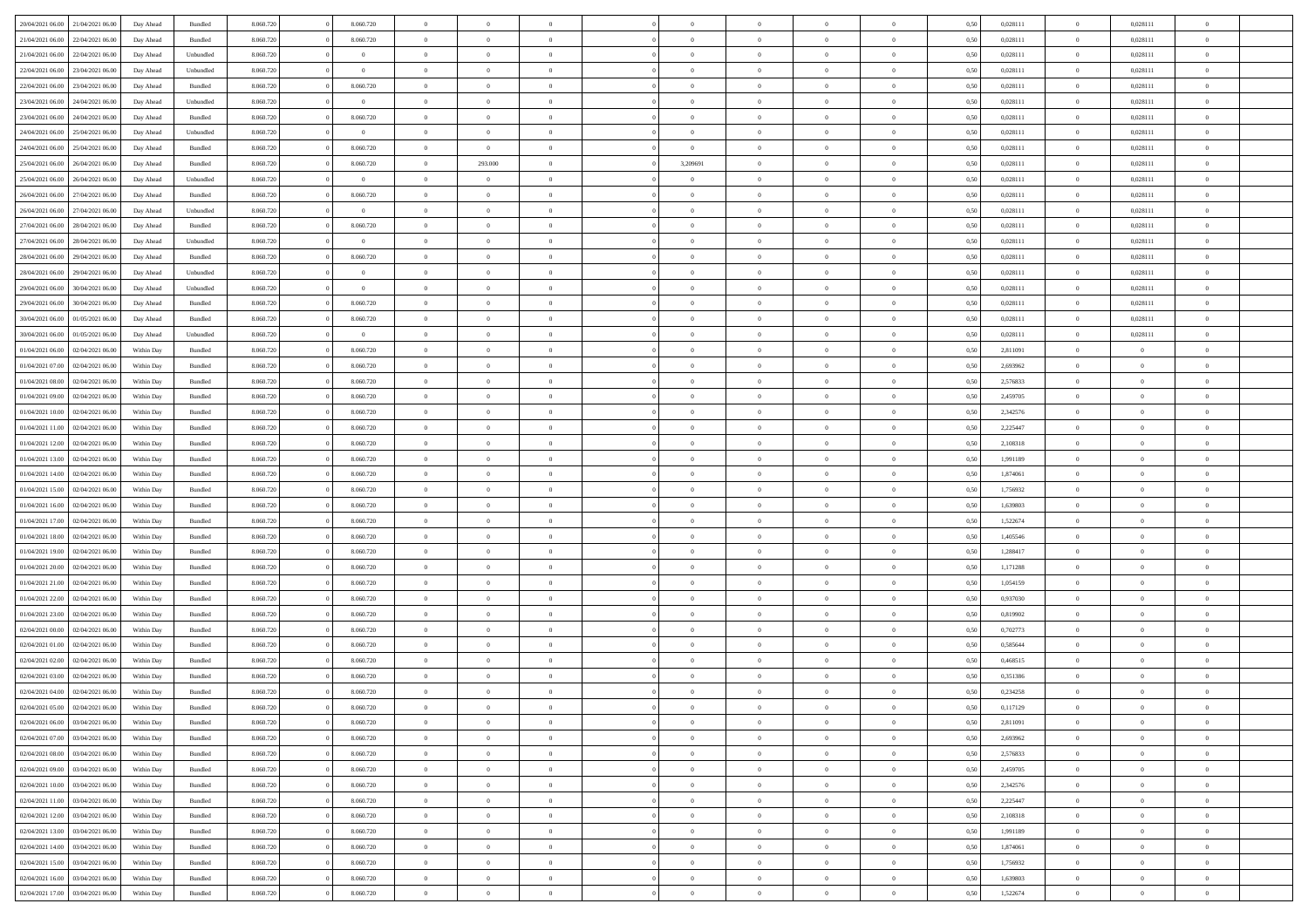| 02/04/2021 18:00                   | 03/04/2021 06:00 | Within Day | Bundled | 8.060.720 |           | 8.060.720 | $\overline{0}$ | $\theta$       |                |                | $\Omega$       | $\Omega$       | $\bf{0}$       | 0,50 | 1,405546 | $\theta$       | $\theta$       | $\theta$                 |  |
|------------------------------------|------------------|------------|---------|-----------|-----------|-----------|----------------|----------------|----------------|----------------|----------------|----------------|----------------|------|----------|----------------|----------------|--------------------------|--|
| 02/04/2021 19:00                   | 03/04/2021 06:00 | Within Dav | Bundled | 8.060.720 |           | 8.060.720 | $\overline{0}$ | $\Omega$       |                | $\Omega$       | $\Omega$       | $\theta$       | $\bf{0}$       | 0.50 | 1,288417 | $\theta$       | $\Omega$       | $\Omega$                 |  |
| 02/04/2021 20:00                   | 03/04/2021 06:00 | Within Day | Bundled | 8.060.720 |           | 8.060.720 | $\overline{0}$ | $\overline{0}$ | $\overline{0}$ | $\overline{0}$ | $\,$ 0 $\,$    | $\overline{0}$ | $\,$ 0 $\,$    | 0,50 | 1,171288 | $\,$ 0 $\,$    | $\overline{0}$ | $\overline{0}$           |  |
|                                    |                  |            |         |           |           |           |                |                |                |                |                |                |                |      |          |                |                |                          |  |
| 02/04/2021 21:00                   | 03/04/2021 06:00 | Within Day | Bundled | 8.060.720 |           | 8.060.720 | $\bf{0}$       | $\overline{0}$ | $\overline{0}$ | $\overline{0}$ | $\bf{0}$       | $\overline{0}$ | $\bf{0}$       | 0,50 | 1,054159 | $\bf{0}$       | $\overline{0}$ | $\overline{0}$           |  |
| 02/04/2021 22:00                   | 03/04/2021 06:00 | Within Day | Bundled | 8.060.720 |           | 8.060.720 | $\overline{0}$ | $\Omega$       | $\Omega$       | $\Omega$       | $\overline{0}$ | $\Omega$       | $\overline{0}$ | 0.50 | 0,937030 | $\theta$       | $\theta$       | $\theta$                 |  |
| 02/04/2021 23:00                   | 03/04/2021 06:00 | Within Day | Bundled | 8.060.720 |           | 8.060.720 | $\overline{0}$ | $\overline{0}$ | $\overline{0}$ | $\overline{0}$ | $\,$ 0 $\,$    | $\overline{0}$ | $\,$ 0 $\,$    | 0,50 | 0,819902 | $\theta$       | $\overline{0}$ | $\,$ 0                   |  |
| 03/04/2021 00:00                   | 03/04/2021 06:00 | Within Day | Bundled | 8.060.720 |           | 8.060.720 | $\overline{0}$ | $\overline{0}$ | $\overline{0}$ | $\Omega$       | $\overline{0}$ | $\overline{0}$ | $\bf{0}$       | 0.50 | 0,702773 | $\,0\,$        | $\theta$       | $\overline{0}$           |  |
|                                    |                  |            |         |           |           |           |                |                |                |                |                |                |                |      |          |                |                |                          |  |
| 03/04/2021 01:00                   | 03/04/2021 06:00 | Within Dav | Bundled | 8.060.720 |           | 8.060.720 | $\overline{0}$ | $\theta$       | $\Omega$       | $\overline{0}$ | $\bf{0}$       | $\Omega$       | $\bf{0}$       | 0.50 | 0,585644 | $\theta$       | $\theta$       | $\sqrt{ }$               |  |
| 03/04/2021 02:00                   | 03/04/2021 06:00 | Within Day | Bundled | 8.060.720 |           | 8.060.720 | $\overline{0}$ | 600.000        | $\overline{0}$ | 0,557115       | $\,$ 0 $\,$    | $\overline{0}$ | $\,$ 0 $\,$    | 0,50 | 0,468515 | $\,$ 0 $\,$    | $\overline{0}$ | $\,$ 0                   |  |
| 03/04/2021 03:00                   | 03/04/2021 06:00 | Within Day | Bundled | 8.060.720 | 600,000   | 7.460.720 | $\overline{0}$ | 474,000        | $\overline{0}$ | 0,417786       | $\overline{0}$ | $\overline{0}$ | $\bf{0}$       | 0.50 | 0,351386 | $\bf{0}$       | $\overline{0}$ | $\overline{0}$           |  |
| 03/04/2021 04:00                   | 03/04/2021 06:00 | Within Dav | Bundled | 8.060.720 | 1.074.000 | 6.986.720 | $\overline{0}$ | $\overline{0}$ |                |                | $\bf{0}$       | $\Omega$       |                | 0.50 | 0,234258 | $\theta$       | $\theta$       | $\sqrt{ }$               |  |
|                                    |                  |            |         |           |           |           |                |                | $^{\circ}$     | $\overline{0}$ |                |                | $\overline{0}$ |      |          |                |                |                          |  |
| 03/04/2021 05:00                   | 03/04/2021 06:00 | Within Day | Bundled | 8.060.720 | 1.074.000 | 6.986.720 | $\overline{0}$ | 1.000.000      | $\overline{0}$ | 0,139229       | $\,$ 0 $\,$    | $\overline{0}$ | $\,$ 0 $\,$    | 0,50 | 0,117129 | $\,$ 0 $\,$    | $\overline{0}$ | $\,$ 0                   |  |
| 03/04/2021 06:00                   | 04/04/2021 06:00 | Within Day | Bundled | 8.060.720 | 480,000   | 7.580.720 | $\overline{0}$ | $\overline{0}$ | $\overline{0}$ | $\overline{0}$ | $\bf{0}$       | $\overline{0}$ | $\bf{0}$       | 0,50 | 2,811091 | $\bf{0}$       | $\overline{0}$ | $\overline{\phantom{a}}$ |  |
| 03/04/2021 07:00                   | 04/04/2021 06:00 | Within Day | Bundled | 8.060.720 | 480,000   | 7.580.720 | $\overline{0}$ | $\theta$       | $\Omega$       | $\Omega$       | $\bf{0}$       | $\Omega$       | $\bf{0}$       | 0.50 | 2,693962 | $\theta$       | $\theta$       | $\theta$                 |  |
|                                    |                  |            |         |           |           |           |                |                |                |                |                |                |                |      |          |                |                |                          |  |
| 03/04/2021 08:00                   | 04/04/2021 06.00 | Within Day | Bundled | 8.060.720 | 480.000   | 7.580.720 | $\overline{0}$ | $\overline{0}$ | $\overline{0}$ | $\overline{0}$ | $\,$ 0 $\,$    | $\overline{0}$ | $\,$ 0 $\,$    | 0,50 | 2,576833 | $\theta$       | $\overline{0}$ | $\overline{0}$           |  |
| 03/04/2021 09:00                   | 04/04/2021 06:00 | Within Day | Bundled | 8.060.720 | 480,000   | 7.580.720 | $\overline{0}$ | $\overline{0}$ | $\overline{0}$ | $\Omega$       | $\overline{0}$ | $\overline{0}$ | $\bf{0}$       | 0.50 | 2,459705 | $\,0\,$        | $\overline{0}$ | $\overline{0}$           |  |
| 03/04/2021 10:00                   | 04/04/2021 06:00 | Within Day | Bundled | 8.060.720 | 480.000   | 7.580.720 | $\overline{0}$ | $\Omega$       | $^{\circ}$     | $\Omega$       | $\overline{0}$ | $\Omega$       | $\mathbf{0}$   | 0.50 | 2,342576 | $\theta$       | $\theta$       | $\sqrt{ }$               |  |
| 03/04/2021 11:00                   | 04/04/2021 06.00 | Within Day | Bundled | 8.060.720 | 480.000   | 7.580.720 | $\overline{0}$ | $\overline{0}$ | $\overline{0}$ | $\overline{0}$ | $\,$ 0 $\,$    | $\overline{0}$ | $\,$ 0 $\,$    | 0,50 | 2,225447 | $\,$ 0 $\,$    | $\overline{0}$ | $\,$ 0                   |  |
|                                    |                  |            |         |           |           |           |                |                |                |                |                |                |                |      |          |                |                |                          |  |
| 03/04/2021 12:00                   | 04/04/2021 06:00 | Within Day | Bundled | 8.060.720 | 480,000   | 7.580.720 | $\overline{0}$ | $\overline{0}$ | $\overline{0}$ | $\Omega$       | $\overline{0}$ | $\overline{0}$ | $\bf{0}$       | 0,50 | 2,108318 | $\bf{0}$       | $\theta$       | $\overline{0}$           |  |
| 03/04/2021 13:00                   | 04/04/2021 06:00 | Within Dav | Bundled | 8.060.720 | 480.000   | 7.580.720 | $\overline{0}$ | $\theta$       | $\Omega$       | $\Omega$       | $\bf{0}$       | $\Omega$       | $\overline{0}$ | 0.50 | 1,991189 | $\theta$       | $\theta$       | $\sqrt{ }$               |  |
| 03/04/2021 14:00                   | 04/04/2021 06.00 | Within Day | Bundled | 8.060.720 | 480.000   | 7.580.720 | $\overline{0}$ | $\overline{0}$ | $\overline{0}$ | $\overline{0}$ | $\,$ 0 $\,$    | $\overline{0}$ | $\,$ 0 $\,$    | 0,50 | 1,874061 | $\,$ 0 $\,$    | $\overline{0}$ | $\,$ 0                   |  |
| 03/04/2021 15:00                   | 04/04/2021 06.00 | Within Day | Bundled | 8.060.720 | 480,000   | 7.580.720 | $\overline{0}$ | $\overline{0}$ | $\overline{0}$ | $\overline{0}$ | $\bf{0}$       | $\overline{0}$ | $\bf{0}$       | 0,50 | 1,756932 | $\,0\,$        | $\overline{0}$ | $\overline{0}$           |  |
| 03/04/2021 16:00                   | 04/04/2021 06:00 | Within Day | Bundled | 8.060.720 | 480.000   | 7.580.720 | $\overline{0}$ | $\overline{0}$ | $\Omega$       | $\overline{0}$ | $\bf{0}$       | $\Omega$       | $\overline{0}$ | 0.50 | 1,639803 | $\theta$       | $\theta$       | $\theta$                 |  |
|                                    |                  |            |         |           |           |           |                |                |                |                |                |                |                |      |          |                |                |                          |  |
| 03/04/2021 17:00                   | 04/04/2021 06.00 | Within Day | Bundled | 8.060.720 | 480.000   | 7.580.720 | $\overline{0}$ | 733.000        | $\overline{0}$ | 1,810574       | $\,$ 0 $\,$    | $\overline{0}$ | $\,$ 0 $\,$    | 0,50 | 1,522674 | $\,$ 0 $\,$    | $\overline{0}$ | $\,$ 0                   |  |
| 03/04/2021 18:00                   | 04/04/2021 06:00 | Within Day | Bundled | 8.060.720 | 1.213.000 | 6.847.720 | $\overline{0}$ | $\overline{0}$ | $\overline{0}$ | $\overline{0}$ | $\overline{0}$ | $\overline{0}$ | $\bf{0}$       | 0.50 | 1,405546 | $\bf{0}$       | $\overline{0}$ | $\overline{0}$           |  |
| 03/04/2021 19:00                   | 04/04/2021 06:00 | Within Dav | Bundled | 8.060.720 | 1.213.000 | 6.847.720 | $\overline{0}$ | 301.000        | $\Omega$       | 1,532017       | $\bf{0}$       | $\Omega$       | $\overline{0}$ | 0.50 | 1,288417 | $\theta$       | $\theta$       | $\theta$                 |  |
|                                    |                  |            |         |           |           |           | $\overline{0}$ | $\overline{0}$ |                | $\overline{0}$ | $\,$ 0 $\,$    | $\overline{0}$ |                |      |          | $\,$ 0 $\,$    | $\overline{0}$ | $\,$ 0                   |  |
| 03/04/2021 20:00                   | 04/04/2021 06.00 | Within Day | Bundled | 8.060.720 | 1.514.000 | 6.546.720 |                |                | $\overline{0}$ |                |                |                | $\,$ 0 $\,$    | 0,50 | 1,171288 |                |                |                          |  |
| 03/04/2021 21.00                   | 04/04/2021 06:00 | Within Day | Bundled | 8.060.72  | 1.514.000 | 6.546.720 | $\overline{0}$ | $\overline{0}$ | $\overline{0}$ | $\Omega$       | $\overline{0}$ | $\overline{0}$ | $\bf{0}$       | 0,50 | 1,054159 | $\bf{0}$       | $\overline{0}$ | $\overline{0}$           |  |
| 03/04/2021 22:00                   | 04/04/2021 06:00 | Within Dav | Bundled | 8.060.720 | 1.514.000 | 6.546.720 | $\overline{0}$ | $\overline{0}$ | $^{\circ}$     | $\overline{0}$ | $\bf{0}$       | $\Omega$       | $\overline{0}$ | 0.50 | 0,937030 | $\theta$       | $\theta$       | $\sqrt{ }$               |  |
| 03/04/2021 23:00                   | 04/04/2021 06.00 | Within Day | Bundled | 8.060.720 | 1.514.000 | 6.546.720 | $\overline{0}$ | 487.000        | $\overline{0}$ | 0,974902       | $\,$ 0 $\,$    | $\overline{0}$ | $\,$ 0 $\,$    | 0,50 | 0,819902 | $\,$ 0 $\,$    | $\overline{0}$ | $\,$ 0                   |  |
| 04/04/2021 00:00                   | 04/04/2021 06.00 | Within Day | Bundled | 8.060.720 | 2.001.000 | 6.059.720 | $\bf{0}$       | $\overline{0}$ | $\bf{0}$       | $\bf{0}$       | $\bf{0}$       | $\bf{0}$       | $\bf{0}$       | 0,50 | 0,702773 | $\,$ 0 $\,$    | $\overline{0}$ | $\overline{0}$           |  |
|                                    |                  |            |         |           |           |           |                |                |                |                |                |                |                |      |          |                |                |                          |  |
| 04/04/2021 01:00                   | 04/04/2021 06:00 | Within Day | Bundled | 8.060.720 | 2.001.000 | 6.059.720 | $\overline{0}$ | $\theta$       | $\Omega$       | $\overline{0}$ | $\bf{0}$       | $\Omega$       | $\overline{0}$ | 0.50 | 0,585644 | $\theta$       | $\theta$       | $\theta$                 |  |
| 04/04/2021 02:00                   | 04/04/2021 06.00 | Within Day | Bundled | 8.060.720 | 2.001.000 | 6.059.720 | $\overline{0}$ | $\mathbf{1}$   | $\overline{0}$ | 0,557115       | $\,$ 0 $\,$    | $\overline{0}$ | $\,$ 0 $\,$    | 0,50 | 0,468515 | $\,$ 0 $\,$    | $\overline{0}$ | $\overline{0}$           |  |
| 04/04/2021 03:00                   | 04/04/2021 06.00 | Within Day | Bundled | 8.060.720 | 2.001.001 | 6.059.719 | $\bf{0}$       | $\overline{0}$ | $\overline{0}$ | $\bf{0}$       | $\bf{0}$       | $\bf{0}$       | $\bf{0}$       | 0,50 | 0,351386 | $\,$ 0 $\,$    | $\overline{0}$ | $\overline{0}$           |  |
| 04/04/2021 04:00                   | 04/04/2021 06:00 | Within Day | Bundled | 8.060.720 | 2.001.001 | 6.059.719 | $\overline{0}$ | $\Omega$       | $^{\circ}$     | $\Omega$       | $\overline{0}$ | $\theta$       | $\overline{0}$ | 0.50 | 0,234258 | $\theta$       | $\theta$       | $\sqrt{ }$               |  |
|                                    |                  |            |         |           |           |           |                |                |                |                |                |                |                |      |          |                |                |                          |  |
| 04/04/2021 05:00                   | 04/04/2021 06.00 | Within Day | Bundled | 8.060.720 | 2.001.001 | 6.059.719 | $\overline{0}$ | $\overline{0}$ | $\overline{0}$ | $\overline{0}$ | $\,$ 0 $\,$    | $\bf{0}$       | $\,$ 0 $\,$    | 0,50 | 0,117129 | $\,$ 0 $\,$    | $\overline{0}$ | $\,$ 0                   |  |
| 04/04/2021 06:00                   | 05/04/2021 06.00 | Within Day | Bundled | 8.060.720 | 849.999   | 7.210.720 | $\bf{0}$       | $\overline{0}$ | $\overline{0}$ | $\bf{0}$       | $\bf{0}$       | $\bf{0}$       | $\bf{0}$       | 0,50 | 2,811091 | $\,$ 0 $\,$    | $\overline{0}$ | $\overline{0}$           |  |
| 04/04/2021 07:00                   | 05/04/2021 06:00 | Within Dav | Bundled | 8.060.720 | 849,999   | 7.210.720 | $\overline{0}$ | $\theta$       | $\Omega$       | $\Omega$       | $\bf{0}$       | $\Omega$       | $\overline{0}$ | 0.50 | 2,693962 | $\theta$       | $\theta$       | $\sqrt{ }$               |  |
| 04/04/2021 08:00                   | 05/04/2021 06:00 | Within Day | Bundled | 8.060.720 | 849.999   | 7.210.720 | $\overline{0}$ | $\overline{0}$ | $\overline{0}$ | $\overline{0}$ | $\,$ 0 $\,$    | $\overline{0}$ | $\,$ 0 $\,$    | 0,50 | 2,576833 | $\,$ 0 $\,$    | $\overline{0}$ | $\,$ 0                   |  |
|                                    |                  |            |         |           |           |           |                |                |                |                |                |                |                |      |          |                |                |                          |  |
| 04/04/2021 09:00                   | 05/04/2021 06.00 | Within Day | Bundled | 8.060.720 | 849.999   | 7.210.720 | $\bf{0}$       | $\overline{0}$ | $\bf{0}$       | $\bf{0}$       | $\,$ 0         | $\bf{0}$       | $\bf{0}$       | 0,50 | 2,459705 | $\,$ 0 $\,$    | $\overline{0}$ | $\overline{0}$           |  |
| 04/04/2021 11:00                   | 05/04/2021 06:00 | Within Day | Bundled | 8.060.720 | 849.999   | 7.210.720 | $\overline{0}$ | $\theta$       | $\Omega$       | $\overline{0}$ | $\bf{0}$       | $\Omega$       | $\overline{0}$ | 0.50 | 2,225447 | $\theta$       | $\theta$       | $\sqrt{ }$               |  |
| 04/04/2021 12:00                   | 05/04/2021 06:00 | Within Day | Bundled | 8.060.720 | 849.999   | 7.210.720 | $\overline{0}$ | $\theta$       | $\overline{0}$ | $\overline{0}$ | $\,0\,$        | $\overline{0}$ | $\,$ 0 $\,$    | 0,50 | 2,108318 | $\,$ 0 $\,$    | $\overline{0}$ | $\overline{0}$           |  |
| 04/04/2021 13:00                   | 05/04/2021 06.00 | Within Day | Bundled | 8.060.720 | 849.999   | 7.210.720 | $\bf{0}$       | $\theta$       | $\overline{0}$ | $\overline{0}$ | $\bf{0}$       | $\overline{0}$ | $\bf{0}$       | 0,50 | 1,991189 | $\,$ 0 $\,$    | $\overline{0}$ | $\overline{0}$           |  |
|                                    | 05/04/2021 06:00 | Within Day | Bundled | 8.060.720 | 849.999   | 7.210.720 | $\overline{0}$ | $\overline{0}$ | $\Omega$       |                | $\bf{0}$       | $\overline{0}$ |                | 0.50 | 1,874061 | $\theta$       | $\theta$       | $\overline{0}$           |  |
| 04/04/2021 14:00                   |                  |            |         |           |           |           |                |                |                | $\overline{0}$ |                |                | $\bf{0}$       |      |          |                |                |                          |  |
| 04/04/2021 15:00  05/04/2021 06:00 |                  | Within Day | Bundled | 8.060.720 | 849.999   | 7.210.720 | $\overline{0}$ | 345.000        |                | 2.089132       |                |                |                | 0,50 | 1,756932 | $\theta$       | $\theta$       |                          |  |
| 04/04/2021 16:00                   | 05/04/2021 06:00 | Within Day | Bundled | 8.060.720 | 1.194.999 | 6.865.720 | $\bf{0}$       | 518.000        | $\overline{0}$ | 1,949803       | $\bf{0}$       | $\bf{0}$       | $\bf{0}$       | 0,50 | 1,639803 | $\,0\,$        | $\overline{0}$ | $\bf{0}$                 |  |
| 04/04/2021 17:00                   | 05/04/2021 06:00 | Within Day | Bundled | 8.060.720 | 1.712.999 | 6.347.720 | $\overline{0}$ | 437.000        | $\overline{0}$ | 1,810574       | $\theta$       | $\overline{0}$ | $\overline{0}$ | 0.50 | 1,522674 | $\overline{0}$ | $\theta$       | $\overline{0}$           |  |
| 04/04/2021 18:00                   | 05/04/2021 06:00 |            | Bundled | 8.060.720 | 2.149.999 | 5.910.720 | $\overline{0}$ | 800.000        | $\overline{0}$ | 1,671346       | $\bf{0}$       | $\overline{0}$ | $\,$ 0 $\,$    |      | 1,405546 | $\mathbf{0}$   | $\,$ 0 $\,$    | $\bf{0}$                 |  |
|                                    |                  | Within Day |         |           |           |           |                |                |                |                |                |                |                | 0,50 |          |                |                |                          |  |
| 04/04/2021 19:00                   | 05/04/2021 06:00 | Within Day | Bundled | 8.060.720 | 2.949.999 | 5.110.720 | $\overline{0}$ | 877.000        | $\overline{0}$ | 1,532017       | $\bf{0}$       | $\bf{0}$       | $\bf{0}$       | 0,50 | 1,288417 | $\,0\,$        | $\overline{0}$ | $\bf{0}$                 |  |
| 04/04/2021 20:00                   | 05/04/2021 06:00 | Within Day | Bundled | 8.060.720 | 3.826.999 | 4.233.720 | $\overline{0}$ | 198.000        | $\overline{0}$ | 1,392788       | $\overline{0}$ | $\overline{0}$ | $\overline{0}$ | 0,50 | 1,171288 | $\overline{0}$ | $\overline{0}$ | $\overline{0}$           |  |
| 04/04/2021 21.00                   | 05/04/2021 06:00 | Within Day | Bundled | 8.060.720 | 4.024.999 | 4.035.720 | $\overline{0}$ | 1.034.000      | $\overline{0}$ | 1,253459       | $\bf{0}$       | $\overline{0}$ | $\,$ 0 $\,$    | 0,50 | 1,054159 | $\,$ 0 $\,$    | $\,$ 0 $\,$    | $\,$ 0                   |  |
| 04/04/2021 22.00                   | 05/04/2021 06:00 | Within Day | Bundled | 8.060.720 | 5.058.999 | 3.001.720 | $\bf{0}$       | 735.000        | $\overline{0}$ | 1,114230       | $\bf{0}$       | $\bf{0}$       | $\bf{0}$       | 0,50 | 0,937030 | $\bf{0}$       | $\overline{0}$ | $\overline{0}$           |  |
|                                    |                  |            |         |           |           |           |                |                |                |                |                |                |                |      |          |                |                |                          |  |
| 04/04/2021 23:00                   | 05/04/2021 06:00 | Within Day | Bundled | 8.060.720 | 5.793.999 | 2.266.720 | $\overline{0}$ | $\sim$ 0       | $\overline{0}$ | $\overline{0}$ | $\overline{0}$ | $\overline{0}$ | $\overline{0}$ | 0,50 | 0,819902 | $\theta$       | $\overline{0}$ | $\overline{0}$           |  |
| 05/04/2021 00:00                   | 05/04/2021 06:00 | Within Day | Bundled | 8.060.720 | 5.793.999 | 2.266.720 | $\overline{0}$ | 358.000        | $\overline{0}$ | 0,835673       | $\,$ 0 $\,$    | $\overline{0}$ | $\,$ 0 $\,$    | 0,50 | 0,702773 | $\overline{0}$ | $\,$ 0 $\,$    | $\,$ 0                   |  |
| 05/04/2021 01:00                   | 05/04/2021 06:00 | Within Day | Bundled | 8.060.720 | 6.151.999 | 1.908.720 | $\bf{0}$       | $\bf{0}$       | $\overline{0}$ | $\bf{0}$       | $\bf{0}$       | $\bf{0}$       | $\bf{0}$       | 0,50 | 0,585644 | $\bf{0}$       | $\overline{0}$ | $\overline{0}$           |  |
| 05/04/2021 02:00                   | 05/04/2021 06:00 | Within Day | Bundled | 8.060.720 | 6.151.999 | 1.908.720 | $\overline{0}$ | $\overline{0}$ | $\overline{0}$ | $\overline{0}$ | $\bf{0}$       | $\overline{0}$ | $\overline{0}$ | 0.50 | 0,468515 | $\overline{0}$ | $\overline{0}$ | $\overline{0}$           |  |
|                                    |                  |            |         |           |           |           |                |                |                |                |                |                |                |      |          |                |                |                          |  |
| 05/04/2021 03:00 05/04/2021 06:00  |                  | Within Day | Bundled | 8.060.720 | 6.151.999 | 1.908.720 | $\mathbf{0}$   | $\bf{0}$       | $\overline{0}$ | $\overline{0}$ | $\,$ 0 $\,$    | $\overline{0}$ | $\,$ 0 $\,$    | 0,50 | 0,351386 | $\mathbf{0}$   | $\,$ 0 $\,$    | $\,$ 0 $\,$              |  |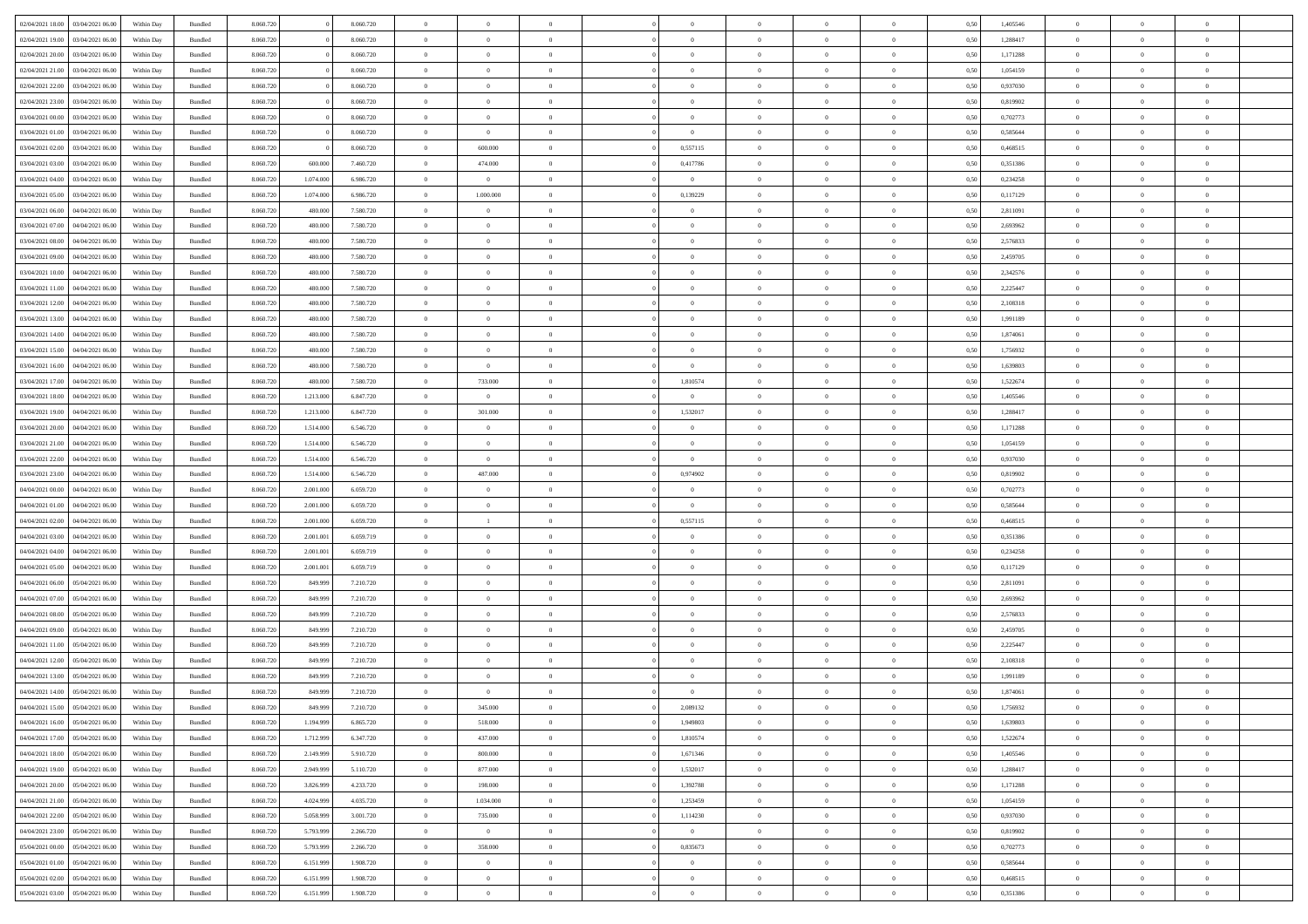| 05/04/2021 04:00                  | 05/04/2021 06:00 | Within Day | Bundled | 8.060.720 |           | 1.908.720 | $\Omega$       | $\Omega$       |                | $\Omega$       | $\Omega$       | $\Omega$       | $\theta$       | 0.50 | 0,234258 | $\theta$       | $\theta$       | $\theta$       |  |
|-----------------------------------|------------------|------------|---------|-----------|-----------|-----------|----------------|----------------|----------------|----------------|----------------|----------------|----------------|------|----------|----------------|----------------|----------------|--|
|                                   |                  |            |         |           | 6.151.999 |           |                |                |                |                |                |                |                |      |          |                |                |                |  |
| 05/04/2021 05:00                  | 05/04/2021 06:00 | Within Day | Bundled | 8.060.720 | 6.151.999 | 1.908.720 | $\overline{0}$ | $\theta$       | $\overline{0}$ | $\overline{0}$ | $\bf{0}$       | $\overline{0}$ | $\overline{0}$ | 0,50 | 0,117129 | $\theta$       | $\theta$       | $\overline{0}$ |  |
| 05/04/2021 06:00                  | 06/04/2021 06:00 | Within Day | Bundled | 8.060.720 | 536.999   | 7.523.720 | $\overline{0}$ | $\overline{0}$ | $\overline{0}$ | $\bf{0}$       | $\bf{0}$       | $\bf{0}$       | $\bf{0}$       | 0,50 | 2,811091 | $\bf{0}$       | $\overline{0}$ | $\overline{0}$ |  |
| 05/04/2021 07:00                  | 06/04/2021 06:00 | Within Dav | Bundled | 8.060.720 | 536,999   | 7.523.720 | $\overline{0}$ | $\overline{0}$ | $\overline{0}$ | $\overline{0}$ | $\bf{0}$       | $\overline{0}$ | $\overline{0}$ | 0.50 | 2,693962 | $\theta$       | $\theta$       | $\overline{0}$ |  |
|                                   |                  |            |         |           |           |           |                |                |                |                |                |                |                |      |          |                |                |                |  |
| 05/04/2021 08:00                  | 06/04/2021 06:00 | Within Day | Bundled | 8.060.720 | 536.999   | 7.523.720 | $\overline{0}$ | $\theta$       | $\overline{0}$ | $\overline{0}$ | $\bf{0}$       | $\overline{0}$ | $\bf{0}$       | 0,50 | 2,576833 | $\theta$       | $\theta$       | $\overline{0}$ |  |
| 05/04/2021 09:00                  | 06/04/2021 06:00 | Within Day | Bundled | 8.060.720 | 536.999   | 7.523.720 | $\overline{0}$ | $\bf{0}$       | $\overline{0}$ | $\bf{0}$       | $\overline{0}$ | $\overline{0}$ | $\mathbf{0}$   | 0,50 | 2,459705 | $\bf{0}$       | $\overline{0}$ | $\bf{0}$       |  |
| 05/04/2021 10:00                  | 06/04/2021 06:00 | Within Dav | Bundled | 8.060.720 | 536,999   | 7.523.720 | $\overline{0}$ | $\overline{0}$ | $\overline{0}$ | $\overline{0}$ | $\overline{0}$ | $\overline{0}$ | $\overline{0}$ | 0.50 | 2,342576 | $\theta$       | $\overline{0}$ | $\overline{0}$ |  |
| 05/04/2021 11:00                  | 06/04/2021 06:00 | Within Day | Bundled | 8.060.720 | 536.999   | 7.523.720 | $\overline{0}$ | $\theta$       | $\overline{0}$ | $\overline{0}$ | $\bf{0}$       | $\overline{0}$ | $\bf{0}$       | 0,50 | 2,225447 | $\theta$       | $\theta$       | $\overline{0}$ |  |
|                                   |                  |            |         |           |           |           |                |                |                |                |                |                |                |      |          |                |                |                |  |
| 05/04/2021 12:00                  | 06/04/2021 06:00 | Within Day | Bundled | 8.060.720 | 536.999   | 7.523.720 | $\overline{0}$ | $\overline{0}$ | $\overline{0}$ | $\bf{0}$       | $\bf{0}$       | $\bf{0}$       | $\bf{0}$       | 0,50 | 2,108318 | $\,0\,$        | $\overline{0}$ | $\overline{0}$ |  |
| 05/04/2021 13:00                  | 06/04/2021 06:00 | Within Dav | Bundled | 8.060.720 | 536.999   | 7.523.720 | $\overline{0}$ | $\overline{0}$ | $\overline{0}$ | $\overline{0}$ | $\bf{0}$       | $\overline{0}$ | $\overline{0}$ | 0.50 | 1,991189 | $\theta$       | $\overline{0}$ | $\overline{0}$ |  |
| 05/04/2021 14:00                  | 06/04/2021 06:00 | Within Day | Bundled | 8.060.720 | 536.999   | 7.523.720 | $\overline{0}$ | 87.125         | $\overline{0}$ | 2,228361       | $\bf{0}$       | $\overline{0}$ | $\bf{0}$       | 0,50 | 1,874061 | $\,$ 0 $\,$    | $\theta$       | $\overline{0}$ |  |
| 05/04/2021 15:00                  | 06/04/2021 06:00 | Within Day | Bundled | 8.060.720 | 624.124   | 7.436.595 | $\overline{0}$ | 123.000        | $\overline{0}$ | 2,089132       | $\bf{0}$       | $\bf{0}$       | $\bf{0}$       | 0,50 | 1,756932 | $\bf{0}$       | $\overline{0}$ | $\overline{0}$ |  |
|                                   |                  |            |         |           |           |           |                |                |                |                |                |                |                |      |          |                |                |                |  |
| 05/04/2021 16:00                  | 06/04/2021 06:00 | Within Dav | Bundled | 8.060.720 | 747.124   | 7.313.595 | $\overline{0}$ | 115.715        | $\overline{0}$ | 1,949803       | $\bf{0}$       | $\overline{0}$ | $\overline{0}$ | 0.50 | 1.639803 | $\theta$       | $\theta$       | $\overline{0}$ |  |
| 05/04/2021 17:00                  | 06/04/2021 06:00 | Within Day | Bundled | 8.060.720 | 862.839   | 7.197.880 | $\overline{0}$ | $\overline{0}$ | $\overline{0}$ | $\overline{0}$ | $\bf{0}$       | $\overline{0}$ | $\overline{0}$ | 0,50 | 1,522674 | $\theta$       | $\overline{0}$ | $\overline{0}$ |  |
| 05/04/2021 18:00                  | 06/04/2021 06:00 | Within Day | Bundled | 8.060.720 | 862.839   | 7.197.880 | $\overline{0}$ | 940.000        | $\overline{0}$ | 1,671346       | $\bf{0}$       | $\overline{0}$ | $\mathbf{0}$   | 0,50 | 1,405546 | $\bf{0}$       | $\overline{0}$ | $\bf{0}$       |  |
| 05/04/2021 19:00                  | 06/04/2021 06:00 | Within Dav | Bundled | 8.060.720 | 1.802.839 | 6.257.880 | $\overline{0}$ | 320.000        | $\overline{0}$ | 1,532017       | $\bf{0}$       | $\overline{0}$ | $\overline{0}$ | 0.50 | 1,288417 | $\theta$       | $\overline{0}$ | $\overline{0}$ |  |
|                                   |                  |            |         |           |           |           |                |                |                |                |                |                |                |      |          |                |                |                |  |
| 05/04/2021 20:00                  | 06/04/2021 06:00 | Within Day | Bundled | 8.060.720 | 2.122.839 | 5.937.880 | $\overline{0}$ | $\theta$       | $\overline{0}$ | $\overline{0}$ | $\bf{0}$       | $\overline{0}$ | $\bf{0}$       | 0,50 | 1,171288 | $\theta$       | $\theta$       | $\overline{0}$ |  |
| 05/04/2021 21.00                  | 06/04/2021 06:00 | Within Day | Bundled | 8.060.720 | 2.122.839 | 5.937.880 | $\overline{0}$ | $\bf{0}$       | $\overline{0}$ | $\bf{0}$       | $\bf{0}$       | $\bf{0}$       | $\bf{0}$       | 0,50 | 1,054159 | $\,0\,$        | $\overline{0}$ | $\overline{0}$ |  |
| 05/04/2021 22:00                  | 06/04/2021 06:00 | Within Dav | Bundled | 8.060.720 | 2.122.839 | 5.937.880 | $\overline{0}$ | 16.000         | $\overline{0}$ | 1,114230       | $\bf{0}$       | $\overline{0}$ | $\overline{0}$ | 0.50 | 0,937030 | $\theta$       | $\overline{0}$ | $\overline{0}$ |  |
| 05/04/2021 23:00                  | 06/04/2021 06:00 | Within Day | Bundled | 8.060.720 | 2.138.839 | 5.921.880 | $\overline{0}$ | $\theta$       | $\overline{0}$ | $\overline{0}$ | $\bf{0}$       | $\overline{0}$ | $\bf{0}$       | 0,50 | 0,819902 | $\,$ 0 $\,$    | $\theta$       | $\overline{0}$ |  |
|                                   |                  |            |         |           |           |           |                |                |                |                |                |                |                |      |          |                |                |                |  |
| 06/04/2021 00:00                  | 06/04/2021 06:00 | Within Day | Bundled | 8.060.720 | 2.138.839 | 5.921.880 | $\overline{0}$ | $\overline{0}$ | $\overline{0}$ | $\bf{0}$       | $\bf{0}$       | $\bf{0}$       | $\bf{0}$       | 0,50 | 0,702773 | $\bf{0}$       | $\overline{0}$ | $\overline{0}$ |  |
| 06/04/2021 01:00                  | 06/04/2021 06:00 | Within Dav | Bundled | 8.060.720 | 2.138.839 | 5.921.880 | $\overline{0}$ | $\overline{0}$ | $\overline{0}$ | $\overline{0}$ | $\bf{0}$       | $\overline{0}$ | $\overline{0}$ | 0.50 | 0.585644 | $\theta$       | $\overline{0}$ | $\overline{0}$ |  |
| 06/04/2021 02:00                  | 06/04/2021 06:00 | Within Day | Bundled | 8.060.720 | 2.138.839 | 5.921.880 | $\overline{0}$ | $\theta$       | $\overline{0}$ | $\overline{0}$ | $\bf{0}$       | $\overline{0}$ | $\bf{0}$       | 0,50 | 0,468515 | $\theta$       | $\overline{0}$ | $\overline{0}$ |  |
| 06/04/2021 03:00                  | 06/04/2021 06:00 | Within Day | Bundled | 8.060.720 | 2.138.839 | 5.921.880 | $\overline{0}$ | $\bf{0}$       | $\overline{0}$ | $\bf{0}$       | $\overline{0}$ | $\overline{0}$ | $\mathbf{0}$   | 0,50 | 0,351386 | $\overline{0}$ | $\overline{0}$ | $\bf{0}$       |  |
|                                   |                  |            |         |           |           |           |                |                |                |                |                |                |                |      |          |                |                |                |  |
| 06/04/2021 04:00                  | 06/04/2021 06:00 | Within Dav | Bundled | 8.060.720 | 2.138.839 | 5.921.880 | $\overline{0}$ | $\overline{0}$ | $\overline{0}$ | $\overline{0}$ | $\overline{0}$ | $\overline{0}$ | $\overline{0}$ | 0.50 | 0,234258 | $\theta$       | $\overline{0}$ | $\overline{0}$ |  |
| 06/04/2021 05:00                  | 06/04/2021 06:00 | Within Day | Bundled | 8.060.720 | 2.138.839 | 5.921.880 | $\overline{0}$ | $\theta$       | $\overline{0}$ | $\overline{0}$ | $\bf{0}$       | $\overline{0}$ | $\bf{0}$       | 0,50 | 0,117129 | $\theta$       | $\theta$       | $\overline{0}$ |  |
| 06/04/2021 06:00                  | 07/04/2021 06.00 | Within Day | Bundled | 8.060.720 |           | 8.060.720 | $\overline{0}$ | $\overline{0}$ | $\overline{0}$ | $\bf{0}$       | $\bf{0}$       | $\bf{0}$       | $\bf{0}$       | 0,50 | 2,811091 | $\,0\,$        | $\overline{0}$ | $\overline{0}$ |  |
| 06/04/2021 07:00                  | 07/04/2021 06.00 | Within Dav | Bundled | 8.060.720 |           | 8.060.720 | $\overline{0}$ | $\overline{0}$ | $\overline{0}$ | $\overline{0}$ | $\overline{0}$ | $\overline{0}$ | $\overline{0}$ | 0.50 | 2,693962 | $\theta$       | $\overline{0}$ | $\overline{0}$ |  |
|                                   |                  |            |         |           |           |           |                |                |                |                |                |                |                |      |          |                |                |                |  |
| 06/04/2021 08:00                  | 07/04/2021 06:00 | Within Day | Bundled | 8.060.720 |           | 8.060.720 | $\overline{0}$ | $\theta$       | $\overline{0}$ | $\overline{0}$ | $\bf{0}$       | $\overline{0}$ | $\bf{0}$       | 0,50 | 2,576833 | $\,$ 0 $\,$    | $\overline{0}$ | $\overline{0}$ |  |
| 06/04/2021 09:00                  | 07/04/2021 06.00 | Within Day | Bundled | 8.060.720 |           | 8.060.720 | $\overline{0}$ | $\overline{0}$ | $\overline{0}$ | $\bf{0}$       | $\bf{0}$       | $\bf{0}$       | $\bf{0}$       | 0,50 | 2,459705 | $\bf{0}$       | $\overline{0}$ | $\overline{0}$ |  |
| 06/04/2021 10:00                  | 07/04/2021 06.00 | Within Day | Bundled | 8.060.720 |           | 8.060.720 | $\overline{0}$ | $\Omega$       | $\Omega$       | $\Omega$       | $\Omega$       | $\Omega$       | $\overline{0}$ | 0,50 | 2,342576 | $\,0\,$        | $\theta$       | $\theta$       |  |
| 06/04/2021 11:00                  | 07/04/2021 06:00 | Within Day | Bundled | 8.060.720 |           | 8.060.720 | $\overline{0}$ | $\theta$       | $\overline{0}$ | $\overline{0}$ | $\bf{0}$       | $\overline{0}$ | $\bf{0}$       | 0,50 | 2,225447 | $\,$ 0 $\,$    | $\overline{0}$ | $\overline{0}$ |  |
|                                   |                  |            |         |           |           |           |                |                |                |                |                |                |                |      |          |                |                |                |  |
| 06/04/2021 12:00                  | 07/04/2021 06:00 | Within Day | Bundled | 8.060.720 |           | 8.060.720 | $\overline{0}$ | $\bf{0}$       | $\overline{0}$ | $\bf{0}$       | $\bf{0}$       | $\overline{0}$ | $\mathbf{0}$   | 0,50 | 2,108318 | $\bf{0}$       | $\overline{0}$ | $\bf{0}$       |  |
| 06/04/2021 13:00                  | 07/04/2021 06:00 | Within Day | Bundled | 8.060.720 |           | 8.060.720 | $\overline{0}$ | $\Omega$       | $\Omega$       | $\Omega$       | $\bf{0}$       | $\overline{0}$ | $\overline{0}$ | 0.50 | 1,991189 | $\,0\,$        | $\theta$       | $\theta$       |  |
| 06/04/2021 14:00                  | 07/04/2021 06:00 | Within Day | Bundled | 8.060.720 |           | 8.060.720 | $\overline{0}$ | $\theta$       | $\overline{0}$ | $\overline{0}$ | $\bf{0}$       | $\overline{0}$ | $\bf{0}$       | 0,50 | 1,874061 | $\,$ 0 $\,$    | $\theta$       | $\overline{0}$ |  |
| 06/04/2021 15:00                  | 07/04/2021 06.00 | Within Day | Bundled | 8.060.720 |           | 8.060.720 | $\overline{0}$ | $\overline{0}$ | $\overline{0}$ | $\bf{0}$       | $\bf{0}$       | $\bf{0}$       | $\bf{0}$       | 0,50 | 1,756932 | $\,0\,$        | $\overline{0}$ | $\overline{0}$ |  |
|                                   | 07/04/2021 06:00 |            |         | 8.060.720 |           | 8.060.720 | $\overline{0}$ | $\Omega$       | $\Omega$       | $\Omega$       | $\theta$       | $\theta$       |                |      | 1.639803 | $\theta$       | $\theta$       | $\theta$       |  |
| 06/04/2021 16:00                  |                  | Within Day | Bundled |           |           |           |                |                |                |                |                |                | $\overline{0}$ | 0.50 |          |                |                |                |  |
| 06/04/2021 17:00                  | 07/04/2021 06:00 | Within Day | Bundled | 8.060.720 |           | 8.060.720 | $\overline{0}$ | $\theta$       | $\overline{0}$ | $\overline{0}$ | $\bf{0}$       | $\overline{0}$ | $\bf{0}$       | 0,50 | 1,522674 | $\,$ 0 $\,$    | $\overline{0}$ | $\overline{0}$ |  |
| 06/04/2021 18:00                  | 07/04/2021 06:00 | Within Day | Bundled | 8.060.720 |           | 8.060.720 | $\overline{0}$ | $\overline{0}$ | $\overline{0}$ | $\bf{0}$       | $\bf{0}$       | $\bf{0}$       | $\bf{0}$       | 0,50 | 1,405546 | $\bf{0}$       | $\overline{0}$ | $\overline{0}$ |  |
| 06/04/2021 19:00                  | 07/04/2021 06.00 | Within Day | Bundled | 8.060.720 |           | 8.060.720 | $\overline{0}$ | $\Omega$       | $\overline{0}$ | $\Omega$       | $\Omega$       | $\overline{0}$ | $\overline{0}$ | 0,50 | 1,288417 | $\,0\,$        | $\theta$       | $\theta$       |  |
| 06/04/2021 20:00                  | 07/04/2021 06:00 | Within Day | Bundled | 8.060.720 |           | 8.060.720 | $\overline{0}$ | $\theta$       | $\overline{0}$ | $\overline{0}$ | $\bf{0}$       | $\overline{0}$ | $\bf{0}$       | 0,50 | 1,171288 | $\,$ 0 $\,$    | $\overline{0}$ | $\overline{0}$ |  |
|                                   |                  |            |         |           |           |           |                |                |                |                |                |                |                |      |          |                |                |                |  |
| 06/04/2021 21.00                  | 07/04/2021 06.00 | Within Day | Bundled | 8.060.720 |           | 8.060.720 | $\overline{0}$ | $\overline{0}$ | $\overline{0}$ | $\bf{0}$       | $\bf{0}$       | $\overline{0}$ | $\mathbf{0}$   | 0,50 | 1,054159 | $\overline{0}$ | $\overline{0}$ | $\bf{0}$       |  |
| 06/04/2021 22.00                  | 07/04/2021 06:00 | Within Day | Bundled | 8.060.720 |           | 8.060.720 | $\overline{0}$ | $\Omega$       | $\Omega$       | $\Omega$       | $\Omega$       | $\Omega$       | $\Omega$       | 0.50 | 0.937030 | $\theta$       | $\theta$       | $\theta$       |  |
| 06/04/2021 23:00                  | 07/04/2021 06:00 | Within Day | Bundled | 8.060.720 |           | 8.060.720 | $\overline{0}$ | $\,$ 0 $\,$    | $\overline{0}$ | $\bf{0}$       | $\,$ 0         | $\overline{0}$ | $\bf{0}$       | 0,50 | 0,819902 | $\,0\,$        | $\,$ 0 $\,$    | $\overline{0}$ |  |
| 07/04/2021 00:00 07/04/2021 06:00 |                  | Within Day | Bundled | 8.060.720 |           | 8.060.720 | $\bf{0}$       | $\bf{0}$       |                |                |                |                |                | 0,50 | 0,702773 | $\bf{0}$       | $\overline{0}$ |                |  |
|                                   |                  |            |         |           |           |           |                |                |                |                |                |                |                |      |          |                |                |                |  |
| 07/04/2021 01:00                  | 07/04/2021 06:00 | Within Day | Bundled | 8.060.720 |           | 8.060.720 | $\overline{0}$ | $\overline{0}$ | $\overline{0}$ | $\Omega$       | $\overline{0}$ | $\overline{0}$ | $\overline{0}$ | 0.50 | 0.585644 | $\theta$       | $\theta$       | $\theta$       |  |
| 07/04/2021 02:00                  | 07/04/2021 06:00 | Within Day | Bundled | 8.060.720 |           | 8.060.720 | $\overline{0}$ | $\,$ 0         | $\overline{0}$ | $\overline{0}$ | $\,$ 0 $\,$    | $\overline{0}$ | $\mathbf{0}$   | 0,50 | 0,468515 | $\,$ 0 $\,$    | $\,$ 0 $\,$    | $\,$ 0         |  |
| 07/04/2021 03:00                  | 07/04/2021 06:00 | Within Day | Bundled | 8.060.720 |           | 8.060.720 | $\overline{0}$ | $\overline{0}$ | $\overline{0}$ | $\overline{0}$ | $\overline{0}$ | $\overline{0}$ | $\mathbf{0}$   | 0,50 | 0,351386 | $\overline{0}$ | $\bf{0}$       | $\bf{0}$       |  |
| 07/04/2021 04:00                  | 07/04/2021 06:00 | Within Day | Bundled | 8.060.720 |           | 8.060.720 | $\overline{0}$ | $\overline{0}$ | $\overline{0}$ | $\Omega$       | $\overline{0}$ | $\overline{0}$ | $\overline{0}$ | 0,50 | 0,234258 | $\overline{0}$ | $\theta$       | $\overline{0}$ |  |
|                                   |                  |            |         |           |           |           |                |                |                |                |                |                |                |      |          |                |                |                |  |
| 07/04/2021 05:00                  | 07/04/2021 06:00 | Within Day | Bundled | 8.060.720 |           | 8.060.720 | $\overline{0}$ | $\,$ 0         | $\overline{0}$ | $\overline{0}$ | $\,$ 0 $\,$    | $\overline{0}$ | $\mathbf{0}$   | 0,50 | 0,117129 | $\,$ 0 $\,$    | $\overline{0}$ | $\overline{0}$ |  |
| 07/04/2021 06:00                  | 08/04/2021 06:00 | Within Day | Bundled | 8.060.720 |           | 8.060.720 | $\overline{0}$ | $\overline{0}$ | $\overline{0}$ | $\overline{0}$ | $\overline{0}$ | $\overline{0}$ | $\mathbf{0}$   | 0,50 | 2,811091 | $\overline{0}$ | $\overline{0}$ | $\bf{0}$       |  |
| 07/04/2021 07:00                  | 08/04/2021 06:00 | Within Day | Bundled | 8.060.720 |           | 8.060.720 | $\overline{0}$ | $\overline{0}$ | $\overline{0}$ | $\Omega$       | $\overline{0}$ | $\overline{0}$ | $\bf{0}$       | 0.50 | 2,693962 | $\overline{0}$ | $\theta$       | $\overline{0}$ |  |
| 07/04/2021 08:00                  | 08/04/2021 06:00 | Within Day | Bundled | 8.060.720 |           | 8.060.720 | $\overline{0}$ | $\,$ 0         | $\overline{0}$ | $\overline{0}$ | $\bf{0}$       | $\overline{0}$ | $\bf{0}$       | 0,50 | 2,576833 | $\,$ 0 $\,$    | $\overline{0}$ | $\overline{0}$ |  |
|                                   |                  |            |         |           |           |           |                |                |                |                |                |                |                |      |          |                |                |                |  |
| 07/04/2021 09:00                  | 08/04/2021 06:00 | Within Day | Bundled | 8.060.720 |           | 8.060.720 | $\overline{0}$ | $\bf{0}$       | $\overline{0}$ | $\overline{0}$ | $\overline{0}$ | $\overline{0}$ | $\mathbf{0}$   | 0,50 | 2,459705 | $\overline{0}$ | $\overline{0}$ | $\bf{0}$       |  |
| 07/04/2021 10:00                  | 08/04/2021 06:00 | Within Day | Bundled | 8.060.720 |           | 8.060.720 | $\overline{0}$ | $\overline{0}$ | $\overline{0}$ | $\Omega$       | $\overline{0}$ | $\overline{0}$ | $\bf{0}$       | 0.50 | 2,342576 | $\overline{0}$ | $\theta$       | $\overline{0}$ |  |
| 07/04/2021 11:00                  | 08/04/2021 06:00 | Within Day | Bundled | 8.060.720 |           | 8.060.720 | $\overline{0}$ | $\bf{0}$       | $\overline{0}$ | $\overline{0}$ | $\bf{0}$       | $\overline{0}$ | $\bf{0}$       | 0,50 | 2,225447 | $\,$ 0 $\,$    | $\,$ 0 $\,$    | $\bf{0}$       |  |
| 07/04/2021 12:00                  | 08/04/2021 06:00 | Within Day | Bundled | 8.060.720 |           | 8.060.720 | $\overline{0}$ | $\bf{0}$       | $\overline{0}$ | $\bf{0}$       | $\bf{0}$       | $\overline{0}$ | $\bf{0}$       | 0,50 | 2,108318 | $\overline{0}$ | $\overline{0}$ | $\bf{0}$       |  |
|                                   |                  |            |         |           |           |           |                |                |                |                |                |                |                |      |          |                |                |                |  |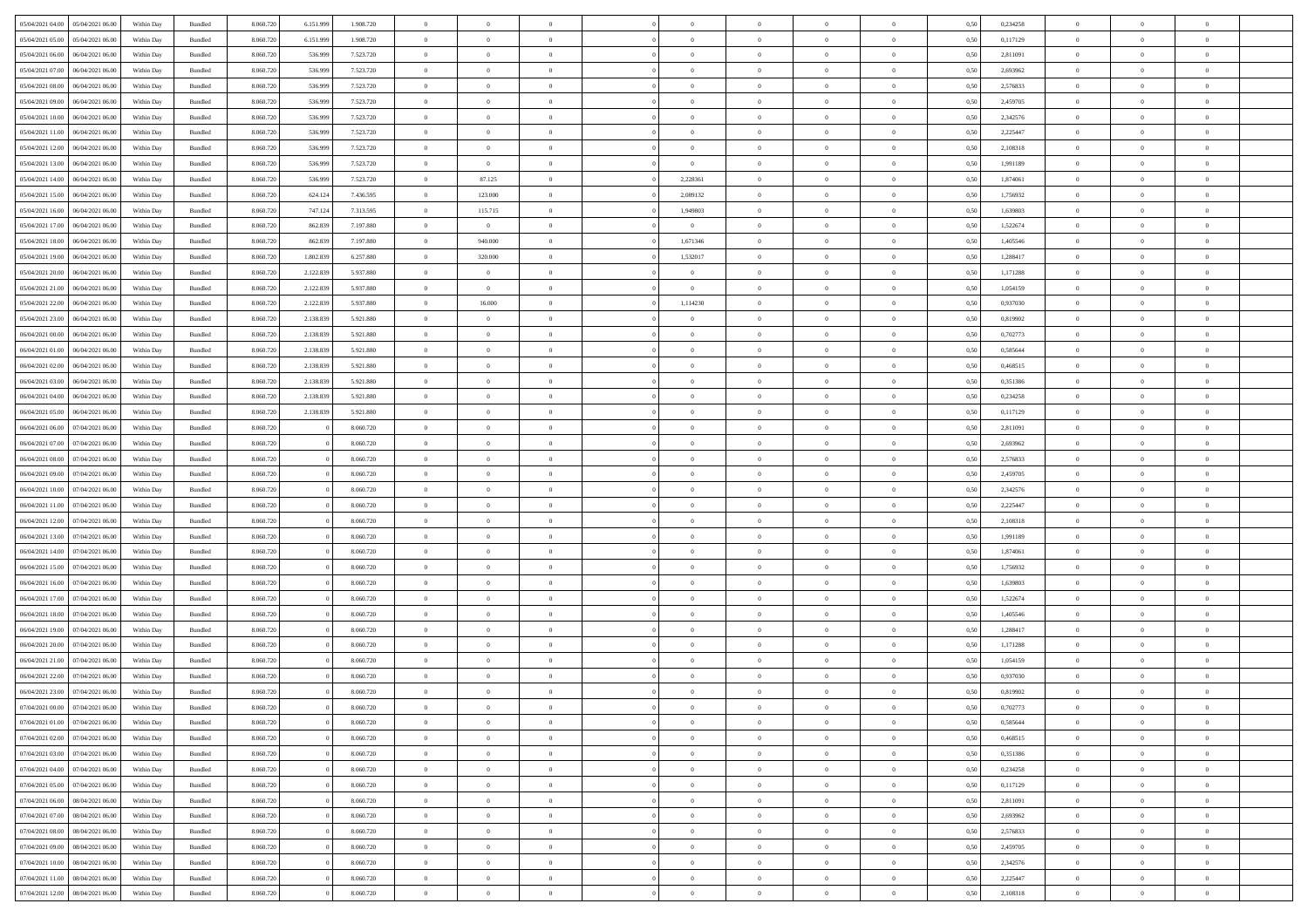| 07/04/2021 13:00 | 08/04/2021 06:00 | Within Day | Bundled            | 8.060.720 | 8.060.720 | $\overline{0}$ | $\Omega$       |                | $\Omega$       | $\Omega$       | $\theta$       | $\theta$       | 0.50 | 1,991189 | $\theta$       | $\theta$       | $\theta$       |  |
|------------------|------------------|------------|--------------------|-----------|-----------|----------------|----------------|----------------|----------------|----------------|----------------|----------------|------|----------|----------------|----------------|----------------|--|
| 07/04/2021 14:00 | 08/04/2021 06:00 | Within Day | Bundled            | 8.060.720 | 8.060.720 | $\overline{0}$ | $\theta$       | $\overline{0}$ | $\overline{0}$ | $\bf{0}$       | $\overline{0}$ | $\bf{0}$       | 0,50 | 1,874061 | $\theta$       | $\theta$       | $\overline{0}$ |  |
| 07/04/2021 15:00 | 08/04/2021 06:00 | Within Day | Bundled            | 8.060.720 | 8.060.720 | $\overline{0}$ | $\overline{0}$ | $\overline{0}$ | $\bf{0}$       | $\bf{0}$       | $\bf{0}$       | $\bf{0}$       | 0,50 | 1,756932 | $\overline{0}$ | $\overline{0}$ | $\overline{0}$ |  |
|                  |                  |            |                    |           |           |                |                |                |                |                |                |                |      |          |                |                |                |  |
| 07/04/2021 16:00 | 08/04/2021 06:00 | Within Dav | Bundled            | 8.060.720 | 8.060.720 | $\overline{0}$ | $\overline{0}$ | $\overline{0}$ | $\overline{0}$ | $\bf{0}$       | $\overline{0}$ | $\overline{0}$ | 0.50 | 1.639803 | $\theta$       | $\theta$       | $\overline{0}$ |  |
| 07/04/2021 17:00 | 08/04/2021 06:00 | Within Day | Bundled            | 8.060.720 | 8.060.720 | $\overline{0}$ | $\theta$       | $\overline{0}$ | $\overline{0}$ | $\bf{0}$       | $\overline{0}$ | $\bf{0}$       | 0,50 | 1,522674 | $\theta$       | $\theta$       | $\overline{0}$ |  |
| 07/04/2021 18:00 | 08/04/2021 06:00 | Within Day | Bundled            | 8.060.720 | 8.060.720 | $\overline{0}$ | $\bf{0}$       | $\overline{0}$ | $\bf{0}$       | $\overline{0}$ | $\overline{0}$ | $\mathbf{0}$   | 0,50 | 1,405546 | $\overline{0}$ | $\overline{0}$ | $\bf{0}$       |  |
| 07/04/2021 19:00 | 08/04/2021 06:00 | Within Dav | Bundled            | 8.060.720 | 8.060.720 | $\overline{0}$ | $\overline{0}$ | $\overline{0}$ | $\overline{0}$ | $\overline{0}$ | $\overline{0}$ | $\overline{0}$ | 0.50 | 1,288417 | $\theta$       | $\theta$       | $\overline{0}$ |  |
|                  |                  |            |                    |           |           |                |                |                |                |                |                |                |      |          |                |                |                |  |
| 07/04/2021 20:00 | 08/04/2021 06:00 | Within Day | Bundled            | 8.060.720 | 8.060.720 | $\overline{0}$ | $\theta$       | $\overline{0}$ | $\overline{0}$ | $\bf{0}$       | $\overline{0}$ | $\bf{0}$       | 0,50 | 1,171288 | $\theta$       | $\theta$       | $\overline{0}$ |  |
| 07/04/2021 21.00 | 08/04/2021 06:00 | Within Day | Bundled            | 8.060.720 | 8.060.720 | $\overline{0}$ | $\overline{0}$ | $\overline{0}$ | $\bf{0}$       | $\bf{0}$       | $\bf{0}$       | $\bf{0}$       | 0,50 | 1,054159 | $\,0\,$        | $\overline{0}$ | $\overline{0}$ |  |
| 07/04/2021 22.00 | 08/04/2021 06:00 | Within Dav | Bundled            | 8.060.720 | 8.060.720 | $\overline{0}$ | $\overline{0}$ | $\overline{0}$ | $\overline{0}$ | $\overline{0}$ | $\overline{0}$ | $\overline{0}$ | 0.50 | 0,937030 | $\theta$       | $\overline{0}$ | $\overline{0}$ |  |
|                  |                  |            |                    |           |           |                |                |                |                |                |                |                |      |          |                |                |                |  |
| 07/04/2021 23:00 | 08/04/2021 06:00 | Within Day | Bundled            | 8.060.720 | 8.060.720 | $\overline{0}$ | $\theta$       | $\overline{0}$ | $\overline{0}$ | $\bf{0}$       | $\overline{0}$ | $\bf{0}$       | 0,50 | 0,819902 | $\,$ 0 $\,$    | $\theta$       | $\overline{0}$ |  |
| 08/04/2021 00:00 | 08/04/2021 06:00 | Within Day | Bundled            | 8.060.720 | 8.060.720 | $\overline{0}$ | $\overline{0}$ | $\overline{0}$ | $\bf{0}$       | $\bf{0}$       | $\bf{0}$       | $\bf{0}$       | 0,50 | 0,702773 | $\overline{0}$ | $\overline{0}$ | $\overline{0}$ |  |
| 08/04/2021 01:00 | 08/04/2021 06:00 | Within Dav | Bundled            | 8.060.720 | 8.060.720 | $\overline{0}$ | $\overline{0}$ | $\overline{0}$ | $\overline{0}$ | $\bf{0}$       | $\overline{0}$ | $\overline{0}$ | 0.50 | 0.585644 | $\theta$       | $\theta$       | $\overline{0}$ |  |
| 08/04/2021 02:00 | 08/04/2021 06:00 | Within Day | Bundled            | 8.060.720 | 8.060.720 | $\overline{0}$ | $\theta$       | $\overline{0}$ | $\overline{0}$ | $\bf{0}$       | $\overline{0}$ | $\overline{0}$ | 0,50 | 0,468515 | $\theta$       | $\overline{0}$ | $\overline{0}$ |  |
|                  |                  |            |                    |           |           |                |                |                |                |                |                |                |      |          |                |                |                |  |
| 08/04/2021 03:00 | 08/04/2021 06:00 | Within Day | Bundled            | 8.060.720 | 8.060.720 | $\overline{0}$ | $\overline{0}$ | $\overline{0}$ | $\bf{0}$       | $\overline{0}$ | $\overline{0}$ | $\mathbf{0}$   | 0,50 | 0,351386 | $\overline{0}$ | $\overline{0}$ | $\bf{0}$       |  |
| 08/04/2021 04:00 | 08/04/2021 06:00 | Within Dav | Bundled            | 8.060.720 | 8.060.720 | $\overline{0}$ | $\overline{0}$ | $\overline{0}$ | $\overline{0}$ | $\overline{0}$ | $\overline{0}$ | $\overline{0}$ | 0.50 | 0,234258 | $\theta$       | $\overline{0}$ | $\overline{0}$ |  |
| 08/04/2021 05:00 | 08/04/2021 06:00 | Within Day | Bundled            | 8.060.720 | 8.060.720 | $\overline{0}$ | $\theta$       | $\overline{0}$ | $\overline{0}$ | $\bf{0}$       | $\overline{0}$ | $\bf{0}$       | 0,50 | 0,117129 | $\theta$       | $\theta$       | $\overline{0}$ |  |
|                  |                  |            |                    |           |           |                |                |                |                |                |                |                |      |          |                |                |                |  |
| 08/04/2021 06:00 | 09/04/2021 06:00 | Within Day | Bundled            | 8.060.720 | 8.060.720 | $\overline{0}$ | $\overline{0}$ | $\overline{0}$ | $\bf{0}$       | $\bf{0}$       | $\bf{0}$       | $\bf{0}$       | 0,50 | 2,811091 | $\,0\,$        | $\overline{0}$ | $\overline{0}$ |  |
| 08/04/2021 07:00 | 09/04/2021 06:00 | Within Dav | Bundled            | 8.060.720 | 8.060.720 | $\overline{0}$ | $\overline{0}$ | $\overline{0}$ | $\overline{0}$ | $\overline{0}$ | $\overline{0}$ | $\overline{0}$ | 0.50 | 2,693962 | $\theta$       | $\overline{0}$ | $\overline{0}$ |  |
| 08/04/2021 08:00 | 09/04/2021 06:00 | Within Day | Bundled            | 8.060.720 | 8.060.720 | $\overline{0}$ | $\theta$       | $\overline{0}$ | $\overline{0}$ | $\bf{0}$       | $\overline{0}$ | $\bf{0}$       | 0,50 | 2,576833 | $\,$ 0 $\,$    | $\theta$       | $\overline{0}$ |  |
| 08/04/2021 09:00 | 09/04/2021 06:00 | Within Day | Bundled            | 8.060.720 | 8.060.720 | $\overline{0}$ | $\overline{0}$ | $\overline{0}$ | $\bf{0}$       | $\bf{0}$       | $\bf{0}$       | $\bf{0}$       | 0,50 | 2,459705 | $\bf{0}$       | $\overline{0}$ | $\overline{0}$ |  |
| 08/04/2021 10:00 | 09/04/2021 06:00 | Within Dav | Bundled            | 8.060.720 | 8.060.720 | $\overline{0}$ | $\overline{0}$ |                |                | $\bf{0}$       | $\overline{0}$ |                | 0.50 | 2,342576 | $\theta$       | $\theta$       | $\overline{0}$ |  |
|                  |                  |            |                    |           |           |                |                | $\overline{0}$ | $\overline{0}$ |                |                | $\overline{0}$ |      |          |                |                |                |  |
| 08/04/2021 11:00 | 09/04/2021 06:00 | Within Day | Bundled            | 8.060.720 | 8.060.720 | $\overline{0}$ | $\theta$       | $\overline{0}$ | $\overline{0}$ | $\bf{0}$       | $\overline{0}$ | $\bf{0}$       | 0,50 | 2,225447 | $\,$ 0 $\,$    | $\overline{0}$ | $\overline{0}$ |  |
| 08/04/2021 12:00 | 09/04/2021 06:00 | Within Day | Bundled            | 8.060.720 | 8.060.720 | $\overline{0}$ | $\bf{0}$       | $\overline{0}$ | $\bf{0}$       | $\overline{0}$ | $\overline{0}$ | $\mathbf{0}$   | 0,50 | 2,108318 | $\overline{0}$ | $\overline{0}$ | $\bf{0}$       |  |
| 08/04/2021 13:00 | 09/04/2021 06:00 | Within Dav | Bundled            | 8.060.720 | 8.060.720 | $\overline{0}$ | $\overline{0}$ | $\overline{0}$ | $\overline{0}$ | $\overline{0}$ | $\overline{0}$ | $\overline{0}$ | 0.50 | 1,991189 | $\overline{0}$ | $\theta$       | $\overline{0}$ |  |
|                  |                  |            |                    |           |           |                |                |                |                |                |                |                |      |          |                |                |                |  |
| 08/04/2021 14:00 | 09/04/2021 06:00 | Within Day | Bundled            | 8.060.720 | 8.060.720 | $\overline{0}$ | $\theta$       | $\overline{0}$ | $\overline{0}$ | $\bf{0}$       | $\overline{0}$ | $\bf{0}$       | 0,50 | 1,874061 | $\theta$       | $\theta$       | $\overline{0}$ |  |
| 08/04/2021 15:00 | 09/04/2021 06:00 | Within Day | Bundled            | 8.060.720 | 8.060.720 | $\overline{0}$ | $\overline{0}$ | $\overline{0}$ | $\bf{0}$       | $\bf{0}$       | $\overline{0}$ | $\bf{0}$       | 0,50 | 1,756932 | $\,0\,$        | $\overline{0}$ | $\overline{0}$ |  |
| 08/04/2021 16:00 | 09/04/2021 06:00 | Within Day | Bundled            | 8.060.720 | 8.060.720 | $\overline{0}$ | $\overline{0}$ | $\overline{0}$ | $\overline{0}$ | $\overline{0}$ | $\overline{0}$ | $\overline{0}$ | 0.50 | 1,639803 | $\theta$       | $\overline{0}$ | $\overline{0}$ |  |
| 08/04/2021 17:00 | 09/04/2021 06:00 | Within Day | Bundled            | 8.060.720 | 8.060.720 | $\overline{0}$ | $\theta$       | $\overline{0}$ | $\overline{0}$ | $\bf{0}$       | $\overline{0}$ | $\bf{0}$       | 0,50 | 1,522674 | $\,$ 0 $\,$    | $\overline{0}$ | $\overline{0}$ |  |
|                  |                  |            |                    |           |           |                |                |                |                |                |                |                |      |          |                |                |                |  |
| 08/04/2021 18:00 | 09/04/2021 06:00 | Within Day | Bundled            | 8.060.720 | 8.060.720 | $\overline{0}$ | $\overline{0}$ | $\overline{0}$ | $\overline{0}$ | $\bf{0}$       | $\overline{0}$ | $\bf{0}$       | 0,50 | 1,405546 | $\overline{0}$ | $\overline{0}$ | $\overline{0}$ |  |
| 08/04/2021 19:00 | 09/04/2021 06:00 | Within Day | Bundled            | 8.060.720 | 8.060.720 | $\overline{0}$ | $\Omega$       | $\Omega$       | $\Omega$       | $\Omega$       | $\Omega$       | $\overline{0}$ | 0.50 | 1,288417 | $\,0\,$        | $\Omega$       | $\theta$       |  |
| 08/04/2021 20:00 | 09/04/2021 06:00 | Within Day | Bundled            | 8.060.720 | 8.060.720 | $\overline{0}$ | $\theta$       | $\overline{0}$ | $\overline{0}$ | $\bf{0}$       | $\overline{0}$ | $\bf{0}$       | 0,50 | 1,171288 | $\,$ 0 $\,$    | $\theta$       | $\overline{0}$ |  |
| 08/04/2021 21.00 | 09/04/2021 06:00 | Within Day | Bundled            | 8.060.720 | 8.060.720 | $\overline{0}$ | $\overline{0}$ | $\overline{0}$ | $\overline{0}$ | $\bf{0}$       | $\overline{0}$ | $\mathbf{0}$   | 0,50 | 1,054159 | $\overline{0}$ | $\overline{0}$ | $\bf{0}$       |  |
|                  |                  |            |                    |           |           |                |                |                |                |                |                |                |      |          |                |                |                |  |
| 08/04/2021 22.00 | 09/04/2021 06:00 | Within Day | Bundled            | 8.060.720 | 8.060.720 | $\overline{0}$ | $\Omega$       | $\Omega$       | $\Omega$       | $\bf{0}$       | $\Omega$       | $\overline{0}$ | 0.50 | 0.937030 | $\theta$       | $\theta$       | $\theta$       |  |
| 08/04/2021 23:00 | 09/04/2021 06:00 | Within Day | Bundled            | 8.060.720 | 8.060.720 | $\overline{0}$ | $\theta$       | $\overline{0}$ | $\overline{0}$ | $\bf{0}$       | $\overline{0}$ | $\bf{0}$       | 0,50 | 0,819902 | $\theta$       | $\theta$       | $\overline{0}$ |  |
| 09/04/2021 00:00 | 09/04/2021 06:00 | Within Day | Bundled            | 8.060.720 | 8.060.720 | $\overline{0}$ | $\overline{0}$ | $\overline{0}$ | $\overline{0}$ | $\bf{0}$       | $\overline{0}$ | $\bf{0}$       | 0,50 | 0,702773 | $\bf{0}$       | $\overline{0}$ | $\overline{0}$ |  |
|                  | 09/04/2021 06:00 |            |                    | 8.060.720 | 8.060.720 | $\overline{0}$ | $\Omega$       | $\Omega$       | $\Omega$       | $\Omega$       | $\theta$       |                |      | 0.585644 | $\theta$       | $\theta$       | $\theta$       |  |
| 09/04/2021 01:00 |                  | Within Day | Bundled            |           |           |                |                |                |                |                |                | $\overline{0}$ | 0.50 |          |                |                |                |  |
| 09/04/2021 02:00 | 09/04/2021 06:00 | Within Day | Bundled            | 8.060.720 | 8.060.720 | $\overline{0}$ | $\theta$       | $\overline{0}$ | $\overline{0}$ | $\bf{0}$       | $\overline{0}$ | $\bf{0}$       | 0,50 | 0,468515 | $\,$ 0 $\,$    | $\overline{0}$ | $\overline{0}$ |  |
| 09/04/2021 03:00 | 09/04/2021 06:00 | Within Day | Bundled            | 8.060.720 | 8.060.720 | $\overline{0}$ | $\overline{0}$ | $\overline{0}$ | $\overline{0}$ | $\bf{0}$       | $\overline{0}$ | $\bf{0}$       | 0,50 | 0,351386 | $\overline{0}$ | $\overline{0}$ | $\overline{0}$ |  |
| 09/04/2021 04:00 | 09/04/2021 06:00 | Within Day | Bundled            | 8.060.720 | 8.060.720 | $\overline{0}$ | $\Omega$       | $\Omega$       | $\Omega$       | $\Omega$       | $\overline{0}$ | $\overline{0}$ | 0.50 | 0,234258 | $\,0\,$        | $\theta$       | $\theta$       |  |
| 09/04/2021 05:00 | 09/04/2021 06:00 | Within Day | Bundled            | 8.060.720 | 8.060.720 | $\overline{0}$ | $\theta$       | $\overline{0}$ | $\overline{0}$ | $\bf{0}$       | $\overline{0}$ | $\bf{0}$       | 0,50 | 0,117129 | $\,$ 0 $\,$    | $\overline{0}$ | $\overline{0}$ |  |
|                  |                  |            |                    |           |           |                |                |                |                |                |                |                |      |          |                |                |                |  |
| 09/04/2021 06:00 | 10/04/2021 06:00 | Within Day | Bundled            | 8.060.720 | 8.060.720 | $\overline{0}$ | $\overline{0}$ | $\overline{0}$ | $\overline{0}$ | $\bf{0}$       | $\overline{0}$ | $\mathbf{0}$   | 0,50 | 2,811091 | $\overline{0}$ | $\overline{0}$ | $\bf{0}$       |  |
| 09/04/2021 07:00 | 10/04/2021 06:00 | Within Day | Bundled            | 8.060.720 | 8.060.720 | $\overline{0}$ | $\Omega$       | $\Omega$       | $\Omega$       | $\Omega$       | $\Omega$       | $\overline{0}$ | 0.50 | 2.693962 | $\theta$       | $\Omega$       | $\theta$       |  |
| 09/04/2021 08:00 | 10/04/2021 06:00 | Within Day | Bundled            | 8.060.720 | 8.060.720 | $\overline{0}$ | $\overline{0}$ | $\overline{0}$ | $\bf{0}$       | $\,$ 0         | $\overline{0}$ | $\bf{0}$       | 0,50 | 2,576833 | $\,0\,$        | $\,0\,$        | $\overline{0}$ |  |
| 09/04/2021 09:00 | 10/04/2021 06:00 | Within Day | $\mathbf B$ undled | 8.060.720 |           |                |                |                |                |                |                |                |      |          |                |                |                |  |
|                  |                  |            |                    |           | 8.060.720 | $\bf{0}$       | $\bf{0}$       |                |                | $\bf{0}$       |                |                | 0,50 | 2,459705 | $\bf{0}$       | $\overline{0}$ |                |  |
| 09/04/2021 10:00 | 10/04/2021 06:00 | Within Day | Bundled            | 8.060.720 | 8.060.720 | $\overline{0}$ | $\overline{0}$ | $\overline{0}$ | $\Omega$       | $\overline{0}$ | $\overline{0}$ | $\overline{0}$ | 0.50 | 2,342576 | $\theta$       | $\theta$       | $\theta$       |  |
| 09/04/2021 11:00 | 10/04/2021 06:00 | Within Day | Bundled            | 8.060.720 | 8.060.720 | $\overline{0}$ | $\,$ 0         | $\overline{0}$ | $\bf{0}$       | $\,$ 0 $\,$    | $\overline{0}$ | $\,$ 0 $\,$    | 0,50 | 2,225447 | $\,$ 0 $\,$    | $\,$ 0 $\,$    | $\,$ 0         |  |
| 09/04/2021 12:00 | 10/04/2021 06:00 | Within Day | Bundled            | 8.060.720 | 8.060.720 | $\overline{0}$ | $\overline{0}$ | $\overline{0}$ | $\overline{0}$ | $\overline{0}$ | $\overline{0}$ | $\mathbf{0}$   | 0,50 | 2,108318 | $\overline{0}$ | $\bf{0}$       | $\bf{0}$       |  |
|                  |                  |            |                    |           |           |                |                |                |                |                |                |                |      |          |                |                |                |  |
| 09/04/2021 13:00 | 10/04/2021 06:00 | Within Day | Bundled            | 8.060.720 | 8.060.720 | $\overline{0}$ | $\overline{0}$ | $\overline{0}$ | $\Omega$       | $\overline{0}$ | $\overline{0}$ | $\overline{0}$ | 0,50 | 1,991189 | $\overline{0}$ | $\theta$       | $\overline{0}$ |  |
| 09/04/2021 14:00 | 10/04/2021 06:00 | Within Day | Bundled            | 8.060.720 | 8.060.720 | $\overline{0}$ | $\,$ 0         | $\overline{0}$ | $\overline{0}$ | $\,$ 0 $\,$    | $\overline{0}$ | $\mathbf{0}$   | 0,50 | 1,874061 | $\,$ 0 $\,$    | $\overline{0}$ | $\overline{0}$ |  |
| 09/04/2021 15:00 | 10/04/2021 06:00 | Within Day | Bundled            | 8.060.720 | 8.060.720 | $\overline{0}$ | $\overline{0}$ | $\overline{0}$ | $\overline{0}$ | $\overline{0}$ | $\overline{0}$ | $\mathbf{0}$   | 0,50 | 1,756932 | $\overline{0}$ | $\overline{0}$ | $\bf{0}$       |  |
| 09/04/2021 16:00 | 10/04/2021 06:00 | Within Day | Bundled            | 8.060.720 | 8.060.720 | $\overline{0}$ | $\overline{0}$ | $\overline{0}$ | $\overline{0}$ | $\overline{0}$ | $\overline{0}$ | $\bf{0}$       | 0.50 | 1,639803 | $\overline{0}$ | $\theta$       | $\overline{0}$ |  |
|                  |                  |            |                    |           |           |                |                |                |                |                |                |                |      |          |                |                |                |  |
| 09/04/2021 17:00 | 10/04/2021 06:00 | Within Day | Bundled            | 8.060.720 | 8.060.720 | $\overline{0}$ | $\,$ 0         | $\overline{0}$ | $\bf{0}$       | $\bf{0}$       | $\bf{0}$       | $\bf{0}$       | 0,50 | 1,522674 | $\,$ 0 $\,$    | $\overline{0}$ | $\overline{0}$ |  |
| 09/04/2021 18:00 | 10/04/2021 06:00 | Within Day | Bundled            | 8.060.720 | 8.060.720 | $\overline{0}$ | $\bf{0}$       | $\overline{0}$ | $\overline{0}$ | $\overline{0}$ | $\overline{0}$ | $\mathbf{0}$   | 0,50 | 1,405546 | $\overline{0}$ | $\overline{0}$ | $\bf{0}$       |  |
| 09/04/2021 19:00 | 10/04/2021 06:00 | Within Day | Bundled            | 8.060.720 | 8.060.720 | $\overline{0}$ | $\overline{0}$ | $\overline{0}$ | $\Omega$       | $\overline{0}$ | $\overline{0}$ | $\overline{0}$ | 0.50 | 1,288417 | $\overline{0}$ | $\overline{0}$ | $\overline{0}$ |  |
| 09/04/2021 20:00 | 10/04/2021 06:00 | Within Day | Bundled            | 8.060.720 | 8.060.720 | $\overline{0}$ | $\bf{0}$       | $\overline{0}$ | $\overline{0}$ | $\bf{0}$       | $\bf{0}$       | $\bf{0}$       | 0,50 | 1,171288 | $\,$ 0 $\,$    | $\,$ 0 $\,$    | $\bf{0}$       |  |
|                  |                  |            |                    |           |           |                |                |                |                |                |                |                |      |          |                |                |                |  |
| 09/04/2021 21:00 | 10/04/2021 06:00 | Within Day | Bundled            | 8.060.720 | 8.060.720 | $\overline{0}$ | $\bf{0}$       | $\overline{0}$ | $\bf{0}$       | $\bf{0}$       | $\bf{0}$       | $\bf{0}$       | 0,50 | 1,054159 | $\overline{0}$ | $\overline{0}$ | $\bf{0}$       |  |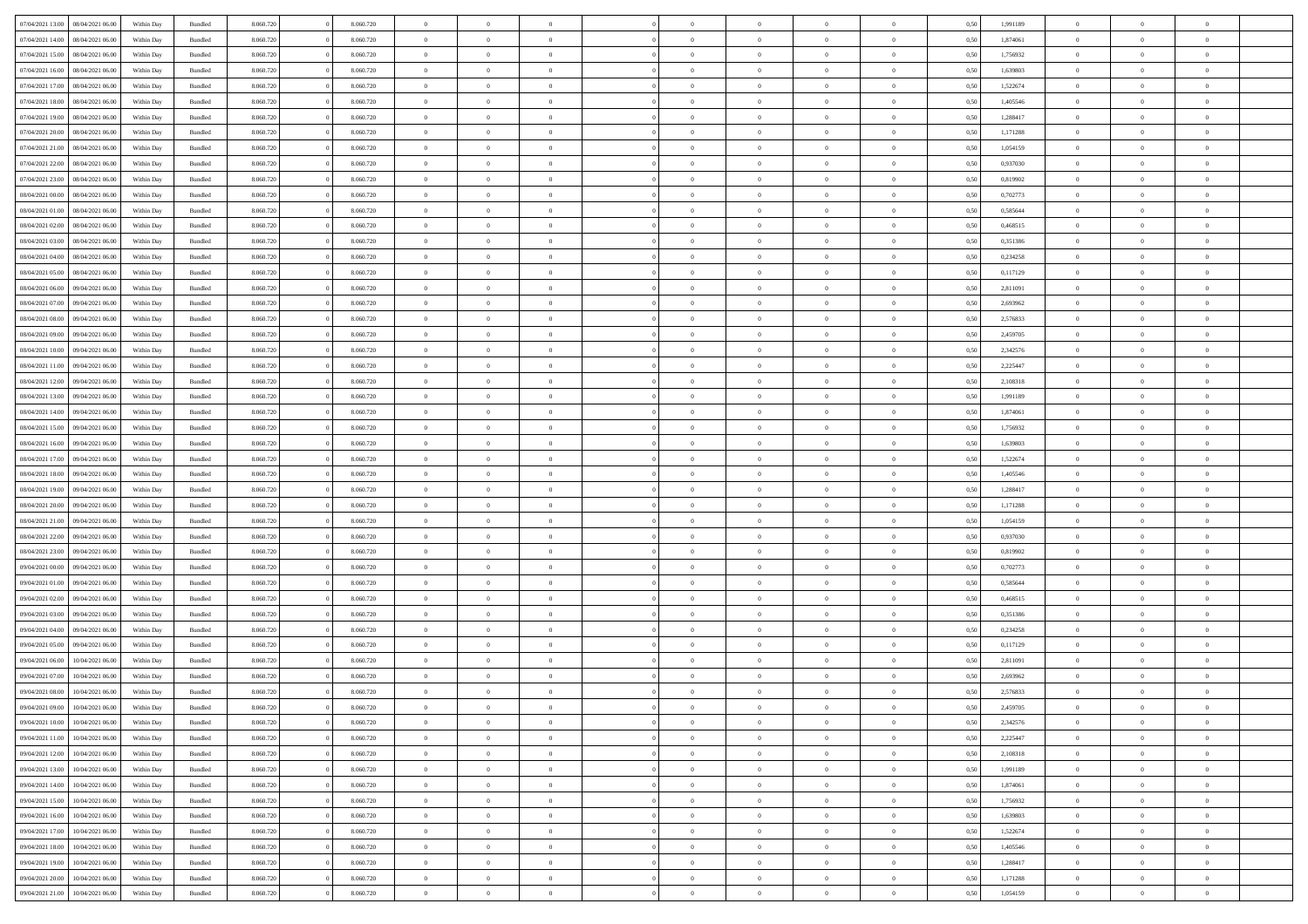|                                   |                  |            |                    |           |           |                | $\Omega$       |                |                | $\Omega$       | $\theta$       | $\theta$       |      |          | $\theta$       |                |                |  |
|-----------------------------------|------------------|------------|--------------------|-----------|-----------|----------------|----------------|----------------|----------------|----------------|----------------|----------------|------|----------|----------------|----------------|----------------|--|
| 09/04/2021 22:00                  | 10/04/2021 06:00 | Within Day | Bundled            | 8.060.720 | 8.060.720 | $\overline{0}$ |                |                | $\Omega$       |                |                |                | 0,50 | 0,937030 |                | $\theta$       | $\overline{0}$ |  |
| 09/04/2021 23:00                  | 10/04/2021 06:00 | Within Day | Bundled            | 8.060.720 | 8.060.720 | $\overline{0}$ | $\theta$       | $\overline{0}$ | $\overline{0}$ | $\bf{0}$       | $\overline{0}$ | $\bf{0}$       | 0,50 | 0,819902 | $\theta$       | $\overline{0}$ | $\overline{0}$ |  |
| 10/04/2021 00:00                  | 10/04/2021 06:00 | Within Day | Bundled            | 8.060.720 | 8.060.720 | $\overline{0}$ | $\bf{0}$       | $\overline{0}$ | $\bf{0}$       | $\bf{0}$       | $\bf{0}$       | $\mathbf{0}$   | 0,50 | 0,702773 | $\overline{0}$ | $\overline{0}$ | $\bf{0}$       |  |
| 10/04/2021 01:00                  | 10/04/2021 06:00 | Within Dav | Bundled            | 8.060.720 | 8.060.720 | $\overline{0}$ | $\overline{0}$ | $\overline{0}$ | $\overline{0}$ | $\bf{0}$       | $\overline{0}$ | $\overline{0}$ | 0.50 | 0.585644 | $\theta$       | $\theta$       | $\overline{0}$ |  |
|                                   |                  |            |                    |           |           |                |                |                |                |                |                |                |      |          |                |                |                |  |
| 10/04/2021 02:00                  | 10/04/2021 06:00 | Within Day | Bundled            | 8.060.720 | 8.060.720 | $\overline{0}$ | $\theta$       | $\overline{0}$ | $\overline{0}$ | $\bf{0}$       | $\overline{0}$ | $\bf{0}$       | 0,50 | 0,468515 | $\theta$       | $\overline{0}$ | $\overline{0}$ |  |
| 10/04/2021 03:00                  | 10/04/2021 06:00 | Within Day | Bundled            | 8.060.720 | 8.060.720 | $\overline{0}$ | $\overline{0}$ | $\overline{0}$ | $\bf{0}$       | $\overline{0}$ | $\overline{0}$ | $\mathbf{0}$   | 0,50 | 0,351386 | $\overline{0}$ | $\overline{0}$ | $\bf{0}$       |  |
| 10/04/2021 04:00                  | 10/04/2021 06:00 | Within Dav | Bundled            | 8.060.720 | 8.060.720 | $\overline{0}$ | $\overline{0}$ | $\overline{0}$ | $\overline{0}$ | $\overline{0}$ | $\overline{0}$ | $\overline{0}$ | 0.50 | 0,234258 | $\theta$       | $\overline{0}$ | $\overline{0}$ |  |
| 10/04/2021 05:00                  | 10/04/2021 06:00 | Within Day | Bundled            | 8.060.720 | 8.060.720 | $\overline{0}$ | $\theta$       | $\overline{0}$ | $\overline{0}$ | $\bf{0}$       | $\overline{0}$ | $\bf{0}$       | 0,50 | 0,117129 | $\theta$       | $\theta$       | $\overline{0}$ |  |
|                                   |                  |            |                    |           |           |                | $\overline{0}$ |                |                | $\bf{0}$       |                |                |      |          | $\,0\,$        | $\overline{0}$ | $\overline{0}$ |  |
| 10/04/2021 06:00                  | 11/04/2021 06:00 | Within Day | Bundled            | 8.060.720 | 8.060.720 | $\overline{0}$ |                | $\overline{0}$ | $\overline{0}$ |                | $\overline{0}$ | $\bf{0}$       | 0,50 | 2,811091 |                |                |                |  |
| 10/04/2021 07:00                  | 11/04/2021 06:00 | Within Dav | Bundled            | 8.060.720 | 8.060.720 | $\overline{0}$ | $\overline{0}$ | $\overline{0}$ | $\overline{0}$ | $\overline{0}$ | $\overline{0}$ | $\overline{0}$ | 0.50 | 2,693962 | $\theta$       | $\overline{0}$ | $\overline{0}$ |  |
| 10/04/2021 08:00                  | 11/04/2021 06:00 | Within Day | Bundled            | 8.060.720 | 8.060.720 | $\overline{0}$ | $\theta$       | $\overline{0}$ | $\overline{0}$ | $\bf{0}$       | $\overline{0}$ | $\bf{0}$       | 0,50 | 2,576833 | $\,$ 0 $\,$    | $\overline{0}$ | $\overline{0}$ |  |
| 10/04/2021 09:00                  | 11/04/2021 06:00 | Within Day | Bundled            | 8.060.720 | 8.060.720 | $\overline{0}$ | $\bf{0}$       | $\overline{0}$ | $\overline{0}$ | $\bf{0}$       | $\overline{0}$ | $\mathbf{0}$   | 0,50 | 2,459705 | $\bf{0}$       | $\overline{0}$ | $\bf{0}$       |  |
| 10/04/2021 10:00                  | 11/04/2021 06:00 | Within Dav | Bundled            | 8.060.720 | 8.060.720 | $\overline{0}$ | $\overline{0}$ | $\overline{0}$ | $\overline{0}$ | $\bf{0}$       | $\overline{0}$ | $\overline{0}$ | 0.50 | 2,342576 | $\theta$       | $\theta$       | $\overline{0}$ |  |
|                                   |                  |            |                    |           |           | $\overline{0}$ | $\theta$       | $\overline{0}$ | $\overline{0}$ | $\bf{0}$       | $\overline{0}$ |                |      |          | $\theta$       | $\overline{0}$ | $\overline{0}$ |  |
| 10/04/2021 11:00                  | 11/04/2021 06:00 | Within Day | Bundled            | 8.060.720 | 8.060.720 |                |                |                |                |                |                | $\bf{0}$       | 0,50 | 2,225447 |                |                |                |  |
| 10/04/2021 12:00                  | 11/04/2021 06:00 | Within Day | Bundled            | 8.060.720 | 8.060.720 | $\overline{0}$ | $\overline{0}$ | $\overline{0}$ | $\overline{0}$ | $\overline{0}$ | $\overline{0}$ | $\mathbf{0}$   | 0,50 | 2,108318 | $\overline{0}$ | $\overline{0}$ | $\bf{0}$       |  |
| 10/04/2021 13:00                  | 11/04/2021 06:00 | Within Dav | Bundled            | 8.060.720 | 8.060.720 | $\overline{0}$ | $\overline{0}$ | $\overline{0}$ | $\overline{0}$ | $\overline{0}$ | $\overline{0}$ | $\overline{0}$ | 0.50 | 1,991189 | $\theta$       | $\overline{0}$ | $\overline{0}$ |  |
| 10/04/2021 14:00                  | 11/04/2021 06:00 | Within Day | Bundled            | 8.060.720 | 8.060.720 | $\overline{0}$ | $\theta$       | $\overline{0}$ | $\overline{0}$ | $\bf{0}$       | $\overline{0}$ | $\bf{0}$       | 0,50 | 1,874061 | $\theta$       | $\theta$       | $\overline{0}$ |  |
| 10/04/2021 15:00                  | 11/04/2021 06:00 | Within Day | Bundled            | 8.060.720 | 8.060.720 | $\overline{0}$ | $\overline{0}$ | $\overline{0}$ | $\bf{0}$       | $\bf{0}$       | $\bf{0}$       | $\mathbf{0}$   | 0,50 | 1,756932 | $\bf{0}$       | $\overline{0}$ | $\bf{0}$       |  |
|                                   |                  |            |                    |           |           |                |                |                |                |                |                |                |      |          |                |                |                |  |
| 10/04/2021 16:00                  | 11/04/2021 06:00 | Within Dav | Bundled            | 8.060.720 | 8.060.720 | $\overline{0}$ | $\overline{0}$ | $\overline{0}$ | $\overline{0}$ | $\overline{0}$ | $\overline{0}$ | $\overline{0}$ | 0.50 | 1,639803 | $\theta$       | $\overline{0}$ | $\overline{0}$ |  |
| 10/04/2021 17:00                  | 11/04/2021 06:00 | Within Day | Bundled            | 8.060.720 | 8.060.720 | $\overline{0}$ | $\theta$       | $\overline{0}$ | $\overline{0}$ | $\bf{0}$       | $\overline{0}$ | $\bf{0}$       | 0,50 | 1,522674 | $\,$ 0 $\,$    | $\overline{0}$ | $\overline{0}$ |  |
| 10/04/2021 18:00                  | 11/04/2021 06:00 | Within Day | Bundled            | 8.060.720 | 8.060.720 | $\overline{0}$ | $\overline{0}$ | $\overline{0}$ | $\bf{0}$       | $\bf{0}$       | $\bf{0}$       | $\bf{0}$       | 0,50 | 1,405546 | $\,0\,$        | $\overline{0}$ | $\bf{0}$       |  |
| 10/04/2021 19:00                  | 11/04/2021 06:00 | Within Day | Bundled            | 8.060.720 | 8.060.720 | $\overline{0}$ | $\overline{0}$ | $\overline{0}$ | $\overline{0}$ | $\bf{0}$       | $\overline{0}$ | $\overline{0}$ | 0.50 | 1,288417 | $\theta$       | $\overline{0}$ | $\overline{0}$ |  |
| 10/04/2021 20:00                  | 11/04/2021 06:00 | Within Day | Bundled            | 8.060.720 | 8.060.720 | $\overline{0}$ | $\theta$       | $\overline{0}$ | $\overline{0}$ | $\bf{0}$       | $\overline{0}$ | $\bf{0}$       | 0,50 | 1,171288 | $\,$ 0 $\,$    | $\overline{0}$ | $\overline{0}$ |  |
|                                   |                  |            |                    |           |           |                |                |                |                |                |                |                |      |          |                |                |                |  |
| 10/04/2021 21:00                  | 11/04/2021 06:00 | Within Day | Bundled            | 8.060.720 | 8.060.720 | $\overline{0}$ | $\overline{0}$ | $\overline{0}$ | $\bf{0}$       | $\overline{0}$ | $\overline{0}$ | $\mathbf{0}$   | 0,50 | 1,054159 | $\overline{0}$ | $\overline{0}$ | $\bf{0}$       |  |
| 10/04/2021 22:00                  | 11/04/2021 06:00 | Within Dav | Bundled            | 8.060.720 | 8.060.720 | $\overline{0}$ | $\overline{0}$ | $\overline{0}$ | $\overline{0}$ | $\overline{0}$ | $\overline{0}$ | $\overline{0}$ | 0.50 | 0,937030 | $\theta$       | $\overline{0}$ | $\overline{0}$ |  |
| 10/04/2021 23:00                  | 11/04/2021 06:00 | Within Day | Bundled            | 8.060.720 | 8.060.720 | $\overline{0}$ | $\theta$       | $\overline{0}$ | $\overline{0}$ | $\bf{0}$       | $\overline{0}$ | $\bf{0}$       | 0,50 | 0,819902 | $\theta$       | $\theta$       | $\overline{0}$ |  |
| 11/04/2021 00:00                  | 11/04/2021 06:00 | Within Day | Bundled            | 8.060.720 | 8.060.720 | $\overline{0}$ | $\overline{0}$ | $\overline{0}$ | $\bf{0}$       | $\bf{0}$       | $\bf{0}$       | $\bf{0}$       | 0,50 | 0,702773 | $\,0\,$        | $\overline{0}$ | $\overline{0}$ |  |
| 11/04/2021 01:00                  | 11/04/2021 06:00 | Within Day | Bundled            | 8.060.720 | 8.060.720 | $\overline{0}$ | $\overline{0}$ | $\overline{0}$ | $\overline{0}$ | $\overline{0}$ | $\overline{0}$ | $\overline{0}$ | 0.50 | 0,585644 | $\theta$       | $\overline{0}$ | $\overline{0}$ |  |
|                                   |                  |            |                    |           |           |                |                |                |                |                |                |                |      |          |                |                |                |  |
| 11/04/2021 02:00                  | 11/04/2021 06:00 | Within Day | Bundled            | 8.060.720 | 8.060.720 | $\overline{0}$ | $\theta$       | $\overline{0}$ | $\overline{0}$ | $\bf{0}$       | $\overline{0}$ | $\bf{0}$       | 0,50 | 0,468515 | $\,$ 0 $\,$    | $\overline{0}$ | $\overline{0}$ |  |
| 11/04/2021 03:00                  | 11/04/2021 06:00 | Within Day | Bundled            | 8.060.720 | 8.060.720 | $\overline{0}$ | $\overline{0}$ | $\overline{0}$ | $\bf{0}$       | $\bf{0}$       | $\bf{0}$       | $\bf{0}$       | 0,50 | 0,351386 | $\bf{0}$       | $\overline{0}$ | $\bf{0}$       |  |
| 11/04/2021 04:00                  | 11/04/2021 06.00 | Within Day | Bundled            | 8.060.720 | 8.060.720 | $\overline{0}$ | $\Omega$       | $\Omega$       | $\Omega$       | $\Omega$       | $\overline{0}$ | $\overline{0}$ | 0,50 | 0,234258 | $\,0\,$        | $\theta$       | $\theta$       |  |
| 11/04/2021 05:00                  | 11/04/2021 06:00 | Within Day | Bundled            | 8.060.720 | 8.060.720 | $\overline{0}$ | $\theta$       | $\overline{0}$ | $\overline{0}$ | $\bf{0}$       | $\overline{0}$ | $\bf{0}$       | 0,50 | 0,117129 | $\,$ 0 $\,$    | $\overline{0}$ | $\overline{0}$ |  |
|                                   |                  |            |                    |           |           |                |                |                |                |                |                |                |      |          |                | $\overline{0}$ | $\bf{0}$       |  |
| 11/04/2021 06:00                  | 12/04/2021 06:00 | Within Day | Bundled            | 8.060.720 | 8.060.720 | $\overline{0}$ | $\overline{0}$ | $\overline{0}$ | $\bf{0}$       | $\overline{0}$ | $\overline{0}$ | $\mathbf{0}$   | 0,50 | 2,811091 | $\bf{0}$       |                |                |  |
| 11/04/2021 07:00                  | 12/04/2021 06:00 | Within Day | Bundled            | 8.060.720 | 8.060.720 | $\overline{0}$ | $\Omega$       | $\Omega$       | $\Omega$       | $\bf{0}$       | $\overline{0}$ | $\overline{0}$ | 0.50 | 2,693962 | $\,0\,$        | $\theta$       | $\theta$       |  |
| 11/04/2021 08:00                  | 12/04/2021 06:00 | Within Day | Bundled            | 8.060.720 | 8.060.720 | $\overline{0}$ | $\theta$       | $\overline{0}$ | $\overline{0}$ | $\bf{0}$       | $\overline{0}$ | $\bf{0}$       | 0,50 | 2,576833 | $\,$ 0 $\,$    | $\overline{0}$ | $\overline{0}$ |  |
| 11/04/2021 11:00                  | 12/04/2021 06:00 | Within Day | Bundled            | 8.060.720 | 8.060.720 | $\overline{0}$ | $\overline{0}$ | $\overline{0}$ | $\bf{0}$       | $\bf{0}$       | $\bf{0}$       | $\mathbf{0}$   | 0,50 | 2,225447 | $\bf{0}$       | $\overline{0}$ | $\bf{0}$       |  |
| 11/04/2021 12:00                  | 12/04/2021 06:00 | Within Day | Bundled            | 8.060.720 | 8.060.720 | $\overline{0}$ | $\Omega$       | $\Omega$       | $\Omega$       | $\theta$       | $\theta$       | $\overline{0}$ | 0.50 | 2,108318 | $\,$ 0 $\,$    | $\theta$       | $\theta$       |  |
| 11/04/2021 13:00                  | 12/04/2021 06:00 | Within Day | Bundled            | 8.060.720 | 8.060.720 | $\overline{0}$ | $\theta$       | $\overline{0}$ | $\overline{0}$ | $\,$ 0         | $\overline{0}$ | $\bf{0}$       | 0,50 | 1,991189 | $\,$ 0 $\,$    | $\overline{0}$ | $\overline{0}$ |  |
|                                   |                  |            |                    |           |           |                |                |                |                |                |                |                |      |          |                |                |                |  |
| 11/04/2021 14:00                  | 12/04/2021 06:00 | Within Day | Bundled            | 8.060.720 | 8.060.720 | $\overline{0}$ | $\bf{0}$       | $\overline{0}$ | $\bf{0}$       | $\bf{0}$       | $\bf{0}$       | $\mathbf{0}$   | 0,50 | 1,874061 | $\overline{0}$ | $\overline{0}$ | $\bf{0}$       |  |
| 11/04/2021 15:00                  | 12/04/2021 06:00 | Within Day | Bundled            | 8.060.720 | 8.060.720 | $\overline{0}$ | $\Omega$       | $\overline{0}$ | $\Omega$       | $\overline{0}$ | $\overline{0}$ | $\overline{0}$ | 0.50 | 1,756932 | $\,0\,$        | $\theta$       | $\theta$       |  |
| 11/04/2021 16:00                  | 12/04/2021 06:00 | Within Day | Bundled            | 8.060.720 | 8.060.720 | $\overline{0}$ | $\overline{0}$ | $\overline{0}$ | $\overline{0}$ | $\,$ 0         | $\overline{0}$ | $\bf{0}$       | 0,50 | 1,639803 | $\,$ 0 $\,$    | $\overline{0}$ | $\overline{0}$ |  |
| 11/04/2021 17:00                  | 12/04/2021 06:00 | Within Day | Bundled            | 8.060.720 | 8.060.720 | $\overline{0}$ | $\overline{0}$ | $\overline{0}$ | $\bf{0}$       | $\bf{0}$       | $\bf{0}$       | $\mathbf{0}$   | 0,50 | 1,522674 | $\overline{0}$ | $\overline{0}$ | $\bf{0}$       |  |
| 11/04/2021 18:00                  | 12/04/2021 06:00 |            | Bundled            | 8.060.720 | 8.060.720 | $\overline{0}$ | $\Omega$       | $\Omega$       | $\Omega$       | $\Omega$       | $\Omega$       | $\overline{0}$ | 0.50 | 1.405546 | $\theta$       | $\theta$       | $\theta$       |  |
|                                   |                  | Within Day |                    |           |           |                |                |                |                |                |                |                |      |          |                |                |                |  |
| 11/04/2021 19:00                  | 12/04/2021 06:00 | Within Day | Bundled            | 8.060.720 | 8.060.720 | $\overline{0}$ | $\overline{0}$ | $\overline{0}$ | $\bf{0}$       | $\,$ 0         | $\bf{0}$       | $\bf{0}$       | 0,50 | 1,288417 | $\,0\,$        | $\,$ 0 $\,$    | $\overline{0}$ |  |
| 11/04/2021 20:00                  | 12/04/2021 06:00 | Within Day | $\mathbf B$ undled | 8.060.720 | 8.060.720 | $\bf{0}$       | $\bf{0}$       |                |                | $\bf{0}$       |                |                | 0,50 | 1,171288 | $\bf{0}$       | $\overline{0}$ |                |  |
| 11/04/2021 21:00                  | 12/04/2021 06:00 | Within Day | Bundled            | 8.060.720 | 8.060.720 | $\overline{0}$ | $\overline{0}$ | $\overline{0}$ | $\Omega$       | $\overline{0}$ | $\overline{0}$ | $\overline{0}$ | 0,50 | 1.054159 | $\theta$       | $\theta$       | $\theta$       |  |
| 11/04/2021 22.00                  | 12/04/2021 06:00 | Within Day | Bundled            | 8.060.720 | 8.060.720 | $\overline{0}$ | $\,$ 0         | $\overline{0}$ | $\bf{0}$       | $\,$ 0 $\,$    | $\overline{0}$ | $\mathbf{0}$   | 0,50 | 0,937030 | $\,$ 0 $\,$    | $\,$ 0 $\,$    | $\,$ 0         |  |
| 11/04/2021 23.00                  | 12/04/2021 06:00 | Within Day | Bundled            | 8.060.720 | 8.060.720 | $\overline{0}$ | $\overline{0}$ | $\overline{0}$ | $\overline{0}$ | $\overline{0}$ | $\overline{0}$ | $\mathbf{0}$   | 0,50 | 0,819902 | $\overline{0}$ | $\bf{0}$       | $\bf{0}$       |  |
|                                   |                  |            |                    |           |           |                |                |                |                |                |                |                |      |          |                |                |                |  |
| 12/04/2021 00:00                  | 12/04/2021 06:00 | Within Day | Bundled            | 8.060.720 | 8.060.720 | $\overline{0}$ | $\overline{0}$ | $\overline{0}$ | $\Omega$       | $\overline{0}$ | $\overline{0}$ | $\overline{0}$ | 0,50 | 0,702773 | $\overline{0}$ | $\theta$       | $\overline{0}$ |  |
| 12/04/2021 01:00                  | 12/04/2021 06:00 | Within Day | Bundled            | 8.060.720 | 8.060.720 | $\overline{0}$ | $\,$ 0         | $\overline{0}$ | $\overline{0}$ | $\,$ 0 $\,$    | $\overline{0}$ | $\mathbf{0}$   | 0,50 | 0,585644 | $\,$ 0 $\,$    | $\overline{0}$ | $\overline{0}$ |  |
| 12/04/2021 02:00                  | 12/04/2021 06:00 | Within Day | Bundled            | 8.060.720 | 8.060.720 | $\overline{0}$ | $\overline{0}$ | $\overline{0}$ | $\overline{0}$ | $\overline{0}$ | $\overline{0}$ | $\mathbf{0}$   | 0,50 | 0,468515 | $\overline{0}$ | $\overline{0}$ | $\bf{0}$       |  |
| 12/04/2021 03:00                  | 12/04/2021 06:00 | Within Day | Bundled            | 8.060.720 | 8.060.720 | $\overline{0}$ | $\overline{0}$ | $\overline{0}$ | $\Omega$       | $\overline{0}$ | $\overline{0}$ | $\bf{0}$       | 0.50 | 0,351386 | $\overline{0}$ | $\theta$       | $\overline{0}$ |  |
| 12/04/2021 04:00                  | 12/04/2021 06:00 | Within Day | Bundled            | 8.060.720 | 8.060.720 | $\overline{0}$ | $\,$ 0         | $\overline{0}$ | $\overline{0}$ | $\bf{0}$       | $\overline{0}$ | $\bf{0}$       | 0,50 | 0,234258 | $\,$ 0 $\,$    | $\overline{0}$ | $\overline{0}$ |  |
|                                   |                  |            |                    |           |           |                |                |                |                |                |                |                |      |          |                |                |                |  |
| 12/04/2021 05:00                  | 12/04/2021 06:00 | Within Day | Bundled            | 8.060.720 | 8.060.720 | $\overline{0}$ | $\bf{0}$       | $\overline{0}$ | $\overline{0}$ | $\overline{0}$ | $\overline{0}$ | $\mathbf{0}$   | 0,50 | 0,117129 | $\overline{0}$ | $\overline{0}$ | $\bf{0}$       |  |
| 12/04/2021 06:00                  | 13/04/2021 06:00 | Within Day | Bundled            | 8.060.720 | 8.060.720 | $\overline{0}$ | $\overline{0}$ | $\overline{0}$ | $\Omega$       | $\overline{0}$ | $\overline{0}$ | $\overline{0}$ | 0.50 | 2,811091 | $\overline{0}$ | $\overline{0}$ | $\overline{0}$ |  |
| 12/04/2021 07:00                  | 13/04/2021 06:00 | Within Day | Bundled            | 8.060.720 | 8.060.720 | $\overline{0}$ | $\bf{0}$       | $\overline{0}$ | $\overline{0}$ | $\bf{0}$       | $\overline{0}$ | $\mathbf{0}$   | 0,50 | 2,693962 | $\,$ 0 $\,$    | $\,$ 0 $\,$    | $\bf{0}$       |  |
| 12/04/2021 08:00 13/04/2021 06:00 |                  | Within Day | Bundled            | 8.060.720 | 8.060.720 | $\overline{0}$ | $\overline{0}$ | $\overline{0}$ | $\overline{0}$ | $\overline{0}$ | $\overline{0}$ | $\mathbf{0}$   | 0,50 | 2,576833 | $\overline{0}$ | $\bf{0}$       | $\bf{0}$       |  |
|                                   |                  |            |                    |           |           |                |                |                |                |                |                |                |      |          |                |                |                |  |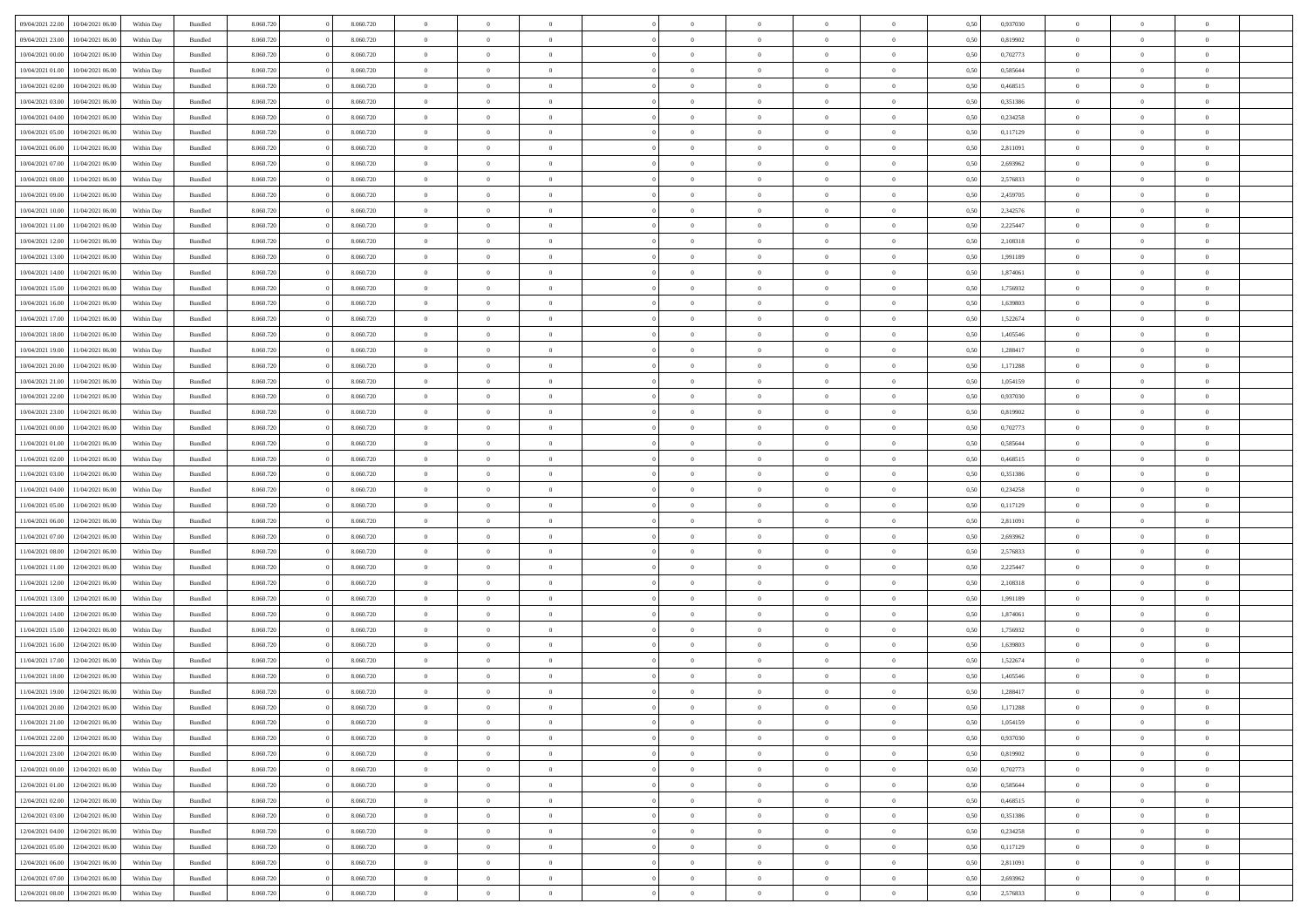| 12/04/2021 09:00 | 13/04/2021 06:00 | Within Day | Bundled            | 8.060.720 | 8.060.720 | $\overline{0}$ | $\Omega$       |                | $\Omega$       | $\Omega$       | $\Omega$       | $\theta$       | 0.50 | 2,459705 | $\theta$       | $\theta$       | $\theta$       |  |
|------------------|------------------|------------|--------------------|-----------|-----------|----------------|----------------|----------------|----------------|----------------|----------------|----------------|------|----------|----------------|----------------|----------------|--|
| 12/04/2021 10:00 | 13/04/2021 06:00 | Within Day | Bundled            | 8.060.720 | 8.060.720 | $\overline{0}$ | $\theta$       | $\overline{0}$ | $\overline{0}$ | $\bf{0}$       | $\overline{0}$ | $\bf{0}$       | 0,50 | 2,342576 | $\theta$       | $\theta$       | $\overline{0}$ |  |
| 12/04/2021 11:00 | 13/04/2021 06:00 | Within Day | Bundled            | 8.060.720 | 8.060.720 | $\overline{0}$ | $\overline{0}$ | $\overline{0}$ | $\overline{0}$ | $\bf{0}$       | $\overline{0}$ | $\bf{0}$       | 0,50 | 2,225447 | $\bf{0}$       | $\overline{0}$ | $\overline{0}$ |  |
|                  |                  |            |                    |           |           |                |                |                |                |                |                |                |      |          | $\theta$       |                |                |  |
| 12/04/2021 12:00 | 13/04/2021 06:00 | Within Dav | Bundled            | 8.060.720 | 8.060.720 | $\overline{0}$ | $\overline{0}$ | $\overline{0}$ | $\overline{0}$ | $\bf{0}$       | $\overline{0}$ | $\overline{0}$ | 0.50 | 2,108318 |                | $\theta$       | $\overline{0}$ |  |
| 12/04/2021 13:00 | 13/04/2021 06:00 | Within Day | Bundled            | 8.060.720 | 8.060.720 | $\overline{0}$ | $\theta$       | $\overline{0}$ | $\overline{0}$ | $\bf{0}$       | $\overline{0}$ | $\bf{0}$       | 0,50 | 1,991189 | $\theta$       | $\theta$       | $\overline{0}$ |  |
| 12/04/2021 14:00 | 13/04/2021 06:00 | Within Day | Bundled            | 8.060.720 | 8.060.720 | $\overline{0}$ | $\bf{0}$       | $\overline{0}$ | $\overline{0}$ | $\overline{0}$ | $\overline{0}$ | $\mathbf{0}$   | 0,50 | 1,874061 | $\overline{0}$ | $\overline{0}$ | $\bf{0}$       |  |
| 12/04/2021 15:00 | 13/04/2021 06:00 | Within Dav | Bundled            | 8.060.720 | 8.060.720 | $\overline{0}$ | $\overline{0}$ | $\overline{0}$ | $\overline{0}$ | $\overline{0}$ | $\overline{0}$ | $\overline{0}$ | 0.50 | 1,756932 | $\theta$       | $\overline{0}$ | $\overline{0}$ |  |
|                  |                  |            |                    |           |           |                |                |                |                |                |                |                |      |          |                |                |                |  |
| 12/04/2021 16:00 | 13/04/2021 06:00 | Within Day | Bundled            | 8.060.720 | 8.060.720 | $\overline{0}$ | $\theta$       | $\overline{0}$ | $\overline{0}$ | $\bf{0}$       | $\overline{0}$ | $\bf{0}$       | 0,50 | 1,639803 | $\theta$       | $\theta$       | $\overline{0}$ |  |
| 12/04/2021 17:00 | 13/04/2021 06:00 | Within Day | Bundled            | 8.060.720 | 8.060.720 | $\overline{0}$ | $\overline{0}$ | $\overline{0}$ | $\overline{0}$ | $\bf{0}$       | $\bf{0}$       | $\bf{0}$       | 0,50 | 1,522674 | $\,0\,$        | $\overline{0}$ | $\overline{0}$ |  |
| 12/04/2021 18:00 | 13/04/2021 06:00 | Within Dav | Bundled            | 8.060.720 | 8.060.720 | $\overline{0}$ | $\overline{0}$ | $\overline{0}$ | $\overline{0}$ | $\overline{0}$ | $\overline{0}$ | $\overline{0}$ | 0.50 | 1,405546 | $\theta$       | $\overline{0}$ | $\overline{0}$ |  |
| 12/04/2021 19:00 | 13/04/2021 06:00 |            | Bundled            | 8.060.720 | 8.060.720 | $\overline{0}$ | $\theta$       | $\overline{0}$ | $\overline{0}$ | $\bf{0}$       | $\overline{0}$ |                |      | 1,288417 | $\,$ 0 $\,$    | $\theta$       | $\overline{0}$ |  |
|                  |                  | Within Day |                    |           |           |                |                |                |                |                |                | $\bf{0}$       | 0,50 |          |                |                |                |  |
| 12/04/2021 20:00 | 13/04/2021 06:00 | Within Day | Bundled            | 8.060.720 | 8.060.720 | $\overline{0}$ | $\overline{0}$ | $\overline{0}$ | $\bf{0}$       | $\bf{0}$       | $\bf{0}$       | $\bf{0}$       | 0,50 | 1,171288 | $\overline{0}$ | $\overline{0}$ | $\overline{0}$ |  |
| 12/04/2021 21:00 | 13/04/2021 06:00 | Within Day | Bundled            | 8.060.720 | 8.060.720 | $\overline{0}$ | $\overline{0}$ | $\overline{0}$ | $\overline{0}$ | $\bf{0}$       | $\overline{0}$ | $\overline{0}$ | 0.50 | 1,054159 | $\theta$       | $\theta$       | $\overline{0}$ |  |
| 12/04/2021 22:00 | 13/04/2021 06:00 | Within Day | Bundled            | 8.060.720 | 8.060.720 | $\overline{0}$ | $\theta$       | $\overline{0}$ | $\overline{0}$ | $\bf{0}$       | $\overline{0}$ | $\bf{0}$       | 0,50 | 0,937030 | $\theta$       | $\theta$       | $\overline{0}$ |  |
|                  |                  |            |                    |           |           |                |                |                |                |                |                |                |      |          |                |                |                |  |
| 12/04/2021 23:00 | 13/04/2021 06:00 | Within Day | Bundled            | 8.060.720 | 8.060.720 | $\overline{0}$ | $\bf{0}$       | $\overline{0}$ | $\bf{0}$       | $\overline{0}$ | $\overline{0}$ | $\mathbf{0}$   | 0,50 | 0,819902 | $\overline{0}$ | $\overline{0}$ | $\bf{0}$       |  |
| 13/04/2021 00:00 | 13/04/2021 06:00 | Within Dav | Bundled            | 8.060.720 | 8.060.720 | $\overline{0}$ | $\overline{0}$ | $\overline{0}$ | $\overline{0}$ | $\overline{0}$ | $\overline{0}$ | $\overline{0}$ | 0.50 | 0,702773 | $\theta$       | $\overline{0}$ | $\overline{0}$ |  |
| 13/04/2021 01:00 | 13/04/2021 06:00 | Within Day | Bundled            | 8.060.720 | 8.060.720 | $\overline{0}$ | $\theta$       | $\overline{0}$ | $\overline{0}$ | $\bf{0}$       | $\overline{0}$ | $\bf{0}$       | 0,50 | 0,585644 | $\theta$       | $\theta$       | $\overline{0}$ |  |
| 13/04/2021 02:00 | 13/04/2021 06:00 | Within Day | Bundled            | 8.060.720 | 8.060.720 | $\overline{0}$ | $\overline{0}$ | $\overline{0}$ | $\bf{0}$       | $\bf{0}$       | $\bf{0}$       | $\bf{0}$       | 0,50 | 0,468515 | $\,0\,$        | $\overline{0}$ | $\overline{0}$ |  |
| 13/04/2021 03:00 | 13/04/2021 06:00 |            | Bundled            | 8.060.720 | 8.060.720 | $\overline{0}$ | $\overline{0}$ | $\overline{0}$ | $\overline{0}$ | $\overline{0}$ | $\overline{0}$ | $\overline{0}$ | 0.50 | 0,351386 | $\theta$       | $\overline{0}$ | $\overline{0}$ |  |
|                  |                  | Within Day |                    |           |           |                |                |                |                |                |                |                |      |          |                |                |                |  |
| 13/04/2021 04:00 | 13/04/2021 06:00 | Within Day | Bundled            | 8.060.720 | 8.060.720 | $\overline{0}$ | $\theta$       | $\overline{0}$ | $\overline{0}$ | $\bf{0}$       | $\overline{0}$ | $\bf{0}$       | 0,50 | 0,234258 | $\,$ 0 $\,$    | $\theta$       | $\overline{0}$ |  |
| 13/04/2021 05:00 | 13/04/2021 06:00 | Within Day | Bundled            | 8.060.720 | 8.060.720 | $\overline{0}$ | $\overline{0}$ | $\overline{0}$ | $\bf{0}$       | $\bf{0}$       | $\bf{0}$       | $\bf{0}$       | 0,50 | 0,117129 | $\,0\,$        | $\overline{0}$ | $\overline{0}$ |  |
| 13/04/2021 06:00 | 14/04/2021 06:00 | Within Day | Bundled            | 8.060.720 | 8.060.720 | $\overline{0}$ | $\overline{0}$ | $\overline{0}$ | $\overline{0}$ | $\bf{0}$       | $\overline{0}$ | $\overline{0}$ | 0.50 | 2.811091 | $\theta$       | $\theta$       | $\overline{0}$ |  |
|                  |                  |            |                    |           |           |                | $\theta$       |                |                |                |                |                |      |          |                | $\overline{0}$ |                |  |
| 13/04/2021 07:00 | 14/04/2021 06:00 | Within Day | Bundled            | 8.060.720 | 8.060.720 | $\overline{0}$ |                | $\overline{0}$ | $\overline{0}$ | $\bf{0}$       | $\overline{0}$ | $\bf{0}$       | 0,50 | 2,693962 | $\,$ 0 $\,$    |                | $\overline{0}$ |  |
| 13/04/2021 08:00 | 14/04/2021 06:00 | Within Day | Bundled            | 8.060.720 | 8.060.720 | $\overline{0}$ | $\bf{0}$       | $\overline{0}$ | $\bf{0}$       | $\overline{0}$ | $\overline{0}$ | $\mathbf{0}$   | 0,50 | 2,576833 | $\overline{0}$ | $\overline{0}$ | $\bf{0}$       |  |
| 13/04/2021 09:00 | 14/04/2021 06:00 | Within Dav | Bundled            | 8.060.720 | 8.060.720 | $\overline{0}$ | $\overline{0}$ | $\overline{0}$ | $\overline{0}$ | $\overline{0}$ | $\overline{0}$ | $\overline{0}$ | 0.50 | 2,459705 | $\theta$       | $\overline{0}$ | $\overline{0}$ |  |
| 13/04/2021 10:00 | 14/04/2021 06:00 | Within Day | Bundled            | 8.060.720 | 8.060.720 | $\overline{0}$ | $\theta$       | $\overline{0}$ | $\overline{0}$ | $\bf{0}$       | $\overline{0}$ | $\bf{0}$       | 0,50 | 2,342576 | $\theta$       | $\theta$       | $\overline{0}$ |  |
|                  |                  |            |                    |           |           |                |                |                |                |                |                |                |      |          |                |                |                |  |
| 13/04/2021 11:00 | 14/04/2021 06:00 | Within Day | Bundled            | 8.060.720 | 8.060.720 | $\overline{0}$ | $\overline{0}$ | $\overline{0}$ | $\bf{0}$       | $\bf{0}$       | $\bf{0}$       | $\bf{0}$       | 0,50 | 2,225447 | $\,0\,$        | $\overline{0}$ | $\overline{0}$ |  |
| 13/04/2021 12:00 | 14/04/2021 06:00 | Within Day | Bundled            | 8.060.720 | 8.060.720 | $\overline{0}$ | $\overline{0}$ | $\overline{0}$ | $\overline{0}$ | $\overline{0}$ | $\overline{0}$ | $\overline{0}$ | 0.50 | 2,108318 | $\theta$       | $\overline{0}$ | $\overline{0}$ |  |
| 13/04/2021 13:00 | 14/04/2021 06:00 | Within Day | Bundled            | 8.060.720 | 8.060.720 | $\overline{0}$ | $\theta$       | $\overline{0}$ | $\overline{0}$ | $\bf{0}$       | $\overline{0}$ | $\bf{0}$       | 0,50 | 1,991189 | $\,$ 0 $\,$    | $\overline{0}$ | $\overline{0}$ |  |
| 13/04/2021 14:00 | 14/04/2021 06:00 | Within Day | Bundled            | 8.060.720 | 8.060.720 | $\overline{0}$ | $\overline{0}$ | $\overline{0}$ | $\bf{0}$       | $\bf{0}$       | $\bf{0}$       | $\bf{0}$       | 0,50 | 1,874061 | $\bf{0}$       | $\overline{0}$ | $\overline{0}$ |  |
|                  |                  |            |                    |           |           |                |                |                |                |                |                |                |      |          |                |                |                |  |
| 13/04/2021 15:00 | 14/04/2021 06:00 | Within Day | Bundled            | 8.060.720 | 8.060.720 | $\overline{0}$ | $\Omega$       | $\Omega$       | $\Omega$       | $\Omega$       | $\overline{0}$ | $\overline{0}$ | 0.50 | 1,756932 | $\,0\,$        | $\theta$       | $\theta$       |  |
| 13/04/2021 16:00 | 14/04/2021 06:00 | Within Day | Bundled            | 8.060.720 | 8.060.720 | $\overline{0}$ | $\theta$       | $\overline{0}$ | $\overline{0}$ | $\bf{0}$       | $\overline{0}$ | $\bf{0}$       | 0,50 | 1,639803 | $\theta$       | $\theta$       | $\overline{0}$ |  |
| 13/04/2021 17:00 | 14/04/2021 06:00 | Within Day | Bundled            | 8.060.720 | 8.060.720 | $\overline{0}$ | $\overline{0}$ | $\overline{0}$ | $\bf{0}$       | $\bf{0}$       | $\overline{0}$ | $\mathbf{0}$   | 0,50 | 1,522674 | $\overline{0}$ | $\overline{0}$ | $\bf{0}$       |  |
| 13/04/2021 18:00 | 14/04/2021 06:00 | Within Day | Bundled            | 8.060.720 | 8.060.720 | $\overline{0}$ | $\Omega$       | $\Omega$       | $\Omega$       | $\bf{0}$       | $\overline{0}$ | $\overline{0}$ | 0.50 | 1,405546 | $\,0\,$        | $\theta$       | $\theta$       |  |
|                  |                  |            |                    |           |           |                |                |                |                |                |                |                |      |          |                |                |                |  |
| 13/04/2021 19:00 | 14/04/2021 06:00 | Within Day | Bundled            | 8.060.720 | 8.060.720 | $\overline{0}$ | $\theta$       | $\overline{0}$ | $\overline{0}$ | $\bf{0}$       | $\overline{0}$ | $\bf{0}$       | 0,50 | 1,288417 | $\,$ 0 $\,$    | $\theta$       | $\overline{0}$ |  |
| 13/04/2021 20:00 | 14/04/2021 06:00 | Within Day | Bundled            | 8.060.720 | 8.060.720 | $\overline{0}$ | $\overline{0}$ | $\overline{0}$ | $\bf{0}$       | $\bf{0}$       | $\bf{0}$       | $\bf{0}$       | 0,50 | 1,171288 | $\bf{0}$       | $\overline{0}$ | $\overline{0}$ |  |
| 13/04/2021 21:00 | 14/04/2021 06:00 | Within Day | Bundled            | 8.060.720 | 8.060.720 | $\overline{0}$ | $\Omega$       | $\Omega$       | $\Omega$       | $\theta$       | $\theta$       | $\overline{0}$ | 0.50 | 1.054159 | $\theta$       | $\theta$       | $\theta$       |  |
| 13/04/2021 22:00 | 14/04/2021 06:00 | Within Day | Bundled            | 8.060.720 | 8.060.720 | $\overline{0}$ | $\theta$       | $\overline{0}$ | $\overline{0}$ | $\bf{0}$       | $\overline{0}$ | $\bf{0}$       | 0,50 | 0,937030 | $\,$ 0 $\,$    | $\overline{0}$ | $\overline{0}$ |  |
|                  |                  |            |                    |           |           |                |                |                |                |                |                |                |      |          |                |                |                |  |
| 13/04/2021 23:00 | 14/04/2021 06:00 | Within Day | Bundled            | 8.060.720 | 8.060.720 | $\overline{0}$ | $\overline{0}$ | $\overline{0}$ | $\overline{0}$ | $\bf{0}$       | $\overline{0}$ | $\bf{0}$       | 0,50 | 0,819902 | $\overline{0}$ | $\overline{0}$ | $\overline{0}$ |  |
| 14/04/2021 00:00 | 14/04/2021 06:00 | Within Day | Bundled            | 8.060.720 | 8.060.720 | $\overline{0}$ | $\Omega$       | $\overline{0}$ | $\Omega$       | $\Omega$       | $\overline{0}$ | $\overline{0}$ | 0.50 | 0,702773 | $\,0\,$        | $\theta$       | $\theta$       |  |
| 14/04/2021 01:00 | 14/04/2021 06:00 | Within Day | Bundled            | 8.060.720 | 8.060.720 | $\overline{0}$ | $\theta$       | $\overline{0}$ | $\overline{0}$ | $\bf{0}$       | $\overline{0}$ | $\bf{0}$       | 0,50 | 0,585644 | $\,$ 0 $\,$    | $\overline{0}$ | $\overline{0}$ |  |
| 14/04/2021 02:00 | 14/04/2021 06:00 | Within Day | Bundled            | 8.060.720 | 8.060.720 | $\overline{0}$ | $\overline{0}$ | $\overline{0}$ | $\overline{0}$ | $\bf{0}$       | $\overline{0}$ | $\mathbf{0}$   | 0,50 | 0,468515 | $\overline{0}$ | $\overline{0}$ | $\bf{0}$       |  |
|                  |                  |            |                    |           |           |                |                |                |                |                |                |                |      |          |                |                |                |  |
| 14/04/2021 03:00 | 14/04/2021 06:00 | Within Day | Bundled            | 8.060.720 | 8.060.720 | $\overline{0}$ | $\Omega$       | $\Omega$       | $\Omega$       | $\Omega$       | $\Omega$       | $\overline{0}$ | 0.50 | 0,351386 | $\theta$       | $\theta$       | $\theta$       |  |
| 14/04/2021 04:00 | 14/04/2021 06:00 | Within Day | Bundled            | 8.060.720 | 8.060.720 | $\overline{0}$ | $\overline{0}$ | $\overline{0}$ | $\bf{0}$       | $\,$ 0         | $\overline{0}$ | $\bf{0}$       | 0,50 | 0,234258 | $\,0\,$        | $\overline{0}$ | $\overline{0}$ |  |
| 14/04/2021 05:00 | 14/04/2021 06:00 | Within Day | $\mathbf B$ undled | 8.060.720 | 8.060.720 | $\bf{0}$       | $\bf{0}$       |                |                | $\bf{0}$       |                |                | 0,50 | 0,117129 | $\bf{0}$       | $\overline{0}$ |                |  |
| 14/04/2021 06:00 | 15/04/2021 06:00 | Within Day | Bundled            | 8.060.720 | 8.060.720 | $\overline{0}$ | $\overline{0}$ | $\overline{0}$ | $\Omega$       | $\overline{0}$ | $\overline{0}$ | $\overline{0}$ | 0,50 | 2,811091 | $\theta$       | $\theta$       | $\Omega$       |  |
|                  |                  |            |                    |           |           |                |                |                |                |                |                |                |      |          |                |                |                |  |
| 14/04/2021 07:00 | 15/04/2021 06:00 | Within Day | Bundled            | 8.060.720 | 8.060.720 | $\overline{0}$ | $\,$ 0         | $\overline{0}$ | $\overline{0}$ | $\,$ 0 $\,$    | $\overline{0}$ | $\,$ 0 $\,$    | 0,50 | 2,693962 | $\,$ 0 $\,$    | $\,$ 0 $\,$    | $\,$ 0         |  |
| 14/04/2021 08:00 | 15/04/2021 06:00 | Within Day | Bundled            | 8.060.720 | 8.060.720 | $\overline{0}$ | $\overline{0}$ | $\overline{0}$ | $\overline{0}$ | $\overline{0}$ | $\overline{0}$ | $\mathbf{0}$   | 0,50 | 2,576833 | $\overline{0}$ | $\bf{0}$       | $\bf{0}$       |  |
| 14/04/2021 09:00 | 15/04/2021 06:00 | Within Day | Bundled            | 8.060.720 | 8.060.720 | $\overline{0}$ | $\overline{0}$ | $\overline{0}$ | $\Omega$       | $\overline{0}$ | $\overline{0}$ | $\overline{0}$ | 0,50 | 2,459705 | $\overline{0}$ | $\theta$       | $\overline{0}$ |  |
| 14/04/2021 10:00 | 15/04/2021 06:00 | Within Day | Bundled            | 8.060.720 | 8.060.720 | $\overline{0}$ | $\,$ 0         | $\overline{0}$ | $\overline{0}$ | $\,$ 0 $\,$    | $\overline{0}$ | $\mathbf{0}$   | 0,50 | 2,342576 | $\,$ 0 $\,$    | $\overline{0}$ | $\overline{0}$ |  |
|                  |                  |            |                    |           |           |                |                |                |                |                |                |                |      |          |                |                |                |  |
| 14/04/2021 11:00 | 15/04/2021 06:00 | Within Day | Bundled            | 8.060.720 | 8.060.720 | $\overline{0}$ | $\overline{0}$ | $\overline{0}$ | $\overline{0}$ | $\overline{0}$ | $\overline{0}$ | $\mathbf{0}$   | 0,50 | 2,225447 | $\overline{0}$ | $\overline{0}$ | $\overline{0}$ |  |
| 14/04/2021 12:00 | 15/04/2021 06:00 | Within Day | Bundled            | 8.060.720 | 8.060.720 | $\overline{0}$ | $\overline{0}$ | $\overline{0}$ | $\Omega$       | $\overline{0}$ | $\overline{0}$ | $\bf{0}$       | 0.50 | 2,108318 | $\overline{0}$ | $\theta$       | $\overline{0}$ |  |
| 14/04/2021 13:00 | 15/04/2021 06:00 | Within Day | Bundled            | 8.060.720 | 8.060.720 | $\overline{0}$ | $\,$ 0         | $\overline{0}$ | $\overline{0}$ | $\bf{0}$       | $\bf{0}$       | $\bf{0}$       | 0,50 | 1,991189 | $\,$ 0 $\,$    | $\overline{0}$ | $\overline{0}$ |  |
| 14/04/2021 14:00 | 15/04/2021 06:00 | Within Day | Bundled            | 8.060.720 | 8.060.720 | $\overline{0}$ | $\bf{0}$       | $\overline{0}$ | $\overline{0}$ | $\overline{0}$ | $\overline{0}$ | $\mathbf{0}$   | 0,50 | 1,874061 | $\overline{0}$ | $\overline{0}$ | $\bf{0}$       |  |
|                  |                  |            |                    |           |           |                |                |                |                |                |                |                |      |          |                |                |                |  |
| 14/04/2021 15:00 | 15/04/2021 06:00 | Within Day | Bundled            | 8.060.720 | 8.060.720 | $\overline{0}$ | $\overline{0}$ | $\overline{0}$ | $\Omega$       | $\overline{0}$ | $\overline{0}$ | $\overline{0}$ | 0.50 | 1,756932 | $\overline{0}$ | $\overline{0}$ | $\overline{0}$ |  |
| 14/04/2021 16:00 | 15/04/2021 06:00 | Within Day | Bundled            | 8.060.720 | 8.060.720 | $\overline{0}$ | $\bf{0}$       | $\overline{0}$ | $\bf{0}$       | $\bf{0}$       | $\bf{0}$       | $\mathbf{0}$   | 0,50 | 1,639803 | $\,$ 0 $\,$    | $\,$ 0 $\,$    | $\bf{0}$       |  |
| 14/04/2021 17:00 | 15/04/2021 06:00 | Within Day | Bundled            | 8.060.720 | 8.060.720 | $\overline{0}$ | $\overline{0}$ | $\overline{0}$ | $\overline{0}$ | $\overline{0}$ | $\bf{0}$       | $\mathbf{0}$   | 0,50 | 1,522674 | $\overline{0}$ | $\bf{0}$       | $\overline{0}$ |  |
|                  |                  |            |                    |           |           |                |                |                |                |                |                |                |      |          |                |                |                |  |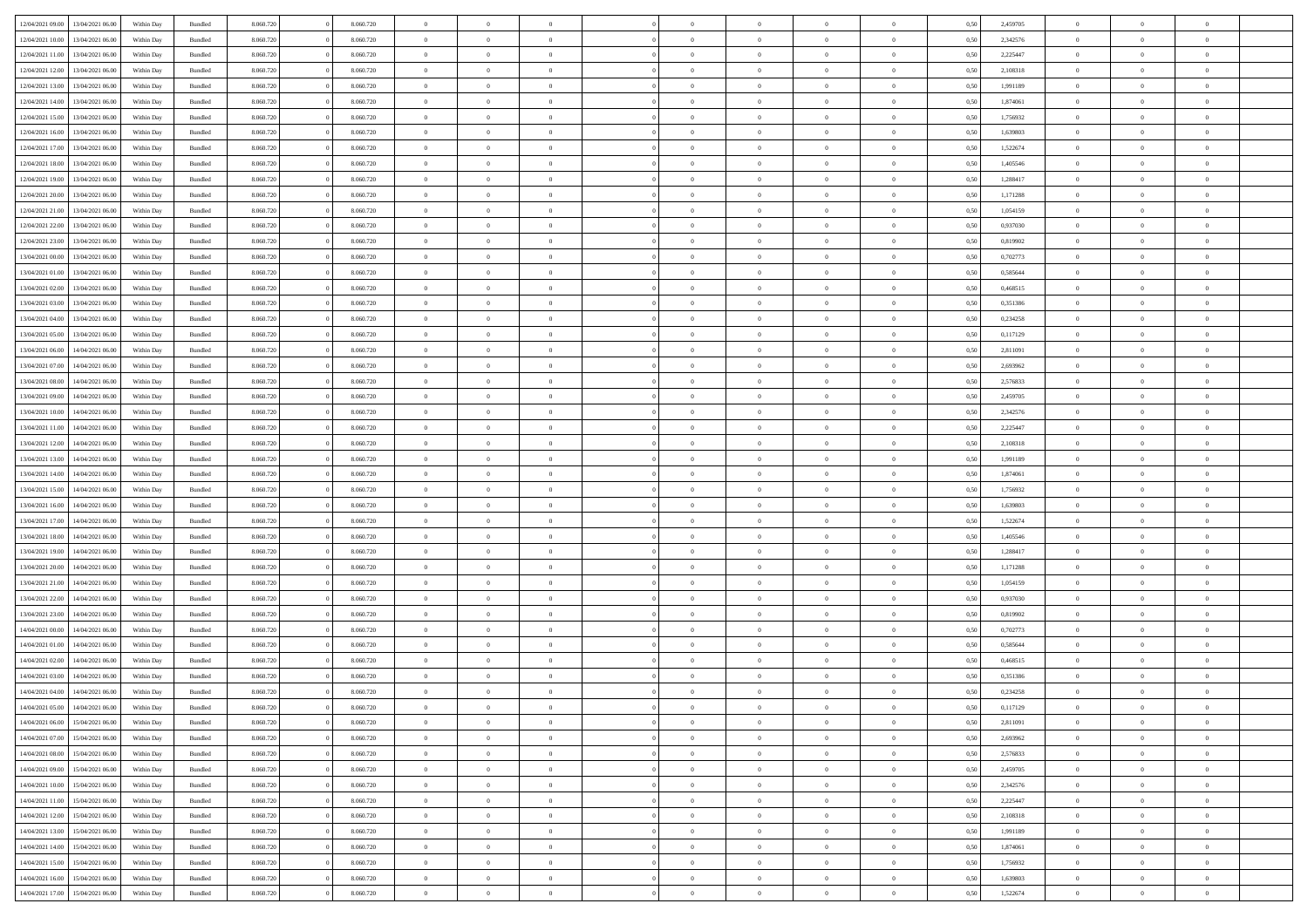| 14/04/2021 18:00 | 15/04/2021 06:00                  | Within Day | Bundled            | 8.060.720 | 8.060.720 | $\overline{0}$ | $\Omega$       |                | $\Omega$       | $\Omega$       | $\Omega$       | $\theta$       | 0.50 | 1,405546 | $\theta$       | $\theta$       | $\theta$       |  |
|------------------|-----------------------------------|------------|--------------------|-----------|-----------|----------------|----------------|----------------|----------------|----------------|----------------|----------------|------|----------|----------------|----------------|----------------|--|
| 14/04/2021 19:00 | 15/04/2021 06:00                  | Within Day | Bundled            | 8.060.720 | 8.060.720 | $\overline{0}$ | $\theta$       | $\overline{0}$ | $\overline{0}$ | $\bf{0}$       | $\overline{0}$ | $\bf{0}$       | 0,50 | 1,288417 | $\theta$       | $\theta$       | $\overline{0}$ |  |
| 14/04/2021 20:00 | 15/04/2021 06:00                  | Within Day | Bundled            | 8.060.720 | 8.060.720 | $\overline{0}$ | $\overline{0}$ | $\overline{0}$ | $\bf{0}$       | $\bf{0}$       | $\bf{0}$       | $\bf{0}$       | 0,50 | 1,171288 | $\overline{0}$ | $\overline{0}$ | $\overline{0}$ |  |
|                  |                                   |            |                    |           |           |                |                |                |                |                |                |                |      |          | $\theta$       |                |                |  |
| 14/04/2021 21:00 | 15/04/2021 06:00                  | Within Dav | Bundled            | 8.060.720 | 8.060.720 | $\overline{0}$ | $\overline{0}$ | $\overline{0}$ | $\overline{0}$ | $\bf{0}$       | $\overline{0}$ | $\overline{0}$ | 0.50 | 1.054159 |                | $\theta$       | $\overline{0}$ |  |
| 14/04/2021 22:00 | 15/04/2021 06:00                  | Within Day | Bundled            | 8.060.720 | 8.060.720 | $\overline{0}$ | $\theta$       | $\overline{0}$ | $\overline{0}$ | $\bf{0}$       | $\overline{0}$ | $\bf{0}$       | 0,50 | 0,937030 | $\theta$       | $\theta$       | $\overline{0}$ |  |
| 14/04/2021 23:00 | 15/04/2021 06:00                  | Within Day | Bundled            | 8.060.720 | 8.060.720 | $\overline{0}$ | $\bf{0}$       | $\overline{0}$ | $\bf{0}$       | $\overline{0}$ | $\overline{0}$ | $\mathbf{0}$   | 0,50 | 0,819902 | $\overline{0}$ | $\overline{0}$ | $\bf{0}$       |  |
| 15/04/2021 00:00 | 15/04/2021 06:00                  | Within Dav | Bundled            | 8.060.720 | 8.060.720 | $\overline{0}$ | $\overline{0}$ | $\overline{0}$ | $\overline{0}$ | $\overline{0}$ | $\overline{0}$ | $\overline{0}$ | 0.50 | 0,702773 | $\theta$       | $\theta$       | $\overline{0}$ |  |
|                  |                                   |            |                    |           |           |                |                |                |                |                |                |                |      |          |                |                |                |  |
| 15/04/2021 01:00 | 15/04/2021 06:00                  | Within Day | Bundled            | 8.060.720 | 8.060.720 | $\overline{0}$ | $\theta$       | $\overline{0}$ | $\overline{0}$ | $\bf{0}$       | $\overline{0}$ | $\bf{0}$       | 0,50 | 0,585644 | $\theta$       | $\theta$       | $\overline{0}$ |  |
| 15/04/2021 02:00 | 15/04/2021 06:00                  | Within Day | Bundled            | 8.060.720 | 8.060.720 | $\overline{0}$ | $\overline{0}$ | $\overline{0}$ | $\bf{0}$       | $\bf{0}$       | $\bf{0}$       | $\bf{0}$       | 0,50 | 0,468515 | $\,0\,$        | $\overline{0}$ | $\overline{0}$ |  |
| 15/04/2021 03:00 | 15/04/2021 06:00                  | Within Dav | Bundled            | 8.060.720 | 8.060.720 | $\overline{0}$ | $\overline{0}$ | $\overline{0}$ | $\overline{0}$ | $\overline{0}$ | $\overline{0}$ | $\overline{0}$ | 0.50 | 0,351386 | $\theta$       | $\overline{0}$ | $\overline{0}$ |  |
| 15/04/2021 04:00 | 15/04/2021 06:00                  |            | Bundled            | 8.060.720 | 8.060.720 | $\overline{0}$ | $\theta$       | $\overline{0}$ | $\overline{0}$ | $\bf{0}$       | $\overline{0}$ |                |      | 0,234258 | $\,$ 0 $\,$    | $\theta$       | $\overline{0}$ |  |
|                  |                                   | Within Day |                    |           |           |                |                |                |                |                |                | $\bf{0}$       | 0,50 |          |                |                |                |  |
| 15/04/2021 05:00 | 15/04/2021 06:00                  | Within Day | Bundled            | 8.060.720 | 8.060.720 | $\overline{0}$ | $\overline{0}$ | $\overline{0}$ | $\bf{0}$       | $\bf{0}$       | $\bf{0}$       | $\bf{0}$       | 0,50 | 0,117129 | $\overline{0}$ | $\overline{0}$ | $\overline{0}$ |  |
| 15/04/2021 06:00 | 16/04/2021 06:00                  | Within Day | Bundled            | 8.060.720 | 8.060.720 | $\overline{0}$ | $\overline{0}$ | $\overline{0}$ | $\overline{0}$ | $\bf{0}$       | $\overline{0}$ | $\overline{0}$ | 0.50 | 2,811091 | $\theta$       | $\theta$       | $\overline{0}$ |  |
| 15/04/2021 07:00 | 16/04/2021 06:00                  | Within Day | Bundled            | 8.060.720 | 8.060.720 | $\overline{0}$ | $\theta$       | $\overline{0}$ | $\overline{0}$ | $\bf{0}$       | $\overline{0}$ | $\bf{0}$       | 0,50 | 2,693962 | $\theta$       | $\theta$       | $\overline{0}$ |  |
|                  |                                   |            |                    |           |           |                |                |                |                |                |                |                |      |          |                |                |                |  |
| 15/04/2021 08:00 | 16/04/2021 06:00                  | Within Day | Bundled            | 8.060.720 | 8.060.720 | $\overline{0}$ | $\bf{0}$       | $\overline{0}$ | $\bf{0}$       | $\overline{0}$ | $\overline{0}$ | $\mathbf{0}$   | 0,50 | 2,576833 | $\overline{0}$ | $\overline{0}$ | $\bf{0}$       |  |
| 15/04/2021 09:00 | 16/04/2021 06:00                  | Within Dav | Bundled            | 8.060.720 | 8.060.720 | $\overline{0}$ | $\overline{0}$ | $\overline{0}$ | $\overline{0}$ | $\overline{0}$ | $\overline{0}$ | $\overline{0}$ | 0.50 | 2,459705 | $\theta$       | $\overline{0}$ | $\overline{0}$ |  |
| 15/04/2021 10:00 | 16/04/2021 06:00                  | Within Day | Bundled            | 8.060.720 | 8.060.720 | $\overline{0}$ | $\theta$       | $\overline{0}$ | $\overline{0}$ | $\bf{0}$       | $\overline{0}$ | $\bf{0}$       | 0,50 | 2,342576 | $\theta$       | $\theta$       | $\overline{0}$ |  |
| 15/04/2021 11:00 | 16/04/2021 06:00                  | Within Day | Bundled            | 8.060.720 | 8.060.720 | $\overline{0}$ | $\overline{0}$ | $\overline{0}$ | $\bf{0}$       | $\bf{0}$       | $\bf{0}$       | $\bf{0}$       | 0,50 | 2,225447 | $\,0\,$        | $\overline{0}$ | $\overline{0}$ |  |
| 15/04/2021 12:00 | 16/04/2021 06:00                  |            | Bundled            | 8.060.720 | 8.060.720 | $\overline{0}$ | $\overline{0}$ | $\overline{0}$ | $\overline{0}$ | $\overline{0}$ | $\overline{0}$ | $\overline{0}$ | 0.50 | 2,108318 | $\theta$       | $\overline{0}$ | $\overline{0}$ |  |
|                  |                                   | Within Day |                    |           |           |                |                |                |                |                |                |                |      |          |                |                |                |  |
| 15/04/2021 13:00 | 16/04/2021 06:00                  | Within Day | Bundled            | 8.060.720 | 8.060.720 | $\overline{0}$ | $\theta$       | $\overline{0}$ | $\overline{0}$ | $\bf{0}$       | $\overline{0}$ | $\bf{0}$       | 0,50 | 1,991189 | $\,$ 0 $\,$    | $\theta$       | $\overline{0}$ |  |
| 15/04/2021 14:00 | 16/04/2021 06:00                  | Within Day | Bundled            | 8.060.720 | 8.060.720 | $\overline{0}$ | $\overline{0}$ | $\overline{0}$ | $\bf{0}$       | $\bf{0}$       | $\overline{0}$ | $\bf{0}$       | 0,50 | 1,874061 | $\bf{0}$       | $\overline{0}$ | $\overline{0}$ |  |
| 15/04/2021 15:00 | 16/04/2021 06:00                  | Within Day | Bundled            | 8.060.720 | 8.060.720 | $\overline{0}$ | $\overline{0}$ | $\overline{0}$ | $\overline{0}$ | $\bf{0}$       | $\overline{0}$ | $\overline{0}$ | 0.50 | 1,756932 | $\theta$       | $\theta$       | $\overline{0}$ |  |
|                  |                                   |            |                    |           |           |                |                |                |                |                |                |                |      |          |                |                |                |  |
| 15/04/2021 16:00 | 16/04/2021 06:00                  | Within Day | Bundled            | 8.060.720 | 8.060.720 | $\overline{0}$ | $\theta$       | $\overline{0}$ | $\overline{0}$ | $\bf{0}$       | $\overline{0}$ | $\bf{0}$       | 0,50 | 1,639803 | $\,$ 0 $\,$    | $\overline{0}$ | $\overline{0}$ |  |
| 15/04/2021 17:00 | 16/04/2021 06:00                  | Within Day | Bundled            | 8.060.720 | 8.060.720 | $\overline{0}$ | $\bf{0}$       | $\overline{0}$ | $\overline{0}$ | $\overline{0}$ | $\overline{0}$ | $\mathbf{0}$   | 0,50 | 1,522674 | $\overline{0}$ | $\overline{0}$ | $\bf{0}$       |  |
| 15/04/2021 18:00 | 16/04/2021 06:00                  | Within Dav | Bundled            | 8.060.720 | 8.060.720 | $\overline{0}$ | $\overline{0}$ | $\overline{0}$ | $\overline{0}$ | $\overline{0}$ | $\overline{0}$ | $\overline{0}$ | 0.50 | 1,405546 | $\theta$       | $\theta$       | $\overline{0}$ |  |
| 15/04/2021 19:00 | 16/04/2021 06:00                  | Within Day | Bundled            | 8.060.720 | 8.060.720 | $\overline{0}$ | $\theta$       | $\overline{0}$ | $\overline{0}$ | $\bf{0}$       | $\overline{0}$ | $\bf{0}$       | 0,50 | 1,288417 | $\theta$       | $\theta$       | $\overline{0}$ |  |
|                  |                                   |            |                    |           |           |                |                |                |                |                |                |                |      |          |                |                |                |  |
| 15/04/2021 20:00 | 16/04/2021 06:00                  | Within Day | Bundled            | 8.060.720 | 8.060.720 | $\overline{0}$ | $\overline{0}$ | $\overline{0}$ | $\overline{0}$ | $\bf{0}$       | $\overline{0}$ | $\bf{0}$       | 0,50 | 1,171288 | $\,0\,$        | $\overline{0}$ | $\overline{0}$ |  |
| 15/04/2021 21:00 | 16/04/2021 06:00                  | Within Day | Bundled            | 8.060.720 | 8.060.720 | $\overline{0}$ | $\overline{0}$ | $\overline{0}$ | $\overline{0}$ | $\overline{0}$ | $\overline{0}$ | $\overline{0}$ | 0.50 | 1,054159 | $\theta$       | $\overline{0}$ | $\overline{0}$ |  |
| 15/04/2021 22:00 | 16/04/2021 06:00                  | Within Day | Bundled            | 8.060.720 | 8.060.720 | $\overline{0}$ | $\theta$       | $\overline{0}$ | $\overline{0}$ | $\bf{0}$       | $\overline{0}$ | $\bf{0}$       | 0,50 | 0,937030 | $\,$ 0 $\,$    | $\overline{0}$ | $\overline{0}$ |  |
| 15/04/2021 23.00 | 16/04/2021 06:00                  | Within Day | Bundled            | 8.060.720 | 8.060.720 | $\overline{0}$ | $\overline{0}$ | $\overline{0}$ | $\overline{0}$ | $\bf{0}$       | $\overline{0}$ | $\bf{0}$       | 0,50 | 0,819902 | $\bf{0}$       | $\overline{0}$ | $\overline{0}$ |  |
|                  |                                   |            |                    |           |           |                |                |                |                |                |                |                |      |          |                |                |                |  |
| 16/04/2021 00:00 | 16/04/2021 06:00                  | Within Day | Bundled            | 8.060.720 | 8.060.720 | $\overline{0}$ | $\Omega$       | $\Omega$       | $\Omega$       | $\Omega$       | $\Omega$       | $\overline{0}$ | 0,50 | 0,702773 | $\,0\,$        | $\theta$       | $\theta$       |  |
| 16/04/2021 01:00 | 16/04/2021 06:00                  | Within Day | Bundled            | 8.060.720 | 8.060.720 | $\overline{0}$ | $\theta$       | $\overline{0}$ | $\overline{0}$ | $\bf{0}$       | $\overline{0}$ | $\bf{0}$       | 0,50 | 0,585644 | $\theta$       | $\theta$       | $\overline{0}$ |  |
| 16/04/2021 02:00 | 16/04/2021 06:00                  | Within Day | Bundled            | 8.060.720 | 8.060.720 | $\overline{0}$ | $\overline{0}$ | $\overline{0}$ | $\overline{0}$ | $\bf{0}$       | $\overline{0}$ | $\mathbf{0}$   | 0,50 | 0,468515 | $\overline{0}$ | $\overline{0}$ | $\bf{0}$       |  |
| 16/04/2021 03:00 | 16/04/2021 06:00                  | Within Day | Bundled            | 8.060.720 | 8.060.720 | $\overline{0}$ | $\Omega$       | $\Omega$       | $\Omega$       | $\bf{0}$       | $\overline{0}$ | $\overline{0}$ | 0.50 | 0,351386 | $\theta$       | $\theta$       | $\theta$       |  |
| 16/04/2021 04:00 | 16/04/2021 06:00                  |            |                    | 8.060.720 | 8.060.720 | $\overline{0}$ | $\theta$       | $\overline{0}$ | $\overline{0}$ | $\bf{0}$       | $\overline{0}$ |                |      | 0,234258 | $\,$ 0 $\,$    | $\theta$       | $\overline{0}$ |  |
|                  |                                   | Within Day | Bundled            |           |           |                |                |                |                |                |                | $\bf{0}$       | 0,50 |          |                |                |                |  |
| 16/04/2021 05:00 | 16/04/2021 06:00                  | Within Day | Bundled            | 8.060.720 | 8.060.720 | $\overline{0}$ | $\overline{0}$ | $\overline{0}$ | $\overline{0}$ | $\bf{0}$       | $\overline{0}$ | $\bf{0}$       | 0,50 | 0,117129 | $\bf{0}$       | $\overline{0}$ | $\overline{0}$ |  |
| 16/04/2021 06:00 | 17/04/2021 06:00                  | Within Day | Bundled            | 8.060.720 | 8.060.720 | $\overline{0}$ | $\Omega$       | $\Omega$       | $\Omega$       | $\Omega$       | $\theta$       | $\overline{0}$ | 0.50 | 2,811091 | $\theta$       | $\theta$       | $\theta$       |  |
| 16/04/2021 07:00 | 17/04/2021 06:00                  | Within Day | Bundled            | 8.060.720 | 8.060.720 | $\overline{0}$ | $\theta$       | $\overline{0}$ | $\overline{0}$ | $\bf{0}$       | $\overline{0}$ | $\bf{0}$       | 0,50 | 2,693962 | $\,$ 0 $\,$    | $\overline{0}$ | $\overline{0}$ |  |
|                  |                                   |            |                    |           |           |                |                |                |                |                |                |                |      |          |                |                |                |  |
| 16/04/2021 08:00 | 17/04/2021 06:00                  | Within Day | Bundled            | 8.060.720 | 8.060.720 | $\overline{0}$ | $\overline{0}$ | $\overline{0}$ | $\overline{0}$ | $\bf{0}$       | $\overline{0}$ | $\bf{0}$       | 0,50 | 2,576833 | $\overline{0}$ | $\overline{0}$ | $\overline{0}$ |  |
| 16/04/2021 09:00 | 17/04/2021 06:00                  | Within Day | Bundled            | 8.060.720 | 8.060.720 | $\overline{0}$ | $\Omega$       | $\Omega$       | $\Omega$       | $\Omega$       | $\overline{0}$ | $\overline{0}$ | 0.50 | 2,459705 | $\,0\,$        | $\theta$       | $\theta$       |  |
| 16/04/2021 10:00 | 17/04/2021 06:00                  | Within Day | Bundled            | 8.060.720 | 8.060.720 | $\overline{0}$ | $\theta$       | $\overline{0}$ | $\overline{0}$ | $\bf{0}$       | $\overline{0}$ | $\bf{0}$       | 0,50 | 2,342576 | $\,$ 0 $\,$    | $\overline{0}$ | $\overline{0}$ |  |
| 16/04/2021 11:00 | 17/04/2021 06:00                  | Within Day | Bundled            | 8.060.720 | 8.060.720 | $\overline{0}$ | $\overline{0}$ | $\overline{0}$ | $\bf{0}$       | $\bf{0}$       | $\bf{0}$       | $\mathbf{0}$   | 0,50 | 2,225447 | $\overline{0}$ | $\overline{0}$ | $\bf{0}$       |  |
| 16/04/2021 12:00 | 17/04/2021 06:00                  |            | Bundled            | 8.060.720 | 8.060.720 | $\overline{0}$ | $\Omega$       | $\Omega$       | $\Omega$       | $\Omega$       | $\Omega$       | $\overline{0}$ | 0.50 | 2,108318 | $\theta$       | $\theta$       | $\theta$       |  |
|                  |                                   | Within Day |                    |           |           |                |                |                |                |                |                |                |      |          |                |                |                |  |
| 16/04/2021 13:00 | 17/04/2021 06:00                  | Within Day | Bundled            | 8.060.720 | 8.060.720 | $\overline{0}$ | $\overline{0}$ | $\overline{0}$ | $\bf{0}$       | $\,$ 0         | $\bf{0}$       | $\bf{0}$       | 0,50 | 1,991189 | $\,0\,$        | $\overline{0}$ | $\overline{0}$ |  |
|                  | 16/04/2021 14:00 17/04/2021 06:00 | Within Day | $\mathbf B$ undled | 8.060.720 | 8.060.720 | $\bf{0}$       | $\bf{0}$       |                |                |                |                |                | 0,50 | 1,874061 | $\bf{0}$       | $\overline{0}$ |                |  |
| 16/04/2021 15:00 | 17/04/2021 06:00                  | Within Day | Bundled            | 8.060.720 | 8.060.720 | $\overline{0}$ | $\overline{0}$ | $\overline{0}$ | $\Omega$       | $\overline{0}$ | $\overline{0}$ | $\overline{0}$ | 0.50 | 1,756932 | $\theta$       | $\theta$       | $\Omega$       |  |
| 16/04/2021 16:00 | 17/04/2021 06:00                  | Within Day | Bundled            | 8.060.720 | 8.060.720 | $\overline{0}$ | $\,$ 0         | $\overline{0}$ | $\bf{0}$       | $\,$ 0 $\,$    | $\overline{0}$ | $\,$ 0 $\,$    | 0,50 | 1,639803 | $\,$ 0 $\,$    | $\,$ 0 $\,$    | $\,$ 0         |  |
|                  |                                   |            |                    |           |           |                |                |                |                |                |                |                |      |          |                |                |                |  |
| 16/04/2021 17:00 | 17/04/2021 06:00                  | Within Day | Bundled            | 8.060.720 | 8.060.720 | $\overline{0}$ | $\overline{0}$ | $\overline{0}$ | $\overline{0}$ | $\overline{0}$ | $\overline{0}$ | $\mathbf{0}$   | 0,50 | 1,522674 | $\overline{0}$ | $\bf{0}$       | $\overline{0}$ |  |
| 16/04/2021 18:00 | 17/04/2021 06:00                  | Within Day | Bundled            | 8.060.720 | 8.060.720 | $\overline{0}$ | $\overline{0}$ | $\overline{0}$ | $\Omega$       | $\overline{0}$ | $\overline{0}$ | $\overline{0}$ | 0,50 | 1,405546 | $\overline{0}$ | $\theta$       | $\overline{0}$ |  |
| 16/04/2021 19:00 | 17/04/2021 06:00                  | Within Day | Bundled            | 8.060.720 | 8.060.720 | $\overline{0}$ | $\,$ 0         | $\overline{0}$ | $\overline{0}$ | $\,$ 0 $\,$    | $\overline{0}$ | $\mathbf{0}$   | 0,50 | 1,288417 | $\,$ 0 $\,$    | $\overline{0}$ | $\overline{0}$ |  |
| 16/04/2021 20:00 | 17/04/2021 06:00                  | Within Day | Bundled            | 8.060.720 | 8.060.720 | $\overline{0}$ | $\overline{0}$ | $\overline{0}$ | $\overline{0}$ | $\overline{0}$ | $\overline{0}$ | $\mathbf{0}$   | 0,50 | 1,171288 | $\overline{0}$ | $\overline{0}$ | $\overline{0}$ |  |
|                  |                                   |            |                    |           |           |                |                |                |                |                |                |                |      |          |                |                |                |  |
| 16/04/2021 21:00 | 17/04/2021 06:00                  | Within Day | Bundled            | 8.060.720 | 8.060.720 | $\overline{0}$ | $\overline{0}$ | $\overline{0}$ | $\overline{0}$ | $\overline{0}$ | $\overline{0}$ | $\bf{0}$       | 0.50 | 1,054159 | $\overline{0}$ | $\theta$       | $\overline{0}$ |  |
| 16/04/2021 22:00 | 17/04/2021 06:00                  | Within Day | Bundled            | 8.060.720 | 8.060.720 | $\overline{0}$ | $\,$ 0         | $\overline{0}$ | $\bf{0}$       | $\bf{0}$       | $\bf{0}$       | $\bf{0}$       | 0,50 | 0,937030 | $\,$ 0 $\,$    | $\overline{0}$ | $\overline{0}$ |  |
| 16/04/2021 23:00 | 17/04/2021 06:00                  | Within Day | Bundled            | 8.060.720 | 8.060.720 | $\overline{0}$ | $\bf{0}$       | $\overline{0}$ | $\overline{0}$ | $\overline{0}$ | $\overline{0}$ | $\mathbf{0}$   | 0,50 | 0,819902 | $\overline{0}$ | $\overline{0}$ | $\bf{0}$       |  |
| 17/04/2021 00:00 | 17/04/2021 06:00                  | Within Day | Bundled            | 8.060.720 | 8.060.720 | $\overline{0}$ | $\overline{0}$ | $\overline{0}$ | $\Omega$       | $\overline{0}$ | $\overline{0}$ | $\overline{0}$ | 0.50 | 0,702773 | $\overline{0}$ | $\overline{0}$ | $\overline{0}$ |  |
|                  |                                   |            |                    |           |           |                |                |                |                |                |                |                |      |          |                |                |                |  |
| 17/04/2021 01:00 | 17/04/2021 06:00                  | Within Day | Bundled            | 8.060.720 | 8.060.720 | $\overline{0}$ | $\bf{0}$       | $\overline{0}$ | $\bf{0}$       | $\bf{0}$       | $\bf{0}$       | $\mathbf{0}$   | 0,50 | 0,585644 | $\,$ 0 $\,$    | $\,$ 0 $\,$    | $\bf{0}$       |  |
|                  | 17/04/2021 02.00 17/04/2021 06.00 | Within Day | Bundled            | 8.060.720 | 8.060.720 | $\overline{0}$ | $\overline{0}$ | $\overline{0}$ | $\overline{0}$ | $\overline{0}$ | $\bf{0}$       | $\mathbf{0}$   | 0,50 | 0,468515 | $\overline{0}$ | $\bf{0}$       | $\overline{0}$ |  |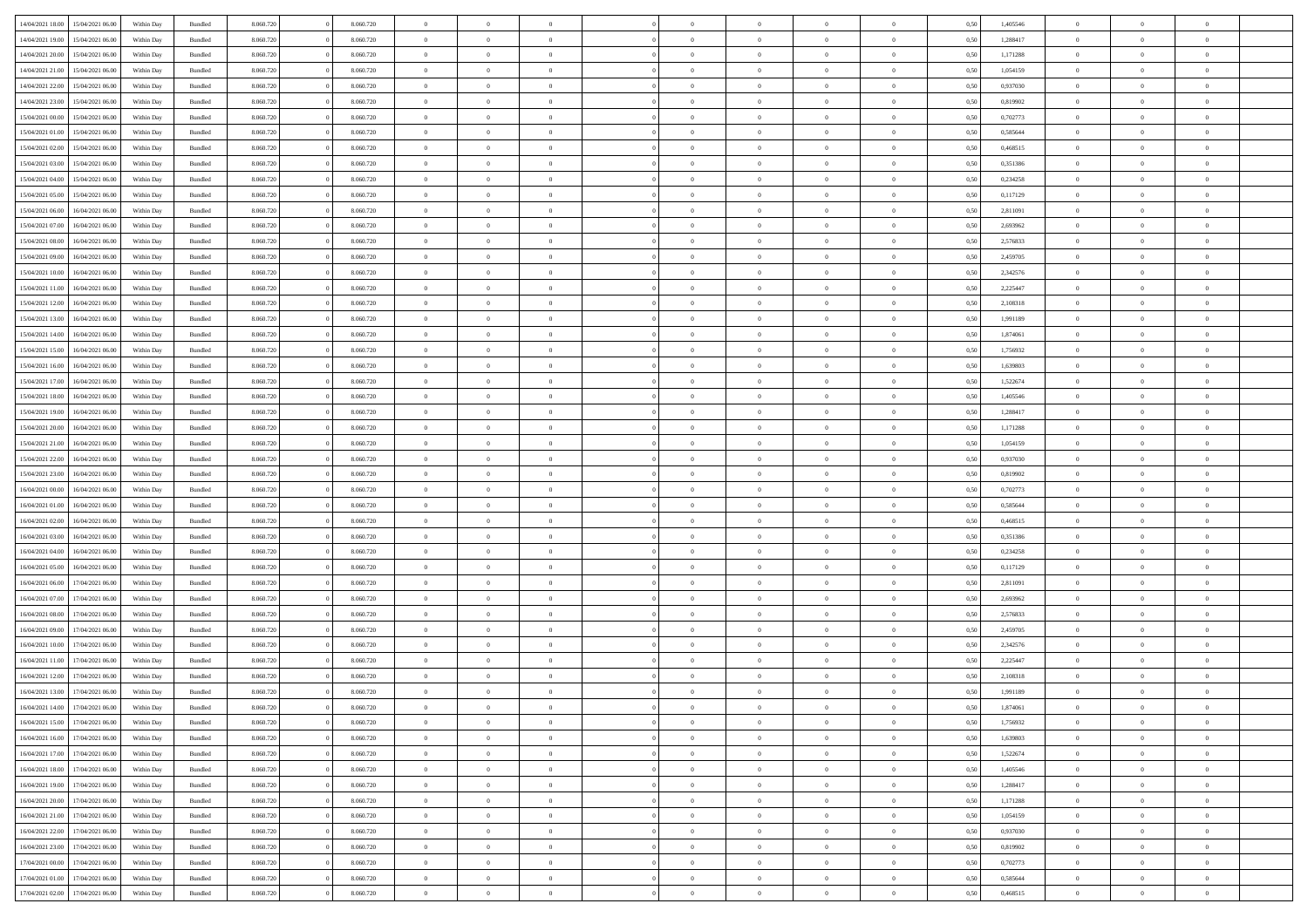|                  |                  |            |                    |           |           | $\overline{0}$ | $\Omega$       |                |                | $\Omega$       | $\theta$       | $\theta$       |      |          | $\theta$       |                | $\theta$       |  |
|------------------|------------------|------------|--------------------|-----------|-----------|----------------|----------------|----------------|----------------|----------------|----------------|----------------|------|----------|----------------|----------------|----------------|--|
| 17/04/2021 03:00 | 17/04/2021 06:00 | Within Day | Bundled            | 8.060.720 | 8.060.720 |                |                |                | $\Omega$       |                |                |                | 0.50 | 0,351386 |                | $\theta$       |                |  |
| 17/04/2021 04:00 | 17/04/2021 06:00 | Within Day | Bundled            | 8.060.720 | 8.060.720 | $\overline{0}$ | $\theta$       | $\overline{0}$ | $\overline{0}$ | $\bf{0}$       | $\overline{0}$ | $\bf{0}$       | 0,50 | 0,234258 | $\theta$       | $\theta$       | $\overline{0}$ |  |
| 17/04/2021 05:00 | 17/04/2021 06:00 | Within Day | Bundled            | 8.060.720 | 8.060.720 | $\overline{0}$ | $\overline{0}$ | $\overline{0}$ | $\bf{0}$       | $\bf{0}$       | $\bf{0}$       | $\bf{0}$       | 0,50 | 0,117129 | $\bf{0}$       | $\overline{0}$ | $\overline{0}$ |  |
|                  |                  |            |                    |           |           |                |                |                |                |                |                |                |      |          | $\theta$       |                |                |  |
| 17/04/2021 06:00 | 18/04/2021 06:00 | Within Dav | Bundled            | 8.060.720 | 8.060.720 | $\overline{0}$ | $\overline{0}$ | $\overline{0}$ | $\overline{0}$ | $\bf{0}$       | $\overline{0}$ | $\overline{0}$ | 0.50 | 2.811091 |                | $\theta$       | $\overline{0}$ |  |
| 17/04/2021 07:00 | 18/04/2021 06:00 | Within Day | Bundled            | 8.060.720 | 8.060.720 | $\overline{0}$ | $\theta$       | $\overline{0}$ | $\overline{0}$ | $\bf{0}$       | $\overline{0}$ | $\bf{0}$       | 0,50 | 2,693962 | $\theta$       | $\theta$       | $\overline{0}$ |  |
| 17/04/2021 08:00 | 18/04/2021 06:00 | Within Day | Bundled            | 8.060.720 | 8.060.720 | $\overline{0}$ | $\bf{0}$       | $\overline{0}$ | $\bf{0}$       | $\overline{0}$ | $\overline{0}$ | $\mathbf{0}$   | 0,50 | 2,576833 | $\bf{0}$       | $\overline{0}$ | $\bf{0}$       |  |
| 17/04/2021 09:00 | 18/04/2021 06:00 | Within Dav | Bundled            | 8.060.720 | 8.060.720 | $\overline{0}$ | $\overline{0}$ | $\overline{0}$ | $\overline{0}$ | $\overline{0}$ | $\overline{0}$ | $\overline{0}$ | 0.50 | 2,459705 | $\theta$       | $\overline{0}$ | $\overline{0}$ |  |
|                  |                  |            |                    |           |           |                |                |                |                |                |                |                |      |          |                |                |                |  |
| 17/04/2021 10:00 | 18/04/2021 06:00 | Within Day | Bundled            | 8.060.720 | 8.060.720 | $\overline{0}$ | $\theta$       | $\overline{0}$ | $\overline{0}$ | $\bf{0}$       | $\overline{0}$ | $\bf{0}$       | 0,50 | 2,342576 | $\theta$       | $\theta$       | $\overline{0}$ |  |
| 17/04/2021 11:00 | 18/04/2021 06:00 | Within Day | Bundled            | 8.060.720 | 8.060.720 | $\overline{0}$ | $\overline{0}$ | $\overline{0}$ | $\bf{0}$       | $\bf{0}$       | $\bf{0}$       | $\bf{0}$       | 0,50 | 2,225447 | $\,0\,$        | $\overline{0}$ | $\overline{0}$ |  |
| 17/04/2021 12:00 | 18/04/2021 06:00 | Within Dav | Bundled            | 8.060.720 | 8.060.720 | $\overline{0}$ | $\overline{0}$ | $\overline{0}$ | $\overline{0}$ | $\overline{0}$ | $\overline{0}$ | $\overline{0}$ | 0.50 | 2,108318 | $\theta$       | $\overline{0}$ | $\overline{0}$ |  |
|                  |                  |            |                    |           |           |                |                |                |                |                |                |                |      |          |                |                |                |  |
| 17/04/2021 13:00 | 18/04/2021 06:00 | Within Day | Bundled            | 8.060.720 | 8.060.720 | $\overline{0}$ | $\theta$       | $\overline{0}$ | $\overline{0}$ | $\bf{0}$       | $\overline{0}$ | $\bf{0}$       | 0,50 | 1,991189 | $\,$ 0 $\,$    | $\theta$       | $\overline{0}$ |  |
| 17/04/2021 14:00 | 18/04/2021 06:00 | Within Day | Bundled            | 8.060.720 | 8.060.720 | $\overline{0}$ | $\overline{0}$ | $\overline{0}$ | $\bf{0}$       | $\bf{0}$       | $\bf{0}$       | $\bf{0}$       | 0,50 | 1,874061 | $\bf{0}$       | $\overline{0}$ | $\overline{0}$ |  |
| 17/04/2021 15:00 | 18/04/2021 06:00 | Within Dav | Bundled            | 8.060.720 | 8.060.720 | $\overline{0}$ | $\overline{0}$ | $\overline{0}$ | $\overline{0}$ | $\bf{0}$       | $\overline{0}$ | $\overline{0}$ | 0.50 | 1.756932 | $\theta$       | $\theta$       | $\overline{0}$ |  |
|                  |                  |            |                    |           |           |                |                |                |                |                |                |                |      |          |                |                |                |  |
| 17/04/2021 16:00 | 18/04/2021 06:00 | Within Day | Bundled            | 8.060.720 | 8.060.720 | $\overline{0}$ | $\theta$       | $\overline{0}$ | $\overline{0}$ | $\bf{0}$       | $\overline{0}$ | $\overline{0}$ | 0,50 | 1,639803 | $\theta$       | $\overline{0}$ | $\overline{0}$ |  |
| 17/04/2021 17:00 | 18/04/2021 06:00 | Within Day | Bundled            | 8.060.720 | 8.060.720 | $\overline{0}$ | $\bf{0}$       | $\overline{0}$ | $\bf{0}$       | $\overline{0}$ | $\overline{0}$ | $\mathbf{0}$   | 0,50 | 1,522674 | $\bf{0}$       | $\overline{0}$ | $\bf{0}$       |  |
| 17/04/2021 18:00 | 18/04/2021 06:00 | Within Dav | Bundled            | 8.060.720 | 8.060.720 | $\overline{0}$ | $\overline{0}$ | $\overline{0}$ | $\overline{0}$ | $\overline{0}$ | $\overline{0}$ | $\overline{0}$ | 0.50 | 1,405546 | $\theta$       | $\overline{0}$ | $\overline{0}$ |  |
| 17/04/2021 19:00 | 18/04/2021 06:00 | Within Day | Bundled            | 8.060.720 | 8.060.720 | $\overline{0}$ | $\theta$       | $\overline{0}$ | $\overline{0}$ | $\bf{0}$       | $\overline{0}$ | $\bf{0}$       | 0,50 | 1,288417 | $\theta$       | $\theta$       | $\overline{0}$ |  |
|                  |                  |            |                    |           |           |                |                |                |                |                |                |                |      |          |                |                |                |  |
| 17/04/2021 20:00 | 18/04/2021 06:00 | Within Day | Bundled            | 8.060.720 | 8.060.720 | $\overline{0}$ | $\overline{0}$ | $\overline{0}$ | $\bf{0}$       | $\bf{0}$       | $\bf{0}$       | $\bf{0}$       | 0,50 | 1,171288 | $\bf{0}$       | $\overline{0}$ | $\overline{0}$ |  |
| 17/04/2021 21:00 | 18/04/2021 06:00 | Within Dav | Bundled            | 8.060.720 | 8.060.720 | $\overline{0}$ | $\overline{0}$ | $\overline{0}$ | $\overline{0}$ | $\overline{0}$ | $\overline{0}$ | $\overline{0}$ | 0.50 | 1,054159 | $\theta$       | $\overline{0}$ | $\overline{0}$ |  |
| 17/04/2021 22.00 | 18/04/2021 06:00 | Within Day | Bundled            | 8.060.720 | 8.060.720 | $\overline{0}$ | $\theta$       | $\overline{0}$ | $\overline{0}$ | $\bf{0}$       | $\overline{0}$ | $\bf{0}$       | 0,50 | 0,937030 | $\,$ 0 $\,$    | $\theta$       | $\overline{0}$ |  |
|                  |                  |            |                    |           |           |                |                |                |                |                |                |                |      |          |                |                |                |  |
| 17/04/2021 23:00 | 18/04/2021 06:00 | Within Day | Bundled            | 8.060.720 | 8.060.720 | $\overline{0}$ | $\overline{0}$ | $\overline{0}$ | $\bf{0}$       | $\bf{0}$       | $\bf{0}$       | $\bf{0}$       | 0,50 | 0,819902 | $\bf{0}$       | $\overline{0}$ | $\overline{0}$ |  |
| 18/04/2021 00:00 | 18/04/2021 06:00 | Within Dav | Bundled            | 8.060.720 | 8.060.720 | $\overline{0}$ | $\overline{0}$ | $\overline{0}$ | $\overline{0}$ | $\bf{0}$       | $\overline{0}$ | $\overline{0}$ | 0.50 | 0,702773 | $\theta$       | $\theta$       | $\overline{0}$ |  |
| 18/04/2021 01:00 | 18/04/2021 06:00 | Within Day | Bundled            | 8.060.720 | 8.060.720 | $\overline{0}$ | $\theta$       | $\overline{0}$ | $\overline{0}$ | $\bf{0}$       | $\overline{0}$ | $\bf{0}$       | 0,50 | 0,585644 | $\,$ 0 $\,$    | $\overline{0}$ | $\overline{0}$ |  |
|                  |                  |            |                    |           |           |                | $\bf{0}$       |                |                |                |                |                |      |          |                | $\overline{0}$ | $\bf{0}$       |  |
| 18/04/2021 02:00 | 18/04/2021 06:00 | Within Day | Bundled            | 8.060.720 | 8.060.720 | $\overline{0}$ |                | $\overline{0}$ | $\bf{0}$       | $\overline{0}$ | $\overline{0}$ | $\mathbf{0}$   | 0,50 | 0,468515 | $\overline{0}$ |                |                |  |
| 18/04/2021 03:00 | 18/04/2021 06:00 | Within Dav | Bundled            | 8.060.720 | 8.060.720 | $\overline{0}$ | $\overline{0}$ | $\overline{0}$ | $\overline{0}$ | $\overline{0}$ | $\overline{0}$ | $\overline{0}$ | 0.50 | 0,351386 | $\overline{0}$ | $\theta$       | $\overline{0}$ |  |
| 18/04/2021 04:00 | 18/04/2021 06:00 | Within Day | Bundled            | 8.060.720 | 8.060.720 | $\overline{0}$ | $\theta$       | $\overline{0}$ | $\overline{0}$ | $\bf{0}$       | $\overline{0}$ | $\bf{0}$       | 0,50 | 0,234258 | $\theta$       | $\theta$       | $\overline{0}$ |  |
| 18/04/2021 05:00 | 18/04/2021 06:00 | Within Day | Bundled            | 8.060.720 | 8.060.720 | $\overline{0}$ | $\overline{0}$ | $\overline{0}$ | $\bf{0}$       | $\bf{0}$       | $\bf{0}$       | $\bf{0}$       | 0,50 | 0,117129 | $\,0\,$        | $\overline{0}$ | $\overline{0}$ |  |
|                  |                  |            |                    |           |           |                |                |                |                |                |                |                |      |          |                |                |                |  |
| 18/04/2021 06:00 | 19/04/2021 06:00 | Within Day | Bundled            | 8.060.720 | 8.060.720 | $\overline{0}$ | $\overline{0}$ | $\overline{0}$ | $\overline{0}$ | $\overline{0}$ | $\overline{0}$ | $\overline{0}$ | 0.50 | 2,811091 | $\theta$       | $\overline{0}$ | $\overline{0}$ |  |
| 18/04/2021 07:00 | 19/04/2021 06:00 | Within Day | Bundled            | 8.060.720 | 8.060.720 | $\overline{0}$ | $\theta$       | $\overline{0}$ | $\overline{0}$ | $\bf{0}$       | $\overline{0}$ | $\bf{0}$       | 0,50 | 2,693962 | $\,$ 0 $\,$    | $\overline{0}$ | $\overline{0}$ |  |
| 18/04/2021 08:00 | 19/04/2021 06:00 | Within Day | Bundled            | 8.060.720 | 8.060.720 | $\overline{0}$ | $\overline{0}$ | $\overline{0}$ | $\bf{0}$       | $\bf{0}$       | $\bf{0}$       | $\bf{0}$       | 0,50 | 2,576833 | $\overline{0}$ | $\overline{0}$ | $\overline{0}$ |  |
|                  |                  |            |                    |           |           |                |                |                |                |                |                |                |      |          |                |                | $\theta$       |  |
| 18/04/2021 09:00 | 19/04/2021 06:00 | Within Day | Bundled            | 8.060.720 | 8.060.720 | $\overline{0}$ | $\Omega$       | $\Omega$       | $\Omega$       | $\Omega$       | $\Omega$       | $\overline{0}$ | 0.50 | 2,459705 | $\,0\,$        | $\theta$       |                |  |
| 18/04/2021 11:00 | 19/04/2021 06:00 | Within Day | Bundled            | 8.060.720 | 8.060.720 | $\overline{0}$ | $\theta$       | $\overline{0}$ | $\overline{0}$ | $\bf{0}$       | $\overline{0}$ | $\bf{0}$       | 0,50 | 2,225447 | $\theta$       | $\theta$       | $\overline{0}$ |  |
| 18/04/2021 12:00 | 19/04/2021 06:00 | Within Day | Bundled            | 8.060.720 | 8.060.720 | $\overline{0}$ | $\overline{0}$ | $\overline{0}$ | $\bf{0}$       | $\bf{0}$       | $\overline{0}$ | $\mathbf{0}$   | 0,50 | 2,108318 | $\overline{0}$ | $\overline{0}$ | $\bf{0}$       |  |
| 18/04/2021 13:00 | 19/04/2021 06:00 | Within Day | Bundled            | 8.060.720 | 8.060.720 | $\overline{0}$ | $\Omega$       | $\Omega$       | $\Omega$       | $\bf{0}$       | $\Omega$       | $\overline{0}$ | 0.50 | 1,991189 | $\,0\,$        | $\theta$       | $\theta$       |  |
|                  |                  |            |                    |           |           |                |                |                |                |                |                |                |      |          |                |                |                |  |
| 18/04/2021 14:00 | 19/04/2021 06:00 | Within Day | Bundled            | 8.060.720 | 8.060.720 | $\overline{0}$ | $\theta$       | $\overline{0}$ | $\overline{0}$ | $\bf{0}$       | $\overline{0}$ | $\bf{0}$       | 0,50 | 1,874061 | $\,$ 0 $\,$    | $\theta$       | $\overline{0}$ |  |
| 18/04/2021 15:00 | 19/04/2021 06:00 | Within Day | Bundled            | 8.060.720 | 8.060.720 | $\overline{0}$ | $\overline{0}$ | $\overline{0}$ | $\bf{0}$       | $\bf{0}$       | $\bf{0}$       | $\bf{0}$       | 0,50 | 1,756932 | $\,0\,$        | $\overline{0}$ | $\overline{0}$ |  |
| 18/04/2021 16:00 | 19/04/2021 06:00 | Within Day | Bundled            | 8.060.720 | 8.060.720 | $\overline{0}$ | $\Omega$       | $\Omega$       | $\Omega$       | $\theta$       | $\theta$       | $\overline{0}$ | 0.50 | 1.639803 | $\theta$       | $\theta$       | $\theta$       |  |
| 18/04/2021 17:00 | 19/04/2021 06:00 | Within Day | Bundled            | 8.060.720 | 8.060.720 | $\overline{0}$ | $\theta$       | $\overline{0}$ | $\overline{0}$ | $\bf{0}$       | $\overline{0}$ | $\bf{0}$       | 0,50 | 1,522674 | $\,$ 0 $\,$    | $\overline{0}$ | $\overline{0}$ |  |
|                  |                  |            |                    |           |           |                |                |                |                |                |                |                |      |          |                |                |                |  |
| 18/04/2021 18:00 | 19/04/2021 06:00 | Within Day | Bundled            | 8.060.720 | 8.060.720 | $\overline{0}$ | $\overline{0}$ | $\overline{0}$ | $\bf{0}$       | $\bf{0}$       | $\bf{0}$       | $\bf{0}$       | 0,50 | 1,405546 | $\overline{0}$ | $\overline{0}$ | $\overline{0}$ |  |
| 18/04/2021 19:00 | 19/04/2021 06:00 | Within Day | Bundled            | 8.060.720 | 8.060.720 | $\overline{0}$ | $\Omega$       | $\Omega$       | $\Omega$       | $\Omega$       | $\overline{0}$ | $\overline{0}$ | 0.50 | 1,288417 | $\,0\,$        | $\theta$       | $\theta$       |  |
| 18/04/2021 20:00 | 19/04/2021 06:00 | Within Day | Bundled            | 8.060.720 | 8.060.720 | $\overline{0}$ | $\theta$       | $\overline{0}$ | $\overline{0}$ | $\bf{0}$       | $\overline{0}$ | $\bf{0}$       | 0,50 | 1,171288 | $\,$ 0 $\,$    | $\overline{0}$ | $\overline{0}$ |  |
|                  |                  |            |                    |           |           |                |                |                |                |                |                |                |      |          |                |                |                |  |
| 18/04/2021 21:00 | 19/04/2021 06:00 | Within Day | Bundled            | 8.060.720 | 8.060.720 | $\overline{0}$ | $\overline{0}$ | $\overline{0}$ | $\bf{0}$       | $\bf{0}$       | $\bf{0}$       | $\mathbf{0}$   | 0,50 | 1,054159 | $\overline{0}$ | $\overline{0}$ | $\bf{0}$       |  |
| 18/04/2021 22:00 | 19/04/2021 06:00 | Within Day | Bundled            | 8.060.720 | 8.060.720 | $\overline{0}$ | $\Omega$       | $\Omega$       | $\Omega$       | $\Omega$       | $\Omega$       | $\overline{0}$ | 0.50 | 0.937030 | $\theta$       | $\theta$       | $\theta$       |  |
| 18/04/2021 23:00 | 19/04/2021 06:00 | Within Day | Bundled            | 8.060.720 | 8.060.720 | $\overline{0}$ | $\overline{0}$ | $\overline{0}$ | $\bf{0}$       | $\,$ 0         | $\bf{0}$       | $\bf{0}$       | 0,50 | 0,819902 | $\,0\,$        | $\,$ 0 $\,$    | $\overline{0}$ |  |
| 19/04/2021 00:00 | 19/04/2021 06:00 | Within Day | $\mathbf B$ undled | 8.060.720 | 8.060.720 | $\bf{0}$       | $\bf{0}$       |                |                | $\bf{0}$       |                |                | 0,50 | 0,702773 | $\bf{0}$       | $\overline{0}$ |                |  |
|                  |                  |            |                    |           |           |                |                |                |                |                |                |                |      |          |                |                |                |  |
| 19/04/2021 01:00 | 19/04/2021 06:00 | Within Day | Bundled            | 8.060.720 | 8.060.720 | $\overline{0}$ | $\overline{0}$ | $\overline{0}$ | $\Omega$       | $\overline{0}$ | $\overline{0}$ | $\overline{0}$ | 0.50 | 0.585644 | $\theta$       | $\theta$       | $\theta$       |  |
| 19/04/2021 02:00 | 19/04/2021 06:00 | Within Day | Bundled            | 8.060.720 | 8.060.720 | $\overline{0}$ | $\,$ 0         | $\overline{0}$ | $\bf{0}$       | $\,$ 0 $\,$    | $\overline{0}$ | $\mathbf{0}$   | 0,50 | 0,468515 | $\,$ 0 $\,$    | $\,$ 0 $\,$    | $\,$ 0         |  |
| 19/04/2021 03:00 | 19/04/2021 06:00 | Within Day | Bundled            | 8.060.720 | 8.060.720 | $\overline{0}$ | $\overline{0}$ | $\overline{0}$ | $\overline{0}$ | $\overline{0}$ | $\overline{0}$ | $\mathbf{0}$   | 0,50 | 0,351386 | $\overline{0}$ | $\bf{0}$       | $\bf{0}$       |  |
|                  |                  |            |                    |           |           |                |                |                |                |                |                |                |      |          |                |                |                |  |
| 19/04/2021 04:00 | 19/04/2021 06:00 | Within Day | Bundled            | 8.060.720 | 8.060.720 | $\overline{0}$ | $\overline{0}$ | $\overline{0}$ | $\Omega$       | $\overline{0}$ | $\overline{0}$ | $\overline{0}$ | 0,50 | 0,234258 | $\overline{0}$ | $\theta$       | $\overline{0}$ |  |
| 19/04/2021 05:00 | 19/04/2021 06:00 | Within Day | Bundled            | 8.060.720 | 8.060.720 | $\overline{0}$ | $\,$ 0         | $\overline{0}$ | $\overline{0}$ | $\,$ 0 $\,$    | $\overline{0}$ | $\mathbf{0}$   | 0,50 | 0,117129 | $\,$ 0 $\,$    | $\overline{0}$ | $\overline{0}$ |  |
| 19/04/2021 06:00 | 20/04/2021 06:00 | Within Day | Bundled            | 8.060.720 | 8.060.720 | $\overline{0}$ | $\overline{0}$ | $\overline{0}$ | $\overline{0}$ | $\overline{0}$ | $\overline{0}$ | $\mathbf{0}$   | 0,50 | 2,811091 | $\overline{0}$ | $\overline{0}$ | $\bf{0}$       |  |
|                  | 20/04/2021 06:00 |            |                    |           |           |                | $\overline{0}$ | $\overline{0}$ | $\Omega$       | $\overline{0}$ | $\overline{0}$ |                | 0.50 |          |                | $\theta$       | $\overline{0}$ |  |
| 19/04/2021 07:00 |                  | Within Day | Bundled            | 8.060.720 | 8.060.720 | $\overline{0}$ |                |                |                |                |                | $\bf{0}$       |      | 2,693962 | $\overline{0}$ |                |                |  |
| 19/04/2021 08:00 | 20/04/2021 06:00 | Within Day | Bundled            | 8.060.720 | 8.060.720 | $\overline{0}$ | $\,$ 0         | $\overline{0}$ | $\bf{0}$       | $\bf{0}$       | $\bf{0}$       | $\bf{0}$       | 0,50 | 2,576833 | $\,$ 0 $\,$    | $\overline{0}$ | $\overline{0}$ |  |
| 19/04/2021 09:00 | 20/04/2021 06:00 | Within Day | Bundled            | 8.060.720 | 8.060.720 | $\overline{0}$ | $\bf{0}$       | $\overline{0}$ | $\overline{0}$ | $\overline{0}$ | $\overline{0}$ | $\mathbf{0}$   | 0,50 | 2,459705 | $\overline{0}$ | $\overline{0}$ | $\bf{0}$       |  |
| 19/04/2021 10:00 | 20/04/2021 06:00 | Within Day | Bundled            | 8.060.720 | 8.060.720 | $\overline{0}$ | $\overline{0}$ | $\overline{0}$ | $\Omega$       | $\overline{0}$ | $\overline{0}$ | $\overline{0}$ | 0.50 | 2,342576 | $\overline{0}$ | $\overline{0}$ | $\overline{0}$ |  |
|                  |                  |            |                    |           |           |                |                |                |                |                |                |                |      |          |                |                |                |  |
| 19/04/2021 11:00 | 20/04/2021 06:00 | Within Day | Bundled            | 8.060.720 | 8.060.720 | $\overline{0}$ | $\bf{0}$       | $\overline{0}$ | $\bf{0}$       | $\bf{0}$       | $\bf{0}$       | $\mathbf{0}$   | 0,50 | 2,225447 | $\,$ 0 $\,$    | $\,$ 0 $\,$    | $\bf{0}$       |  |
| 19/04/2021 12:00 | 20/04/2021 06:00 | Within Day | Bundled            | 8.060.720 | 8.060.720 | $\overline{0}$ | $\overline{0}$ | $\overline{0}$ | $\overline{0}$ | $\overline{0}$ | $\bf{0}$       | $\mathbf{0}$   | 0,50 | 2,108318 | $\overline{0}$ | $\bf{0}$       | $\bf{0}$       |  |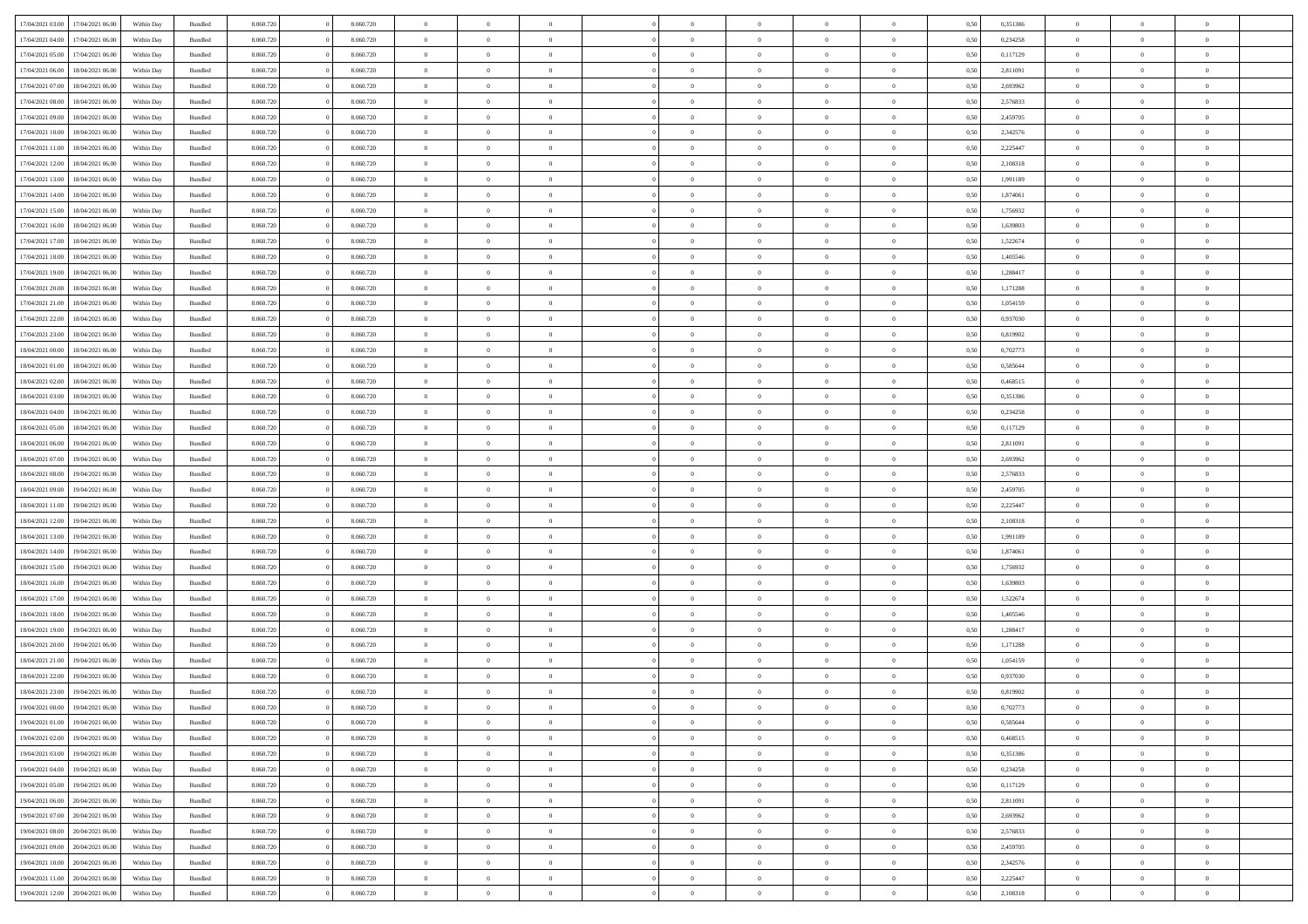| 19/04/2021 13:00                  | 20/04/2021 06:00 | Within Day | Bundled            | 8.060.720 | 8.060.720 | $\overline{0}$ | $\Omega$       |                | $\Omega$       | $\Omega$       | $\Omega$       | $\theta$       | 0.50 | 1,991189 | $\theta$       | $\theta$       | $\theta$       |  |
|-----------------------------------|------------------|------------|--------------------|-----------|-----------|----------------|----------------|----------------|----------------|----------------|----------------|----------------|------|----------|----------------|----------------|----------------|--|
| 19/04/2021 14:00                  | 20/04/2021 06:00 | Within Day | Bundled            | 8.060.720 | 8.060.720 | $\overline{0}$ | $\theta$       | $\overline{0}$ | $\overline{0}$ | $\bf{0}$       | $\overline{0}$ | $\overline{0}$ | 0,50 | 1,874061 | $\theta$       | $\theta$       | $\overline{0}$ |  |
| 19/04/2021 15:00                  | 20/04/2021 06:00 | Within Day | Bundled            | 8.060.720 | 8.060.720 | $\overline{0}$ | $\overline{0}$ | $\overline{0}$ | $\bf{0}$       | $\bf{0}$       | $\bf{0}$       | $\bf{0}$       | 0,50 | 1,756932 | $\overline{0}$ | $\overline{0}$ | $\overline{0}$ |  |
| 19/04/2021 16:00                  | 20/04/2021 06:00 | Within Dav | Bundled            | 8.060.720 | 8.060.720 | $\overline{0}$ | $\overline{0}$ | $\overline{0}$ | $\overline{0}$ | $\bf{0}$       | $\overline{0}$ | $\overline{0}$ | 0.50 | 1.639803 | $\theta$       | $\theta$       | $\overline{0}$ |  |
| 19/04/2021 17:00                  | 20/04/2021 06:00 | Within Day | Bundled            | 8.060.720 | 8.060.720 | $\overline{0}$ | $\theta$       | $\overline{0}$ | $\overline{0}$ | $\bf{0}$       | $\overline{0}$ | $\bf{0}$       | 0,50 | 1,522674 | $\theta$       | $\theta$       | $\overline{0}$ |  |
|                                   |                  |            |                    |           |           |                |                |                |                |                |                |                |      |          |                |                |                |  |
| 19/04/2021 18:00                  | 20/04/2021 06:00 | Within Day | Bundled            | 8.060.720 | 8.060.720 | $\overline{0}$ | $\bf{0}$       | $\overline{0}$ | $\bf{0}$       | $\overline{0}$ | $\overline{0}$ | $\mathbf{0}$   | 0,50 | 1,405546 | $\overline{0}$ | $\overline{0}$ | $\bf{0}$       |  |
| 19/04/2021 19:00                  | 20/04/2021 06:00 | Within Dav | Bundled            | 8.060.720 | 8.060.720 | $\overline{0}$ | $\overline{0}$ | $\overline{0}$ | $\overline{0}$ | $\overline{0}$ | $\overline{0}$ | $\overline{0}$ | 0.50 | 1,288417 | $\theta$       | $\theta$       | $\overline{0}$ |  |
| 19/04/2021 20:00                  | 20/04/2021 06:00 | Within Day | Bundled            | 8.060.720 | 8.060.720 | $\overline{0}$ | $\theta$       | $\overline{0}$ | $\overline{0}$ | $\bf{0}$       | $\overline{0}$ | $\bf{0}$       | 0,50 | 1,171288 | $\theta$       | $\theta$       | $\overline{0}$ |  |
| 19/04/2021 21:00                  | 20/04/2021 06:00 | Within Day | Bundled            | 8.060.720 | 8.060.720 | $\overline{0}$ | $\overline{0}$ | $\overline{0}$ | $\bf{0}$       | $\bf{0}$       | $\bf{0}$       | $\bf{0}$       | 0,50 | 1,054159 | $\,0\,$        | $\overline{0}$ | $\overline{0}$ |  |
| 19/04/2021 22:00                  | 20/04/2021 06:00 | Within Dav | Bundled            | 8.060.720 | 8.060.720 | $\overline{0}$ | $\overline{0}$ | $\overline{0}$ | $\overline{0}$ | $\overline{0}$ | $\overline{0}$ | $\overline{0}$ | 0.50 | 0,937030 | $\theta$       | $\overline{0}$ | $\overline{0}$ |  |
| 19/04/2021 23:00                  | 20/04/2021 06:00 | Within Day | Bundled            | 8.060.720 | 8.060.720 | $\overline{0}$ | $\theta$       | $\overline{0}$ | $\overline{0}$ | $\bf{0}$       | $\overline{0}$ | $\bf{0}$       | 0,50 | 0,819902 | $\theta$       | $\theta$       | $\overline{0}$ |  |
| 20/04/2021 00:00                  | 20/04/2021 06:00 | Within Day | Bundled            | 8.060.720 | 8.060.720 | $\overline{0}$ | $\overline{0}$ | $\overline{0}$ | $\bf{0}$       | $\bf{0}$       | $\bf{0}$       | $\bf{0}$       | 0,50 | 0,702773 | $\bf{0}$       | $\overline{0}$ | $\overline{0}$ |  |
|                                   |                  |            |                    |           |           |                |                |                |                |                |                |                |      |          |                |                |                |  |
| 20/04/2021 01:00                  | 20/04/2021 06:00 | Within Dav | Bundled            | 8.060.720 | 8.060.720 | $\overline{0}$ | $\overline{0}$ | $\overline{0}$ | $\overline{0}$ | $\bf{0}$       | $\overline{0}$ | $\overline{0}$ | 0.50 | 0.585644 | $\theta$       | $\theta$       | $\overline{0}$ |  |
| 20/04/2021 02:00                  | 20/04/2021 06:00 | Within Day | Bundled            | 8.060.720 | 8.060.720 | $\overline{0}$ | $\theta$       | $\overline{0}$ | $\overline{0}$ | $\bf{0}$       | $\overline{0}$ | $\overline{0}$ | 0,50 | 0,468515 | $\theta$       | $\theta$       | $\overline{0}$ |  |
| 20/04/2021 03:00                  | 20/04/2021 06:00 | Within Day | Bundled            | 8.060.720 | 8.060.720 | $\overline{0}$ | $\overline{0}$ | $\overline{0}$ | $\overline{0}$ | $\overline{0}$ | $\overline{0}$ | $\mathbf{0}$   | 0,50 | 0,351386 | $\bf{0}$       | $\overline{0}$ | $\bf{0}$       |  |
| 20/04/2021 04:00                  | 20/04/2021 06:00 | Within Dav | Bundled            | 8.060.720 | 8.060.720 | $\overline{0}$ | $\overline{0}$ | $\overline{0}$ | $\overline{0}$ | $\overline{0}$ | $\overline{0}$ | $\overline{0}$ | 0.50 | 0,234258 | $\theta$       | $\overline{0}$ | $\overline{0}$ |  |
| 20/04/2021 05:00                  | 20/04/2021 06:00 | Within Day | Bundled            | 8.060.720 | 8.060.720 | $\overline{0}$ | $\theta$       | $\overline{0}$ | $\overline{0}$ | $\bf{0}$       | $\overline{0}$ | $\bf{0}$       | 0,50 | 0,117129 | $\theta$       | $\theta$       | $\overline{0}$ |  |
| 20/04/2021 06:00                  | 21/04/2021 06:00 | Within Day | Bundled            | 8.060.720 | 8.060.720 | $\overline{0}$ | $\overline{0}$ | $\overline{0}$ | $\overline{0}$ | $\bf{0}$       | $\overline{0}$ | $\bf{0}$       | 0,50 | 2,811091 | $\,0\,$        | $\overline{0}$ | $\overline{0}$ |  |
| 20/04/2021 07:00                  | 21/04/2021 06:00 | Within Dav | Bundled            | 8.060.720 | 8.060.720 | $\overline{0}$ | $\overline{0}$ | $\overline{0}$ | $\overline{0}$ | $\overline{0}$ | $\overline{0}$ | $\overline{0}$ | 0.50 | 2,693962 | $\theta$       | $\overline{0}$ | $\overline{0}$ |  |
| 20/04/2021 08:00                  | 21/04/2021 06:00 | Within Day | Bundled            | 8.060.720 | 8.060.720 | $\overline{0}$ | $\theta$       | $\overline{0}$ | $\overline{0}$ | $\bf{0}$       | $\overline{0}$ | $\bf{0}$       | 0,50 | 2,576833 | $\,$ 0 $\,$    | $\theta$       | $\overline{0}$ |  |
|                                   |                  |            |                    |           |           |                |                |                |                |                |                |                |      |          |                |                |                |  |
| 20/04/2021 09:00                  | 21/04/2021 06:00 | Within Day | Bundled            | 8.060.720 | 8.060.720 | $\overline{0}$ | $\overline{0}$ | $\overline{0}$ | $\overline{0}$ | $\bf{0}$       | $\overline{0}$ | $\bf{0}$       | 0,50 | 2,459705 | $\bf{0}$       | $\overline{0}$ | $\overline{0}$ |  |
| 20/04/2021 10:00                  | 21/04/2021 06:00 | Within Day | Bundled            | 8.060.720 | 8.060.720 | $\overline{0}$ | $\overline{0}$ | $\overline{0}$ | $\overline{0}$ | $\bf{0}$       | $\overline{0}$ | $\overline{0}$ | 0.50 | 2,342576 | $\theta$       | $\theta$       | $\overline{0}$ |  |
| 20/04/2021 11:00                  | 21/04/2021 06:00 | Within Day | Bundled            | 8.060.720 | 8.060.720 | $\overline{0}$ | $\theta$       | $\overline{0}$ | $\overline{0}$ | $\bf{0}$       | $\overline{0}$ | $\bf{0}$       | 0,50 | 2,225447 | $\,$ 0 $\,$    | $\overline{0}$ | $\overline{0}$ |  |
| 20/04/2021 12:00                  | 21/04/2021 06:00 | Within Day | Bundled            | 8.060.720 | 8.060.720 | $\overline{0}$ | $\bf{0}$       | $\overline{0}$ | $\bf{0}$       | $\overline{0}$ | $\overline{0}$ | $\mathbf{0}$   | 0,50 | 2,108318 | $\overline{0}$ | $\overline{0}$ | $\bf{0}$       |  |
| 20/04/2021 13:00                  | 21/04/2021 06:00 | Within Dav | Bundled            | 8.060.720 | 8.060.720 | $\overline{0}$ | $\overline{0}$ | $\overline{0}$ | $\overline{0}$ | $\overline{0}$ | $\overline{0}$ | $\overline{0}$ | 0.50 | 1,991189 | $\theta$       | $\theta$       | $\overline{0}$ |  |
| 20/04/2021 14:00                  | 21/04/2021 06:00 | Within Day | Bundled            | 8.060.720 | 8.060.720 | $\overline{0}$ | $\theta$       | $\overline{0}$ | $\overline{0}$ | $\bf{0}$       | $\overline{0}$ | $\bf{0}$       | 0,50 | 1,874061 | $\theta$       | $\theta$       | $\overline{0}$ |  |
| 20/04/2021 15:00                  | 21/04/2021 06:00 | Within Day | Bundled            | 8.060.720 | 8.060.720 | $\overline{0}$ | $\overline{0}$ | $\overline{0}$ | $\bf{0}$       | $\bf{0}$       | $\bf{0}$       | $\bf{0}$       | 0,50 | 1,756932 | $\,0\,$        | $\overline{0}$ | $\overline{0}$ |  |
| 20/04/2021 16:00                  | 21/04/2021 06:00 | Within Day | Bundled            | 8.060.720 | 8.060.720 | $\overline{0}$ | $\overline{0}$ | $\overline{0}$ | $\overline{0}$ | $\overline{0}$ | $\overline{0}$ | $\overline{0}$ | 0.50 | 1,639803 | $\theta$       | $\overline{0}$ | $\overline{0}$ |  |
|                                   |                  |            |                    |           |           |                |                |                |                |                |                |                |      |          |                |                |                |  |
| 20/04/2021 17:00                  | 21/04/2021 06:00 | Within Day | Bundled            | 8.060.720 | 8.060.720 | $\overline{0}$ | $\theta$       | $\overline{0}$ | $\overline{0}$ | $\bf{0}$       | $\overline{0}$ | $\bf{0}$       | 0,50 | 1,522674 | $\,$ 0 $\,$    | $\overline{0}$ | $\overline{0}$ |  |
| 20/04/2021 18:00                  | 21/04/2021 06:00 | Within Day | Bundled            | 8.060.720 | 8.060.720 | $\overline{0}$ | $\overline{0}$ | $\overline{0}$ | $\bf{0}$       | $\bf{0}$       | $\bf{0}$       | $\bf{0}$       | 0,50 | 1,405546 | $\overline{0}$ | $\overline{0}$ | $\overline{0}$ |  |
| 20/04/2021 19:00                  | 21/04/2021 06.00 | Within Day | Bundled            | 8.060.720 | 8.060.720 | $\overline{0}$ | $\Omega$       | $\Omega$       | $\Omega$       | $\Omega$       | $\Omega$       | $\overline{0}$ | 0.50 | 1,288417 | $\,0\,$        | $\Omega$       | $\theta$       |  |
| 20/04/2021 20:00                  | 21/04/2021 06:00 | Within Day | Bundled            | 8.060.720 | 8.060.720 | $\overline{0}$ | $\theta$       | $\overline{0}$ | $\overline{0}$ | $\bf{0}$       | $\overline{0}$ | $\bf{0}$       | 0,50 | 1,171288 | $\theta$       | $\theta$       | $\overline{0}$ |  |
| 20/04/2021 21:00                  | 21/04/2021 06:00 | Within Day | Bundled            | 8.060.720 | 8.060.720 | $\overline{0}$ | $\overline{0}$ | $\overline{0}$ | $\bf{0}$       | $\bf{0}$       | $\overline{0}$ | $\mathbf{0}$   | 0,50 | 1,054159 | $\overline{0}$ | $\overline{0}$ | $\bf{0}$       |  |
| 20/04/2021 22:00                  | 21/04/2021 06:00 | Within Day | Bundled            | 8.060.720 | 8.060.720 | $\overline{0}$ | $\Omega$       | $\Omega$       | $\Omega$       | $\bf{0}$       | $\Omega$       | $\overline{0}$ | 0.50 | 0.937030 | $\theta$       | $\theta$       | $\theta$       |  |
| 20/04/2021 23:00                  | 21/04/2021 06:00 | Within Day | Bundled            | 8.060.720 | 8.060.720 | $\overline{0}$ | $\theta$       | $\overline{0}$ | $\overline{0}$ | $\bf{0}$       | $\overline{0}$ | $\bf{0}$       | 0,50 | 0,819902 | $\theta$       | $\theta$       | $\overline{0}$ |  |
| 21/04/2021 00:00                  | 21/04/2021 06:00 | Within Day | Bundled            | 8.060.720 | 8.060.720 | $\overline{0}$ | $\overline{0}$ | $\overline{0}$ | $\overline{0}$ | $\bf{0}$       | $\overline{0}$ | $\bf{0}$       | 0,50 | 0,702773 | $\bf{0}$       | $\overline{0}$ | $\overline{0}$ |  |
|                                   |                  |            |                    |           |           |                | $\Omega$       |                |                | $\Omega$       | $\theta$       |                |      |          |                | $\theta$       | $\theta$       |  |
| 21/04/2021 01:00                  | 21/04/2021 06:00 | Within Day | Bundled            | 8.060.720 | 8.060.720 | $\overline{0}$ |                | $\Omega$       | $\Omega$       |                |                | $\overline{0}$ | 0.50 | 0.585644 | $\theta$       |                |                |  |
| 21/04/2021 02:00                  | 21/04/2021 06:00 | Within Day | Bundled            | 8.060.720 | 8.060.720 | $\overline{0}$ | $\theta$       | $\overline{0}$ | $\overline{0}$ | $\bf{0}$       | $\overline{0}$ | $\bf{0}$       | 0,50 | 0,468515 | $\,$ 0 $\,$    | $\overline{0}$ | $\overline{0}$ |  |
| 21/04/2021 03:00                  | 21/04/2021 06:00 | Within Day | Bundled            | 8.060.720 | 8.060.720 | $\overline{0}$ | $\overline{0}$ | $\overline{0}$ | $\overline{0}$ | $\bf{0}$       | $\overline{0}$ | $\bf{0}$       | 0,50 | 0,351386 | $\bf{0}$       | $\overline{0}$ | $\overline{0}$ |  |
| 21/04/2021 04:00                  | 21/04/2021 06.00 | Within Day | Bundled            | 8.060.720 | 8.060.720 | $\overline{0}$ | $\Omega$       | $\Omega$       | $\Omega$       | $\Omega$       | $\overline{0}$ | $\overline{0}$ | 0.50 | 0,234258 | $\,0\,$        | $\theta$       | $\theta$       |  |
| 21/04/2021 05:00                  | 21/04/2021 06:00 | Within Day | Bundled            | 8.060.720 | 8.060.720 | $\overline{0}$ | $\theta$       | $\overline{0}$ | $\overline{0}$ | $\bf{0}$       | $\overline{0}$ | $\bf{0}$       | 0,50 | 0,117129 | $\,$ 0 $\,$    | $\overline{0}$ | $\overline{0}$ |  |
| 21/04/2021 06:00                  | 22/04/2021 06:00 | Within Day | Bundled            | 8.060.720 | 8.060.720 | $\overline{0}$ | $\overline{0}$ | $\overline{0}$ | $\overline{0}$ | $\bf{0}$       | $\overline{0}$ | $\mathbf{0}$   | 0,50 | 2,811091 | $\bf{0}$       | $\overline{0}$ | $\bf{0}$       |  |
| 21/04/2021 07:00                  | 22/04/2021 06:00 | Within Day | Bundled            | 8.060.720 | 8.060.720 | $\overline{0}$ | $\Omega$       | $\Omega$       | $\Omega$       | $\Omega$       | $\Omega$       | $\overline{0}$ | 0.50 | 2.693962 | $\theta$       | $\Omega$       | $\theta$       |  |
| 21/04/2021 08:00                  | 22/04/2021 06:00 | Within Day | Bundled            | 8.060.720 | 8.060.720 | $\overline{0}$ | $\overline{0}$ | $\overline{0}$ | $\bf{0}$       | $\,$ 0         | $\overline{0}$ | $\bf{0}$       | 0,50 | 2,576833 | $\,0\,$        | $\overline{0}$ | $\overline{0}$ |  |
| 21/04/2021 09:00 22/04/2021 06:00 |                  | Within Day | $\mathbf B$ undled | 8.060.720 | 8.060.720 | $\bf{0}$       | $\bf{0}$       |                |                | $\bf{0}$       |                |                | 0,50 | 2,459705 | $\bf{0}$       | $\overline{0}$ |                |  |
|                                   |                  |            |                    |           |           |                |                |                |                |                |                |                |      |          |                |                |                |  |
| 21/04/2021 10:00                  | 22/04/2021 06:00 | Within Day | Bundled            | 8.060.720 | 8.060.720 | $\overline{0}$ | $\overline{0}$ | $\overline{0}$ | $\Omega$       | $\overline{0}$ | $\overline{0}$ | $\overline{0}$ | 0.50 | 2,342576 | $\theta$       | $\theta$       | $\theta$       |  |
| 21/04/2021 11:00                  | 22/04/2021 06:00 | Within Day | Bundled            | 8.060.720 | 8.060.720 | $\overline{0}$ | $\,$ 0         | $\overline{0}$ | $\overline{0}$ | $\,$ 0 $\,$    | $\overline{0}$ | $\,$ 0 $\,$    | 0,50 | 2,225447 | $\,$ 0 $\,$    | $\,$ 0 $\,$    | $\,$ 0         |  |
| 21/04/2021 12:00                  | 22/04/2021 06:00 | Within Day | Bundled            | 8.060.720 | 8.060.720 | $\overline{0}$ | $\overline{0}$ | $\overline{0}$ | $\overline{0}$ | $\overline{0}$ | $\overline{0}$ | $\mathbf{0}$   | 0,50 | 2,108318 | $\overline{0}$ | $\bf{0}$       | $\bf{0}$       |  |
| 21/04/2021 13:00                  | 22/04/2021 06:00 | Within Day | Bundled            | 8.060.720 | 8.060.720 | $\overline{0}$ | $\overline{0}$ | $\overline{0}$ | $\Omega$       | $\overline{0}$ | $\overline{0}$ | $\overline{0}$ | 0,50 | 1,991189 | $\overline{0}$ | $\theta$       | $\overline{0}$ |  |
| 21/04/2021 14:00                  | 22/04/2021 06:00 | Within Day | Bundled            | 8.060.720 | 8.060.720 | $\overline{0}$ | $\,$ 0         | $\overline{0}$ | $\overline{0}$ | $\,$ 0 $\,$    | $\overline{0}$ | $\mathbf{0}$   | 0,50 | 1,874061 | $\,$ 0 $\,$    | $\overline{0}$ | $\overline{0}$ |  |
| 21/04/2021 15:00                  | 22/04/2021 06:00 | Within Day | Bundled            | 8.060.720 | 8.060.720 | $\overline{0}$ | $\overline{0}$ | $\overline{0}$ | $\overline{0}$ | $\overline{0}$ | $\overline{0}$ | $\mathbf{0}$   | 0,50 | 1,756932 | $\overline{0}$ | $\overline{0}$ | $\bf{0}$       |  |
| 21/04/2021 16:00                  | 22/04/2021 06:00 | Within Day | Bundled            | 8.060.720 | 8.060.720 | $\overline{0}$ | $\overline{0}$ | $\overline{0}$ | $\Omega$       | $\overline{0}$ | $\overline{0}$ | $\bf{0}$       | 0.50 | 1,639803 | $\overline{0}$ | $\theta$       | $\overline{0}$ |  |
| 21/04/2021 17.00                  | 22/04/2021 06:00 | Within Day | Bundled            | 8.060.720 | 8.060.720 | $\overline{0}$ | $\,$ 0         | $\overline{0}$ | $\overline{0}$ | $\bf{0}$       | $\overline{0}$ | $\bf{0}$       | 0,50 | 1,522674 | $\,$ 0 $\,$    | $\overline{0}$ | $\overline{0}$ |  |
|                                   |                  |            |                    |           |           |                |                |                |                |                |                |                |      |          |                |                |                |  |
| 21/04/2021 18:00                  | 22/04/2021 06:00 | Within Day | Bundled            | 8.060.720 | 8.060.720 | $\overline{0}$ | $\bf{0}$       | $\overline{0}$ | $\overline{0}$ | $\overline{0}$ | $\overline{0}$ | $\mathbf{0}$   | 0,50 | 1,405546 | $\overline{0}$ | $\overline{0}$ | $\bf{0}$       |  |
| 21/04/2021 19:00                  | 22/04/2021 06:00 | Within Day | Bundled            | 8.060.720 | 8.060.720 | $\overline{0}$ | $\overline{0}$ | $\overline{0}$ | $\Omega$       | $\overline{0}$ | $\overline{0}$ | $\overline{0}$ | 0.50 | 1,288417 | $\overline{0}$ | $\theta$       | $\overline{0}$ |  |
| 21/04/2021 20:00                  | 22/04/2021 06:00 | Within Day | Bundled            | 8.060.720 | 8.060.720 | $\overline{0}$ | $\bf{0}$       | $\overline{0}$ | $\overline{0}$ | $\bf{0}$       | $\bf{0}$       | $\mathbf{0}$   | 0,50 | 1,171288 | $\,$ 0 $\,$    | $\,$ 0 $\,$    | $\bf{0}$       |  |
| 21/04/2021 21.00 22/04/2021 06:00 |                  | Within Day | Bundled            | 8.060.720 | 8.060.720 | $\overline{0}$ | $\bf{0}$       | $\overline{0}$ | $\bf{0}$       | $\bf{0}$       | $\bf{0}$       | $\bf{0}$       | 0,50 | 1,054159 | $\overline{0}$ | $\overline{0}$ | $\bf{0}$       |  |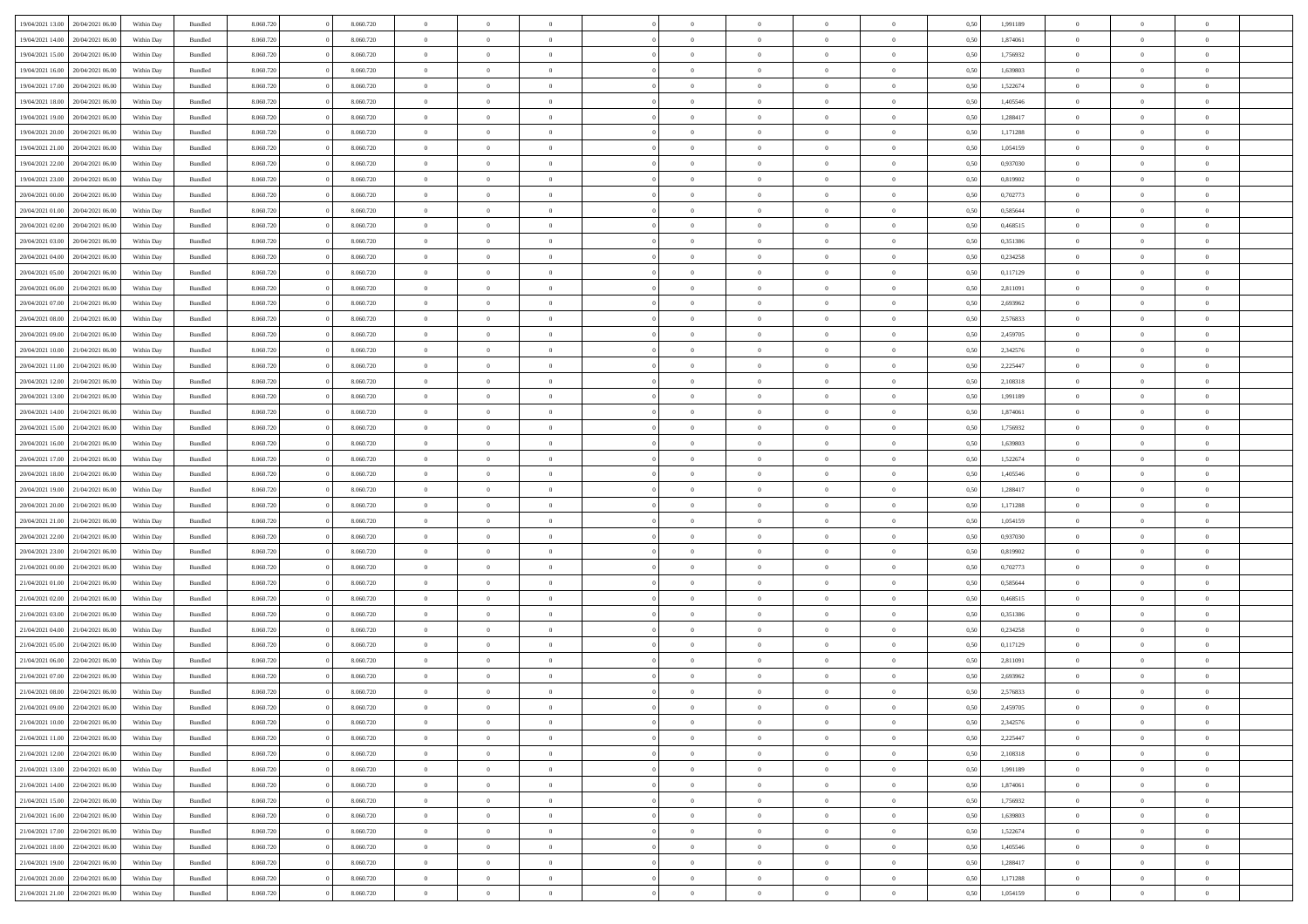| 21/04/2021 22:00                  | 22/04/2021 06:00 | Within Day | Bundled            | 8.060.720 | 8.060.720 | $\overline{0}$ | $\Omega$       |                | $\Omega$       | $\Omega$       | $\theta$       | $\theta$       | 0,50 | 0,937030 | $\theta$       | $\theta$       | $\overline{0}$ |  |
|-----------------------------------|------------------|------------|--------------------|-----------|-----------|----------------|----------------|----------------|----------------|----------------|----------------|----------------|------|----------|----------------|----------------|----------------|--|
| 21/04/2021 23:00                  | 22/04/2021 06.00 | Within Day | Bundled            | 8.060.720 | 8.060.720 | $\overline{0}$ | $\theta$       | $\overline{0}$ | $\overline{0}$ | $\bf{0}$       | $\overline{0}$ | $\bf{0}$       | 0,50 | 0,819902 | $\theta$       | $\overline{0}$ | $\overline{0}$ |  |
| 22/04/2021 00:00                  | 22/04/2021 06:00 | Within Day | Bundled            | 8.060.720 | 8.060.720 | $\overline{0}$ | $\bf{0}$       | $\overline{0}$ | $\bf{0}$       | $\bf{0}$       | $\bf{0}$       | $\mathbf{0}$   | 0,50 | 0,702773 | $\overline{0}$ | $\overline{0}$ | $\bf{0}$       |  |
| 22/04/2021 01:00                  | 22/04/2021 06:00 | Within Dav | Bundled            | 8.060.720 | 8.060.720 | $\overline{0}$ | $\overline{0}$ | $\overline{0}$ | $\overline{0}$ | $\bf{0}$       | $\overline{0}$ | $\overline{0}$ | 0.50 | 0.585644 | $\theta$       | $\theta$       | $\overline{0}$ |  |
|                                   |                  |            |                    |           |           |                |                |                |                |                |                |                |      |          |                |                |                |  |
| 22/04/2021 02:00                  | 22/04/2021 06.00 | Within Day | Bundled            | 8.060.720 | 8.060.720 | $\overline{0}$ | $\theta$       | $\overline{0}$ | $\overline{0}$ | $\bf{0}$       | $\overline{0}$ | $\bf{0}$       | 0,50 | 0,468515 | $\theta$       | $\overline{0}$ | $\overline{0}$ |  |
| 22/04/2021 03:00                  | 22/04/2021 06:00 | Within Day | Bundled            | 8.060.720 | 8.060.720 | $\overline{0}$ | $\overline{0}$ | $\overline{0}$ | $\bf{0}$       | $\overline{0}$ | $\overline{0}$ | $\mathbf{0}$   | 0,50 | 0,351386 | $\overline{0}$ | $\overline{0}$ | $\bf{0}$       |  |
| 22/04/2021 04:00                  | 22/04/2021 06:00 | Within Dav | Bundled            | 8.060.720 | 8.060.720 | $\overline{0}$ | $\overline{0}$ | $\overline{0}$ | $\overline{0}$ | $\overline{0}$ | $\overline{0}$ | $\overline{0}$ | 0.50 | 0,234258 | $\theta$       | $\overline{0}$ | $\overline{0}$ |  |
| 22/04/2021 05:00                  | 22/04/2021 06.00 | Within Day | Bundled            | 8.060.720 | 8.060.720 | $\overline{0}$ | $\theta$       | $\overline{0}$ | $\overline{0}$ | $\bf{0}$       | $\overline{0}$ | $\bf{0}$       | 0,50 | 0,117129 | $\theta$       | $\theta$       | $\overline{0}$ |  |
| 22/04/2021 06:00                  | 23/04/2021 06:00 | Within Day | Bundled            | 8.060.720 | 8.060.720 | $\overline{0}$ | $\overline{0}$ | $\overline{0}$ | $\bf{0}$       | $\bf{0}$       | $\bf{0}$       | $\bf{0}$       | 0,50 | 2,811091 | $\,0\,$        | $\overline{0}$ | $\overline{0}$ |  |
| 22/04/2021 07:00                  | 23/04/2021 06:00 | Within Dav | Bundled            | 8.060.720 | 8.060.720 | $\overline{0}$ | $\overline{0}$ | $\overline{0}$ | $\overline{0}$ | $\overline{0}$ | $\overline{0}$ | $\overline{0}$ | 0.50 | 2,693962 | $\theta$       | $\overline{0}$ | $\overline{0}$ |  |
|                                   |                  |            |                    |           |           |                |                |                |                |                |                |                |      |          |                |                |                |  |
| 22/04/2021 08:00                  | 23/04/2021 06:00 | Within Day | Bundled            | 8.060.720 | 8.060.720 | $\overline{0}$ | $\theta$       | $\overline{0}$ | $\overline{0}$ | $\bf{0}$       | $\overline{0}$ | $\bf{0}$       | 0,50 | 2,576833 | $\,$ 0 $\,$    | $\overline{0}$ | $\overline{0}$ |  |
| 22/04/2021 09:00                  | 23/04/2021 06:00 | Within Day | Bundled            | 8.060.720 | 8.060.720 | $\overline{0}$ | $\bf{0}$       | $\overline{0}$ | $\bf{0}$       | $\bf{0}$       | $\bf{0}$       | $\mathbf{0}$   | 0,50 | 2,459705 | $\overline{0}$ | $\overline{0}$ | $\bf{0}$       |  |
| 22/04/2021 10:00                  | 23/04/2021 06:00 | Within Dav | Bundled            | 8.060.720 | 8.060.720 | $\overline{0}$ | $\overline{0}$ | $\overline{0}$ | $\overline{0}$ | $\bf{0}$       | $\overline{0}$ | $\overline{0}$ | 0.50 | 2,342576 | $\theta$       | $\theta$       | $\overline{0}$ |  |
| 22/04/2021 11:00                  | 23/04/2021 06:00 | Within Day | Bundled            | 8.060.720 | 8.060.720 | $\overline{0}$ | $\theta$       | $\overline{0}$ | $\overline{0}$ | $\bf{0}$       | $\overline{0}$ | $\bf{0}$       | 0,50 | 2,225447 | $\theta$       | $\overline{0}$ | $\overline{0}$ |  |
| 22/04/2021 12:00                  | 23/04/2021 06:00 | Within Day | Bundled            | 8.060.720 | 8.060.720 | $\overline{0}$ | $\overline{0}$ | $\overline{0}$ | $\bf{0}$       | $\overline{0}$ | $\overline{0}$ | $\mathbf{0}$   | 0,50 | 2,108318 | $\overline{0}$ | $\overline{0}$ | $\bf{0}$       |  |
|                                   | 23/04/2021 06:00 | Within Dav | Bundled            | 8.060.720 | 8.060.720 | $\overline{0}$ | $\overline{0}$ | $\overline{0}$ |                | $\overline{0}$ | $\overline{0}$ | $\overline{0}$ | 0.50 | 1,991189 | $\theta$       | $\overline{0}$ | $\overline{0}$ |  |
| 22/04/2021 13:00                  |                  |            |                    |           |           |                |                |                | $\overline{0}$ |                |                |                |      |          |                |                |                |  |
| 22/04/2021 14:00                  | 23/04/2021 06:00 | Within Day | Bundled            | 8.060.720 | 8.060.720 | $\overline{0}$ | $\theta$       | $\overline{0}$ | $\overline{0}$ | $\bf{0}$       | $\overline{0}$ | $\bf{0}$       | 0,50 | 1,874061 | $\theta$       | $\theta$       | $\overline{0}$ |  |
| 22/04/2021 15:00                  | 23/04/2021 06:00 | Within Day | Bundled            | 8.060.720 | 8.060.720 | $\overline{0}$ | $\overline{0}$ | $\overline{0}$ | $\bf{0}$       | $\bf{0}$       | $\overline{0}$ | $\mathbf{0}$   | 0,50 | 1,756932 | $\bf{0}$       | $\overline{0}$ | $\overline{0}$ |  |
| 22/04/2021 16:00                  | 23/04/2021 06:00 | Within Dav | Bundled            | 8.060.720 | 8.060.720 | $\overline{0}$ | $\overline{0}$ | $\overline{0}$ | $\overline{0}$ | $\overline{0}$ | $\overline{0}$ | $\overline{0}$ | 0.50 | 1,639803 | $\theta$       | $\overline{0}$ | $\overline{0}$ |  |
| 22/04/2021 17:00                  | 23/04/2021 06:00 | Within Day | Bundled            | 8.060.720 | 8.060.720 | $\overline{0}$ | $\theta$       | $\overline{0}$ | $\overline{0}$ | $\bf{0}$       | $\overline{0}$ | $\bf{0}$       | 0,50 | 1,522674 | $\,$ 0 $\,$    | $\overline{0}$ | $\overline{0}$ |  |
| 22/04/2021 18:00                  | 23/04/2021 06:00 | Within Day | Bundled            | 8.060.720 | 8.060.720 | $\overline{0}$ | $\overline{0}$ | $\overline{0}$ | $\overline{0}$ | $\bf{0}$       | $\overline{0}$ | $\bf{0}$       | 0,50 | 1,405546 | $\bf{0}$       | $\overline{0}$ | $\bf{0}$       |  |
| 22/04/2021 19:00                  | 23/04/2021 06:00 | Within Day | Bundled            | 8.060.720 | 8.060.720 | $\overline{0}$ | $\overline{0}$ | $\overline{0}$ | $\overline{0}$ | $\bf{0}$       | $\overline{0}$ | $\overline{0}$ | 0.50 | 1,288417 | $\theta$       | $\overline{0}$ | $\overline{0}$ |  |
|                                   |                  |            |                    |           |           |                |                |                |                |                |                |                |      |          |                |                |                |  |
| 22/04/2021 20:00                  | 23/04/2021 06:00 | Within Day | Bundled            | 8.060.720 | 8.060.720 | $\overline{0}$ | $\theta$       | $\overline{0}$ | $\overline{0}$ | $\bf{0}$       | $\overline{0}$ | $\bf{0}$       | 0,50 | 1,171288 | $\,$ 0 $\,$    | $\overline{0}$ | $\overline{0}$ |  |
| 22/04/2021 21:00                  | 23/04/2021 06:00 | Within Day | Bundled            | 8.060.720 | 8.060.720 | $\overline{0}$ | $\overline{0}$ | $\overline{0}$ | $\overline{0}$ | $\overline{0}$ | $\overline{0}$ | $\mathbf{0}$   | 0,50 | 1,054159 | $\bf{0}$       | $\overline{0}$ | $\bf{0}$       |  |
| 22/04/2021 22:00                  | 23/04/2021 06:00 | Within Dav | Bundled            | 8.060.720 | 8.060.720 | $\overline{0}$ | $\overline{0}$ | $\overline{0}$ | $\overline{0}$ | $\overline{0}$ | $\overline{0}$ | $\overline{0}$ | 0.50 | 0,937030 | $\theta$       | $\overline{0}$ | $\overline{0}$ |  |
| 22/04/2021 23:00                  | 23/04/2021 06:00 | Within Day | Bundled            | 8.060.720 | 8.060.720 | $\overline{0}$ | $\theta$       | $\overline{0}$ | $\overline{0}$ | $\bf{0}$       | $\overline{0}$ | $\bf{0}$       | 0,50 | 0,819902 | $\theta$       | $\theta$       | $\overline{0}$ |  |
| 23/04/2021 00:00                  | 23/04/2021 06:00 | Within Day | Bundled            | 8.060.720 | 8.060.720 | $\overline{0}$ | $\overline{0}$ | $\overline{0}$ | $\overline{0}$ | $\bf{0}$       | $\overline{0}$ | $\bf{0}$       | 0,50 | 0,702773 | $\,0\,$        | $\overline{0}$ | $\overline{0}$ |  |
| 23/04/2021 01:00                  | 23/04/2021 06:00 | Within Day | Bundled            | 8.060.720 | 8.060.720 | $\overline{0}$ | $\overline{0}$ | $\overline{0}$ | $\overline{0}$ | $\overline{0}$ | $\overline{0}$ | $\overline{0}$ | 0.50 | 0,585644 | $\theta$       | $\overline{0}$ | $\overline{0}$ |  |
|                                   |                  |            |                    |           |           |                |                |                |                |                |                |                |      |          |                |                |                |  |
| 23/04/2021 02:00                  | 23/04/2021 06:00 | Within Day | Bundled            | 8.060.720 | 8.060.720 | $\overline{0}$ | $\theta$       | $\overline{0}$ | $\overline{0}$ | $\bf{0}$       | $\overline{0}$ | $\bf{0}$       | 0,50 | 0,468515 | $\,$ 0 $\,$    | $\overline{0}$ | $\overline{0}$ |  |
| 23/04/2021 03:00                  | 23/04/2021 06:00 | Within Day | Bundled            | 8.060.720 | 8.060.720 | $\overline{0}$ | $\overline{0}$ | $\overline{0}$ | $\overline{0}$ | $\bf{0}$       | $\overline{0}$ | $\bf{0}$       | 0,50 | 0,351386 | $\bf{0}$       | $\overline{0}$ | $\bf{0}$       |  |
| 23/04/2021 04:00                  | 23/04/2021 06:00 | Within Day | Bundled            | 8.060.720 | 8.060.720 | $\overline{0}$ | $\Omega$       | $\Omega$       | $\Omega$       | $\Omega$       | $\overline{0}$ | $\overline{0}$ | 0,50 | 0,234258 | $\,0\,$        | $\theta$       | $\theta$       |  |
| 23/04/2021 05:00                  | 23/04/2021 06:00 | Within Day | Bundled            | 8.060.720 | 8.060.720 | $\overline{0}$ | $\theta$       | $\overline{0}$ | $\overline{0}$ | $\bf{0}$       | $\overline{0}$ | $\bf{0}$       | 0,50 | 0,117129 | $\,$ 0 $\,$    | $\overline{0}$ | $\overline{0}$ |  |
| 23/04/2021 06:00                  | 24/04/2021 06.00 | Within Day | Bundled            | 8.060.720 | 8.060.720 | $\overline{0}$ | $\overline{0}$ | $\overline{0}$ | $\overline{0}$ | $\overline{0}$ | $\overline{0}$ | $\mathbf{0}$   | 0,50 | 2,811091 | $\bf{0}$       | $\overline{0}$ | $\bf{0}$       |  |
| 23/04/2021 07:00                  | 24/04/2021 06:00 | Within Day | Bundled            | 8.060.720 | 8.060.720 | $\overline{0}$ | $\Omega$       | $\Omega$       | $\Omega$       | $\bf{0}$       | $\overline{0}$ | $\overline{0}$ | 0.50 | 2,693962 | $\,0\,$        | $\theta$       | $\theta$       |  |
|                                   |                  |            |                    |           |           |                |                |                |                |                |                |                |      |          |                |                |                |  |
| 23/04/2021 08:00                  | 24/04/2021 06.00 | Within Day | Bundled            | 8.060.720 | 8.060.720 | $\overline{0}$ | $\theta$       | $\overline{0}$ | $\overline{0}$ | $\bf{0}$       | $\overline{0}$ | $\bf{0}$       | 0,50 | 2,576833 | $\theta$       | $\overline{0}$ | $\overline{0}$ |  |
| 23/04/2021 09:00                  | 24/04/2021 06.00 | Within Day | Bundled            | 8.060.720 | 8.060.720 | $\overline{0}$ | $\overline{0}$ | $\overline{0}$ | $\overline{0}$ | $\bf{0}$       | $\overline{0}$ | $\bf{0}$       | 0,50 | 2,459705 | $\bf{0}$       | $\overline{0}$ | $\bf{0}$       |  |
| 23/04/2021 10:00                  | 24/04/2021 06:00 | Within Day | Bundled            | 8.060.720 | 8.060.720 | $\overline{0}$ | $\Omega$       | $\Omega$       | $\Omega$       | $\theta$       | $\theta$       | $\overline{0}$ | 0.50 | 2,342576 | $\,$ 0 $\,$    | $\theta$       | $\theta$       |  |
| 23/04/2021 11:00                  | 24/04/2021 06.00 | Within Day | Bundled            | 8.060.720 | 8.060.720 | $\overline{0}$ | $\theta$       | $\overline{0}$ | $\overline{0}$ | $\bf{0}$       | $\overline{0}$ | $\bf{0}$       | 0,50 | 2,225447 | $\,$ 0 $\,$    | $\overline{0}$ | $\overline{0}$ |  |
| 23/04/2021 12:00                  | 24/04/2021 06.00 | Within Day | Bundled            | 8.060.720 | 8.060.720 | $\overline{0}$ | $\bf{0}$       | $\overline{0}$ | $\overline{0}$ | $\bf{0}$       | $\bf{0}$       | $\mathbf{0}$   | 0,50 | 2,108318 | $\overline{0}$ | $\overline{0}$ | $\bf{0}$       |  |
| 23/04/2021 13:00                  | 24/04/2021 06.00 | Within Day | Bundled            | 8.060.720 | 8.060.720 | $\overline{0}$ | $\Omega$       | $\overline{0}$ | $\Omega$       | $\overline{0}$ | $\overline{0}$ | $\overline{0}$ | 0.50 | 1,991189 | $\,0\,$        | $\theta$       | $\theta$       |  |
| 23/04/2021 14:00                  | 24/04/2021 06.00 | Within Day | Bundled            | 8.060.720 | 8.060.720 | $\overline{0}$ | $\overline{0}$ | $\overline{0}$ | $\overline{0}$ | $\bf{0}$       | $\overline{0}$ | $\bf{0}$       | 0,50 | 1,874061 | $\,$ 0 $\,$    | $\overline{0}$ | $\overline{0}$ |  |
|                                   |                  |            |                    |           |           |                |                |                |                |                |                |                |      |          |                |                |                |  |
| 23/04/2021 15:00                  | 24/04/2021 06.00 | Within Day | Bundled            | 8.060.720 | 8.060.720 | $\overline{0}$ | $\overline{0}$ | $\overline{0}$ | $\bf{0}$       | $\bf{0}$       | $\bf{0}$       | $\mathbf{0}$   | 0,50 | 1,756932 | $\overline{0}$ | $\overline{0}$ | $\bf{0}$       |  |
| 23/04/2021 16:00                  | 24/04/2021 06:00 | Within Day | Bundled            | 8.060.720 | 8.060.720 | $\overline{0}$ | $\Omega$       | $\Omega$       | $\Omega$       | $\Omega$       | $\Omega$       | $\overline{0}$ | 0.50 | 1,639803 | $\theta$       | $\theta$       | $\theta$       |  |
| 23/04/2021 17:00                  | 24/04/2021 06:00 | Within Day | Bundled            | 8.060.720 | 8.060.720 | $\overline{0}$ | $\overline{0}$ | $\overline{0}$ | $\bf{0}$       | $\,$ 0         | $\bf{0}$       | $\bf{0}$       | 0,50 | 1,522674 | $\,0\,$        | $\,0\,$        | $\overline{0}$ |  |
| 23/04/2021 18:00 24/04/2021 06:00 |                  | Within Day | $\mathbf B$ undled | 8.060.720 | 8.060.720 | $\bf{0}$       | $\bf{0}$       |                |                | $\bf{0}$       |                |                | 0,50 | 1,405546 | $\bf{0}$       | $\overline{0}$ |                |  |
| 23/04/2021 19:00                  | 24/04/2021 06:00 | Within Day | Bundled            | 8.060.720 | 8.060.720 | $\overline{0}$ | $\overline{0}$ | $\overline{0}$ | $\Omega$       | $\overline{0}$ | $\overline{0}$ | $\overline{0}$ | 0.50 | 1,288417 | $\theta$       | $\theta$       | $\theta$       |  |
| 23/04/2021 20:00                  | 24/04/2021 06.00 | Within Day | Bundled            | 8.060.720 | 8.060.720 | $\overline{0}$ | $\,$ 0         | $\overline{0}$ | $\bf{0}$       | $\,$ 0 $\,$    | $\overline{0}$ | $\mathbf{0}$   | 0,50 | 1,171288 | $\,$ 0 $\,$    | $\,$ 0 $\,$    | $\,$ 0         |  |
|                                   |                  |            |                    |           |           |                |                |                |                |                |                |                |      |          |                |                |                |  |
| 23/04/2021 21:00                  | 24/04/2021 06:00 | Within Day | Bundled            | 8.060.720 | 8.060.720 | $\overline{0}$ | $\overline{0}$ | $\overline{0}$ | $\overline{0}$ | $\overline{0}$ | $\overline{0}$ | $\mathbf{0}$   | 0,50 | 1,054159 | $\overline{0}$ | $\bf{0}$       | $\bf{0}$       |  |
| 23/04/2021 22:00                  | 24/04/2021 06.00 | Within Day | Bundled            | 8.060.720 | 8.060.720 | $\overline{0}$ | $\overline{0}$ | $\overline{0}$ | $\Omega$       | $\overline{0}$ | $\overline{0}$ | $\overline{0}$ | 0,50 | 0,937030 | $\overline{0}$ | $\theta$       | $\overline{0}$ |  |
| 23/04/2021 23:00                  | 24/04/2021 06.00 | Within Day | Bundled            | 8.060.720 | 8.060.720 | $\overline{0}$ | $\,$ 0         | $\overline{0}$ | $\overline{0}$ | $\,$ 0 $\,$    | $\overline{0}$ | $\mathbf{0}$   | 0,50 | 0,819902 | $\,$ 0 $\,$    | $\overline{0}$ | $\overline{0}$ |  |
| 24/04/2021 00:00                  | 24/04/2021 06:00 | Within Day | Bundled            | 8.060.720 | 8.060.720 | $\overline{0}$ | $\overline{0}$ | $\overline{0}$ | $\overline{0}$ | $\overline{0}$ | $\overline{0}$ | $\mathbf{0}$   | 0,50 | 0,702773 | $\overline{0}$ | $\overline{0}$ | $\bf{0}$       |  |
| 24/04/2021 01:00                  | 24/04/2021 06:00 | Within Day | Bundled            | 8.060.720 | 8.060.720 | $\overline{0}$ | $\overline{0}$ | $\overline{0}$ | $\Omega$       | $\overline{0}$ | $\overline{0}$ | $\bf{0}$       | 0.50 | 0,585644 | $\overline{0}$ | $\theta$       | $\overline{0}$ |  |
| 24/04/2021 02.00                  | 24/04/2021 06.00 | Within Day | Bundled            | 8.060.720 | 8.060.720 | $\overline{0}$ | $\,$ 0         | $\overline{0}$ | $\bf{0}$       | $\bf{0}$       | $\bf{0}$       | $\bf{0}$       | 0,50 | 0,468515 | $\,$ 0 $\,$    | $\overline{0}$ | $\overline{0}$ |  |
|                                   |                  |            |                    |           |           |                | $\bf{0}$       |                |                |                |                |                |      |          |                | $\overline{0}$ | $\bf{0}$       |  |
| 24/04/2021 03:00                  | 24/04/2021 06:00 | Within Day | Bundled            | 8.060.720 | 8.060.720 | $\overline{0}$ |                | $\overline{0}$ | $\overline{0}$ | $\overline{0}$ | $\overline{0}$ | $\mathbf{0}$   | 0,50 | 0,351386 | $\overline{0}$ |                |                |  |
| 24/04/2021 04:00                  | 24/04/2021 06:00 | Within Day | Bundled            | 8.060.720 | 8.060.720 | $\overline{0}$ | $\overline{0}$ | $\overline{0}$ | $\Omega$       | $\overline{0}$ | $\overline{0}$ | $\overline{0}$ | 0.50 | 0,234258 | $\overline{0}$ | $\overline{0}$ | $\overline{0}$ |  |
| 24/04/2021 05:00                  | 24/04/2021 06.00 | Within Day | Bundled            | 8.060.720 | 8.060.720 | $\overline{0}$ | $\bf{0}$       | $\overline{0}$ | $\overline{0}$ | $\bf{0}$       | $\bf{0}$       | $\bf{0}$       | 0,50 | 0,117129 | $\,$ 0 $\,$    | $\,$ 0 $\,$    | $\bf{0}$       |  |
| 24/04/2021 06:00 25/04/2021 06:00 |                  | Within Day | Bundled            | 8.060.720 | 8.060.720 | $\overline{0}$ | $\bf{0}$       | $\overline{0}$ | $\bf{0}$       | $\bf{0}$       | $\bf{0}$       | $\bf{0}$       | 0,50 | 2,811091 | $\overline{0}$ | $\overline{0}$ | $\bf{0}$       |  |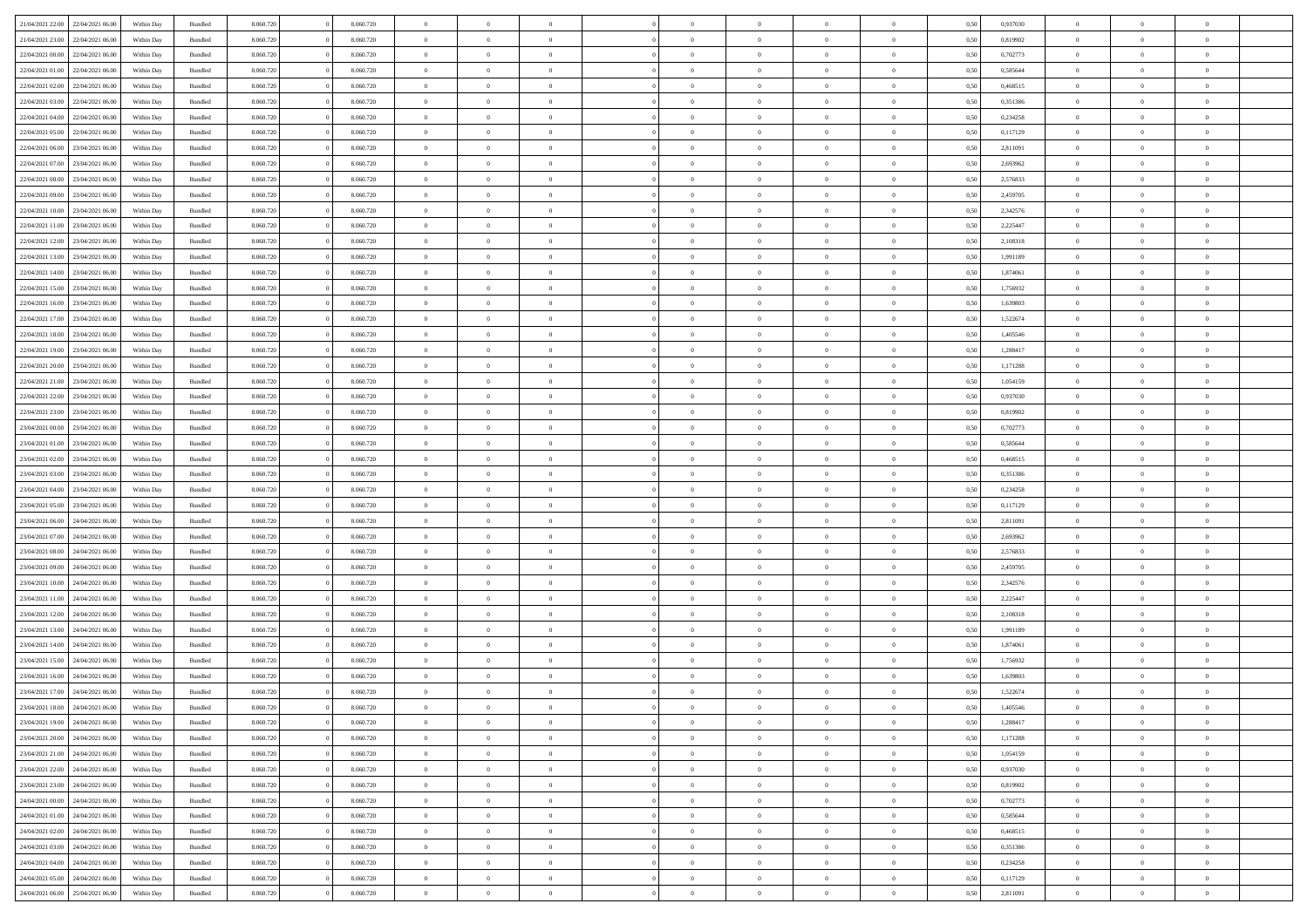| 24/04/2021 07:00                  | 25/04/2021 06:00 | Within Day | Bundled | 8.060.720 |         | 8.060.720 | $\overline{0}$ | $\theta$       |                |                | $\Omega$       | $\Omega$       | $\overline{0}$ | 0,50 | 2,693962 | $\theta$       | $\Omega$       | $\theta$       |  |
|-----------------------------------|------------------|------------|---------|-----------|---------|-----------|----------------|----------------|----------------|----------------|----------------|----------------|----------------|------|----------|----------------|----------------|----------------|--|
| 24/04/2021 08:00                  | 25/04/2021 06:00 | Within Dav | Bundled | 8.060.720 |         | 8.060.720 | $\overline{0}$ | $\Omega$       |                | $\Omega$       | $\Omega$       | $\Omega$       | $\mathbf{0}$   | 0.50 | 2,576833 | $\theta$       | $\Omega$       | $\sqrt{ }$     |  |
| 24/04/2021 09:00                  | 25/04/2021 06:00 | Within Day | Bundled | 8.060.720 |         | 8.060.720 | $\overline{0}$ | $\overline{0}$ | $\overline{0}$ | $\overline{0}$ | $\,$ 0 $\,$    | $\overline{0}$ | $\,$ 0 $\,$    | 0,50 | 2,459705 | $\,$ 0 $\,$    | $\overline{0}$ | $\overline{0}$ |  |
| 24/04/2021 10:00                  | 25/04/2021 06.00 | Within Day | Bundled | 8.060.720 |         | 8.060.720 | $\overline{0}$ | $\overline{0}$ | $\overline{0}$ | $\overline{0}$ | $\bf{0}$       | $\overline{0}$ | $\bf{0}$       | 0,50 | 2,342576 | $\bf{0}$       | $\overline{0}$ | $\overline{0}$ |  |
| 24/04/2021 11:00                  | 25/04/2021 06:00 | Within Day | Bundled | 8.060.720 |         | 8.060.720 | $\overline{0}$ | $\Omega$       | $^{\circ}$     | $\Omega$       | $\overline{0}$ | $\Omega$       | $\overline{0}$ | 0.50 | 2,225447 | $\theta$       | $\theta$       | $\sqrt{ }$     |  |
| 24/04/2021 12:00                  | 25/04/2021 06:00 |            |         | 8.060.720 |         | 8.060.720 | $\overline{0}$ | $\overline{0}$ | $\overline{0}$ | $\overline{0}$ | $\,$ 0 $\,$    | $\overline{0}$ | $\,$ 0 $\,$    |      | 2,108318 | $\,$ 0 $\,$    | $\overline{0}$ | $\overline{0}$ |  |
|                                   |                  | Within Day | Bundled |           |         |           |                |                |                |                |                |                |                | 0,50 |          |                |                |                |  |
| 24/04/2021 13:00                  | 25/04/2021 06:00 | Within Day | Bundled | 8.060.720 |         | 8.060.720 | $\overline{0}$ | $\overline{0}$ | $\overline{0}$ | $\Omega$       | $\overline{0}$ | $\overline{0}$ | $\bf{0}$       | 0,50 | 1,991189 | $\,0\,$        | $\theta$       | $\overline{0}$ |  |
| 24/04/2021 14:00                  | 25/04/2021 06:00 | Within Dav | Bundled | 8.060.720 |         | 8.060.720 | $\overline{0}$ | $\Omega$       | $\Omega$       | $\Omega$       | $\bf{0}$       | $\Omega$       | $\overline{0}$ | 0.50 | 1,874061 | $\theta$       | $\theta$       | $\sqrt{ }$     |  |
| 24/04/2021 15:00                  | 25/04/2021 06:00 | Within Day | Bundled | 8.060.720 |         | 8.060.720 | $\overline{0}$ | $\overline{0}$ | $\overline{0}$ | $\overline{0}$ | $\,$ 0 $\,$    | $\overline{0}$ | $\,$ 0 $\,$    | 0,50 | 1,756932 | $\,$ 0 $\,$    | $\overline{0}$ | $\overline{0}$ |  |
| 24/04/2021 16:00                  | 25/04/2021 06:00 | Within Day | Bundled | 8.060.720 |         | 8.060.720 | $\overline{0}$ | $\overline{0}$ | $\overline{0}$ | $\Omega$       | $\overline{0}$ | $\overline{0}$ | $\bf{0}$       | 0,50 | 1,639803 | $\bf{0}$       | $\overline{0}$ | $\overline{0}$ |  |
| 24/04/2021 17:00                  | 25/04/2021 06:00 | Within Dav | Bundled | 8.060.720 |         | 8.060.720 | $\overline{0}$ | $\Omega$       | $^{\circ}$     | $\Omega$       | $\bf{0}$       | $\Omega$       | $\overline{0}$ | 0.50 | 1,522674 | $\theta$       | $\theta$       | $\sqrt{ }$     |  |
| 24/04/2021 18:00                  | 25/04/2021 06:00 | Within Day | Bundled | 8.060.720 |         | 8.060.720 | $\overline{0}$ | $\overline{0}$ | $\overline{0}$ | $\overline{0}$ | $\,$ 0 $\,$    | $\overline{0}$ | $\,$ 0 $\,$    | 0,50 | 1,405546 | $\,$ 0 $\,$    | $\overline{0}$ | $\,$ 0         |  |
| 24/04/2021 19:00                  | 25/04/2021 06.00 | Within Day | Bundled | 8.060.720 |         | 8.060.720 | $\overline{0}$ | $\overline{0}$ | $\overline{0}$ | $\overline{0}$ | $\bf{0}$       | $\overline{0}$ | $\bf{0}$       | 0,50 | 1,288417 | $\bf{0}$       | $\overline{0}$ | $\overline{0}$ |  |
| 24/04/2021 20:00                  | 25/04/2021 06:00 | Within Day | Bundled | 8.060.720 |         | 8.060.720 | $\overline{0}$ | $\theta$       | $\Omega$       | $\overline{0}$ | $\bf{0}$       | $\Omega$       | $\bf{0}$       | 0.50 | 1,171288 | $\theta$       | $\theta$       | $\sqrt{ }$     |  |
|                                   |                  |            |         |           |         |           |                |                |                |                |                |                |                |      |          |                |                |                |  |
| 24/04/2021 21:00                  | 25/04/2021 06:00 | Within Day | Bundled | 8.060.720 |         | 8.060.720 | $\overline{0}$ | $\overline{0}$ | $\overline{0}$ | $\overline{0}$ | $\,$ 0 $\,$    | $\overline{0}$ | $\,$ 0 $\,$    | 0,50 | 1,054159 | $\theta$       | $\overline{0}$ | $\overline{0}$ |  |
| 24/04/2021 22.00                  | 25/04/2021 06:00 | Within Day | Bundled | 8.060.720 |         | 8.060.720 | $\overline{0}$ | $\overline{0}$ | $\overline{0}$ | $\Omega$       | $\overline{0}$ | $\overline{0}$ | $\bf{0}$       | 0,50 | 0,937030 | $\theta$       | $\overline{0}$ | $\overline{0}$ |  |
| 24/04/2021 23:00                  | 25/04/2021 06:00 | Within Day | Bundled | 8.060.720 |         | 8.060.720 | $\overline{0}$ | $\Omega$       | $^{\circ}$     | $\Omega$       | $\overline{0}$ | $\Omega$       | $\overline{0}$ | 0.50 | 0,819902 | $\theta$       | $\theta$       | $\sqrt{ }$     |  |
| 25/04/2021 00:00                  | 25/04/2021 06:00 | Within Day | Bundled | 8.060.720 |         | 8.060.720 | $\overline{0}$ | $\overline{0}$ | $\overline{0}$ | $\overline{0}$ | $\,$ 0 $\,$    | $\overline{0}$ | $\,$ 0 $\,$    | 0,50 | 0,702773 | $\,$ 0 $\,$    | $\overline{0}$ | $\overline{0}$ |  |
| 25/04/2021 01:00                  | 25/04/2021 06:00 | Within Day | Bundled | 8.060.720 |         | 8.060.720 | $\overline{0}$ | $\overline{0}$ | $\overline{0}$ | $\Omega$       | $\overline{0}$ | $\overline{0}$ | $\bf{0}$       | 0.50 | 0,585644 | $\bf{0}$       | $\theta$       | $\overline{0}$ |  |
| 25/04/2021 02:00                  | 25/04/2021 06:00 | Within Dav | Bundled | 8.060.720 |         | 8.060.720 | $\overline{0}$ | $\Omega$       | $\Omega$       | $\Omega$       | $\bf{0}$       | $\Omega$       | $\overline{0}$ | 0.50 | 0,468515 | $\theta$       | $\theta$       | $\sqrt{ }$     |  |
| 25/04/2021 03:00                  | 25/04/2021 06:00 | Within Day | Bundled | 8.060.720 |         | 8.060.720 | $\overline{0}$ | $\overline{0}$ | $\overline{0}$ | $\overline{0}$ | $\,$ 0 $\,$    | $\overline{0}$ | $\,$ 0 $\,$    | 0,50 | 0,351386 | $\,$ 0 $\,$    | $\overline{0}$ | $\,$ 0         |  |
| 25/04/2021 04:00                  | 25/04/2021 06.00 | Within Day | Bundled | 8.060.720 |         | 8.060.720 | $\overline{0}$ | $\overline{0}$ | $\overline{0}$ | $\overline{0}$ | $\bf{0}$       | $\overline{0}$ | $\bf{0}$       | 0,50 | 0,234258 | $\,0\,$        | $\overline{0}$ | $\overline{0}$ |  |
| 25/04/2021 05:00                  | 25/04/2021 06:00 | Within Day | Bundled | 8.060.720 |         | 8.060.720 | $\overline{0}$ | $\Omega$       | $\Omega$       | $\overline{0}$ | $\bf{0}$       | $\Omega$       | $\overline{0}$ | 0.50 | 0,117129 | $\theta$       | $\theta$       | $\sqrt{ }$     |  |
|                                   |                  |            |         |           |         |           |                |                |                |                |                |                |                |      |          |                |                |                |  |
| 25/04/2021 06:00                  | 26/04/2021 06:00 | Within Day | Bundled | 8.060.720 | 293.000 | 7.767.720 | $\overline{0}$ | $\overline{0}$ | $\overline{0}$ | $\overline{0}$ | $\,$ 0 $\,$    | $\overline{0}$ | $\,$ 0 $\,$    | 0,50 | 2,811091 | $\,$ 0 $\,$    | $\overline{0}$ | $\overline{0}$ |  |
| 25/04/2021 07:00                  | 26/04/2021 06:00 | Within Day | Bundled | 8.060.720 | 293.000 | 7.767.720 | $\overline{0}$ | $\overline{0}$ | $\overline{0}$ | $\Omega$       | $\overline{0}$ | $\overline{0}$ | $\bf{0}$       | 0.50 | 2,693962 | $\,0\,$        | $\overline{0}$ | $\overline{0}$ |  |
| 25/04/2021 08:00                  | 26/04/2021 06:00 | Within Dav | Bundled | 8.060.720 | 293.000 | 7.767.720 | $\overline{0}$ | $\Omega$       | $\Omega$       | $\Omega$       | $\bf{0}$       | $\Omega$       | $\overline{0}$ | 0.50 | 2,576833 | $\theta$       | $\theta$       | $\sqrt{ }$     |  |
| 25/04/2021 09:00                  | 26/04/2021 06:00 | Within Day | Bundled | 8.060.720 | 293.000 | 7.767.720 | $\overline{0}$ | $\overline{0}$ | $\overline{0}$ | $\overline{0}$ | $\,$ 0 $\,$    | $\overline{0}$ | $\,$ 0 $\,$    | 0,50 | 2,459705 | $\,$ 0 $\,$    | $\overline{0}$ | $\overline{0}$ |  |
| 25/04/2021 10:00                  | 26/04/2021 06:00 | Within Day | Bundled | 8.060.720 | 293.000 | 7.767.720 | $\overline{0}$ | $\overline{0}$ | $\overline{0}$ | $\Omega$       | $\overline{0}$ | $\overline{0}$ | $\bf{0}$       | 0.50 | 2,342576 | $\bf{0}$       | $\overline{0}$ | $\overline{0}$ |  |
| 25/04/2021 11:00                  | 26/04/2021 06:00 | Within Dav | Bundled | 8.060.720 | 293.000 | 7.767.720 | $\overline{0}$ | $\Omega$       | $^{\circ}$     | $\Omega$       | $\bf{0}$       | $\Omega$       | $\overline{0}$ | 0.50 | 2,225447 | $\theta$       | $\theta$       | $\sqrt{ }$     |  |
| 25/04/2021 12:00                  | 26/04/2021 06:00 | Within Day | Bundled | 8.060.720 | 293.000 | 7.767.720 | $\overline{0}$ | $\overline{0}$ | $\overline{0}$ | $\overline{0}$ | $\,$ 0 $\,$    | $\overline{0}$ | $\,$ 0 $\,$    | 0,50 | 2,108318 | $\,$ 0 $\,$    | $\overline{0}$ | $\,$ 0         |  |
| 25/04/2021 13:00                  | 26/04/2021 06:00 | Within Day | Bundled | 8.060.720 | 293.000 | 7.767.720 | $\overline{0}$ | $\overline{0}$ | $\bf{0}$       | $\bf{0}$       | $\bf{0}$       | $\bf{0}$       | $\bf{0}$       | 0,50 | 1,991189 | $\,$ 0 $\,$    | $\overline{0}$ | $\overline{0}$ |  |
| 25/04/2021 14:00                  | 26/04/2021 06:00 | Within Day | Bundled | 8.060.720 | 293.000 | 7.767.720 | $\overline{0}$ | $\theta$       | $\Omega$       | $\overline{0}$ | $\bf{0}$       | $\Omega$       | $\overline{0}$ | 0.50 | 1,874061 | $\theta$       | $\theta$       | $\theta$       |  |
|                                   |                  |            |         |           |         |           |                |                |                |                |                |                |                |      |          |                |                |                |  |
| 25/04/2021 15:00                  | 26/04/2021 06:00 | Within Day | Bundled | 8.060.720 | 293.000 | 7.767.720 | $\overline{0}$ | $\overline{0}$ | $\overline{0}$ | $\overline{0}$ | $\,$ 0 $\,$    | $\overline{0}$ | $\,$ 0 $\,$    | 0,50 | 1,756932 | $\theta$       | $\overline{0}$ | $\overline{0}$ |  |
| 25/04/2021 16:00                  | 26/04/2021 06:00 | Within Day | Bundled | 8.060.720 | 293.000 | 7.767.720 | $\overline{0}$ | $\theta$       | $\overline{0}$ | $\overline{0}$ | $\,$ 0         | $\bf{0}$       | $\bf{0}$       | 0,50 | 1,639803 | $\,$ 0 $\,$    | $\overline{0}$ | $\overline{0}$ |  |
| 25/04/2021 17:00                  | 26/04/2021 06:00 | Within Day | Bundled | 8.060.720 | 293.000 | 7.767.720 | $\overline{0}$ | $\Omega$       | $^{\circ}$     | $\Omega$       | $\bf{0}$       | $\Omega$       | $\overline{0}$ | 0.50 | 1,522674 | $\theta$       | $\theta$       | $\sqrt{ }$     |  |
| 25/04/2021 18:00                  | 26/04/2021 06:00 | Within Day | Bundled | 8.060.720 | 293.000 | 7.767.720 | $\overline{0}$ | $\overline{0}$ | $\overline{0}$ | $\overline{0}$ | $\,$ 0 $\,$    | $\bf{0}$       | $\,$ 0 $\,$    | 0,50 | 1,405546 | $\,$ 0 $\,$    | $\overline{0}$ | $\overline{0}$ |  |
| 25/04/2021 19:00                  | 26/04/2021 06.00 | Within Day | Bundled | 8.060.720 | 293.000 | 7.767.720 | $\overline{0}$ | $\overline{0}$ | $\overline{0}$ | $\bf{0}$       | $\bf{0}$       | $\bf{0}$       | $\bf{0}$       | 0,50 | 1,288417 | $\,$ 0 $\,$    | $\overline{0}$ | $\overline{0}$ |  |
| 25/04/2021 20:00                  | 26/04/2021 06:00 | Within Dav | Bundled | 8.060.720 | 293.000 | 7.767.720 | $\overline{0}$ | $\Omega$       | $\Omega$       | $\Omega$       | $\bf{0}$       | $\Omega$       | $\overline{0}$ | 0.50 | 1,171288 | $\theta$       | $\theta$       | $\sqrt{ }$     |  |
| 25/04/2021 21:00                  | 26/04/2021 06:00 | Within Day | Bundled | 8.060.720 | 293.000 | 7.767.720 | $\overline{0}$ | $\overline{0}$ | $\overline{0}$ | $\overline{0}$ | $\,$ 0 $\,$    | $\overline{0}$ | $\,$ 0 $\,$    | 0,50 | 1,054159 | $\,$ 0 $\,$    | $\overline{0}$ | $\,$ 0         |  |
| 25/04/2021 22.00                  | 26/04/2021 06.00 | Within Day | Bundled | 8.060.720 | 293.000 | 7.767.720 | $\bf{0}$       | $\overline{0}$ | $\bf{0}$       | $\bf{0}$       | $\,$ 0         | $\bf{0}$       | $\bf{0}$       | 0,50 | 0,937030 | $\,$ 0 $\,$    | $\overline{0}$ | $\overline{0}$ |  |
| 25/04/2021 23:00                  | 26/04/2021 06:00 | Within Day | Bundled | 8.060.720 | 293.000 | 7.767.720 | $\overline{0}$ | $\theta$       | $\Omega$       | $\Omega$       | $\bf{0}$       | $\Omega$       | $\overline{0}$ | 0.50 | 0,819902 | $\theta$       | $\theta$       | $\sqrt{ }$     |  |
|                                   |                  |            |         |           |         |           |                | $\theta$       |                |                |                |                |                |      |          |                |                |                |  |
| 26/04/2021 00:00                  | 26/04/2021 06:00 | Within Day | Bundled | 8.060.720 | 293.000 | 7.767.720 | $\overline{0}$ |                | $\overline{0}$ | $\overline{0}$ | $\,0\,$        | $\overline{0}$ | $\,$ 0 $\,$    | 0,50 | 0,702773 | $\,$ 0 $\,$    | $\overline{0}$ | $\overline{0}$ |  |
| 26/04/2021 01:00                  | 26/04/2021 06.00 | Within Day | Bundled | 8.060.720 | 293.000 | 7.767.720 | $\overline{0}$ | $\theta$       | $\overline{0}$ | $\overline{0}$ | $\bf{0}$       | $\overline{0}$ | $\bf{0}$       | 0,50 | 0,585644 | $\,$ 0 $\,$    | $\overline{0}$ | $\overline{0}$ |  |
| 26/04/2021 02:00                  | 26/04/2021 06:00 | Within Day | Bundled | 8.060.720 | 293.000 | 7.767.720 | $\overline{0}$ | $\overline{0}$ | $\Omega$       | $\overline{0}$ | $\bf{0}$       | $\overline{0}$ | $\overline{0}$ | 0.50 | 0,468515 | $\theta$       | $\theta$       | $\overline{0}$ |  |
| 26/04/2021 03:00 26/04/2021 06:00 |                  | Within Day | Bundled | 8.060.720 | 293.000 | 7.767.720 | $\overline{0}$ | $\mathbf{0}$   |                |                |                |                |                | 0,50 | 0,351386 | $\theta$       | $\theta$       |                |  |
| 26/04/2021 04:00                  | 26/04/2021 06:00 | Within Day | Bundled | 8.060.720 | 293.000 | 7.767.720 | $\bf{0}$       | $\bf{0}$       | $\overline{0}$ | $\bf{0}$       | $\bf{0}$       | $\bf{0}$       | $\bf{0}$       | 0,50 | 0,234258 | $\bf{0}$       | $\overline{0}$ | $\bf{0}$       |  |
| 26/04/2021 05:00                  | 26/04/2021 06:00 | Within Day | Bundled | 8.060.720 | 293.000 | 7.767.720 | $\overline{0}$ | $\overline{0}$ | $\overline{0}$ | $\overline{0}$ | $\theta$       | $\overline{0}$ | $\overline{0}$ | 0,50 | 0,117129 | $\overline{0}$ | $\theta$       | $\overline{0}$ |  |
| 26/04/2021 06:00                  | 27/04/2021 06:00 | Within Day | Bundled | 8.060.720 |         | 8.060.720 | $\overline{0}$ | $\bf{0}$       | $\overline{0}$ | $\overline{0}$ | $\bf{0}$       | $\overline{0}$ | $\,$ 0 $\,$    | 0,50 | 2,811091 | $\mathbf{0}$   | $\,$ 0 $\,$    | $\bf{0}$       |  |
| 26/04/2021 07:00                  | 27/04/2021 06:00 | Within Day | Bundled | 8.060.720 |         | 8.060.720 | $\overline{0}$ | $\overline{0}$ | $\overline{0}$ | $\bf{0}$       | $\bf{0}$       | $\bf{0}$       | $\bf{0}$       | 0,50 | 2,693962 | $\bf{0}$       | $\overline{0}$ | $\bf{0}$       |  |
| 26/04/2021 08:00 27/04/2021 06:00 |                  | Within Day | Bundled | 8.060.720 |         | 8.060.720 | $\overline{0}$ | $\overline{0}$ | $\overline{0}$ | $\overline{0}$ | $\overline{0}$ | $\overline{0}$ | $\overline{0}$ | 0,50 | 2,576833 | $\overline{0}$ | $\overline{0}$ | $\overline{0}$ |  |
|                                   |                  |            |         |           |         |           |                |                |                |                |                |                |                |      |          |                |                |                |  |
| 26/04/2021 09:00                  | 27/04/2021 06:00 | Within Day | Bundled | 8.060.720 |         | 8.060.720 | $\overline{0}$ | $\overline{0}$ | $\overline{0}$ | $\overline{0}$ | $\bf{0}$       | $\overline{0}$ | $\,$ 0 $\,$    | 0,50 | 2,459705 | $\,$ 0 $\,$    | $\,$ 0 $\,$    | $\,$ 0         |  |
| 26/04/2021 10:00                  | 27/04/2021 06.00 | Within Day | Bundled | 8.060.720 |         | 8.060.720 | $\bf{0}$       | $\overline{0}$ | $\overline{0}$ | $\bf{0}$       | $\bf{0}$       | $\bf{0}$       | $\bf{0}$       | 0,50 | 2,342576 | $\bf{0}$       | $\overline{0}$ | $\bf{0}$       |  |
| 26/04/2021 11:00                  | 27/04/2021 06:00 | Within Day | Bundled | 8.060.720 |         | 8.060.720 | $\overline{0}$ | $\overline{0}$ | $\overline{0}$ | $\overline{0}$ | $\overline{0}$ | $\overline{0}$ | $\mathbf{0}$   | 0,50 | 2,225447 | $\overline{0}$ | $\overline{0}$ | $\overline{0}$ |  |
| 26/04/2021 12:00                  | 27/04/2021 06:00 | Within Day | Bundled | 8.060.720 |         | 8.060.720 | $\overline{0}$ | $\bf{0}$       | $\overline{0}$ | $\bf{0}$       | $\,$ 0 $\,$    | $\overline{0}$ | $\,$ 0 $\,$    | 0,50 | 2,108318 | $\mathbf{0}$   | $\,$ 0 $\,$    | $\,$ 0         |  |
| 26/04/2021 13:00                  | 27/04/2021 06:00 | Within Day | Bundled | 8.060.720 |         | 8.060.720 | $\overline{0}$ | $\overline{0}$ | $\overline{0}$ | $\bf{0}$       | $\bf{0}$       | $\bf{0}$       | $\bf{0}$       | 0,50 | 1,991189 | $\bf{0}$       | $\overline{0}$ | $\overline{0}$ |  |
| 26/04/2021 14:00                  | 27/04/2021 06:00 | Within Day | Bundled | 8.060.720 |         | 8.060.720 | $\overline{0}$ | $\overline{0}$ | $\overline{0}$ | $\overline{0}$ | $\mathbf{0}$   | $\overline{0}$ | $\overline{0}$ | 0.50 | 1,874061 | $\overline{0}$ | $\theta$       | $\overline{0}$ |  |
| 26/04/2021 15:00 27/04/2021 06:00 |                  | Within Day | Bundled | 8.060.720 |         | 8.060.720 | $\mathbf{0}$   | $\bf{0}$       | $\overline{0}$ | $\overline{0}$ | $\bf{0}$       | $\overline{0}$ | $\,$ 0 $\,$    | 0,50 | 1,756932 | $\mathbf{0}$   | $\,$ 0 $\,$    | $\,$ 0 $\,$    |  |
|                                   |                  |            |         |           |         |           |                |                |                |                |                |                |                |      |          |                |                |                |  |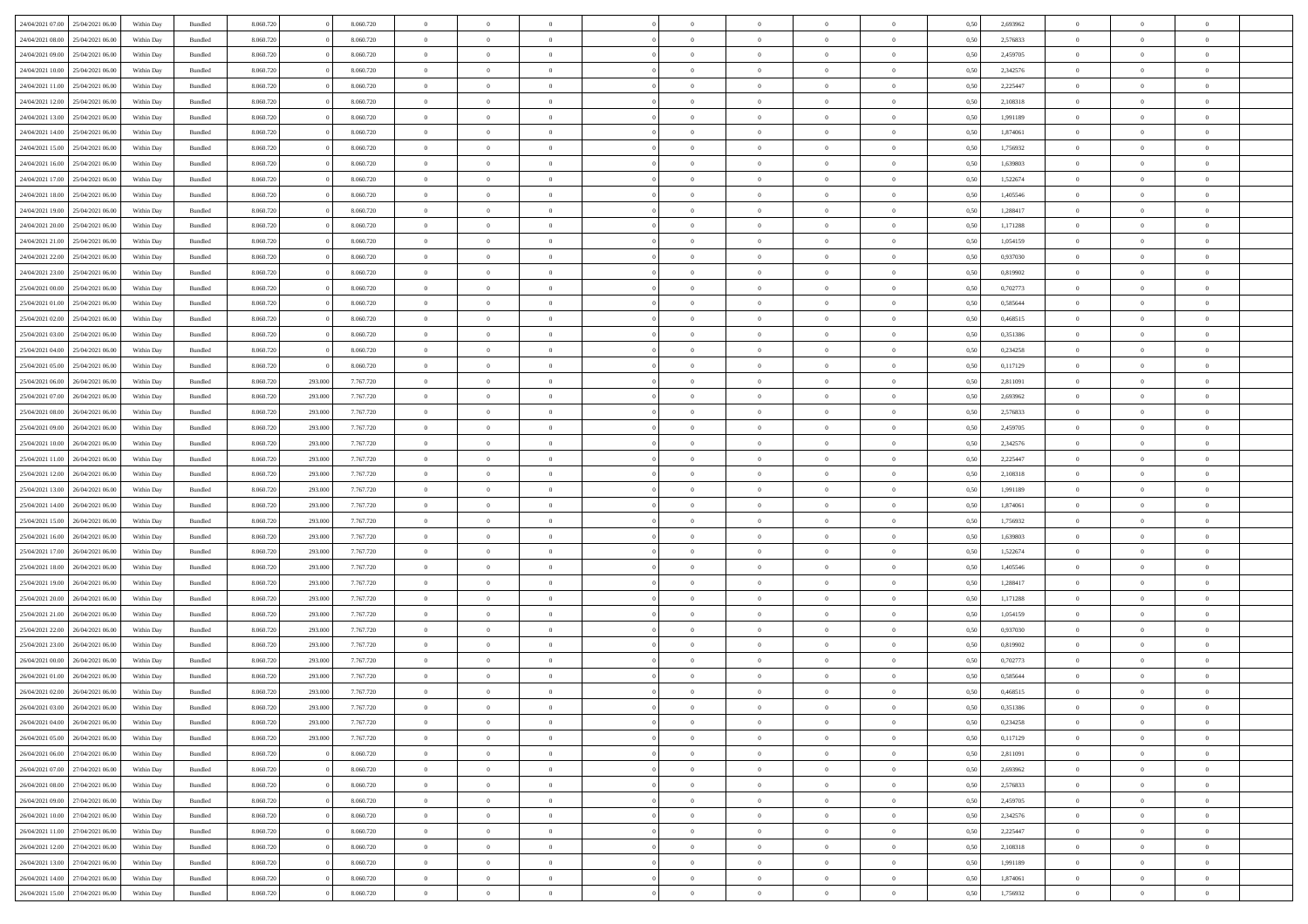| 26/04/2021 16:00 | 27/04/2021 06:00 | Within Day | Bundled            | 8.060.720 | 8.060.720 | $\overline{0}$ | $\Omega$       |                | $\Omega$       | $\Omega$       | $\Omega$       | $\theta$       | 0.50 | 1,639803 | $\theta$       | $\theta$       | $\theta$       |  |
|------------------|------------------|------------|--------------------|-----------|-----------|----------------|----------------|----------------|----------------|----------------|----------------|----------------|------|----------|----------------|----------------|----------------|--|
| 26/04/2021 17:00 | 27/04/2021 06.00 | Within Day | Bundled            | 8.060.720 | 8.060.720 | $\overline{0}$ | $\theta$       | $\overline{0}$ | $\overline{0}$ | $\bf{0}$       | $\overline{0}$ | $\bf{0}$       | 0,50 | 1,522674 | $\theta$       | $\theta$       | $\overline{0}$ |  |
| 26/04/2021 18:00 | 27/04/2021 06:00 | Within Day | Bundled            | 8.060.720 | 8.060.720 | $\overline{0}$ | $\overline{0}$ | $\overline{0}$ | $\bf{0}$       | $\bf{0}$       | $\bf{0}$       | $\bf{0}$       | 0,50 | 1,405546 | $\bf{0}$       | $\overline{0}$ | $\overline{0}$ |  |
| 26/04/2021 19:00 | 27/04/2021 06:00 | Within Dav | Bundled            | 8.060.720 | 8.060.720 | $\overline{0}$ | $\overline{0}$ | $\overline{0}$ | $\overline{0}$ | $\bf{0}$       | $\overline{0}$ | $\overline{0}$ | 0.50 | 1.288417 | $\theta$       | $\theta$       | $\overline{0}$ |  |
|                  |                  |            |                    |           |           |                |                |                |                |                |                |                |      |          |                |                |                |  |
| 26/04/2021 20:00 | 27/04/2021 06.00 | Within Day | Bundled            | 8.060.720 | 8.060.720 | $\overline{0}$ | $\theta$       | $\overline{0}$ | $\overline{0}$ | $\bf{0}$       | $\overline{0}$ | $\bf{0}$       | 0,50 | 1,171288 | $\theta$       | $\theta$       | $\overline{0}$ |  |
| 26/04/2021 21:00 | 27/04/2021 06:00 | Within Day | Bundled            | 8.060.720 | 8.060.720 | $\overline{0}$ | $\bf{0}$       | $\overline{0}$ | $\bf{0}$       | $\overline{0}$ | $\overline{0}$ | $\mathbf{0}$   | 0,50 | 1,054159 | $\overline{0}$ | $\overline{0}$ | $\bf{0}$       |  |
| 26/04/2021 22:00 | 27/04/2021 06:00 | Within Dav | Bundled            | 8.060.720 | 8.060.720 | $\overline{0}$ | $\overline{0}$ | $\overline{0}$ | $\overline{0}$ | $\overline{0}$ | $\overline{0}$ | $\overline{0}$ | 0.50 | 0,937030 | $\theta$       | $\theta$       | $\overline{0}$ |  |
| 26/04/2021 23:00 | 27/04/2021 06.00 | Within Day | Bundled            | 8.060.720 | 8.060.720 | $\overline{0}$ | $\theta$       | $\overline{0}$ | $\overline{0}$ | $\bf{0}$       | $\overline{0}$ | $\bf{0}$       | 0,50 | 0,819902 | $\theta$       | $\theta$       | $\overline{0}$ |  |
| 27/04/2021 00:00 | 27/04/2021 06:00 | Within Day | Bundled            | 8.060.720 | 8.060.720 | $\overline{0}$ | $\overline{0}$ | $\overline{0}$ | $\bf{0}$       | $\bf{0}$       | $\bf{0}$       | $\bf{0}$       | 0,50 | 0,702773 | $\,0\,$        | $\overline{0}$ | $\overline{0}$ |  |
| 27/04/2021 01:00 | 27/04/2021 06:00 | Within Dav | Bundled            | 8.060.720 | 8.060.720 | $\overline{0}$ | $\overline{0}$ | $\overline{0}$ | $\overline{0}$ | $\overline{0}$ | $\overline{0}$ | $\overline{0}$ | 0.50 | 0,585644 | $\theta$       | $\overline{0}$ | $\overline{0}$ |  |
|                  |                  |            |                    |           |           |                |                |                |                |                |                |                |      |          |                |                |                |  |
| 27/04/2021 02:00 | 27/04/2021 06.00 | Within Day | Bundled            | 8.060.720 | 8.060.720 | $\overline{0}$ | $\theta$       | $\overline{0}$ | $\overline{0}$ | $\bf{0}$       | $\overline{0}$ | $\bf{0}$       | 0,50 | 0,468515 | $\theta$       | $\theta$       | $\overline{0}$ |  |
| 27/04/2021 03:00 | 27/04/2021 06:00 | Within Day | Bundled            | 8.060.720 | 8.060.720 | $\overline{0}$ | $\overline{0}$ | $\overline{0}$ | $\bf{0}$       | $\bf{0}$       | $\bf{0}$       | $\bf{0}$       | 0,50 | 0,351386 | $\overline{0}$ | $\overline{0}$ | $\overline{0}$ |  |
| 27/04/2021 04:00 | 27/04/2021 06:00 | Within Day | Bundled            | 8.060.720 | 8.060.720 | $\overline{0}$ | $\overline{0}$ | $\overline{0}$ | $\overline{0}$ | $\bf{0}$       | $\overline{0}$ | $\overline{0}$ | 0.50 | 0,234258 | $\theta$       | $\theta$       | $\overline{0}$ |  |
| 27/04/2021 05:00 | 27/04/2021 06.00 | Within Day | Bundled            | 8.060.720 | 8.060.720 | $\overline{0}$ | $\theta$       | $\overline{0}$ | $\overline{0}$ | $\bf{0}$       | $\overline{0}$ | $\bf{0}$       | 0,50 | 0,117129 | $\theta$       | $\theta$       | $\overline{0}$ |  |
| 27/04/2021 06:00 | 28/04/2021 06:00 | Within Day | Bundled            | 8.060.720 | 8.060.720 | $\overline{0}$ | $\overline{0}$ | $\overline{0}$ | $\bf{0}$       | $\overline{0}$ | $\overline{0}$ | $\mathbf{0}$   | 0,50 | 2,811091 | $\overline{0}$ | $\overline{0}$ | $\bf{0}$       |  |
|                  | 28/04/2021 06:00 | Within Dav | Bundled            | 8.060.720 | 8.060.720 | $\overline{0}$ | $\overline{0}$ | $\overline{0}$ |                | $\overline{0}$ | $\overline{0}$ | $\overline{0}$ | 0.50 | 2,693962 | $\theta$       | $\overline{0}$ | $\overline{0}$ |  |
| 27/04/2021 07:00 |                  |            |                    |           |           |                |                |                | $\overline{0}$ |                |                |                |      |          |                |                |                |  |
| 27/04/2021 08:00 | 28/04/2021 06:00 | Within Day | Bundled            | 8.060.720 | 8.060.720 | $\overline{0}$ | $\theta$       | $\overline{0}$ | $\overline{0}$ | $\bf{0}$       | $\overline{0}$ | $\bf{0}$       | 0,50 | 2,576833 | $\theta$       | $\theta$       | $\overline{0}$ |  |
| 27/04/2021 09:00 | 28/04/2021 06:00 | Within Day | Bundled            | 8.060.720 | 8.060.720 | $\overline{0}$ | $\overline{0}$ | $\overline{0}$ | $\bf{0}$       | $\bf{0}$       | $\bf{0}$       | $\bf{0}$       | 0,50 | 2,459705 | $\,0\,$        | $\overline{0}$ | $\overline{0}$ |  |
| 27/04/2021 10:00 | 28/04/2021 06:00 | Within Dav | Bundled            | 8.060.720 | 8.060.720 | $\overline{0}$ | $\overline{0}$ | $\overline{0}$ | $\overline{0}$ | $\overline{0}$ | $\overline{0}$ | $\overline{0}$ | 0.50 | 2,342576 | $\theta$       | $\overline{0}$ | $\overline{0}$ |  |
| 27/04/2021 11:00 | 28/04/2021 06:00 | Within Day | Bundled            | 8.060.720 | 8.060.720 | $\overline{0}$ | $\theta$       | $\overline{0}$ | $\overline{0}$ | $\bf{0}$       | $\overline{0}$ | $\bf{0}$       | 0,50 | 2,225447 | $\,$ 0 $\,$    | $\theta$       | $\overline{0}$ |  |
| 27/04/2021 12:00 | 28/04/2021 06:00 | Within Day | Bundled            | 8.060.720 | 8.060.720 | $\overline{0}$ | $\overline{0}$ | $\overline{0}$ | $\bf{0}$       | $\bf{0}$       | $\overline{0}$ | $\bf{0}$       | 0,50 | 2,108318 | $\,0\,$        | $\overline{0}$ | $\overline{0}$ |  |
| 27/04/2021 13:00 | 28/04/2021 06:00 | Within Day | Bundled            | 8.060.720 | 8.060.720 | $\overline{0}$ | $\overline{0}$ | $\overline{0}$ | $\overline{0}$ | $\bf{0}$       | $\overline{0}$ | $\overline{0}$ | 0.50 | 1.991189 | $\theta$       | $\theta$       | $\overline{0}$ |  |
|                  |                  |            |                    |           |           |                |                |                |                |                |                |                |      |          |                |                |                |  |
| 27/04/2021 14:00 | 28/04/2021 06:00 | Within Day | Bundled            | 8.060.720 | 8.060.720 | $\overline{0}$ | $\theta$       | $\overline{0}$ | $\overline{0}$ | $\bf{0}$       | $\overline{0}$ | $\bf{0}$       | 0,50 | 1,874061 | $\,$ 0 $\,$    | $\overline{0}$ | $\overline{0}$ |  |
| 27/04/2021 15:00 | 28/04/2021 06:00 | Within Day | Bundled            | 8.060.720 | 8.060.720 | $\overline{0}$ | $\bf{0}$       | $\overline{0}$ | $\overline{0}$ | $\overline{0}$ | $\overline{0}$ | $\mathbf{0}$   | 0,50 | 1,756932 | $\bf{0}$       | $\overline{0}$ | $\bf{0}$       |  |
| 27/04/2021 16:00 | 28/04/2021 06:00 | Within Dav | Bundled            | 8.060.720 | 8.060.720 | $\overline{0}$ | $\overline{0}$ | $\overline{0}$ | $\overline{0}$ | $\overline{0}$ | $\overline{0}$ | $\overline{0}$ | 0.50 | 1,639803 | $\theta$       | $\theta$       | $\overline{0}$ |  |
| 27/04/2021 17:00 | 28/04/2021 06:00 | Within Day | Bundled            | 8.060.720 | 8.060.720 | $\overline{0}$ | $\theta$       | $\overline{0}$ | $\overline{0}$ | $\bf{0}$       | $\overline{0}$ | $\bf{0}$       | 0,50 | 1,522674 | $\theta$       | $\theta$       | $\overline{0}$ |  |
| 27/04/2021 18:00 | 28/04/2021 06:00 | Within Day | Bundled            | 8.060.720 | 8.060.720 | $\overline{0}$ | $\overline{0}$ | $\overline{0}$ | $\overline{0}$ | $\bf{0}$       | $\overline{0}$ | $\bf{0}$       | 0,50 | 1,405546 | $\,0\,$        | $\overline{0}$ | $\overline{0}$ |  |
| 27/04/2021 19:00 | 28/04/2021 06:00 | Within Day | Bundled            | 8.060.720 | 8.060.720 | $\overline{0}$ | $\overline{0}$ | $\overline{0}$ | $\overline{0}$ | $\overline{0}$ | $\overline{0}$ | $\overline{0}$ | 0.50 | 1,288417 | $\theta$       | $\overline{0}$ | $\overline{0}$ |  |
|                  |                  |            |                    |           |           |                |                |                |                |                |                |                |      |          |                |                |                |  |
| 27/04/2021 20:00 | 28/04/2021 06:00 | Within Day | Bundled            | 8.060.720 | 8.060.720 | $\overline{0}$ | $\theta$       | $\overline{0}$ | $\overline{0}$ | $\bf{0}$       | $\overline{0}$ | $\bf{0}$       | 0,50 | 1,171288 | $\,$ 0 $\,$    | $\overline{0}$ | $\overline{0}$ |  |
| 27/04/2021 21:00 | 28/04/2021 06:00 | Within Day | Bundled            | 8.060.720 | 8.060.720 | $\overline{0}$ | $\overline{0}$ | $\overline{0}$ | $\overline{0}$ | $\bf{0}$       | $\overline{0}$ | $\bf{0}$       | 0,50 | 1,054159 | $\overline{0}$ | $\overline{0}$ | $\overline{0}$ |  |
| 27/04/2021 22:00 | 28/04/2021 06:00 | Within Day | Bundled            | 8.060.720 | 8.060.720 | $\overline{0}$ | $\Omega$       | $\Omega$       | $\Omega$       | $\Omega$       | $\Omega$       | $\overline{0}$ | 0.50 | 0,937030 | $\,0\,$        | $\theta$       | $\theta$       |  |
| 27/04/2021 23:00 | 28/04/2021 06:00 | Within Day | Bundled            | 8.060.720 | 8.060.720 | $\overline{0}$ | $\theta$       | $\overline{0}$ | $\overline{0}$ | $\bf{0}$       | $\overline{0}$ | $\bf{0}$       | 0,50 | 0,819902 | $\theta$       | $\theta$       | $\overline{0}$ |  |
| 28/04/2021 00:00 | 28/04/2021 06:00 | Within Day | Bundled            | 8.060.720 | 8.060.720 | $\overline{0}$ | $\overline{0}$ | $\overline{0}$ | $\overline{0}$ | $\bf{0}$       | $\overline{0}$ | $\mathbf{0}$   | 0,50 | 0,702773 | $\overline{0}$ | $\overline{0}$ | $\bf{0}$       |  |
| 28/04/2021 01:00 | 28/04/2021 06:00 |            | Bundled            | 8.060.720 | 8.060.720 | $\overline{0}$ | $\Omega$       | $\Omega$       | $\Omega$       | $\bf{0}$       | $\overline{0}$ | $\overline{0}$ | 0.50 | 0.585644 | $\theta$       | $\theta$       | $\theta$       |  |
|                  |                  | Within Day |                    |           |           |                |                |                |                |                |                |                |      |          |                |                |                |  |
| 28/04/2021 02:00 | 28/04/2021 06:00 | Within Day | Bundled            | 8.060.720 | 8.060.720 | $\overline{0}$ | $\theta$       | $\overline{0}$ | $\overline{0}$ | $\bf{0}$       | $\overline{0}$ | $\bf{0}$       | 0,50 | 0,468515 | $\theta$       | $\theta$       | $\overline{0}$ |  |
| 28/04/2021 03:00 | 28/04/2021 06:00 | Within Day | Bundled            | 8.060.720 | 8.060.720 | $\overline{0}$ | $\overline{0}$ | $\overline{0}$ | $\overline{0}$ | $\bf{0}$       | $\overline{0}$ | $\bf{0}$       | 0,50 | 0,351386 | $\bf{0}$       | $\overline{0}$ | $\overline{0}$ |  |
| 28/04/2021 04:00 | 28/04/2021 06:00 | Within Day | Bundled            | 8.060.720 | 8.060.720 | $\overline{0}$ | $\Omega$       | $\Omega$       | $\Omega$       | $\Omega$       | $\theta$       | $\overline{0}$ | 0.50 | 0,234258 | $\theta$       | $\theta$       | $\theta$       |  |
| 28/04/2021 05:00 | 28/04/2021 06:00 | Within Day | Bundled            | 8.060.720 | 8.060.720 | $\overline{0}$ | $\theta$       | $\overline{0}$ | $\overline{0}$ | $\bf{0}$       | $\overline{0}$ | $\bf{0}$       | 0,50 | 0,117129 | $\,$ 0 $\,$    | $\overline{0}$ | $\overline{0}$ |  |
| 28/04/2021 06:00 | 29/04/2021 06:00 | Within Day | Bundled            | 8.060.720 | 8.060.720 | $\overline{0}$ | $\overline{0}$ | $\overline{0}$ | $\overline{0}$ | $\bf{0}$       | $\overline{0}$ | $\bf{0}$       | 0,50 | 2,811091 | $\overline{0}$ | $\overline{0}$ | $\overline{0}$ |  |
| 28/04/2021 07:00 | 29/04/2021 06.00 | Within Day | Bundled            | 8.060.720 | 8.060.720 | $\overline{0}$ | $\Omega$       | $\Omega$       | $\Omega$       | $\Omega$       | $\overline{0}$ | $\overline{0}$ | 0.50 | 2,693962 | $\,0\,$        | $\theta$       | $\theta$       |  |
| 28/04/2021 08:00 | 29/04/2021 06.00 | Within Day | Bundled            | 8.060.720 | 8.060.720 | $\overline{0}$ | $\theta$       | $\overline{0}$ | $\overline{0}$ | $\bf{0}$       | $\overline{0}$ | $\bf{0}$       | 0,50 | 2,576833 | $\,$ 0 $\,$    | $\overline{0}$ | $\overline{0}$ |  |
|                  |                  |            |                    |           |           |                |                |                |                |                |                |                |      |          |                |                |                |  |
| 28/04/2021 09:00 | 29/04/2021 06.00 | Within Day | Bundled            | 8.060.720 | 8.060.720 | $\overline{0}$ | $\overline{0}$ | $\overline{0}$ | $\overline{0}$ | $\bf{0}$       | $\overline{0}$ | $\mathbf{0}$   | 0,50 | 2,459705 | $\overline{0}$ | $\overline{0}$ | $\bf{0}$       |  |
| 28/04/2021 10:00 | 29/04/2021 06:00 | Within Day | Bundled            | 8.060.720 | 8.060.720 | $\overline{0}$ | $\Omega$       | $\Omega$       | $\Omega$       | $\Omega$       | $\Omega$       | $\overline{0}$ | 0.50 | 2.342576 | $\theta$       | $\theta$       | $\theta$       |  |
| 28/04/2021 11:00 | 29/04/2021 06:00 | Within Day | Bundled            | 8.060.720 | 8.060.720 | $\overline{0}$ | $\overline{0}$ | $\overline{0}$ | $\bf{0}$       | $\,$ 0         | $\overline{0}$ | $\bf{0}$       | 0,50 | 2,225447 | $\,0\,$        | $\overline{0}$ | $\overline{0}$ |  |
| 28/04/2021 12:00 | 29/04/2021 06:00 | Within Day | $\mathbf B$ undled | 8.060.720 | 8.060.720 | $\bf{0}$       | $\bf{0}$       |                |                | $\bf{0}$       |                |                | 0,50 | 2,108318 | $\bf{0}$       | $\overline{0}$ |                |  |
| 28/04/2021 13:00 | 29/04/2021 06:00 | Within Day | Bundled            | 8.060.720 | 8.060.720 | $\overline{0}$ | $\overline{0}$ | $\overline{0}$ | $\Omega$       | $\overline{0}$ | $\overline{0}$ | $\overline{0}$ | 0.50 | 1,991189 | $\theta$       | $\theta$       | $\theta$       |  |
| 28/04/2021 14:00 | 29/04/2021 06:00 | Within Day | Bundled            | 8.060.720 | 8.060.720 | $\overline{0}$ | $\,$ 0         | $\overline{0}$ | $\overline{0}$ | $\,$ 0 $\,$    | $\overline{0}$ | $\,$ 0 $\,$    | 0,50 | 1,874061 | $\,$ 0 $\,$    | $\,$ 0 $\,$    | $\,$ 0         |  |
|                  |                  |            |                    |           |           |                |                |                |                |                |                |                |      |          |                |                |                |  |
| 28/04/2021 15:00 | 29/04/2021 06:00 | Within Day | Bundled            | 8.060.720 | 8.060.720 | $\overline{0}$ | $\overline{0}$ | $\overline{0}$ | $\overline{0}$ | $\overline{0}$ | $\overline{0}$ | $\mathbf{0}$   | 0,50 | 1,756932 | $\overline{0}$ | $\bf{0}$       | $\bf{0}$       |  |
| 28/04/2021 16:00 | 29/04/2021 06:00 | Within Day | Bundled            | 8.060.720 | 8.060.720 | $\overline{0}$ | $\overline{0}$ | $\overline{0}$ | $\Omega$       | $\overline{0}$ | $\overline{0}$ | $\overline{0}$ | 0,50 | 1,639803 | $\bf{0}$       | $\theta$       | $\overline{0}$ |  |
| 28/04/2021 17:00 | 29/04/2021 06:00 | Within Day | Bundled            | 8.060.720 | 8.060.720 | $\overline{0}$ | $\,$ 0         | $\overline{0}$ | $\overline{0}$ | $\,$ 0 $\,$    | $\overline{0}$ | $\mathbf{0}$   | 0,50 | 1,522674 | $\,$ 0 $\,$    | $\overline{0}$ | $\overline{0}$ |  |
| 28/04/2021 18:00 | 29/04/2021 06:00 | Within Day | Bundled            | 8.060.720 | 8.060.720 | $\overline{0}$ | $\overline{0}$ | $\overline{0}$ | $\overline{0}$ | $\overline{0}$ | $\overline{0}$ | $\mathbf{0}$   | 0,50 | 1,405546 | $\overline{0}$ | $\overline{0}$ | $\bf{0}$       |  |
| 28/04/2021 19:00 | 29/04/2021 06:00 | Within Day | Bundled            | 8.060.720 | 8.060.720 | $\overline{0}$ | $\overline{0}$ | $\overline{0}$ | $\overline{0}$ | $\overline{0}$ | $\overline{0}$ | $\bf{0}$       | 0.50 | 1,288417 | $\overline{0}$ | $\theta$       | $\overline{0}$ |  |
| 28/04/2021 20:00 | 29/04/2021 06:00 | Within Day | Bundled            | 8.060.720 | 8.060.720 | $\overline{0}$ | $\,$ 0         | $\overline{0}$ | $\bf{0}$       | $\bf{0}$       | $\bf{0}$       | $\bf{0}$       | 0,50 | 1,171288 | $\,$ 0 $\,$    | $\overline{0}$ | $\overline{0}$ |  |
|                  |                  |            |                    |           |           |                |                |                |                |                |                |                |      |          |                |                |                |  |
| 28/04/2021 21:00 | 29/04/2021 06:00 | Within Day | Bundled            | 8.060.720 | 8.060.720 | $\overline{0}$ | $\bf{0}$       | $\overline{0}$ | $\overline{0}$ | $\overline{0}$ | $\overline{0}$ | $\mathbf{0}$   | 0,50 | 1,054159 | $\overline{0}$ | $\overline{0}$ | $\bf{0}$       |  |
| 28/04/2021 22:00 | 29/04/2021 06:00 | Within Day | Bundled            | 8.060.720 | 8.060.720 | $\overline{0}$ | $\overline{0}$ | $\overline{0}$ | $\Omega$       | $\overline{0}$ | $\overline{0}$ | $\overline{0}$ | 0.50 | 0,937030 | $\overline{0}$ | $\overline{0}$ | $\overline{0}$ |  |
| 28/04/2021 23:00 | 29/04/2021 06:00 | Within Day | Bundled            | 8.060.720 | 8.060.720 | $\overline{0}$ | $\bf{0}$       | $\overline{0}$ | $\overline{0}$ | $\bf{0}$       | $\bf{0}$       | $\bf{0}$       | 0,50 | 0,819902 | $\,$ 0 $\,$    | $\,$ 0 $\,$    | $\bf{0}$       |  |
| 29/04/2021 00:00 | 29/04/2021 06:00 | Within Day | Bundled            | 8.060.720 | 8.060.720 | $\overline{0}$ | $\bf{0}$       | $\overline{0}$ | $\bf{0}$       | $\bf{0}$       | $\bf{0}$       | $\bf{0}$       | 0,50 | 0,702773 | $\overline{0}$ | $\overline{0}$ | $\bf{0}$       |  |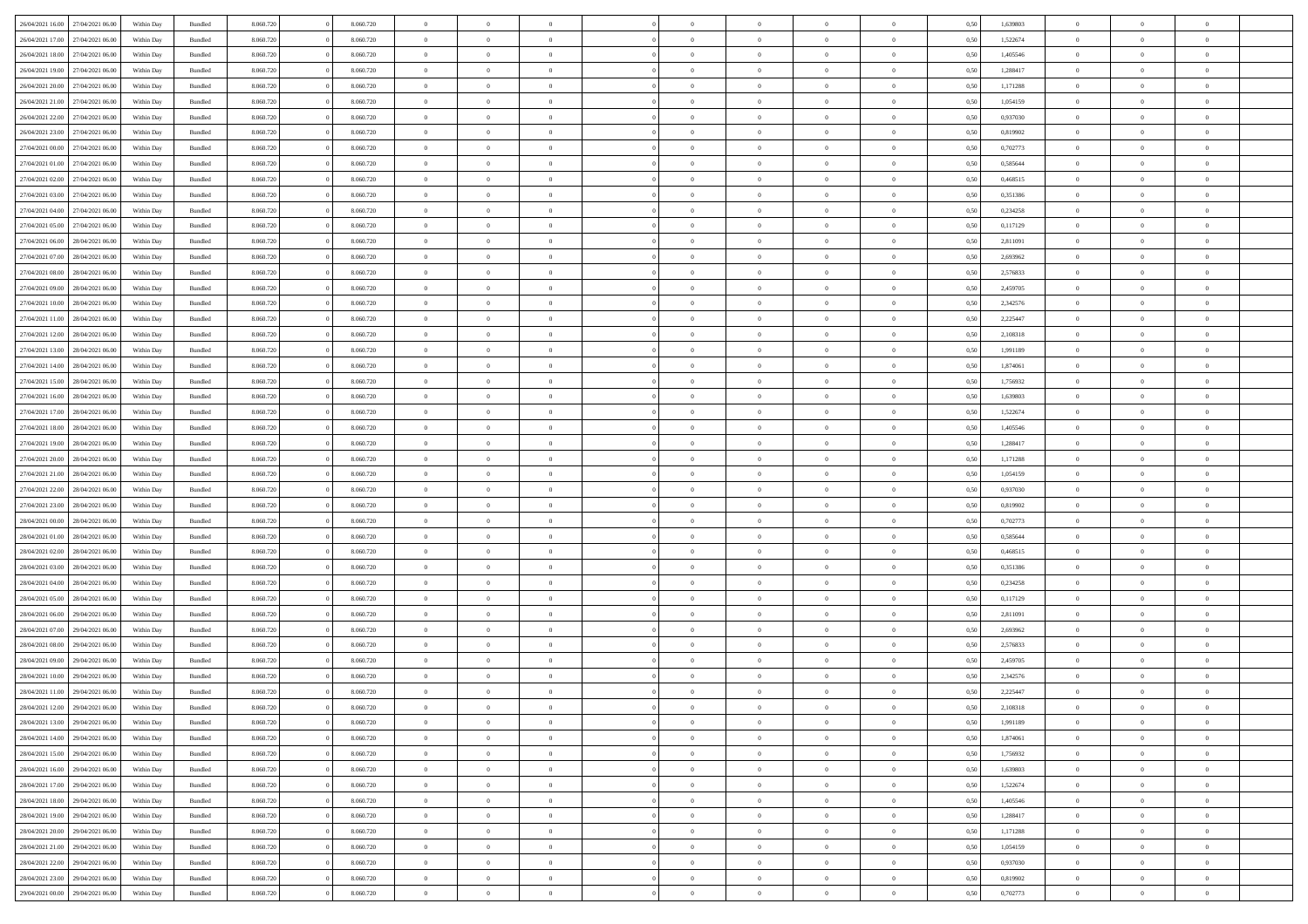| 29/04/2021 01:00<br>29/04/2021 06:00 | Within Day | Bundled   | 8.060.720 | 8.060.720 | $\overline{0}$ | $\Omega$       | $\overline{0}$ | $\sqrt{2}$ | $\theta$       | $\Omega$       | $\Omega$       | 0,50 | 0,585644 | $\theta$       | $\Omega$       | $\mathbf{0}$   |
|--------------------------------------|------------|-----------|-----------|-----------|----------------|----------------|----------------|------------|----------------|----------------|----------------|------|----------|----------------|----------------|----------------|
| 29/04/2021 02:00<br>29/04/2021 06.00 | Within Day | Bundled   | 8.060.720 | 8.060.720 | $\overline{0}$ | $\Omega$       | $\Omega$       | $\Omega$   | $\Omega$       | $\Omega$       | $\Omega$       | 0,50 | 0,468515 | $\Omega$       | $\Omega$       | $\mathbf{0}$   |
| 29/04/2021 03:00<br>29/04/2021 06:00 | Within Day | Bundled   | 8.060.720 | 8.060.720 | $\overline{0}$ | $\Omega$       | $\overline{0}$ | $\theta$   | $\Omega$       | $\Omega$       | $\Omega$       | 0.50 | 0,351386 | $\Omega$       | $\Omega$       | $\theta$       |
| 29/04/2021 04:00<br>29/04/2021 06.00 | Within Day | Bundled   | 8.060.720 | 8.060.720 | $\overline{0}$ | $\Omega$       | $\Omega$       | $\sqrt{2}$ | $\Omega$       | $\Omega$       | $\Omega$       | 0.50 | 0,234258 | $\Omega$       | $\Omega$       | $\theta$       |
| 29/04/2021 05:00<br>29/04/2021 06:00 | Within Day | Bundled   | 8.060.720 | 8.060.720 | $\overline{0}$ | $\Omega$       | $\overline{0}$ | $\sqrt{2}$ | $\overline{0}$ | $\Omega$       | $\Omega$       | 0,50 | 0,117129 | $\Omega$       | $\theta$       | $\bf{0}$       |
| 29/04/2021 06:00<br>30/04/2021 06.00 | Within Day | Bundled   | 8.060.720 | 8.060.720 | $\overline{0}$ | $\Omega$       | $\overline{0}$ | $\sqrt{2}$ | $\Omega$       | $\Omega$       | $\Omega$       | 0,50 | 2,811091 | $\theta$       | $\Omega$       | $\theta$       |
| 29/04/2021 07:00<br>30/04/2021 06.00 | Within Day | Bundled   | 8.060.720 | 8.060.720 | $\overline{0}$ | $\Omega$       | $\overline{0}$ | $\Omega$   | $\theta$       | $\Omega$       | $\Omega$       | 0,50 | 2,693962 | $\Omega$       | $\theta$       | $\theta$       |
| 30/04/2021 06:00<br>29/04/2021 08:00 | Within Day | Bundled   | 8.060.720 | 8.060.720 | $\overline{0}$ | $\theta$       | $\Omega$       | $\sqrt{2}$ | $\theta$       | $\Omega$       | $\mathbf{a}$   | 0.50 | 2.576833 | $\Omega$       | $\theta$       | $\theta$       |
| 30/04/2021 06.00<br>29/04/2021 09:00 | Within Day | Bundled   | 8.060.720 | 8.060.720 | $\overline{0}$ | $\Omega$       | $\Omega$       | $\sqrt{2}$ | $\Omega$       | $\Omega$       | $\Omega$       | 0.50 | 2,459705 | $\Omega$       | $\Omega$       | $\mathbf{0}$   |
| 29/04/2021 10:00<br>30/04/2021 06.00 | Within Day | Bundled   | 8.060.720 | 8.060.720 | $\overline{0}$ | $\theta$       | $\Omega$       | $\sqrt{2}$ | $\Omega$       | $\Omega$       | $\Omega$       | 0,50 | 2,342576 | $\Omega$       | $\Omega$       | $\theta$       |
| 29/04/2021 11:00<br>30/04/2021 06:00 | Within Day | Bundled   | 8.060.720 | 8.060.720 | $\overline{0}$ | $\Omega$       | $\Omega$       | $\Omega$   | $\Omega$       | $\Omega$       | $\theta$       | 0,50 | 2,225447 | $\Omega$       | $\Omega$       | $\theta$       |
| 29/04/2021 12:00<br>30/04/2021 06.00 | Within Day | Unbundled | 8.060.720 | 8.060.720 | $\overline{0}$ | $\overline{0}$ | $\overline{0}$ | $\theta$   | $\overline{0}$ | $\overline{0}$ | $\Omega$       | 0,50 | 2,108318 | $\overline{0}$ | $\overline{0}$ | $\bf{0}$       |
| 30/04/2021 06:00<br>29/04/2021 13:00 | Within Day | Unbundled | 8.060.720 | 8.060.720 | $\overline{0}$ | $\overline{0}$ | $\overline{0}$ | $\theta$   | $\overline{0}$ | $\overline{0}$ | $\overline{0}$ | 0,50 | 1,991189 | $\overline{0}$ | $\overline{0}$ | $\bf{0}$       |
| 29/04/2021 14:00<br>30/04/2021 06.00 | Within Day | Bundled   | 8.060.720 | 8.060.720 | $\overline{0}$ | $\overline{0}$ | $\overline{0}$ | $\sqrt{2}$ | $\overline{0}$ | $\theta$       | $\Omega$       | 0,50 | 1,874061 | $\overline{0}$ | $\overline{0}$ | $\bf{0}$       |
| 29/04/2021 15:00<br>30/04/2021 06.00 | Within Day | Bundled   | 8.060.720 | 8.060.720 | $\overline{0}$ | $\Omega$       | $\overline{0}$ | $\sqrt{2}$ | $\overline{0}$ | $\Omega$       | $\Omega$       | 0.50 | 1,756932 | $\overline{0}$ | $\theta$       | $\bf{0}$       |
| 29/04/2021 16:00<br>30/04/2021 06:00 | Within Day | Bundled   | 8.060.720 | 8.060.720 | $\overline{0}$ | $\Omega$       | $\overline{0}$ | $\sqrt{2}$ | $\Omega$       | $\Omega$       | $\Omega$       | 0,50 | 1,639803 | $\Omega$       | $\Omega$       | $\bf{0}$       |
| 30/04/2021 06.00<br>29/04/2021 17:00 | Within Day | Bundled   | 8.060.720 | 8.060.720 | $\overline{0}$ | $\Omega$       | $\Omega$       | $\sqrt{2}$ | $\Omega$       | $\Omega$       | $\Omega$       | 0.50 | 1,522674 | $\Omega$       | $\Omega$       | $\theta$       |
| 29/04/2021 18:00<br>30/04/2021 06:00 | Within Day | Bundled   | 8.060.720 | 8.060.720 | $\overline{0}$ | $\Omega$       | $\overline{0}$ | $\sqrt{2}$ | $\Omega$       | $\Omega$       | $\Omega$       | 0,50 | 1,405546 | $\overline{0}$ | $\Omega$       | $\overline{0}$ |
| 29/04/2021 19:00<br>30/04/2021 06.00 | Within Day | Bundled   | 8.060.720 | 8.060.720 | $\Omega$       | $\theta$       | $\Omega$       | $\sqrt{2}$ | $\theta$       | $\Omega$       | $\Omega$       | 0,50 | 1,288417 | $\Omega$       | $\theta$       | $\theta$       |
| 29/04/2021 20:00<br>30/04/2021 06:00 | Within Day | Bundled   | 8.060.720 | 8.060.720 | $\overline{0}$ | $\Omega$       | $\overline{0}$ | $\Omega$   | $\theta$       | $\Omega$       | $\theta$       | 0,50 | 1,171288 | $\Omega$       | $\theta$       | $\theta$       |
| 29/04/2021 21:00<br>30/04/2021 06.00 | Within Day | Bundled   | 8.060.720 | 8.060.720 | $\overline{0}$ | $\Omega$       | $\overline{0}$ | $\sqrt{2}$ | $\Omega$       | $\Omega$       | $\Omega$       | 0,50 | 1,054159 | $\theta$       | $\Omega$       | $\theta$       |
| 29/04/2021 22.00<br>30/04/2021 06.00 | Within Day | Bundled   | 8.060.720 | 8.060.720 | $\overline{0}$ | $\Omega$       | $\overline{0}$ | $\sqrt{2}$ | $\Omega$       | $\Omega$       | $\Omega$       | 0.50 | 0,937030 | $\overline{0}$ | $\Omega$       | $\mathbf{0}$   |
| 29/04/2021 23:00<br>30/04/2021 06.00 | Within Day | Bundled   | 8.060.720 | 8.060.720 | $\overline{0}$ | $\theta$       | $\Omega$       |            | $\theta$       | $\Omega$       |                | 0,50 | 0.819902 | $\Omega$       | $\theta$       | $\Omega$       |
| 30/04/2021 00:00<br>30/04/2021 06:00 | Within Day | Bundled   | 8.060.720 | 8.060.720 | $\overline{0}$ | $\Omega$       | $\overline{0}$ | $\theta$   | $\overline{0}$ | $\Omega$       | $\Omega$       | 0,50 | 0,702773 | $\theta$       | $\Omega$       | $\mathbf{0}$   |
| 30/04/2021 06.00<br>30/04/2021 01:00 | Within Day | Bundled   | 8.060.720 | 8.060.720 | $\overline{0}$ | $\Omega$       | $\Omega$       | $\theta$   | $\Omega$       | $\Omega$       | $\Omega$       | 0,50 | 0.585644 | $\Omega$       | $\Omega$       | $\mathbf{0}$   |
| 30/04/2021 02:00<br>30/04/2021 06.00 | Within Day | Bundled   | 8.060.720 | 8.060.720 | $\overline{0}$ | $\Omega$       | $\Omega$       | $\sqrt{2}$ | $\theta$       | $\Omega$       | $\Omega$       | 0.50 | 0,468515 | $\overline{0}$ | $\theta$       | $\overline{0}$ |
| 30/04/2021 03:00<br>30/04/2021 06.00 | Within Day | Bundled   | 8.060.720 | 8.060.720 | $\overline{0}$ | $\theta$       | $\overline{0}$ | $^{\circ}$ | $\theta$       | $\Omega$       |                | 0,50 | 0,351386 | $\overline{0}$ | $\theta$       | $\bf{0}$       |
| 30/04/2021 06.00<br>30/04/2021 04:00 | Within Day | Bundled   | 8.060.720 | 8.060.720 | $\overline{0}$ | $\theta$       | $\overline{0}$ | $\theta$   | $\overline{0}$ | $\theta$       | $\Omega$       | 0,50 | 0,234258 | $\overline{0}$ | $\overline{0}$ | $\bf{0}$       |
| 30/04/2021 06:00<br>01/05/2021 06:00 | Within Day | Bundled   | 8.060.720 | 8.060.720 | $\Omega$       | $\theta$       | $\Omega$       | $\sqrt{2}$ | $\theta$       | $\Omega$       |                | 0,50 | 2,811091 | $\theta$       | $\Omega$       | $\theta$       |

(\*) GCV used for the purpose of the conversion does not corresponding to the actual GCV of the Gas Day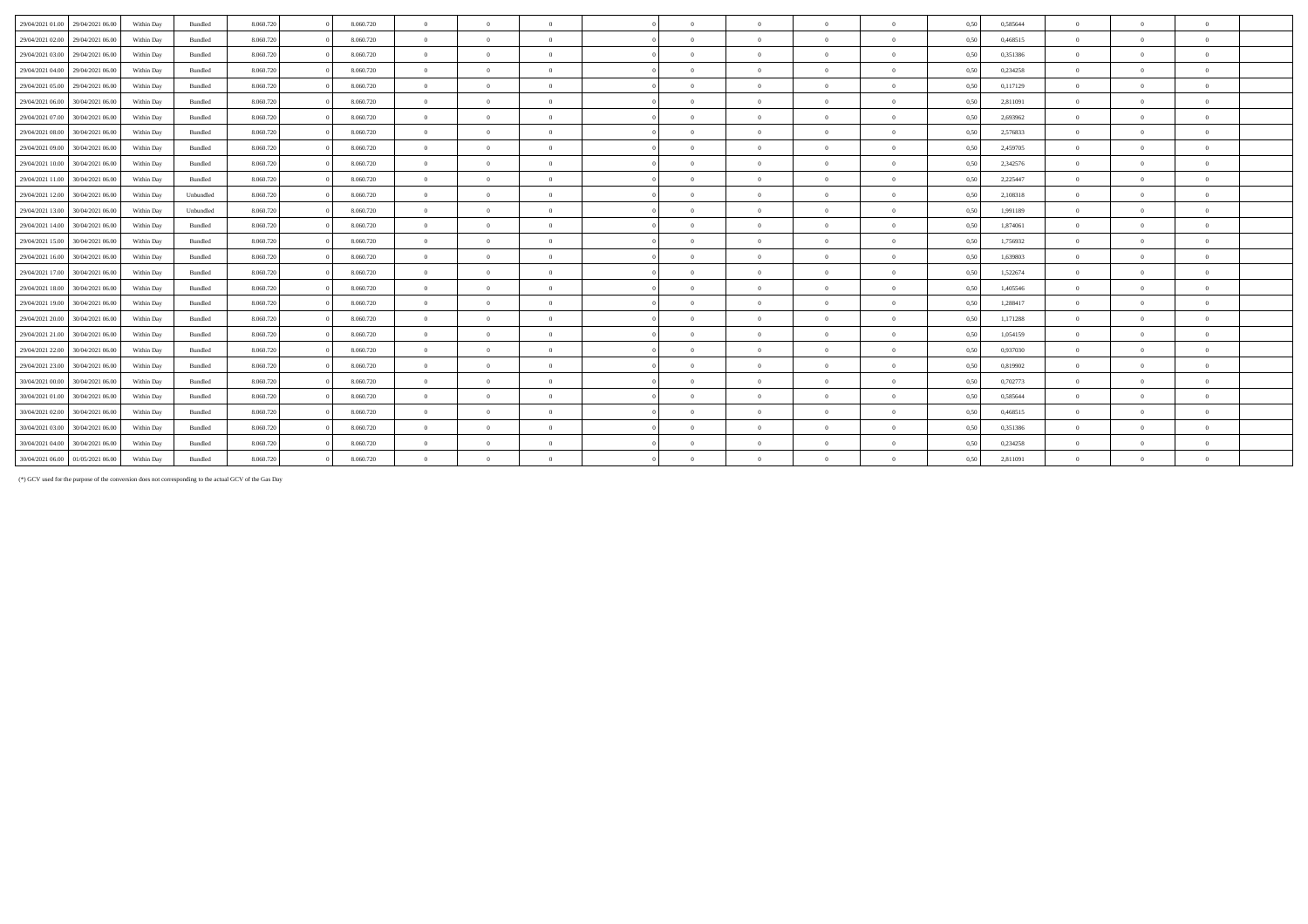## **SNAM RETE GAS**

**Transportation capacity at Exit Point interconnected with foreign pipelines**

**Update to 29/04/2021 of offered and assigned capacity in auction day-ahead and within-day**

**Thermal Year 2020/2021**

(Values in Scm/day (15° C; 1,01325 bar); Prices in c/Scm)

| <b>Exit Point</b> |
|-------------------|

**TARVISIO**

|                  | Timeframe        |                     |                          |                             |                                 | Offered capacity |                |                | Assigned capacity | Day-Ahead               |                 | <b>Total Prices</b>    |                 |                        |                     |                 | <b>SRG Prices</b> |                 |                            |      |
|------------------|------------------|---------------------|--------------------------|-----------------------------|---------------------------------|------------------|----------------|----------------|-------------------|-------------------------|-----------------|------------------------|-----------------|------------------------|---------------------|-----------------|-------------------|-----------------|----------------------------|------|
|                  |                  | <b>Auction type</b> | Offered<br>capacity type | Transportati<br>on capacity | Assigned<br>capacity<br>(before |                  |                |                |                   | Interrupted<br>Capacity | Reserve price - | <b>Auction premium</b> | Reserve price - | <b>Auction premium</b> | <b>Split factor</b> | Reserve price - | <b>Auction</b>    | Reserve price - | <b>Auction</b>             | Note |
| From             | To               |                     |                          |                             | auction)                        | Firm             | Interruptible  | Firm           | Interruptible     | Interruptible           | Firm            | - Firm                 | Interruptible   | - Interruptible        |                     | Firm            | premium - Firm    | Interruptible   | premium -<br>Interruptible |      |
| 01/04/2021 06:00 | 02/04/2021 06:00 | Day Ahead           | Bundled                  | 18.000.000                  |                                 | 18.000.000       | $\overline{0}$ | $\Omega$       | $\theta$          |                         | $\Omega$        | $\theta$               | $\Omega$        | $\theta$               | 0,50                | 0,012589        | $\theta$          | 0,012589        | $\theta$                   |      |
| 01/04/2021 06:00 | 02/04/2021 06.00 | Day Ahead           | Unbundled                | 18.000.000                  |                                 | $\theta$         | $\overline{0}$ | $\Omega$       | $\theta$          |                         | $\theta$        | $\theta$               | $\overline{0}$  | $\mathbf{0}$           | 0,50                | 0,012589        | $\overline{0}$    | 0,012589        | $\bf{0}$                   |      |
| 02/04/2021 06:00 | 03/04/2021 06:00 | Day Ahead           | Bundled                  | 18,000,000                  |                                 | 18,000,000       | $\overline{0}$ | $\Omega$       | $\theta$          |                         | $\theta$        | $\theta$               | $\theta$        | $\Omega$               | 0,50                | 0.012589        | $\overline{0}$    | 0.012589        | $\Omega$                   |      |
| 02/04/2021 06:00 | 03/04/2021 06:00 | Day Ahead           | Unbundled                | 18,000,000                  |                                 | $\theta$         | $\Omega$       | $\overline{0}$ | $\Omega$          |                         | $\Omega$        | $\theta$               | $\Omega$        | $\theta$               | 0.50                | 0,012589        | $\Omega$          | 0,012589        | $\Omega$                   |      |
| 03/04/2021 06:00 | 04/04/2021 06.00 | Day Ahead           | Bundled                  | 18.000.000                  |                                 | 18.000.000       | $\overline{0}$ | 1.071.865      | $\theta$          |                         | 1,437357        | $\overline{0}$         | $\overline{0}$  | $\mathbf{0}$           | 0,50                | 0,012589        | $\overline{0}$    | 0,012589        | $\bf{0}$                   |      |
| 03/04/2021 06:00 | 04/04/2021 06.00 | Day Ahead           | Unbundled                | 18.000.000                  |                                 | $\overline{0}$   | $\overline{0}$ | $\Omega$       | $\overline{0}$    |                         | $\overline{0}$  | $\theta$               | $\overline{0}$  | $\mathbf{0}$           | 0,50                | 0,012589        | $\overline{0}$    | 0,012589        | $\Omega$                   |      |
| 04/04/2021 06.00 | 05/04/2021 06.00 | Day Ahead           | Bundled                  | 18.000.000                  |                                 | 18.000.000       | $\overline{0}$ | 1.898.093      | $\overline{0}$    |                         | 1,437357        | $\mathbf{a}$           | $\overline{0}$  | $\mathbf{0}$           | 0,50                | 0,012589        | $\,$ 0 $\,$       | 0,012589        | $\Omega$                   |      |
| 04/04/2021 06:00 | 05/04/2021 06.00 | Day Ahead           | Unbundled                | 18.000.000                  |                                 | $\Omega$         | $\overline{0}$ | $\overline{0}$ | $\theta$          |                         | $\Omega$        | $\theta$               | $\overline{0}$  | $\Omega$               | 0,50                | 0,012589        | $\overline{0}$    | 0,012589        | $\Omega$                   |      |
| 05/04/2021 06:00 | 06/04/2021 06:00 | Day Ahead           | Bundled                  | 18,000,000                  |                                 | 18,000,000       | $\overline{0}$ | 1.199.148      | $\theta$          |                         | 1,437357        | $\mathbf{a}$           | $\Omega$        | $\theta$               | 0,50                | 0,012589        | $\overline{0}$    | 0,012589        | $\Omega$                   |      |
| 05/04/2021 06:00 | 06/04/2021 06:00 | Day Ahead           | Unbundled                | 18.000.000                  |                                 | $\theta$         | $\mathbf{0}$   | $\Omega$       | $\Omega$          |                         | $\Omega$        | $\theta$               | $\Omega$        | $\Omega$               | 0,50                | 0,012589        | $\Omega$          | 0,012589        | $\Omega$                   |      |
| 06/04/2021 06:00 | 07/04/2021 06:00 | Day Ahead           | Unbundled                | 18,000,000                  |                                 | $\overline{0}$   | $\overline{0}$ | $\overline{0}$ | $\theta$          |                         | $\theta$        | $\theta$               | $\overline{0}$  | $\overline{0}$         | 0.50                | 0.012589        | $\overline{0}$    | 0.012589        | $\bf{0}$                   |      |
| 06/04/2021 06:00 | 07/04/2021 06.00 | Day Ahead           | Bundled                  | 18.000.000                  |                                 | 18.000.000       | $\overline{0}$ | $\overline{0}$ | $\overline{0}$    |                         | $\overline{0}$  | $\theta$               | $\overline{0}$  | $\bf{0}$               | 0,50                | 0,012589        | $\overline{0}$    | 0,012589        | $\overline{0}$             |      |
| 07/04/2021 06.00 | 08/04/2021 06.00 | Day Ahead           | Bundled                  | 18.000.000                  |                                 | 18.000.000       | $\overline{0}$ | $\overline{0}$ | $\theta$          |                         | $\theta$        | $\theta$               | $\overline{0}$  | $\mathbf{0}$           | 0,50                | 0,012589        | $\overline{0}$    | 0,012589        | $\Omega$                   |      |
| 07/04/2021 06:00 | 08/04/2021 06:00 | Day Ahead           | Unbundled                | 18,000,000                  |                                 | $\theta$         | $\overline{0}$ | $\overline{0}$ | $\Omega$          |                         | $\Omega$        | $\theta$               | $\overline{0}$  | $\Omega$               | 0,50                | 0,012589        | $\overline{0}$    | 0.012589        | $\theta$                   |      |
| 08/04/2021 06:00 | 09/04/2021 06:00 | Day Ahead           | Bundled                  | 18.000.000                  |                                 | 18.000.000       | $\overline{0}$ | $\Omega$       | $\theta$          |                         | $\theta$        | $\theta$               | $\overline{0}$  | $\mathbf{0}$           | 0,50                | 0,012589        | $\overline{0}$    | 0,012589        | $\bf{0}$                   |      |
| 08/04/2021 06:00 | 09/04/2021 06.00 | Day Ahead           | Unbundled                | 18,000,000                  |                                 | $\Omega$         | $\theta$       | $\Omega$       | $\Omega$          |                         | $\theta$        |                        | $\Omega$        | $\Omega$               | 0.50                | 0.012589        | $\Omega$          | 0.012589        | $\Omega$                   |      |
| 09/04/2021 06:00 | 10/04/2021 06:00 | Day Ahead           | Bundled                  | 18,000,000                  |                                 | 18.000.000       | $\overline{0}$ | $\overline{0}$ | $\theta$          |                         | $\theta$        | $\overline{0}$         | $\overline{0}$  | $\overline{0}$         | 0,50                | 0,012589        | $\overline{0}$    | 0,012589        | $\bf{0}$                   |      |
| 09/04/2021 06:00 | 10/04/2021 06:00 | Day Ahead           | Unbundled                | 18.000.000                  |                                 | $\overline{0}$   | $\overline{0}$ | $\overline{0}$ | $\theta$          |                         | $\theta$        | $\overline{0}$         | $\overline{0}$  | $\mathbf{0}$           | 0,50                | 0,012589        | $\bf{0}$          | 0,012589        | $\bf{0}$                   |      |
| 10/04/2021 06:00 | 11/04/2021 06:00 | Day Ahead           | Bundled                  | 18,000,000                  |                                 | 18,000,000       | $\overline{0}$ | $\Omega$       | $\theta$          |                         | $\theta$        | $\theta$               | $\overline{0}$  | $\theta$               | 0.50                | 0.012589        | $\overline{0}$    | 0.012589        | $\Omega$                   |      |
| 10/04/2021 06:00 | 1/04/2021 06.00  | Day Ahead           | Unbundled                | 18.000.000                  |                                 | $\Omega$         | $\overline{0}$ | $\Omega$       | $\Omega$          |                         | $\theta$        | $\mathbf{a}$           | $\theta$        | $\theta$               | 0.50                | 0,012589        | $\overline{0}$    | 0,012589        | $\theta$                   |      |
| 11/04/2021 06:00 | 12/04/2021 06:00 | Day Ahead           | Bundled                  | 18.000.000                  |                                 | 18.000.000       | $\overline{0}$ | $\Omega$       | $\Omega$          |                         | $\Omega$        | $\theta$               | $\Omega$        | $\Omega$               | 0,50                | 0,012589        | $\Omega$          | 0,012589        | $\Omega$                   |      |
| 11/04/2021 06:00 | 12/04/2021 06:00 | Day Ahead           | Unbundled                | 18,000,000                  |                                 | $\theta$         | $\Omega$       | $\Omega$       | $\Omega$          |                         | $\theta$        | $\theta$               | $\theta$        | $\Omega$               | 0.50                | 0,012589        | $\Omega$          | 0.012589        | $\theta$                   |      |
| 12/04/2021 06:00 | 13/04/2021 06.00 | Day Ahead           | Unbundled                | 18.000.000                  |                                 | $\overline{0}$   | $\overline{0}$ | $\overline{0}$ | $\theta$          |                         | $\theta$        | $\theta$               | $\overline{0}$  | $\mathbf{0}$           | 0,50                | 0,012589        | $\overline{0}$    | 0,012589        | $\bf{0}$                   |      |
| 12/04/2021 06:00 | 13/04/2021 06:00 | Day Ahead           | Bundled                  | 18.000.000                  |                                 | 18.000.000       | $\overline{0}$ | $\overline{0}$ | $\overline{0}$    |                         | $\overline{0}$  | $\theta$               | $\overline{0}$  | $\mathbf{0}$           | 0,50                | 0,012589        | $\overline{0}$    | 0,012589        | $\bf{0}$                   |      |
| 13/04/2021 06:00 | 14/04/2021 06.00 | Day Ahead           | Unbundled                | 18.000.000                  |                                 | $\overline{0}$   | $\overline{0}$ | $\overline{0}$ | $\overline{0}$    |                         | $\overline{0}$  | $\theta$               | $\bf{0}$        | $\overline{0}$         | 0,50                | 0,012589        | $\,$ 0 $\,$       | 0,012589        | $\bf{0}$                   |      |
| 13/04/2021 06:00 | 14/04/2021 06.0  | Day Ahead           | Bundled                  | 18.000.000                  |                                 | 18.000.000       | $\overline{0}$ | $\overline{0}$ | $\theta$          |                         | $\overline{0}$  | $\theta$               | $\overline{0}$  | $\overline{0}$         | 0,50                | 0,012589        | $\overline{0}$    | 0,012589        | $\bf{0}$                   |      |
| 14/04/2021 06:00 | 15/04/2021 06.00 | Day Ahead           | Unbundled                | 18,000,000                  |                                 | $\theta$         | $\overline{0}$ | $\overline{0}$ | $\Omega$          |                         | $\Omega$        | $\theta$               | $\overline{0}$  | $\Omega$               | 0,50                | 0,012589        | $\theta$          | 0,012589        | $\theta$                   |      |
| 14/04/2021 06:00 | 15/04/2021 06.00 | Day Ahead           | Bundled                  | 18.000.000                  |                                 | 18.000.000       | $\overline{0}$ | $\Omega$       | $\theta$          |                         | $\Omega$        | $\theta$               | $\overline{0}$  | $\mathbf{0}$           | 0,50                | 0,012589        | $\overline{0}$    | 0,012589        | $\Omega$                   |      |
| 15/04/2021 06:00 | 16/04/2021 06.0  | Day Ahead           | Unbundled                | 18.000.00                   |                                 | $\overline{0}$   | $\overline{0}$ | $\overline{0}$ | $\theta$          |                         | $\theta$        | $\theta$               | $\overline{0}$  | $\mathbf{0}$           | 0,50                | 0,012589        | $\overline{0}$    | 0,012589        | $\bf{0}$                   |      |
| 15/04/2021 06:00 | 16/04/2021 06:00 | Day Ahead           | Bundled                  | 18.000.000                  |                                 | 18.000.000       | $\overline{0}$ | $\overline{0}$ | $\Omega$          |                         | $\theta$        | $\theta$               | $\overline{0}$  | $\mathbf{0}$           | 0,50                | 0,012589        | $\overline{0}$    | 0,012589        | $\Omega$                   |      |
| 16/04/2021 06:00 | 17/04/2021 06.00 | Day Ahead           | Bundled                  | 18.000.000                  |                                 | 18.000.000       | $\overline{0}$ | $\overline{0}$ | $\theta$          |                         | $\theta$        | $\theta$               | $\overline{0}$  | $\mathbf{0}$           | 0,50                | 0,012589        | $\overline{0}$    | 0,012589        | $\bf{0}$                   |      |
| 16/04/2021 06:00 | 17/04/2021 06.00 | Day Ahead           | Unbundled                | 18.000.000                  |                                 | $\theta$         | $\overline{0}$ | $\Omega$       | $\theta$          |                         | $\Omega$        | $\theta$               | $\overline{0}$  | $\Omega$               | 0,50                | 0,012589        | $\overline{0}$    | 0,012589        | $\Omega$                   |      |
| 17/04/2021 06:00 | 18/04/2021 06:00 | Day Ahead           | Bundled                  | 18,000,000                  |                                 | 18,000,000       | $\overline{0}$ | $\overline{0}$ | $\Omega$          |                         | $\Omega$        | $\theta$               | $\overline{0}$  | $\Omega$               | 0.50                | 0,012589        | $\overline{0}$    | 0,012589        | $\Omega$                   |      |
| 17/04/2021 06:00 | 18/04/2021 06:00 | Day Ahead           | Unbundled                | 18.000.000                  |                                 | $\theta$         | $\theta$       | $\Omega$       | $\theta$          |                         | $\theta$        | $\theta$               | $\Omega$        | $\theta$               | 0,50                | 0,012589        | $\Omega$          | 0,012589        | $\theta$                   |      |
| 18/04/2021 06:00 | 19/04/2021 06.00 | Day Ahead           | Unbundled                | 18.000.000                  |                                 | $\overline{0}$   | $\overline{0}$ | $\overline{0}$ | $\theta$          |                         | $\theta$        | $\theta$               | $\overline{0}$  | $\mathbf{0}$           | 0,50                | 0,012589        | $\overline{0}$    | 0,012589        | $\bf{0}$                   |      |
| 18/04/2021 06:00 | 19/04/2021 06.0  | Day Ahead           | Bundled                  | 18.000.000                  |                                 | 18.000.000       | $\overline{0}$ | $\overline{0}$ | $\overline{0}$    |                         | $\theta$        | $\mathbf{a}$           | $\overline{0}$  | $\mathbf{0}$           | 0,50                | 0,012589        | $\overline{0}$    | 0,012589        | $\bf{0}$                   |      |
| 19/04/2021 06:00 | 20/04/2021 06:00 | Day Ahead           | Bundled                  | 18.000.000                  |                                 | 18.000.000       | $\Omega$       | $\Omega$       | $\theta$          |                         | $\theta$        | $\Omega$               | $\Omega$        | $\Omega$               | 0,50                | 0,012589        | $\overline{0}$    | 0,012589        | $\theta$                   |      |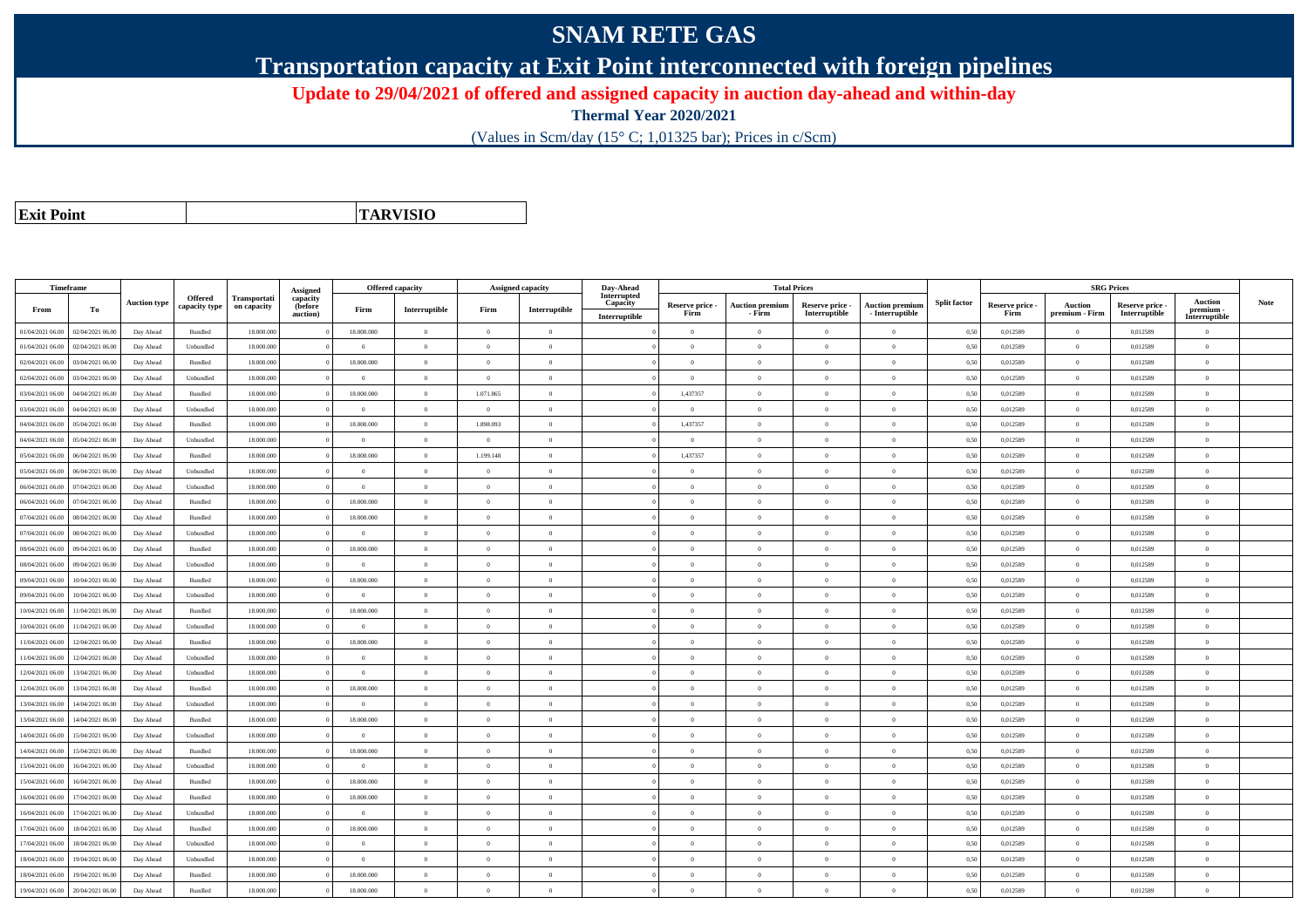| 19/04/2021 06:00                  | 20/04/2021 06:00 | Day Ahead  | Unbundled          | 18.000.000 | $\theta$       | $\overline{0}$ | $\theta$       |                | $\overline{0}$ | $\bf{0}$       | $\overline{0}$ | $\theta$       | 0,50 | 0,012589 | $\,$ 0 $\,$    | 0,012589       | $\overline{0}$           |  |
|-----------------------------------|------------------|------------|--------------------|------------|----------------|----------------|----------------|----------------|----------------|----------------|----------------|----------------|------|----------|----------------|----------------|--------------------------|--|
| 20/04/2021 06:00                  | 21/04/2021 06.00 | Day Ahead  | Bundled            | 18.000.000 | 18.000.000     | $\overline{0}$ | $\overline{0}$ | $\overline{0}$ | $\overline{0}$ | $\,$ 0         | $\bf{0}$       | $\bf{0}$       | 0,50 | 0,012589 | $\,$ 0 $\,$    | 0,012589       | $\overline{0}$           |  |
|                                   |                  |            |                    |            |                |                |                |                |                |                |                |                |      |          |                |                |                          |  |
| 20/04/2021 06:00                  | 21/04/2021 06:00 | Day Ahead  | Unbundled          | 18,000,000 | $\overline{0}$ | $\overline{0}$ | $\overline{0}$ | $\overline{0}$ | $\overline{0}$ | $\bf{0}$       | $\overline{0}$ | $\overline{0}$ | 0.50 | 0,012589 | $\overline{0}$ | 0.012589       | $\overline{0}$           |  |
| 21/04/2021 06:00                  | 22/04/2021 06:00 | Day Ahead  | Bundled            | 18.000.000 | 18.000.000     | $\overline{0}$ | $\overline{0}$ | $\overline{0}$ | $\overline{0}$ | $\bf{0}$       | $\overline{0}$ | $\overline{0}$ | 0,50 | 0,012589 | $\,$ 0 $\,$    | 0,012589       | $\overline{0}$           |  |
| 21/04/2021 06:00                  | 22/04/2021 06.00 | Day Ahead  | Unbundled          | 18.000.000 | $\overline{0}$ | $\overline{0}$ | $\theta$       | $\overline{0}$ | $\overline{0}$ | $\overline{0}$ | $\overline{0}$ | $\bf{0}$       | 0,50 | 0,012589 | $\,$ 0 $\,$    | 0,012589       | $\overline{0}$           |  |
| 22/04/2021 06:00                  | 23/04/2021 06:00 | Day Ahead  | Bundled            | 18,000,000 | 18.000.000     | $\overline{0}$ | $\overline{0}$ | $\overline{0}$ | $\overline{0}$ | $\bf{0}$       | $\theta$       | $\bf{0}$       | 0.50 | 0.012589 | $\bf{0}$       | 0.012589       | $\overline{0}$           |  |
| 22/04/2021 06:00                  | 23/04/2021 06:00 | Day Ahead  | Unbundled          | 18.000.000 | $\overline{0}$ | $\overline{0}$ | $\overline{0}$ | $\overline{0}$ | $\overline{0}$ | $\,$ 0         | $\overline{0}$ | $\overline{0}$ | 0,50 | 0,012589 | $\,$ 0 $\,$    | 0,012589       | $\overline{0}$           |  |
| 23/04/2021 06:00                  | 24/04/2021 06.00 | Day Ahead  | Bundled            | 18.000.000 | 18.000.000     | $\overline{0}$ | $\theta$       | $\overline{0}$ | $\overline{0}$ | $\bf{0}$       | $\overline{0}$ | $\bf{0}$       | 0,50 | 0,012589 | $\,$ 0 $\,$    | 0,012589       | $\overline{0}$           |  |
| 23/04/2021 06:00                  | 24/04/2021 06:00 | Day Ahead  | Unbundled          | 18,000,000 | $\overline{0}$ | $\overline{0}$ | $\overline{0}$ | $\overline{0}$ | $\overline{0}$ | $\bf{0}$       | $\overline{0}$ | $\overline{0}$ | 0.50 | 0.012589 | $\bf{0}$       | 0.012589       | $\overline{0}$           |  |
| 24/04/2021 06:00                  | 25/04/2021 06:00 | Day Ahead  | Unbundled          | 18.000.000 | $\overline{0}$ | $\overline{0}$ | $\overline{0}$ | $\overline{0}$ | $\overline{0}$ | $\,$ 0         | $\overline{0}$ | $\bf{0}$       | 0,50 | 0,012589 | $\,$ 0 $\,$    | 0,012589       | $\overline{0}$           |  |
| 24/04/2021 06:00                  | 25/04/2021 06.00 | Day Ahead  | Bundled            | 18.000.000 | 18.000.000     | $\overline{0}$ | $\overline{0}$ | $\overline{0}$ | $\overline{0}$ | $\,$ 0         | $\overline{0}$ | $\bf{0}$       | 0,50 | 0,012589 | $\,$ 0 $\,$    | 0,012589       | $\overline{0}$           |  |
| 25/04/2021 06:00                  | 26/04/2021 06:00 | Day Ahead  | Bundled            | 18,000,000 | 18.000.000     | $\overline{0}$ | 654.284        | $\overline{0}$ | 1,437357       | $\bf{0}$       | $\overline{0}$ | $\mathbf{0}$   | 0.50 | 0.012589 | $\overline{0}$ | 0.012589       | $\overline{\phantom{a}}$ |  |
| 25/04/2021 06:00                  | 26/04/2021 06:00 | Day Ahead  | Unbundled          | 18.000.000 | $\overline{0}$ | $\overline{0}$ | $\overline{0}$ | $\overline{0}$ | $\overline{0}$ | $\bf{0}$       | $\overline{0}$ | $\overline{0}$ | 0,50 | 0,012589 | $\,$ 0 $\,$    | 0,012589       | $\overline{0}$           |  |
| 26/04/2021 06:00                  | 27/04/2021 06.00 | Day Ahead  | Bundled            | 18.000.000 | 18.000.000     | $\overline{0}$ | $\theta$       | $\overline{0}$ |                | $\overline{0}$ | $\overline{0}$ | $\bf{0}$       | 0,50 | 0,012589 | $\,$ 0 $\,$    | 0,012589       | $\overline{0}$           |  |
| 26/04/2021 06:00                  | 27/04/2021 06:00 |            | Unbundled          | 18,000,000 | $\overline{0}$ | $\overline{0}$ | $\overline{0}$ | $\overline{0}$ | $\overline{0}$ | $\bf{0}$       | $\Omega$       | $\overline{0}$ | 0.50 | 0.012589 | $\bf{0}$       | 0.012589       | $\overline{0}$           |  |
|                                   |                  | Day Ahead  |                    |            |                | $\overline{0}$ | $\overline{0}$ | $\overline{0}$ | $\overline{0}$ | $\bf{0}$       | $\overline{0}$ | $\overline{0}$ |      |          | $\,$ 0 $\,$    |                | $\overline{0}$           |  |
| 27/04/2021 06:00                  | 28/04/2021 06:00 | Day Ahead  | Bundled            | 18.000.000 | 18.000.000     |                |                |                |                |                |                |                | 0,50 | 0,012589 |                | 0,012589       |                          |  |
| 27/04/2021 06:00                  | 28/04/2021 06.00 | Day Ahead  | Unbundled          | 18.000.000 | $\overline{0}$ | $\overline{0}$ | $\theta$       | $\overline{0}$ | $\overline{0}$ | $\bf{0}$       | $\overline{0}$ | $\bf{0}$       | 0,50 | 0,012589 | $\,$ 0 $\,$    | 0,012589       | $\overline{0}$           |  |
| 28/04/2021 06:00                  | 29/04/2021 06:00 | Day Ahead  | Bundled            | 18,000,000 | 18.000.000     | $\overline{0}$ | $\overline{0}$ | $\overline{0}$ | $\overline{0}$ | $\bf{0}$       | $\overline{0}$ | $\bf{0}$       | 0.50 | 0.012589 | $\bf{0}$       | 0.012589       | $\overline{\phantom{a}}$ |  |
| 28/04/2021 06:00                  | 29/04/2021 06:00 | Day Ahead  | Unbundled          | 18.000.000 | $\overline{0}$ | $\overline{0}$ | $\overline{0}$ | $\overline{0}$ | $\overline{0}$ | $\,$ 0         | $\overline{0}$ | $\bf{0}$       | 0,50 | 0,012589 | $\,$ 0 $\,$    | 0,012589       | $\overline{0}$           |  |
| 29/04/2021 06:00                  | 30/04/2021 06.00 | Day Ahead  | Unbundled          | 18.000.000 | $\overline{0}$ | $\overline{0}$ | $\overline{0}$ | $\overline{0}$ | $\overline{0}$ | $\,$ 0         | $\overline{0}$ | $\bf{0}$       | 0,50 | 0,012589 | $\,$ 0 $\,$    | 0,012589       | $\overline{0}$           |  |
| 29/04/2021 06:00                  | 30/04/2021 06:00 | Day Ahead  | Bundled            | 18,000,000 | 18.000.000     | $\overline{0}$ | $\overline{0}$ | $\overline{0}$ | $\overline{0}$ | $\bf{0}$       | $\overline{0}$ | $\mathbf{0}$   | 0.50 | 0.012589 | $\bf{0}$       | 0.012589       | $\overline{0}$           |  |
| 30/04/2021 06:00                  | 01/05/2021 06:00 | Day Ahead  | Bundled            | 18.000.000 | 18.000.000     | $\overline{0}$ | $\overline{0}$ | $\overline{0}$ | $\overline{0}$ | $\bf{0}$       | $\overline{0}$ | $\overline{0}$ | 0,50 | 0,012589 | $\,$ 0 $\,$    | 0,012589       | $\overline{0}$           |  |
| 30/04/2021 06:00                  | 01/05/2021 06.00 | Day Ahead  | Unbundled          | 18.000.000 | $\overline{0}$ | $\overline{0}$ | $\theta$       | $\overline{0}$ | $\overline{0}$ | $\bf{0}$       | $\overline{0}$ | $\bf{0}$       | 0,50 | 0,012589 | $\,$ 0 $\,$    | 0,012589       | $\overline{0}$           |  |
| 01/04/2021 06:00                  | 02/04/2021 06:00 | Within Day | Bundled            | 18,000,000 | 17.999.999     | $\overline{0}$ | $\overline{0}$ | $\overline{0}$ | $\overline{0}$ | $\bf{0}$       | $\theta$       | $\bf{0}$       | 0.50 | 1.258857 | $\,0\,$        | $\overline{0}$ | $\overline{0}$           |  |
| 01/04/2021 07:00                  | 02/04/2021 06:00 | Within Day | Bundled            | 18.000.000 | 17.249.999     | $\overline{0}$ | $\overline{0}$ | $\overline{0}$ | $\overline{0}$ | $\bf{0}$       | $\overline{0}$ | $\overline{0}$ | 0,50 | 1,258856 | $\,0\,$        | $\theta$       | $\overline{0}$           |  |
| 01/04/2021 08:00                  | 02/04/2021 06.00 | Within Day | Bundled            | 18.000.000 | 16.499.999     | $\overline{0}$ | $\theta$       | $\overline{0}$ |                | $\bf{0}$       | $\overline{0}$ | $\bf{0}$       | 0,50 | 1,258856 | $\,$ 0 $\,$    | $\overline{0}$ | $\overline{0}$           |  |
| 01/04/2021 09:00                  | 02/04/2021 06:00 | Within Day | Bundled            | 18,000,000 | 15,749.999     | $\overline{0}$ | $\overline{0}$ | $\overline{0}$ | $\overline{0}$ | $\bf{0}$       | $\overline{0}$ | $\bf{0}$       | 0.50 | 1.258857 | $\theta$       | $\overline{0}$ | $\overline{0}$           |  |
| 01/04/2021 10:00                  | 02/04/2021 06:00 | Within Day | Bundled            | 18.000.000 | 14.999.999     | $\overline{0}$ | $\overline{0}$ | $\overline{0}$ | $\overline{0}$ | $\,$ 0         | $\overline{0}$ | $\bf{0}$       | 0,50 | 1,258857 | $\,$ 0 $\,$    | $\overline{0}$ | $\overline{0}$           |  |
| 01/04/2021 11:00                  | 02/04/2021 06.00 | Within Day | Bundled            | 18.000.000 | 14.249.999     | $\overline{0}$ | $\overline{0}$ | $\overline{0}$ | $\overline{0}$ | $\bf{0}$       | $\overline{0}$ | $\bf{0}$       | 0,50 | 1,258857 | $\,$ 0 $\,$    | $\overline{0}$ | $\overline{0}$           |  |
| 01/04/2021 12:00                  | 02/04/2021 06:00 | Within Day | Bundled            | 18,000,000 | 13,499.999     | $\overline{0}$ | $\overline{0}$ | $\overline{0}$ | $\overline{0}$ | $\bf{0}$       | $\overline{0}$ | $\mathbf{0}$   | 0.50 | 1.258856 | $\bf{0}$       | $\overline{0}$ | $\bf{0}$                 |  |
|                                   |                  |            |                    |            |                |                | $\overline{0}$ | $\overline{0}$ |                | $\bf{0}$       |                |                |      |          | $\theta$       | $\overline{0}$ | $\overline{0}$           |  |
| 01/04/2021 13:00                  | 02/04/2021 06:00 | Within Dav | Bundled            | 18.000.000 | 12.749.999     | $\overline{0}$ |                |                | $\overline{0}$ |                | $\overline{0}$ | $\overline{0}$ | 0.50 | 1,258856 |                |                |                          |  |
| 01/04/2021 14:00                  | 02/04/2021 06.00 | Within Day | Bundled            | 18.000.000 | 11.999.999     | $\overline{0}$ | $\theta$       | $\overline{0}$ | $\overline{0}$ | $\bf{0}$       | $\overline{0}$ | $\bf{0}$       | 0,50 | 1,258857 | $\,$ 0 $\,$    | $\overline{0}$ | $\overline{0}$           |  |
| 01/04/2021 15:00                  | 02/04/2021 06:00 | Within Day | Bundled            | 18,000,000 | 11.249.999     | $\overline{0}$ | $\overline{0}$ | $\overline{0}$ | $\overline{0}$ | $\bf{0}$       | $\Omega$       | $\overline{0}$ | 0.50 | 1.258857 | $\theta$       | $\theta$       | $\overline{0}$           |  |
| 01/04/2021 16:00                  | 02/04/2021 06:00 | Within Dav | Bundled            | 18.000.000 | 10.499.999     | $\overline{0}$ | $\theta$       | $\Omega$       | $\overline{0}$ | $\bf{0}$       | $\overline{0}$ | $\overline{0}$ | 0.50 | 1,258856 | $\theta$       | $\overline{0}$ | $\overline{0}$           |  |
| 01/04/2021 17:00                  | 02/04/2021 06.00 | Within Day | Bundled            | 18.000.000 | 9.749.999      | $\overline{0}$ | $\theta$       | $\overline{0}$ | $\overline{0}$ | $\,$ 0         | $\overline{0}$ | $\bf{0}$       | 0,50 | 1,258856 | $\,$ 0 $\,$    | $\overline{0}$ | $\overline{0}$           |  |
| 01/04/2021 18:00                  | 02/04/2021 06:00 | Within Day | Bundled            | 18,000,000 | 8.999.999      | $\overline{0}$ | $\overline{0}$ | $\overline{0}$ | $\overline{0}$ | $\bf{0}$       | $\overline{0}$ | $\bf{0}$       | 0.50 | 1.258857 | $\,0\,$        | $\overline{0}$ | $\overline{0}$           |  |
| 01/04/2021 19:00                  | 02/04/2021 06:00 | Within Dav | Bundled            | 18.000.000 | 8.249.999      | $\overline{0}$ | $\overline{0}$ | $\overline{0}$ | $\overline{0}$ | $\overline{0}$ | $\overline{0}$ | $\overline{0}$ | 0.50 | 1,258857 | $\theta$       | $\overline{0}$ | $\overline{0}$           |  |
| 01/04/2021 20:00                  | 02/04/2021 06.00 | Within Day | Bundled            | 18.000.000 | 7.499.999      | $\overline{0}$ | $\overline{0}$ | $\overline{0}$ | $\overline{0}$ | $\bf{0}$       | $\bf{0}$       | $\bf{0}$       | 0,50 | 1,258857 | $\,$ 0 $\,$    | $\overline{0}$ | $\overline{0}$           |  |
| 01/04/2021 21:00                  | 02/04/2021 06:00 | Within Day | Bundled            | 18,000,000 | 6.749.999      | $\overline{0}$ | $\overline{0}$ | $\overline{0}$ | $\overline{0}$ | $\bf{0}$       | $\overline{0}$ | $\mathbf{0}$   | 0.50 | 1,258856 | $\bf{0}$       | $\overline{0}$ | $\overline{0}$           |  |
| 01/04/2021 22:00                  | 02/04/2021 06:00 | Within Dav | Bundled            | 18.000.000 | 5.999.999      | $\overline{0}$ | $\overline{0}$ | $\Omega$       | $\overline{0}$ | $\mathbf{0}$   | $\overline{0}$ | $\overline{0}$ | 0.50 | 1,258856 | $\theta$       | $\overline{0}$ | $\overline{0}$           |  |
| 01/04/2021 23:00                  | 02/04/2021 06.00 | Within Day | Bundled            | 18.000.000 | 5.249.999      | $\overline{0}$ | $\overline{0}$ | $\overline{0}$ | $\overline{0}$ | $\,$ 0         | $\overline{0}$ | $\bf{0}$       | 0,50 | 1,258857 | $\,$ 0 $\,$    | $\overline{0}$ | $\overline{0}$           |  |
| 02/04/2021 00:00                  | 02/04/2021 06:00 | Within Day | Bundled            | 18,000,000 | 4.499.999      | $\overline{0}$ | $\theta$       | $\overline{0}$ | $\overline{0}$ | $\overline{0}$ | $\Omega$       | $\overline{0}$ | 0.50 | 1.258857 | $\,0\,$        | $\theta$       | $\overline{0}$           |  |
| 02/04/2021 01:00                  | 02/04/2021 06:00 | Within Dav | Bundled            | 18.000.000 | 3.749.999      | $\overline{0}$ | $\Omega$       | $\Omega$       | $\Omega$       | $\bf{0}$       | $\overline{0}$ | $\Omega$       | 0.50 | 1,258857 | $\theta$       | $\theta$       | $\overline{0}$           |  |
| 02/04/2021 02:00                  | 02/04/2021 06.00 | Within Day | Bundled            | 18.000.000 | 2.999.999      | $\overline{0}$ | $\overline{0}$ | $\overline{0}$ | $\overline{0}$ | $\,$ 0         | $\bf{0}$       | $\bf{0}$       | 0,50 | 1,258856 | $\,$ 0 $\,$    | $\overline{0}$ | $\overline{0}$           |  |
| 02/04/2021 03:00                  | 02/04/2021 06:00 | Within Day | $\mathbf B$ undled | 18.000.000 | 2.249.999      | $\bf{0}$       | $\bf{0}$       |                | $^{\circ}$     | $\Omega$       |                |                | 0,50 | 1,258855 | $\bf{0}$       | $\theta$       |                          |  |
| 02/04/2021 04:00                  | 02/04/2021 06:00 | Within Day | Bundled            | 18.000.000 | 1.499.999      | $\overline{0}$ | $\overline{0}$ | $\overline{0}$ | $\overline{0}$ | $\overline{0}$ | $\overline{0}$ | $\mathbf{0}$   | 0,50 | 1,258859 | $\theta$       | $\overline{0}$ | $\overline{0}$           |  |
| 02/04/2021 05:00                  | 02/04/2021 06.00 | Within Day | Bundled            | 18.000.000 | 749.999        | $\overline{0}$ | $\overline{0}$ | $\overline{0}$ | $\bf{0}$       | $\overline{0}$ | $\overline{0}$ | $\mathbf{0}$   | 0,50 | 1,258859 | $\bf{0}$       | $\overline{0}$ | $\bf{0}$                 |  |
| 02/04/2021 06:00                  | 03/04/2021 06:00 | Within Day | Bundled            | 18,000,000 | 17.999.999     | $\overline{0}$ | $\overline{0}$ | $\overline{0}$ | $\overline{0}$ | $\bf{0}$       | $\overline{0}$ | $\mathbf{0}$   | 0.50 | 1,258857 | $\overline{0}$ | $\bf{0}$       | $\bf{0}$                 |  |
| 02/04/2021 07:00                  | 03/04/2021 06:00 | Within Day | Bundled            | 18.000.000 | 17.249.999     | $\overline{0}$ | $\overline{0}$ | $\overline{0}$ | $\overline{0}$ | $\mathbf{0}$   | $\overline{0}$ | $\mathbf{0}$   | 0,50 | 1,258856 | $\overline{0}$ | $\theta$       | $\overline{0}$           |  |
|                                   |                  |            |                    |            |                |                |                |                | $\overline{0}$ |                |                |                |      |          |                |                |                          |  |
| 02/04/2021 08:00                  | 03/04/2021 06:00 | Within Day | Bundled            | 18.000.000 | 16.499.999     | $\overline{0}$ | $\overline{0}$ | $\overline{0}$ |                | $\bf{0}$       | $\bf{0}$       | $\bf{0}$       | 0,50 | 1,258856 | $\bf{0}$       | $\overline{0}$ | $\overline{0}$           |  |
| 02/04/2021 09:00                  | 03/04/2021 06:00 | Within Day | Bundled            | 18.000.000 | 15.749.999     | $\overline{0}$ | $\overline{0}$ | $\overline{0}$ | $\overline{0}$ | $\bf{0}$       | $\overline{0}$ | $\mathbf{0}$   | 0.50 | 1.258857 | $\,$ 0 $\,$    | $\overline{0}$ | $\,$ 0                   |  |
| 02/04/2021 10:00                  | 03/04/2021 06:00 | Within Day | Bundled            | 18.000.000 | 14.999.999     | $\overline{0}$ | $\overline{0}$ | $\overline{0}$ | $\overline{0}$ | $\overline{0}$ | $\overline{0}$ | $\overline{0}$ | 0,50 | 1,258857 | $\overline{0}$ | $\theta$       | $\overline{0}$           |  |
| 02/04/2021 11:00                  | 03/04/2021 06:00 | Within Day | Bundled            | 18.000.000 | 14.249.999     | $\overline{0}$ | $\,$ 0         | $\overline{0}$ | $\bf{0}$       | $\,$ 0 $\,$    | $\bf{0}$       | $\bf{0}$       | 0,50 | 1,258857 | $\,$ 0 $\,$    | $\overline{0}$ | $\overline{0}$           |  |
| 02/04/2021 12:00                  | 03/04/2021 06:00 | Within Day | Bundled            | 18,000,000 | 13.499.999     | $\overline{0}$ | $\bf{0}$       | $\overline{0}$ | $\overline{0}$ | $\bf{0}$       | $\overline{0}$ | $\mathbf{0}$   | 0.50 | 1.258856 | $\mathbf{0}$   | $\,$ 0 $\,$    | $\overline{0}$           |  |
| 02/04/2021 13:00                  | 03/04/2021 06:00 | Within Dav | Bundled            | 18.000.000 | 12.749.999     | $\overline{0}$ | $\overline{0}$ | $\overline{0}$ | $\overline{0}$ | $\overline{0}$ | $\overline{0}$ | $\overline{0}$ | 0,50 | 1,258856 | $\overline{0}$ | $\theta$       | $\overline{0}$           |  |
| 02/04/2021 14:00                  | 03/04/2021 06:00 | Within Day | Bundled            | 18.000.000 | 11.999.999     | $\overline{0}$ | $\overline{0}$ | $\overline{0}$ | $\bf{0}$       | $\bf{0}$       | $\bf{0}$       | $\bf{0}$       | 0,50 | 1,258857 | $\bf{0}$       | $\overline{0}$ | $\bf{0}$                 |  |
| 02/04/2021 15:00 03/04/2021 06:00 |                  | Within Day | Bundled            | 18.000.000 | 11.249.999     | $\overline{0}$ | $\overline{0}$ | $\overline{0}$ | $\overline{0}$ | $\bf{0}$       | $\overline{0}$ | $\,$ 0 $\,$    | 0,50 | 1,258857 | $\overline{0}$ | $\,$ 0 $\,$    | $\,$ 0 $\,$              |  |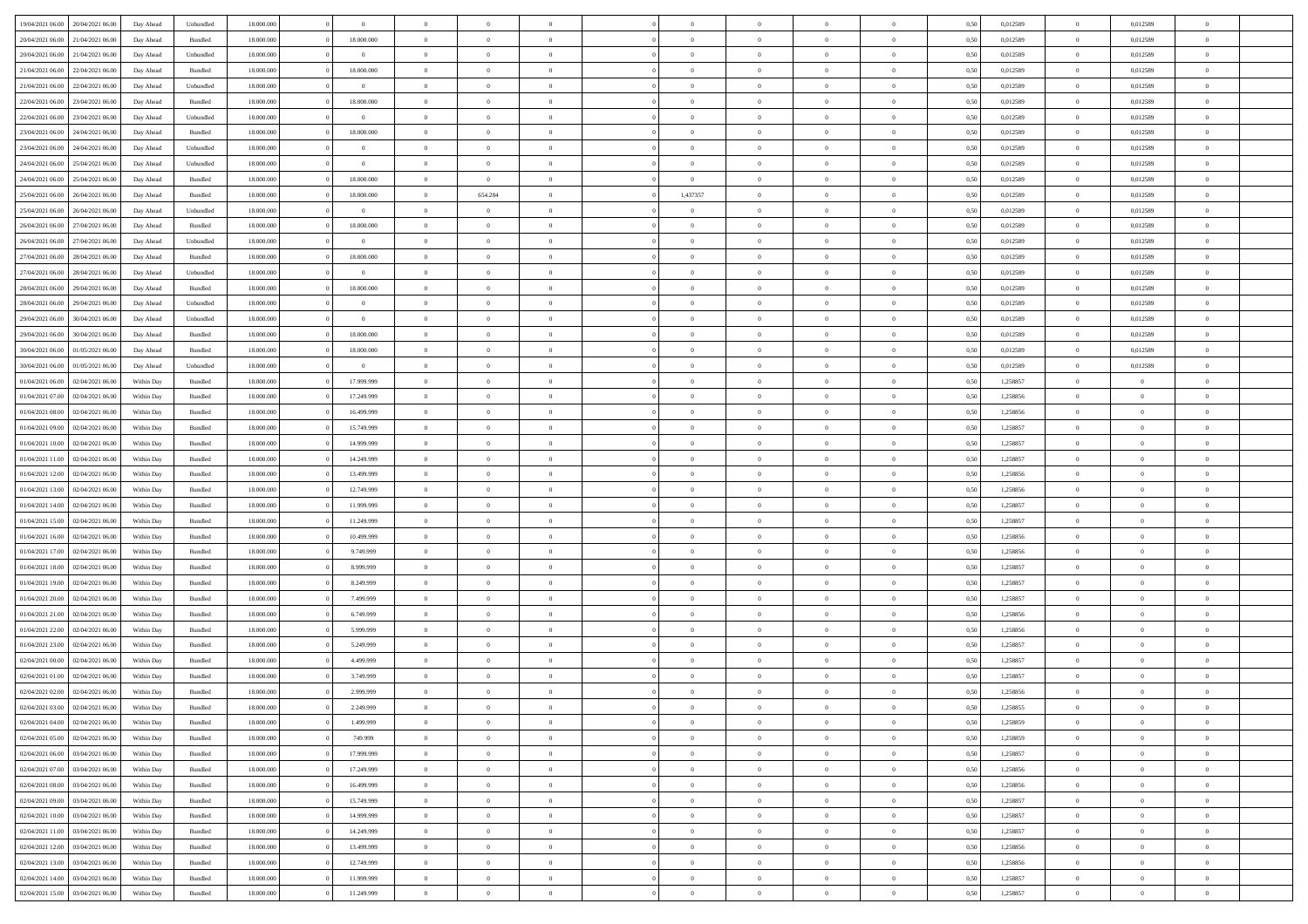| 02/04/2021 16:00                   | 03/04/2021 06:00 | Within Day | Bundled | 18,000,000 |           | 10.499.999 | $\overline{0}$ | $\Omega$       |                |                | $\Omega$       | $\Omega$       | $\bf{0}$       | 0,50 | 1,258856 | $\theta$       | $\theta$       | $\theta$                 |  |
|------------------------------------|------------------|------------|---------|------------|-----------|------------|----------------|----------------|----------------|----------------|----------------|----------------|----------------|------|----------|----------------|----------------|--------------------------|--|
| 02/04/2021 17:00                   | 03/04/2021 06:00 | Within Dav | Bundled | 18.000.000 |           | 9.749.999  | $\overline{0}$ | $\Omega$       |                | $\Omega$       | $\Omega$       | $\Omega$       | $\bf{0}$       | 0.50 | 1,258856 | $\theta$       | $\Omega$       | $\sqrt{ }$               |  |
| 02/04/2021 18:00                   | 03/04/2021 06:00 | Within Day | Bundled | 18.000.000 |           | 8.999.999  | $\overline{0}$ | $\overline{0}$ | $\overline{0}$ | $\overline{0}$ | $\,$ 0 $\,$    | $\overline{0}$ | $\,$ 0 $\,$    | 0,50 | 1,258857 | $\,$ 0 $\,$    | $\overline{0}$ | $\overline{0}$           |  |
| 02/04/2021 19:00                   | 03/04/2021 06:00 | Within Day |         | 18.000.000 |           | 8.249.999  | $\overline{0}$ | $\overline{0}$ | $\overline{0}$ | $\overline{0}$ | $\bf{0}$       | $\overline{0}$ | $\bf{0}$       | 0,50 | 1,258857 | $\bf{0}$       | $\overline{0}$ | $\bf{0}$                 |  |
|                                    |                  |            | Bundled |            |           |            |                |                |                |                |                |                |                |      |          |                |                |                          |  |
| 02/04/2021 20:00                   | 03/04/2021 06:00 | Within Day | Bundled | 18.000.000 |           | 7.499.999  | $\overline{0}$ | $\Omega$       | $^{\circ}$     | $\Omega$       | $\bf{0}$       | $\Omega$       | $\overline{0}$ | 0.50 | 1,258857 | $\theta$       | $\theta$       | $\sqrt{ }$               |  |
| 02/04/2021 21:00                   | 03/04/2021 06:00 | Within Day | Bundled | 18.000.000 |           | 6.749.999  | $\overline{0}$ | $\overline{0}$ | $\overline{0}$ | $\overline{0}$ | $\,$ 0 $\,$    | $\overline{0}$ | $\,$ 0 $\,$    | 0,50 | 1,258856 | $\theta$       | $\overline{0}$ | $\overline{0}$           |  |
| 02/04/2021 22.00                   | 03/04/2021 06:00 | Within Day | Bundled | 18,000,000 |           | 5.999.999  | $\overline{0}$ | $\overline{0}$ | $\overline{0}$ | $\Omega$       | $\overline{0}$ | $\overline{0}$ | $\bf{0}$       | 0.50 | 1,258856 | $\,0\,$        | $\theta$       | $\overline{0}$           |  |
| 02/04/2021 23:00                   | 03/04/2021 06:00 | Within Dav | Bundled | 18.000.000 |           | 5.249.999  | $\overline{0}$ | $\theta$       | $\Omega$       | $\Omega$       | $\bf{0}$       | $\Omega$       | $\bf{0}$       | 0.50 | 1,258857 | $\theta$       | $\theta$       | $\sqrt{ }$               |  |
| 03/04/2021 00:00                   | 03/04/2021 06:00 | Within Day | Bundled | 18.000.000 |           | 4.499.999  | $\overline{0}$ | $\overline{0}$ | $\overline{0}$ | $\overline{0}$ | $\,$ 0 $\,$    | $\overline{0}$ | $\,$ 0 $\,$    | 0,50 | 1,258857 | $\,$ 0 $\,$    | $\overline{0}$ | $\overline{0}$           |  |
|                                    |                  |            |         |            |           |            |                |                |                |                |                |                |                |      |          |                |                |                          |  |
| 03/04/2021 01:00                   | 03/04/2021 06:00 | Within Day | Bundled | 18,000,000 |           | 3.749.999  | $\overline{0}$ | $\overline{0}$ | $\overline{0}$ | $\Omega$       | $\overline{0}$ | $\overline{0}$ | $\bf{0}$       | 0,50 | 1,258857 | $\bf{0}$       | $\overline{0}$ | $\overline{0}$           |  |
| 03/04/2021 02:00                   | 03/04/2021 06:00 | Within Dav | Bundled | 18.000.000 |           | 2.999.999  | $\overline{0}$ | 223.305        | $^{\circ}$     | 1,496916       | $\overline{0}$ | $\Omega$       | $\overline{0}$ | 0.50 | 1,258856 | $\theta$       | $\theta$       | $\sqrt{ }$               |  |
| 03/04/2021 03:00                   | 03/04/2021 06:00 | Within Day | Bundled | 18.000.000 | 223.305   | 2.082.521  | $\overline{0}$ | 132.308        | $\overline{0}$ | 1,496736       | $\,$ 0 $\,$    | $\overline{0}$ | $\,$ 0 $\,$    | 0,50 | 1,258855 | $\,$ 0 $\,$    | $\overline{0}$ | $\,$ 0                   |  |
| 03/04/2021 04:00                   | 03/04/2021 06:00 | Within Day | Bundled | 18.000.000 | 355.613   | 1.300.141  | $\overline{0}$ | $\overline{0}$ | $\overline{0}$ | $\overline{0}$ | $\bf{0}$       | $\overline{0}$ | $\bf{0}$       | 0,50 | 1,258859 | $\bf{0}$       | $\overline{0}$ | $\overline{\phantom{a}}$ |  |
| 03/04/2021 05:00                   | 03/04/2021 06:00 | Within Day | Bundled | 18.000.000 | 355.613   | 650.070    | $\overline{0}$ | 93.044         | $^{\circ}$     | 1,496381       | $\overline{0}$ | $\Omega$       | $\bf{0}$       | 0.50 | 1,258859 | $\theta$       | $\theta$       | $\sqrt{ }$               |  |
| 03/04/2021 06:00                   | 04/04/2021 06.00 | Within Day | Bundled | 18.000.000 | 1.071.865 | 16.928.135 | $\overline{0}$ | $\overline{0}$ | $\overline{0}$ | $\overline{0}$ | $\,$ 0 $\,$    | $\overline{0}$ | $\,$ 0 $\,$    | 0,50 | 1,258857 | $\theta$       | $\overline{0}$ | $\overline{0}$           |  |
|                                    |                  |            |         |            |           |            |                |                |                |                |                |                |                |      |          |                |                |                          |  |
| 03/04/2021 07:00                   | 04/04/2021 06:00 | Within Day | Bundled | 18,000,000 | 1.071.865 | 16.222.796 | $\overline{0}$ | $\overline{0}$ | $\overline{0}$ | $\overline{0}$ | $\overline{0}$ | $\overline{0}$ | $\bf{0}$       | 0.50 | 1,258856 | $\,0\,$        | $\overline{0}$ | $\overline{0}$           |  |
| 03/04/2021 08:00                   | 04/04/2021 06:00 | Within Day | Bundled | 18.000.000 | 1.071.865 | 15.517.457 | $\overline{0}$ | $\Omega$       | $^{\circ}$     | $\Omega$       | $\overline{0}$ | $\Omega$       | $\overline{0}$ | 0.50 | 1,258856 | $\theta$       | $\theta$       | $\sqrt{ }$               |  |
| 03/04/2021 09:00                   | 04/04/2021 06.00 | Within Day | Bundled | 18.000.000 | 1.071.865 | 14.812.118 | $\overline{0}$ | $\overline{0}$ | $\overline{0}$ | $\overline{0}$ | $\,$ 0 $\,$    | $\overline{0}$ | $\,$ 0 $\,$    | 0,50 | 1,258857 | $\,$ 0 $\,$    | $\overline{0}$ | $\overline{0}$           |  |
| 03/04/2021 10:00                   | 04/04/2021 06:00 | Within Day | Bundled | 18,000,000 | 1.071.865 | 14.106.779 | $\overline{0}$ | $\overline{0}$ | $\overline{0}$ | $\Omega$       | $\overline{0}$ | $\overline{0}$ | $\bf{0}$       | 0.50 | 1,258857 | $\bf{0}$       | $\theta$       | $\overline{0}$           |  |
| 03/04/2021 11:00                   | 04/04/2021 06:00 | Within Dav | Bundled | 18.000.000 | 1.071.865 | 13.401.440 | $\overline{0}$ | $\Omega$       | $\Omega$       | $\Omega$       | $\bf{0}$       | $\Omega$       | $\overline{0}$ | 0.50 | 1,258857 | $\theta$       | $\theta$       | $\sqrt{ }$               |  |
| 03/04/2021 12:00                   | 04/04/2021 06.00 | Within Day | Bundled | 18.000.000 | 1.071.865 | 12.696.101 | $\overline{0}$ | $\overline{0}$ | $\overline{0}$ | $\overline{0}$ | $\,$ 0 $\,$    | $\overline{0}$ | $\,$ 0 $\,$    | 0,50 | 1,258856 | $\,$ 0 $\,$    | $\overline{0}$ | $\,$ 0                   |  |
|                                    |                  |            |         |            |           |            |                |                |                |                |                |                |                |      |          |                |                |                          |  |
| 03/04/2021 13:00                   | 04/04/2021 06.00 | Within Day | Bundled | 18.000.000 | 1.071.865 | 11.990.762 | $\overline{0}$ | $\overline{0}$ | $\overline{0}$ | $\overline{0}$ | $\bf{0}$       | $\overline{0}$ | $\bf{0}$       | 0,50 | 1,258856 | $\,0\,$        | $\overline{0}$ | $\overline{0}$           |  |
| 03/04/2021 14:00                   | 04/04/2021 06:00 | Within Day | Bundled | 18.000.000 | 1.071.865 | 11.285.423 | $\overline{0}$ | $\theta$       | $\Omega$       | $\overline{0}$ | $\bf{0}$       | $\Omega$       | $\overline{0}$ | 0.50 | 1,258857 | $\theta$       | $\theta$       | $\sqrt{ }$               |  |
| 03/04/2021 15:00                   | 04/04/2021 06.00 | Within Day | Bundled | 18.000.000 | 1.071.865 | 10.580.084 | $\overline{0}$ | $\overline{0}$ | $\overline{0}$ | $\overline{0}$ | $\,$ 0 $\,$    | $\overline{0}$ | $\,$ 0 $\,$    | 0,50 | 1,258857 | $\theta$       | $\overline{0}$ | $\overline{0}$           |  |
| 03/04/2021 16:00                   | 04/04/2021 06:00 | Within Day | Bundled | 18.000.000 | 1.071.86  | 9.874.745  | $\overline{0}$ | $\overline{0}$ | $\overline{0}$ | $\overline{0}$ | $\overline{0}$ | $\overline{0}$ | $\bf{0}$       | 0.50 | 1,258856 | $\bf{0}$       | $\overline{0}$ | $\overline{0}$           |  |
| 03/04/2021 17:00                   | 04/04/2021 06:00 | Within Dav | Bundled | 18.000.000 | 1.071.865 | 9.169.406  | $\overline{0}$ | 886.614        | $^{\circ}$     | 1,496875       | $\bf{0}$       | $\theta$       | $\overline{0}$ | 0.50 | 1,258856 | $\theta$       | $\theta$       | $\sqrt{ }$               |  |
| 03/04/2021 18:00                   | 04/04/2021 06.00 | Within Day | Bundled | 18.000.000 | 1.958.479 | 7.645.654  | $\overline{0}$ | $\overline{0}$ | $\overline{0}$ | $\overline{0}$ | $\,$ 0 $\,$    | $\overline{0}$ | $\,$ 0 $\,$    | 0,50 | 1,258857 | $\,$ 0 $\,$    | $\overline{0}$ | $\overline{0}$           |  |
| 03/04/2021 19:00                   | 04/04/2021 06:00 | Within Day | Bundled | 18,000,000 | 1.958.479 | 7.008.516  | $\overline{0}$ | 308,068        | $\overline{0}$ | 1.496868       | $\overline{0}$ | $\overline{0}$ | $\bf{0}$       | 0.50 | 1,258857 | $\bf{0}$       | $\overline{0}$ | $\overline{0}$           |  |
|                                    |                  |            |         |            |           |            |                |                |                |                |                |                |                |      |          |                |                |                          |  |
| 03/04/2021 20:00                   | 04/04/2021 06:00 | Within Dav | Bundled | 18.000.000 | 2.266.547 | 6.091.316  | $\overline{0}$ | $\Omega$       | $^{\circ}$     | $\Omega$       | $\bf{0}$       | $\Omega$       | $\overline{0}$ | 0.50 | 1,258857 | $\theta$       | $\theta$       | $\sqrt{ }$               |  |
| 03/04/2021 21:00                   | 04/04/2021 06.00 | Within Day | Bundled | 18.000.000 | 2.266.547 | 5.482.185  | $\overline{0}$ | $\overline{0}$ | $\overline{0}$ | $\overline{0}$ | $\,$ 0 $\,$    | $\overline{0}$ | $\,$ 0 $\,$    | 0,50 | 1,258856 | $\,$ 0 $\,$    | $\overline{0}$ | $\,$ 0                   |  |
| 03/04/2021 22.00                   | 04/04/2021 06.00 | Within Day | Bundled | 18.000.000 | 2.266.547 | 4.873.053  | $\overline{0}$ | $\overline{0}$ | $\bf{0}$       | $\bf{0}$       | $\bf{0}$       | $\bf{0}$       | $\bf{0}$       | 0,50 | 1,258856 | $\,$ 0 $\,$    | $\overline{0}$ | $\overline{0}$           |  |
| 03/04/2021 23:00                   | 04/04/2021 06:00 | Within Day | Bundled | 18.000.000 | 2.266.547 | 4.263.921  | $\overline{0}$ | 317.186        | $\Omega$       | 1,496840       | $\bf{0}$       | $\Omega$       | $\overline{0}$ | 0.50 | 1,258857 | $\theta$       | $\theta$       | $\theta$                 |  |
| 04/04/2021 00:00                   | 04/04/2021 06.00 | Within Day | Bundled | 18.000.000 | 2.583.733 | 3.382.916  | $\overline{0}$ | $\overline{0}$ | $\overline{0}$ | $\overline{0}$ | $\,$ 0 $\,$    | $\overline{0}$ | $\,$ 0 $\,$    | 0,50 | 1,258857 | $\theta$       | $\overline{0}$ | $\overline{0}$           |  |
| 04/04/2021 01:00                   | 04/04/2021 06.00 | Within Day | Bundled | 18.000.000 | 2.583.733 | 2.819.096  | $\overline{0}$ | $\overline{0}$ | $\overline{0}$ | $\bf{0}$       | $\,$ 0         | $\bf{0}$       | $\bf{0}$       | 0,50 | 1,258857 | $\,$ 0 $\,$    | $\overline{0}$ | $\overline{0}$           |  |
| 04/04/2021 02:00                   | 04/04/2021 06:00 | Within Day | Bundled | 18.000.000 | 2.583.733 | 2.255.277  | $\overline{0}$ | $\Omega$       | $^{\circ}$     | 1,496916       | $\overline{0}$ | $\theta$       | $\overline{0}$ | 0.50 | 1,258856 | $\theta$       | $\theta$       | $\sqrt{ }$               |  |
|                                    |                  |            |         |            |           |            |                |                |                |                |                |                |                |      |          |                |                |                          |  |
| 04/04/2021 03:00                   | 04/04/2021 06.00 | Within Day | Bundled | 18.000.000 | 2.583.734 | 1.691.457  | $\overline{0}$ | $\overline{0}$ | $\overline{0}$ | $\overline{0}$ | $\,$ 0 $\,$    | $\overline{0}$ | $\,$ 0 $\,$    | 0,50 | 1,258855 | $\,$ 0 $\,$    | $\overline{0}$ | $\overline{0}$           |  |
| 04/04/2021 04:00                   | 04/04/2021 06.00 | Within Day | Bundled | 18.000.000 | 2.583.734 | 1.127.638  | $\overline{0}$ | $\overline{0}$ | $\overline{0}$ | $\bf{0}$       | $\bf{0}$       | $\bf{0}$       | $\bf{0}$       | 0,50 | 1,258859 | $\,$ 0 $\,$    | $\overline{0}$ | $\overline{0}$           |  |
| 04/04/2021 05:00                   | 04/04/2021 06:00 | Within Dav | Bundled | 18.000.000 | 2.583.734 | 563.819    | $\overline{0}$ | $\theta$       | $\Omega$       | $\Omega$       | $\bf{0}$       | $\Omega$       | $\overline{0}$ | 0.50 | 1,258859 | $\theta$       | $\theta$       | $\sqrt{ }$               |  |
| 04/04/2021 06:00                   | 05/04/2021 06:00 | Within Day | Bundled | 18.000.000 | 1.898.093 | 16.101.906 | $\overline{0}$ | $\overline{0}$ | $\overline{0}$ | $\overline{0}$ | $\,$ 0 $\,$    | $\overline{0}$ | $\,$ 0 $\,$    | 0,50 | 1,258857 | $\,$ 0 $\,$    | $\overline{0}$ | $\,$ 0                   |  |
| 04/04/2021 07:00                   | 05/04/2021 06.00 | Within Day | Bundled | 18.000.000 | 1.898.093 | 15.430.993 | $\bf{0}$       | $\overline{0}$ | $\overline{0}$ | $\bf{0}$       | $\,$ 0         | $\bf{0}$       | $\bf{0}$       | 0,50 | 1,258856 | $\,$ 0 $\,$    | $\overline{0}$ | $\overline{0}$           |  |
| 04/04/2021 08:00                   | 05/04/2021 06:00 | Within Day | Bundled | 18.000.000 | 1.898.093 | 14.760.080 | $\overline{0}$ | $\theta$       | $\Omega$       | $\Omega$       | $\bf{0}$       | $\Omega$       | $\overline{0}$ | 0.50 | 1,258856 | $\theta$       | $\theta$       | $\sqrt{ }$               |  |
|                                    |                  |            |         |            |           |            |                | $\theta$       |                |                |                |                |                |      |          |                |                |                          |  |
| 04/04/2021 09:00                   | 05/04/2021 06:00 | Within Day | Bundled | 18.000.000 | 1.898.093 | 14.089.167 | $\overline{0}$ |                | $\overline{0}$ | $\overline{0}$ | $\,$ 0 $\,$    | $\overline{0}$ | $\,$ 0 $\,$    | 0,50 | 1,258857 | $\,$ 0 $\,$    | $\overline{0}$ | $\overline{0}$           |  |
| 04/04/2021 11:00                   | 05/04/2021 06.00 | Within Day | Bundled | 18.000.000 | 1.898.093 | 12.747.342 | $\overline{0}$ | $\theta$       | $\overline{0}$ | $\overline{0}$ | $\overline{0}$ | $\overline{0}$ | $\bf{0}$       | 0,50 | 1,258857 | $\,$ 0 $\,$    | $\overline{0}$ | $\overline{0}$           |  |
| 04/04/2021 12:00                   | 05/04/2021 06:00 | Within Day | Bundled | 18.000.000 | 1.898.093 | 12.076.429 | $\overline{0}$ | $\overline{0}$ | $\Omega$       | $\overline{0}$ | $\bf{0}$       | $\overline{0}$ | $\bf{0}$       | 0.50 | 1,258856 | $\theta$       | $\theta$       | $\overline{0}$           |  |
| 04/04/2021 13:00  05/04/2021 06:00 |                  | Within Day | Bundled | 18.000.000 | 1.898.093 | 11.405.516 | $\overline{0}$ | $\theta$       |                |                |                |                |                | 0,50 | 1,258856 | $\theta$       | $\theta$       |                          |  |
| 04/04/2021 14:00                   | 05/04/2021 06:00 | Within Day | Bundled | 18.000.000 | 1.898.093 | 10.734.604 | $\bf{0}$       | $\overline{0}$ | $\bf{0}$       | $\bf{0}$       | $\bf{0}$       | $\bf{0}$       | $\bf{0}$       | 0,50 | 1,258857 | $\,0\,$        | $\overline{0}$ | $\bf{0}$                 |  |
| 04/04/2021 15:00                   | 05/04/2021 06:00 | Within Day | Bundled | 18.000.000 | 1.898.093 | 10.063.691 | $\overline{0}$ | 481.502        | $\overline{0}$ | 1,496881       | $\theta$       | $\overline{0}$ | $\overline{0}$ | 0,50 | 1,258857 | $\overline{0}$ | $\theta$       | $\overline{0}$           |  |
| 04/04/2021 16:00                   | 05/04/2021 06:00 | Within Day | Bundled | 18.000.000 | 2.379.594 | 8.943.377  | $\overline{0}$ | 674.754        | $\overline{0}$ | 1,496840       | $\bf{0}$       | $\overline{0}$ | $\,$ 0 $\,$    | 0,50 | 1,258856 | $\mathbf{0}$   | $\,$ 0 $\,$    | $\bf{0}$                 |  |
|                                    |                  |            |         |            |           |            |                |                |                |                |                |                |                |      |          |                |                |                          |  |
| 04/04/2021 17.00                   | 05/04/2021 06:00 | Within Day | Bundled | 18.000.000 | 3.054.348 | 7.678.007  | $\overline{0}$ | 528.582        | $\overline{0}$ | 1,496875       | $\bf{0}$       | $\bf{0}$       | $\bf{0}$       | 0,50 | 1,258856 | $\bf{0}$       | $\overline{0}$ | $\bf{0}$                 |  |
| 04/04/2021 18:00                   | 05/04/2021 06:00 | Within Day | Bundled | 18.000.000 | 3.582.930 | 6.599.469  | $\overline{0}$ | 893.220        | $\overline{0}$ | 1,496917       | $\overline{0}$ | $\overline{0}$ | $\overline{0}$ | 0,50 | 1,258857 | $\overline{0}$ | $\overline{0}$ | $\overline{0}$           |  |
| 04/04/2021 19:00                   | 05/04/2021 06:00 | Within Day | Bundled | 18.000.000 | 4.476.150 | 5.230.728  | $\overline{0}$ | 897.593        | $\overline{0}$ | 1,496868       | $\bf{0}$       | $\overline{0}$ | $\,$ 0 $\,$    | 0,50 | 1,258857 | $\,$ 0 $\,$    | $\,$ 0 $\,$    | $\,$ 0                   |  |
| 04/04/2021 20.00                   | 05/04/2021 06:00 | Within Day | Bundled | 18.000.000 | 5.373.743 | 3.939.213  | $\overline{0}$ | 184.227        | $\overline{0}$ | 1,496917       | $\bf{0}$       | $\bf{0}$       | $\bf{0}$       | 0,50 | 1,258857 | $\bf{0}$       | $\overline{0}$ | $\overline{0}$           |  |
| 04/04/2021 21:00                   | 05/04/2021 06:00 | Within Day | Bundled | 18.000.000 | 5.557.970 | 3.379.488  | $\overline{0}$ | 865.866        | $\overline{0}$ | 1,496857       | $\overline{0}$ | $\overline{0}$ | $\overline{0}$ | 0,50 | 1,258856 | $\theta$       | $\overline{0}$ | $\overline{0}$           |  |
| 04/04/2021 22.00                   | 05/04/2021 06:00 | Within Day | Bundled | 18.000.000 | 6.423.836 | 2.234.331  | $\overline{0}$ | 547.098        | $\overline{0}$ | 1,496916       | $\,$ 0 $\,$    | $\overline{0}$ | $\,$ 0 $\,$    | 0,50 | 1,258856 | $\overline{0}$ | $\,$ 0 $\,$    | $\,$ 0                   |  |
| 04/04/2021 23.00                   | 05/04/2021 06:00 | Within Day | Bundled | 18.000.000 | 6.970.933 | 1.476.329  | $\overline{0}$ | $\overline{0}$ | $\overline{0}$ | $\bf{0}$       | $\bf{0}$       | $\bf{0}$       | $\bf{0}$       | 0,50 | 1,258857 | $\bf{0}$       | $\overline{0}$ | $\overline{0}$           |  |
|                                    |                  |            |         |            |           |            |                |                |                |                |                |                |                |      |          |                |                |                          |  |
| 05/04/2021 00:00                   | 05/04/2021 06:00 | Within Day | Bundled | 18.000.000 | 6.970.933 | 1.265.425  | $\overline{0}$ | 199.858        | $\overline{0}$ | 1,496917       | $\bf{0}$       | $\overline{0}$ | $\overline{0}$ | 0.50 | 1,258857 | $\overline{0}$ | $\theta$       | $\overline{0}$           |  |
| 05/04/2021 01:00 05/04/2021 06:00  |                  | Within Day | Bundled | 18.000.000 | 7.170.791 | 887.972    | $\mathbf{0}$   | $\overline{0}$ | $\overline{0}$ | $\overline{0}$ | $\bf{0}$       | $\overline{0}$ | $\,$ 0 $\,$    | 0,50 | 1,258857 | $\mathbf{0}$   | $\,$ 0 $\,$    | $\,$ 0 $\,$              |  |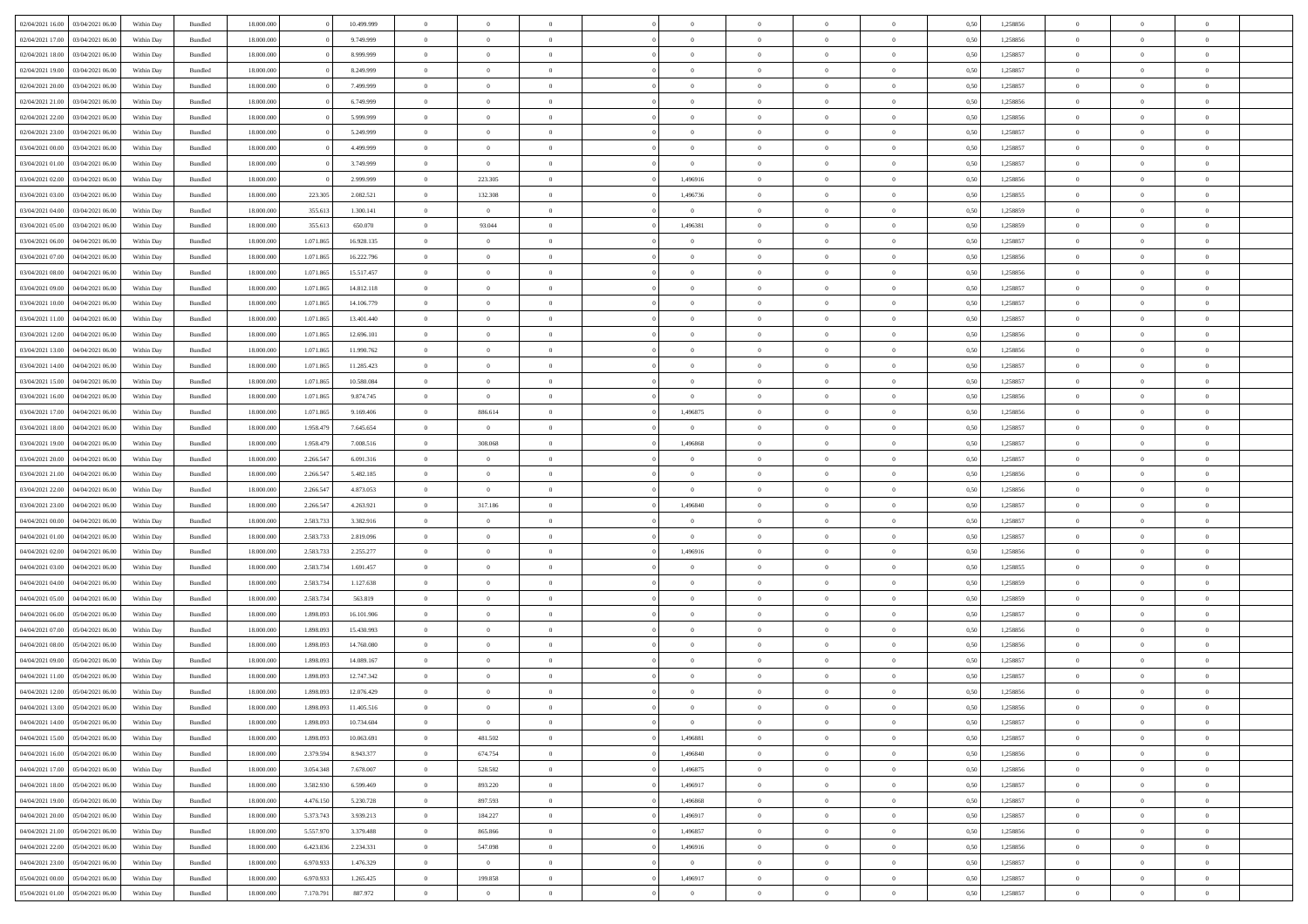| 05/04/2021 02:00 05/04/2021 06:00                                            | Within Day               | Bundled            | 18.000.000               | 7.170.791 | 710.378                  | $\overline{0}$                   | $\Omega$                         |                                  | $\Omega$                         | $\theta$                         | $\theta$                         | $\theta$             | 0,50         | 1,258856             | $\theta$                         | $\Omega$                         | $\theta$                         |  |
|------------------------------------------------------------------------------|--------------------------|--------------------|--------------------------|-----------|--------------------------|----------------------------------|----------------------------------|----------------------------------|----------------------------------|----------------------------------|----------------------------------|----------------------|--------------|----------------------|----------------------------------|----------------------------------|----------------------------------|--|
| 05/04/2021 03:00<br>05/04/2021 06:00                                         | Within Day               | Bundled            | 18.000.000               | 7.170.791 | 532.783                  | $\overline{0}$                   | $\overline{0}$                   | $\overline{0}$                   | $\overline{0}$                   | $\theta$                         | $\overline{0}$                   | $\bf{0}$             | 0,50         | 1,258855             | $\theta$                         | $\theta$                         | $\overline{0}$                   |  |
| 05/04/2021 04:00<br>05/04/2021 06:00                                         | Within Day               | Bundled            | 18.000.000               | 7.170.791 | 355.189                  | $\overline{0}$                   | $\bf{0}$                         | $\overline{0}$                   | $\overline{0}$                   | $\overline{0}$                   | $\bf{0}$                         | $\bf{0}$             | 0,50         | 1,258859             | $\bf{0}$                         | $\overline{0}$                   | $\overline{0}$                   |  |
| 05/04/2021 05:00<br>05/04/2021 06:00                                         | Within Day               | Bundled            | 18.000.000               | 7.170.791 | 177,594                  | $\overline{0}$                   | $\overline{0}$                   | $\overline{0}$                   | $\overline{0}$                   | $\theta$                         | $\overline{0}$                   | $\overline{0}$       | 0.50         | 1.258859             | $\theta$                         | $\theta$                         | $\overline{0}$                   |  |
| 05/04/2021 06:00<br>06/04/2021 06:00                                         | Within Day               | Bundled            | 18.000.000               | 1.199.148 | 16.800.851               | $\overline{0}$                   | $\theta$                         | $\overline{0}$                   | $\overline{0}$                   | $\theta$                         | $\overline{0}$                   | $\bf{0}$             | 0,50         | 1,258857             | $\theta$                         | $\theta$                         | $\overline{0}$                   |  |
| 05/04/2021 07:00<br>06/04/2021 06:00                                         | Within Day               | Bundled            | 18.000.000               | 1.199.148 | 16.100.815               | $\overline{0}$                   | $\bf{0}$                         | $\overline{0}$                   | $\overline{0}$                   | $\bf{0}$                         | $\overline{0}$                   | $\bf{0}$             | 0,50         | 1,258856             | $\bf{0}$                         | $\overline{0}$                   | $\bf{0}$                         |  |
| 05/04/2021 08:00<br>06/04/2021 06:00                                         | Within Day               | Bundled            | 18.000.000               | 1.199.148 | 15.400.780               | $\overline{0}$                   | $\overline{0}$                   | $\overline{0}$                   | $\overline{0}$                   | $\overline{0}$                   | $\overline{0}$                   | $\overline{0}$       | 0.5(         | 1.258856             | $\theta$                         | $\theta$                         | $\overline{0}$                   |  |
|                                                                              |                          |                    |                          |           |                          |                                  |                                  |                                  |                                  |                                  |                                  |                      |              |                      |                                  |                                  |                                  |  |
| 05/04/2021 09:00<br>06/04/2021 06:00                                         | Within Day               | Bundled            | 18.000.000               | 1.199.148 | 14.700.744               | $\overline{0}$                   | $\overline{0}$                   | $\overline{0}$                   | $\overline{0}$                   | $\theta$                         | $\overline{0}$                   | $\bf{0}$             | 0,50         | 1,258857             | $\theta$                         | $\theta$                         | $\overline{0}$                   |  |
| 05/04/2021 10:00<br>06/04/2021 06:00                                         | Within Day               | Bundled            | 18.000.000               | 1.199.148 | 14.000.709               | $\overline{0}$                   | $\bf{0}$                         | $\bf{0}$                         | $\overline{0}$                   | $\overline{0}$                   | $\overline{0}$                   | $\bf{0}$             | 0,50         | 1,258857             | $\bf{0}$                         | $\bf{0}$                         | $\overline{0}$                   |  |
| 05/04/2021 11:00<br>06/04/2021 06:00                                         | Within Day               | Bundled            | 18.000.000               | 1.199.148 | 13,300.673               | $\overline{0}$                   | $\overline{0}$                   | $\overline{0}$                   | $\overline{0}$                   | $\overline{0}$                   | $\overline{0}$                   | $\overline{0}$       | 0.5(         | 1,258857             | $\theta$                         | $\theta$                         | $\overline{0}$                   |  |
| 05/04/2021 12:00<br>06/04/2021 06:00                                         | Within Day               | Bundled            | 18.000.000               | 1.199.148 | 12.600.638               | $\overline{0}$                   | $\overline{0}$                   | $\overline{0}$                   | $\overline{0}$                   | $\theta$                         | $\overline{0}$                   | $\bf{0}$             | 0,50         | 1,258856             | $\theta$                         | $\theta$                         | $\overline{0}$                   |  |
| 05/04/2021 13:00<br>06/04/2021 06:00                                         | Within Day               | Bundled            | 18.000.000               | 1.199.148 | 11.900.602               | $\overline{0}$                   | $\overline{0}$                   | $\bf{0}$                         | $\overline{0}$                   | $\overline{0}$                   | $\overline{0}$                   | $\bf{0}$             | 0,50         | 1,258856             | $\bf{0}$                         | $\overline{0}$                   | $\overline{0}$                   |  |
| 05/04/2021 14:00<br>06/04/2021 06:00                                         | Within Day               | Bundled            | 18.000.000               | 1.199.148 | 11.200.567               | $\overline{0}$                   | 129.703                          | $\overline{0}$                   | 1.496850                         | $\theta$                         | $\overline{0}$                   | $\overline{0}$       | 0.5(         | 1.258857             | $\theta$                         | $\theta$                         | $\overline{0}$                   |  |
| 05/04/2021 15:00<br>06/04/2021 06:00                                         | Within Day               | Bundled            | 18.000.000               | 1.328.851 | 10.378.935               | $\overline{0}$                   | 171.666                          | $\overline{0}$                   | 1,496881                         | $\theta$                         | $\overline{0}$                   | $\bf{0}$             | 0,50         | 1,258857             | $\theta$                         | $\theta$                         | $\overline{0}$                   |  |
| 05/04/2021 16:00<br>06/04/2021 06:00                                         | Within Day               | Bundled            | 18.000.000               | 1.500.516 | 9.526.784                | $\overline{0}$                   | 150.732                          | $\overline{0}$                   | 1,496840                         | $\bf{0}$                         | $\overline{0}$                   | $\bf{0}$             | 0,50         | 1,258856             | $\bf{0}$                         | $\overline{0}$                   | $\bf{0}$                         |  |
| 05/04/2021 17:00<br>06/04/2021 06:00                                         | Within Day               | Bundled            | 18.000.000               | 1.651.248 | 8.706.334                | $\overline{0}$                   | $\overline{0}$                   | $\overline{0}$                   | $\overline{0}$                   | $\overline{0}$                   | $\overline{0}$                   | $\overline{0}$       | 0.5(         | 1.258856             | $\theta$                         | $\theta$                         | $\overline{0}$                   |  |
| 05/04/2021 18:00<br>06/04/2021 06:00                                         | Within Day               | Bundled            | 18.000.000               | 1.651.248 | 8.036.616                | $\bf{0}$                         | 1.049.534                        | $\overline{0}$                   | 1,496917                         | $\theta$                         | $\overline{0}$                   | $\bf{0}$             | 0,50         | 1,258857             | $\theta$                         | $\theta$                         | $\overline{0}$                   |  |
| 05/04/2021 19:00<br>06/04/2021 06:00                                         | Within Day               | Bundled            | 18.000.000               | 2.700.782 | 6.404.825                | $\overline{0}$                   | 327.514                          | $\bf{0}$                         | 1,496868                         | $\overline{0}$                   | $\overline{0}$                   | $\bf{0}$             | 0,50         | 1,258857             | $\bf{0}$                         | $\bf{0}$                         | $\overline{0}$                   |  |
| 05/04/2021 20:00<br>06/04/2021 06:00                                         | Within Day               | Bundled            | 18.000.000               | 3.028.29  | 5.524.828                | $\overline{0}$                   | $\overline{0}$                   | $\overline{0}$                   | $\overline{0}$                   | $\overline{0}$                   | $\overline{0}$                   | $\overline{0}$       | 0.5(         | 1,258857             | $\theta$                         | $\theta$                         | $\overline{0}$                   |  |
| 05/04/2021 21:00<br>06/04/2021 06:00                                         | Within Day               | Bundled            | 18.000.000               | 3.028.296 | 4.972.346                | $\overline{0}$                   | $\overline{0}$                   | $\overline{0}$                   | $\overline{0}$                   | $\theta$                         | $\overline{0}$                   | $\bf{0}$             | 0,50         | 1,258856             | $\theta$                         | $\theta$                         | $\overline{0}$                   |  |
| 05/04/2021 22.00<br>06/04/2021 06:00                                         | Within Day               | Bundled            | 18.000.000               | 3.028.296 | 4.419.863                | $\overline{0}$                   | 11.910                           | $\overline{0}$                   | 1,496916                         | $\overline{0}$                   | $\overline{0}$                   | $\bf{0}$             | 0,50         | 1,258856             | $\bf{0}$                         | $\bf{0}$                         | $\overline{0}$                   |  |
| 05/04/2021 23:00<br>06/04/2021 06:00                                         | Within Day               | Bundled            | 18.000.000               | 3.040.206 | 3.856.959                | $\overline{0}$                   | $\overline{0}$                   | $\overline{0}$                   | $\overline{0}$                   | $\overline{0}$                   | $\overline{0}$                   | $\overline{0}$       | 0.50         | 1.258857             | $\theta$                         | $\theta$                         | $\overline{0}$                   |  |
| 06/04/2021 00:00<br>06/04/2021 06:00                                         | Within Day               | Bundled            | 18.000.000               | 3.040.206 | 3.305.965                | $\overline{0}$                   | $\overline{0}$                   | $\overline{0}$                   | $\overline{0}$                   | $\theta$                         | $\overline{0}$                   | $\bf{0}$             | 0,50         | 1,258857             | $\theta$                         | $\theta$                         | $\overline{0}$                   |  |
| 06/04/2021 01:00<br>06/04/2021 06:00                                         | Within Day               | Bundled            | 18.000.000               | 3.040.206 | 2.754.970                | $\overline{0}$                   | $\bf{0}$                         | $\overline{0}$                   | $\overline{0}$                   | $\bf{0}$                         | $\overline{0}$                   | $\bf{0}$             | 0,50         | 1,258857             | $\bf{0}$                         | $\overline{0}$                   | $\bf{0}$                         |  |
| 06/04/2021 02:00<br>06/04/2021 06:00                                         | Within Day               | Bundled            | 18.000.000               | 3.040.206 | 2.203.976                | $\overline{0}$                   | $\overline{0}$                   | $\overline{0}$                   | $\overline{0}$                   | $\overline{0}$                   | $\overline{0}$                   | $\overline{0}$       | 0.5(         | 1.258856             | $\theta$                         | $\theta$                         | $\overline{0}$                   |  |
| 06/04/2021 03:00<br>06/04/2021 06:00                                         | Within Day               | Bundled            | 18.000.000               | 3.040.206 | 1.652.982                | $\overline{0}$                   | $\overline{0}$                   | $\overline{0}$                   | $\overline{0}$                   | $\theta$                         | $\overline{0}$                   | $\bf{0}$             | 0,50         | 1,258855             | $\theta$                         | $\theta$                         | $\overline{0}$                   |  |
| 06/04/2021 04:00<br>06/04/2021 06:00                                         | Within Day               | Bundled            | 18.000.000               | 3.040.206 | 1.101.988                | $\overline{0}$                   | $\bf{0}$                         | $\bf{0}$                         | $\overline{0}$                   | $\overline{0}$                   | $\overline{0}$                   | $\bf{0}$             | 0,50         | 1,258859             | $\bf{0}$                         | $\bf{0}$                         | $\overline{0}$                   |  |
| 06/04/2021 05:00<br>06/04/2021 06:00                                         | Within Day               | Bundled            | 18.000.000               | 3.040.206 | 550,994                  | $\overline{0}$                   | $\overline{0}$                   | $\overline{0}$                   | $\overline{0}$                   | $\overline{0}$                   | $\overline{0}$                   | $\overline{0}$       | 0.5(         | 1.258859             | $\theta$                         | $\theta$                         | $\overline{0}$                   |  |
| 06/04/2021 06:00<br>07/04/2021 06:00                                         | Within Day               | Bundled            | 18.000.000               |           | 17.999.999               | $\bf{0}$                         | $\overline{0}$                   | $\overline{0}$                   | $\overline{0}$                   | $\theta$                         | $\overline{0}$                   | $\bf{0}$             | 0,50         | 1,258857             | $\theta$                         | $\theta$                         | $\overline{0}$                   |  |
| 06/04/2021 07:00<br>07/04/2021 06:00                                         | Within Day               | Bundled            | 18.000.000               |           | 17.249.999               | $\overline{0}$                   | $\bf{0}$                         | $\overline{0}$                   | $\overline{0}$                   | $\overline{0}$                   | $\overline{0}$                   | $\bf{0}$             | 0,50         | 1,258856             | $\bf{0}$                         | $\overline{0}$                   | $\overline{0}$                   |  |
| 06/04/2021 08:00<br>07/04/2021 06.00                                         | Within Day               | Bundled            | 18,000,000               |           | 16.499.999               | $\overline{0}$                   | $\overline{0}$                   | $\Omega$                         | $\Omega$                         | $\Omega$                         | $\theta$                         | $\overline{0}$       | 0.50         | 1,258856             | $\,$ 0 $\,$                      | $\overline{0}$                   | $\theta$                         |  |
| 06/04/2021 09:00<br>07/04/2021 06:00                                         | Within Day               | Bundled            | 18.000.000               |           | 15.749.999               | $\overline{0}$                   | $\overline{0}$                   | $\overline{0}$                   | $\overline{0}$                   | $\theta$                         | $\overline{0}$                   | $\bf{0}$             | 0,50         | 1,258857             | $\theta$                         | $\theta$                         | $\overline{0}$                   |  |
| 06/04/2021 10:00<br>07/04/2021 06:00                                         | Within Day               | Bundled            | 18.000.000               |           | 14.999.999               | $\overline{0}$                   | $\bf{0}$                         | $\overline{0}$                   | $\overline{0}$                   | $\overline{0}$                   | $\overline{0}$                   | $\bf{0}$             | 0,50         | 1,258857             | $\bf{0}$                         | $\overline{0}$                   | $\bf{0}$                         |  |
| 06/04/2021 11:00<br>07/04/2021 06.00                                         | Within Day               | Bundled            | 18,000,000               |           | 14.249.999               | $\overline{0}$                   | $\Omega$                         | $\Omega$                         | $\Omega$                         | $\overline{0}$                   | $\theta$                         | $\overline{0}$       | 0.50         | 1,258857             | $\theta$                         | $\Omega$                         | $\theta$                         |  |
| 06/04/2021 12:00<br>07/04/2021 06:00                                         | Within Day               | Bundled            | 18.000.000               |           | 13.499.999               | $\overline{0}$                   | $\overline{0}$                   | $\overline{0}$                   | $\overline{0}$                   | $\theta$                         | $\overline{0}$                   | $\bf{0}$             | 0,50         | 1,258856             | $\theta$                         | $\theta$                         | $\overline{0}$                   |  |
| 06/04/2021 13:00<br>07/04/2021 06:00                                         | Within Day               | Bundled            | 18.000.000               |           | 12.749.999               | $\overline{0}$                   | $\bf{0}$                         | $\bf{0}$                         | $\overline{0}$                   | $\overline{0}$                   | $\bf{0}$                         | $\bf{0}$             | 0,50         | 1,258856             | $\bf{0}$                         | $\bf{0}$                         | $\overline{0}$                   |  |
| 06/04/2021 14:00<br>07/04/2021 06.00                                         | Within Day               | Bundled            | 18,000,000               |           | 11.999.999               | $\overline{0}$                   | $\Omega$                         | $\Omega$                         | $\Omega$                         | $\Omega$                         | $\Omega$                         | $\overline{0}$       | 0.50         | 1,258857             | $\theta$                         | $\Omega$                         | $\theta$                         |  |
| 06/04/2021 15:00<br>07/04/2021 06:00                                         | Within Day               | Bundled            | 18.000.000               |           | 11.249.999               | $\bf{0}$                         | $\overline{0}$                   | $\overline{0}$                   | $\overline{0}$                   | $\theta$                         | $\overline{0}$                   | $\bf{0}$             | 0,50         | 1,258857             | $\theta$                         | $\theta$                         | $\overline{0}$                   |  |
| 06/04/2021 16:00<br>07/04/2021 06:00                                         | Within Day               | Bundled            | 18.000.000               |           | 10.499.999               | $\overline{0}$                   | $\bf{0}$                         | $\overline{0}$                   | $\overline{0}$                   | $\overline{0}$                   | $\overline{0}$                   | $\bf{0}$             | 0,50         | 1,258856             | $\bf{0}$                         | $\overline{0}$                   | $\overline{0}$                   |  |
| 06/04/2021 17:00<br>07/04/2021 06.00                                         | Within Day               | Bundled            | 18,000,000               |           | 9.749.999                | $\overline{0}$                   | $\overline{0}$                   | $\Omega$                         | $\Omega$                         | $\theta$                         | $\theta$                         | $\overline{0}$       | 0.50         | 1,258856             | $\,$ 0 $\,$                      | $\Omega$                         | $\theta$                         |  |
| 06/04/2021 18:00<br>07/04/2021 06:00                                         | Within Day               | Bundled            | 18.000.000               |           | 8.999.999                | $\overline{0}$                   | $\overline{0}$                   | $\overline{0}$                   | $\overline{0}$                   | $\theta$                         | $\overline{0}$                   | $\bf{0}$             | 0,50         | 1,258857             | $\theta$                         | $\theta$                         | $\overline{0}$                   |  |
| 06/04/2021 19:00<br>07/04/2021 06:00                                         | Within Day               | Bundled            | 18.000.000               |           | 8.249.999                | $\overline{0}$                   | $\bf{0}$                         | $\overline{0}$                   | $\overline{0}$                   | $\overline{0}$                   | $\overline{0}$                   | $\bf{0}$             | 0,50         | 1,258857             | $\bf{0}$                         | $\overline{0}$                   | $\bf{0}$                         |  |
| 06/04/2021 20:00<br>07/04/2021 06.00                                         | Within Day               | Bundled            | 18,000,000               |           | 7.499.999                | $\overline{0}$                   | $\Omega$                         | $\Omega$                         | $\Omega$                         | $\Omega$                         | $\theta$                         | $\overline{0}$       | 0.50         | 1,258857             | $\theta$                         | $\Omega$                         | $\theta$                         |  |
| 06/04/2021 21:00 07/04/2021 06:00                                            | Within Day               | Bundled            | 18.000.000               |           | 6.749.999                | $\overline{0}$                   | $\bf{0}$                         | $\overline{0}$                   | $\overline{0}$                   | $\bf{0}$                         | $\overline{0}$                   | $\bf{0}$             | 0,50         | 1,258856             | $\bf{0}$                         | $\,$ 0 $\,$                      | $\overline{0}$                   |  |
| 06/04/2021 22:00 07/04/2021 06:00                                            | Within Day               | Bundled            | 18.000.000               |           | 5.999.999                |                                  |                                  |                                  |                                  |                                  |                                  |                      | 0,50         | 1,258856             | $\bf{0}$                         | $\bf{0}$                         |                                  |  |
| 06/04/2021 23:00 07/04/2021 06:00                                            | Within Day               | Bundled            | 18,000,000               |           | 5.249.999                | $\Omega$                         | $\overline{0}$                   | $\Omega$                         | $\theta$                         | $\Omega$                         | $\theta$                         | $\overline{0}$       | 0.50         | 1,258857             | $\theta$                         | $\theta$                         | $\theta$                         |  |
| 07/04/2021 00:00<br>07/04/2021 06:00                                         | Within Day               | Bundled            | 18.000.000               |           | 4.499.999                | $\bf{0}$                         | $\,$ 0                           | $\overline{0}$                   | $\overline{0}$                   | $\overline{0}$                   | $\overline{0}$                   | $\,$ 0 $\,$          | 0,50         | 1,258857             | $\,$ 0 $\,$                      | $\,$ 0 $\,$                      | $\,$ 0                           |  |
| 07/04/2021 01:00 07/04/2021 06:00                                            | Within Day               | Bundled            | 18.000.000               |           | 3.749.999                | $\overline{0}$                   | $\overline{0}$                   | $\overline{0}$                   | $\overline{0}$                   | $\overline{0}$                   | $\overline{0}$                   | $\bf{0}$             | 0,50         | 1,258857             | $\overline{0}$                   | $\bf{0}$                         | $\overline{0}$                   |  |
|                                                                              |                          |                    | 18.000.000               |           |                          | $\overline{0}$                   | $\overline{0}$                   | $\overline{0}$                   | $\overline{0}$                   | $\overline{0}$                   | $\overline{0}$                   |                      |              |                      | $\bf{0}$                         | $\theta$                         | $\overline{0}$                   |  |
| 07/04/2021 02:00<br>07/04/2021 06:00<br>07/04/2021 03:00<br>07/04/2021 06:00 | Within Day<br>Within Day | Bundled<br>Bundled | 18.000.000               |           | 2.999.999<br>2.249.999   | $\overline{0}$                   | $\overline{0}$                   | $\overline{0}$                   | $\overline{0}$                   | $\overline{0}$                   | $\overline{0}$                   | $\bf{0}$<br>$\bf{0}$ | 0,50<br>0,50 | 1,258856<br>1,258855 | $\,$ 0 $\,$                      | $\,$ 0 $\,$                      | $\overline{0}$                   |  |
| 07/04/2021 04:00                                                             |                          |                    |                          |           |                          |                                  |                                  |                                  |                                  |                                  |                                  |                      |              |                      |                                  |                                  |                                  |  |
| 07/04/2021 06:00                                                             | Within Day<br>Within Day | Bundled<br>Bundled | 18.000.000<br>18,000,000 |           | 1.499.999                | $\overline{0}$<br>$\overline{0}$ | $\overline{0}$<br>$\overline{0}$ | $\overline{0}$<br>$\overline{0}$ | $\overline{0}$<br>$\overline{0}$ | $\mathbf{0}$<br>$\overline{0}$   | $\overline{0}$<br>$\overline{0}$ | $\bf{0}$             | 0,50<br>0.50 | 1,258859             | $\overline{0}$<br>$\overline{0}$ | $\overline{0}$<br>$\theta$       | $\overline{0}$<br>$\overline{0}$ |  |
| 07/04/2021 05:00<br>07/04/2021 06:00<br>07/04/2021 06:00<br>08/04/2021 06:00 | Within Day               | Bundled            | 18.000.000               |           | 749.999<br>17.999.999    | $\overline{0}$                   | $\,$ 0                           | $\overline{0}$                   | $\overline{0}$                   | $\overline{0}$                   | $\overline{0}$                   | $\bf{0}$<br>$\bf{0}$ | 0,50         | 1,258859<br>1,258857 | $\,$ 0 $\,$                      | $\bf{0}$                         | $\overline{0}$                   |  |
|                                                                              |                          |                    |                          |           |                          |                                  |                                  |                                  |                                  |                                  |                                  |                      |              |                      |                                  |                                  |                                  |  |
| 07/04/2021 07:00<br>08/04/2021 06:00                                         | Within Day               | Bundled            | 18.000.000<br>18,000,000 |           | 17.249.999               | $\overline{0}$<br>$\overline{0}$ | $\bf{0}$<br>$\overline{0}$       | $\overline{0}$                   | $\overline{0}$<br>$\overline{0}$ | $\overline{0}$<br>$\overline{0}$ | $\overline{0}$<br>$\overline{0}$ | $\bf{0}$             | 0,50         | 1,258856             | $\bf{0}$                         | $\overline{0}$<br>$\overline{0}$ | $\bf{0}$<br>$\overline{0}$       |  |
| 07/04/2021 08:00<br>08/04/2021 06:00<br>07/04/2021 09:00<br>08/04/2021 06:00 | Within Day<br>Within Day | Bundled<br>Bundled | 18.000.000               |           | 16.499.999<br>15.749.999 | $\overline{0}$                   | $\,$ 0                           | $\overline{0}$<br>$\overline{0}$ | $\overline{0}$                   | $\overline{0}$                   | $\bf{0}$                         | $\bf{0}$<br>$\bf{0}$ | 0.50<br>0,50 | 1,258856<br>1,258857 | $\overline{0}$<br>$\,$ 0 $\,$    | $\,$ 0 $\,$                      | $\overline{0}$                   |  |
|                                                                              |                          |                    |                          |           |                          |                                  |                                  |                                  |                                  |                                  |                                  |                      |              |                      |                                  |                                  |                                  |  |
| 07/04/2021 10:00  08/04/2021 06:00                                           | Within Day               | Bundled            | 18.000.000               |           | 14.999.999               | $\overline{0}$                   | $\bf{0}$                         | $\overline{0}$                   | $\overline{0}$                   | $\overline{0}$                   | $\overline{0}$                   | $\bf{0}$             | 0,50         | 1,258857             | $\overline{0}$                   | $\bf{0}$                         | $\overline{0}$                   |  |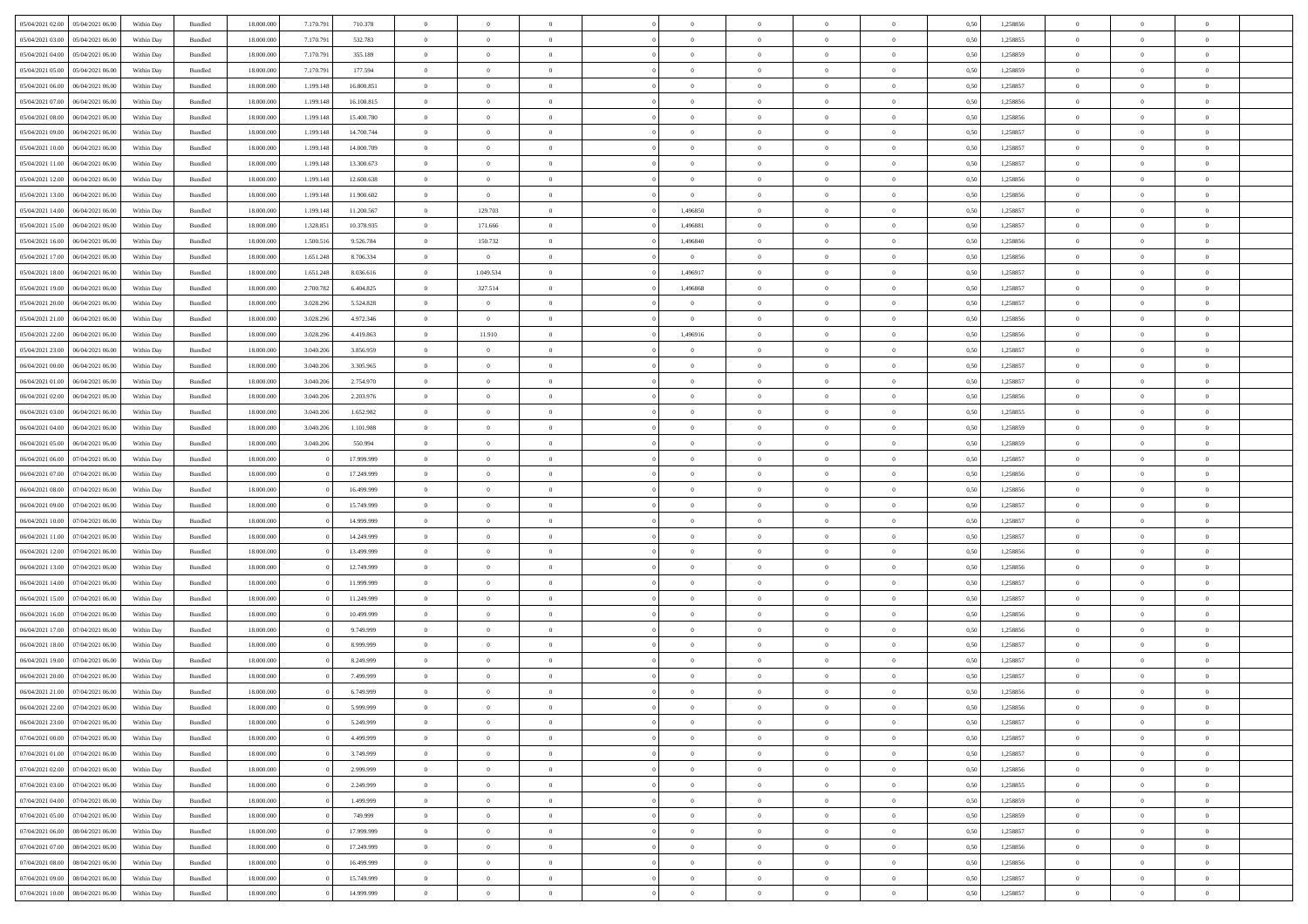|                  |                  |            |                    |            |            | $\overline{0}$ |                |                |                | $\Omega$       | $\Omega$       | $\theta$       |      |          | $\theta$       | $\overline{0}$ | $\theta$       |  |
|------------------|------------------|------------|--------------------|------------|------------|----------------|----------------|----------------|----------------|----------------|----------------|----------------|------|----------|----------------|----------------|----------------|--|
| 07/04/2021 11:00 | 08/04/2021 06:00 | Within Day | Bundled            | 18.000.000 | 14.249.999 |                | $\theta$       |                | $\Omega$       |                |                |                | 0.50 | 1,258857 |                |                |                |  |
| 07/04/2021 12:00 | 08/04/2021 06:00 | Within Day | Bundled            | 18.000.000 | 13.499.999 | $\overline{0}$ | $\theta$       | $\overline{0}$ | $\overline{0}$ | $\bf{0}$       | $\overline{0}$ | $\overline{0}$ | 0,50 | 1,258856 | $\theta$       | $\overline{0}$ | $\overline{0}$ |  |
| 07/04/2021 13:00 | 08/04/2021 06:00 | Within Day | Bundled            | 18.000.000 | 12.749.999 | $\overline{0}$ | $\overline{0}$ | $\overline{0}$ | $\bf{0}$       | $\bf{0}$       | $\bf{0}$       | $\bf{0}$       | 0,50 | 1,258856 | $\bf{0}$       | $\overline{0}$ | $\overline{0}$ |  |
| 07/04/2021 14:00 | 08/04/2021 06:00 | Within Dav | Bundled            | 18.000.000 | 11.999.999 | $\overline{0}$ | $\overline{0}$ | $\overline{0}$ | $\overline{0}$ | $\bf{0}$       | $\overline{0}$ | $\overline{0}$ | 0.50 | 1.258857 | $\theta$       | $\theta$       | $\overline{0}$ |  |
| 07/04/2021 15:00 | 08/04/2021 06:00 | Within Day | Bundled            | 18.000.000 | 11.249.999 | $\overline{0}$ | $\theta$       | $\overline{0}$ | $\overline{0}$ | $\bf{0}$       | $\overline{0}$ | $\bf{0}$       | 0,50 | 1,258857 | $\theta$       | $\theta$       | $\overline{0}$ |  |
|                  |                  |            |                    |            |            |                |                |                |                |                |                |                |      |          |                |                |                |  |
| 07/04/2021 16:00 | 08/04/2021 06:00 | Within Day | Bundled            | 18.000.000 | 10.499.999 | $\overline{0}$ | $\bf{0}$       | $\overline{0}$ | $\bf{0}$       | $\overline{0}$ | $\overline{0}$ | $\mathbf{0}$   | 0,50 | 1,258856 | $\bf{0}$       | $\overline{0}$ | $\bf{0}$       |  |
| 07/04/2021 17:00 | 08/04/2021 06:00 | Within Dav | Bundled            | 18.000.000 | 9.749.999  | $\overline{0}$ | $\overline{0}$ | $\overline{0}$ | $\overline{0}$ | $\bf{0}$       | $\overline{0}$ | $\overline{0}$ | 0.50 | 1,258856 | $\theta$       | $\overline{0}$ | $\overline{0}$ |  |
| 07/04/2021 18:00 | 08/04/2021 06:00 | Within Day | Bundled            | 18.000.000 | 8.999.999  | $\overline{0}$ | $\theta$       | $\overline{0}$ | $\overline{0}$ | $\bf{0}$       | $\overline{0}$ | $\bf{0}$       | 0,50 | 1,258857 | $\theta$       | $\theta$       | $\overline{0}$ |  |
| 07/04/2021 19:00 | 08/04/2021 06:00 | Within Day | Bundled            | 18.000.000 | 8.249.999  | $\overline{0}$ | $\overline{0}$ | $\overline{0}$ | $\bf{0}$       | $\bf{0}$       | $\bf{0}$       | $\bf{0}$       | 0,50 | 1,258857 | $\,0\,$        | $\overline{0}$ | $\overline{0}$ |  |
|                  |                  |            |                    |            |            |                |                |                |                |                |                |                |      |          |                |                |                |  |
| 07/04/2021 20:00 | 08/04/2021 06:00 | Within Dav | Bundled            | 18.000.000 | 7.499.999  | $\overline{0}$ | $\overline{0}$ | $\overline{0}$ | $\overline{0}$ | $\overline{0}$ | $\overline{0}$ | $\overline{0}$ | 0.50 | 1,258857 | $\theta$       | $\overline{0}$ | $\overline{0}$ |  |
| 07/04/2021 21:00 | 08/04/2021 06:00 | Within Day | Bundled            | 18.000.000 | 6.749.999  | $\overline{0}$ | $\theta$       | $\overline{0}$ | $\overline{0}$ | $\bf{0}$       | $\overline{0}$ | $\bf{0}$       | 0,50 | 1,258856 | $\theta$       | $\theta$       | $\overline{0}$ |  |
| 07/04/2021 22.00 | 08/04/2021 06:00 | Within Day | Bundled            | 18.000.000 | 5.999.999  | $\overline{0}$ | $\overline{0}$ | $\overline{0}$ | $\bf{0}$       | $\bf{0}$       | $\bf{0}$       | $\bf{0}$       | 0,50 | 1,258856 | $\bf{0}$       | $\overline{0}$ | $\overline{0}$ |  |
| 07/04/2021 23:00 | 08/04/2021 06:00 | Within Dav | Bundled            | 18.000.000 | 5.249.999  | $\overline{0}$ | $\overline{0}$ | $\overline{0}$ | $\overline{0}$ | $\bf{0}$       | $\overline{0}$ | $\overline{0}$ | 0.50 | 1.258857 | $\theta$       | $\theta$       | $\overline{0}$ |  |
| 08/04/2021 00:00 | 08/04/2021 06:00 | Within Day | Bundled            | 18.000.000 | 4.499.999  | $\overline{0}$ | $\theta$       | $\overline{0}$ | $\overline{0}$ | $\bf{0}$       | $\overline{0}$ | $\overline{0}$ | 0,50 | 1,258857 | $\theta$       | $\theta$       | $\overline{0}$ |  |
|                  |                  |            |                    |            |            |                |                |                |                |                |                |                |      |          |                |                |                |  |
| 08/04/2021 01:00 | 08/04/2021 06:00 | Within Day | Bundled            | 18.000.000 | 3.749.999  | $\overline{0}$ | $\bf{0}$       | $\overline{0}$ | $\bf{0}$       | $\overline{0}$ | $\overline{0}$ | $\mathbf{0}$   | 0,50 | 1,258857 | $\overline{0}$ | $\overline{0}$ | $\bf{0}$       |  |
| 08/04/2021 02:00 | 08/04/2021 06:00 | Within Dav | Bundled            | 18.000.000 | 2.999.999  | $\overline{0}$ | $\overline{0}$ | $\overline{0}$ | $\overline{0}$ | $\overline{0}$ | $\overline{0}$ | $\overline{0}$ | 0.50 | 1,258856 | $\theta$       | $\overline{0}$ | $\overline{0}$ |  |
| 08/04/2021 03:00 | 08/04/2021 06:00 | Within Day | Bundled            | 18.000.000 | 2.249.999  | $\overline{0}$ | $\theta$       | $\overline{0}$ | $\overline{0}$ | $\bf{0}$       | $\overline{0}$ | $\bf{0}$       | 0,50 | 1,258855 | $\theta$       | $\theta$       | $\overline{0}$ |  |
| 08/04/2021 04:00 | 08/04/2021 06:00 | Within Day | Bundled            | 18.000.000 | 1.499.999  | $\overline{0}$ | $\overline{0}$ | $\overline{0}$ | $\bf{0}$       | $\bf{0}$       | $\bf{0}$       | $\bf{0}$       | 0,50 | 1,258859 | $\,0\,$        | $\overline{0}$ | $\overline{0}$ |  |
| 08/04/2021 05:00 | 08/04/2021 06:00 | Within Dav | Bundled            | 18.000.000 | 749.999    | $\overline{0}$ | $\overline{0}$ | $\overline{0}$ | $\overline{0}$ | $\overline{0}$ | $\overline{0}$ | $\overline{0}$ | 0.50 | 1,258859 | $\theta$       | $\overline{0}$ | $\overline{0}$ |  |
|                  |                  |            |                    |            |            |                |                |                |                |                |                |                |      |          |                |                |                |  |
| 08/04/2021 06:00 | 09/04/2021 06:00 | Within Day | Bundled            | 18.000.000 | 17.999.999 | $\overline{0}$ | $\theta$       | $\overline{0}$ | $\overline{0}$ | $\bf{0}$       | $\overline{0}$ | $\bf{0}$       | 0,50 | 1,258857 | $\theta$       | $\theta$       | $\overline{0}$ |  |
| 08/04/2021 07:00 | 09/04/2021 06:00 | Within Day | Bundled            | 18.000.000 | 17.249.999 | $\overline{0}$ | $\overline{0}$ | $\overline{0}$ | $\bf{0}$       | $\bf{0}$       | $\bf{0}$       | $\bf{0}$       | 0,50 | 1,258856 | $\,0\,$        | $\overline{0}$ | $\overline{0}$ |  |
| 08/04/2021 08:00 | 09/04/2021 06:00 | Within Day | Bundled            | 18.000.000 | 16.499.999 | $\overline{0}$ | $\overline{0}$ | $\overline{0}$ | $\overline{0}$ | $\bf{0}$       | $\overline{0}$ | $\overline{0}$ | 0.50 | 1.258856 | $\theta$       | $\theta$       | $\overline{0}$ |  |
| 08/04/2021 09:00 | 09/04/2021 06:00 | Within Day | Bundled            | 18.000.000 | 15.749.999 | $\overline{0}$ | $\theta$       | $\overline{0}$ | $\overline{0}$ | $\bf{0}$       | $\overline{0}$ | $\bf{0}$       | 0,50 | 1,258857 | $\theta$       | $\overline{0}$ | $\overline{0}$ |  |
| 08/04/2021 10:00 | 09/04/2021 06:00 | Within Day | Bundled            | 18.000.000 | 14.999.999 | $\overline{0}$ | $\bf{0}$       | $\overline{0}$ | $\bf{0}$       | $\overline{0}$ | $\overline{0}$ | $\mathbf{0}$   | 0,50 | 1,258857 | $\overline{0}$ | $\overline{0}$ | $\bf{0}$       |  |
|                  |                  |            |                    |            |            |                |                |                |                |                |                |                |      |          |                |                |                |  |
| 08/04/2021 11:00 | 09/04/2021 06:00 | Within Dav | Bundled            | 18.000.000 | 14.249.999 | $\overline{0}$ | $\overline{0}$ | $\overline{0}$ | $\overline{0}$ | $\overline{0}$ | $\overline{0}$ | $\overline{0}$ | 0.50 | 1,258857 | $\theta$       | $\overline{0}$ | $\overline{0}$ |  |
| 08/04/2021 12:00 | 09/04/2021 06:00 | Within Day | Bundled            | 18.000.000 | 13.499.999 | $\overline{0}$ | $\theta$       | $\overline{0}$ | $\overline{0}$ | $\bf{0}$       | $\overline{0}$ | $\bf{0}$       | 0,50 | 1,258856 | $\theta$       | $\theta$       | $\overline{0}$ |  |
| 08/04/2021 13:00 | 09/04/2021 06:00 | Within Day | Bundled            | 18.000.000 | 12.749.999 | $\overline{0}$ | $\overline{0}$ | $\overline{0}$ | $\bf{0}$       | $\bf{0}$       | $\bf{0}$       | $\bf{0}$       | 0,50 | 1,258856 | $\,0\,$        | $\overline{0}$ | $\overline{0}$ |  |
| 08/04/2021 14:00 | 09/04/2021 06:00 | Within Day | Bundled            | 18.000.000 | 11.999.999 | $\overline{0}$ | $\overline{0}$ | $\overline{0}$ | $\overline{0}$ | $\overline{0}$ | $\overline{0}$ | $\overline{0}$ | 0.50 | 1,258857 | $\theta$       | $\overline{0}$ | $\overline{0}$ |  |
| 08/04/2021 15:00 | 09/04/2021 06:00 |            |                    | 18.000.000 | 11.249.999 | $\overline{0}$ | $\theta$       | $\overline{0}$ | $\overline{0}$ | $\bf{0}$       | $\overline{0}$ |                |      | 1,258857 | $\,$ 0 $\,$    | $\theta$       | $\overline{0}$ |  |
|                  |                  | Within Day | Bundled            |            |            |                |                |                |                |                |                | $\bf{0}$       | 0,50 |          |                |                |                |  |
| 08/04/2021 16:00 | 09/04/2021 06:00 | Within Day | Bundled            | 18.000.000 | 10.499.999 | $\overline{0}$ | $\overline{0}$ | $\overline{0}$ | $\bf{0}$       | $\bf{0}$       | $\bf{0}$       | $\bf{0}$       | 0,50 | 1,258856 | $\bf{0}$       | $\overline{0}$ | $\overline{0}$ |  |
| 08/04/2021 17:00 | 09/04/2021 06:00 | Within Day | Bundled            | 18.000.000 | 9.749.999  | $\overline{0}$ | $\Omega$       | $\Omega$       | $\Omega$       | $\Omega$       | $\Omega$       | $\overline{0}$ | 0.50 | 1,258856 | $\,0\,$        | $\theta$       | $\theta$       |  |
| 08/04/2021 18:00 | 09/04/2021 06:00 | Within Day | Bundled            | 18.000.000 | 8.999.999  | $\overline{0}$ | $\theta$       | $\overline{0}$ | $\overline{0}$ | $\bf{0}$       | $\overline{0}$ | $\bf{0}$       | 0,50 | 1,258857 | $\theta$       | $\theta$       | $\overline{0}$ |  |
| 08/04/2021 19:00 | 09/04/2021 06:00 | Within Day | Bundled            | 18.000.000 | 8.249.999  | $\overline{0}$ | $\overline{0}$ | $\overline{0}$ | $\bf{0}$       | $\bf{0}$       | $\overline{0}$ | $\mathbf{0}$   | 0,50 | 1,258857 | $\bf{0}$       | $\overline{0}$ | $\bf{0}$       |  |
|                  | 09/04/2021 06:00 |            |                    | 18,000,000 | 7.499.999  | $\overline{0}$ | $\Omega$       | $\Omega$       | $\Omega$       | $\Omega$       | $\Omega$       | $\overline{0}$ | 0.50 |          | $\theta$       | $\theta$       | $\theta$       |  |
| 08/04/2021 20:00 |                  | Within Day | Bundled            |            |            |                |                |                |                |                |                |                |      | 1,258857 |                |                |                |  |
| 08/04/2021 21:00 | 09/04/2021 06:00 | Within Day | Bundled            | 18.000.000 | 6.749.999  | $\overline{0}$ | $\theta$       | $\overline{0}$ | $\overline{0}$ | $\bf{0}$       | $\overline{0}$ | $\bf{0}$       | 0,50 | 1,258856 | $\theta$       | $\theta$       | $\overline{0}$ |  |
| 08/04/2021 22.00 | 09/04/2021 06:00 | Within Day | Bundled            | 18.000.000 | 5.999.999  | $\overline{0}$ | $\overline{0}$ | $\overline{0}$ | $\bf{0}$       | $\bf{0}$       | $\bf{0}$       | $\bf{0}$       | 0,50 | 1,258856 | $\,0\,$        | $\overline{0}$ | $\overline{0}$ |  |
| 08/04/2021 23:00 | 09/04/2021 06:00 | Within Day | Bundled            | 18,000,000 | 5.249.999  | $\overline{0}$ | $\Omega$       | $\Omega$       | $\Omega$       | $\Omega$       | $\theta$       | $\overline{0}$ | 0.50 | 1,258857 | $\theta$       | $\theta$       | $\theta$       |  |
| 09/04/2021 00:00 | 09/04/2021 06:00 | Within Day | Bundled            | 18.000.000 | 4.499.999  | $\overline{0}$ | $\theta$       | $\overline{0}$ | $\overline{0}$ | $\bf{0}$       | $\overline{0}$ | $\bf{0}$       | 0,50 | 1,258857 | $\,$ 0 $\,$    | $\overline{0}$ | $\overline{0}$ |  |
| 09/04/2021 01:00 | 09/04/2021 06:00 | Within Day | Bundled            | 18.000.000 | 3.749.999  | $\overline{0}$ | $\overline{0}$ | $\overline{0}$ | $\bf{0}$       | $\bf{0}$       | $\bf{0}$       | $\bf{0}$       | 0,50 | 1,258857 | $\bf{0}$       | $\overline{0}$ | $\overline{0}$ |  |
|                  |                  |            |                    |            |            |                |                |                |                |                |                |                |      |          |                |                |                |  |
| 09/04/2021 02:00 | 09/04/2021 06:00 | Within Day | Bundled            | 18.000.000 | 2.999.999  | $\overline{0}$ | $\Omega$       | $\Omega$       | $\Omega$       | $\Omega$       | $\overline{0}$ | $\overline{0}$ | 0.50 | 1,258856 | $\,0\,$        | $\theta$       | $\theta$       |  |
| 09/04/2021 03:00 | 09/04/2021 06:00 | Within Day | Bundled            | 18.000.000 | 2.249.999  | $\overline{0}$ | $\theta$       | $\overline{0}$ | $\overline{0}$ | $\bf{0}$       | $\overline{0}$ | $\bf{0}$       | 0,50 | 1,258855 | $\,$ 0 $\,$    | $\overline{0}$ | $\overline{0}$ |  |
| 09/04/2021 04:00 | 09/04/2021 06:00 | Within Day | Bundled            | 18.000.000 | 1.499.999  | $\overline{0}$ | $\overline{0}$ | $\overline{0}$ | $\bf{0}$       | $\bf{0}$       | $\bf{0}$       | $\mathbf{0}$   | 0,50 | 1,258859 | $\overline{0}$ | $\overline{0}$ | $\bf{0}$       |  |
| 09/04/2021 05:00 | 09/04/2021 06:00 | Within Day | Bundled            | 18,000,000 | 749.999    | $\overline{0}$ | $\Omega$       | $\Omega$       | $\Omega$       | $\Omega$       | $\Omega$       | $\overline{0}$ | 0.50 | 1,258859 | $\theta$       | $\theta$       | $\theta$       |  |
| 09/04/2021 06:00 | 10/04/2021 06:00 | Within Day | Bundled            | 18.000.000 | 17.999.999 | $\overline{0}$ | $\overline{0}$ | $\overline{0}$ | $\bf{0}$       | $\,$ 0         | $\bf{0}$       | $\bf{0}$       | 0,50 | 1,258857 | $\,0\,$        | $\,0\,$        | $\overline{0}$ |  |
|                  |                  |            |                    |            |            |                |                |                |                |                |                |                |      |          |                |                |                |  |
| 09/04/2021 07:00 | 10/04/2021 06:00 | Within Day | $\mathbf B$ undled | 18.000.000 | 17.249.999 | $\bf{0}$       | $\bf{0}$       |                |                | $\bf{0}$       |                |                | 0,50 | 1,258856 | $\bf{0}$       | $\overline{0}$ |                |  |
| 09/04/2021 08:00 | 10/04/2021 06:00 | Within Day | Bundled            | 18,000,000 | 16.499.999 | $\overline{0}$ | $\Omega$       | $\overline{0}$ | $\Omega$       | $\theta$       | $\overline{0}$ | $\overline{0}$ | 0.50 | 1,258856 | $\theta$       | $\theta$       | $\theta$       |  |
| 09/04/2021 09:00 | 10/04/2021 06:00 | Within Day | Bundled            | 18.000.000 | 15.749.999 | $\overline{0}$ | $\,$ 0         | $\overline{0}$ | $\bf{0}$       | $\,$ 0 $\,$    | $\overline{0}$ | $\mathbf{0}$   | 0,50 | 1,258857 | $\,$ 0 $\,$    | $\overline{0}$ | $\,$ 0         |  |
| 09/04/2021 10:00 | 10/04/2021 06:00 | Within Day | Bundled            | 18.000.000 | 14.999.999 | $\overline{0}$ | $\overline{0}$ | $\overline{0}$ | $\overline{0}$ | $\overline{0}$ | $\overline{0}$ | $\mathbf{0}$   | 0,50 | 1,258857 | $\overline{0}$ | $\bf{0}$       | $\bf{0}$       |  |
| 09/04/2021 11:00 | 10/04/2021 06:00 | Within Day | Bundled            | 18,000,000 | 14.249.999 | $\overline{0}$ | $\theta$       | $\overline{0}$ | $\Omega$       | $\overline{0}$ | $\overline{0}$ | $\bf{0}$       | 0,50 | 1,258857 | $\overline{0}$ | $\theta$       | $\overline{0}$ |  |
|                  |                  |            |                    |            |            |                |                |                |                |                |                |                |      |          |                |                |                |  |
| 09/04/2021 12:00 | 10/04/2021 06:00 | Within Day | Bundled            | 18.000.000 | 13.499.999 | $\overline{0}$ | $\,$ 0         | $\overline{0}$ | $\overline{0}$ | $\overline{0}$ | $\overline{0}$ | $\bf{0}$       | 0,50 | 1,258856 | $\,$ 0 $\,$    | $\overline{0}$ | $\overline{0}$ |  |
| 09/04/2021 13:00 | 10/04/2021 06:00 | Within Day | Bundled            | 18.000.000 | 12.749.999 | $\overline{0}$ | $\overline{0}$ | $\overline{0}$ | $\overline{0}$ | $\overline{0}$ | $\overline{0}$ | $\mathbf{0}$   | 0,50 | 1,258856 | $\overline{0}$ | $\bf{0}$       | $\bf{0}$       |  |
| 09/04/2021 14:00 | 10/04/2021 06:00 | Within Day | Bundled            | 18,000,000 | 11.999.999 | $\overline{0}$ | $\overline{0}$ | $\overline{0}$ | $\Omega$       | $\overline{0}$ | $\overline{0}$ | $\bf{0}$       | 0.50 | 1,258857 | $\overline{0}$ | $\theta$       | $\overline{0}$ |  |
| 09/04/2021 15:00 | 10/04/2021 06:00 | Within Day | Bundled            | 18.000.000 | 11.249.999 | $\overline{0}$ | $\,$ 0         | $\overline{0}$ | $\bf{0}$       | $\bf{0}$       | $\bf{0}$       | $\bf{0}$       | 0,50 | 1,258857 | $\,$ 0 $\,$    | $\overline{0}$ | $\overline{0}$ |  |
| 09/04/2021 16:00 | 10/04/2021 06:00 | Within Day | Bundled            | 18.000.000 | 10.499.999 | $\overline{0}$ | $\bf{0}$       | $\overline{0}$ | $\overline{0}$ | $\overline{0}$ | $\bf{0}$       | $\mathbf{0}$   | 0,50 | 1,258856 | $\overline{0}$ | $\overline{0}$ | $\bf{0}$       |  |
|                  |                  |            |                    |            |            |                |                |                |                |                |                |                |      |          |                |                |                |  |
| 09/04/2021 17:00 | 10/04/2021 06:00 | Within Day | Bundled            | 18,000,000 | 9.749.999  | $\overline{0}$ | $\overline{0}$ | $\overline{0}$ | $\Omega$       | $\overline{0}$ | $\overline{0}$ | $\bf{0}$       | 0.50 | 1,258856 | $\overline{0}$ | $\overline{0}$ | $\overline{0}$ |  |
| 09/04/2021 18:00 | 10/04/2021 06:00 | Within Day | Bundled            | 18.000.000 | 8.999.999  | $\overline{0}$ | $\,$ 0 $\,$    | $\overline{0}$ | $\overline{0}$ | $\bf{0}$       | $\bf{0}$       | $\bf{0}$       | 0,50 | 1,258857 | $\,$ 0 $\,$    | $\overline{0}$ | $\bf{0}$       |  |
| 09/04/2021 19:00 | 10/04/2021 06:00 | Within Day | Bundled            | 18.000.000 | 8.249.999  | $\overline{0}$ | $\bf{0}$       | $\overline{0}$ | $\bf{0}$       | $\bf{0}$       | $\bf{0}$       | $\bf{0}$       | 0,50 | 1,258857 | $\overline{0}$ | $\overline{0}$ | $\bf{0}$       |  |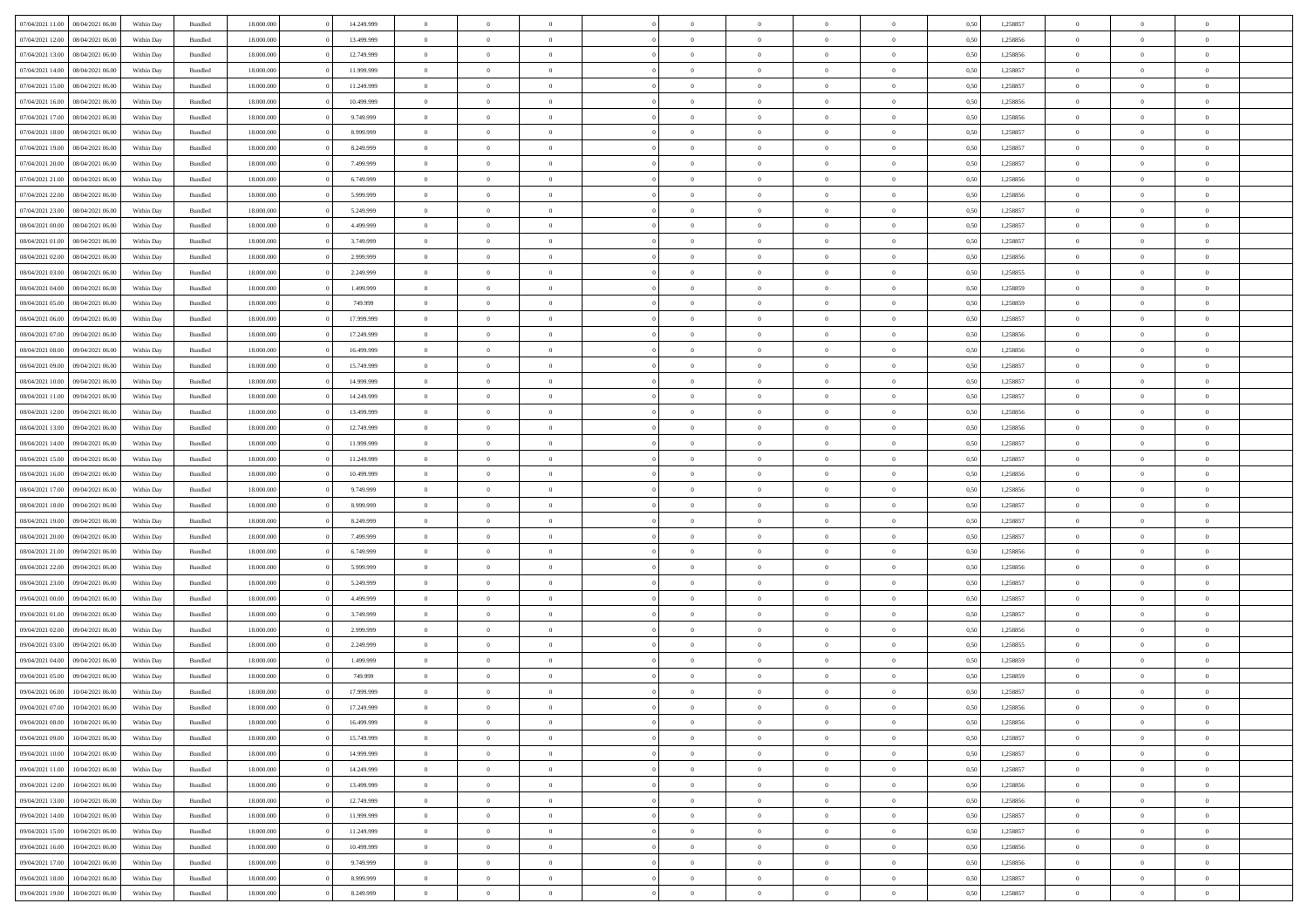|                  |                  |            |                    |            |            | $\overline{0}$ | $\Omega$       |                |                | $\Omega$       | $\Omega$       | $\theta$       |      |          | $\theta$       |                | $\theta$       |  |
|------------------|------------------|------------|--------------------|------------|------------|----------------|----------------|----------------|----------------|----------------|----------------|----------------|------|----------|----------------|----------------|----------------|--|
| 09/04/2021 20:00 | 10/04/2021 06:00 | Within Day | Bundled            | 18.000.000 | 7.499.999  |                |                |                | $\Omega$       |                |                |                | 0.50 | 1,258857 |                | $\theta$       |                |  |
| 09/04/2021 21.00 | 10/04/2021 06:00 | Within Day | Bundled            | 18.000.000 | 6.749.999  | $\overline{0}$ | $\theta$       | $\overline{0}$ | $\overline{0}$ | $\bf{0}$       | $\overline{0}$ | $\overline{0}$ | 0,50 | 1,258856 | $\theta$       | $\theta$       | $\overline{0}$ |  |
| 09/04/2021 22.00 | 10/04/2021 06:00 | Within Day | Bundled            | 18.000.000 | 5.999.999  | $\overline{0}$ | $\overline{0}$ | $\overline{0}$ | $\bf{0}$       | $\bf{0}$       | $\bf{0}$       | $\bf{0}$       | 0,50 | 1,258856 | $\bf{0}$       | $\overline{0}$ | $\overline{0}$ |  |
| 09/04/2021 23:00 | 10/04/2021 06:00 | Within Dav | Bundled            | 18.000.000 | 5.249.999  | $\overline{0}$ | $\theta$       | $\overline{0}$ | $\overline{0}$ | $\bf{0}$       | $\overline{0}$ | $\overline{0}$ | 0.50 | 1.258857 | $\theta$       | $\theta$       | $\overline{0}$ |  |
| 10/04/2021 00:00 | 10/04/2021 06:00 | Within Day | Bundled            | 18.000.000 | 4.499.999  | $\overline{0}$ | $\theta$       | $\overline{0}$ | $\overline{0}$ | $\bf{0}$       | $\overline{0}$ | $\bf{0}$       | 0,50 | 1,258857 | $\theta$       | $\theta$       | $\overline{0}$ |  |
|                  |                  |            |                    |            |            |                |                |                |                |                |                |                |      |          |                |                |                |  |
| 10/04/2021 01:00 | 10/04/2021 06:00 | Within Day | Bundled            | 18.000.000 | 3.749.999  | $\overline{0}$ | $\bf{0}$       | $\overline{0}$ | $\bf{0}$       | $\overline{0}$ | $\overline{0}$ | $\mathbf{0}$   | 0,50 | 1,258857 | $\bf{0}$       | $\overline{0}$ | $\bf{0}$       |  |
| 10/04/2021 02:00 | 10/04/2021 06:00 | Within Dav | Bundled            | 18.000.000 | 2.999.999  | $\overline{0}$ | $\overline{0}$ | $\overline{0}$ | $\overline{0}$ | $\bf{0}$       | $\overline{0}$ | $\overline{0}$ | 0.50 | 1,258856 | $\theta$       | $\theta$       | $\overline{0}$ |  |
| 10/04/2021 03:00 | 10/04/2021 06:00 | Within Day | Bundled            | 18.000.000 | 2.249.999  | $\overline{0}$ | $\theta$       | $\overline{0}$ | $\overline{0}$ | $\bf{0}$       | $\overline{0}$ | $\bf{0}$       | 0,50 | 1,258855 | $\theta$       | $\theta$       | $\overline{0}$ |  |
| 10/04/2021 04:00 | 10/04/2021 06:00 | Within Day | Bundled            | 18.000.000 | 1.499.999  | $\overline{0}$ | $\overline{0}$ | $\overline{0}$ | $\bf{0}$       | $\bf{0}$       | $\bf{0}$       | $\bf{0}$       | 0,50 | 1,258859 | $\,0\,$        | $\overline{0}$ | $\overline{0}$ |  |
| 10/04/2021 05:00 | 10/04/2021 06:00 | Within Dav | Bundled            | 18.000.000 | 749.999    | $\overline{0}$ | $\overline{0}$ | $\overline{0}$ | $\overline{0}$ | $\overline{0}$ | $\overline{0}$ | $\overline{0}$ | 0.50 | 1,258859 | $\theta$       | $\overline{0}$ | $\overline{0}$ |  |
| 10/04/2021 06:00 | 11/04/2021 06:00 | Within Day | Bundled            | 18.000.000 | 17.999.999 | $\overline{0}$ | $\theta$       | $\overline{0}$ | $\overline{0}$ | $\bf{0}$       | $\overline{0}$ | $\bf{0}$       | 0,50 | 1,258857 | $\theta$       | $\theta$       | $\overline{0}$ |  |
| 10/04/2021 07:00 | 11/04/2021 06:00 | Within Day | Bundled            | 18.000.000 | 17.249.999 | $\overline{0}$ | $\overline{0}$ | $\overline{0}$ | $\bf{0}$       | $\bf{0}$       | $\bf{0}$       | $\bf{0}$       | 0,50 | 1,258856 | $\bf{0}$       | $\overline{0}$ | $\overline{0}$ |  |
|                  |                  |            |                    |            |            |                |                |                |                |                |                |                |      |          |                |                |                |  |
| 10/04/2021 08:00 | 11/04/2021 06:00 | Within Day | Bundled            | 18.000.000 | 16.499.999 | $\overline{0}$ | $\theta$       | $\overline{0}$ | $\overline{0}$ | $\bf{0}$       | $\overline{0}$ | $\overline{0}$ | 0.50 | 1.258856 | $\theta$       | $\theta$       | $\overline{0}$ |  |
| 10/04/2021 09:00 | 11/04/2021 06:00 | Within Day | Bundled            | 18.000.000 | 15.749.999 | $\overline{0}$ | $\theta$       | $\overline{0}$ | $\overline{0}$ | $\bf{0}$       | $\overline{0}$ | $\overline{0}$ | 0,50 | 1,258857 | $\theta$       | $\theta$       | $\overline{0}$ |  |
| 10/04/2021 10:00 | 11/04/2021 06:00 | Within Day | Bundled            | 18.000.000 | 14.999.999 | $\overline{0}$ | $\overline{0}$ | $\overline{0}$ | $\bf{0}$       | $\overline{0}$ | $\overline{0}$ | $\mathbf{0}$   | 0,50 | 1,258857 | $\overline{0}$ | $\overline{0}$ | $\bf{0}$       |  |
| 10/04/2021 11:00 | 11/04/2021 06:00 | Within Dav | Bundled            | 18.000.000 | 14.249.999 | $\overline{0}$ | $\overline{0}$ | $\overline{0}$ | $\overline{0}$ | $\bf{0}$       | $\overline{0}$ | $\overline{0}$ | 0.50 | 1,258857 | $\theta$       | $\overline{0}$ | $\overline{0}$ |  |
| 10/04/2021 12:00 | 11/04/2021 06:00 | Within Day | Bundled            | 18.000.000 | 13.499.999 | $\overline{0}$ | $\theta$       | $\overline{0}$ | $\overline{0}$ | $\bf{0}$       | $\overline{0}$ | $\bf{0}$       | 0,50 | 1,258856 | $\theta$       | $\theta$       | $\overline{0}$ |  |
| 10/04/2021 13:00 | 11/04/2021 06:00 | Within Day | Bundled            | 18.000.000 | 12.749.999 | $\overline{0}$ | $\overline{0}$ | $\overline{0}$ | $\bf{0}$       | $\bf{0}$       | $\bf{0}$       | $\bf{0}$       | 0,50 | 1,258856 | $\,0\,$        | $\overline{0}$ | $\overline{0}$ |  |
| 10/04/2021 14:00 | 11/04/2021 06:00 | Within Day | Bundled            | 18.000.000 | 11.999.999 | $\overline{0}$ | $\overline{0}$ | $\overline{0}$ | $\overline{0}$ | $\overline{0}$ | $\overline{0}$ | $\overline{0}$ | 0.50 | 1,258857 | $\theta$       | $\overline{0}$ | $\overline{0}$ |  |
|                  |                  |            |                    |            |            |                |                |                |                |                |                |                |      |          |                |                |                |  |
| 10/04/2021 15:00 | 11/04/2021 06:00 | Within Day | Bundled            | 18.000.000 | 11.249.999 | $\overline{0}$ | $\theta$       | $\overline{0}$ | $\overline{0}$ | $\bf{0}$       | $\overline{0}$ | $\bf{0}$       | 0,50 | 1,258857 | $\theta$       | $\theta$       | $\overline{0}$ |  |
| 10/04/2021 16:00 | 11/04/2021 06:00 | Within Day | Bundled            | 18.000.000 | 10.499.999 | $\overline{0}$ | $\overline{0}$ | $\overline{0}$ | $\bf{0}$       | $\bf{0}$       | $\bf{0}$       | $\bf{0}$       | 0,50 | 1,258856 | $\,0\,$        | $\overline{0}$ | $\overline{0}$ |  |
| 10/04/2021 17:00 | 11/04/2021 06:00 | Within Day | Bundled            | 18.000.000 | 9.749.999  | $\overline{0}$ | $\overline{0}$ | $\overline{0}$ | $\overline{0}$ | $\bf{0}$       | $\overline{0}$ | $\overline{0}$ | 0.50 | 1.258856 | $\theta$       | $\theta$       | $\overline{0}$ |  |
| 10/04/2021 18:00 | 11/04/2021 06:00 | Within Day | Bundled            | 18.000.000 | 8.999.999  | $\overline{0}$ | $\theta$       | $\overline{0}$ | $\overline{0}$ | $\bf{0}$       | $\overline{0}$ | $\bf{0}$       | 0,50 | 1,258857 | $\theta$       | $\overline{0}$ | $\overline{0}$ |  |
| 10/04/2021 19:00 | 11/04/2021 06:00 | Within Day | Bundled            | 18.000.000 | 8.249.999  | $\overline{0}$ | $\bf{0}$       | $\overline{0}$ | $\bf{0}$       | $\overline{0}$ | $\bf{0}$       | $\mathbf{0}$   | 0,50 | 1,258857 | $\overline{0}$ | $\overline{0}$ | $\bf{0}$       |  |
| 10/04/2021 20:00 | 11/04/2021 06:00 | Within Dav | Bundled            | 18.000.000 | 7.499.999  | $\overline{0}$ | $\overline{0}$ | $\overline{0}$ | $\overline{0}$ | $\overline{0}$ | $\overline{0}$ | $\overline{0}$ | 0.50 | 1,258857 | $\theta$       | $\theta$       | $\overline{0}$ |  |
| 10/04/2021 21:00 | 11/04/2021 06:00 |            |                    | 18.000.000 | 6.749.999  | $\overline{0}$ | $\theta$       | $\overline{0}$ | $\overline{0}$ | $\bf{0}$       | $\overline{0}$ |                |      | 1,258856 | $\theta$       | $\theta$       | $\overline{0}$ |  |
|                  |                  | Within Day | Bundled            |            |            |                |                |                |                |                |                | $\bf{0}$       | 0,50 |          |                |                |                |  |
| 10/04/2021 22:00 | 11/04/2021 06:00 | Within Day | Bundled            | 18.000.000 | 5.999.999  | $\overline{0}$ | $\overline{0}$ | $\overline{0}$ | $\bf{0}$       | $\bf{0}$       | $\bf{0}$       | $\bf{0}$       | 0,50 | 1,258856 | $\,0\,$        | $\overline{0}$ | $\overline{0}$ |  |
| 10/04/2021 23:00 | 11/04/2021 06:00 | Within Day | Bundled            | 18.000.000 | 5.249.999  | $\overline{0}$ | $\overline{0}$ | $\overline{0}$ | $\overline{0}$ | $\overline{0}$ | $\overline{0}$ | $\overline{0}$ | 0.50 | 1,258857 | $\theta$       | $\theta$       | $\overline{0}$ |  |
| 11/04/2021 00:00 | 11/04/2021 06:00 | Within Day | Bundled            | 18.000.000 | 4.499.999  | $\overline{0}$ | $\theta$       | $\overline{0}$ | $\overline{0}$ | $\bf{0}$       | $\overline{0}$ | $\bf{0}$       | 0,50 | 1,258857 | $\,$ 0 $\,$    | $\theta$       | $\overline{0}$ |  |
| 11/04/2021 01:00 | 11/04/2021 06:00 | Within Day | Bundled            | 18.000.000 | 3.749.999  | $\overline{0}$ | $\overline{0}$ | $\overline{0}$ | $\bf{0}$       | $\bf{0}$       | $\bf{0}$       | $\bf{0}$       | 0,50 | 1,258857 | $\bf{0}$       | $\overline{0}$ | $\overline{0}$ |  |
| 11/04/2021 02:00 | 11/04/2021 06.00 | Within Day | Bundled            | 18.000.000 | 2.999.999  | $\overline{0}$ | $\Omega$       | $\Omega$       | $\Omega$       | $\Omega$       | $\Omega$       | $\overline{0}$ | 0.50 | 1,258856 | $\,0\,$        | $\theta$       | $\theta$       |  |
| 11/04/2021 03:00 | 11/04/2021 06:00 | Within Day | Bundled            | 18.000.000 | 2.249.999  | $\overline{0}$ | $\theta$       | $\overline{0}$ | $\overline{0}$ | $\bf{0}$       | $\overline{0}$ | $\bf{0}$       | 0,50 | 1,258855 | $\theta$       | $\theta$       | $\overline{0}$ |  |
|                  |                  |            |                    |            |            |                |                |                |                |                |                |                |      |          |                |                |                |  |
| 11/04/2021 04:00 | 11/04/2021 06:00 | Within Day | Bundled            | 18.000.000 | 1.499.999  | $\overline{0}$ | $\bf{0}$       | $\overline{0}$ | $\bf{0}$       | $\bf{0}$       | $\overline{0}$ | $\mathbf{0}$   | 0,50 | 1,258859 | $\bf{0}$       | $\overline{0}$ | $\bf{0}$       |  |
| 11/04/2021 05:00 | 11/04/2021 06:00 | Within Day | Bundled            | 18,000,000 | 749.999    | $\overline{0}$ | $\Omega$       | $\Omega$       | $\Omega$       | $\Omega$       | $\Omega$       | $\overline{0}$ | 0.50 | 1,258859 | $\theta$       | $\theta$       | $\theta$       |  |
| 11/04/2021 06:00 | 12/04/2021 06:00 | Within Day | Bundled            | 18.000.000 | 17.999.999 | $\overline{0}$ | $\theta$       | $\overline{0}$ | $\overline{0}$ | $\bf{0}$       | $\overline{0}$ | $\bf{0}$       | 0,50 | 1,258857 | $\theta$       | $\theta$       | $\overline{0}$ |  |
| 11/04/2021 07:00 | 12/04/2021 06:00 | Within Day | Bundled            | 18.000.000 | 17.249.999 | $\overline{0}$ | $\overline{0}$ | $\overline{0}$ | $\bf{0}$       | $\bf{0}$       | $\bf{0}$       | $\bf{0}$       | 0,50 | 1,258856 | $\,0\,$        | $\overline{0}$ | $\overline{0}$ |  |
| 11/04/2021 08:00 | 12/04/2021 06:00 | Within Day | Bundled            | 18,000,000 | 16.499.999 | $\overline{0}$ | $\Omega$       | $\Omega$       | $\Omega$       | $\Omega$       | $\theta$       | $\overline{0}$ | 0.50 | 1,258856 | $\theta$       | $\theta$       | $\theta$       |  |
| 11/04/2021 11:00 | 12/04/2021 06:00 | Within Day | Bundled            | 18.000.000 | 14.249.999 | $\overline{0}$ | $\theta$       | $\overline{0}$ | $\overline{0}$ | $\bf{0}$       | $\overline{0}$ | $\bf{0}$       | 0,50 | 1,258857 | $\,$ 0 $\,$    | $\overline{0}$ | $\overline{0}$ |  |
| 11/04/2021 12:00 | 12/04/2021 06:00 | Within Day | Bundled            | 18.000.000 | 13.499.999 | $\overline{0}$ | $\overline{0}$ | $\overline{0}$ | $\bf{0}$       | $\bf{0}$       | $\bf{0}$       | $\bf{0}$       | 0,50 | 1,258856 | $\overline{0}$ | $\overline{0}$ | $\overline{0}$ |  |
| 11/04/2021 13:00 | 12/04/2021 06:00 |            |                    | 18.000.000 | 12.749.999 | $\overline{0}$ | $\Omega$       | $\Omega$       | $\Omega$       | $\Omega$       | $\overline{0}$ | $\overline{0}$ | 0.50 | 1,258856 | $\,0\,$        | $\theta$       | $\theta$       |  |
|                  |                  | Within Day | Bundled            |            |            |                |                |                |                |                |                |                |      |          |                |                |                |  |
| 11/04/2021 14:00 | 12/04/2021 06:00 | Within Day | Bundled            | 18.000.000 | 11.999.999 | $\overline{0}$ | $\theta$       | $\overline{0}$ | $\overline{0}$ | $\bf{0}$       | $\overline{0}$ | $\bf{0}$       | 0,50 | 1,258857 | $\,$ 0 $\,$    | $\theta$       | $\overline{0}$ |  |
| 11/04/2021 15:00 | 12/04/2021 06:00 | Within Day | Bundled            | 18.000.000 | 11.249.999 | $\overline{0}$ | $\overline{0}$ | $\overline{0}$ | $\bf{0}$       | $\bf{0}$       | $\bf{0}$       | $\mathbf{0}$   | 0,50 | 1,258857 | $\overline{0}$ | $\overline{0}$ | $\bf{0}$       |  |
| 11/04/2021 16:00 | 12/04/2021 06:00 | Within Day | Bundled            | 18,000,000 | 10.499.999 | $\overline{0}$ | $\Omega$       | $\Omega$       | $\Omega$       | $\Omega$       | $\Omega$       | $\overline{0}$ | 0.50 | 1,258856 | $\theta$       | $\theta$       | $\theta$       |  |
| 11/04/2021 17:00 | 12/04/2021 06:00 | Within Day | Bundled            | 18.000.000 | 9.749.999  | $\overline{0}$ | $\overline{0}$ | $\overline{0}$ | $\bf{0}$       | $\,$ 0         | $\bf{0}$       | $\bf{0}$       | 0,50 | 1,258856 | $\,0\,$        | $\overline{0}$ | $\overline{0}$ |  |
| 11/04/2021 18:00 | 12/04/2021 06:00 | Within Day | $\mathbf B$ undled | 18.000.000 | 8.999.999  | $\bf{0}$       | $\bf{0}$       |                |                | $\bf{0}$       |                |                | 0,50 | 1,258857 | $\bf{0}$       | $\overline{0}$ |                |  |
| 11/04/2021 19:00 | 12/04/2021 06:00 | Within Day | Bundled            | 18,000,000 | 8.249.999  | $\overline{0}$ | $\overline{0}$ | $\overline{0}$ | $\Omega$       | $\overline{0}$ | $\overline{0}$ | $\overline{0}$ | 0.50 | 1,258857 | $\theta$       | $\theta$       | $\theta$       |  |
| 11/04/2021 20:00 | 12/04/2021 06:00 | Within Day | Bundled            | 18.000.000 | 7.499.999  | $\overline{0}$ | $\,$ 0         | $\overline{0}$ | $\bf{0}$       | $\,$ 0 $\,$    | $\overline{0}$ | $\mathbf{0}$   | 0,50 | 1,258857 | $\,$ 0 $\,$    | $\,$ 0 $\,$    | $\,$ 0         |  |
|                  |                  |            |                    |            |            |                |                |                |                |                |                |                |      |          |                |                |                |  |
| 11/04/2021 21:00 | 12/04/2021 06:00 | Within Day | Bundled            | 18.000.000 | 6.749.999  | $\overline{0}$ | $\overline{0}$ | $\overline{0}$ | $\overline{0}$ | $\overline{0}$ | $\overline{0}$ | $\mathbf{0}$   | 0,50 | 1,258856 | $\overline{0}$ | $\bf{0}$       | $\bf{0}$       |  |
| 11/04/2021 22:00 | 12/04/2021 06:00 | Within Day | Bundled            | 18.000.000 | 5.999.999  | $\overline{0}$ | $\overline{0}$ | $\overline{0}$ | $\Omega$       | $\overline{0}$ | $\overline{0}$ | $\overline{0}$ | 0,50 | 1,258856 | $\overline{0}$ | $\theta$       | $\overline{0}$ |  |
| 11/04/2021 23:00 | 12/04/2021 06:00 | Within Day | Bundled            | 18.000.000 | 5.249.999  | $\overline{0}$ | $\,$ 0         | $\overline{0}$ | $\overline{0}$ | $\,$ 0 $\,$    | $\overline{0}$ | $\mathbf{0}$   | 0,50 | 1,258857 | $\,$ 0 $\,$    | $\overline{0}$ | $\overline{0}$ |  |
| 12/04/2021 00:00 | 12/04/2021 06:00 | Within Day | Bundled            | 18.000.000 | 4.499.999  | $\overline{0}$ | $\overline{0}$ | $\overline{0}$ | $\overline{0}$ | $\overline{0}$ | $\overline{0}$ | $\mathbf{0}$   | 0,50 | 1,258857 | $\overline{0}$ | $\overline{0}$ | $\bf{0}$       |  |
| 12/04/2021 01:00 | 12/04/2021 06:00 | Within Day | Bundled            | 18.000.000 | 3.749.999  | $\overline{0}$ | $\overline{0}$ | $\overline{0}$ | $\Omega$       | $\overline{0}$ | $\overline{0}$ | $\bf{0}$       | 0.50 | 1,258857 | $\overline{0}$ | $\theta$       | $\overline{0}$ |  |
| 12/04/2021 02:00 | 12/04/2021 06:00 | Within Day | Bundled            | 18.000.000 | 2.999.999  | $\overline{0}$ | $\,$ 0         | $\overline{0}$ | $\bf{0}$       | $\bf{0}$       | $\bf{0}$       | $\bf{0}$       | 0,50 | 1,258856 | $\,$ 0 $\,$    | $\overline{0}$ | $\overline{0}$ |  |
| 12/04/2021 03:00 | 12/04/2021 06:00 | Within Day | Bundled            | 18.000.000 | 2.249.999  | $\overline{0}$ | $\bf{0}$       | $\overline{0}$ | $\overline{0}$ | $\overline{0}$ | $\overline{0}$ | $\mathbf{0}$   | 0,50 | 1,258855 | $\overline{0}$ | $\overline{0}$ | $\bf{0}$       |  |
|                  |                  |            |                    |            |            |                |                |                |                |                |                |                |      |          |                |                |                |  |
| 12/04/2021 04:00 | 12/04/2021 06:00 | Within Day | Bundled            | 18,000,000 | 1.499.999  | $\overline{0}$ | $\overline{0}$ | $\overline{0}$ | $\Omega$       | $\overline{0}$ | $\overline{0}$ | $\overline{0}$ | 0.50 | 1,258859 | $\overline{0}$ | $\overline{0}$ | $\overline{0}$ |  |
| 12/04/2021 05:00 | 12/04/2021 06:00 | Within Day | Bundled            | 18.000.000 | 749.999    | $\overline{0}$ | $\bf{0}$       | $\overline{0}$ | $\overline{0}$ | $\bf{0}$       | $\bf{0}$       | $\bf{0}$       | 0,50 | 1,258859 | $\,$ 0 $\,$    | $\,$ 0 $\,$    | $\bf{0}$       |  |
| 12/04/2021 06:00 | 13/04/2021 06:00 | Within Day | Bundled            | 18.000.000 | 17.999.999 | $\overline{0}$ | $\bf{0}$       | $\overline{0}$ | $\bf{0}$       | $\bf{0}$       | $\bf{0}$       | $\bf{0}$       | 0,50 | 1,258857 | $\overline{0}$ | $\overline{0}$ | $\bf{0}$       |  |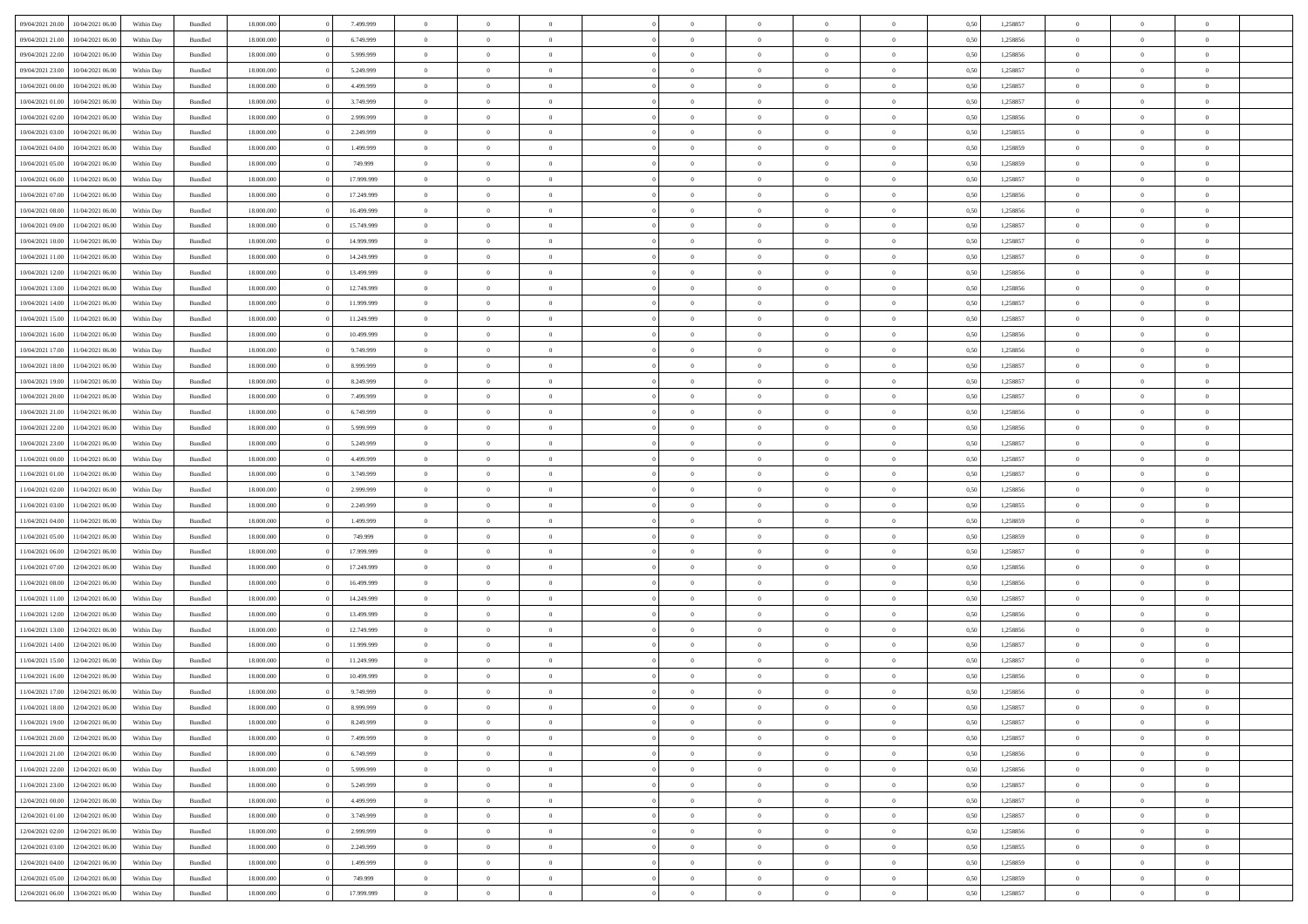| 12/04/2021 07:00                  | 13/04/2021 06:00 | Within Day | Bundled | 18,000,000 | 17.249.999 | $\overline{0}$ | $\Omega$       |                |                | $\Omega$       | $\Omega$       | $\overline{0}$ | 0,50 | 1,258856 | $\theta$       | $\theta$       | $\theta$       |  |
|-----------------------------------|------------------|------------|---------|------------|------------|----------------|----------------|----------------|----------------|----------------|----------------|----------------|------|----------|----------------|----------------|----------------|--|
| 12/04/2021 08:00                  | 13/04/2021 06:00 | Within Dav | Bundled | 18.000.000 | 16.499.999 | $\overline{0}$ | $\Omega$       |                | $\Omega$       | $\Omega$       | $\Omega$       | $\bf{0}$       | 0.50 | 1,258856 | $\theta$       | $\Omega$       | $\sqrt{ }$     |  |
| 12/04/2021 09:00                  | 13/04/2021 06:00 | Within Day | Bundled | 18.000.000 | 15.749.999 | $\overline{0}$ | $\overline{0}$ | $\overline{0}$ | $\overline{0}$ | $\,$ 0 $\,$    | $\overline{0}$ | $\,$ 0 $\,$    | 0,50 | 1,258857 | $\,$ 0 $\,$    | $\overline{0}$ | $\overline{0}$ |  |
| 12/04/2021 10:00                  | 13/04/2021 06:00 | Within Day | Bundled | 18.000.000 | 14.999.999 | $\overline{0}$ | $\overline{0}$ | $\overline{0}$ | $\overline{0}$ | $\bf{0}$       | $\overline{0}$ | $\bf{0}$       | 0,50 | 1,258857 | $\bf{0}$       | $\theta$       | $\overline{0}$ |  |
| 12/04/2021 11:00                  | 13/04/2021 06:00 | Within Day | Bundled | 18.000.000 | 14.249.999 | $\overline{0}$ | $\Omega$       | $^{\circ}$     | $\Omega$       | $\overline{0}$ | $\Omega$       | $\bf{0}$       | 0.50 | 1,258857 | $\theta$       | $\theta$       | $\sqrt{ }$     |  |
|                                   |                  |            |         |            |            |                |                |                |                |                |                |                |      |          |                |                |                |  |
| 12/04/2021 12:00                  | 13/04/2021 06:00 | Within Day | Bundled | 18.000.000 | 13.499.999 | $\overline{0}$ | $\overline{0}$ | $\overline{0}$ | $\overline{0}$ | $\,$ 0 $\,$    | $\overline{0}$ | $\,$ 0 $\,$    | 0,50 | 1,258856 | $\,$ 0 $\,$    | $\overline{0}$ | $\overline{0}$ |  |
| 12/04/2021 13:00                  | 13/04/2021 06:00 | Within Day | Bundled | 18.000.000 | 12.749.999 | $\overline{0}$ | $\overline{0}$ | $\overline{0}$ | $\Omega$       | $\overline{0}$ | $\overline{0}$ | $\bf{0}$       | 0,50 | 1,258856 | $\bf{0}$       | $\theta$       | $\overline{0}$ |  |
| 12/04/2021 14:00                  | 13/04/2021 06:00 | Within Day | Bundled | 18.000.000 | 11.999.999 | $\overline{0}$ | $\Omega$       | $^{\circ}$     | $\Omega$       | $\overline{0}$ | $\Omega$       | $\bf{0}$       | 0.50 | 1,258857 | $\theta$       | $\theta$       | $\sqrt{ }$     |  |
| 12/04/2021 15:00                  | 13/04/2021 06:00 | Within Day | Bundled | 18.000.000 | 11.249.999 | $\overline{0}$ | $\overline{0}$ | $\overline{0}$ | $\overline{0}$ | $\overline{0}$ | $\overline{0}$ | $\,$ 0 $\,$    | 0,50 | 1,258857 | $\,$ 0 $\,$    | $\overline{0}$ | $\overline{0}$ |  |
| 12/04/2021 16:00                  | 13/04/2021 06:00 | Within Day | Bundled | 18,000,000 | 10.499.999 | $\overline{0}$ | $\overline{0}$ | $\overline{0}$ | $\Omega$       | $\overline{0}$ | $\overline{0}$ | $\bf{0}$       | 0,50 | 1,258856 | $\bf{0}$       | $\theta$       | $\overline{0}$ |  |
| 12/04/2021 17:00                  | 13/04/2021 06:00 | Within Dav | Bundled | 18.000.000 | 9.749.999  | $\overline{0}$ | $\Omega$       | $^{\circ}$     | $\Omega$       | $\overline{0}$ | $\Omega$       | $\bf{0}$       | 0.50 | 1,258856 | $\theta$       | $\Omega$       | $\sqrt{ }$     |  |
| 12/04/2021 18:00                  | 13/04/2021 06:00 | Within Day | Bundled | 18.000.000 | 8.999.999  | $\overline{0}$ | $\overline{0}$ | $\overline{0}$ | $\overline{0}$ | $\,$ 0 $\,$    | $\overline{0}$ | $\,$ 0 $\,$    | 0,50 | 1,258857 | $\,$ 0 $\,$    | $\overline{0}$ | $\overline{0}$ |  |
| 12/04/2021 19:00                  | 13/04/2021 06:00 | Within Day | Bundled | 18.000.000 | 8.249.999  | $\overline{0}$ | $\overline{0}$ | $\overline{0}$ | $\overline{0}$ | $\bf{0}$       | $\overline{0}$ | $\bf{0}$       | 0,50 | 1,258857 | $\bf{0}$       | $\overline{0}$ | $\bf{0}$       |  |
| 12/04/2021 20:00                  | 13/04/2021 06:00 | Within Day | Bundled | 18.000.000 | 7.499.999  | $\overline{0}$ | $\Omega$       | $^{\circ}$     | $\overline{0}$ | $\overline{0}$ | $\Omega$       | $\bf{0}$       | 0.50 | 1,258857 | $\theta$       | $\theta$       | $\sqrt{ }$     |  |
|                                   |                  |            |         |            |            |                |                |                |                |                |                |                |      |          |                |                |                |  |
| 12/04/2021 21:00                  | 13/04/2021 06:00 | Within Day | Bundled | 18.000.000 | 6.749.999  | $\overline{0}$ | $\theta$       | $\overline{0}$ | $\overline{0}$ | $\bf{0}$       | $\overline{0}$ | $\,$ 0 $\,$    | 0,50 | 1,258856 | $\theta$       | $\overline{0}$ | $\overline{0}$ |  |
| 12/04/2021 22:00                  | 13/04/2021 06:00 | Within Day | Bundled | 18.000.000 | 5.999.999  | $\overline{0}$ | $\overline{0}$ | $\overline{0}$ | $\Omega$       | $\overline{0}$ | $\overline{0}$ | $\overline{0}$ | 0,50 | 1,258856 | $\theta$       | $\overline{0}$ | $\overline{0}$ |  |
| 12/04/2021 23:00                  | 13/04/2021 06:00 | Within Day | Bundled | 18.000.000 | 5.249.999  | $\overline{0}$ | $\Omega$       | $^{\circ}$     | $\Omega$       | $\overline{0}$ | $\Omega$       | $\bf{0}$       | 0.50 | 1,258857 | $\theta$       | $\Omega$       | -0             |  |
| 13/04/2021 00:00                  | 13/04/2021 06:00 | Within Day | Bundled | 18.000.000 | 4.499.999  | $\overline{0}$ | $\overline{0}$ | $\overline{0}$ | $\overline{0}$ | $\,$ 0 $\,$    | $\overline{0}$ | $\,$ 0 $\,$    | 0,50 | 1,258857 | $\,$ 0 $\,$    | $\overline{0}$ | $\overline{0}$ |  |
| 13/04/2021 01:00                  | 13/04/2021 06:00 | Within Day | Bundled | 18,000,000 | 3.749.999  | $\overline{0}$ | $\overline{0}$ | $\overline{0}$ | $\Omega$       | $\overline{0}$ | $\overline{0}$ | $\bf{0}$       | 0.50 | 1,258857 | $\bf{0}$       | $\theta$       | $\overline{0}$ |  |
| 13/04/2021 02:00                  | 13/04/2021 06:00 | Within Dav | Bundled | 18.000.000 | 2.999.999  | $\overline{0}$ | $\Omega$       | $^{\circ}$     | $\Omega$       | $\bf{0}$       | $\Omega$       | $\overline{0}$ | 0.50 | 1,258856 | $\theta$       | $\theta$       | $\sqrt{ }$     |  |
| 13/04/2021 03:00                  | 13/04/2021 06:00 | Within Day | Bundled | 18.000.000 | 2.249.999  | $\overline{0}$ | $\overline{0}$ | $\overline{0}$ | $\overline{0}$ | $\,$ 0 $\,$    | $\overline{0}$ | $\,$ 0 $\,$    | 0,50 | 1,258855 | $\,$ 0 $\,$    | $\overline{0}$ | $\overline{0}$ |  |
| 13/04/2021 04:00                  | 13/04/2021 06:00 | Within Day | Bundled | 18.000.000 | 1.499.999  | $\overline{0}$ | $\overline{0}$ | $\overline{0}$ | $\overline{0}$ | $\bf{0}$       | $\overline{0}$ | $\bf{0}$       | 0,50 | 1,258859 | $\bf{0}$       | $\overline{0}$ | $\overline{0}$ |  |
| 13/04/2021 05:00                  | 13/04/2021 06:00 | Within Day | Bundled | 18.000.000 | 749.999    | $\overline{0}$ | $\Omega$       | $^{\circ}$     | $\overline{0}$ | $\bf{0}$       | $\Omega$       | $\bf{0}$       | 0.50 | 1,258859 | $\theta$       | $\theta$       | $\sqrt{ }$     |  |
|                                   |                  |            |         |            |            | $\overline{0}$ | $\theta$       | $\overline{0}$ | $\overline{0}$ | $\,$ 0 $\,$    | $\overline{0}$ |                |      |          | $\,$ 0 $\,$    | $\overline{0}$ | $\overline{0}$ |  |
| 13/04/2021 06:00                  | 14/04/2021 06:00 | Within Day | Bundled | 18.000.000 | 17.999.999 |                |                |                |                |                |                | $\,$ 0 $\,$    | 0,50 | 1,258857 |                |                |                |  |
| 13/04/2021 07:00                  | 14/04/2021 06:00 | Within Day | Bundled | 18.000.000 | 17.249.999 | $\overline{0}$ | $\overline{0}$ | $\overline{0}$ | $\Omega$       | $\overline{0}$ | $\overline{0}$ | $\bf{0}$       | 0.50 | 1,258856 | $\bf{0}$       | $\overline{0}$ | $\overline{0}$ |  |
| 13/04/2021 08:00                  | 14/04/2021 06:00 | Within Day | Bundled | 18.000.000 | 16.499.999 | $\overline{0}$ | $\Omega$       | $^{\circ}$     | $\Omega$       | $\bf{0}$       | $\Omega$       | $\bf{0}$       | 0.50 | 1,258856 | $\theta$       | $\theta$       | $\sqrt{ }$     |  |
| 13/04/2021 09:00                  | 14/04/2021 06:00 | Within Day | Bundled | 18.000.000 | 15.749.999 | $\overline{0}$ | $\overline{0}$ | $\overline{0}$ | $\overline{0}$ | $\overline{0}$ | $\overline{0}$ | $\,$ 0 $\,$    | 0,50 | 1,258857 | $\,$ 0 $\,$    | $\overline{0}$ | $\overline{0}$ |  |
| 13/04/2021 10:00                  | 14/04/2021 06:00 | Within Day | Bundled | 18,000,000 | 14.999.999 | $\overline{0}$ | $\overline{0}$ | $\overline{0}$ | $\Omega$       | $\overline{0}$ | $\overline{0}$ | $\bf{0}$       | 0,50 | 1,258857 | $\bf{0}$       | $\theta$       | $\overline{0}$ |  |
| 13/04/2021 11:00                  | 14/04/2021 06:00 | Within Dav | Bundled | 18.000.000 | 14.249.999 | $\overline{0}$ | $\Omega$       | $^{\circ}$     | $\Omega$       | $\overline{0}$ | $\Omega$       | $\bf{0}$       | 0.50 | 1,258857 | $\theta$       | $\theta$       | $\sqrt{ }$     |  |
| 13/04/2021 12:00                  | 14/04/2021 06:00 | Within Day | Bundled | 18.000.000 | 13.499.999 | $\overline{0}$ | $\overline{0}$ | $\overline{0}$ | $\overline{0}$ | $\,$ 0 $\,$    | $\overline{0}$ | $\,$ 0 $\,$    | 0,50 | 1,258856 | $\,$ 0 $\,$    | $\overline{0}$ | $\overline{0}$ |  |
| 13/04/2021 13:00                  | 14/04/2021 06:00 | Within Day | Bundled | 18.000.000 | 12.749.999 | $\overline{0}$ | $\overline{0}$ | $\overline{0}$ | $\bf{0}$       | $\,$ 0         | $\bf{0}$       | $\bf{0}$       | 0,50 | 1,258856 | $\,$ 0 $\,$    | $\overline{0}$ | $\overline{0}$ |  |
| 13/04/2021 14:00                  | 14/04/2021 06:00 | Within Day | Bundled | 18.000.000 | 11.999.999 | $\overline{0}$ | $\theta$       | $^{\circ}$     | $\overline{0}$ | $\overline{0}$ | $\Omega$       | $\bf{0}$       | 0.50 | 1,258857 | $\theta$       | $\theta$       | $\sqrt{ }$     |  |
| 13/04/2021 15:00                  | 14/04/2021 06:00 | Within Day | Bundled | 18.000.000 | 11.249.999 | $\overline{0}$ | $\theta$       | $\overline{0}$ | $\overline{0}$ | $\overline{0}$ | $\overline{0}$ | $\,$ 0 $\,$    | 0,50 | 1,258857 | $\theta$       | $\overline{0}$ | $\overline{0}$ |  |
|                                   |                  |            |         |            |            |                |                |                |                |                |                |                |      |          |                |                |                |  |
| 13/04/2021 16:00                  | 14/04/2021 06.00 | Within Day | Bundled | 18.000.000 | 10.499.999 | $\overline{0}$ | $\theta$       | $\overline{0}$ | $\overline{0}$ | $\,$ 0         | $\bf{0}$       | $\bf{0}$       | 0,50 | 1,258856 | $\,$ 0 $\,$    | $\overline{0}$ | $\overline{0}$ |  |
| 13/04/2021 17:00                  | 14/04/2021 06:00 | Within Day | Bundled | 18.000.000 | 9.749.999  | $\overline{0}$ | $\Omega$       | $\Omega$       | $\Omega$       | $\overline{0}$ | $\Omega$       | $\bf{0}$       | 0.50 | 1,258856 | $\theta$       | $\Omega$       | -0             |  |
| 13/04/2021 18:00                  | 14/04/2021 06:00 | Within Day | Bundled | 18.000.000 | 8.999.999  | $\overline{0}$ | $\overline{0}$ | $\overline{0}$ | $\overline{0}$ | $\,$ 0 $\,$    | $\overline{0}$ | $\,$ 0 $\,$    | 0,50 | 1,258857 | $\,$ 0 $\,$    | $\overline{0}$ | $\overline{0}$ |  |
| 13/04/2021 19:00                  | 14/04/2021 06.00 | Within Day | Bundled | 18.000.000 | 8.249.999  | $\overline{0}$ | $\,$ 0 $\,$    | $\overline{0}$ | $\bf{0}$       | $\bf{0}$       | $\bf{0}$       | $\bf{0}$       | 0,50 | 1,258857 | $\,$ 0 $\,$    | $\overline{0}$ | $\overline{0}$ |  |
| 13/04/2021 20:00                  | 14/04/2021 06:00 | Within Dav | Bundled | 18.000.000 | 7.499.999  | $\overline{0}$ | $\Omega$       | $^{\circ}$     | $\Omega$       | $\overline{0}$ | $\Omega$       | $\bf{0}$       | 0.50 | 1,258857 | $\theta$       | $\theta$       | $\sqrt{ }$     |  |
| 13/04/2021 21:00                  | 14/04/2021 06:00 | Within Day | Bundled | 18.000.000 | 6.749.999  | $\overline{0}$ | $\overline{0}$ | $\overline{0}$ | $\overline{0}$ | $\,$ 0 $\,$    | $\overline{0}$ | $\,$ 0 $\,$    | 0,50 | 1,258856 | $\,$ 0 $\,$    | $\overline{0}$ | $\overline{0}$ |  |
| 13/04/2021 22.00                  | 14/04/2021 06.00 | Within Day | Bundled | 18.000.000 | 5.999.999  | $\overline{0}$ | $\,$ 0 $\,$    | $\overline{0}$ | $\bf{0}$       | $\,$ 0         | $\bf{0}$       | $\bf{0}$       | 0,50 | 1,258856 | $\,$ 0 $\,$    | $\overline{0}$ | $\overline{0}$ |  |
| 13/04/2021 23:00                  | 14/04/2021 06:00 | Within Day | Bundled | 18.000.000 | 5.249.999  | $\overline{0}$ | $\theta$       | $^{\circ}$     | $\Omega$       | $\bf{0}$       | $\Omega$       | $\bf{0}$       | 0.50 | 1,258857 | $\theta$       | $\theta$       | -0             |  |
| 14/04/2021 00:00                  | 14/04/2021 06:00 | Within Day | Bundled | 18.000.000 | 4.499.999  | $\overline{0}$ | $\theta$       | $\overline{0}$ | $\overline{0}$ | $\bf{0}$       | $\overline{0}$ | $\,$ 0 $\,$    | 0,50 | 1,258857 | $\,$ 0 $\,$    | $\overline{0}$ | $\overline{0}$ |  |
| 14/04/2021 01:00                  | 14/04/2021 06.00 | Within Day | Bundled | 18.000.000 | 3.749.999  | $\overline{0}$ | $\theta$       | $\overline{0}$ | $\overline{0}$ | $\overline{0}$ | $\overline{0}$ | $\bf{0}$       | 0,50 | 1,258857 | $\,$ 0 $\,$    | $\overline{0}$ | $\overline{0}$ |  |
|                                   | 14/04/2021 06:00 | Within Day | Bundled | 18.000.000 | 2.999.999  | $\overline{0}$ | $\overline{0}$ | $\Omega$       |                | $\bf{0}$       | $\overline{0}$ | $\overline{0}$ | 0,50 | 1,258856 | $\theta$       | $\theta$       | $\overline{0}$ |  |
| 14/04/2021 02:00                  |                  |            |         |            |            |                |                |                | $\overline{0}$ |                |                |                |      |          |                |                |                |  |
| 14/04/2021 03:00 14/04/2021 06:00 |                  | Within Day | Bundled | 18.000.000 | 2.249.999  | $\overline{0}$ | $\theta$       |                |                | $\bf{0}$       |                |                | 0,50 | 1,258855 | $\theta$       | $\theta$       |                |  |
| 14/04/2021 04:00                  | 14/04/2021 06:00 | Within Day | Bundled | 18.000.000 | 1.499.999  | $\overline{0}$ | $\overline{0}$ | $\bf{0}$       | $\bf{0}$       | $\bf{0}$       | $\bf{0}$       | $\bf{0}$       | 0,50 | 1,258859 | $\,0\,$        | $\overline{0}$ | $\bf{0}$       |  |
| 14/04/2021 05:00                  | 14/04/2021 06:00 | Within Day | Bundled | 18.000.000 | 749.999    | $\overline{0}$ | $\overline{0}$ | $\overline{0}$ | $\overline{0}$ | $\bf{0}$       | $\overline{0}$ | $\overline{0}$ | 0,50 | 1,258859 | $\theta$       | $\theta$       | $\overline{0}$ |  |
| 14/04/2021 06:00                  | 15/04/2021 06:00 | Within Day | Bundled | 18.000.000 | 17.999.999 | $\overline{0}$ | $\bf{0}$       | $\overline{0}$ | $\overline{0}$ | $\bf{0}$       | $\overline{0}$ | $\,$ 0 $\,$    | 0,50 | 1,258857 | $\mathbf{0}$   | $\,$ 0 $\,$    | $\bf{0}$       |  |
| 14/04/2021 07:00                  | 15/04/2021 06:00 | Within Day | Bundled | 18.000.000 | 17.249.999 | $\overline{0}$ | $\overline{0}$ | $\overline{0}$ | $\bf{0}$       | $\bf{0}$       | $\bf{0}$       | $\bf{0}$       | 0,50 | 1,258856 | $\bf{0}$       | $\overline{0}$ | $\bf{0}$       |  |
| 14/04/2021 08:00                  | 15/04/2021 06:00 | Within Day | Bundled | 18.000.000 | 16.499.999 | $\overline{0}$ | $\overline{0}$ | $\overline{0}$ | $\overline{0}$ | $\overline{0}$ | $\overline{0}$ | $\overline{0}$ | 0,50 | 1,258856 | $\overline{0}$ | $\overline{0}$ | $\overline{0}$ |  |
| 14/04/2021 09:00                  | 15/04/2021 06:00 | Within Day | Bundled | 18.000.000 | 15.749.999 | $\overline{0}$ | $\bf{0}$       | $\overline{0}$ | $\overline{0}$ | $\bf{0}$       | $\overline{0}$ | $\,$ 0 $\,$    | 0,50 | 1,258857 | $\,$ 0 $\,$    | $\,$ 0 $\,$    | $\,$ 0         |  |
| 14/04/2021 10:00                  | 15/04/2021 06:00 | Within Day | Bundled | 18.000.000 | 14.999.999 | $\overline{0}$ | $\overline{0}$ | $\overline{0}$ | $\bf{0}$       | $\bf{0}$       | $\bf{0}$       | $\bf{0}$       | 0,50 | 1,258857 | $\bf{0}$       | $\overline{0}$ | $\bf{0}$       |  |
| 14/04/2021 11:00                  | 15/04/2021 06:00 | Within Day | Bundled | 18.000.000 | 14.249.999 | $\overline{0}$ | $\overline{0}$ | $\overline{0}$ | $\overline{0}$ | $\overline{0}$ | $\overline{0}$ | $\mathbf{0}$   | 0,50 | 1,258857 | $\theta$       | $\overline{0}$ | $\overline{0}$ |  |
|                                   |                  |            |         |            |            |                | $\bf{0}$       |                |                | $\,$ 0 $\,$    |                |                |      |          |                | $\,$ 0 $\,$    | $\,$ 0         |  |
| 14/04/2021 12:00                  | 15/04/2021 06:00 | Within Day | Bundled | 18.000.000 | 13.499.999 | $\overline{0}$ |                | $\overline{0}$ | $\bf{0}$       |                | $\overline{0}$ | $\,$ 0 $\,$    | 0,50 | 1,258856 | $\overline{0}$ |                |                |  |
| 14/04/2021 13:00                  | 15/04/2021 06:00 | Within Day | Bundled | 18.000.000 | 12.749.999 | $\overline{0}$ | $\overline{0}$ | $\overline{0}$ | $\bf{0}$       | $\bf{0}$       | $\bf{0}$       | $\bf{0}$       | 0,50 | 1,258856 | $\bf{0}$       | $\overline{0}$ | $\overline{0}$ |  |
| 14/04/2021 14:00                  | 15/04/2021 06:00 | Within Day | Bundled | 18.000.000 | 11.999.999 | $\overline{0}$ | $\overline{0}$ | $\overline{0}$ | $\overline{0}$ | $\bf{0}$       | $\overline{0}$ | $\overline{0}$ | 0.50 | 1,258857 | $\overline{0}$ | $\overline{0}$ | $\overline{0}$ |  |
| 14/04/2021 15:00 15/04/2021 06:00 |                  | Within Day | Bundled | 18.000.000 | 11.249.999 | $\mathbf{0}$   | $\bf{0}$       | $\overline{0}$ | $\overline{0}$ | $\,$ 0 $\,$    | $\overline{0}$ | $\,$ 0 $\,$    | 0,50 | 1,258857 | $\mathbf{0}$   | $\,$ 0 $\,$    | $\,$ 0 $\,$    |  |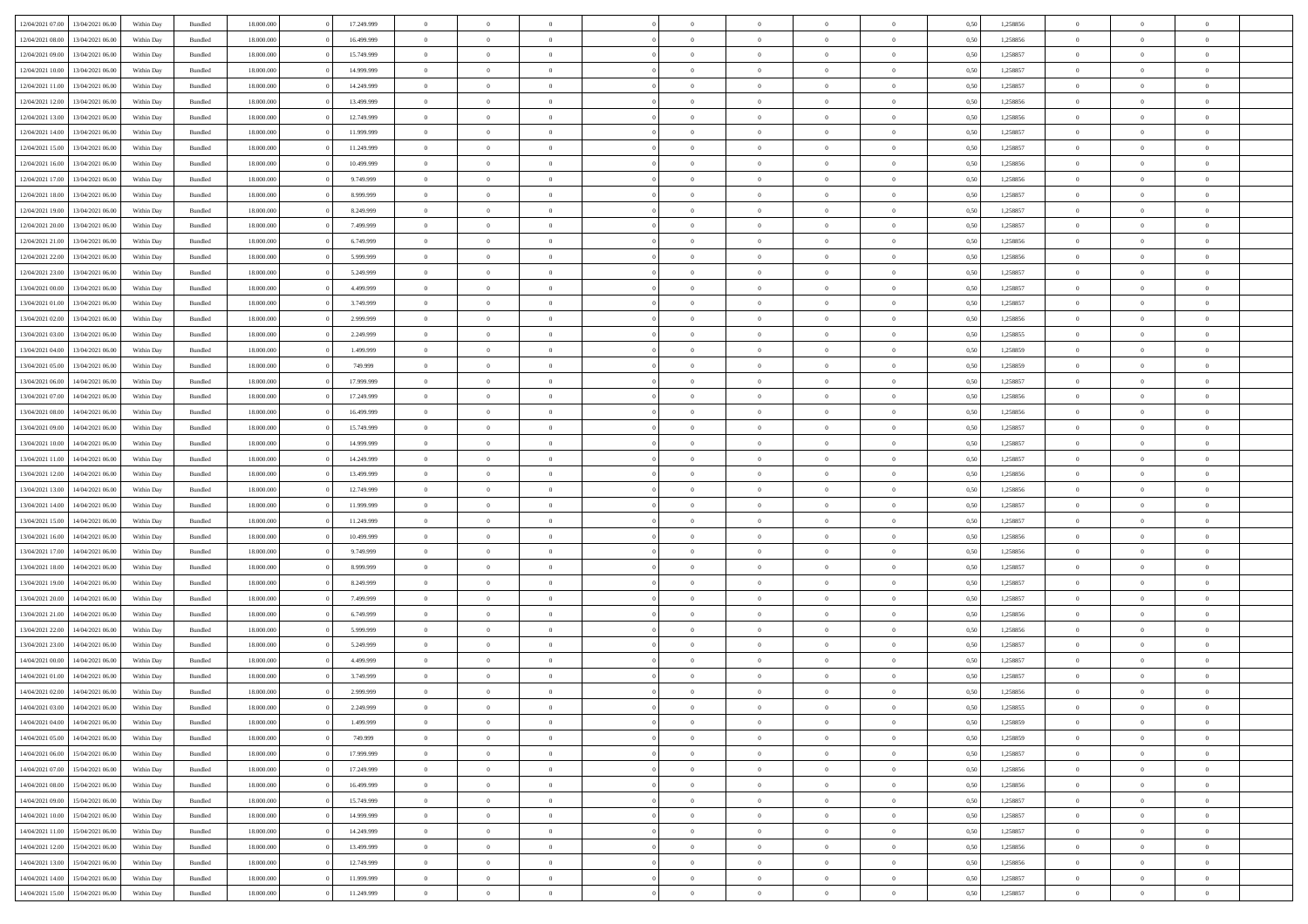| 14/04/2021 16:00 | 15/04/2021 06:00 | Within Day | Bundled            | 18.000.000 | 10.499.999 | $\overline{0}$ | $\theta$       |                | $\Omega$       | $\Omega$       | $\Omega$       | $\theta$       | 0.50 | 1,258856 | $\theta$       | $\theta$       | $\theta$       |  |
|------------------|------------------|------------|--------------------|------------|------------|----------------|----------------|----------------|----------------|----------------|----------------|----------------|------|----------|----------------|----------------|----------------|--|
|                  |                  |            |                    |            |            |                |                |                |                |                |                |                |      |          |                |                |                |  |
| 14/04/2021 17:00 | 15/04/2021 06:00 | Within Day | Bundled            | 18.000.000 | 9.749.999  | $\overline{0}$ | $\theta$       | $\overline{0}$ | $\overline{0}$ | $\bf{0}$       | $\overline{0}$ | $\overline{0}$ | 0,50 | 1,258856 | $\theta$       | $\theta$       | $\overline{0}$ |  |
| 14/04/2021 18:00 | 15/04/2021 06:00 | Within Day | Bundled            | 18.000.000 | 8.999.999  | $\overline{0}$ | $\overline{0}$ | $\overline{0}$ | $\bf{0}$       | $\bf{0}$       | $\bf{0}$       | $\bf{0}$       | 0,50 | 1,258857 | $\bf{0}$       | $\overline{0}$ | $\overline{0}$ |  |
| 14/04/2021 19:00 | 15/04/2021 06:00 | Within Dav | Bundled            | 18.000.000 | 8.249.999  | $\overline{0}$ | $\theta$       | $\overline{0}$ | $\overline{0}$ | $\bf{0}$       | $\overline{0}$ | $\overline{0}$ | 0.50 | 1.258857 | $\theta$       | $\theta$       | $\overline{0}$ |  |
|                  |                  |            |                    |            |            |                |                |                |                |                |                |                |      |          |                |                |                |  |
| 14/04/2021 20:00 | 15/04/2021 06:00 | Within Day | Bundled            | 18.000.000 | 7.499.999  | $\overline{0}$ | $\theta$       | $\overline{0}$ | $\overline{0}$ | $\bf{0}$       | $\overline{0}$ | $\bf{0}$       | 0,50 | 1,258857 | $\theta$       | $\theta$       | $\overline{0}$ |  |
| 14/04/2021 21:00 | 15/04/2021 06:00 | Within Day | Bundled            | 18.000.000 | 6.749.999  | $\overline{0}$ | $\bf{0}$       | $\overline{0}$ | $\bf{0}$       | $\overline{0}$ | $\overline{0}$ | $\mathbf{0}$   | 0,50 | 1,258856 | $\bf{0}$       | $\overline{0}$ | $\bf{0}$       |  |
| 14/04/2021 22:00 | 15/04/2021 06:00 | Within Dav | Bundled            | 18.000.000 | 5.999.999  | $\overline{0}$ | $\overline{0}$ | $\overline{0}$ | $\overline{0}$ | $\bf{0}$       | $\overline{0}$ | $\overline{0}$ | 0.50 | 1,258856 | $\theta$       | $\theta$       | $\overline{0}$ |  |
| 14/04/2021 23:00 | 15/04/2021 06:00 | Within Day | Bundled            | 18.000.000 | 5.249.999  | $\overline{0}$ | $\theta$       | $\overline{0}$ | $\overline{0}$ | $\bf{0}$       | $\overline{0}$ | $\bf{0}$       | 0,50 | 1,258857 | $\theta$       | $\theta$       | $\overline{0}$ |  |
|                  |                  |            |                    |            |            |                |                |                |                |                |                |                |      |          |                |                |                |  |
| 15/04/2021 00:00 | 15/04/2021 06:00 | Within Day | Bundled            | 18.000.000 | 4.499.999  | $\overline{0}$ | $\overline{0}$ | $\overline{0}$ | $\bf{0}$       | $\bf{0}$       | $\bf{0}$       | $\bf{0}$       | 0,50 | 1,258857 | $\,0\,$        | $\overline{0}$ | $\overline{0}$ |  |
| 15/04/2021 01:00 | 15/04/2021 06:00 | Within Dav | Bundled            | 18.000.000 | 3.749.999  | $\overline{0}$ | $\overline{0}$ | $\overline{0}$ | $\overline{0}$ | $\overline{0}$ | $\overline{0}$ | $\overline{0}$ | 0.50 | 1,258857 | $\theta$       | $\overline{0}$ | $\overline{0}$ |  |
| 15/04/2021 02:00 | 15/04/2021 06:00 | Within Day | Bundled            | 18.000.000 | 2.999.999  | $\overline{0}$ | $\theta$       | $\overline{0}$ | $\overline{0}$ | $\bf{0}$       | $\overline{0}$ | $\bf{0}$       | 0,50 | 1,258856 | $\theta$       | $\theta$       | $\overline{0}$ |  |
| 15/04/2021 03:00 | 15/04/2021 06:00 | Within Day | Bundled            | 18.000.000 | 2.249.999  | $\overline{0}$ | $\overline{0}$ | $\overline{0}$ | $\bf{0}$       | $\bf{0}$       | $\bf{0}$       | $\bf{0}$       | 0,50 | 1,258855 | $\bf{0}$       | $\overline{0}$ | $\overline{0}$ |  |
|                  |                  |            |                    |            |            |                |                |                |                |                |                |                |      |          |                |                |                |  |
| 15/04/2021 04:00 | 15/04/2021 06:00 | Within Day | Bundled            | 18.000.000 | 1.499.999  | $\overline{0}$ | $\theta$       | $\overline{0}$ | $\overline{0}$ | $\bf{0}$       | $\overline{0}$ | $\overline{0}$ | 0.50 | 1.258859 | $\theta$       | $\theta$       | $\overline{0}$ |  |
| 15/04/2021 05:00 | 15/04/2021 06:00 | Within Day | Bundled            | 18.000.000 | 749.999    | $\overline{0}$ | $\theta$       | $\overline{0}$ | $\overline{0}$ | $\bf{0}$       | $\overline{0}$ | $\overline{0}$ | 0,50 | 1,258859 | $\theta$       | $\theta$       | $\overline{0}$ |  |
| 15/04/2021 06:00 | 16/04/2021 06:00 | Within Day | Bundled            | 18.000.000 | 17.999.999 | $\overline{0}$ | $\bf{0}$       | $\overline{0}$ | $\bf{0}$       | $\overline{0}$ | $\overline{0}$ | $\mathbf{0}$   | 0,50 | 1,258857 | $\overline{0}$ | $\overline{0}$ | $\bf{0}$       |  |
| 15/04/2021 07:00 | 16/04/2021 06:00 | Within Dav | Bundled            | 18.000.000 | 17.249.999 | $\overline{0}$ | $\overline{0}$ | $\overline{0}$ | $\overline{0}$ | $\bf{0}$       | $\overline{0}$ | $\overline{0}$ | 0.50 | 1,258856 | $\theta$       | $\overline{0}$ | $\overline{0}$ |  |
|                  |                  |            |                    |            |            |                |                |                |                |                |                |                |      |          |                |                |                |  |
| 15/04/2021 08:00 | 16/04/2021 06:00 | Within Day | Bundled            | 18.000.000 | 16.499.999 | $\overline{0}$ | $\theta$       | $\overline{0}$ | $\overline{0}$ | $\bf{0}$       | $\overline{0}$ | $\bf{0}$       | 0,50 | 1,258856 | $\theta$       | $\theta$       | $\overline{0}$ |  |
| 15/04/2021 09:00 | 16/04/2021 06:00 | Within Day | Bundled            | 18.000.000 | 15.749.999 | $\overline{0}$ | $\overline{0}$ | $\overline{0}$ | $\bf{0}$       | $\bf{0}$       | $\bf{0}$       | $\bf{0}$       | 0,50 | 1,258857 | $\,0\,$        | $\overline{0}$ | $\overline{0}$ |  |
| 15/04/2021 10:00 | 16/04/2021 06:00 | Within Day | Bundled            | 18.000.000 | 14.999.999 | $\overline{0}$ | $\overline{0}$ | $\overline{0}$ | $\overline{0}$ | $\overline{0}$ | $\overline{0}$ | $\overline{0}$ | 0.50 | 1,258857 | $\theta$       | $\overline{0}$ | $\overline{0}$ |  |
| 15/04/2021 11:00 | 16/04/2021 06:00 | Within Day | Bundled            | 18.000.000 | 14.249.999 | $\overline{0}$ | $\theta$       | $\overline{0}$ | $\overline{0}$ | $\bf{0}$       | $\overline{0}$ | $\bf{0}$       | 0,50 | 1,258857 | $\theta$       | $\theta$       | $\overline{0}$ |  |
|                  |                  |            |                    |            |            |                |                |                |                |                |                |                |      |          |                |                |                |  |
| 15/04/2021 12:00 | 16/04/2021 06:00 | Within Day | Bundled            | 18.000.000 | 13.499.999 | $\overline{0}$ | $\overline{0}$ | $\overline{0}$ | $\bf{0}$       | $\bf{0}$       | $\bf{0}$       | $\bf{0}$       | 0,50 | 1,258856 | $\,0\,$        | $\overline{0}$ | $\overline{0}$ |  |
| 15/04/2021 13:00 | 16/04/2021 06:00 | Within Day | Bundled            | 18.000.000 | 12.749.999 | $\overline{0}$ | $\overline{0}$ | $\overline{0}$ | $\overline{0}$ | $\bf{0}$       | $\overline{0}$ | $\overline{0}$ | 0.50 | 1.258856 | $\theta$       | $\theta$       | $\overline{0}$ |  |
| 15/04/2021 14:00 | 16/04/2021 06:00 | Within Day | Bundled            | 18.000.000 | 11.999.999 | $\overline{0}$ | $\theta$       | $\overline{0}$ | $\overline{0}$ | $\bf{0}$       | $\overline{0}$ | $\bf{0}$       | 0,50 | 1,258857 | $\theta$       | $\overline{0}$ | $\overline{0}$ |  |
|                  |                  |            |                    |            |            |                | $\bf{0}$       |                |                |                |                |                |      |          |                | $\overline{0}$ | $\bf{0}$       |  |
| 15/04/2021 15:00 | 16/04/2021 06:00 | Within Day | Bundled            | 18.000.000 | 11.249.999 | $\overline{0}$ |                | $\overline{0}$ | $\bf{0}$       | $\overline{0}$ | $\overline{0}$ | $\mathbf{0}$   | 0,50 | 1,258857 | $\overline{0}$ |                |                |  |
| 15/04/2021 16:00 | 16/04/2021 06:00 | Within Dav | Bundled            | 18.000.000 | 10.499.999 | $\overline{0}$ | $\overline{0}$ | $\overline{0}$ | $\overline{0}$ | $\overline{0}$ | $\overline{0}$ | $\overline{0}$ | 0.50 | 1,258856 | $\theta$       | $\theta$       | $\overline{0}$ |  |
| 15/04/2021 17:00 | 16/04/2021 06:00 | Within Day | Bundled            | 18.000.000 | 9.749.999  | $\overline{0}$ | $\theta$       | $\overline{0}$ | $\overline{0}$ | $\bf{0}$       | $\overline{0}$ | $\bf{0}$       | 0,50 | 1,258856 | $\theta$       | $\theta$       | $\overline{0}$ |  |
| 15/04/2021 18:00 | 16/04/2021 06:00 | Within Day | Bundled            | 18.000.000 | 8.999.999  | $\overline{0}$ | $\overline{0}$ | $\overline{0}$ | $\bf{0}$       | $\bf{0}$       | $\bf{0}$       | $\bf{0}$       | 0,50 | 1,258857 | $\,0\,$        | $\overline{0}$ | $\overline{0}$ |  |
| 15/04/2021 19:00 | 16/04/2021 06:00 |            | Bundled            | 18.000.000 | 8.249.999  | $\overline{0}$ | $\overline{0}$ | $\overline{0}$ | $\overline{0}$ | $\overline{0}$ | $\overline{0}$ | $\overline{0}$ | 0.50 | 1,258857 | $\theta$       | $\theta$       | $\overline{0}$ |  |
|                  |                  | Within Day |                    |            |            |                |                |                |                |                |                |                |      |          |                |                |                |  |
| 15/04/2021 20:00 | 16/04/2021 06:00 | Within Day | Bundled            | 18.000.000 | 7.499.999  | $\overline{0}$ | $\theta$       | $\overline{0}$ | $\overline{0}$ | $\bf{0}$       | $\overline{0}$ | $\bf{0}$       | 0,50 | 1,258857 | $\,$ 0 $\,$    | $\theta$       | $\overline{0}$ |  |
| 15/04/2021 21.00 | 16/04/2021 06:00 | Within Day | Bundled            | 18.000.000 | 6.749.999  | $\overline{0}$ | $\overline{0}$ | $\overline{0}$ | $\bf{0}$       | $\bf{0}$       | $\bf{0}$       | $\bf{0}$       | 0,50 | 1,258856 | $\bf{0}$       | $\overline{0}$ | $\overline{0}$ |  |
| 15/04/2021 22:00 | 16/04/2021 06:00 | Within Day | Bundled            | 18.000.000 | 5.999.999  | $\overline{0}$ | $\Omega$       | $\Omega$       | $\Omega$       | $\Omega$       | $\Omega$       | $\overline{0}$ | 0.50 | 1,258856 | $\,0\,$        | $\theta$       | $\theta$       |  |
| 15/04/2021 23:00 | 16/04/2021 06:00 | Within Day | Bundled            | 18.000.000 | 5.249.999  | $\overline{0}$ | $\theta$       | $\overline{0}$ | $\overline{0}$ | $\bf{0}$       | $\overline{0}$ | $\bf{0}$       | 0,50 | 1,258857 | $\theta$       | $\theta$       | $\overline{0}$ |  |
|                  |                  |            |                    |            |            |                |                |                |                |                |                |                |      |          |                |                |                |  |
| 16/04/2021 00:00 | 16/04/2021 06:00 | Within Day | Bundled            | 18.000.000 | 4.499.999  | $\overline{0}$ | $\bf{0}$       | $\overline{0}$ | $\bf{0}$       | $\bf{0}$       | $\overline{0}$ | $\mathbf{0}$   | 0,50 | 1,258857 | $\bf{0}$       | $\overline{0}$ | $\bf{0}$       |  |
| 16/04/2021 01:00 | 16/04/2021 06:00 | Within Day | Bundled            | 18,000,000 | 3.749.999  | $\overline{0}$ | $\Omega$       | $\Omega$       | $\Omega$       | $\Omega$       | $\Omega$       | $\overline{0}$ | 0.50 | 1,258857 | $\theta$       | $\theta$       | $\theta$       |  |
| 16/04/2021 02:00 | 16/04/2021 06:00 | Within Day | Bundled            | 18.000.000 | 2.999.999  | $\overline{0}$ | $\theta$       | $\overline{0}$ | $\overline{0}$ | $\bf{0}$       | $\overline{0}$ | $\bf{0}$       | 0,50 | 1,258856 | $\theta$       | $\theta$       | $\overline{0}$ |  |
| 16/04/2021 03:00 | 16/04/2021 06:00 | Within Day | Bundled            | 18.000.000 | 2.249.999  | $\overline{0}$ | $\overline{0}$ | $\overline{0}$ | $\bf{0}$       | $\bf{0}$       | $\bf{0}$       | $\bf{0}$       | 0,50 | 1,258855 | $\,0\,$        | $\overline{0}$ | $\overline{0}$ |  |
|                  |                  |            |                    |            |            |                |                |                |                |                |                |                |      |          |                |                |                |  |
| 16/04/2021 04:00 | 16/04/2021 06:00 | Within Day | Bundled            | 18,000,000 | 1.499.999  | $\overline{0}$ | $\Omega$       | $\Omega$       | $\Omega$       | $\Omega$       | $\theta$       | $\overline{0}$ | 0.50 | 1,258859 | $\theta$       | $\theta$       | $\theta$       |  |
| 16/04/2021 05:00 | 16/04/2021 06:00 | Within Day | Bundled            | 18.000.000 | 749.999    | $\overline{0}$ | $\theta$       | $\overline{0}$ | $\overline{0}$ | $\bf{0}$       | $\overline{0}$ | $\bf{0}$       | 0,50 | 1,258859 | $\,$ 0 $\,$    | $\overline{0}$ | $\overline{0}$ |  |
| 16/04/2021 06:00 | 17/04/2021 06:00 | Within Day | Bundled            | 18.000.000 | 17.999.999 | $\overline{0}$ | $\overline{0}$ | $\overline{0}$ | $\bf{0}$       | $\bf{0}$       | $\bf{0}$       | $\bf{0}$       | 0,50 | 1,258857 | $\bf{0}$       | $\overline{0}$ | $\overline{0}$ |  |
| 16/04/2021 07:00 | 17/04/2021 06:00 | Within Day | Bundled            | 18.000.000 | 17.249.999 | $\overline{0}$ | $\Omega$       | $\Omega$       | $\Omega$       | $\Omega$       | $\overline{0}$ | $\overline{0}$ | 0.50 | 1,258856 | $\,0\,$        | $\theta$       | $\theta$       |  |
|                  |                  |            |                    |            |            |                |                |                |                |                |                |                |      |          |                |                |                |  |
| 16/04/2021 08:00 | 17/04/2021 06:00 | Within Day | Bundled            | 18.000.000 | 16.499.999 | $\overline{0}$ | $\theta$       | $\overline{0}$ | $\overline{0}$ | $\bf{0}$       | $\overline{0}$ | $\bf{0}$       | 0,50 | 1,258856 | $\,$ 0 $\,$    | $\theta$       | $\overline{0}$ |  |
| 16/04/2021 09:00 | 17/04/2021 06:00 | Within Day | Bundled            | 18.000.000 | 15.749.999 | $\overline{0}$ | $\overline{0}$ | $\overline{0}$ | $\bf{0}$       | $\bf{0}$       | $\bf{0}$       | $\mathbf{0}$   | 0,50 | 1,258857 | $\bf{0}$       | $\overline{0}$ | $\bf{0}$       |  |
| 16/04/2021 10:00 | 17/04/2021 06:00 | Within Day | Bundled            | 18,000,000 | 14.999.999 | $\overline{0}$ | $\Omega$       | $\Omega$       | $\Omega$       | $\Omega$       | $\Omega$       | $\overline{0}$ | 0.50 | 1,258857 | $\theta$       | $\theta$       | $\theta$       |  |
| 16/04/2021 11:00 | 17/04/2021 06:00 | Within Day | Bundled            | 18.000.000 | 14.249.999 | $\overline{0}$ | $\overline{0}$ | $\overline{0}$ | $\bf{0}$       | $\,$ 0         | $\bf{0}$       | $\bf{0}$       | 0,50 | 1,258857 | $\,0\,$        | $\overline{0}$ | $\overline{0}$ |  |
|                  |                  |            |                    |            |            |                |                |                |                |                |                |                |      |          |                |                |                |  |
| 16/04/2021 12:00 | 17/04/2021 06:00 | Within Day | $\mathbf B$ undled | 18.000.000 | 13.499.999 | $\bf{0}$       | $\bf{0}$       |                |                |                |                |                | 0,50 | 1,258856 | $\bf{0}$       | $\overline{0}$ |                |  |
| 16/04/2021 13:00 | 17/04/2021 06:00 | Within Day | Bundled            | 18,000,000 | 12.749.999 | $\overline{0}$ | $\overline{0}$ | $\overline{0}$ | $\Omega$       | $\overline{0}$ | $\overline{0}$ | $\overline{0}$ | 0.50 | 1,258856 | $\theta$       | $\theta$       | $\Omega$       |  |
| 16/04/2021 14:00 | 17/04/2021 06:00 | Within Day | Bundled            | 18.000.000 | 11.999.999 | $\overline{0}$ | $\,$ 0         | $\overline{0}$ | $\bf{0}$       | $\,$ 0 $\,$    | $\overline{0}$ | $\mathbf{0}$   | 0,50 | 1,258857 | $\,$ 0 $\,$    | $\,$ 0 $\,$    | $\,$ 0         |  |
| 16/04/2021 15:00 | 17/04/2021 06:00 | Within Day | Bundled            | 18.000.000 | 11.249.999 | $\overline{0}$ | $\overline{0}$ | $\overline{0}$ | $\overline{0}$ | $\overline{0}$ | $\overline{0}$ | $\mathbf{0}$   | 0,50 | 1,258857 | $\overline{0}$ | $\bf{0}$       | $\bf{0}$       |  |
|                  |                  |            |                    |            |            |                |                |                |                |                |                |                |      |          |                |                |                |  |
| 16/04/2021 16:00 | 17/04/2021 06:00 | Within Day | Bundled            | 18,000,000 | 10.499.999 | $\overline{0}$ | $\overline{0}$ | $\overline{0}$ | $\Omega$       | $\overline{0}$ | $\overline{0}$ | $\bf{0}$       | 0,50 | 1,258856 | $\overline{0}$ | $\theta$       | $\overline{0}$ |  |
| 16/04/2021 17:00 | 17/04/2021 06:00 | Within Day | Bundled            | 18.000.000 | 9.749.999  | $\overline{0}$ | $\,$ 0         | $\overline{0}$ | $\overline{0}$ | $\,$ 0 $\,$    | $\overline{0}$ | $\bf{0}$       | 0,50 | 1,258856 | $\,$ 0 $\,$    | $\overline{0}$ | $\overline{0}$ |  |
| 16/04/2021 18:00 | 17/04/2021 06:00 | Within Day | Bundled            | 18.000.000 | 8.999.999  | $\overline{0}$ | $\overline{0}$ | $\overline{0}$ | $\overline{0}$ | $\overline{0}$ | $\overline{0}$ | $\mathbf{0}$   | 0,50 | 1,258857 | $\overline{0}$ | $\overline{0}$ | $\bf{0}$       |  |
| 16/04/2021 19:00 | 17/04/2021 06:00 | Within Day | Bundled            | 18,000,000 | 8.249.999  | $\overline{0}$ | $\overline{0}$ | $\overline{0}$ | $\Omega$       | $\overline{0}$ | $\overline{0}$ | $\bf{0}$       | 0.50 | 1,258857 | $\overline{0}$ | $\theta$       | $\overline{0}$ |  |
|                  |                  |            |                    |            |            |                |                |                |                |                |                |                |      |          |                |                |                |  |
| 16/04/2021 20:00 | 17/04/2021 06:00 | Within Day | Bundled            | 18.000.000 | 7.499.999  | $\overline{0}$ | $\,$ 0         | $\overline{0}$ | $\overline{0}$ | $\bf{0}$       | $\overline{0}$ | $\bf{0}$       | 0,50 | 1,258857 | $\,$ 0 $\,$    | $\overline{0}$ | $\overline{0}$ |  |
| 16/04/2021 21:00 | 17/04/2021 06:00 | Within Day | Bundled            | 18.000.000 | 6.749.999  | $\overline{0}$ | $\bf{0}$       | $\overline{0}$ | $\overline{0}$ | $\overline{0}$ | $\overline{0}$ | $\mathbf{0}$   | 0,50 | 1,258856 | $\overline{0}$ | $\overline{0}$ | $\bf{0}$       |  |
| 16/04/2021 22:00 | 17/04/2021 06:00 | Within Day | Bundled            | 18,000,000 | 5.999.999  | $\overline{0}$ | $\overline{0}$ | $\overline{0}$ | $\Omega$       | $\overline{0}$ | $\overline{0}$ | $\bf{0}$       | 0.50 | 1,258856 | $\overline{0}$ | $\overline{0}$ | $\overline{0}$ |  |
| 16/04/2021 23:00 | 17/04/2021 06:00 | Within Day | Bundled            | 18.000.000 | 5.249.999  | $\overline{0}$ | $\,$ 0 $\,$    | $\overline{0}$ | $\overline{0}$ | $\bf{0}$       | $\overline{0}$ | $\bf{0}$       | 0,50 | 1,258857 | $\,$ 0 $\,$    | $\,$ 0 $\,$    | $\bf{0}$       |  |
|                  |                  |            |                    |            |            |                |                |                |                |                |                |                |      |          |                |                |                |  |
| 17/04/2021 00:00 | 17/04/2021 06:00 | Within Day | Bundled            | 18.000.000 | 4.499.999  | $\overline{0}$ | $\bf{0}$       | $\overline{0}$ | $\bf{0}$       | $\bf{0}$       | $\overline{0}$ | $\bf{0}$       | 0,50 | 1,258857 | $\overline{0}$ | $\overline{0}$ | $\bf{0}$       |  |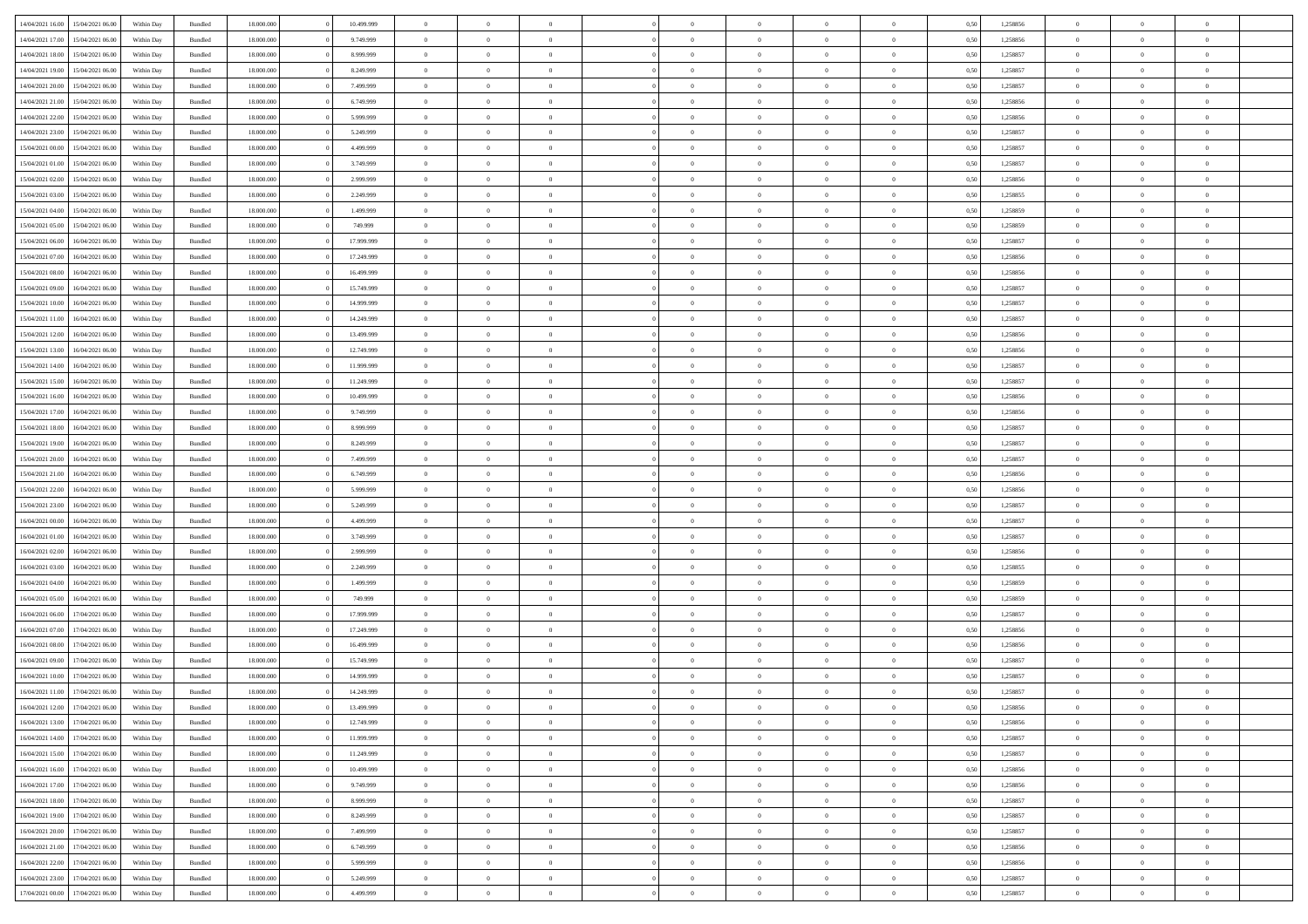|                  |                  |            |                    |            |            | $\overline{0}$ |                |                |                | $\Omega$       | $\Omega$       | $\theta$       |      |          | $\theta$       | $\overline{0}$ | $\theta$       |  |
|------------------|------------------|------------|--------------------|------------|------------|----------------|----------------|----------------|----------------|----------------|----------------|----------------|------|----------|----------------|----------------|----------------|--|
| 17/04/2021 01:00 | 17/04/2021 06:00 | Within Day | Bundled            | 18.000.000 | 3.749.999  |                | $\theta$       |                | $\Omega$       |                |                |                | 0.50 | 1,258857 |                |                |                |  |
| 17/04/2021 02.00 | 17/04/2021 06:00 | Within Day | Bundled            | 18.000.000 | 2.999.999  | $\overline{0}$ | $\theta$       | $\overline{0}$ | $\overline{0}$ | $\bf{0}$       | $\overline{0}$ | $\overline{0}$ | 0,50 | 1,258856 | $\theta$       | $\overline{0}$ | $\overline{0}$ |  |
| 17/04/2021 03:00 | 17/04/2021 06:00 | Within Day | Bundled            | 18.000.000 | 2.249.999  | $\overline{0}$ | $\overline{0}$ | $\overline{0}$ | $\bf{0}$       | $\bf{0}$       | $\overline{0}$ | $\bf{0}$       | 0,50 | 1,258855 | $\bf{0}$       | $\overline{0}$ | $\overline{0}$ |  |
| 17/04/2021 04:00 | 17/04/2021 06:00 | Within Dav | Bundled            | 18.000.000 | 1.499.999  | $\overline{0}$ | $\overline{0}$ | $\overline{0}$ | $\overline{0}$ | $\bf{0}$       | $\overline{0}$ | $\overline{0}$ | 0.50 | 1.258859 | $\theta$       | $\theta$       | $\overline{0}$ |  |
| 17/04/2021 05:00 | 17/04/2021 06:00 | Within Day | Bundled            | 18.000.000 | 749.999    | $\overline{0}$ | $\theta$       | $\overline{0}$ | $\overline{0}$ | $\bf{0}$       | $\overline{0}$ | $\bf{0}$       | 0,50 | 1,258859 | $\theta$       | $\theta$       | $\overline{0}$ |  |
|                  |                  |            |                    |            |            |                |                |                |                |                |                |                |      |          |                |                |                |  |
| 17/04/2021 06:00 | 18/04/2021 06:00 | Within Day | Bundled            | 18.000.000 | 17.999.999 | $\overline{0}$ | $\bf{0}$       | $\overline{0}$ | $\overline{0}$ | $\overline{0}$ | $\overline{0}$ | $\mathbf{0}$   | 0,50 | 1,258857 | $\overline{0}$ | $\overline{0}$ | $\bf{0}$       |  |
| 17/04/2021 07:00 | 18/04/2021 06:00 | Within Dav | Bundled            | 18.000.000 | 17.249.999 | $\overline{0}$ | $\overline{0}$ | $\overline{0}$ | $\overline{0}$ | $\bf{0}$       | $\overline{0}$ | $\overline{0}$ | 0.50 | 1,258856 | $\theta$       | $\overline{0}$ | $\overline{0}$ |  |
| 17/04/2021 08:00 | 18/04/2021 06:00 | Within Day | Bundled            | 18.000.000 | 16.499.999 | $\overline{0}$ | $\theta$       | $\overline{0}$ | $\overline{0}$ | $\bf{0}$       | $\overline{0}$ | $\bf{0}$       | 0,50 | 1,258856 | $\theta$       | $\theta$       | $\overline{0}$ |  |
| 17/04/2021 09:00 | 18/04/2021 06:00 | Within Day | Bundled            | 18.000.000 | 15.749.999 | $\overline{0}$ | $\overline{0}$ | $\overline{0}$ | $\overline{0}$ | $\bf{0}$       | $\overline{0}$ | $\bf{0}$       | 0,50 | 1,258857 | $\,0\,$        | $\overline{0}$ | $\overline{0}$ |  |
| 17/04/2021 10:00 | 18/04/2021 06:00 | Within Dav | Bundled            | 18.000.000 | 14.999.999 | $\overline{0}$ | $\overline{0}$ | $\overline{0}$ | $\overline{0}$ | $\overline{0}$ | $\overline{0}$ | $\overline{0}$ | 0.50 | 1,258857 | $\theta$       | $\overline{0}$ | $\overline{0}$ |  |
| 17/04/2021 11:00 | 18/04/2021 06:00 | Within Day | Bundled            | 18.000.000 | 14.249.999 | $\overline{0}$ | $\theta$       | $\overline{0}$ | $\overline{0}$ | $\bf{0}$       | $\overline{0}$ | $\bf{0}$       | 0,50 | 1,258857 | $\theta$       | $\theta$       | $\overline{0}$ |  |
| 17/04/2021 12:00 | 18/04/2021 06:00 | Within Day | Bundled            | 18.000.000 | 13.499.999 | $\overline{0}$ | $\overline{0}$ | $\overline{0}$ | $\overline{0}$ | $\bf{0}$       | $\overline{0}$ | $\bf{0}$       | 0,50 | 1,258856 | $\bf{0}$       | $\overline{0}$ | $\overline{0}$ |  |
|                  |                  |            |                    |            |            |                |                |                |                |                |                |                |      |          |                |                |                |  |
| 17/04/2021 13:00 | 18/04/2021 06:00 | Within Dav | Bundled            | 18.000.000 | 12.749.999 | $\overline{0}$ | $\overline{0}$ | $\overline{0}$ | $\overline{0}$ | $\bf{0}$       | $\overline{0}$ | $\overline{0}$ | 0.50 | 1.258856 | $\theta$       | $\theta$       | $\overline{0}$ |  |
| 17/04/2021 14:00 | 18/04/2021 06:00 | Within Day | Bundled            | 18.000.000 | 11.999.999 | $\overline{0}$ | $\theta$       | $\overline{0}$ | $\overline{0}$ | $\bf{0}$       | $\overline{0}$ | $\overline{0}$ | 0,50 | 1,258857 | $\theta$       | $\theta$       | $\overline{0}$ |  |
| 17/04/2021 15:00 | 18/04/2021 06:00 | Within Day | Bundled            | 18.000.000 | 11.249.999 | $\overline{0}$ | $\overline{0}$ | $\overline{0}$ | $\bf{0}$       | $\overline{0}$ | $\overline{0}$ | $\mathbf{0}$   | 0,50 | 1,258857 | $\bf{0}$       | $\overline{0}$ | $\bf{0}$       |  |
| 17/04/2021 16:00 | 18/04/2021 06:00 | Within Dav | Bundled            | 18.000.000 | 10.499.999 | $\overline{0}$ | $\overline{0}$ | $\overline{0}$ | $\overline{0}$ | $\overline{0}$ | $\overline{0}$ | $\overline{0}$ | 0.50 | 1,258856 | $\theta$       | $\overline{0}$ | $\overline{0}$ |  |
| 17/04/2021 17:00 | 18/04/2021 06:00 | Within Day | Bundled            | 18.000.000 | 9.749.999  | $\overline{0}$ | $\theta$       | $\overline{0}$ | $\overline{0}$ | $\bf{0}$       | $\overline{0}$ | $\bf{0}$       | 0,50 | 1,258856 | $\theta$       | $\theta$       | $\overline{0}$ |  |
| 17/04/2021 18:00 | 18/04/2021 06:00 | Within Day | Bundled            | 18.000.000 | 8.999.999  | $\overline{0}$ | $\overline{0}$ | $\overline{0}$ | $\bf{0}$       | $\bf{0}$       | $\bf{0}$       | $\bf{0}$       | 0,50 | 1,258857 | $\,0\,$        | $\overline{0}$ | $\overline{0}$ |  |
| 17/04/2021 19:00 | 18/04/2021 06:00 | Within Dav | Bundled            | 18.000.000 | 8.249.999  | $\overline{0}$ | $\overline{0}$ | $\overline{0}$ | $\overline{0}$ | $\overline{0}$ | $\overline{0}$ | $\overline{0}$ | 0.50 | 1,258857 | $\theta$       | $\overline{0}$ | $\overline{0}$ |  |
|                  |                  |            |                    |            |            |                |                |                |                |                |                |                |      |          |                |                |                |  |
| 17/04/2021 20:00 | 18/04/2021 06:00 | Within Day | Bundled            | 18.000.000 | 7.499.999  | $\overline{0}$ | $\theta$       | $\overline{0}$ | $\overline{0}$ | $\bf{0}$       | $\overline{0}$ | $\bf{0}$       | 0,50 | 1,258857 | $\theta$       | $\theta$       | $\overline{0}$ |  |
| 17/04/2021 21.00 | 18/04/2021 06:00 | Within Day | Bundled            | 18.000.000 | 6.749.999  | $\overline{0}$ | $\overline{0}$ | $\overline{0}$ | $\bf{0}$       | $\bf{0}$       | $\bf{0}$       | $\bf{0}$       | 0,50 | 1,258856 | $\,0\,$        | $\overline{0}$ | $\overline{0}$ |  |
| 17/04/2021 22:00 | 18/04/2021 06:00 | Within Day | Bundled            | 18.000.000 | 5.999.999  | $\overline{0}$ | $\overline{0}$ | $\overline{0}$ | $\overline{0}$ | $\bf{0}$       | $\overline{0}$ | $\overline{0}$ | 0.50 | 1.258856 | $\theta$       | $\theta$       | $\overline{0}$ |  |
| 17/04/2021 23:00 | 18/04/2021 06:00 | Within Day | Bundled            | 18.000.000 | 5.249.999  | $\overline{0}$ | $\theta$       | $\overline{0}$ | $\overline{0}$ | $\bf{0}$       | $\overline{0}$ | $\bf{0}$       | 0,50 | 1,258857 | $\theta$       | $\overline{0}$ | $\overline{0}$ |  |
| 18/04/2021 00:00 | 18/04/2021 06:00 | Within Day | Bundled            | 18.000.000 | 4.499.999  | $\overline{0}$ | $\bf{0}$       | $\overline{0}$ | $\bf{0}$       | $\overline{0}$ | $\overline{0}$ | $\mathbf{0}$   | 0,50 | 1,258857 | $\bf{0}$       | $\overline{0}$ | $\bf{0}$       |  |
| 18/04/2021 01:00 | 18/04/2021 06:00 | Within Dav | Bundled            | 18.000.000 | 3.749.999  | $\overline{0}$ | $\overline{0}$ | $\overline{0}$ | $\overline{0}$ | $\overline{0}$ | $\overline{0}$ | $\overline{0}$ | 0.50 | 1,258857 | $\theta$       | $\overline{0}$ | $\overline{0}$ |  |
|                  |                  |            |                    |            |            | $\overline{0}$ | $\theta$       | $\overline{0}$ |                | $\bf{0}$       | $\overline{0}$ |                |      |          | $\theta$       | $\theta$       | $\overline{0}$ |  |
| 18/04/2021 02:00 | 18/04/2021 06:00 | Within Day | Bundled            | 18.000.000 | 2.999.999  |                |                |                | $\overline{0}$ |                |                | $\bf{0}$       | 0,50 | 1,258856 |                |                |                |  |
| 18/04/2021 03:00 | 18/04/2021 06:00 | Within Day | Bundled            | 18.000.000 | 2.249.999  | $\overline{0}$ | $\overline{0}$ | $\overline{0}$ | $\bf{0}$       | $\bf{0}$       | $\bf{0}$       | $\bf{0}$       | 0,50 | 1,258855 | $\,0\,$        | $\overline{0}$ | $\overline{0}$ |  |
| 18/04/2021 04:00 | 18/04/2021 06:00 | Within Day | Bundled            | 18.000.000 | 1.499.999  | $\overline{0}$ | $\overline{0}$ | $\overline{0}$ | $\overline{0}$ | $\overline{0}$ | $\overline{0}$ | $\overline{0}$ | 0.50 | 1,258859 | $\theta$       | $\theta$       | $\overline{0}$ |  |
| 18/04/2021 05:00 | 18/04/2021 06:00 | Within Day | Bundled            | 18.000.000 | 749.999    | $\overline{0}$ | $\theta$       | $\overline{0}$ | $\overline{0}$ | $\bf{0}$       | $\overline{0}$ | $\bf{0}$       | 0,50 | 1,258859 | $\,$ 0 $\,$    | $\theta$       | $\overline{0}$ |  |
| 18/04/2021 06:00 | 19/04/2021 06:00 | Within Day | Bundled            | 18.000.000 | 17.999.999 | $\overline{0}$ | $\overline{0}$ | $\overline{0}$ | $\bf{0}$       | $\bf{0}$       | $\bf{0}$       | $\bf{0}$       | 0,50 | 1,258857 | $\bf{0}$       | $\overline{0}$ | $\overline{0}$ |  |
| 18/04/2021 07:00 | 19/04/2021 06:00 | Within Day | Bundled            | 18.000.000 | 17.249.999 | $\overline{0}$ | $\Omega$       | $\Omega$       | $\Omega$       | $\Omega$       | $\Omega$       | $\overline{0}$ | 0.50 | 1,258856 | $\,0\,$        | $\theta$       | $\theta$       |  |
| 18/04/2021 08:00 | 19/04/2021 06:00 | Within Day | Bundled            | 18.000.000 | 16.499.999 | $\overline{0}$ | $\theta$       | $\overline{0}$ | $\overline{0}$ | $\bf{0}$       | $\overline{0}$ | $\bf{0}$       | 0,50 | 1,258856 | $\theta$       | $\theta$       | $\overline{0}$ |  |
|                  |                  |            |                    |            |            |                |                |                |                |                |                |                |      |          |                |                |                |  |
| 18/04/2021 09:00 | 19/04/2021 06:00 | Within Day | Bundled            | 18.000.000 | 15.749.999 | $\overline{0}$ | $\bf{0}$       | $\overline{0}$ | $\bf{0}$       | $\bf{0}$       | $\overline{0}$ | $\mathbf{0}$   | 0,50 | 1,258857 | $\overline{0}$ | $\overline{0}$ | $\bf{0}$       |  |
| 18/04/2021 11:00 | 19/04/2021 06:00 | Within Day | Bundled            | 18,000,000 | 14.249.999 | $\overline{0}$ | $\Omega$       | $\Omega$       | $\Omega$       | $\Omega$       | $\Omega$       | $\overline{0}$ | 0.50 | 1,258857 | $\theta$       | $\theta$       | $\theta$       |  |
| 18/04/2021 12:00 | 19/04/2021 06:00 | Within Day | Bundled            | 18.000.000 | 13.499.999 | $\overline{0}$ | $\theta$       | $\overline{0}$ | $\overline{0}$ | $\bf{0}$       | $\overline{0}$ | $\bf{0}$       | 0,50 | 1,258856 | $\theta$       | $\theta$       | $\overline{0}$ |  |
| 18/04/2021 13:00 | 19/04/2021 06:00 | Within Day | Bundled            | 18.000.000 | 12.749.999 | $\overline{0}$ | $\overline{0}$ | $\overline{0}$ | $\bf{0}$       | $\bf{0}$       | $\bf{0}$       | $\bf{0}$       | 0,50 | 1,258856 | $\,0\,$        | $\overline{0}$ | $\overline{0}$ |  |
| 18/04/2021 14:00 | 19/04/2021 06:00 | Within Day | Bundled            | 18,000,000 | 11.999.999 | $\overline{0}$ | $\Omega$       | $\Omega$       | $\Omega$       | $\Omega$       | $\theta$       | $\overline{0}$ | 0.50 | 1,258857 | $\theta$       | $\theta$       | $\theta$       |  |
| 18/04/2021 15:00 | 19/04/2021 06:00 | Within Day | Bundled            | 18.000.000 | 11.249.999 | $\overline{0}$ | $\theta$       | $\overline{0}$ | $\overline{0}$ | $\bf{0}$       | $\overline{0}$ | $\bf{0}$       | 0,50 | 1,258857 | $\,$ 0 $\,$    | $\overline{0}$ | $\overline{0}$ |  |
| 18/04/2021 16:00 | 19/04/2021 06:00 | Within Day | Bundled            | 18.000.000 | 10.499.999 | $\overline{0}$ | $\overline{0}$ | $\overline{0}$ | $\bf{0}$       | $\bf{0}$       | $\bf{0}$       | $\bf{0}$       | 0,50 | 1,258856 | $\overline{0}$ | $\overline{0}$ | $\overline{0}$ |  |
|                  |                  |            |                    |            |            |                |                |                |                |                |                |                |      |          |                |                |                |  |
| 18/04/2021 17:00 | 19/04/2021 06:00 | Within Day | Bundled            | 18.000.000 | 9.749.999  | $\overline{0}$ | $\Omega$       | $\Omega$       | $\Omega$       | $\Omega$       | $\overline{0}$ | $\overline{0}$ | 0.50 | 1,258856 | $\,0\,$        | $\theta$       | $\theta$       |  |
| 18/04/2021 18:00 | 19/04/2021 06:00 | Within Day | Bundled            | 18.000.000 | 8.999.999  | $\overline{0}$ | $\theta$       | $\overline{0}$ | $\overline{0}$ | $\bf{0}$       | $\overline{0}$ | $\bf{0}$       | 0,50 | 1,258857 | $\,$ 0 $\,$    | $\theta$       | $\overline{0}$ |  |
| 18/04/2021 19:00 | 19/04/2021 06:00 | Within Day | Bundled            | 18.000.000 | 8.249.999  | $\overline{0}$ | $\overline{0}$ | $\overline{0}$ | $\overline{0}$ | $\bf{0}$       | $\overline{0}$ | $\mathbf{0}$   | 0,50 | 1,258857 | $\overline{0}$ | $\overline{0}$ | $\bf{0}$       |  |
| 18/04/2021 20:00 | 19/04/2021 06:00 | Within Day | Bundled            | 18,000,000 | 7.499.999  | $\overline{0}$ | $\Omega$       | $\Omega$       | $\Omega$       | $\Omega$       | $\Omega$       | $\overline{0}$ | 0.50 | 1,258857 | $\theta$       | $\Omega$       | $\theta$       |  |
| 18/04/2021 21:00 | 19/04/2021 06:00 | Within Day | Bundled            | 18.000.000 | 6.749.999  | $\overline{0}$ | $\overline{0}$ | $\overline{0}$ | $\bf{0}$       | $\,$ 0         | $\overline{0}$ | $\bf{0}$       | 0,50 | 1,258856 | $\,0\,$        | $\overline{0}$ | $\overline{0}$ |  |
| 18/04/2021 22:00 | 19/04/2021 06:00 | Within Day | $\mathbf B$ undled | 18.000.000 | 5.999.999  | $\bf{0}$       | $\bf{0}$       |                |                | $\bf{0}$       |                |                | 0,50 | 1,258856 | $\bf{0}$       | $\overline{0}$ |                |  |
| 18/04/2021 23:00 | 19/04/2021 06:00 | Within Day | Bundled            | 18,000,000 | 5.249.999  | $\overline{0}$ | $\overline{0}$ | $\overline{0}$ | $\Omega$       | $\overline{0}$ | $\overline{0}$ | $\overline{0}$ | 0.50 | 1,258857 | $\theta$       | $\theta$       | $\theta$       |  |
| 19/04/2021 00:00 | 19/04/2021 06:00 | Within Day | Bundled            | 18.000.000 | 4.499.999  | $\overline{0}$ | $\,$ 0         | $\overline{0}$ | $\overline{0}$ | $\,$ 0 $\,$    | $\overline{0}$ | $\mathbf{0}$   | 0,50 | 1,258857 | $\,$ 0 $\,$    | $\,$ 0 $\,$    | $\,$ 0         |  |
|                  |                  |            |                    |            |            |                |                |                |                |                |                |                |      |          |                |                |                |  |
| 19/04/2021 01:00 | 19/04/2021 06:00 | Within Day | Bundled            | 18.000.000 | 3.749.999  | $\overline{0}$ | $\overline{0}$ | $\overline{0}$ | $\overline{0}$ | $\overline{0}$ | $\overline{0}$ | $\mathbf{0}$   | 0,50 | 1,258857 | $\overline{0}$ | $\bf{0}$       | $\bf{0}$       |  |
| 19/04/2021 02:00 | 19/04/2021 06:00 | Within Day | Bundled            | 18,000,000 | 2.999.999  | $\overline{0}$ | $\overline{0}$ | $\overline{0}$ | $\Omega$       | $\overline{0}$ | $\overline{0}$ | $\bf{0}$       | 0,50 | 1,258856 | $\overline{0}$ | $\theta$       | $\overline{0}$ |  |
| 19/04/2021 03:00 | 19/04/2021 06:00 | Within Day | Bundled            | 18.000.000 | 2.249.999  | $\overline{0}$ | $\,$ 0         | $\overline{0}$ | $\overline{0}$ | $\,$ 0 $\,$    | $\overline{0}$ | $\bf{0}$       | 0,50 | 1,258855 | $\,$ 0 $\,$    | $\overline{0}$ | $\overline{0}$ |  |
| 19/04/2021 04:00 | 19/04/2021 06:00 | Within Day | Bundled            | 18.000.000 | 1.499.999  | $\overline{0}$ | $\overline{0}$ | $\overline{0}$ | $\overline{0}$ | $\overline{0}$ | $\overline{0}$ | $\mathbf{0}$   | 0,50 | 1,258859 | $\overline{0}$ | $\bf{0}$       | $\bf{0}$       |  |
| 19/04/2021 05:00 | 19/04/2021 06:00 | Within Day | Bundled            | 18,000,000 | 749.999    | $\overline{0}$ | $\overline{0}$ | $\overline{0}$ | $\Omega$       | $\overline{0}$ | $\overline{0}$ | $\bf{0}$       | 0.50 | 1,258859 | $\overline{0}$ | $\theta$       | $\overline{0}$ |  |
| 19/04/2021 06:00 | 20/04/2021 06:00 | Within Day | Bundled            | 18.000.000 | 17.999.999 | $\overline{0}$ | $\,$ 0         | $\overline{0}$ | $\overline{0}$ | $\bf{0}$       | $\overline{0}$ | $\bf{0}$       | 0,50 | 1,258857 | $\,$ 0 $\,$    | $\overline{0}$ | $\overline{0}$ |  |
|                  |                  |            |                    |            |            |                |                |                |                |                |                |                |      |          |                |                |                |  |
| 19/04/2021 07:00 | 20/04/2021 06:00 | Within Day | Bundled            | 18.000.000 | 17.249.999 | $\overline{0}$ | $\bf{0}$       | $\overline{0}$ | $\overline{0}$ | $\overline{0}$ | $\overline{0}$ | $\mathbf{0}$   | 0,50 | 1,258856 | $\overline{0}$ | $\overline{0}$ | $\bf{0}$       |  |
| 19/04/2021 08:00 | 20/04/2021 06:00 | Within Day | Bundled            | 18,000,000 | 16.499.999 | $\overline{0}$ | $\overline{0}$ | $\overline{0}$ | $\Omega$       | $\overline{0}$ | $\overline{0}$ | $\bf{0}$       | 0.50 | 1,258856 | $\overline{0}$ | $\overline{0}$ | $\overline{0}$ |  |
| 19/04/2021 09:00 | 20/04/2021 06:00 | Within Day | Bundled            | 18.000.000 | 15.749.999 | $\overline{0}$ | $\,$ 0 $\,$    | $\overline{0}$ | $\overline{0}$ | $\bf{0}$       | $\overline{0}$ | $\bf{0}$       | 0,50 | 1,258857 | $\,$ 0 $\,$    | $\,$ 0 $\,$    | $\bf{0}$       |  |
| 19/04/2021 10:00 | 20/04/2021 06:00 | Within Day | Bundled            | 18.000.000 | 14.999.999 | $\overline{0}$ | $\bf{0}$       | $\overline{0}$ | $\bf{0}$       | $\bf{0}$       | $\overline{0}$ | $\bf{0}$       | 0,50 | 1,258857 | $\overline{0}$ | $\overline{0}$ | $\bf{0}$       |  |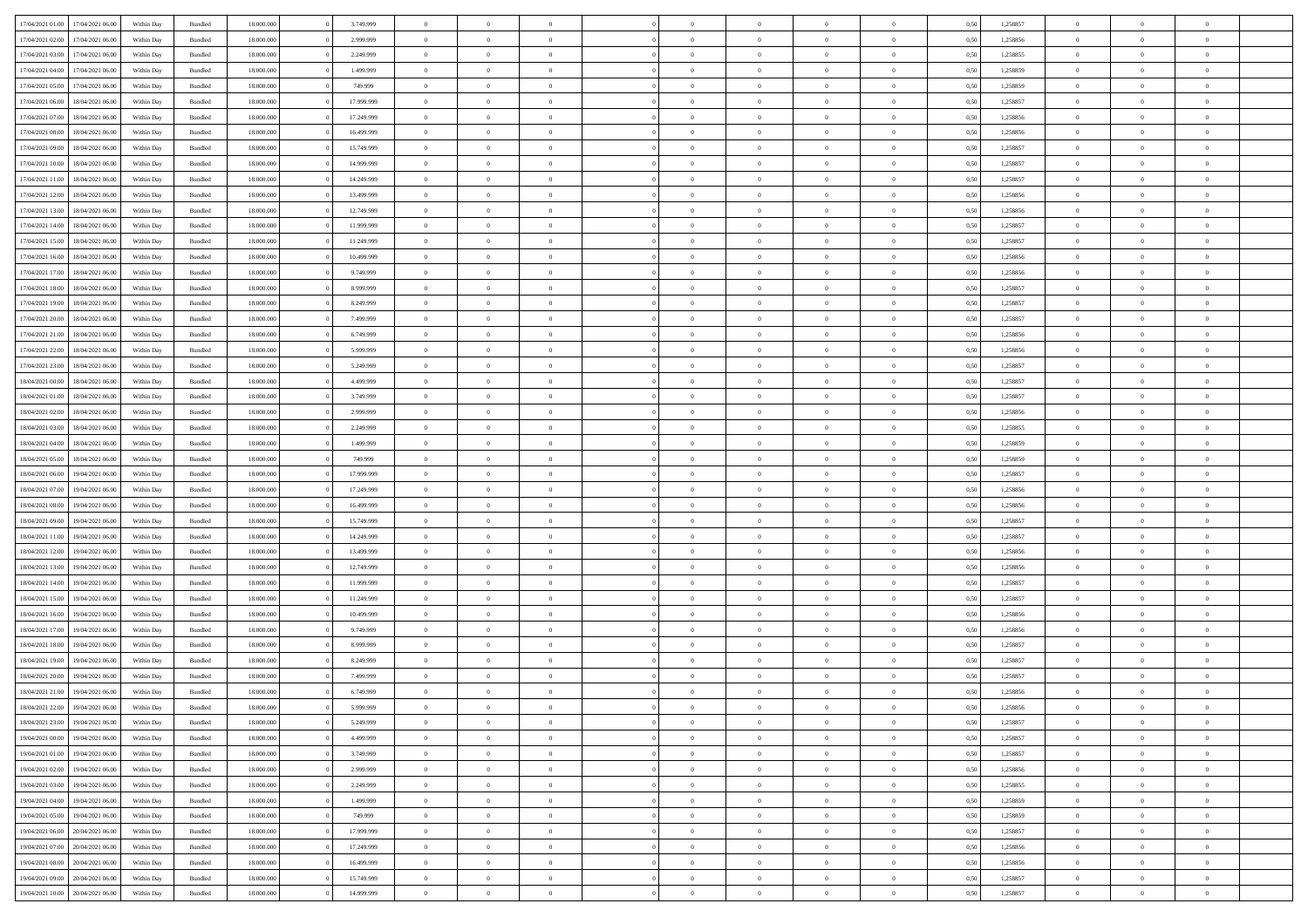| 19/04/2021 11:00                  | 20/04/2021 06:00 | Within Day | Bundled            | 18.000.000 | 14.249.999 | $\overline{0}$ | $\Omega$       |                | $\Omega$       | $\Omega$       | $\Omega$       | $\theta$       | 0.50 | 1,258857 | $\theta$       | $\theta$       | $\theta$       |  |
|-----------------------------------|------------------|------------|--------------------|------------|------------|----------------|----------------|----------------|----------------|----------------|----------------|----------------|------|----------|----------------|----------------|----------------|--|
|                                   |                  |            |                    |            |            |                |                |                |                |                |                |                |      |          |                |                |                |  |
| 19/04/2021 12:00                  | 20/04/2021 06:00 | Within Day | Bundled            | 18.000.000 | 13.499.999 | $\overline{0}$ | $\theta$       | $\overline{0}$ | $\overline{0}$ | $\bf{0}$       | $\overline{0}$ | $\overline{0}$ | 0,50 | 1,258856 | $\theta$       | $\theta$       | $\overline{0}$ |  |
| 19/04/2021 13:00                  | 20/04/2021 06:00 | Within Day | Bundled            | 18.000.000 | 12.749.999 | $\overline{0}$ | $\overline{0}$ | $\overline{0}$ | $\bf{0}$       | $\bf{0}$       | $\bf{0}$       | $\bf{0}$       | 0,50 | 1,258856 | $\bf{0}$       | $\overline{0}$ | $\overline{0}$ |  |
|                                   |                  |            |                    |            |            |                |                |                |                |                |                |                |      |          |                |                |                |  |
| 19/04/2021 14:00                  | 20/04/2021 06:00 | Within Dav | Bundled            | 18.000.000 | 11.999.999 | $\overline{0}$ | $\theta$       | $\overline{0}$ | $\overline{0}$ | $\bf{0}$       | $\overline{0}$ | $\overline{0}$ | 0.50 | 1.258857 | $\theta$       | $\theta$       | $\overline{0}$ |  |
| 19/04/2021 15:00                  | 20/04/2021 06:00 | Within Day | Bundled            | 18.000.000 | 11.249.999 | $\overline{0}$ | $\theta$       | $\overline{0}$ | $\overline{0}$ | $\bf{0}$       | $\overline{0}$ | $\bf{0}$       | 0,50 | 1,258857 | $\theta$       | $\theta$       | $\overline{0}$ |  |
| 19/04/2021 16:00                  | 20/04/2021 06:00 | Within Day | Bundled            | 18.000.000 | 10.499.999 | $\overline{0}$ | $\bf{0}$       | $\overline{0}$ | $\bf{0}$       | $\overline{0}$ | $\overline{0}$ | $\mathbf{0}$   | 0,50 | 1,258856 | $\bf{0}$       | $\overline{0}$ | $\bf{0}$       |  |
| 19/04/2021 17:00                  | 20/04/2021 06:00 | Within Dav | Bundled            | 18.000.000 | 9.749.999  | $\overline{0}$ | $\overline{0}$ | $\overline{0}$ | $\overline{0}$ | $\bf{0}$       | $\overline{0}$ | $\overline{0}$ | 0.50 | 1,258856 | $\theta$       | $\theta$       | $\overline{0}$ |  |
|                                   |                  |            |                    |            |            |                |                |                |                |                |                |                |      |          |                |                |                |  |
| 19/04/2021 18:00                  | 20/04/2021 06:00 | Within Day | Bundled            | 18.000.000 | 8.999.999  | $\overline{0}$ | $\theta$       | $\overline{0}$ | $\overline{0}$ | $\bf{0}$       | $\overline{0}$ | $\bf{0}$       | 0,50 | 1,258857 | $\theta$       | $\theta$       | $\overline{0}$ |  |
| 19/04/2021 19:00                  | 20/04/2021 06:00 | Within Day | Bundled            | 18.000.000 | 8.249.999  | $\overline{0}$ | $\overline{0}$ | $\overline{0}$ | $\bf{0}$       | $\bf{0}$       | $\bf{0}$       | $\bf{0}$       | 0,50 | 1,258857 | $\,0\,$        | $\overline{0}$ | $\overline{0}$ |  |
| 19/04/2021 20:00                  | 20/04/2021 06:00 | Within Dav | Bundled            | 18.000.000 | 7.499.999  | $\overline{0}$ | $\overline{0}$ | $\overline{0}$ | $\overline{0}$ | $\overline{0}$ | $\overline{0}$ | $\overline{0}$ | 0.50 | 1,258857 | $\theta$       | $\overline{0}$ | $\overline{0}$ |  |
|                                   |                  |            |                    |            |            |                |                |                |                |                |                |                |      |          |                |                |                |  |
| 19/04/2021 21:00                  | 20/04/2021 06:00 | Within Day | Bundled            | 18.000.000 | 6.749.999  | $\overline{0}$ | $\theta$       | $\overline{0}$ | $\overline{0}$ | $\bf{0}$       | $\overline{0}$ | $\bf{0}$       | 0,50 | 1,258856 | $\theta$       | $\theta$       | $\overline{0}$ |  |
| 19/04/2021 22.00                  | 20/04/2021 06:00 | Within Day | Bundled            | 18.000.000 | 5.999.999  | $\overline{0}$ | $\overline{0}$ | $\overline{0}$ | $\bf{0}$       | $\bf{0}$       | $\bf{0}$       | $\bf{0}$       | 0,50 | 1,258856 | $\bf{0}$       | $\overline{0}$ | $\overline{0}$ |  |
| 19/04/2021 23:00                  | 20/04/2021 06:00 | Within Day | Bundled            | 18.000.000 | 5.249.999  | $\overline{0}$ | $\theta$       | $\overline{0}$ | $\overline{0}$ | $\bf{0}$       | $\overline{0}$ | $\overline{0}$ | 0.50 | 1.258857 | $\theta$       | $\theta$       | $\overline{0}$ |  |
| 20/04/2021 00:00                  | 20/04/2021 06:00 | Within Day | Bundled            | 18.000.000 | 4.499.999  | $\overline{0}$ | $\theta$       | $\overline{0}$ | $\overline{0}$ | $\bf{0}$       | $\overline{0}$ | $\overline{0}$ | 0,50 | 1,258857 | $\theta$       | $\theta$       | $\overline{0}$ |  |
|                                   |                  |            |                    |            |            |                |                |                |                |                |                |                |      |          |                |                |                |  |
| 20/04/2021 01:00                  | 20/04/2021 06:00 | Within Day | Bundled            | 18.000.000 | 3.749.999  | $\overline{0}$ | $\overline{0}$ | $\overline{0}$ | $\bf{0}$       | $\overline{0}$ | $\bf{0}$       | $\mathbf{0}$   | 0,50 | 1,258857 | $\bf{0}$       | $\overline{0}$ | $\bf{0}$       |  |
| 20/04/2021 02:00                  | 20/04/2021 06:00 | Within Dav | Bundled            | 18.000.000 | 2.999.999  | $\overline{0}$ | $\overline{0}$ | $\overline{0}$ | $\overline{0}$ | $\bf{0}$       | $\overline{0}$ | $\overline{0}$ | 0.50 | 1,258856 | $\theta$       | $\overline{0}$ | $\overline{0}$ |  |
| 20/04/2021 03:00                  | 20/04/2021 06:00 | Within Day | Bundled            | 18.000.000 | 2.249.999  | $\overline{0}$ | $\theta$       | $\overline{0}$ | $\overline{0}$ | $\bf{0}$       | $\overline{0}$ | $\bf{0}$       | 0,50 | 1,258855 | $\theta$       | $\theta$       | $\overline{0}$ |  |
|                                   |                  |            |                    |            |            |                |                |                |                |                |                |                |      |          |                |                |                |  |
| 20/04/2021 04:00                  | 20/04/2021 06:00 | Within Day | Bundled            | 18.000.000 | 1.499.999  | $\overline{0}$ | $\overline{0}$ | $\overline{0}$ | $\bf{0}$       | $\bf{0}$       | $\bf{0}$       | $\bf{0}$       | 0,50 | 1,258859 | $\,0\,$        | $\overline{0}$ | $\overline{0}$ |  |
| 20/04/2021 05:00                  | 20/04/2021 06:00 | Within Dav | Bundled            | 18.000.000 | 749.999    | $\overline{0}$ | $\overline{0}$ | $\overline{0}$ | $\overline{0}$ | $\overline{0}$ | $\overline{0}$ | $\overline{0}$ | 0.50 | 1,258859 | $\theta$       | $\overline{0}$ | $\overline{0}$ |  |
| 20/04/2021 06:00                  | 21/04/2021 06:00 | Within Day | Bundled            | 18.000.000 | 17.999.999 | $\overline{0}$ | $\theta$       | $\overline{0}$ | $\overline{0}$ | $\bf{0}$       | $\overline{0}$ | $\bf{0}$       | 0,50 | 1,258857 | $\theta$       | $\theta$       | $\overline{0}$ |  |
| 20/04/2021 07:00                  | 21/04/2021 06:00 | Within Day | Bundled            | 18.000.000 | 17.249.999 | $\overline{0}$ | $\overline{0}$ | $\overline{0}$ | $\bf{0}$       | $\bf{0}$       | $\bf{0}$       | $\bf{0}$       | 0,50 | 1,258856 | $\,0\,$        | $\overline{0}$ | $\overline{0}$ |  |
|                                   |                  |            |                    |            |            |                |                |                |                |                |                |                |      |          |                |                |                |  |
| 20/04/2021 08:00                  | 21/04/2021 06:00 | Within Day | Bundled            | 18.000.000 | 16.499.999 | $\overline{0}$ | $\overline{0}$ | $\overline{0}$ | $\overline{0}$ | $\bf{0}$       | $\overline{0}$ | $\overline{0}$ | 0.50 | 1.258856 | $\theta$       | $\theta$       | $\overline{0}$ |  |
| 20/04/2021 09:00                  | 21/04/2021 06:00 | Within Day | Bundled            | 18.000.000 | 15.749.999 | $\overline{0}$ | $\theta$       | $\overline{0}$ | $\overline{0}$ | $\bf{0}$       | $\overline{0}$ | $\bf{0}$       | 0,50 | 1,258857 | $\theta$       | $\overline{0}$ | $\overline{0}$ |  |
| 20/04/2021 10:00                  | 21/04/2021 06:00 | Within Day | Bundled            | 18.000.000 | 14.999.999 | $\overline{0}$ | $\overline{0}$ | $\overline{0}$ | $\bf{0}$       | $\overline{0}$ | $\bf{0}$       | $\mathbf{0}$   | 0,50 | 1,258857 | $\overline{0}$ | $\overline{0}$ | $\bf{0}$       |  |
| 20/04/2021 11:00                  | 21/04/2021 06:00 | Within Dav | Bundled            | 18.000.000 | 14.249.999 | $\overline{0}$ | $\overline{0}$ | $\overline{0}$ | $\overline{0}$ | $\overline{0}$ | $\overline{0}$ | $\overline{0}$ | 0.50 | 1,258857 | $\theta$       | $\theta$       | $\overline{0}$ |  |
|                                   |                  |            |                    |            |            |                |                |                |                |                |                |                |      |          |                |                |                |  |
| 20/04/2021 12:00                  | 21/04/2021 06:00 | Within Day | Bundled            | 18.000.000 | 13.499.999 | $\overline{0}$ | $\theta$       | $\overline{0}$ | $\overline{0}$ | $\bf{0}$       | $\overline{0}$ | $\bf{0}$       | 0,50 | 1,258856 | $\theta$       | $\theta$       | $\overline{0}$ |  |
| 20/04/2021 13:00                  | 21/04/2021 06:00 | Within Day | Bundled            | 18.000.000 | 12.749.999 | $\overline{0}$ | $\overline{0}$ | $\overline{0}$ | $\bf{0}$       | $\bf{0}$       | $\bf{0}$       | $\bf{0}$       | 0,50 | 1,258856 | $\,0\,$        | $\overline{0}$ | $\overline{0}$ |  |
| 20/04/2021 14:00                  | 21/04/2021 06:00 | Within Day | Bundled            | 18.000.000 | 11.999.999 | $\overline{0}$ | $\overline{0}$ | $\overline{0}$ | $\overline{0}$ | $\bf{0}$       | $\overline{0}$ | $\overline{0}$ | 0.50 | 1,258857 | $\theta$       | $\theta$       | $\overline{0}$ |  |
| 20/04/2021 15:00                  | 21/04/2021 06:00 | Within Day | Bundled            | 18.000.000 | 11.249.999 | $\overline{0}$ | $\theta$       | $\overline{0}$ | $\overline{0}$ | $\bf{0}$       | $\overline{0}$ | $\bf{0}$       | 0,50 | 1,258857 | $\,$ 0 $\,$    | $\theta$       | $\overline{0}$ |  |
|                                   |                  |            |                    |            |            |                |                |                |                |                |                |                |      |          |                |                |                |  |
| 20/04/2021 16:00                  | 21/04/2021 06:00 | Within Day | Bundled            | 18.000.000 | 10.499.999 | $\overline{0}$ | $\overline{0}$ | $\overline{0}$ | $\bf{0}$       | $\bf{0}$       | $\bf{0}$       | $\bf{0}$       | 0,50 | 1,258856 | $\overline{0}$ | $\overline{0}$ | $\overline{0}$ |  |
| 20/04/2021 17:00                  | 21/04/2021 06.00 | Within Day | Bundled            | 18.000.000 | 9.749.999  | $\overline{0}$ | $\Omega$       | $\Omega$       | $\Omega$       | $\Omega$       | $\Omega$       | $\overline{0}$ | 0.50 | 1,258856 | $\,0\,$        | $\Omega$       | $\theta$       |  |
| 20/04/2021 18:00                  | 21/04/2021 06:00 | Within Day | Bundled            | 18.000.000 | 8.999.999  | $\overline{0}$ | $\theta$       | $\overline{0}$ | $\overline{0}$ | $\bf{0}$       | $\overline{0}$ | $\bf{0}$       | 0,50 | 1,258857 | $\theta$       | $\theta$       | $\overline{0}$ |  |
|                                   |                  |            |                    |            |            |                |                |                |                |                |                |                |      |          |                |                |                |  |
| 20/04/2021 19:00                  | 21/04/2021 06:00 | Within Day | Bundled            | 18.000.000 | 8.249.999  | $\overline{0}$ | $\bf{0}$       | $\overline{0}$ | $\overline{0}$ | $\bf{0}$       | $\overline{0}$ | $\mathbf{0}$   | 0,50 | 1,258857 | $\overline{0}$ | $\overline{0}$ | $\bf{0}$       |  |
| 20/04/2021 20:00                  | 21/04/2021 06:00 | Within Day | Bundled            | 18,000,000 | 7.499.999  | $\overline{0}$ | $\Omega$       | $\Omega$       | $\Omega$       | $\Omega$       | $\Omega$       | $\overline{0}$ | 0.50 | 1,258857 | $\theta$       | $\theta$       | $\theta$       |  |
| 20/04/2021 21:00                  | 21/04/2021 06:00 | Within Day | Bundled            | 18.000.000 | 6.749.999  | $\overline{0}$ | $\theta$       | $\overline{0}$ | $\overline{0}$ | $\bf{0}$       | $\overline{0}$ | $\bf{0}$       | 0,50 | 1,258856 | $\theta$       | $\theta$       | $\overline{0}$ |  |
| 20/04/2021 22:00                  | 21/04/2021 06.00 | Within Day | Bundled            | 18.000.000 | 5.999.999  | $\overline{0}$ | $\overline{0}$ | $\overline{0}$ | $\overline{0}$ | $\bf{0}$       | $\overline{0}$ | $\bf{0}$       | 0,50 | 1,258856 | $\,0\,$        | $\overline{0}$ | $\overline{0}$ |  |
|                                   |                  |            |                    |            |            |                |                |                |                |                |                |                |      |          |                |                |                |  |
| 20/04/2021 23:00                  | 21/04/2021 06:00 | Within Day | Bundled            | 18,000,000 | 5.249.999  | $\overline{0}$ | $\Omega$       | $\Omega$       | $\Omega$       | $\Omega$       | $\theta$       | $\overline{0}$ | 0.50 | 1,258857 | $\theta$       | $\theta$       | $\theta$       |  |
| 21/04/2021 00:00                  | 21/04/2021 06:00 | Within Day | Bundled            | 18.000.000 | 4.499.999  | $\overline{0}$ | $\theta$       | $\overline{0}$ | $\overline{0}$ | $\bf{0}$       | $\overline{0}$ | $\bf{0}$       | 0,50 | 1,258857 | $\,$ 0 $\,$    | $\theta$       | $\overline{0}$ |  |
| 21/04/2021 01:00                  | 21/04/2021 06:00 | Within Day | Bundled            | 18.000.000 | 3.749.999  | $\overline{0}$ | $\overline{0}$ | $\overline{0}$ | $\overline{0}$ | $\bf{0}$       | $\overline{0}$ | $\bf{0}$       | 0,50 | 1,258857 | $\overline{0}$ | $\overline{0}$ | $\overline{0}$ |  |
|                                   |                  |            |                    | 18.000.000 |            | $\overline{0}$ | $\Omega$       | $\Omega$       | $\Omega$       | $\Omega$       | $\overline{0}$ | $\overline{0}$ | 0.50 |          | $\,0\,$        | $\theta$       | $\theta$       |  |
| 21/04/2021 02:00                  | 21/04/2021 06.00 | Within Day | Bundled            |            | 2.999.999  |                |                |                |                |                |                |                |      | 1,258856 |                |                |                |  |
| 21/04/2021 03:00                  | 21/04/2021 06:00 | Within Day | Bundled            | 18.000.000 | 2.249.999  | $\overline{0}$ | $\theta$       | $\overline{0}$ | $\overline{0}$ | $\bf{0}$       | $\overline{0}$ | $\bf{0}$       | 0,50 | 1,258855 | $\,$ 0 $\,$    | $\theta$       | $\overline{0}$ |  |
| 21/04/2021 04:00                  | 21/04/2021 06:00 | Within Day | Bundled            | 18.000.000 | 1.499.999  | $\overline{0}$ | $\overline{0}$ | $\overline{0}$ | $\overline{0}$ | $\bf{0}$       | $\overline{0}$ | $\mathbf{0}$   | 0,50 | 1,258859 | $\overline{0}$ | $\overline{0}$ | $\bf{0}$       |  |
| 21/04/2021 05:00                  | 21/04/2021 06:00 | Within Day | Bundled            | 18,000,000 | 749.999    | $\overline{0}$ | $\Omega$       | $\Omega$       | $\Omega$       | $\Omega$       | $\Omega$       | $\overline{0}$ | 0.50 | 1,258859 | $\theta$       | $\Omega$       | $\theta$       |  |
| 21/04/2021 06:00                  | 22/04/2021 06:00 | Within Day | Bundled            | 18.000.000 | 17.999.999 | $\overline{0}$ | $\overline{0}$ | $\overline{0}$ | $\bf{0}$       | $\,$ 0         | $\overline{0}$ | $\bf{0}$       | 0,50 | 1,258857 | $\,0\,$        | $\overline{0}$ | $\overline{0}$ |  |
|                                   |                  |            |                    |            |            |                |                |                |                |                |                |                |      |          |                |                |                |  |
| 21/04/2021 07:00                  | 22/04/2021 06:00 | Within Day | $\mathbf B$ undled | 18.000.000 | 17.249.999 | $\bf{0}$       | $\bf{0}$       |                |                | $\bf{0}$       |                |                | 0,50 | 1,258856 | $\bf{0}$       | $\overline{0}$ |                |  |
| 21/04/2021 08:00                  | 22/04/2021 06:00 | Within Day | Bundled            | 18,000,000 | 16.499.999 | $\overline{0}$ | $\overline{0}$ | $\overline{0}$ | $\Omega$       | $\overline{0}$ | $\overline{0}$ | $\overline{0}$ | 0.50 | 1,258856 | $\theta$       | $\theta$       | $\theta$       |  |
| 21/04/2021 09:00                  | 22/04/2021 06:00 | Within Day | Bundled            | 18.000.000 | 15.749.999 | $\overline{0}$ | $\,$ 0         | $\overline{0}$ | $\overline{0}$ | $\,$ 0 $\,$    | $\overline{0}$ | $\mathbf{0}$   | 0,50 | 1,258857 | $\,$ 0 $\,$    | $\,$ 0 $\,$    | $\,$ 0         |  |
|                                   |                  |            |                    |            |            |                |                |                |                |                |                |                |      |          |                |                |                |  |
| 21/04/2021 10:00                  | 22/04/2021 06:00 | Within Day | Bundled            | 18.000.000 | 14.999.999 | $\overline{0}$ | $\overline{0}$ | $\overline{0}$ | $\overline{0}$ | $\overline{0}$ | $\overline{0}$ | $\mathbf{0}$   | 0,50 | 1,258857 | $\overline{0}$ | $\bf{0}$       | $\bf{0}$       |  |
| 21/04/2021 11:00                  | 22/04/2021 06:00 | Within Day | Bundled            | 18,000,000 | 14.249.999 | $\overline{0}$ | $\overline{0}$ | $\overline{0}$ | $\Omega$       | $\overline{0}$ | $\overline{0}$ | $\bf{0}$       | 0,50 | 1,258857 | $\bf{0}$       | $\theta$       | $\overline{0}$ |  |
| 21/04/2021 12:00                  | 22/04/2021 06:00 | Within Day | Bundled            | 18.000.000 | 13.499.999 | $\overline{0}$ | $\,$ 0         | $\overline{0}$ | $\overline{0}$ | $\overline{0}$ | $\overline{0}$ | $\bf{0}$       | 0,50 | 1,258856 | $\,$ 0 $\,$    | $\overline{0}$ | $\overline{0}$ |  |
| 21/04/2021 13:00                  | 22/04/2021 06:00 | Within Day | Bundled            | 18.000.000 | 12.749.999 | $\overline{0}$ | $\overline{0}$ | $\overline{0}$ | $\overline{0}$ | $\overline{0}$ | $\overline{0}$ | $\mathbf{0}$   | 0,50 | 1,258856 | $\overline{0}$ | $\overline{0}$ | $\bf{0}$       |  |
|                                   |                  |            |                    |            |            |                |                |                |                |                |                |                |      |          |                |                |                |  |
| 21/04/2021 14:00                  | 22/04/2021 06:00 | Within Day | Bundled            | 18,000,000 | 11.999.999 | $\overline{0}$ | $\overline{0}$ | $\overline{0}$ | $\Omega$       | $\overline{0}$ | $\overline{0}$ | $\bf{0}$       | 0.50 | 1,258857 | $\overline{0}$ | $\theta$       | $\overline{0}$ |  |
| 21/04/2021 15:00                  | 22/04/2021 06:00 | Within Day | Bundled            | 18.000.000 | 11.249.999 | $\overline{0}$ | $\,$ 0         | $\overline{0}$ | $\bf{0}$       | $\bf{0}$       | $\bf{0}$       | $\bf{0}$       | 0,50 | 1,258857 | $\,$ 0 $\,$    | $\overline{0}$ | $\overline{0}$ |  |
| 21/04/2021 16:00                  | 22/04/2021 06:00 | Within Day | Bundled            | 18.000.000 | 10.499.999 | $\overline{0}$ | $\bf{0}$       | $\overline{0}$ | $\overline{0}$ | $\overline{0}$ | $\overline{0}$ | $\mathbf{0}$   | 0,50 | 1,258856 | $\overline{0}$ | $\overline{0}$ | $\bf{0}$       |  |
| 21/04/2021 17:00                  | 22/04/2021 06:00 | Within Day | Bundled            | 18,000,000 | 9.749.999  | $\overline{0}$ | $\overline{0}$ | $\overline{0}$ | $\Omega$       | $\overline{0}$ | $\overline{0}$ | $\bf{0}$       | 0.50 | 1,258856 | $\overline{0}$ | $\overline{0}$ | $\overline{0}$ |  |
|                                   |                  |            |                    |            |            |                |                |                |                |                |                |                |      |          |                |                |                |  |
| 21/04/2021 18:00                  | 22/04/2021 06:00 | Within Day | Bundled            | 18.000.000 | 8.999.999  | $\overline{0}$ | $\bf{0}$       | $\overline{0}$ | $\overline{0}$ | $\bf{0}$       | $\bf{0}$       | $\bf{0}$       | 0,50 | 1,258857 | $\,$ 0 $\,$    | $\,$ 0 $\,$    | $\bf{0}$       |  |
| 21/04/2021 19:00 22/04/2021 06:00 |                  | Within Day | Bundled            | 18.000.000 | 8.249.999  | $\overline{0}$ | $\overline{0}$ | $\overline{0}$ | $\overline{0}$ | $\bf{0}$       | $\bf{0}$       | $\mathbf{0}$   | 0,50 | 1,258857 | $\overline{0}$ | $\bf{0}$       | $\bf{0}$       |  |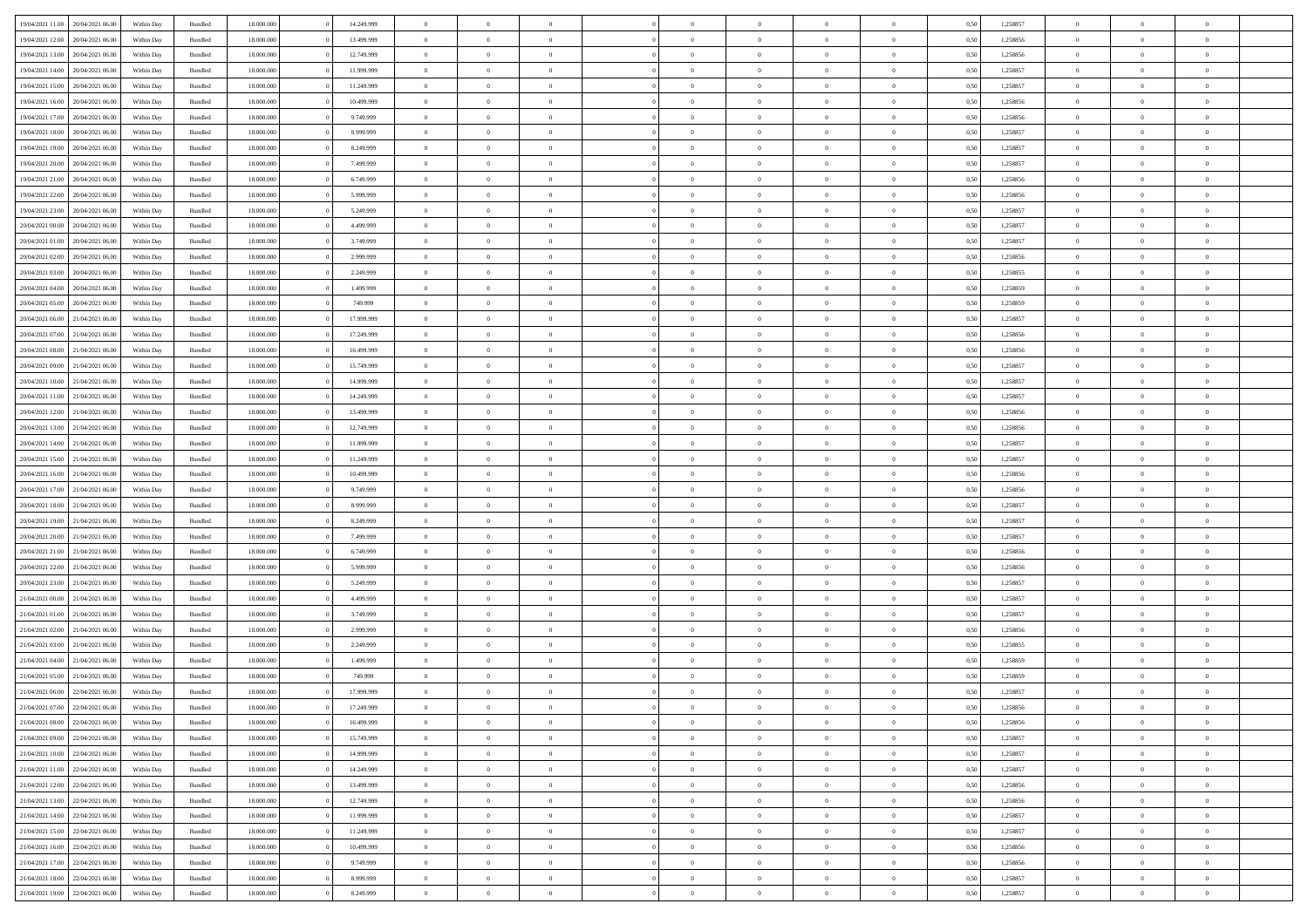|                                   |                  |            |                    |            |            | $\overline{0}$ | $\Omega$       |                |                | $\Omega$       | $\Omega$       | $\theta$       |      |          | $\theta$       |                | $\theta$       |  |
|-----------------------------------|------------------|------------|--------------------|------------|------------|----------------|----------------|----------------|----------------|----------------|----------------|----------------|------|----------|----------------|----------------|----------------|--|
| 21/04/2021 20:00                  | 22/04/2021 06:00 | Within Day | Bundled            | 18.000.000 | 7.499.999  |                |                |                | $\Omega$       |                |                |                | 0.50 | 1,258857 |                | $\theta$       |                |  |
| 21/04/2021 21:00                  | 22/04/2021 06.00 | Within Day | Bundled            | 18.000.000 | 6.749.999  | $\overline{0}$ | $\theta$       | $\overline{0}$ | $\overline{0}$ | $\bf{0}$       | $\overline{0}$ | $\overline{0}$ | 0,50 | 1,258856 | $\theta$       | $\theta$       | $\overline{0}$ |  |
| 21/04/2021 22:00                  | 22/04/2021 06:00 | Within Day | Bundled            | 18.000.000 | 5.999.999  | $\overline{0}$ | $\overline{0}$ | $\overline{0}$ | $\bf{0}$       | $\bf{0}$       | $\bf{0}$       | $\bf{0}$       | 0,50 | 1,258856 | $\bf{0}$       | $\overline{0}$ | $\overline{0}$ |  |
| 21/04/2021 23:00                  | 22/04/2021 06:00 | Within Dav | Bundled            | 18.000.000 | 5.249.999  | $\overline{0}$ | $\theta$       | $\overline{0}$ | $\overline{0}$ | $\bf{0}$       | $\overline{0}$ | $\overline{0}$ | 0.50 | 1.258857 | $\theta$       | $\theta$       | $\overline{0}$ |  |
| 22/04/2021 00:00                  | 22/04/2021 06.00 | Within Day | Bundled            | 18.000.000 | 4.499.999  | $\overline{0}$ | $\theta$       | $\overline{0}$ | $\overline{0}$ | $\bf{0}$       | $\overline{0}$ | $\bf{0}$       | 0,50 | 1,258857 | $\theta$       | $\theta$       | $\overline{0}$ |  |
|                                   |                  |            |                    |            |            |                |                |                |                |                |                |                |      |          |                |                |                |  |
| 22/04/2021 01:00                  | 22/04/2021 06:00 | Within Day | Bundled            | 18.000.000 | 3.749.999  | $\overline{0}$ | $\bf{0}$       | $\overline{0}$ | $\bf{0}$       | $\overline{0}$ | $\bf{0}$       | $\mathbf{0}$   | 0,50 | 1,258857 | $\overline{0}$ | $\overline{0}$ | $\bf{0}$       |  |
| 22/04/2021 02:00                  | 22/04/2021 06:00 | Within Dav | Bundled            | 18.000.000 | 2.999.999  | $\overline{0}$ | $\overline{0}$ | $\overline{0}$ | $\overline{0}$ | $\bf{0}$       | $\overline{0}$ | $\overline{0}$ | 0.50 | 1,258856 | $\theta$       | $\theta$       | $\overline{0}$ |  |
| 22/04/2021 03:00                  | 22/04/2021 06:00 | Within Day | Bundled            | 18.000.000 | 2.249.999  | $\overline{0}$ | $\theta$       | $\overline{0}$ | $\overline{0}$ | $\bf{0}$       | $\overline{0}$ | $\bf{0}$       | 0,50 | 1,258855 | $\theta$       | $\theta$       | $\overline{0}$ |  |
| 22/04/2021 04:00                  | 22/04/2021 06:00 | Within Day | Bundled            | 18.000.000 | 1.499.999  | $\overline{0}$ | $\overline{0}$ | $\overline{0}$ | $\bf{0}$       | $\bf{0}$       | $\bf{0}$       | $\bf{0}$       | 0,50 | 1,258859 | $\,0\,$        | $\overline{0}$ | $\overline{0}$ |  |
| 22/04/2021 05:00                  | 22/04/2021 06:00 | Within Dav | Bundled            | 18.000.000 | 749.999    | $\overline{0}$ | $\overline{0}$ | $\overline{0}$ | $\overline{0}$ | $\overline{0}$ | $\overline{0}$ | $\overline{0}$ | 0.50 | 1,258859 | $\theta$       | $\overline{0}$ | $\overline{0}$ |  |
|                                   |                  |            |                    |            |            |                |                |                |                |                |                |                |      |          |                |                |                |  |
| 22/04/2021 06:00                  | 23/04/2021 06:00 | Within Day | Bundled            | 18.000.000 | 17.999.999 | $\overline{0}$ | $\theta$       | $\overline{0}$ | $\overline{0}$ | $\bf{0}$       | $\overline{0}$ | $\bf{0}$       | 0,50 | 1,258857 | $\theta$       | $\theta$       | $\overline{0}$ |  |
| 22/04/2021 07:00                  | 23/04/2021 06:00 | Within Day | Bundled            | 18.000.000 | 17.249.999 | $\overline{0}$ | $\overline{0}$ | $\overline{0}$ | $\bf{0}$       | $\bf{0}$       | $\bf{0}$       | $\bf{0}$       | 0,50 | 1,258856 | $\bf{0}$       | $\overline{0}$ | $\overline{0}$ |  |
| 22/04/2021 08:00                  | 23/04/2021 06:00 | Within Dav | Bundled            | 18.000.000 | 16.499.999 | $\overline{0}$ | $\theta$       | $\overline{0}$ | $\overline{0}$ | $\bf{0}$       | $\overline{0}$ | $\overline{0}$ | 0.50 | 1.258856 | $\theta$       | $\theta$       | $\overline{0}$ |  |
| 22/04/2021 09:00                  | 23/04/2021 06:00 | Within Day | Bundled            | 18.000.000 | 15.749.999 | $\overline{0}$ | $\theta$       | $\overline{0}$ | $\overline{0}$ | $\bf{0}$       | $\overline{0}$ | $\overline{0}$ | 0,50 | 1,258857 | $\theta$       | $\theta$       | $\overline{0}$ |  |
|                                   | 23/04/2021 06:00 | Within Day | Bundled            | 18.000.000 | 14.999.999 | $\overline{0}$ | $\overline{0}$ | $\overline{0}$ | $\bf{0}$       | $\overline{0}$ | $\bf{0}$       | $\mathbf{0}$   | 0,50 | 1,258857 | $\overline{0}$ | $\overline{0}$ | $\bf{0}$       |  |
| 22/04/2021 10:00                  |                  |            |                    |            |            |                |                |                |                |                |                |                |      |          |                |                |                |  |
| 22/04/2021 11:00                  | 23/04/2021 06:00 | Within Dav | Bundled            | 18.000.000 | 14.249.999 | $\overline{0}$ | $\overline{0}$ | $\overline{0}$ | $\overline{0}$ | $\bf{0}$       | $\overline{0}$ | $\overline{0}$ | 0.50 | 1,258857 | $\theta$       | $\overline{0}$ | $\overline{0}$ |  |
| 22/04/2021 12:00                  | 23/04/2021 06:00 | Within Day | Bundled            | 18.000.000 | 13.499.999 | $\overline{0}$ | $\theta$       | $\overline{0}$ | $\overline{0}$ | $\bf{0}$       | $\overline{0}$ | $\bf{0}$       | 0,50 | 1,258856 | $\theta$       | $\theta$       | $\overline{0}$ |  |
| 22/04/2021 13:00                  | 23/04/2021 06:00 | Within Day | Bundled            | 18.000.000 | 12.749.999 | $\overline{0}$ | $\overline{0}$ | $\overline{0}$ | $\bf{0}$       | $\bf{0}$       | $\bf{0}$       | $\bf{0}$       | 0,50 | 1,258856 | $\,0\,$        | $\overline{0}$ | $\overline{0}$ |  |
| 22/04/2021 14:00                  | 23/04/2021 06:00 | Within Dav | Bundled            | 18.000.000 | 11.999.999 | $\overline{0}$ | $\overline{0}$ | $\overline{0}$ | $\overline{0}$ | $\overline{0}$ | $\overline{0}$ | $\overline{0}$ | 0.50 | 1,258857 | $\theta$       | $\overline{0}$ | $\overline{0}$ |  |
| 22/04/2021 15:00                  | 23/04/2021 06:00 | Within Day | Bundled            | 18.000.000 | 11.249.999 | $\overline{0}$ | $\theta$       | $\overline{0}$ | $\overline{0}$ | $\bf{0}$       | $\overline{0}$ | $\bf{0}$       | 0,50 | 1,258857 | $\theta$       | $\theta$       | $\overline{0}$ |  |
|                                   |                  |            |                    |            |            |                |                |                |                |                |                |                |      |          |                |                |                |  |
| 22/04/2021 16:00                  | 23/04/2021 06:00 | Within Day | Bundled            | 18.000.000 | 10.499.999 | $\overline{0}$ | $\overline{0}$ | $\overline{0}$ | $\bf{0}$       | $\bf{0}$       | $\bf{0}$       | $\bf{0}$       | 0,50 | 1,258856 | $\,0\,$        | $\overline{0}$ | $\overline{0}$ |  |
| 22/04/2021 17:00                  | 23/04/2021 06:00 | Within Day | Bundled            | 18.000.000 | 9.749.999  | $\overline{0}$ | $\overline{0}$ | $\overline{0}$ | $\overline{0}$ | $\bf{0}$       | $\overline{0}$ | $\overline{0}$ | 0.50 | 1.258856 | $\theta$       | $\theta$       | $\overline{0}$ |  |
| 22/04/2021 18:00                  | 23/04/2021 06:00 | Within Day | Bundled            | 18.000.000 | 8.999.999  | $\overline{0}$ | $\theta$       | $\overline{0}$ | $\overline{0}$ | $\bf{0}$       | $\overline{0}$ | $\bf{0}$       | 0,50 | 1,258857 | $\theta$       | $\overline{0}$ | $\overline{0}$ |  |
| 22/04/2021 19:00                  | 23/04/2021 06:00 | Within Day | Bundled            | 18.000.000 | 8.249.999  | $\overline{0}$ | $\bf{0}$       | $\overline{0}$ | $\bf{0}$       | $\overline{0}$ | $\bf{0}$       | $\mathbf{0}$   | 0,50 | 1,258857 | $\overline{0}$ | $\overline{0}$ | $\bf{0}$       |  |
| 22/04/2021 20:00                  | 23/04/2021 06:00 | Within Dav | Bundled            | 18.000.000 | 7.499.999  | $\overline{0}$ | $\overline{0}$ | $\overline{0}$ | $\overline{0}$ | $\overline{0}$ | $\overline{0}$ | $\overline{0}$ | 0.50 | 1,258857 | $\theta$       | $\theta$       | $\overline{0}$ |  |
|                                   |                  |            |                    |            |            | $\overline{0}$ | $\theta$       | $\overline{0}$ |                | $\bf{0}$       | $\overline{0}$ |                |      |          | $\theta$       | $\theta$       | $\overline{0}$ |  |
| 22/04/2021 21:00                  | 23/04/2021 06:00 | Within Day | Bundled            | 18.000.000 | 6.749.999  |                |                |                | $\overline{0}$ |                |                | $\bf{0}$       | 0,50 | 1,258856 |                |                |                |  |
| 22/04/2021 22:00                  | 23/04/2021 06:00 | Within Day | Bundled            | 18.000.000 | 5.999.999  | $\overline{0}$ | $\overline{0}$ | $\overline{0}$ | $\bf{0}$       | $\bf{0}$       | $\bf{0}$       | $\bf{0}$       | 0,50 | 1,258856 | $\,0\,$        | $\overline{0}$ | $\overline{0}$ |  |
| 22/04/2021 23:00                  | 23/04/2021 06:00 | Within Day | Bundled            | 18.000.000 | 5.249.999  | $\overline{0}$ | $\overline{0}$ | $\overline{0}$ | $\overline{0}$ | $\bf{0}$       | $\overline{0}$ | $\overline{0}$ | 0.50 | 1,258857 | $\theta$       | $\theta$       | $\overline{0}$ |  |
| 23/04/2021 00:00                  | 23/04/2021 06:00 | Within Day | Bundled            | 18.000.000 | 4.499.999  | $\overline{0}$ | $\theta$       | $\overline{0}$ | $\overline{0}$ | $\bf{0}$       | $\overline{0}$ | $\bf{0}$       | 0,50 | 1,258857 | $\,$ 0 $\,$    | $\theta$       | $\overline{0}$ |  |
| 23/04/2021 01:00                  | 23/04/2021 06:00 | Within Day | Bundled            | 18.000.000 | 3.749.999  | $\overline{0}$ | $\overline{0}$ | $\overline{0}$ | $\bf{0}$       | $\bf{0}$       | $\bf{0}$       | $\bf{0}$       | 0,50 | 1,258857 | $\overline{0}$ | $\overline{0}$ | $\overline{0}$ |  |
|                                   |                  |            |                    |            |            | $\overline{0}$ | $\Omega$       | $\Omega$       | $\Omega$       | $\Omega$       | $\Omega$       | $\overline{0}$ | 0.50 |          | $\,0\,$        | $\Omega$       | $\theta$       |  |
| 23/04/2021 02:00                  | 23/04/2021 06:00 | Within Day | Bundled            | 18.000.000 | 2.999.999  |                |                |                |                |                |                |                |      | 1,258856 |                |                |                |  |
| 23/04/2021 03:00                  | 23/04/2021 06:00 | Within Day | Bundled            | 18.000.000 | 2.249.999  | $\overline{0}$ | $\theta$       | $\overline{0}$ | $\overline{0}$ | $\bf{0}$       | $\overline{0}$ | $\bf{0}$       | 0,50 | 1,258855 | $\theta$       | $\theta$       | $\overline{0}$ |  |
| 23/04/2021 04:00                  | 23/04/2021 06:00 | Within Day | Bundled            | 18.000.000 | 1.499.999  | $\overline{0}$ | $\bf{0}$       | $\overline{0}$ | $\bf{0}$       | $\bf{0}$       | $\bf{0}$       | $\mathbf{0}$   | 0,50 | 1,258859 | $\overline{0}$ | $\overline{0}$ | $\bf{0}$       |  |
| 23/04/2021 05:00                  | 23/04/2021 06:00 | Within Day | Bundled            | 18,000,000 | 749.999    | $\overline{0}$ | $\Omega$       | $\Omega$       | $\Omega$       | $\Omega$       | $\Omega$       | $\overline{0}$ | 0.50 | 1,258859 | $\theta$       | $\theta$       | $\theta$       |  |
| 23/04/2021 06:00                  | 24/04/2021 06.00 | Within Day | Bundled            | 18.000.000 | 17.999.999 | $\overline{0}$ | $\theta$       | $\overline{0}$ | $\overline{0}$ | $\bf{0}$       | $\overline{0}$ | $\bf{0}$       | 0,50 | 1,258857 | $\theta$       | $\theta$       | $\overline{0}$ |  |
| 23/04/2021 07:00                  | 24/04/2021 06.00 | Within Day | Bundled            | 18.000.000 | 17.249.999 | $\overline{0}$ | $\overline{0}$ | $\overline{0}$ | $\bf{0}$       | $\bf{0}$       | $\bf{0}$       | $\bf{0}$       | 0,50 | 1,258856 | $\,0\,$        | $\overline{0}$ | $\overline{0}$ |  |
|                                   | 24/04/2021 06:00 |            |                    | 18,000,000 | 16.499.999 | $\overline{0}$ | $\Omega$       | $\Omega$       | $\Omega$       | $\Omega$       | $\theta$       |                |      | 1,258856 | $\theta$       | $\theta$       | $\theta$       |  |
| 23/04/2021 08:00                  |                  | Within Day | Bundled            |            |            |                |                |                |                |                |                | $\overline{0}$ | 0.50 |          |                |                |                |  |
| 23/04/2021 09:00                  | 24/04/2021 06.00 | Within Day | Bundled            | 18.000.000 | 15.749.999 | $\overline{0}$ | $\theta$       | $\overline{0}$ | $\overline{0}$ | $\bf{0}$       | $\overline{0}$ | $\bf{0}$       | 0,50 | 1,258857 | $\,$ 0 $\,$    | $\theta$       | $\overline{0}$ |  |
| 23/04/2021 10:00                  | 24/04/2021 06.00 | Within Day | Bundled            | 18.000.000 | 14.999.999 | $\overline{0}$ | $\overline{0}$ | $\overline{0}$ | $\bf{0}$       | $\bf{0}$       | $\bf{0}$       | $\bf{0}$       | 0,50 | 1,258857 | $\overline{0}$ | $\overline{0}$ | $\overline{0}$ |  |
| 23/04/2021 11:00                  | 24/04/2021 06.00 | Within Day | Bundled            | 18.000.000 | 14.249.999 | $\overline{0}$ | $\Omega$       | $\Omega$       | $\Omega$       | $\Omega$       | $\overline{0}$ | $\overline{0}$ | 0.50 | 1,258857 | $\,0\,$        | $\theta$       | $\theta$       |  |
| 23/04/2021 12:00                  | 24/04/2021 06.00 | Within Day | Bundled            | 18.000.000 | 13.499.999 | $\overline{0}$ | $\theta$       | $\overline{0}$ | $\overline{0}$ | $\bf{0}$       | $\overline{0}$ | $\bf{0}$       | 0,50 | 1,258856 | $\,$ 0 $\,$    | $\theta$       | $\overline{0}$ |  |
| 23/04/2021 13:00                  | 24/04/2021 06.00 | Within Day | Bundled            | 18.000.000 | 12.749.999 | $\overline{0}$ | $\overline{0}$ | $\overline{0}$ | $\bf{0}$       | $\bf{0}$       | $\bf{0}$       | $\mathbf{0}$   | 0,50 | 1,258856 | $\bf{0}$       | $\overline{0}$ | $\bf{0}$       |  |
|                                   |                  |            |                    |            |            |                |                |                |                |                |                |                |      |          |                |                |                |  |
| 23/04/2021 14:00                  | 24/04/2021 06:00 | Within Day | Bundled            | 18,000,000 | 11.999.999 | $\overline{0}$ | $\Omega$       | $\Omega$       | $\Omega$       | $\Omega$       | $\Omega$       | $\overline{0}$ | 0.50 | 1,258857 | $\theta$       | $\Omega$       | $\theta$       |  |
| 23/04/2021 15:00                  | 24/04/2021 06:00 | Within Day | Bundled            | 18.000.000 | 11.249.999 | $\overline{0}$ | $\overline{0}$ | $\overline{0}$ | $\bf{0}$       | $\,$ 0         | $\bf{0}$       | $\bf{0}$       | 0,50 | 1,258857 | $\,0\,$        | $\overline{0}$ | $\overline{0}$ |  |
| 23/04/2021 16:00 24/04/2021 06:00 |                  | Within Day | $\mathbf B$ undled | 18.000.000 | 10.499.999 | $\bf{0}$       | $\bf{0}$       |                |                | $\bf{0}$       |                |                | 0,50 | 1,258856 | $\bf{0}$       | $\overline{0}$ |                |  |
| 23/04/2021 17:00                  | 24/04/2021 06:00 | Within Day | Bundled            | 18,000,000 | 9.749.999  | $\overline{0}$ | $\overline{0}$ | $\overline{0}$ | $\Omega$       | $\overline{0}$ | $\overline{0}$ | $\overline{0}$ | 0.50 | 1,258856 | $\theta$       | $\theta$       | $\Omega$       |  |
| 23/04/2021 18:00                  | 24/04/2021 06.00 | Within Day | Bundled            | 18.000.000 | 8.999.999  | $\overline{0}$ | $\,$ 0         | $\overline{0}$ | $\bf{0}$       | $\,$ 0 $\,$    | $\overline{0}$ | $\mathbf{0}$   | 0,50 | 1,258857 | $\,$ 0 $\,$    | $\,$ 0 $\,$    | $\,$ 0         |  |
| 23/04/2021 19:00                  | 24/04/2021 06:00 | Within Day | Bundled            | 18.000.000 | 8.249.999  | $\overline{0}$ | $\overline{0}$ | $\overline{0}$ | $\overline{0}$ | $\overline{0}$ | $\overline{0}$ | $\mathbf{0}$   | 0,50 | 1,258857 | $\overline{0}$ | $\bf{0}$       | $\bf{0}$       |  |
|                                   |                  |            |                    |            |            |                |                |                |                |                |                |                |      |          |                |                |                |  |
| 23/04/2021 20:00                  | 24/04/2021 06.00 | Within Day | Bundled            | 18,000,000 | 7.499.999  | $\overline{0}$ | $\overline{0}$ | $\overline{0}$ | $\Omega$       | $\overline{0}$ | $\overline{0}$ | $\overline{0}$ | 0,50 | 1,258857 | $\overline{0}$ | $\theta$       | $\overline{0}$ |  |
| 23/04/2021 21:00                  | 24/04/2021 06.00 | Within Day | Bundled            | 18.000.000 | 6.749.999  | $\overline{0}$ | $\,$ 0         | $\overline{0}$ | $\overline{0}$ | $\,$ 0 $\,$    | $\overline{0}$ | $\mathbf{0}$   | 0,50 | 1,258856 | $\,$ 0 $\,$    | $\overline{0}$ | $\overline{0}$ |  |
| 23/04/2021 22.00                  | 24/04/2021 06:00 | Within Day | Bundled            | 18.000.000 | 5.999.999  | $\overline{0}$ | $\overline{0}$ | $\overline{0}$ | $\overline{0}$ | $\overline{0}$ | $\overline{0}$ | $\mathbf{0}$   | 0,50 | 1,258856 | $\overline{0}$ | $\overline{0}$ | $\bf{0}$       |  |
| 23/04/2021 23:00                  | 24/04/2021 06:00 | Within Day | Bundled            | 18,000,000 | 5.249.999  | $\overline{0}$ | $\overline{0}$ | $\overline{0}$ | $\Omega$       | $\overline{0}$ | $\overline{0}$ | $\bf{0}$       | 0.50 | 1,258857 | $\overline{0}$ | $\theta$       | $\overline{0}$ |  |
| 24/04/2021 00:00                  | 24/04/2021 06.00 | Within Day | Bundled            | 18.000.000 | 4.499.999  | $\overline{0}$ | $\,$ 0         | $\overline{0}$ | $\bf{0}$       | $\bf{0}$       | $\bf{0}$       | $\bf{0}$       | 0,50 | 1,258857 | $\,$ 0 $\,$    | $\overline{0}$ | $\overline{0}$ |  |
| 24/04/2021 01:00                  | 24/04/2021 06:00 | Within Day | Bundled            | 18.000.000 | 3.749.999  | $\overline{0}$ | $\bf{0}$       | $\overline{0}$ | $\overline{0}$ | $\overline{0}$ | $\overline{0}$ | $\mathbf{0}$   | 0,50 | 1,258857 | $\overline{0}$ | $\overline{0}$ | $\bf{0}$       |  |
|                                   |                  |            |                    |            |            |                |                |                |                |                |                |                |      |          |                |                |                |  |
| 24/04/2021 02:00                  | 24/04/2021 06:00 | Within Day | Bundled            | 18,000,000 | 2.999.999  | $\overline{0}$ | $\overline{0}$ | $\overline{0}$ | $\Omega$       | $\overline{0}$ | $\overline{0}$ | $\overline{0}$ | 0.50 | 1,258856 | $\overline{0}$ | $\overline{0}$ | $\overline{0}$ |  |
| 24/04/2021 03:00                  | 24/04/2021 06.00 | Within Day | Bundled            | 18.000.000 | 2.249.999  | $\overline{0}$ | $\bf{0}$       | $\overline{0}$ | $\overline{0}$ | $\bf{0}$       | $\bf{0}$       | $\bf{0}$       | 0,50 | 1,258855 | $\,$ 0 $\,$    | $\,$ 0 $\,$    | $\bf{0}$       |  |
| 24/04/2021 04:00 24/04/2021 06:00 |                  | Within Day | Bundled            | 18.000.000 | 1.499.999  | $\overline{0}$ | $\bf{0}$       | $\overline{0}$ | $\bf{0}$       | $\bf{0}$       | $\overline{0}$ | $\bf{0}$       | 0,50 | 1,258859 | $\overline{0}$ | $\overline{0}$ | $\bf{0}$       |  |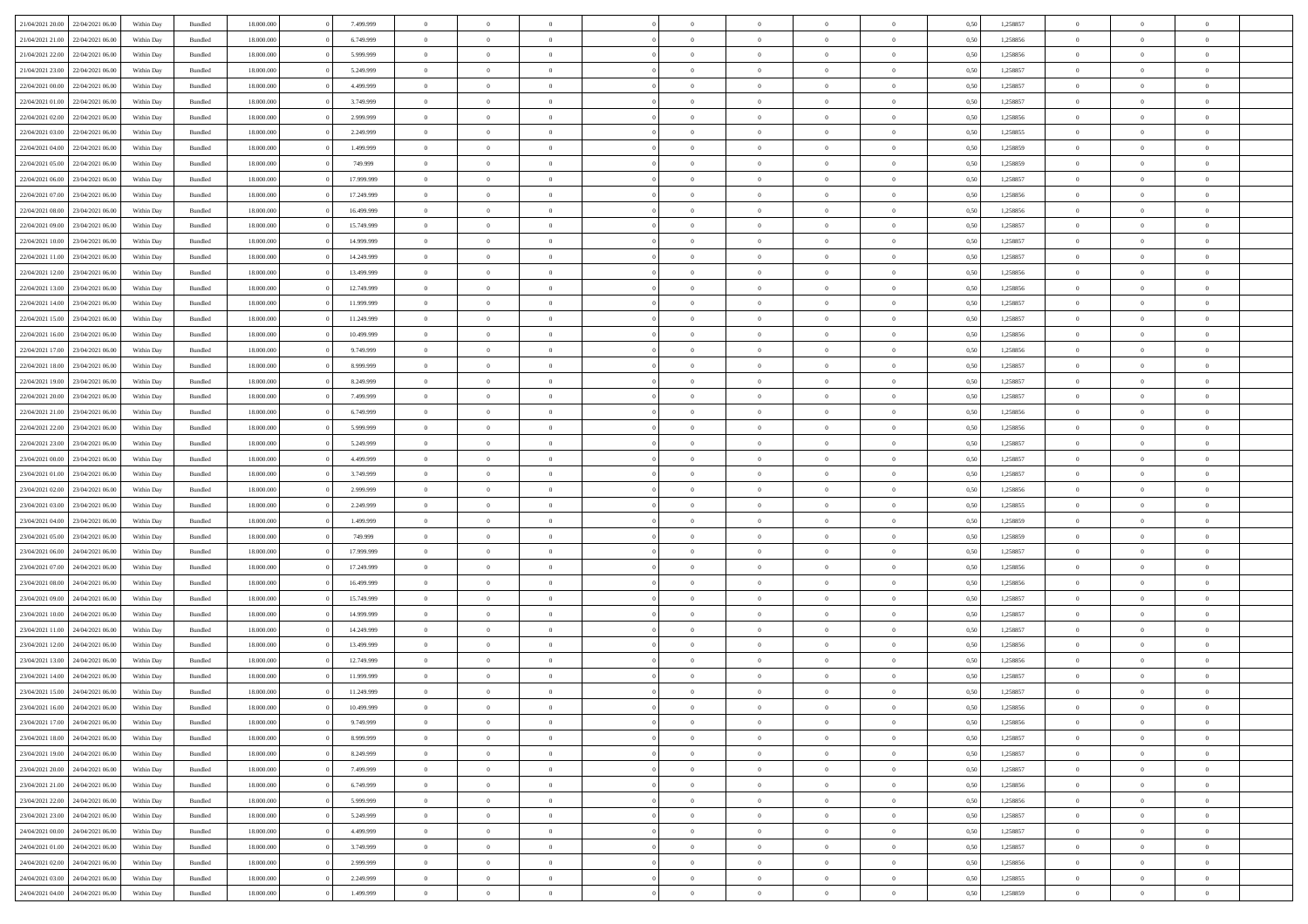|                                   |                  |            |                    |            |         |            | $\overline{0}$ | $\Omega$       |                |                | $\Omega$       | $\Omega$       | $\theta$       |      |          | $\theta$       |                | $\theta$       |  |
|-----------------------------------|------------------|------------|--------------------|------------|---------|------------|----------------|----------------|----------------|----------------|----------------|----------------|----------------|------|----------|----------------|----------------|----------------|--|
| 24/04/2021 05:00                  | 24/04/2021 06:00 | Within Dav | Bundled            | 18.000.000 |         | 749.999    |                |                |                | $\Omega$       |                |                |                | 0.50 | 1,258859 |                | $\theta$       |                |  |
| 24/04/2021 06:00                  | 25/04/2021 06:00 | Within Day | Bundled            | 18.000.000 |         | 17.999.999 | $\overline{0}$ | $\theta$       | $\overline{0}$ | $\overline{0}$ | $\bf{0}$       | $\overline{0}$ | $\overline{0}$ | 0,50 | 1,258857 | $\theta$       | $\theta$       | $\overline{0}$ |  |
| 24/04/2021 07:00                  | 25/04/2021 06:00 | Within Day | Bundled            | 18.000.000 |         | 17.249.999 | $\overline{0}$ | $\overline{0}$ | $\overline{0}$ | $\bf{0}$       | $\bf{0}$       | $\overline{0}$ | $\bf{0}$       | 0,50 | 1,258856 | $\bf{0}$       | $\overline{0}$ | $\overline{0}$ |  |
|                                   |                  |            |                    |            |         |            |                |                |                |                |                |                |                |      |          |                |                |                |  |
| 24/04/2021 08:00                  | 25/04/2021 06:00 | Within Dav | Bundled            | 18.000.000 |         | 16.499.999 | $\overline{0}$ | $\theta$       | $\overline{0}$ | $\overline{0}$ | $\bf{0}$       | $\overline{0}$ | $\overline{0}$ | 0.50 | 1.258856 | $\theta$       | $\theta$       | $\overline{0}$ |  |
| 24/04/2021 09:00                  | 25/04/2021 06:00 | Within Day | Bundled            | 18.000.000 |         | 15.749.999 | $\overline{0}$ | $\theta$       | $\overline{0}$ | $\overline{0}$ | $\bf{0}$       | $\overline{0}$ | $\bf{0}$       | 0,50 | 1,258857 | $\theta$       | $\theta$       | $\overline{0}$ |  |
| 24/04/2021 10:00                  | 25/04/2021 06:00 | Within Day | Bundled            | 18.000.000 |         | 14.999.999 | $\overline{0}$ | $\bf{0}$       | $\overline{0}$ | $\overline{0}$ | $\overline{0}$ | $\overline{0}$ | $\mathbf{0}$   | 0,50 | 1,258857 | $\bf{0}$       | $\overline{0}$ | $\bf{0}$       |  |
| 24/04/2021 11:00                  | 25/04/2021 06.00 | Within Dav | Bundled            | 18.000.000 |         | 14.249.999 | $\overline{0}$ | $\overline{0}$ | $\overline{0}$ | $\overline{0}$ | $\bf{0}$       | $\overline{0}$ | $\overline{0}$ | 0.50 | 1,258857 | $\theta$       | $\overline{0}$ | $\overline{0}$ |  |
|                                   |                  |            |                    |            |         |            |                |                |                |                |                |                |                |      |          |                |                |                |  |
| 24/04/2021 12:00                  | 25/04/2021 06:00 | Within Day | Bundled            | 18.000.000 |         | 13.499.999 | $\overline{0}$ | $\theta$       | $\overline{0}$ | $\overline{0}$ | $\bf{0}$       | $\overline{0}$ | $\bf{0}$       | 0,50 | 1,258856 | $\theta$       | $\theta$       | $\overline{0}$ |  |
| 24/04/2021 13:00                  | 25/04/2021 06:00 | Within Day | Bundled            | 18.000.000 |         | 12.749.999 | $\overline{0}$ | $\overline{0}$ | $\overline{0}$ | $\overline{0}$ | $\bf{0}$       | $\overline{0}$ | $\bf{0}$       | 0,50 | 1,258856 | $\,0\,$        | $\overline{0}$ | $\overline{0}$ |  |
| 24/04/2021 14:00                  | 25/04/2021 06.00 | Within Dav | Bundled            | 18.000.000 |         | 11.999.999 | $\overline{0}$ | $\overline{0}$ | $\overline{0}$ | $\overline{0}$ | $\overline{0}$ | $\overline{0}$ | $\overline{0}$ | 0.50 | 1,258857 | $\theta$       | $\overline{0}$ | $\overline{0}$ |  |
|                                   |                  |            |                    |            |         |            |                |                |                |                |                |                |                |      |          |                |                |                |  |
| 24/04/2021 15:00                  | 25/04/2021 06:00 | Within Day | Bundled            | 18.000.000 |         | 11.249.999 | $\overline{0}$ | $\theta$       | $\overline{0}$ | $\overline{0}$ | $\bf{0}$       | $\overline{0}$ | $\bf{0}$       | 0,50 | 1,258857 | $\theta$       | $\theta$       | $\overline{0}$ |  |
| 24/04/2021 16:00                  | 25/04/2021 06:00 | Within Day | Bundled            | 18.000.000 |         | 10.499.999 | $\overline{0}$ | $\overline{0}$ | $\overline{0}$ | $\overline{0}$ | $\bf{0}$       | $\overline{0}$ | $\bf{0}$       | 0,50 | 1,258856 | $\bf{0}$       | $\overline{0}$ | $\overline{0}$ |  |
| 24/04/2021 17:00                  | 25/04/2021 06:00 | Within Dav | Bundled            | 18.000.000 |         | 9.749.999  | $\overline{0}$ | $\overline{0}$ | $\overline{0}$ | $\overline{0}$ | $\bf{0}$       | $\overline{0}$ | $\overline{0}$ | 0.50 | 1.258856 | $\theta$       | $\theta$       | $\overline{0}$ |  |
| 24/04/2021 18:00                  | 25/04/2021 06:00 | Within Day | Bundled            | 18.000.000 |         | 8.999.999  | $\overline{0}$ | $\theta$       | $\overline{0}$ | $\overline{0}$ | $\bf{0}$       | $\overline{0}$ | $\overline{0}$ | 0,50 | 1,258857 | $\theta$       | $\theta$       | $\overline{0}$ |  |
|                                   |                  |            |                    |            |         |            |                |                |                |                |                |                |                |      |          |                |                |                |  |
| 24/04/2021 19:00                  | 25/04/2021 06:00 | Within Day | Bundled            | 18.000.000 |         | 8.249.999  | $\overline{0}$ | $\overline{0}$ | $\overline{0}$ | $\overline{0}$ | $\overline{0}$ | $\overline{0}$ | $\mathbf{0}$   | 0,50 | 1,258857 | $\bf{0}$       | $\overline{0}$ | $\bf{0}$       |  |
| 24/04/2021 20:00                  | 25/04/2021 06:00 | Within Dav | Bundled            | 18.000.000 |         | 7.499.999  | $\overline{0}$ | $\overline{0}$ | $\overline{0}$ | $\overline{0}$ | $\overline{0}$ | $\overline{0}$ | $\overline{0}$ | 0.50 | 1,258857 | $\theta$       | $\overline{0}$ | $\overline{0}$ |  |
| 24/04/2021 21.00                  | 25/04/2021 06:00 | Within Day | Bundled            | 18.000.000 |         | 6.749.999  | $\overline{0}$ | $\theta$       | $\overline{0}$ | $\overline{0}$ | $\bf{0}$       | $\overline{0}$ | $\bf{0}$       | 0,50 | 1,258856 | $\theta$       | $\theta$       | $\overline{0}$ |  |
|                                   |                  |            |                    |            |         |            |                |                |                |                |                |                |                |      |          |                |                |                |  |
| 24/04/2021 22.00                  | 25/04/2021 06:00 | Within Day | Bundled            | 18.000.000 |         | 5.999.999  | $\overline{0}$ | $\overline{0}$ | $\overline{0}$ | $\overline{0}$ | $\bf{0}$       | $\overline{0}$ | $\bf{0}$       | 0,50 | 1,258856 | $\,0\,$        | $\overline{0}$ | $\overline{0}$ |  |
| 24/04/2021 23:00                  | 25/04/2021 06.00 | Within Dav | Bundled            | 18.000.000 |         | 5.249.999  | $\overline{0}$ | $\overline{0}$ | $\overline{0}$ | $\overline{0}$ | $\overline{0}$ | $\overline{0}$ | $\overline{0}$ | 0.50 | 1,258857 | $\theta$       | $\overline{0}$ | $\overline{0}$ |  |
| 25/04/2021 00:00                  | 25/04/2021 06:00 | Within Day | Bundled            | 18.000.000 |         | 4.499.999  | $\overline{0}$ | $\theta$       | $\overline{0}$ | $\overline{0}$ | $\bf{0}$       | $\overline{0}$ | $\bf{0}$       | 0,50 | 1,258857 | $\theta$       | $\theta$       | $\overline{0}$ |  |
| 25/04/2021 01:00                  | 25/04/2021 06:00 | Within Day | Bundled            | 18.000.000 |         | 3.749.999  | $\overline{0}$ | $\overline{0}$ | $\overline{0}$ | $\bf{0}$       | $\bf{0}$       | $\overline{0}$ | $\bf{0}$       | 0,50 | 1,258857 | $\,0\,$        | $\overline{0}$ | $\overline{0}$ |  |
|                                   |                  |            |                    |            |         |            |                |                |                |                |                |                |                |      |          |                |                |                |  |
| 25/04/2021 02:00                  | 25/04/2021 06:00 | Within Day | Bundled            | 18.000.000 |         | 2.999.999  | $\overline{0}$ | $\overline{0}$ | $\overline{0}$ | $\overline{0}$ | $\bf{0}$       | $\overline{0}$ | $\overline{0}$ | 0.50 | 1.258856 | $\theta$       | $\theta$       | $\overline{0}$ |  |
| 25/04/2021 03:00                  | 25/04/2021 06:00 | Within Day | Bundled            | 18.000.000 |         | 2.249.999  | $\overline{0}$ | $\theta$       | $\overline{0}$ | $\overline{0}$ | $\bf{0}$       | $\overline{0}$ | $\bf{0}$       | 0,50 | 1,258855 | $\theta$       | $\overline{0}$ | $\overline{0}$ |  |
| 25/04/2021 04:00                  | 25/04/2021 06:00 | Within Day | Bundled            | 18.000.000 |         | 1.499.999  | $\overline{0}$ | $\overline{0}$ | $\overline{0}$ | $\overline{0}$ | $\overline{0}$ | $\overline{0}$ | $\mathbf{0}$   | 0,50 | 1,258859 | $\bf{0}$       | $\overline{0}$ | $\bf{0}$       |  |
| 25/04/2021 05:00                  | 25/04/2021 06.00 | Within Dav | Bundled            | 18.000.000 |         | 749.999    | $\overline{0}$ | $\overline{0}$ | $\overline{0}$ | $\overline{0}$ | $\overline{0}$ | $\overline{0}$ | $\overline{0}$ | 0.50 | 1,258859 | $\theta$       | $\overline{0}$ | $\overline{0}$ |  |
|                                   |                  |            |                    |            |         |            |                |                |                |                |                |                |                |      |          |                |                |                |  |
| 25/04/2021 06:00                  | 26/04/2021 06:00 | Within Day | Bundled            | 18.000.000 | 654.284 | 17.345.715 | $\overline{0}$ | $\theta$       | $\overline{0}$ | $\overline{0}$ | $\bf{0}$       | $\overline{0}$ | $\bf{0}$       | 0,50 | 1,258857 | $\theta$       | $\theta$       | $\overline{0}$ |  |
| 25/04/2021 07:00                  | 26/04/2021 06:00 | Within Day | Bundled            | 18.000.000 | 654.284 | 16.622.977 | $\overline{0}$ | $\overline{0}$ | $\overline{0}$ | $\bf{0}$       | $\bf{0}$       | $\bf{0}$       | $\bf{0}$       | 0,50 | 1,258856 | $\,0\,$        | $\overline{0}$ | $\overline{0}$ |  |
| 25/04/2021 08:00                  | 26/04/2021 06:00 | Within Day | Bundled            | 18.000.000 | 654.284 | 15.900.239 | $\overline{0}$ | $\overline{0}$ | $\overline{0}$ | $\overline{0}$ | $\overline{0}$ | $\overline{0}$ | $\overline{0}$ | 0.50 | 1,258856 | $\theta$       | $\overline{0}$ | $\overline{0}$ |  |
| 25/04/2021 09:00                  | 26/04/2021 06:00 | Within Day | Bundled            | 18.000.000 | 654.284 | 15.177.501 | $\overline{0}$ | $\theta$       | $\overline{0}$ | $\overline{0}$ | $\bf{0}$       | $\overline{0}$ | $\bf{0}$       | 0,50 | 1,258857 | $\,$ 0 $\,$    | $\theta$       | $\overline{0}$ |  |
|                                   |                  |            |                    |            |         |            |                |                |                |                |                |                |                |      |          |                |                |                |  |
| 25/04/2021 10:00                  | 26/04/2021 06:00 | Within Day | Bundled            | 18.000.000 | 654.284 | 14.454.763 | $\overline{0}$ | $\overline{0}$ | $\overline{0}$ | $\bf{0}$       | $\bf{0}$       | $\bf{0}$       | $\bf{0}$       | 0,50 | 1,258857 | $\bf{0}$       | $\overline{0}$ | $\overline{0}$ |  |
| 25/04/2021 11:00                  | 26/04/2021 06:00 | Within Day | Bundled            | 18.000.000 | 654.284 | 13.732.024 | $\overline{0}$ | $\Omega$       | $\Omega$       | $\Omega$       | $\Omega$       | $\Omega$       | $\overline{0}$ | 0.50 | 1,258857 | $\,0\,$        | $\theta$       | $\theta$       |  |
| 25/04/2021 12:00                  | 26/04/2021 06:00 | Within Day | Bundled            | 18.000.000 | 654.284 | 13.009.286 | $\overline{0}$ | $\theta$       | $\overline{0}$ | $\overline{0}$ | $\bf{0}$       | $\overline{0}$ | $\bf{0}$       | 0,50 | 1,258856 | $\theta$       | $\theta$       | $\overline{0}$ |  |
|                                   |                  |            |                    |            |         |            |                |                |                |                |                |                |                |      |          |                |                |                |  |
| 25/04/2021 13:00                  | 26/04/2021 06:00 | Within Day | Bundled            | 18.000.000 | 654.284 | 12.286.548 | $\overline{0}$ | $\bf{0}$       | $\overline{0}$ | $\bf{0}$       | $\bf{0}$       | $\overline{0}$ | $\mathbf{0}$   | 0,50 | 1,258856 | $\bf{0}$       | $\overline{0}$ | $\bf{0}$       |  |
| 25/04/2021 14:00                  | 26/04/2021 06:00 | Within Day | Bundled            | 18,000,000 | 654.284 | 11.563.810 | $\overline{0}$ | $\Omega$       | $\Omega$       | $\Omega$       | $\bf{0}$       | $\Omega$       | $\overline{0}$ | 0.50 | 1,258857 | $\theta$       | $\theta$       | $\theta$       |  |
| 25/04/2021 15:00                  | 26/04/2021 06:00 | Within Day | Bundled            | 18.000.000 | 654.284 | 10.841.072 | $\overline{0}$ | $\theta$       | $\overline{0}$ | $\overline{0}$ | $\bf{0}$       | $\overline{0}$ | $\bf{0}$       | 0,50 | 1,258857 | $\theta$       | $\theta$       | $\overline{0}$ |  |
| 25/04/2021 16:00                  | 26/04/2021 06:00 | Within Day | Bundled            | 18.000.000 | 654.284 | 10.118.334 | $\overline{0}$ | $\overline{0}$ | $\overline{0}$ | $\bf{0}$       | $\bf{0}$       | $\bf{0}$       | $\bf{0}$       | 0,50 | 1,258856 | $\,0\,$        | $\overline{0}$ | $\overline{0}$ |  |
|                                   |                  |            |                    |            |         |            |                |                |                |                |                |                |                |      |          |                |                |                |  |
| 25/04/2021 17:00                  | 26/04/2021 06:00 | Within Day | Bundled            | 18,000,000 | 654.284 | 9.395.595  | $\overline{0}$ | $\Omega$       | $\Omega$       | $\Omega$       | $\Omega$       | $\theta$       | $\overline{0}$ | 0.50 | 1,258856 | $\theta$       | $\theta$       | $\theta$       |  |
| 25/04/2021 18:00                  | 26/04/2021 06:00 | Within Day | Bundled            | 18.000.000 | 654.284 | 8.672.857  | $\overline{0}$ | $\theta$       | $\overline{0}$ | $\overline{0}$ | $\bf{0}$       | $\overline{0}$ | $\bf{0}$       | 0,50 | 1,258857 | $\,$ 0 $\,$    | $\overline{0}$ | $\overline{0}$ |  |
| 25/04/2021 19:00                  | 26/04/2021 06:00 | Within Day | Bundled            | 18.000.000 | 654.284 | 7.950.119  | $\overline{0}$ | $\overline{0}$ | $\overline{0}$ | $\bf{0}$       | $\bf{0}$       | $\bf{0}$       | $\bf{0}$       | 0,50 | 1,258857 | $\bf{0}$       | $\overline{0}$ | $\overline{0}$ |  |
|                                   |                  |            |                    |            |         |            |                |                |                |                |                |                |                |      |          |                |                |                |  |
| 25/04/2021 20:00                  | 26/04/2021 06:00 | Within Day | Bundled            | 18.000.000 | 654.284 | 7.227.381  | $\overline{0}$ | $\Omega$       | $\Omega$       | $\Omega$       | $\Omega$       | $\overline{0}$ | $\overline{0}$ | 0.50 | 1,258857 | $\,0\,$        | $\theta$       | $\theta$       |  |
| 25/04/2021 21:00                  | 26/04/2021 06:00 | Within Day | Bundled            | 18.000.000 | 654.284 | 6.504.643  | $\overline{0}$ | $\theta$       | $\overline{0}$ | $\overline{0}$ | $\bf{0}$       | $\overline{0}$ | $\bf{0}$       | 0,50 | 1,258856 | $\,$ 0 $\,$    | $\theta$       | $\overline{0}$ |  |
| 25/04/2021 22.00                  | 26/04/2021 06:00 | Within Day | Bundled            | 18.000.000 | 654.284 | 5.781.905  | $\overline{0}$ | $\overline{0}$ | $\overline{0}$ | $\overline{0}$ | $\bf{0}$       | $\overline{0}$ | $\mathbf{0}$   | 0,50 | 1,258856 | $\overline{0}$ | $\overline{0}$ | $\bf{0}$       |  |
| 25/04/2021 23:00                  | 26/04/2021 06:00 | Within Day | Bundled            | 18,000,000 | 654.284 | 5.059.167  | $\overline{0}$ | $\Omega$       | $\Omega$       | $\Omega$       | $\Omega$       | $\Omega$       | $\overline{0}$ | 0.50 | 1,258857 | $\theta$       | $\theta$       | $\theta$       |  |
|                                   |                  |            |                    |            |         |            | $\overline{0}$ |                | $\overline{0}$ |                |                |                |                |      |          |                |                |                |  |
| 26/04/2021 00:00                  | 26/04/2021 06:00 | Within Day | Bundled            | 18.000.000 | 654.284 | 4.336.428  |                | $\overline{0}$ |                | $\bf{0}$       | $\,$ 0         | $\overline{0}$ | $\bf{0}$       | 0,50 | 1,258857 | $\,0\,$        | $\overline{0}$ | $\overline{0}$ |  |
| 26/04/2021 01:00                  | 26/04/2021 06:00 | Within Day | $\mathbf B$ undled | 18.000.000 | 654.284 | 3.613.690  | $\bf{0}$       | $\bf{0}$       |                |                |                |                |                | 0,50 | 1,258857 | $\bf{0}$       | $\overline{0}$ |                |  |
| 26/04/2021 02.00                  | 26/04/2021 06:00 | Within Day | Bundled            | 18,000,000 | 654.284 | 2.890.952  | $\overline{0}$ | $\Omega$       | $\overline{0}$ | $\Omega$       | $\theta$       | $\overline{0}$ | $\overline{0}$ | 0.50 | 1,258856 | $\theta$       | $\theta$       | $\theta$       |  |
| 26/04/2021 03:00                  | 26/04/2021 06:00 | Within Day | Bundled            | 18.000.000 | 654.284 | 2.168.214  | $\overline{0}$ | $\,$ 0         | $\overline{0}$ | $\overline{0}$ | $\,$ 0 $\,$    | $\overline{0}$ | $\mathbf{0}$   | 0,50 | 1,258855 | $\,$ 0 $\,$    | $\,$ 0 $\,$    | $\,$ 0         |  |
|                                   |                  |            |                    |            |         |            |                |                |                |                |                |                |                |      |          |                |                |                |  |
| 26/04/2021 04:00                  | 26/04/2021 06:00 | Within Day | Bundled            | 18.000.000 | 654.284 | 1.445.476  | $\overline{0}$ | $\overline{0}$ | $\overline{0}$ | $\overline{0}$ | $\overline{0}$ | $\overline{0}$ | $\mathbf{0}$   | 0,50 | 1,258859 | $\overline{0}$ | $\bf{0}$       | $\bf{0}$       |  |
| 26/04/2021 05:00                  | 26/04/2021 06:00 | Within Day | Bundled            | 18.000.000 | 654.284 | 722.738    | $\overline{0}$ | $\overline{0}$ | $\overline{0}$ | $\Omega$       | $\overline{0}$ | $\overline{0}$ | $\bf{0}$       | 0,50 | 1,258859 | $\overline{0}$ | $\theta$       | $\overline{0}$ |  |
| 26/04/2021 06:00                  | 27/04/2021 06.00 | Within Day | Bundled            | 18.000.000 |         | 17.999.999 | $\overline{0}$ | $\,$ 0         | $\overline{0}$ | $\overline{0}$ | $\overline{0}$ | $\overline{0}$ | $\bf{0}$       | 0,50 | 1,258857 | $\,$ 0 $\,$    | $\overline{0}$ | $\overline{0}$ |  |
|                                   |                  |            |                    |            |         |            |                |                |                |                |                |                |                |      |          |                |                |                |  |
| 26/04/2021 07:00                  | 27/04/2021 06:00 | Within Day | Bundled            | 18.000.000 |         | 17.249.999 | $\overline{0}$ | $\overline{0}$ | $\overline{0}$ | $\overline{0}$ | $\overline{0}$ | $\overline{0}$ | $\mathbf{0}$   | 0,50 | 1,258856 | $\overline{0}$ | $\bf{0}$       | $\bf{0}$       |  |
| 26/04/2021 08:00                  | 27/04/2021 06:00 | Within Day | Bundled            | 18,000,000 |         | 16.499.999 | $\overline{0}$ | $\overline{0}$ | $\overline{0}$ | $\Omega$       | $\overline{0}$ | $\overline{0}$ | $\bf{0}$       | 0.50 | 1,258856 | $\overline{0}$ | $\theta$       | $\overline{0}$ |  |
| 26/04/2021 09:00                  | 27/04/2021 06.00 | Within Day | Bundled            | 18.000.000 |         | 15.749.999 | $\overline{0}$ | $\,$ 0         | $\overline{0}$ | $\overline{0}$ | $\bf{0}$       | $\overline{0}$ | $\bf{0}$       | 0,50 | 1,258857 | $\,$ 0 $\,$    | $\overline{0}$ | $\overline{0}$ |  |
| 26/04/2021 10:00                  | 27/04/2021 06:00 | Within Day | Bundled            | 18.000.000 |         | 14.999.999 | $\overline{0}$ | $\bf{0}$       | $\overline{0}$ | $\overline{0}$ | $\overline{0}$ | $\overline{0}$ | $\mathbf{0}$   | 0,50 | 1,258857 | $\overline{0}$ | $\overline{0}$ | $\bf{0}$       |  |
|                                   |                  |            |                    |            |         |            |                |                |                |                |                |                |                |      |          |                |                |                |  |
| 26/04/2021 11:00                  | 27/04/2021 06:00 | Within Day | Bundled            | 18,000,000 |         | 14.249.999 | $\overline{0}$ | $\overline{0}$ | $\overline{0}$ | $\Omega$       | $\overline{0}$ | $\overline{0}$ | $\overline{0}$ | 0.50 | 1,258857 | $\overline{0}$ | $\overline{0}$ | $\overline{0}$ |  |
| 26/04/2021 12:00                  | 27/04/2021 06.00 | Within Day | Bundled            | 18.000.000 |         | 13.499.999 | $\overline{0}$ | $\,$ 0         | $\overline{0}$ | $\overline{0}$ | $\bf{0}$       | $\bf{0}$       | $\bf{0}$       | 0,50 | 1,258856 | $\,$ 0 $\,$    | $\,$ 0 $\,$    | $\overline{0}$ |  |
| 26/04/2021 13:00 27/04/2021 06:00 |                  | Within Day | Bundled            | 18.000.000 |         | 12.749.999 | $\overline{0}$ | $\overline{0}$ | $\overline{0}$ | $\overline{0}$ | $\bf{0}$       | $\bf{0}$       | $\mathbf{0}$   | 0,50 | 1,258856 | $\overline{0}$ | $\bf{0}$       | $\bf{0}$       |  |
|                                   |                  |            |                    |            |         |            |                |                |                |                |                |                |                |      |          |                |                |                |  |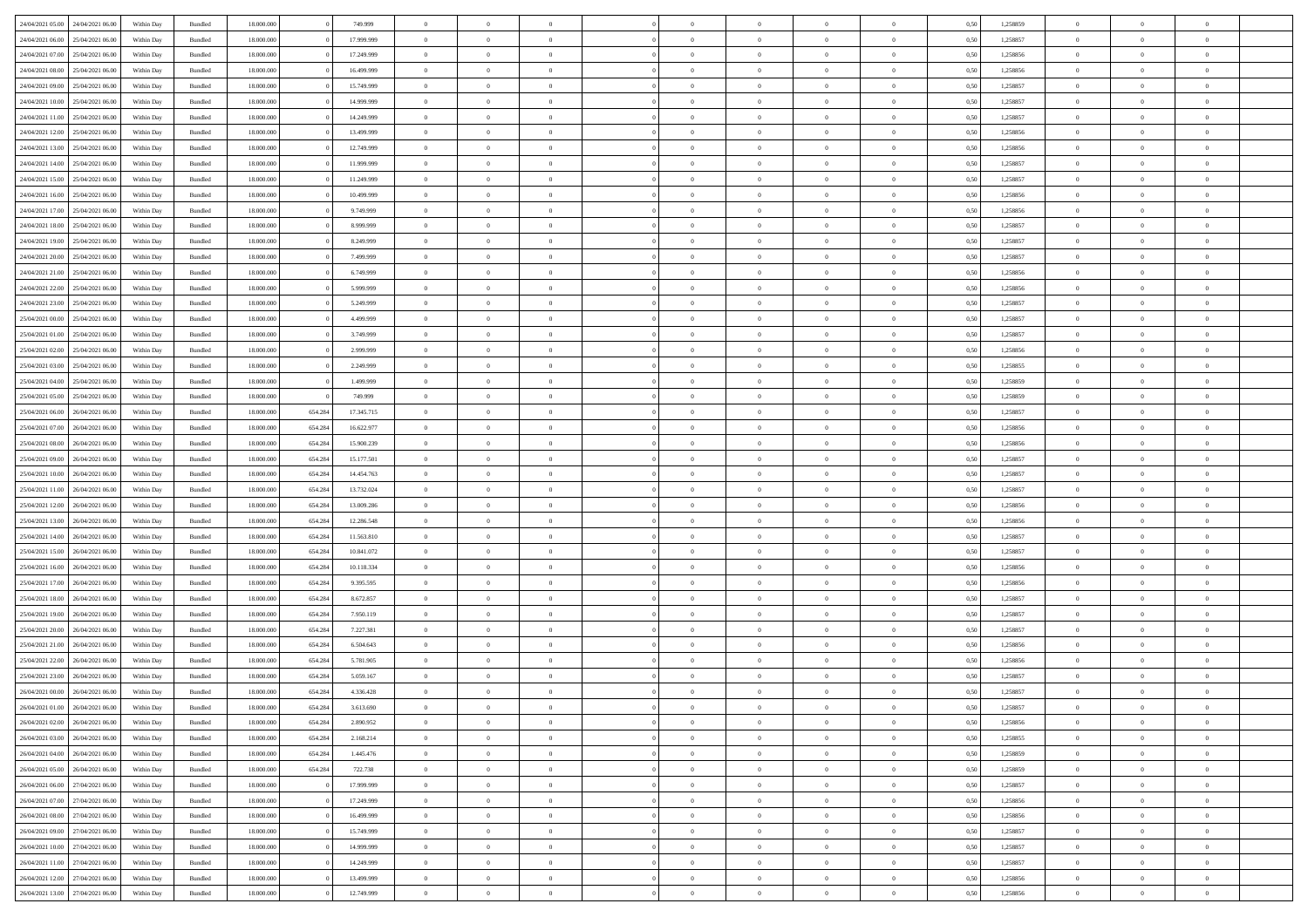| 26/04/2021 14:00 | 27/04/2021 06:00 | Within Day | Bundled            | 18.000.000 | 11.999.999 | $\overline{0}$ | $\Omega$       |                | $\Omega$       | $\Omega$       | $\Omega$       | $\theta$       | 0.50 | 1,258857 | $\theta$       | $\theta$       | $\theta$       |  |
|------------------|------------------|------------|--------------------|------------|------------|----------------|----------------|----------------|----------------|----------------|----------------|----------------|------|----------|----------------|----------------|----------------|--|
|                  |                  |            |                    |            |            |                |                |                |                |                |                |                |      |          |                |                |                |  |
| 26/04/2021 15:00 | 27/04/2021 06.00 | Within Day | Bundled            | 18.000.000 | 11.249.999 | $\overline{0}$ | $\theta$       | $\overline{0}$ | $\overline{0}$ | $\bf{0}$       | $\overline{0}$ | $\overline{0}$ | 0,50 | 1,258857 | $\theta$       | $\theta$       | $\overline{0}$ |  |
| 26/04/2021 16:00 | 27/04/2021 06:00 | Within Day | Bundled            | 18.000.000 | 10.499.999 | $\overline{0}$ | $\overline{0}$ | $\overline{0}$ | $\bf{0}$       | $\bf{0}$       | $\bf{0}$       | $\bf{0}$       | 0,50 | 1,258856 | $\bf{0}$       | $\overline{0}$ | $\overline{0}$ |  |
| 26/04/2021 17:00 | 27/04/2021 06:00 | Within Dav | Bundled            | 18.000.000 | 9.749.999  | $\overline{0}$ | $\theta$       | $\overline{0}$ | $\overline{0}$ | $\bf{0}$       | $\overline{0}$ | $\overline{0}$ | 0.50 | 1.258856 | $\theta$       | $\theta$       | $\overline{0}$ |  |
|                  |                  |            |                    |            |            |                |                |                |                |                |                |                |      |          |                |                |                |  |
| 26/04/2021 18:00 | 27/04/2021 06.00 | Within Day | Bundled            | 18.000.000 | 8.999.999  | $\overline{0}$ | $\theta$       | $\overline{0}$ | $\overline{0}$ | $\bf{0}$       | $\overline{0}$ | $\bf{0}$       | 0,50 | 1,258857 | $\theta$       | $\theta$       | $\overline{0}$ |  |
| 26/04/2021 19:00 | 27/04/2021 06:00 | Within Day | Bundled            | 18.000.000 | 8.249.999  | $\overline{0}$ | $\bf{0}$       | $\overline{0}$ | $\bf{0}$       | $\overline{0}$ | $\overline{0}$ | $\mathbf{0}$   | 0,50 | 1,258857 | $\overline{0}$ | $\overline{0}$ | $\bf{0}$       |  |
| 26/04/2021 20:00 | 27/04/2021 06.00 | Within Dav | Bundled            | 18.000.000 | 7.499.999  | $\overline{0}$ | $\overline{0}$ | $\overline{0}$ | $\overline{0}$ | $\bf{0}$       | $\overline{0}$ | $\overline{0}$ | 0.50 | 1,258857 | $\theta$       | $\theta$       | $\overline{0}$ |  |
| 26/04/2021 21:00 | 27/04/2021 06.00 | Within Day | Bundled            | 18.000.000 | 6.749.999  | $\overline{0}$ | $\theta$       | $\overline{0}$ | $\overline{0}$ | $\bf{0}$       | $\overline{0}$ | $\bf{0}$       | 0,50 | 1,258856 | $\theta$       | $\theta$       | $\overline{0}$ |  |
|                  |                  |            |                    |            |            |                | $\overline{0}$ |                |                | $\bf{0}$       |                |                |      |          | $\,0\,$        | $\overline{0}$ | $\overline{0}$ |  |
| 26/04/2021 22:00 | 27/04/2021 06:00 | Within Day | Bundled            | 18.000.000 | 5.999.999  | $\overline{0}$ |                | $\overline{0}$ | $\bf{0}$       |                | $\bf{0}$       | $\bf{0}$       | 0,50 | 1,258856 |                |                |                |  |
| 26/04/2021 23:00 | 27/04/2021 06.00 | Within Dav | Bundled            | 18.000.000 | 5.249.999  | $\overline{0}$ | $\overline{0}$ | $\overline{0}$ | $\overline{0}$ | $\overline{0}$ | $\overline{0}$ | $\overline{0}$ | 0.50 | 1,258857 | $\theta$       | $\overline{0}$ | $\overline{0}$ |  |
| 27/04/2021 00:00 | 27/04/2021 06.00 | Within Day | Bundled            | 18.000.000 | 4.499.999  | $\overline{0}$ | $\theta$       | $\overline{0}$ | $\overline{0}$ | $\bf{0}$       | $\overline{0}$ | $\bf{0}$       | 0,50 | 1,258857 | $\theta$       | $\theta$       | $\overline{0}$ |  |
| 27/04/2021 01:00 | 27/04/2021 06:00 | Within Day | Bundled            | 18.000.000 | 3.749.999  | $\overline{0}$ | $\overline{0}$ | $\overline{0}$ | $\bf{0}$       | $\bf{0}$       | $\bf{0}$       | $\bf{0}$       | 0,50 | 1,258857 | $\bf{0}$       | $\overline{0}$ | $\overline{0}$ |  |
| 27/04/2021 02:00 | 27/04/2021 06:00 | Within Day | Bundled            | 18.000.000 | 2.999.999  | $\overline{0}$ | $\overline{0}$ | $\overline{0}$ | $\overline{0}$ | $\bf{0}$       | $\overline{0}$ | $\overline{0}$ | 0.50 | 1.258856 | $\theta$       | $\theta$       | $\overline{0}$ |  |
|                  |                  |            |                    |            |            |                |                |                |                |                |                |                |      |          |                |                |                |  |
| 27/04/2021 03:00 | 27/04/2021 06.00 | Within Day | Bundled            | 18.000.000 | 2.249.999  | $\overline{0}$ | $\theta$       | $\overline{0}$ | $\overline{0}$ | $\bf{0}$       | $\overline{0}$ | $\overline{0}$ | 0,50 | 1,258855 | $\theta$       | $\theta$       | $\overline{0}$ |  |
| 27/04/2021 04:00 | 27/04/2021 06:00 | Within Day | Bundled            | 18.000.000 | 1.499.999  | $\overline{0}$ | $\bf{0}$       | $\overline{0}$ | $\bf{0}$       | $\overline{0}$ | $\overline{0}$ | $\mathbf{0}$   | 0,50 | 1,258859 | $\overline{0}$ | $\overline{0}$ | $\bf{0}$       |  |
| 27/04/2021 05:00 | 27/04/2021 06:00 | Within Dav | Bundled            | 18.000.000 | 749.999    | $\overline{0}$ | $\overline{0}$ | $\overline{0}$ | $\overline{0}$ | $\overline{0}$ | $\overline{0}$ | $\overline{0}$ | 0.50 | 1.258859 | $\theta$       | $\overline{0}$ | $\overline{0}$ |  |
| 27/04/2021 06:00 | 28/04/2021 06:00 | Within Day | Bundled            | 18.000.000 | 17.999.999 | $\overline{0}$ | $\theta$       | $\overline{0}$ | $\overline{0}$ | $\bf{0}$       | $\overline{0}$ | $\bf{0}$       | 0,50 | 1,258857 | $\theta$       | $\theta$       | $\overline{0}$ |  |
| 27/04/2021 07:00 | 28/04/2021 06:00 | Within Day | Bundled            | 18.000.000 | 17.249.999 | $\overline{0}$ | $\overline{0}$ | $\overline{0}$ | $\bf{0}$       | $\bf{0}$       | $\bf{0}$       | $\bf{0}$       | 0,50 | 1,258856 | $\,0\,$        | $\overline{0}$ | $\overline{0}$ |  |
|                  |                  |            |                    |            |            |                |                |                |                |                |                |                |      |          |                |                |                |  |
| 27/04/2021 08:00 | 28/04/2021 06:00 | Within Dav | Bundled            | 18.000.000 | 16.499.999 | $\overline{0}$ | $\overline{0}$ | $\overline{0}$ | $\overline{0}$ | $\overline{0}$ | $\overline{0}$ | $\overline{0}$ | 0.50 | 1,258856 | $\theta$       | $\overline{0}$ | $\overline{0}$ |  |
| 27/04/2021 09:00 | 28/04/2021 06:00 | Within Day | Bundled            | 18.000.000 | 15.749.999 | $\overline{0}$ | $\theta$       | $\overline{0}$ | $\overline{0}$ | $\bf{0}$       | $\overline{0}$ | $\bf{0}$       | 0,50 | 1,258857 | $\theta$       | $\theta$       | $\overline{0}$ |  |
| 27/04/2021 10:00 | 28/04/2021 06:00 | Within Day | Bundled            | 18.000.000 | 14.999.999 | $\overline{0}$ | $\overline{0}$ | $\overline{0}$ | $\bf{0}$       | $\bf{0}$       | $\bf{0}$       | $\bf{0}$       | 0,50 | 1,258857 | $\,0\,$        | $\overline{0}$ | $\overline{0}$ |  |
| 27/04/2021 11:00 | 28/04/2021 06:00 | Within Day | Bundled            | 18.000.000 | 14.249.999 | $\overline{0}$ | $\overline{0}$ | $\overline{0}$ | $\overline{0}$ | $\bf{0}$       | $\overline{0}$ | $\overline{0}$ | 0.50 | 1.258857 | $\theta$       | $\theta$       | $\overline{0}$ |  |
|                  |                  |            |                    |            |            |                |                |                |                |                |                |                |      |          |                |                |                |  |
| 27/04/2021 12:00 | 28/04/2021 06:00 | Within Day | Bundled            | 18.000.000 | 13.499.999 | $\overline{0}$ | $\theta$       | $\overline{0}$ | $\overline{0}$ | $\bf{0}$       | $\overline{0}$ | $\bf{0}$       | 0,50 | 1,258856 | $\theta$       | $\overline{0}$ | $\overline{0}$ |  |
| 27/04/2021 13:00 | 28/04/2021 06:00 | Within Day | Bundled            | 18.000.000 | 12.749.999 | $\overline{0}$ | $\bf{0}$       | $\overline{0}$ | $\bf{0}$       | $\overline{0}$ | $\bf{0}$       | $\mathbf{0}$   | 0,50 | 1,258856 | $\overline{0}$ | $\overline{0}$ | $\bf{0}$       |  |
| 27/04/2021 14:00 | 28/04/2021 06:00 | Within Dav | Bundled            | 18.000.000 | 11.999.999 | $\overline{0}$ | $\overline{0}$ | $\overline{0}$ | $\overline{0}$ | $\overline{0}$ | $\overline{0}$ | $\overline{0}$ | 0.50 | 1,258857 | $\theta$       | $\theta$       | $\overline{0}$ |  |
| 27/04/2021 15:00 | 28/04/2021 06:00 | Within Day | Bundled            | 18.000.000 | 11.249.999 | $\overline{0}$ | $\theta$       | $\overline{0}$ | $\overline{0}$ | $\bf{0}$       | $\overline{0}$ | $\bf{0}$       | 0,50 | 1,258857 | $\theta$       | $\theta$       | $\overline{0}$ |  |
| 27/04/2021 16:00 | 28/04/2021 06:00 | Within Day | Bundled            | 18.000.000 | 10.499.999 | $\overline{0}$ | $\overline{0}$ | $\overline{0}$ | $\overline{0}$ | $\bf{0}$       | $\overline{0}$ | $\bf{0}$       | 0,50 | 1,258856 | $\,0\,$        | $\overline{0}$ | $\overline{0}$ |  |
|                  |                  |            |                    |            |            |                |                |                |                |                |                |                |      |          |                |                |                |  |
| 27/04/2021 17:00 | 28/04/2021 06:00 | Within Day | Bundled            | 18.000.000 | 9.749.999  | $\overline{0}$ | $\overline{0}$ | $\overline{0}$ | $\overline{0}$ | $\overline{0}$ | $\overline{0}$ | $\overline{0}$ | 0.50 | 1,258856 | $\theta$       | $\theta$       | $\overline{0}$ |  |
| 27/04/2021 18:00 | 28/04/2021 06:00 | Within Day | Bundled            | 18.000.000 | 8.999.999  | $\overline{0}$ | $\theta$       | $\overline{0}$ | $\overline{0}$ | $\bf{0}$       | $\overline{0}$ | $\bf{0}$       | 0,50 | 1,258857 | $\,$ 0 $\,$    | $\theta$       | $\overline{0}$ |  |
| 27/04/2021 19:00 | 28/04/2021 06:00 | Within Day | Bundled            | 18.000.000 | 8.249.999  | $\overline{0}$ | $\overline{0}$ | $\overline{0}$ | $\overline{0}$ | $\bf{0}$       | $\overline{0}$ | $\bf{0}$       | 0,50 | 1,258857 | $\bf{0}$       | $\overline{0}$ | $\overline{0}$ |  |
| 27/04/2021 20:00 | 28/04/2021 06:00 | Within Day | Bundled            | 18.000.000 | 7.499.999  | $\overline{0}$ | $\Omega$       | $\Omega$       | $\Omega$       | $\Omega$       | $\Omega$       | $\overline{0}$ | 0.50 | 1,258857 | $\,0\,$        | $\Omega$       | $\theta$       |  |
| 27/04/2021 21:00 | 28/04/2021 06:00 |            |                    | 18.000.000 | 6.749.999  | $\overline{0}$ | $\theta$       | $\overline{0}$ | $\overline{0}$ | $\bf{0}$       | $\overline{0}$ |                |      | 1,258856 | $\theta$       | $\theta$       | $\overline{0}$ |  |
|                  |                  | Within Day | Bundled            |            |            |                |                |                |                |                |                | $\bf{0}$       | 0,50 |          |                |                |                |  |
| 27/04/2021 22:00 | 28/04/2021 06:00 | Within Day | Bundled            | 18.000.000 | 5.999.999  | $\overline{0}$ | $\bf{0}$       | $\overline{0}$ | $\overline{0}$ | $\bf{0}$       | $\overline{0}$ | $\mathbf{0}$   | 0,50 | 1,258856 | $\bf{0}$       | $\overline{0}$ | $\bf{0}$       |  |
| 27/04/2021 23:00 | 28/04/2021 06:00 | Within Day | Bundled            | 18,000,000 | 5.249.999  | $\overline{0}$ | $\Omega$       | $\Omega$       | $\Omega$       | $\Omega$       | $\Omega$       | $\overline{0}$ | 0.50 | 1,258857 | $\theta$       | $\theta$       | $\theta$       |  |
| 28/04/2021 00:00 | 28/04/2021 06:00 | Within Day | Bundled            | 18.000.000 | 4.499.999  | $\overline{0}$ | $\theta$       | $\overline{0}$ | $\overline{0}$ | $\bf{0}$       | $\overline{0}$ | $\bf{0}$       | 0,50 | 1,258857 | $\theta$       | $\theta$       | $\overline{0}$ |  |
| 28/04/2021 01:00 | 28/04/2021 06:00 | Within Day | Bundled            | 18.000.000 | 3.749.999  | $\overline{0}$ | $\overline{0}$ | $\overline{0}$ | $\overline{0}$ | $\bf{0}$       | $\overline{0}$ | $\bf{0}$       | 0,50 | 1,258857 | $\,0\,$        | $\overline{0}$ | $\overline{0}$ |  |
|                  |                  |            |                    |            |            |                |                |                |                |                |                |                |      |          |                |                |                |  |
| 28/04/2021 02:00 | 28/04/2021 06:00 | Within Day | Bundled            | 18,000,000 | 2.999.999  | $\overline{0}$ | $\Omega$       | $\Omega$       | $\Omega$       | $\Omega$       | $\theta$       | $\overline{0}$ | 0.50 | 1,258856 | $\theta$       | $\theta$       | $\theta$       |  |
| 28/04/2021 03:00 | 28/04/2021 06:00 | Within Day | Bundled            | 18.000.000 | 2.249.999  | $\overline{0}$ | $\theta$       | $\overline{0}$ | $\overline{0}$ | $\bf{0}$       | $\overline{0}$ | $\bf{0}$       | 0,50 | 1,258855 | $\,$ 0 $\,$    | $\overline{0}$ | $\overline{0}$ |  |
| 28/04/2021 04:00 | 28/04/2021 06:00 | Within Day | Bundled            | 18.000.000 | 1.499.999  | $\overline{0}$ | $\overline{0}$ | $\overline{0}$ | $\overline{0}$ | $\bf{0}$       | $\overline{0}$ | $\bf{0}$       | 0,50 | 1,258859 | $\bf{0}$       | $\overline{0}$ | $\overline{0}$ |  |
| 28/04/2021 05:00 | 28/04/2021 06:00 | Within Day | Bundled            | 18.000.000 | 749.999    | $\overline{0}$ | $\Omega$       | $\Omega$       | $\Omega$       | $\Omega$       | $\overline{0}$ | $\overline{0}$ | 0.50 | 1,258859 | $\,0\,$        | $\theta$       | $\theta$       |  |
| 28/04/2021 06:00 | 29/04/2021 06.00 | Within Day | Bundled            | 18.000.000 | 17.999.999 | $\overline{0}$ | $\theta$       | $\overline{0}$ | $\overline{0}$ | $\bf{0}$       | $\overline{0}$ | $\bf{0}$       | 0,50 | 1,258857 | $\,$ 0 $\,$    | $\theta$       | $\overline{0}$ |  |
|                  |                  |            |                    |            |            |                |                |                |                |                |                |                |      |          |                |                |                |  |
| 28/04/2021 07:00 | 29/04/2021 06.00 | Within Day | Bundled            | 18.000.000 | 17.249.999 | $\overline{0}$ | $\overline{0}$ | $\overline{0}$ | $\overline{0}$ | $\bf{0}$       | $\overline{0}$ | $\mathbf{0}$   | 0,50 | 1,258856 | $\bf{0}$       | $\overline{0}$ | $\bf{0}$       |  |
| 28/04/2021 08:00 | 29/04/2021 06:00 | Within Day | Bundled            | 18,000,000 | 16.499.999 | $\overline{0}$ | $\Omega$       | $\Omega$       | $\Omega$       | $\Omega$       | $\Omega$       | $\overline{0}$ | 0.50 | 1,258856 | $\theta$       | $\Omega$       | $\theta$       |  |
| 28/04/2021 09:00 | 29/04/2021 06:00 | Within Day | Bundled            | 18.000.000 | 15.749.999 | $\overline{0}$ | $\overline{0}$ | $\overline{0}$ | $\bf{0}$       | $\,$ 0         | $\overline{0}$ | $\bf{0}$       | 0,50 | 1,258857 | $\,0\,$        | $\overline{0}$ | $\overline{0}$ |  |
| 28/04/2021 10:00 | 29/04/2021 06:00 | Within Day | $\mathbf B$ undled | 18.000.000 | 14.999.999 | $\bf{0}$       | $\bf{0}$       |                |                | $\bf{0}$       |                |                | 0,50 | 1,258857 | $\bf{0}$       | $\overline{0}$ |                |  |
| 28/04/2021 11:00 | 29/04/2021 06:00 | Within Day |                    | 18,000,000 | 14.249.999 | $\overline{0}$ | $\overline{0}$ | $\overline{0}$ | $\Omega$       | $\theta$       | $\overline{0}$ | $\overline{0}$ | 0.50 |          | $\theta$       | $\theta$       | $\theta$       |  |
|                  |                  |            | Bundled            |            |            |                |                |                |                |                |                |                |      | 1,258857 |                |                |                |  |
| 28/04/2021 12:00 | 29/04/2021 06:00 | Within Day | Bundled            | 18.000.000 | 13.499.999 | $\overline{0}$ | $\,$ 0         | $\overline{0}$ | $\overline{0}$ | $\,$ 0 $\,$    | $\overline{0}$ | $\mathbf{0}$   | 0,50 | 1,258856 | $\,$ 0 $\,$    | $\,$ 0 $\,$    | $\,$ 0         |  |
| 28/04/2021 13:00 | 29/04/2021 06:00 | Within Day | Bundled            | 18.000.000 | 12.749.999 | $\overline{0}$ | $\overline{0}$ | $\overline{0}$ | $\overline{0}$ | $\overline{0}$ | $\overline{0}$ | $\mathbf{0}$   | 0,50 | 1,258856 | $\overline{0}$ | $\bf{0}$       | $\bf{0}$       |  |
| 28/04/2021 14:00 | 29/04/2021 06:00 | Within Day | Bundled            | 18,000,000 | 11.999.999 | $\overline{0}$ | $\theta$       | $\overline{0}$ | $\Omega$       | $\overline{0}$ | $\overline{0}$ | $\bf{0}$       | 0,50 | 1,258857 | $\bf{0}$       | $\theta$       | $\overline{0}$ |  |
| 28/04/2021 15:00 | 29/04/2021 06:00 | Within Day | Bundled            | 18.000.000 | 11.249.999 | $\overline{0}$ | $\,$ 0         | $\overline{0}$ | $\overline{0}$ | $\overline{0}$ | $\overline{0}$ | $\bf{0}$       | 0,50 | 1,258857 | $\,$ 0 $\,$    | $\overline{0}$ | $\overline{0}$ |  |
|                  |                  |            |                    |            |            |                |                |                |                |                |                |                |      |          |                |                |                |  |
| 28/04/2021 16:00 | 29/04/2021 06:00 | Within Day | Bundled            | 18.000.000 | 10.499.999 | $\overline{0}$ | $\overline{0}$ | $\overline{0}$ | $\overline{0}$ | $\overline{0}$ | $\overline{0}$ | $\mathbf{0}$   | 0,50 | 1,258856 | $\overline{0}$ | $\bf{0}$       | $\bf{0}$       |  |
| 28/04/2021 17:00 | 29/04/2021 06:00 | Within Day | Bundled            | 18,000,000 | 9.749.999  | $\overline{0}$ | $\overline{0}$ | $\overline{0}$ | $\Omega$       | $\overline{0}$ | $\overline{0}$ | $\bf{0}$       | 0.50 | 1,258856 | $\overline{0}$ | $\theta$       | $\overline{0}$ |  |
| 28/04/2021 18:00 | 29/04/2021 06:00 | Within Day | Bundled            | 18.000.000 | 8.999.999  | $\overline{0}$ | $\,$ 0         | $\overline{0}$ | $\bf{0}$       | $\bf{0}$       | $\bf{0}$       | $\bf{0}$       | 0,50 | 1,258857 | $\,$ 0 $\,$    | $\overline{0}$ | $\overline{0}$ |  |
| 28/04/2021 19:00 | 29/04/2021 06:00 | Within Day | Bundled            | 18.000.000 | 8.249.999  | $\overline{0}$ | $\bf{0}$       | $\overline{0}$ | $\overline{0}$ | $\overline{0}$ | $\overline{0}$ | $\mathbf{0}$   | 0,50 | 1,258857 | $\overline{0}$ | $\overline{0}$ | $\bf{0}$       |  |
| 28/04/2021 20:00 | 29/04/2021 06:00 | Within Day | Bundled            | 18,000,000 | 7.499.999  | $\overline{0}$ | $\overline{0}$ | $\overline{0}$ | $\Omega$       | $\overline{0}$ | $\overline{0}$ | $\bf{0}$       | 0.50 | 1,258857 | $\overline{0}$ | $\overline{0}$ | $\overline{0}$ |  |
|                  |                  |            |                    |            |            |                |                |                |                |                |                |                |      |          |                |                |                |  |
| 28/04/2021 21:00 | 29/04/2021 06.00 | Within Day | Bundled            | 18.000.000 | 6.749.999  | $\overline{0}$ | $\,$ 0 $\,$    | $\overline{0}$ | $\overline{0}$ | $\bf{0}$       | $\bf{0}$       | $\bf{0}$       | 0,50 | 1,258856 | $\,$ 0 $\,$    | $\overline{0}$ | $\bf{0}$       |  |
| 28/04/2021 22:00 | 29/04/2021 06:00 | Within Day | Bundled            | 18.000.000 | 5.999.999  | $\overline{0}$ | $\bf{0}$       | $\overline{0}$ | $\bf{0}$       | $\bf{0}$       | $\bf{0}$       | $\bf{0}$       | 0,50 | 1,258856 | $\overline{0}$ | $\overline{0}$ | $\bf{0}$       |  |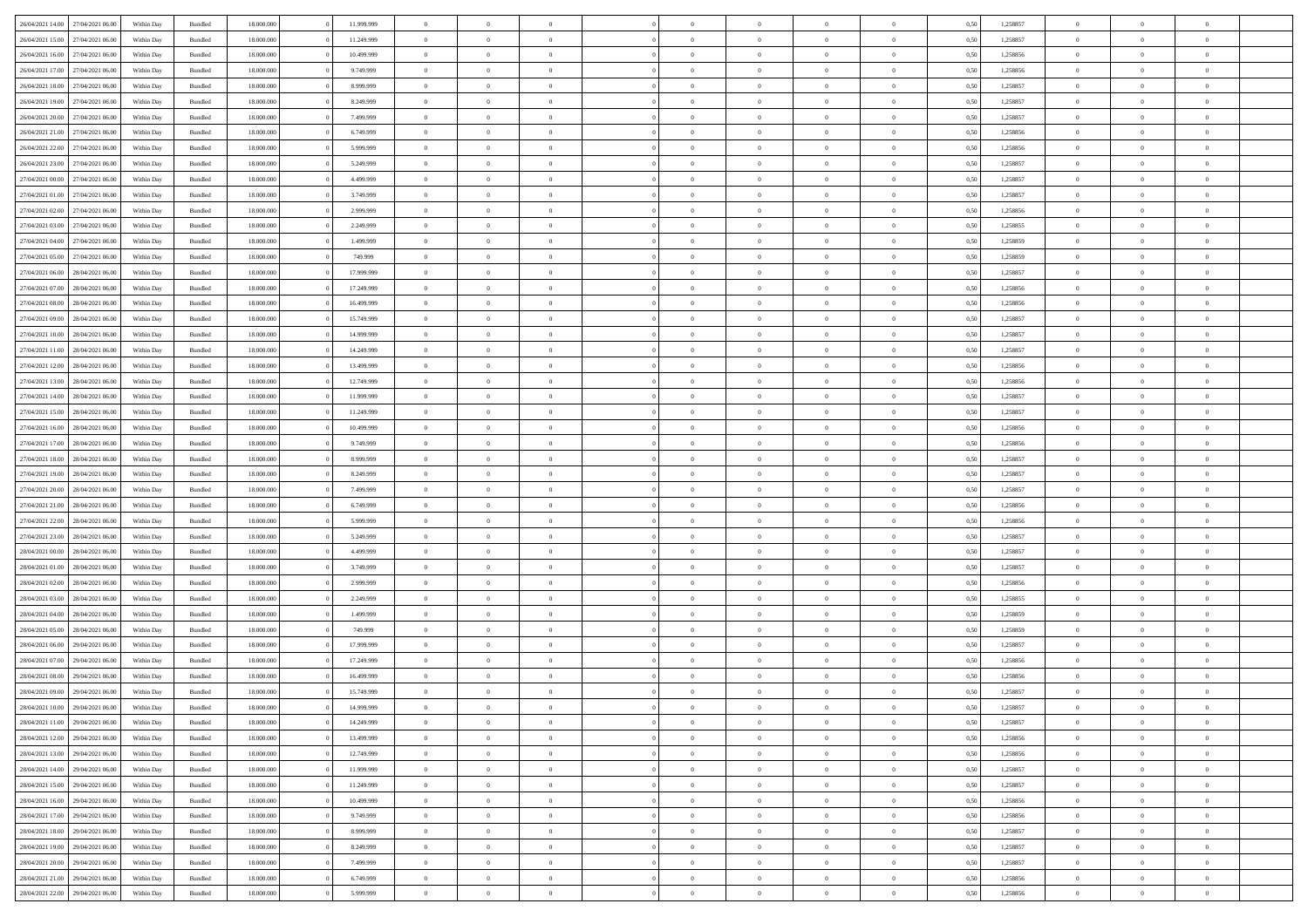| 28/04/2021 23:00<br>29/04/2021 06:00 | Within Day | Bundled   | 18.000.000 | 5.249.999  | $\theta$       | $\Omega$       | $\Omega$       |            | $\Omega$       | $\overline{0}$ | $\Omega$       | 0,50 | 1,258857 | $\Omega$ | $\Omega$       | $\theta$       |  |
|--------------------------------------|------------|-----------|------------|------------|----------------|----------------|----------------|------------|----------------|----------------|----------------|------|----------|----------|----------------|----------------|--|
| 29/04/2021 00:00<br>29/04/2021 06:00 | Within Day | Bundled   | 18,000,000 | 4.499.999  | $\overline{0}$ | $\Omega$       | $\overline{0}$ |            | $\Omega$       | $\overline{0}$ | $\Omega$       | 0,50 | 1,258857 | $\Omega$ | $\Omega$       | $\theta$       |  |
| 29/04/2021 01:00<br>29/04/2021 06:00 | Within Day | Bundled   | 18,000,000 | 3.749.999  | $\overline{0}$ | $\overline{0}$ | $\theta$       | $\Omega$   | $\bf{0}$       | $\overline{0}$ | $\overline{0}$ | 0,50 | 1.258857 | $\theta$ | $\overline{0}$ | $\overline{0}$ |  |
| 29/04/2021 02:00<br>29/04/2021 06:00 | Within Day | Bundled   | 18,000,000 | 2.999.999  | $\overline{0}$ | $\theta$       | $\theta$       |            | $\Omega$       | $\overline{0}$ | $\Omega$       | 0.50 | 1.258856 | $\Omega$ | $\Omega$       | $\theta$       |  |
| 29/04/2021 03:00<br>29/04/2021 06:00 | Within Day | Bundled   | 18.000.000 | 2.249.999  | $\overline{0}$ | $\Omega$       | $\Omega$       |            | $\Omega$       | $\overline{0}$ | $\Omega$       | 0,50 | 1,258855 | $\Omega$ | $\Omega$       | $\theta$       |  |
| 29/04/2021 04:00<br>29/04/2021 06:00 | Within Dav | Bundled   | 18,000,000 | 1.499.999  | $\overline{0}$ | $\Omega$       | $\Omega$       |            | $\Omega$       | $\overline{0}$ | $\Omega$       | 0.50 | 1.258859 | $\Omega$ | $\Omega$       | $\theta$       |  |
| 29/04/2021 05:00<br>29/04/2021 06:00 | Within Day | Bundled   | 18.000.000 | 749.999    | $\overline{0}$ | $\overline{0}$ | $\theta$       | $\Omega$   | $\overline{0}$ | $\overline{0}$ | $\overline{0}$ | 0,50 | 1,258859 | $\theta$ | $\overline{0}$ | $\overline{0}$ |  |
| 29/04/2021 06:00<br>30/04/2021 06:00 | Within Day | Bundled   | 18,000,000 | 17.999.999 | $\overline{0}$ | $\Omega$       | $\theta$       |            | $\Omega$       | $\overline{0}$ | $\Omega$       | 0,51 | 1,258857 | $\Omega$ | $\Omega$       | $\theta$       |  |
| 29/04/2021 07:00<br>30/04/2021 06:00 | Within Day | Bundled   | 18,000,000 | 17.249.999 | $\overline{0}$ | $\Omega$       | $\Omega$       |            | $\Omega$       | $\overline{0}$ | $\Omega$       | 0,50 | 1,258856 | $\Omega$ | $\Omega$       | $\theta$       |  |
| 29/04/2021 08:00<br>30/04/2021 06.00 | Within Day | Bundled   | 18,000,000 | 16.499.999 | $\overline{0}$ | $\overline{0}$ | $\overline{0}$ |            | $\overline{0}$ | $\overline{0}$ | $\overline{0}$ | 0,50 | 1,258856 | $\theta$ | $\overline{0}$ | $\overline{0}$ |  |
| 29/04/2021 09:00<br>30/04/2021 06:00 | Within Day | Bundled   | 18.000.000 | 15.749.999 | $\overline{0}$ | $\overline{0}$ | $\Omega$       | $\sqrt{2}$ | $\bf{0}$       | $\overline{0}$ | $\overline{0}$ | 0,50 | 1,258857 | $\theta$ | $\overline{0}$ | $\overline{0}$ |  |
| 29/04/2021 10:00<br>30/04/2021 06:00 | Within Day | Bundled   | 18,000,000 | 14.999.999 | $\theta$       | $\Omega$       | $\theta$       |            | $\Omega$       | $\overline{0}$ | $\Omega$       | 0,50 | 1,258857 | $\Omega$ | $\Omega$       | $\theta$       |  |
| 29/04/2021 11:00<br>30/04/2021 06:00 | Within Day | Bundled   | 18.000.000 | 14.249.999 | $\overline{0}$ | $\theta$       | $\Omega$       | $\Omega$   | $\Omega$       | $\overline{0}$ | $\overline{0}$ | 0,50 | 1,258857 | $\Omega$ | $\Omega$       | $\theta$       |  |
| 29/04/2021 12:00<br>30/04/2021 06:00 | Within Dav | Unbundled | 18,000,000 | 13,499,999 | $\overline{0}$ | $\Omega$       | $\Omega$       |            | $\Omega$       | $\overline{0}$ | $\Omega$       | 0,50 | 1.258856 | $\Omega$ | $\Omega$       | $\theta$       |  |
| 29/04/2021 13:00<br>30/04/2021 06:00 | Within Day | Unbundled | 18,000,000 | 12.749.999 | $\overline{0}$ | $\overline{0}$ | $\overline{0}$ | $\Omega$   | $\overline{0}$ | $\overline{0}$ | $\overline{0}$ | 0,50 | 1,258856 | $\theta$ | $\overline{0}$ | $\overline{0}$ |  |
| 29/04/2021 14:00<br>30/04/2021 06:00 | Within Day | Bundled   | 18,000,000 | 11.999.999 | $\overline{0}$ | $\Omega$       | $\theta$       |            | $\Omega$       | $\Omega$       | $\Omega$       | 0,51 | 1,258857 | $\Omega$ | $\Omega$       | $\theta$       |  |
| 29/04/2021 15:00<br>30/04/2021 06:00 | Within Day | Bundled   | 18.000.000 | 11.249.999 | $\overline{0}$ | $\overline{0}$ | $\overline{0}$ |            | $\bf{0}$       | $\overline{0}$ | $\Omega$       | 0,50 | 1,258857 | $\theta$ | $\Omega$       | $\overline{0}$ |  |
| 29/04/2021 16:00<br>30/04/2021 06:00 | Within Day | Bundled   | 18,000,000 | 10.499.999 | $\overline{0}$ | $\Omega$       | $\theta$       |            | $\Omega$       | $\overline{0}$ | $\Omega$       | 0,50 | 1,258856 | $\Omega$ | $\Omega$       | $\theta$       |  |
| 29/04/2021 17:00<br>30/04/2021 06:00 | Within Day | Bundled   | 18.000.000 | 9.749.999  | $\overline{0}$ | $\overline{0}$ | $\overline{0}$ | $\Omega$   | $\overline{0}$ | $\overline{0}$ | $\overline{0}$ | 0,50 | 1,258856 | $\theta$ | $\overline{0}$ | $\overline{0}$ |  |
| 29/04/2021 18:00<br>30/04/2021 06:00 | Within Day | Bundled   | 18,000,000 | 8.999.999  | $\overline{0}$ | $\theta$       | $\Omega$       |            | $\Omega$       | $\overline{0}$ | $\Omega$       | 0,50 | 1,258857 | $\Omega$ | $\Omega$       | $\theta$       |  |
| 29/04/2021 19:00<br>30/04/2021 06:00 | Within Day | Bundled   | 18.000.000 | 8.249.999  | $\overline{0}$ | $\theta$       | $\overline{0}$ |            | $\Omega$       | $\overline{0}$ | $\theta$       | 0,50 | 1,258857 | $\Omega$ | $\Omega$       | $\theta$       |  |
| 29/04/2021 20:00<br>30/04/2021 06:00 | Within Day | Bundled   | 18,000,000 | 7.499.999  | $\overline{0}$ | $\Omega$       | $\Omega$       |            | $\Omega$       | $\overline{0}$ | $\Omega$       | 0,50 | 1.258857 | $\theta$ | $\Omega$       | $\theta$       |  |
| 29/04/2021 21:00<br>30/04/2021 06:00 | Within Day | Bundled   | 18.000.000 | 6.749.999  | $\overline{0}$ | $\theta$       | $\overline{0}$ | $\Omega$   | $\Omega$       | $\overline{0}$ | $\Omega$       | 0,50 | 1,258856 | $\theta$ | $\Omega$       | $\overline{0}$ |  |
| 29/04/2021 22:00<br>30/04/2021 06:00 | Within Day | Bundled   | 18,000,000 | 5.999.999  | $\overline{0}$ | $\overline{0}$ | $\Omega$       |            | $\bf{0}$       | $\overline{0}$ | $\overline{0}$ | 0,50 | 1,258856 | $\theta$ | $\Omega$       | $\overline{0}$ |  |
| 29/04/2021 23:00<br>30/04/2021 06:00 | Within Day | Bundled   | 18,000,000 | 5.249.999  | $\overline{0}$ | $\overline{0}$ | $\Omega$       | $\Omega$   | $\bf{0}$       | $\overline{0}$ | $\Omega$       | 0,50 | 1.258857 | $\Omega$ | $\Omega$       | $\theta$       |  |
| 30/04/2021 00:00<br>30/04/2021 06:00 | Within Day | Bundled   | 18,000,000 | 4.499.999  | $\overline{0}$ | $\theta$       | $\theta$       |            | $\Omega$       | $\overline{0}$ | $\Omega$       | 0,50 | 1,258857 | $\Omega$ | $\Omega$       | $\theta$       |  |
| 30/04/2021 01:00<br>30/04/2021 06:00 | Within Day | Bundled   | 18,000,000 | 3.749.999  | $\overline{0}$ | $\overline{0}$ | $\theta$       | $^{\circ}$ | $\bf{0}$       | $\overline{0}$ | $\overline{0}$ | 0,50 | 1.258857 | $\theta$ | $\overline{0}$ | $\overline{0}$ |  |
| 30/04/2021 02:00<br>30/04/2021 06:00 | Within Day | Bundled   | 18,000,000 | 2.999.999  | $\overline{0}$ | $\theta$       | $\sqrt{2}$     |            | $\Omega$       | $\overline{0}$ | $\Omega$       | 0,50 | 1,258856 | $\theta$ | $\Omega$       | $\theta$       |  |
| 30/04/2021 03:00<br>30/04/2021 06:00 | Within Day | Bundled   | 18.000.000 | 2.249.999  | $\overline{0}$ | $\theta$       | $\overline{0}$ |            | $\Omega$       | $\overline{0}$ | $\overline{0}$ | 0,50 | 1,258855 | $\Omega$ | $\Omega$       | $\theta$       |  |
| 30/04/2021 04:00<br>30/04/2021 06:00 | Within Day | Bundled   | 18.000.000 | 1.499.999  | $\overline{0}$ | $\Omega$       | $\Omega$       |            | $\Omega$       | $\overline{0}$ | $\Omega$       | 0,50 | 1,258859 | $\theta$ | $\Omega$       | $\theta$       |  |
| 30/04/2021 06:00 01/05/2021 06:00    | Within Day | Bundled   | 18,000,000 | 17.999.999 | $\overline{0}$ | $\Omega$       |                |            | $\Omega$       | $\Omega$       | $\Omega$       | 0,50 | 1,258857 | $\theta$ | $\Omega$       | $\theta$       |  |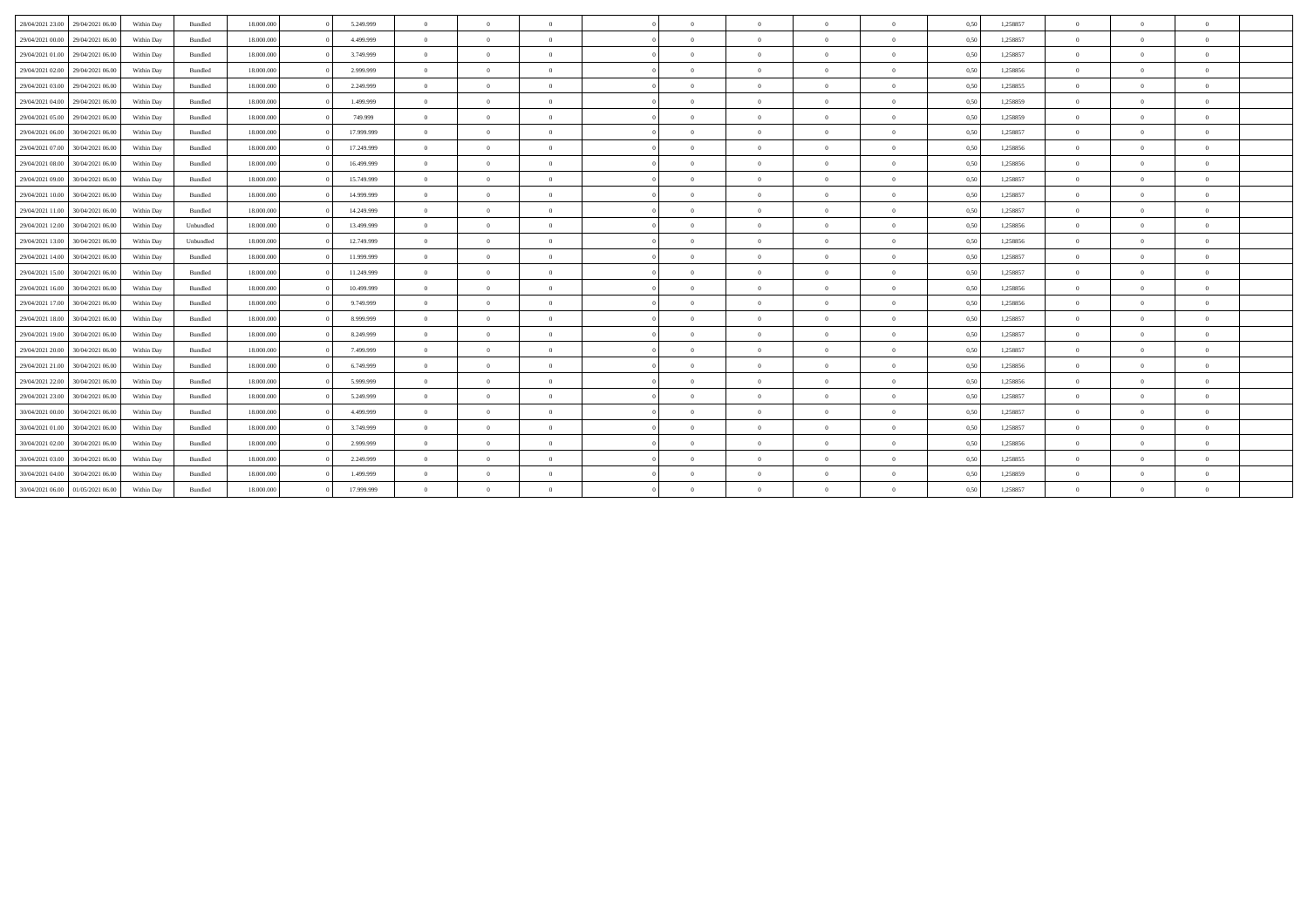## **SNAM RETE GAS**

**Transportation capacity at Exit Point interconnected with foreign pipelines**

**Update to 29/04/2021 of offered and assigned capacity in auction day-ahead and within-day**

**Thermal Year 2020/2021**

(Values in Ncm/day (0° C; 1,01325 bar) - 1 Scm=0,94794378 Ncm; Prices in c/Ncm)

**Exit Point**

**TARVISIO**

|                  | Timeframe        |                     |               |              |                      |                | <b>Offered capacity</b> |                | <b>Assigned capacity</b> | Day-Ahead                 |                         | <b>Total Prices</b>              |                                  |                                             |                     |                         | <b>SRG Prices</b>                |                                  |                            |             |
|------------------|------------------|---------------------|---------------|--------------|----------------------|----------------|-------------------------|----------------|--------------------------|---------------------------|-------------------------|----------------------------------|----------------------------------|---------------------------------------------|---------------------|-------------------------|----------------------------------|----------------------------------|----------------------------|-------------|
|                  |                  | <b>Auction type</b> | Offered       | Transportati | Assigned<br>capacity |                |                         |                |                          | Interrupted               |                         |                                  |                                  |                                             | <b>Split factor</b> |                         |                                  |                                  | <b>Auction</b>             | <b>Note</b> |
| From             | To               |                     | capacity type | on capacity  | (before<br>auction)  | Firm           | Interruptible           | Firm           | Interruptible            | Capacity<br>Interruptible | Reserve price -<br>Firm | <b>Auction premium</b><br>- Firm | Reserve price -<br>Interruptible | <b>Auction premium</b><br>$-$ Interruptible |                     | Reserve price -<br>Firm | <b>Auction</b><br>premium - Firm | Reserve price -<br>Interruptible | premium -<br>Interruptible |             |
| 01/04/2021 06.00 | 02/04/2021 06.00 | Day Ahead           | Bundled       | 18.988.46    |                      | 18.988.468     | $\overline{0}$          | $\overline{0}$ | $\overline{0}$           |                           | $\overline{0}$          | $\Omega$                         | $\overline{0}$                   | $\overline{0}$                              | 0,50                | 0,011933                | $\overline{0}$                   | 0,011933                         | $\overline{0}$             |             |
| 01/04/2021 06:00 | 02/04/2021 06.00 | Day Ahead           | Unbundled     | 18,988,468   |                      | $\theta$       | $\overline{0}$          | $\theta$       | $\theta$                 |                           | $\Omega$                | $\theta$                         | $\Omega$                         | $\theta$                                    | 0.50                | 0.011933                | $\overline{0}$                   | 0.011933                         | $\theta$                   |             |
| 02/04/2021 06:00 | 03/04/2021 06:00 | Day Ahead           | Bundled       | 18.988.468   |                      | 18.988.468     | $\overline{0}$          | $\overline{0}$ | $\overline{0}$           |                           | $\overline{0}$          | $\theta$                         | $\overline{0}$                   | $\mathbf{0}$                                | 0,50                | 0,011933                | $\overline{0}$                   | 0,011933                         | $\bf{0}$                   |             |
| 02/04/2021 06.00 | 03/04/2021 06.0  | Day Ahead           | Unbundled     | 18.988.46    |                      | $\bf{0}$       | $\overline{0}$          | $\overline{0}$ | $\overline{0}$           |                           | $\overline{0}$          | $\Omega$                         | $\overline{0}$                   | $\overline{0}$                              | 0,50                | 0,011933                | $\overline{0}$                   | 0,011933                         | $\bf{0}$                   |             |
| 03/04/2021 06:00 | 04/04/2021 06:00 | Day Ahead           | Bundled       | 18,988,468   |                      | 18,988,468     | $\overline{0}$          | 1.130.726      | $\overline{0}$           |                           | 1.362533                | $\theta$                         | $\Omega$                         | $\bf{0}$                                    | 0,50                | 0,011933                | $\overline{0}$                   | 0.011933                         | $\theta$                   |             |
| 03/04/2021 06:00 | 04/04/2021 06.00 | Day Ahead           | Unbundled     | 18.988.468   |                      | $\overline{0}$ | $\overline{0}$          | $\overline{0}$ | $\overline{0}$           |                           | $\overline{0}$          | $\theta$                         | $\theta$                         | $\overline{0}$                              | 0,50                | 0,011933                | $\overline{0}$                   | 0,011933                         | $\Omega$                   |             |
| 04/04/2021 06.00 | 05/04/2021 06.00 | Day Ahead           | Bundled       | 18.988.468   |                      | 18.988.468     | $\overline{0}$          | 2.002.327      | $\overline{0}$           |                           | 1,362533                |                                  | $\overline{0}$                   | $\overline{0}$                              | 0,50                | 0,011933                | $\overline{0}$                   | 0,011933                         | $\bf{0}$                   |             |
| 04/04/2021 06:00 | 05/04/2021 06.00 | Day Ahead           | Unbundled     | 18.988.468   |                      | $\theta$       | $\overline{0}$          | $\overline{0}$ | $\overline{0}$           |                           | $\overline{0}$          | $\theta$                         | $\theta$                         | $\overline{0}$                              | 0,50                | 0,011933                | $\overline{0}$                   | 0,011933                         | $\Omega$                   |             |
| 05/04/2021 06:00 | 06/04/2021 06.00 | Day Ahead           | Bundled       | 18.988.468   |                      | 18.988.468     | $\overline{0}$          | 1.264.999      | $\overline{0}$           |                           | 1,362533                | $\Omega$                         | $\overline{0}$                   | $\mathbf{0}$                                | 0,50                | 0,011933                | $\overline{0}$                   | 0,011933                         | $\bf{0}$                   |             |
| 05/04/2021 06:00 | 06/04/2021 06:00 | Day Ahead           | Unbundled     | 18,988,468   |                      | $\theta$       | $\overline{0}$          | $\theta$       | $\overline{0}$           |                           | $\theta$                | $\Omega$                         | $\overline{0}$                   | $\theta$                                    | 0.50                | 0.011933                | $\overline{0}$                   | 0.011933                         | $\theta$                   |             |
| 06/04/2021 06:00 | 07/04/2021 06.00 | Day Ahead           | Unbundled     | 18.988.468   |                      | $\overline{0}$ | $\overline{0}$          | $\theta$       | $\overline{0}$           |                           | $\overline{0}$          | $\theta$                         | $\theta$                         | $\bf{0}$                                    | 0,50                | 0,011933                | $\overline{0}$                   | 0,011933                         | $\theta$                   |             |
| 06/04/2021 06:00 | 07/04/2021 06.00 | Day Ahead           | Bundled       | 18.988.468   |                      | 18.988.468     | $\overline{0}$          | $\overline{0}$ | $\overline{0}$           |                           | $\overline{0}$          | $\theta$                         | $\overline{0}$                   | $\overline{0}$                              | 0,50                | 0,011933                | $\overline{0}$                   | 0,011933                         | $\bf{0}$                   |             |
| 07/04/2021 06:00 | 08/04/2021 06:00 | Day Ahead           | Bundled       | 18,988,468   |                      | 18,988,468     | $\overline{0}$          | $\theta$       | $\overline{0}$           |                           | $\Omega$                | $\Omega$                         | $\Omega$                         | $\theta$                                    | 0.50                | 0.011933                | $\theta$                         | 0.011933                         | $\theta$                   |             |
| 07/04/2021 06.00 | 08/04/2021 06.00 | Day Ahead           | Unbundled     | 18.988.468   |                      | $\overline{0}$ | $\overline{0}$          | $\overline{0}$ | $\overline{0}$           |                           | $\overline{0}$          | $\theta$                         | $\overline{0}$                   | $\,$ 0                                      | 0,50                | 0,011933                | $\overline{0}$                   | 0,011933                         | $\bf{0}$                   |             |
| 08/04/2021 06:00 | 09/04/2021 06.00 | Day Ahead           | Bundled       | 18.988.468   |                      | 18.988.468     | $\overline{0}$          | $\overline{0}$ | $\overline{0}$           |                           | $\overline{0}$          | $\Omega$                         | $\overline{0}$                   | $\mathbf{0}$                                | 0,50                | 0,011933                | $\overline{0}$                   | 0,011933                         | $\bf{0}$                   |             |
| 08/04/2021 06:00 | 09/04/2021 06:00 | Day Ahead           | Unbundled     | 18,988,468   |                      | $\Omega$       | $\overline{0}$          | $\Omega$       | $\theta$                 |                           | $\Omega$                | $\Omega$                         | $\Omega$                         | $\theta$                                    | 0.50                | 0.011933                | $\theta$                         | 0.011933                         | $\Omega$                   |             |
| 09/04/2021 06:00 | 10/04/2021 06:00 | Day Ahead           | Bundled       | 18,988,468   |                      | 18,988,468     | $\overline{0}$          | $\overline{0}$ | $\overline{0}$           |                           | $\overline{0}$          | $\theta$                         | $\theta$                         | $\overline{0}$                              | 0.50                | 0.011933                | $\overline{0}$                   | 0.011933                         | $\theta$                   |             |
| 09/04/2021 06.00 | 10/04/2021 06:00 | Day Ahead           | Unbundled     | 18.988.468   |                      | $\overline{0}$ | $\overline{0}$          | $\overline{0}$ | $\overline{0}$           |                           | $\overline{0}$          | $\overline{0}$                   | $\overline{0}$                   | $\overline{0}$                              | 0,50                | 0,011933                | $\overline{0}$                   | 0,011933                         | $\bf{0}$                   |             |
| 0/04/2021 06:00  | 11/04/2021 06.00 | Day Ahead           | Bundled       | 18,988,468   |                      | 18,988,468     | $\overline{0}$          | $\theta$       | $\overline{0}$           |                           | $\Omega$                | $\Omega$                         | $\Omega$                         | $\theta$                                    | 0.50                | 0.011933                | $\overline{0}$                   | 0.011933                         | $\Omega$                   |             |
| 10/04/2021 06:00 | 11/04/2021 06.00 | Day Ahead           | Unbundled     | 18.988.468   |                      | $\theta$       | $\overline{0}$          | $\theta$       | $\overline{0}$           |                           | $\Omega$                | $\theta$                         | $\theta$                         | $\overline{0}$                              | 0.50                | 0,011933                | $\overline{0}$                   | 0,011933                         | $\Omega$                   |             |
| 11/04/2021 06:00 | 12/04/2021 06.00 | Day Ahead           | Bundled       | 18.988.468   |                      | 18.988.468     | $\overline{0}$          | $\overline{0}$ | $\overline{0}$           |                           | $\overline{0}$          | $\overline{0}$                   | $\overline{0}$                   | $\mathbf{0}$                                | 0,50                | 0,011933                | $\overline{0}$                   | 0,011933                         | $\bf{0}$                   |             |
| 11/04/2021 06:00 | 12/04/2021 06:00 | Day Ahead           | Unbundled     | 18,988,468   |                      | $\Omega$       | $\overline{0}$          | $\Omega$       | $\Omega$                 |                           | $\Omega$                | $\Omega$                         | $\Omega$                         | $\Omega$                                    | 0.50                | 0.011933                | $\theta$                         | 0.011933                         | $\Omega$                   |             |
| 12/04/2021 06.00 | 13/04/2021 06:00 | Day Ahead           | Unbundled     | 18.988.468   |                      | $\theta$       | $\Omega$                | $\theta$       | $\overline{0}$           |                           | $\Omega$                | $\Omega$                         | $\Omega$                         | $\theta$                                    | 0,50                | 0,011933                | $\overline{0}$                   | 0.011933                         | $\Omega$                   |             |
| 12/04/2021 06:00 | 13/04/2021 06:00 | Day Ahead           | Bundled       | 18.988.468   |                      | 18.988.468     | $\overline{0}$          | $\overline{0}$ | $\overline{0}$           |                           | $\overline{0}$          | $\overline{0}$                   | $\overline{0}$                   | $\overline{0}$                              | 0,50                | 0,011933                | $\overline{0}$                   | 0,011933                         | $\bf{0}$                   |             |
| 13/04/2021 06:00 | 14/04/2021 06:00 | Day Ahead           | Unbundled     | 18,988,468   |                      | $\theta$       | $\overline{0}$          | $\Omega$       | $\overline{0}$           |                           | $\overline{0}$          | $\Omega$                         | $\overline{0}$                   | $\overline{0}$                              | 0,50                | 0,011933                | $\overline{0}$                   | 0,011933                         | $\Omega$                   |             |
| 13/04/2021 06.00 | 14/04/2021 06.00 | Day Ahead           | Bundled       | 18.988.468   |                      | 18.988.468     | $\overline{0}$          | $\overline{0}$ | $\overline{0}$           |                           | $\overline{0}$          | $\Omega$                         | $\theta$                         | $\overline{0}$                              | 0,50                | 0,011933                | $\overline{0}$                   | 0,011933                         | $\Omega$                   |             |
| 14/04/2021 06:00 | 15/04/2021 06:00 | Day Ahead           | Unbundled     | 18.988.468   |                      | $\Omega$       | $\overline{0}$          | $\theta$       | $\theta$                 |                           | $\Omega$                | $\theta$                         | $\Omega$                         | $\theta$                                    | 0,50                | 0,011933                | $\overline{0}$                   | 0,011933                         | $\Omega$                   |             |
| 14/04/2021 06:00 | 15/04/2021 06.00 | Day Ahead           | Bundled       | 18,988,468   |                      | 18,988,468     | $\overline{0}$          | $\Omega$       | $\theta$                 |                           | $\overline{0}$          | $\theta$                         | $\Omega$                         | $\theta$                                    | 0.50                | 0.011933                | $\overline{0}$                   | 0.011933                         | $\Omega$                   |             |
| 15/04/2021 06.00 | 16/04/2021 06.00 | Day Ahead           | Unbundled     | 18.988.468   |                      | $\Omega$       | $\overline{0}$          | $\Omega$       | $\Omega$                 |                           | $\overline{0}$          | $\Omega$                         | $\Omega$                         | $\theta$                                    | 0,50                | 0,011933                | $\overline{0}$                   | 0,011933                         | $\Omega$                   |             |
| 15/04/2021 06:00 | 16/04/2021 06:00 | Day Ahead           | Bundled       | 18.988.468   |                      | 18.988.468     | $\overline{0}$          | $\Omega$       | $\overline{0}$           |                           | $\overline{0}$          | $\theta$                         | $\overline{0}$                   | $\overline{0}$                              | 0,50                | 0,011933                | $\overline{0}$                   | 0,011933                         | $\Omega$                   |             |
| 16/04/2021 06:00 | 17/04/2021 06.00 | Day Ahead           | Bundled       | 18,988,468   |                      | 18.988.468     | $\overline{0}$          | $\Omega$       | $\overline{0}$           |                           | $\overline{0}$          | $\theta$                         | $\theta$                         | $\theta$                                    | 0.50                | 0.011933                | $\overline{0}$                   | 0.011933                         | $\Omega$                   |             |
| 16/04/2021 06.00 | 17/04/2021 06.00 | Day Ahead           | Unbundled     | 18.988.468   |                      | $\bf{0}$       | $\overline{0}$          | $\overline{0}$ | $\overline{0}$           |                           | $\overline{0}$          | $\Omega$                         | $\theta$                         | $\overline{0}$                              | 0,50                | 0,011933                | $\overline{0}$                   | 0,011933                         | $\Omega$                   |             |
| 17/04/2021 06:00 | 18/04/2021 06:00 | Day Ahead           | Bundled       | 18.988.468   |                      | 18.988.468     | $\overline{0}$          | $\Omega$       | $\overline{0}$           |                           | $\overline{0}$          | $\theta$                         | $\overline{0}$                   | $\overline{0}$                              | 0,50                | 0,011933                | $\overline{0}$                   | 0,011933                         | $\Omega$                   |             |
| 17/04/2021 06.00 | 18/04/2021 06:00 | Day Ahead           | Unbundled     | 18,988,468   |                      | $\Omega$       | $\overline{0}$          | $\sqrt{2}$     | $\overline{0}$           |                           | $\Omega$                | $\Omega$                         | $\Omega$                         | $\theta$                                    | 0.50                | 0,011933                | $\overline{0}$                   | 0.011933                         | $\Omega$                   |             |
| 18/04/2021 06:00 | 19/04/2021 06.00 | Day Ahead           | Unbundled     | 18.988.46    |                      | $\bf{0}$       | $\overline{0}$          | $\overline{0}$ | $\overline{0}$           |                           | $\overline{0}$          | $\Omega$                         | $\overline{0}$                   | $\overline{0}$                              | 0,50                | 0,011933                | $\overline{0}$                   | 0,011933                         | $\bf{0}$                   |             |
| 18/04/2021 06:00 | 19/04/2021 06.00 | Day Ahead           | Bundled       | 18.988.468   |                      | 18.988.468     | $\overline{0}$          | $\overline{0}$ | $\overline{0}$           |                           | $\overline{0}$          | $\Omega$                         | $\overline{0}$                   | $\overline{0}$                              | 0,50                | 0,011933                | $\overline{0}$                   | 0,011933                         | $\bf{0}$                   |             |
| 19/04/2021 06:00 | 20/04/2021 06:00 | Day Ahead           | Bundled       | 18,988,468   |                      | 18,988,468     | $\overline{0}$          | $\Omega$       | $\Omega$                 |                           | $\overline{0}$          | $\Omega$                         | $\Omega$                         | $\theta$                                    | 0,50                | 0,011933                | $\overline{0}$                   | 0.011933                         | $\bf{0}$                   |             |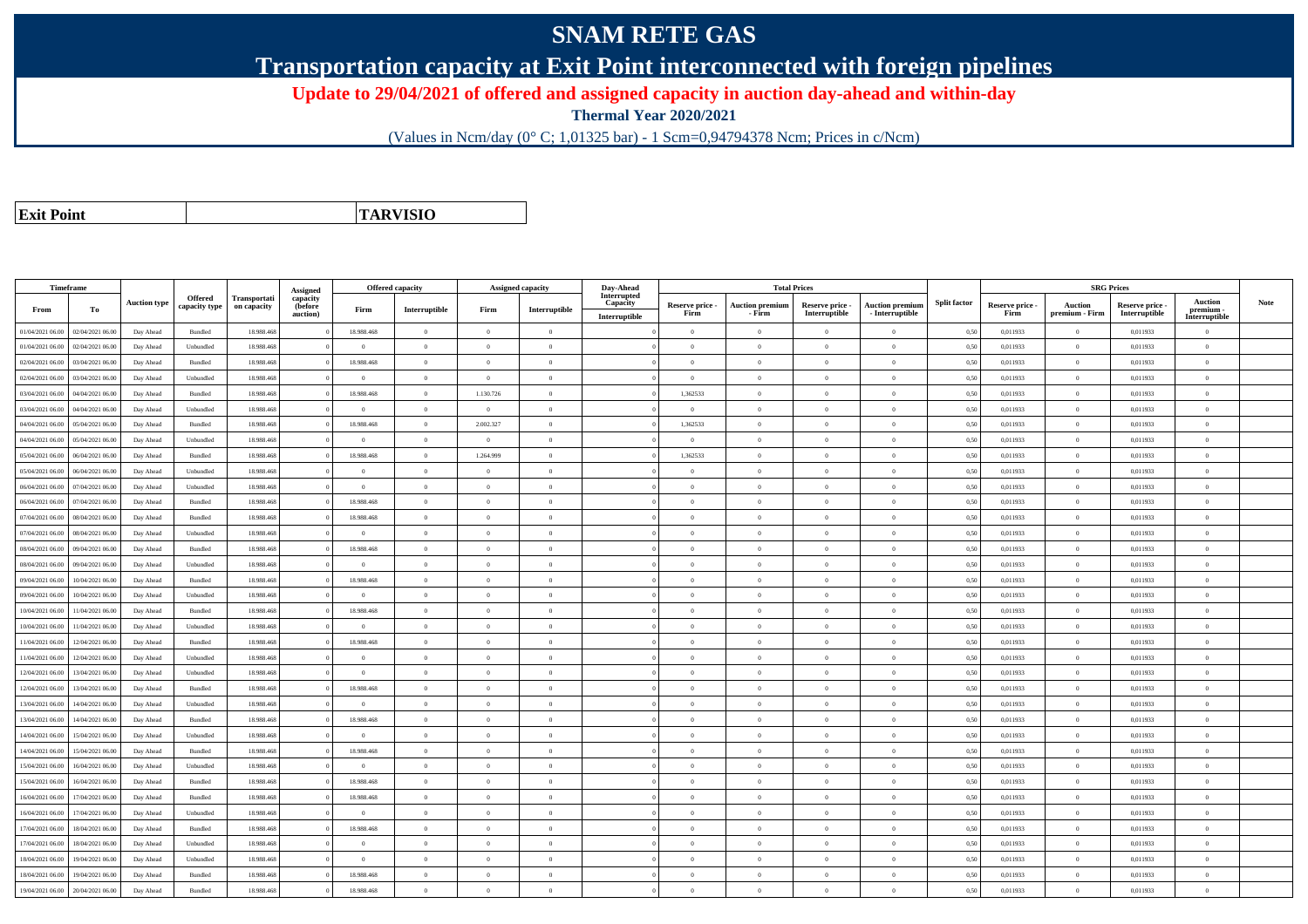| 19/04/2021 06:00                  | 20/04/2021 06:00 | Day Ahead  | Unbundled | 18.988.468 | $\bf{0}$       | $\overline{0}$ | $\overline{0}$ |                |                | $\overline{0}$ | $\theta$       | $\overline{0}$ | 0,50 | 0,011933 | $\,$ 0 $\,$       | 0,011933       | $\overline{0}$ |  |
|-----------------------------------|------------------|------------|-----------|------------|----------------|----------------|----------------|----------------|----------------|----------------|----------------|----------------|------|----------|-------------------|----------------|----------------|--|
|                                   |                  |            |           |            |                | $\overline{0}$ | $\overline{0}$ | $\overline{0}$ | $\Omega$       | $\bf{0}$       |                | $\bf{0}$       |      |          | $\bf{0}$          |                | $\,$ 0         |  |
| 20/04/2021 06:00                  | 21/04/2021 06.00 | Day Ahead  | Bundled   | 18.988.468 | 18.988.468     |                |                |                |                |                | $\overline{0}$ |                | 0,50 | 0,011933 |                   | 0,011933       |                |  |
| 20/04/2021 06:00                  | 21/04/2021 06:00 | Day Ahead  | Unbundled | 18,988,468 | $\overline{0}$ | $\overline{0}$ | $\overline{0}$ | $\overline{0}$ | $\overline{0}$ | $\bf{0}$       | $\overline{0}$ | $\mathbf{0}$   | 0.50 | 0.011933 | $\overline{0}$    | 0.011933       | $\bf{0}$       |  |
| 21/04/2021 06:00                  | 22/04/2021 06:00 | Day Ahead  | Bundled   | 18.988.468 | 18.988.468     | $\overline{0}$ | $\overline{0}$ | $\overline{0}$ | $\overline{0}$ | $\bf{0}$       | $\overline{0}$ | $\theta$       | 0,50 | 0,011933 | $\,$ 0 $\,$       | 0,011933       | $\overline{0}$ |  |
| 21/04/2021 06:00                  | 22/04/2021 06.0  | Day Ahead  | Unbundled | 18.988.468 | $\overline{0}$ | $\overline{0}$ | $\overline{0}$ | $\overline{0}$ |                | $\bf{0}$       | $\overline{0}$ | $\bf{0}$       | 0,50 | 0,011933 | $\bf{0}$          | 0,011933       | $\overline{0}$ |  |
| 22/04/2021 06:00                  | 23/04/2021 06:00 | Day Ahead  | Bundled   | 18,988,468 | 18,988,468     | $\overline{0}$ | $\overline{0}$ | $\overline{0}$ | $\Omega$       | $\bf{0}$       | $\overline{0}$ | $\bf{0}$       | 0.50 | 0.011933 | $\bf{0}$          | 0.011933       | $\bf{0}$       |  |
| 22/04/2021 06:00                  | 23/04/2021 06:00 | Day Ahead  | Unbundled | 18.988.468 | $\overline{0}$ | $\overline{0}$ | $\overline{0}$ | $\overline{0}$ | $\overline{0}$ | $\bf{0}$       | $\overline{0}$ | $\bf{0}$       | 0,50 | 0,011933 | $\,$ 0 $\,$       | 0,011933       | $\overline{0}$ |  |
| 23/04/2021 06:00                  | 24/04/2021 06.00 | Day Ahead  | Bundled   | 18.988.468 | 18.988.468     | $\overline{0}$ | $\overline{0}$ | $\overline{0}$ |                | $\bf{0}$       | $\overline{0}$ | $\bf{0}$       | 0,50 | 0,011933 | $\bf{0}$          | 0,011933       | $\bf{0}$       |  |
| 23/04/2021 06:00                  | 24/04/2021 06:00 | Day Ahead  | Unbundled | 18,988,468 | $\overline{0}$ | $\overline{0}$ | $\overline{0}$ | $\overline{0}$ | $\overline{0}$ | $\overline{0}$ | $\overline{0}$ | $\bf{0}$       | 0.50 | 0.011933 | $\bf{0}$          | 0.011933       | $\bf{0}$       |  |
|                                   |                  |            |           |            |                |                |                |                |                |                |                |                |      |          |                   |                |                |  |
| 24/04/2021 06:00                  | 25/04/2021 06:00 | Day Ahead  | Unbundled | 18.988.468 | $\overline{0}$ | $\overline{0}$ | $\overline{0}$ | $\overline{0}$ | $\overline{0}$ | $\bf{0}$       | $\overline{0}$ | $\bf{0}$       | 0,50 | 0,011933 | $\,$ 0 $\,$       | 0,011933       | $\bf{0}$       |  |
| 24/04/2021 06:00                  | 25/04/2021 06.00 | Day Ahead  | Bundled   | 18.988.468 | 18.988.468     | $\overline{0}$ | $\overline{0}$ | $\overline{0}$ | $\overline{0}$ | $\bf{0}$       | $\overline{0}$ | $\bf{0}$       | 0,50 | 0,011933 | $\bf{0}$          | 0,011933       | $\bf{0}$       |  |
| 25/04/2021 06:00                  | 26/04/2021 06:00 | Day Ahead  | Bundled   | 18,988,468 | 18,988,468     | $\overline{0}$ | 690.214        | $\overline{0}$ | 1,362533       | $\bf{0}$       | $\overline{0}$ | $\mathbf{0}$   | 0.50 | 0.011933 | $\,$ 0 $\,$       | 0.011933       | $\bf{0}$       |  |
| 25/04/2021 06:00                  | 26/04/2021 06:00 | Day Ahead  | Unbundled | 18.988.468 | $\overline{0}$ | $\overline{0}$ | $\overline{0}$ | $\overline{0}$ | $\overline{0}$ | $\bf{0}$       | $\overline{0}$ | $\theta$       | 0,50 | 0,011933 | $\,$ 0 $\,$       | 0,011933       | $\overline{0}$ |  |
| 26/04/2021 06:00                  | 27/04/2021 06.00 | Day Ahead  | Bundled   | 18.988.468 | 18.988.468     | $\overline{0}$ | $\overline{0}$ | $\overline{0}$ |                | $\bf{0}$       | $\overline{0}$ | $\bf{0}$       | 0,50 | 0,011933 | $\bf{0}$          | 0,011933       | $\overline{0}$ |  |
| 26/04/2021 06:00                  | 27/04/2021 06:00 | Day Ahead  | Unbundled | 18,988,468 | $\overline{0}$ | $\overline{0}$ | $\overline{0}$ | $\overline{0}$ | $\Omega$       | $\bf{0}$       | $\overline{0}$ | $\bf{0}$       | 0.50 | 0.011933 | $\bf{0}$          | 0.011933       | $\bf{0}$       |  |
| 27/04/2021 06:00                  | 28/04/2021 06:00 | Day Ahead  | Bundled   | 18.988.468 | 18.988.468     | $\overline{0}$ | $\overline{0}$ | $\overline{0}$ | $\overline{0}$ | $\bf{0}$       | $\overline{0}$ | $\bf{0}$       | 0,50 | 0,011933 | $\,$ 0 $\,$       | 0,011933       | $\overline{0}$ |  |
|                                   |                  |            |           |            |                |                |                |                |                |                |                |                |      |          |                   |                |                |  |
| 27/04/2021 06:00                  | 28/04/2021 06.0  | Day Ahead  | Unbundled | 18.988.468 | $\overline{0}$ | $\overline{0}$ | $\overline{0}$ | $\overline{0}$ |                | $\bf{0}$       | $\overline{0}$ | $\bf{0}$       | 0,50 | 0,011933 | $\bf{0}$          | 0,011933       | $\,$ 0         |  |
| 28/04/2021 06:00                  | 29/04/2021 06:00 | Day Ahead  | Bundled   | 18,988,468 | 18,988,468     | $\overline{0}$ | $\overline{0}$ | $\overline{0}$ | $\overline{0}$ | $\bf{0}$       | $\overline{0}$ | $\bf{0}$       | 0.50 | 0.011933 | $\bf{0}$          | 0.011933       | $\bf{0}$       |  |
| 28/04/2021 06:00                  | 29/04/2021 06.00 | Day Ahead  | Unbundled | 18.988.468 | $\overline{0}$ | $\overline{0}$ | $\overline{0}$ | $\overline{0}$ | $\overline{0}$ | $\bf{0}$       | $\overline{0}$ | $\bf{0}$       | 0,50 | 0,011933 | $\,$ 0 $\,$       | 0,011933       | $\bf{0}$       |  |
| 29/04/2021 06:00                  | 30/04/2021 06.00 | Day Ahead  | Unbundled | 18.988.468 | $\bf{0}$       | $\overline{0}$ | $\overline{0}$ | $\overline{0}$ | $\overline{0}$ | $\bf{0}$       | $\overline{0}$ | $\bf{0}$       | 0,50 | 0,011933 | $\bf{0}$          | 0,011933       | $\bf{0}$       |  |
| 29/04/2021 06:00                  | 30/04/2021 06:00 | Day Ahead  | Bundled   | 18,988,468 | 18.988.468     | $\overline{0}$ | $\overline{0}$ | $\overline{0}$ | $\overline{0}$ | $\bf{0}$       | $\overline{0}$ | $\mathbf{0}$   | 0.50 | 0.011933 | $\bf{0}$          | 0.011933       | $\bf{0}$       |  |
| 30/04/2021 06:00                  | 01/05/2021 06:00 | Day Ahead  | Bundled   | 18.988.468 | 18.988.468     | $\overline{0}$ | $\overline{0}$ | $\overline{0}$ | $\overline{0}$ | $\bf{0}$       | $\overline{0}$ | $\theta$       | 0,50 | 0,011933 | $\,$ 0 $\,$       | 0,011933       | $\overline{0}$ |  |
| 30/04/2021 06:00                  | 01/05/2021 06.00 | Day Ahead  | Unbundled | 18.988.468 | $\overline{0}$ | $\overline{0}$ | $\overline{0}$ | $\overline{0}$ | $\Omega$       | $\bf{0}$       | $\overline{0}$ | $\bf{0}$       | 0,50 | 0,011933 | $\bf{0}$          | 0,011933       | $\overline{0}$ |  |
| 01/04/2021 06:00                  | 02/04/2021 06:00 |            |           | 18,988,468 | 18,988,467     |                | $\overline{0}$ | $\overline{0}$ | $\Omega$       | $\bf{0}$       |                | $\bf{0}$       | 0.50 |          | $\bf{0}$          | $\overline{0}$ |                |  |
|                                   |                  | Within Day | Bundled   |            |                | $\overline{0}$ |                |                |                |                | $\overline{0}$ |                |      | 1,193325 |                   |                | $\bf{0}$       |  |
| 01/04/2021 07:00                  | 02/04/2021 06.00 | Within Day | Bundled   | 18.988.468 | 18.197.281     | $\overline{0}$ | $\overline{0}$ | $\overline{0}$ | $\overline{0}$ | $\bf{0}$       | $\overline{0}$ | $\bf{0}$       | 0,50 | 1,193325 | $\,$ 0 $\,$       | $\overline{0}$ | $\overline{0}$ |  |
| 01/04/2021 08:00                  | 02/04/2021 06.00 | Within Day | Bundled   | 18.988.468 | 17.406.094     | $\overline{0}$ | $\overline{0}$ | $\overline{0}$ |                | $\bf{0}$       | $\overline{0}$ | $\bf{0}$       | 0,50 | 1,193325 | $\bf{0}$          | $\overline{0}$ | $\bf{0}$       |  |
| 01/04/2021 09:00                  | 02/04/2021 06:00 | Within Day | Bundled   | 18,988,468 | 16.614.908     | $\overline{0}$ | $\overline{0}$ | $\overline{0}$ | $\overline{0}$ | $\bf{0}$       | $\overline{0}$ | $\bf{0}$       | 0.50 | 1.193325 | $\bf{0}$          | $\overline{0}$ | $\bf{0}$       |  |
| 01/04/2021 10:00                  | 02/04/2021 06:00 | Within Day | Bundled   | 18.988.468 | 15.823.722     | $\overline{0}$ | $\overline{0}$ | $\overline{0}$ | $\overline{0}$ | $\bf{0}$       | $\overline{0}$ | $\bf{0}$       | 0,50 | 1,193325 | $\,$ 0 $\,$       | $\overline{0}$ | $\overline{0}$ |  |
| 01/04/2021 11:00                  | 02/04/2021 06.00 | Within Day | Bundled   | 18.988.468 | 15.032.536     | $\overline{0}$ | $\overline{0}$ | $\overline{0}$ | $\overline{0}$ | $\bf{0}$       | $\overline{0}$ | $\bf{0}$       | 0,50 | 1,193325 | $\bf{0}$          | $\bf{0}$       | $\bf{0}$       |  |
| 01/04/2021 12:00                  | 02/04/2021 06:00 | Within Day | Bundled   | 18,988,468 | 14.241.350     | $\overline{0}$ | $\overline{0}$ | $\overline{0}$ | $\overline{0}$ | $\,$ 0         | $\overline{0}$ | $\mathbf{0}$   | 0.50 | 1,193325 | $\,0\,$           | $\overline{0}$ | $\bf{0}$       |  |
| 01/04/2021 13:00                  | 02/04/2021 06:00 | Within Dav | Bundled   | 18.988.468 | 13.450.164     | $\overline{0}$ | $\overline{0}$ | $\overline{0}$ | $\Omega$       | $\overline{0}$ | $\overline{0}$ | $\bf{0}$       | 0,50 | 1,193325 | $\mathbf{0}$      | $\overline{0}$ | $\overline{0}$ |  |
| 01/04/2021 14:00                  | 02/04/2021 06.0  | Within Day | Bundled   | 18.988.468 | 12.658.978     | $\overline{0}$ | $\bf{0}$       | $\overline{0}$ | $\Omega$       | $\bf{0}$       | $\overline{0}$ | $\bf{0}$       | 0,50 | 1,193325 | $\bf{0}$          | $\overline{0}$ | $\bf{0}$       |  |
|                                   |                  |            |           |            |                |                |                |                |                |                |                |                |      |          |                   |                |                |  |
| 01/04/2021 15:00                  | 02/04/2021 06:00 | Within Day | Bundled   | 18,988,468 | 11.867.791     | $\overline{0}$ | $\overline{0}$ | $\overline{0}$ | $\Omega$       | $\bf{0}$       | $\overline{0}$ | $\bf{0}$       | 0.50 | 1,193325 | $\bf{0}$          | $\overline{0}$ | $\bf{0}$       |  |
| 01/04/2021 16:00                  | 02/04/2021 06:00 | Within Dav | Bundled   | 18.988.468 | 11.076.605     | $\overline{0}$ | $\overline{0}$ | $\theta$       | $\Omega$       | $\overline{0}$ | $\overline{0}$ | $\bf{0}$       | 0,50 | 1,193325 | $\mathbf{0}$      | $\overline{0}$ | $\overline{0}$ |  |
| 01/04/2021 17:00                  | 02/04/2021 06.00 | Within Day | Bundled   | 18.988.468 | 10.285.419     | $\overline{0}$ | $\bf{0}$       | $\overline{0}$ | $\Omega$       | $\bf{0}$       | $\overline{0}$ | $\bf{0}$       | 0,50 | 1,193325 | $\bf{0}$          | $\overline{0}$ | $\bf{0}$       |  |
| 01/04/2021 18:00                  | 02/04/2021 06:00 | Within Day | Bundled   | 18,988,468 | 9.494.233      | $\overline{0}$ | $\overline{0}$ | $\overline{0}$ | $\overline{0}$ | $\bf{0}$       | $\overline{0}$ | $\mathbf{0}$   | 0.50 | 1.193326 | $\bf{0}$          | $\overline{0}$ | $\bf{0}$       |  |
| 01/04/2021 19:00                  | 02/04/2021 06:00 | Within Dav | Bundled   | 18.988.468 | 8.703.047      | $\overline{0}$ | $\overline{0}$ | $\overline{0}$ | $\Omega$       | $\overline{0}$ | $\overline{0}$ | $\bf{0}$       | 0,50 | 1,193326 | $\mathbf{0}$      | $\overline{0}$ | $\overline{0}$ |  |
| 01/04/2021 20:00                  | 02/04/2021 06.00 | Within Day | Bundled   | 18.988.468 | 7.911.861      | $\overline{0}$ | $\overline{0}$ | $\overline{0}$ | $\overline{0}$ | $\overline{0}$ | $\overline{0}$ | $\bf{0}$       | 0,50 | 1,193325 | $\bf{0}$          | $\overline{0}$ | $\bf{0}$       |  |
| 01/04/2021 21:00                  | 02/04/2021 06:00 | Within Day | Bundled   | 18,988,468 | 7.120.674      | $\overline{0}$ | $\overline{0}$ | $\overline{0}$ | $\overline{0}$ | $\,$ 0         | $\overline{0}$ | $\mathbf{0}$   | 0.50 | 1,193325 | $\bf{0}$          | $\overline{0}$ | $\bf{0}$       |  |
| 01/04/2021 22:00                  | 02/04/2021 06:00 | Within Dav | Bundled   | 18.988.468 | 6.329.488      | $\overline{0}$ | $\overline{0}$ | $\theta$       | $\Omega$       | $\overline{0}$ | $\overline{0}$ | $\bf{0}$       | 0,50 | 1,193325 | $\mathbf{0}$      | $\overline{0}$ | $\overline{0}$ |  |
|                                   |                  |            |           |            |                | $\overline{0}$ | $\overline{0}$ | $\overline{0}$ | $\Omega$       | $\bf{0}$       |                |                |      |          | $\bf{0}$          | $\overline{0}$ | $\bf{0}$       |  |
| 01/04/2021 23:00                  | 02/04/2021 06.00 | Within Day | Bundled   | 18.988.468 | 5.538.302      |                |                |                |                |                | $\overline{0}$ | $\bf{0}$       | 0,50 | 1,193326 |                   |                |                |  |
| 02/04/2021 00:00                  | 02/04/2021 06:00 | Within Day | Bundled   | 18,988,468 | 4.747.116      | $\overline{0}$ | $\overline{0}$ | $\Omega$       | $\Omega$       | $\overline{0}$ | $\overline{0}$ | $\bf{0}$       | 0.50 | 1,193326 | $\bf{0}$          | $\overline{0}$ | $\bf{0}$       |  |
| 02/04/2021 01:00                  | 02/04/2021 06:00 | Within Dav | Bundled   | 18.988.468 | 3.955.930      | $\overline{0}$ | $\overline{0}$ | $\theta$       | $\Omega$       | $\overline{0}$ | $\overline{0}$ | $\theta$       | 0.50 | 1,193325 | $\mathbf{0}$      | $\overline{0}$ | $\overline{0}$ |  |
| 02/04/2021 02:00                  | 02/04/2021 06.00 | Within Day | Bundled   | 18.988.468 | 3.164.744      | $\overline{0}$ | $\bf{0}$       | $\overline{0}$ | $\overline{0}$ | $\bf{0}$       | $\overline{0}$ | $\bf{0}$       | 0,50 | 1,193325 | $\bf{0}$          | $\overline{0}$ | $\bf{0}$       |  |
| 02/04/2021 03:00                  | 02/04/2021 06:00 | Within Day | Bundled   | 18.988.468 | 2.373.557      | $\overline{0}$ | $\overline{0}$ |                | $\overline{0}$ | $\Omega$       |                |                | 0,50 | 1,193324 | $\Omega$          | $\Omega$       |                |  |
| 02/04/2021 04:00                  | 02/04/2021 06:00 | Within Day | Bundled   | 18.988.468 | 1.582.371      | $\overline{0}$ | $\overline{0}$ | $\overline{0}$ | $\Omega$       | $\overline{0}$ | $\overline{0}$ | $\overline{0}$ | 0,50 | 1,193327 | $\overline{0}$    | $\theta$       | $\bf{0}$       |  |
| 02/04/2021 05:00                  | 02/04/2021 06.00 | Within Day | Bundled   | 18.988.468 | 791.185        | $\overline{0}$ | $\bf{0}$       | $\overline{0}$ | $\overline{0}$ | $\bf{0}$       | $\overline{0}$ | $\bf{0}$       | 0,50 | 1,193327 | $\bf{0}$          | $\bf{0}$       | $\bf{0}$       |  |
| 02/04/2021 06:00                  | 03/04/2021 06:00 | Within Day | Bundled   | 18.988.468 | 18.988.467     | $\overline{0}$ | $\overline{0}$ | $\overline{0}$ | $\overline{0}$ | $\bf{0}$       | $\overline{0}$ | $\bf{0}$       | 0.50 | 1,193325 | $\hspace{0.1mm}0$ | $\overline{0}$ | $\,$ 0 $\,$    |  |
| 02/04/2021 07:00                  | 03/04/2021 06:00 | Within Day | Bundled   | 18.988.468 | 18.197.281     | $\overline{0}$ | $\overline{0}$ | $\overline{0}$ | $\overline{0}$ | $\overline{0}$ | $\overline{0}$ | $\mathbf{0}$   | 0,50 | 1,193325 | $\overline{0}$    | $\theta$       | $\bf{0}$       |  |
|                                   |                  |            |           |            |                |                |                |                |                |                |                |                |      |          |                   |                |                |  |
| 02/04/2021 08:00                  | 03/04/2021 06:00 | Within Day | Bundled   | 18.988.468 | 17.406.094     | $\overline{0}$ | $\overline{0}$ | $\overline{0}$ | $\overline{0}$ | $\overline{0}$ | $\overline{0}$ | $\bf{0}$       | 0,50 | 1,193325 | $\,$ 0 $\,$       | $\bf{0}$       | $\bf{0}$       |  |
| 02/04/2021 09:00                  | 03/04/2021 06:00 | Within Day | Bundled   | 18,988,468 | 16.614.908     | $\overline{0}$ | $\overline{0}$ | $\overline{0}$ | $\overline{0}$ | $\,$ 0         | $\overline{0}$ | $\mathbf{0}$   | 0.50 | 1,193325 | $\,0\,$           | $\bf{0}$       | $\bf{0}$       |  |
| 02/04/2021 10:00                  | 03/04/2021 06:00 | Within Day | Bundled   | 18.988.468 | 15.823.722     | $\overline{0}$ | $\overline{0}$ | $\overline{0}$ | $\overline{0}$ | $\overline{0}$ | $\overline{0}$ | $\overline{0}$ | 0,50 | 1,193325 | $\overline{0}$    | $\theta$       | $\bf{0}$       |  |
| 02/04/2021 11:00                  | 03/04/2021 06:00 | Within Day | Bundled   | 18.988.468 | 15.032.536     | $\overline{0}$ | $\,$ 0 $\,$    | $\overline{0}$ | $\overline{0}$ | $\,$ 0         | $\overline{0}$ | $\bf{0}$       | 0,50 | 1,193325 | $\,0\,$           | $\overline{0}$ | $\bf{0}$       |  |
| 02/04/2021 12:00                  | 03/04/2021 06:00 | Within Day | Bundled   | 18,988,468 | 14.241.350     | $\overline{0}$ | $\overline{0}$ | $\overline{0}$ | $\overline{0}$ | $\,$ 0 $\,$    | $\overline{0}$ | $\overline{0}$ | 0.50 | 1.193325 | $\overline{0}$    | $\bf{0}$       | $\bf{0}$       |  |
| 02/04/2021 13:00                  | 03/04/2021 06:00 | Within Day | Bundled   | 18.988.468 | 13.450.164     | $\overline{0}$ | $\overline{0}$ | $\overline{0}$ | $\overline{0}$ | $\overline{0}$ | $\overline{0}$ | $\bf{0}$       | 0,50 | 1,193325 | $\overline{0}$    | $\theta$       | $\bf{0}$       |  |
| 02/04/2021 14:00                  | 03/04/2021 06:00 | Within Day | Bundled   | 18.988.468 | 12.658.978     | $\overline{0}$ | $\bf{0}$       | $\overline{0}$ | $\overline{0}$ | $\bf{0}$       | $\overline{0}$ | $\bf{0}$       | 0,50 | 1,193325 | $\bf{0}$          | $\bf{0}$       | $\bf{0}$       |  |
|                                   |                  |            |           |            |                |                |                |                |                |                |                |                |      |          |                   |                |                |  |
| 02/04/2021 15:00 03/04/2021 06:00 |                  | Within Day | Bundled   | 18.988.468 | 11.867.791     | $\,$ 0 $\,$    | $\,$ 0 $\,$    | $\overline{0}$ | $\overline{0}$ | $\,$ 0 $\,$    | $\,$ 0 $\,$    | $\mathbf{0}$   | 0,50 | 1,193325 | $\,$ 0 $\,$       | $\,$ 0 $\,$    | $\mathbf 0$    |  |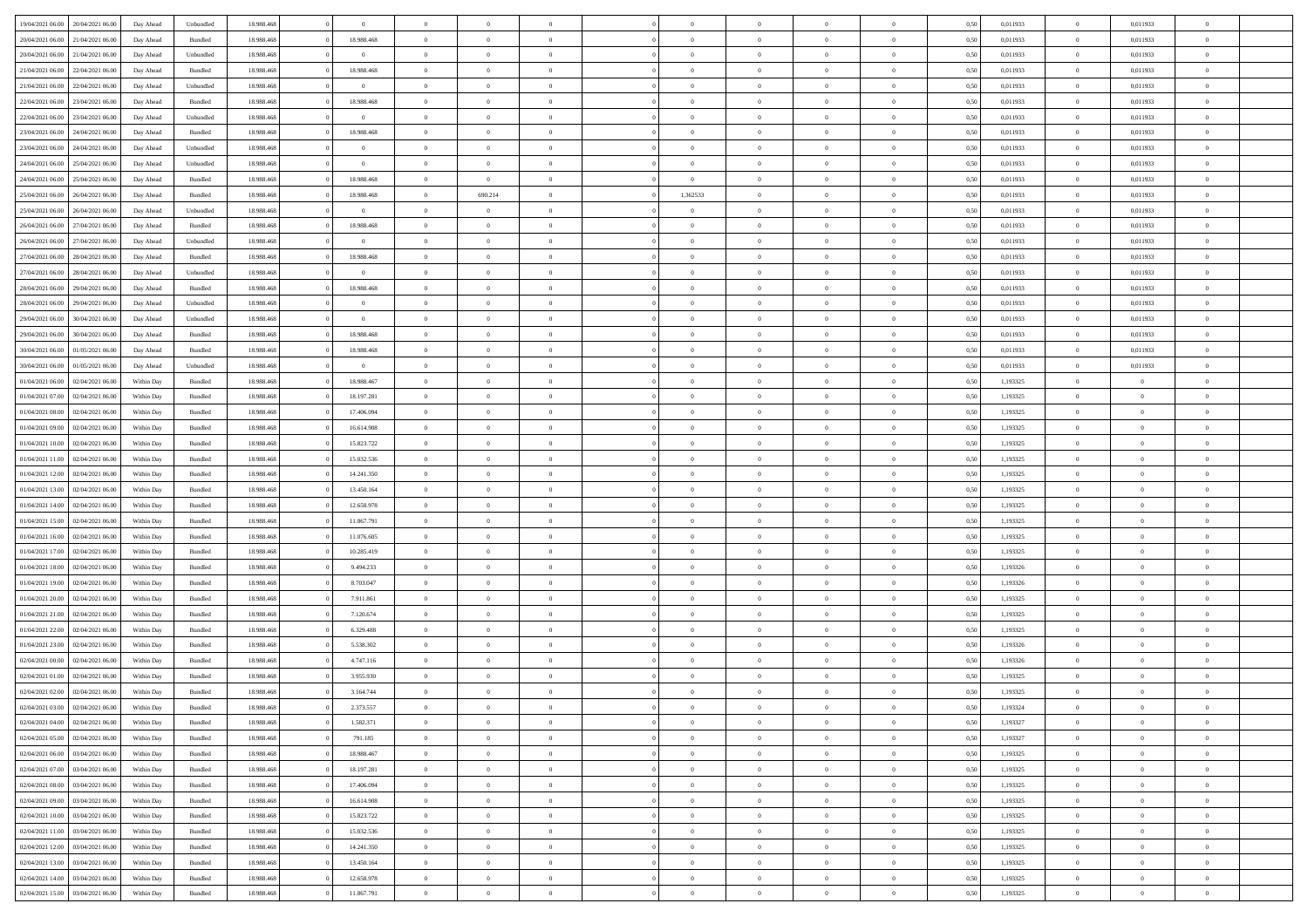| 02/04/2021 16:00                   | 03/04/2021 06:00 | Within Day | Bundled | 18.988.468 |           | 11.076.605 | $\overline{0}$ | $\theta$       |                |                | $\Omega$       | $\Omega$       | $\bf{0}$       | 0,50 | 1,193325 | $\theta$       | $\theta$       | $\theta$       |  |
|------------------------------------|------------------|------------|---------|------------|-----------|------------|----------------|----------------|----------------|----------------|----------------|----------------|----------------|------|----------|----------------|----------------|----------------|--|
| 02/04/2021 17:00                   | 03/04/2021 06:00 | Within Dav | Bundled | 18.988.468 |           | 10.285.419 | $\overline{0}$ | $\Omega$       |                | $\Omega$       | $\Omega$       | $\Omega$       | $\bf{0}$       | 0.50 | 1,193325 | $\theta$       | $\Omega$       | $\sqrt{ }$     |  |
| 02/04/2021 18:00                   | 03/04/2021 06:00 | Within Day | Bundled | 18.988.468 |           | 9.494.233  | $\overline{0}$ | $\overline{0}$ | $\overline{0}$ | $\overline{0}$ | $\,$ 0 $\,$    | $\overline{0}$ | $\,$ 0 $\,$    | 0,50 | 1,193326 | $\,$ 0 $\,$    | $\overline{0}$ | $\overline{0}$ |  |
| 02/04/2021 19:00                   | 03/04/2021 06.00 | Within Day |         | 18.988.468 |           | 8.703.047  | $\bf{0}$       | $\overline{0}$ | $\overline{0}$ | $\overline{0}$ | $\bf{0}$       | $\overline{0}$ | $\bf{0}$       | 0,50 | 1,193326 | $\bf{0}$       | $\overline{0}$ | $\bf{0}$       |  |
|                                    |                  |            | Bundled |            |           |            |                |                |                |                |                |                |                |      |          |                |                |                |  |
| 02/04/2021 20:00                   | 03/04/2021 06:00 | Within Dav | Bundled | 18.988.468 |           | 7.911.861  | $\overline{0}$ | $\Omega$       | $^{\circ}$     | $\Omega$       | $\overline{0}$ | $\Omega$       | $\overline{0}$ | 0.50 | 1,193325 | $\theta$       | $\theta$       | $\sqrt{ }$     |  |
| 02/04/2021 21:00                   | 03/04/2021 06:00 | Within Day | Bundled | 18.988.468 |           | 7.120.674  | $\overline{0}$ | $\overline{0}$ | $\overline{0}$ | $\overline{0}$ | $\,$ 0 $\,$    | $\overline{0}$ | $\,$ 0 $\,$    | 0,50 | 1,193325 | $\theta$       | $\overline{0}$ | $\overline{0}$ |  |
| 02/04/2021 22.00                   | 03/04/2021 06:00 | Within Day | Bundled | 18.988.468 |           | 6.329.488  | $\overline{0}$ | $\overline{0}$ | $\overline{0}$ | $\Omega$       | $\overline{0}$ | $\overline{0}$ | $\bf{0}$       | 0,50 | 1,193325 | $\,0\,$        | $\theta$       | $\overline{0}$ |  |
| 02/04/2021 23:00                   | 03/04/2021 06:00 | Within Dav | Bundled | 18.988.468 |           | 5.538.302  | $\overline{0}$ | $\Omega$       | $^{\circ}$     | $\Omega$       | $\bf{0}$       | $\Omega$       | $\bf{0}$       | 0.50 | 1,193326 | $\theta$       | $\theta$       | $\sqrt{ }$     |  |
| 03/04/2021 00:00                   | 03/04/2021 06:00 |            |         | 18.988.468 |           | 4.747.116  | $\overline{0}$ | $\overline{0}$ | $\overline{0}$ | $\overline{0}$ | $\overline{0}$ | $\overline{0}$ | $\,$ 0 $\,$    |      | 1,193326 | $\,$ 0 $\,$    | $\overline{0}$ | $\overline{0}$ |  |
|                                    |                  | Within Day | Bundled |            |           |            |                |                |                |                |                |                |                | 0,50 |          |                |                |                |  |
| 03/04/2021 01:00                   | 03/04/2021 06:00 | Within Day | Bundled | 18.988.468 |           | 3.955.930  | $\overline{0}$ | $\overline{0}$ | $\overline{0}$ | $\Omega$       | $\overline{0}$ | $\overline{0}$ | $\bf{0}$       | 0,50 | 1,193325 | $\bf{0}$       | $\theta$       | $\overline{0}$ |  |
| 03/04/2021 02:00                   | 03/04/2021 06:00 | Within Dav | Bundled | 18.988.468 |           | 3.164.744  | $\overline{0}$ | 235.568        | $^{\circ}$     | 1,418992       | $\overline{0}$ | $\Omega$       | $\overline{0}$ | 0.50 | 1,193325 | $\theta$       | $\theta$       | $\sqrt{ }$     |  |
| 03/04/2021 03:00                   | 03/04/2021 06:00 | Within Day | Bundled | 18.988.468 | 235.568   | 2.196.882  | $\overline{0}$ | 139.574        | $\overline{0}$ | 1,418822       | $\,$ 0 $\,$    | $\overline{0}$ | $\,$ 0 $\,$    | 0,50 | 1,193324 | $\,$ 0 $\,$    | $\overline{0}$ | $\overline{0}$ |  |
| 03/04/2021 04:00                   | 03/04/2021 06.00 | Within Day | Bundled | 18.988.468 | 375.141   | 1.371.538  | $\bf{0}$       | $\overline{0}$ | $\overline{0}$ | $\overline{0}$ | $\bf{0}$       | $\overline{0}$ | $\bf{0}$       | 0,50 | 1,193327 | $\bf{0}$       | $\overline{0}$ | $\overline{0}$ |  |
| 03/04/2021 05:00                   | 03/04/2021 06:00 | Within Day | Bundled | 18.988.468 | 375.14    | 685.769    | $\overline{0}$ | 98.154         | $^{\circ}$     | 1,418485       | $\overline{0}$ | $\Omega$       | $\bf{0}$       | 0.50 | 1,193327 | $\theta$       | $\theta$       | $\sqrt{ }$     |  |
|                                    |                  |            |         |            |           |            |                |                |                |                |                |                |                |      |          |                |                |                |  |
| 03/04/2021 06:00                   | 04/04/2021 06.00 | Within Day | Bundled | 18.988.468 | 1.130.726 | 17.857.742 | $\overline{0}$ | $\overline{0}$ | $\overline{0}$ | $\overline{0}$ | $\overline{0}$ | $\overline{0}$ | $\,$ 0 $\,$    | 0,50 | 1,193325 | $\theta$       | $\overline{0}$ | $\overline{0}$ |  |
| 03/04/2021 07:00                   | 04/04/2021 06:00 | Within Day | Bundled | 18.988.468 | 1.130.726 | 17.113.669 | $\overline{0}$ | $\overline{0}$ | $\overline{0}$ | $\overline{0}$ | $\overline{0}$ | $\overline{0}$ | $\bf{0}$       | 0.50 | 1,193325 | $\,0\,$        | $\overline{0}$ | $\overline{0}$ |  |
| 03/04/2021 08:00                   | 04/04/2021 06:00 | Within Day | Bundled | 18.988.468 | 1.130.726 | 16.369.596 | $\overline{0}$ | $\Omega$       | $^{\circ}$     | $\Omega$       | $\overline{0}$ | $\Omega$       | $\bf{0}$       | 0.50 | 1,193325 | $\theta$       | $\theta$       | $\sqrt{ }$     |  |
| 03/04/2021 09:00                   | 04/04/2021 06.00 | Within Day | Bundled | 18.988.468 | 1.130.726 | 15.625.524 | $\overline{0}$ | $\overline{0}$ | $\overline{0}$ | $\overline{0}$ | $\,$ 0 $\,$    | $\overline{0}$ | $\,$ 0 $\,$    | 0,50 | 1,193325 | $\,$ 0 $\,$    | $\overline{0}$ | $\overline{0}$ |  |
| 03/04/2021 10:00                   | 04/04/2021 06:00 | Within Day | Bundled | 18.988.468 | 1.130.726 | 14.881.451 | $\overline{0}$ | $\overline{0}$ | $\overline{0}$ | $\Omega$       | $\overline{0}$ | $\overline{0}$ | $\bf{0}$       | 0,50 | 1,193325 | $\bf{0}$       | $\theta$       | $\overline{0}$ |  |
| 03/04/2021 11:00                   | 04/04/2021 06:00 | Within Dav | Bundled | 18.988.468 | 1.130.726 | 14.137.378 | $\overline{0}$ | $\Omega$       | $\Omega$       | $\Omega$       | $\bf{0}$       | $\Omega$       | $\overline{0}$ | 0.50 | 1,193325 | $\theta$       | $\theta$       | $\sqrt{ }$     |  |
|                                    |                  |            |         |            |           |            |                | $\overline{0}$ |                |                |                |                |                |      |          |                |                |                |  |
| 03/04/2021 12:00                   | 04/04/2021 06.00 | Within Day | Bundled | 18.988.468 | 1.130.726 | 13.393.306 | $\overline{0}$ |                | $\overline{0}$ | $\overline{0}$ | $\,$ 0 $\,$    | $\overline{0}$ | $\,$ 0 $\,$    | 0,50 | 1,193325 | $\,$ 0 $\,$    | $\overline{0}$ | $\overline{0}$ |  |
| 03/04/2021 13:00                   | 04/04/2021 06.00 | Within Day | Bundled | 18.988.468 | 1.130.726 | 12.649.233 | $\overline{0}$ | $\overline{0}$ | $\overline{0}$ | $\overline{0}$ | $\bf{0}$       | $\overline{0}$ | $\bf{0}$       | 0,50 | 1,193325 | $\bf{0}$       | $\overline{0}$ | $\overline{0}$ |  |
| 03/04/2021 14:00                   | 04/04/2021 06:00 | Within Day | Bundled | 18.988.468 | 1.130.726 | 11.905.161 | $\overline{0}$ | $\theta$       | $\Omega$       | $\overline{0}$ | $\bf{0}$       | $\Omega$       | $\overline{0}$ | 0.50 | 1,193325 | $\theta$       | $\theta$       | $\sqrt{ }$     |  |
| 03/04/2021 15:00                   | 04/04/2021 06.00 | Within Day | Bundled | 18.988.468 | 1.130.726 | 11.161.088 | $\overline{0}$ | $\overline{0}$ | $\overline{0}$ | $\overline{0}$ | $\,$ 0 $\,$    | $\overline{0}$ | $\,$ 0 $\,$    | 0,50 | 1,193325 | $\theta$       | $\overline{0}$ | $\overline{0}$ |  |
| 03/04/2021 16:00                   | 04/04/2021 06:00 | Within Day | Bundled | 18.988.468 | 1.130.726 | 10.417.015 | $\overline{0}$ | $\overline{0}$ | $\overline{0}$ | $\overline{0}$ | $\overline{0}$ | $\overline{0}$ | $\bf{0}$       | 0.50 | 1,193325 | $\bf{0}$       | $\overline{0}$ | $\overline{0}$ |  |
| 03/04/2021 17:00                   | 04/04/2021 06:00 | Within Dav | Bundled | 18.988.468 | 1.130.726 | 9.672.943  | $\overline{0}$ | 935.302        | $^{\circ}$     | 1,418953       | $\overline{0}$ | $\theta$       | $\bf{0}$       | 0.50 | 1,193325 | $\theta$       | $\theta$       | $\sqrt{ }$     |  |
| 03/04/2021 18:00                   | 04/04/2021 06.00 | Within Day | Bundled | 18.988.468 | 2.066.029 | 8.065.514  | $\overline{0}$ | $\overline{0}$ | $\overline{0}$ | $\overline{0}$ | $\overline{0}$ | $\overline{0}$ | $\,$ 0 $\,$    | 0,50 | 1,193326 | $\,$ 0 $\,$    | $\overline{0}$ | $\overline{0}$ |  |
|                                    |                  |            |         |            |           |            |                |                |                |                |                |                |                |      |          |                |                |                |  |
| 03/04/2021 19:00                   | 04/04/2021 06:00 | Within Day | Bundled | 18.988.468 | 2.066.029 | 7.393.388  | $\overline{0}$ | 324.986        | $\overline{0}$ | 1,418947       | $\overline{0}$ | $\overline{0}$ | $\bf{0}$       | 0.50 | 1,193326 | $\bf{0}$       | $\theta$       | $\overline{0}$ |  |
| 03/04/2021 20:00                   | 04/04/2021 06:00 | Within Dav | Bundled | 18.988.468 | 2.391.014 | 6.425.820  | $\overline{0}$ | $\Omega$       | $^{\circ}$     | $\Omega$       | $\bf{0}$       | $\Omega$       | $\overline{0}$ | 0.50 | 1,193325 | $\theta$       | $\theta$       | $\sqrt{ }$     |  |
| 03/04/2021 21:00                   | 04/04/2021 06.00 | Within Day | Bundled | 18.988.468 | 2.391.014 | 5.783.239  | $\overline{0}$ | $\overline{0}$ | $\overline{0}$ | $\overline{0}$ | $\,$ 0 $\,$    | $\overline{0}$ | $\,$ 0 $\,$    | 0,50 | 1,193325 | $\,$ 0 $\,$    | $\overline{0}$ | $\,$ 0         |  |
| 03/04/2021 22.00                   | 04/04/2021 06.00 | Within Day | Bundled | 18.988.468 | 2.391.014 | 5.140.656  | $\overline{0}$ | $\overline{0}$ | $\overline{0}$ | $\bf{0}$       | $\bf{0}$       | $\bf{0}$       | $\bf{0}$       | 0,50 | 1,193325 | $\,$ 0 $\,$    | $\overline{0}$ | $\overline{0}$ |  |
| 03/04/2021 23:00                   | 04/04/2021 06:00 | Within Day | Bundled | 18.988.468 | 2.391.014 | 4.498.074  | $\overline{0}$ | 334.604        | $\Omega$       | 1,418921       | $\bf{0}$       | $\Omega$       | $\overline{0}$ | 0.50 | 1,193326 | $\theta$       | $\theta$       | $\sqrt{ }$     |  |
| 04/04/2021 00:00                   | 04/04/2021 06.00 | Within Day | Bundled | 18.988.468 | 2.725.618 | 3.568.688  | $\overline{0}$ | $\overline{0}$ | $\overline{0}$ | $\overline{0}$ | $\overline{0}$ | $\overline{0}$ | $\,$ 0 $\,$    | 0,50 | 1,193326 | $\theta$       | $\overline{0}$ | $\overline{0}$ |  |
| 04/04/2021 01:00                   | 04/04/2021 06.00 | Within Day | Bundled | 18.988.468 | 2.725.618 | 2.973.906  | $\overline{0}$ | $\overline{0}$ | $\overline{0}$ | $\bf{0}$       | $\,$ 0         | $\bf{0}$       | $\bf{0}$       | 0,50 | 1,193325 | $\,$ 0 $\,$    | $\overline{0}$ | $\overline{0}$ |  |
| 04/04/2021 02:00                   | 04/04/2021 06:00 | Within Day | Bundled | 18.988.468 | 2.725.618 | 2.379.125  | $\overline{0}$ | $\Omega$       | $^{\circ}$     | 1,418992       | $\overline{0}$ | $\theta$       | $\overline{0}$ | 0.50 | 1,193325 | $\theta$       | $\theta$       | $\sqrt{ }$     |  |
|                                    |                  |            |         |            |           |            |                |                |                |                |                |                |                |      |          |                |                |                |  |
| 04/04/2021 03:00                   | 04/04/2021 06.00 | Within Day | Bundled | 18.988.468 | 2.725.619 | 1.784.343  | $\overline{0}$ | $\overline{0}$ | $\overline{0}$ | $\overline{0}$ | $\,$ 0 $\,$    | $\overline{0}$ | $\,$ 0 $\,$    | 0,50 | 1,193324 | $\,$ 0 $\,$    | $\overline{0}$ | $\overline{0}$ |  |
| 04/04/2021 04:00                   | 04/04/2021 06.00 | Within Day | Bundled | 18.988.468 | 2.725.619 | 1.189.562  | $\overline{0}$ | $\overline{0}$ | $\overline{0}$ | $\bf{0}$       | $\,$ 0         | $\bf{0}$       | $\bf{0}$       | 0,50 | 1,193327 | $\,$ 0 $\,$    | $\overline{0}$ | $\overline{0}$ |  |
| 04/04/2021 05:00                   | 04/04/2021 06:00 | Within Dav | Bundled | 18.988.468 | 2.725.619 | 594.781    | $\overline{0}$ | $\theta$       | $\Omega$       | $\Omega$       | $\overline{0}$ | $\Omega$       | $\overline{0}$ | 0.50 | 1,193327 | $\theta$       | $\theta$       | $\sqrt{ }$     |  |
| 04/04/2021 06:00                   | 05/04/2021 06:00 | Within Day | Bundled | 18.988.468 | 2.002.327 | 16.986.140 | $\overline{0}$ | $\overline{0}$ | $\overline{0}$ | $\overline{0}$ | $\,$ 0 $\,$    | $\overline{0}$ | $\,$ 0 $\,$    | 0,50 | 1,193325 | $\,$ 0 $\,$    | $\overline{0}$ | $\overline{0}$ |  |
| 04/04/2021 07:00                   | 05/04/2021 06.00 | Within Day | Bundled | 18.988.468 | 2.002.327 | 16.278.384 | $\overline{0}$ | $\overline{0}$ | $\overline{0}$ | $\bf{0}$       | $\,$ 0         | $\bf{0}$       | $\bf{0}$       | 0,50 | 1,193325 | $\,$ 0 $\,$    | $\overline{0}$ | $\overline{0}$ |  |
| 04/04/2021 08:00                   | 05/04/2021 06:00 | Within Day | Bundled | 18.988.468 | 2.002.327 | 15.570.628 | $\overline{0}$ | $\theta$       | $\Omega$       | $\Omega$       | $\bf{0}$       | $\Omega$       | $\overline{0}$ | 0.50 | 1,193325 | $\theta$       | $\theta$       | $\sqrt{ }$     |  |
|                                    |                  |            |         |            |           |            |                |                |                |                |                |                |                |      |          |                |                |                |  |
| 04/04/2021 09:00                   | 05/04/2021 06:00 | Within Day | Bundled | 18.988.468 | 2.002.327 | 14.862.872 | $\overline{0}$ | $\theta$       | $\overline{0}$ | $\overline{0}$ | $\,$ 0 $\,$    | $\overline{0}$ | $\,$ 0 $\,$    | 0,50 | 1,193325 | $\,$ 0 $\,$    | $\overline{0}$ | $\overline{0}$ |  |
| 04/04/2021 11:00                   | 05/04/2021 06.00 | Within Day | Bundled | 18.988.468 | 2.002.32  | 13.447.361 | $\overline{0}$ | $\theta$       | $\overline{0}$ | $\overline{0}$ | $\overline{0}$ | $\overline{0}$ | $\bf{0}$       | 0,50 | 1,193325 | $\,$ 0 $\,$    | $\overline{0}$ | $\overline{0}$ |  |
| 04/04/2021 12:00                   | 05/04/2021 06:00 | Within Day | Bundled | 18.988.468 | 2.002.327 | 12.739.605 | $\overline{0}$ | $\overline{0}$ | $\Omega$       | $\overline{0}$ | $\bf{0}$       | $\overline{0}$ | $\bf{0}$       | 0.50 | 1,193325 | $\theta$       | $\theta$       | $\overline{0}$ |  |
| 04/04/2021 13:00  05/04/2021 06:00 |                  | Within Day | Bundled | 18.988.468 | 2.002.327 | 12.031.849 | $\overline{0}$ | $\mathbf{0}$   |                |                |                |                |                | 0,50 | 1,193325 | $\theta$       | $\theta$       |                |  |
| 04/04/2021 14:00                   | 05/04/2021 06:00 | Within Day | Bundled | 18.988.468 | 2.002.327 | 11.324.094 | $\overline{0}$ | $\bf{0}$       | $\bf{0}$       | $\bf{0}$       | $\bf{0}$       | $\bf{0}$       | $\bf{0}$       | 0,50 | 1,193325 | $\,0\,$        | $\overline{0}$ | $\bf{0}$       |  |
| 04/04/2021 15:00                   | 05/04/2021 06:00 | Within Day | Bundled | 18.988.468 | 2.002.327 | 10.616.337 | $\overline{0}$ | 507.944        | $\overline{0}$ | 1,418959       | $\bf{0}$       | $\overline{0}$ | $\overline{0}$ | 0,50 | 1,193325 | $\overline{0}$ | $\theta$       | $\overline{0}$ |  |
| 04/04/2021 16:00                   | 05/04/2021 06:00 | Within Day | Bundled | 18.988.468 | 2.510.269 | 9.434.501  | $\overline{0}$ | 711.808        | $\overline{0}$ | 1,418920       | $\bf{0}$       | $\overline{0}$ | $\,$ 0 $\,$    | 0,50 | 1,193325 | $\mathbf{0}$   | $\,$ 0 $\,$    | $\bf{0}$       |  |
|                                    |                  |            |         |            |           |            |                |                |                |                |                |                |                |      |          |                |                |                |  |
| 04/04/2021 17.00                   | 05/04/2021 06:00 | Within Day | Bundled | 18.988.468 | 3.222.077 | 8.099.644  | $\overline{0}$ | 557.609        | $\overline{0}$ | 1,418953       | $\bf{0}$       | $\bf{0}$       | $\bf{0}$       | 0,50 | 1,193325 | $\,0\,$        | $\overline{0}$ | $\bf{0}$       |  |
| 04/04/2021 18:00                   | 05/04/2021 06:00 | Within Day | Bundled | 18.988.468 | 3.779.686 | 6.961.878  | $\overline{0}$ | 942.271        | $\overline{0}$ | 1,418993       | $\overline{0}$ | $\overline{0}$ | $\overline{0}$ | 0.50 | 1,193326 | $\overline{0}$ | $\overline{0}$ | $\overline{0}$ |  |
| 04/04/2021 19:00                   | 05/04/2021 06:00 | Within Day | Bundled | 18.988.468 | 4.721.957 | 5.517.973  | $\overline{0}$ | 946.884        | $\overline{0}$ | 1,418947       | $\bf{0}$       | $\overline{0}$ | $\,$ 0 $\,$    | 0,50 | 1,193326 | $\,$ 0 $\,$    | $\,$ 0 $\,$    | $\,$ 0         |  |
| 04/04/2021 20.00                   | 05/04/2021 06:00 | Within Day | Bundled | 18.988.468 | 5.668.841 | 4.155.534  | $\overline{0}$ | 194.344        | $\overline{0}$ | 1,418993       | $\bf{0}$       | $\bf{0}$       | $\bf{0}$       | 0,50 | 1,193325 | $\bf{0}$       | $\overline{0}$ | $\overline{0}$ |  |
| 04/04/2021 21:00                   | 05/04/2021 06:00 | Within Day | Bundled | 18.988.468 | 5.863.185 | 3.565.072  | $\overline{0}$ | 913.415        | $\overline{0}$ | 1,418936       | $\overline{0}$ | $\overline{0}$ | $\overline{0}$ | 0,50 | 1,193325 | $\theta$       | $\overline{0}$ | $\overline{0}$ |  |
| 04/04/2021 22.00                   | 05/04/2021 06:00 | Within Day | Bundled | 18.988.468 | 6.776.600 | 2.357.029  | $\overline{0}$ | 577.142        | $\overline{0}$ | 1,418992       | $\,$ 0 $\,$    | $\overline{0}$ | $\,$ 0 $\,$    | 0,50 | 1,193325 | $\overline{0}$ | $\,$ 0 $\,$    | $\,$ 0         |  |
| 04/04/2021 23.00                   | 05/04/2021 06:00 | Within Day | Bundled | 18.988.468 | 7.353.741 | 1.557.401  | $\overline{0}$ | $\overline{0}$ | $\overline{0}$ | $\overline{0}$ | $\bf{0}$       | $\overline{0}$ | $\bf{0}$       | 0,50 | 1,193326 | $\bf{0}$       | $\overline{0}$ | $\overline{0}$ |  |
|                                    |                  |            |         |            |           |            |                |                |                |                |                |                |                |      |          |                |                |                |  |
| 05/04/2021 00:00                   | 05/04/2021 06:00 | Within Day | Bundled | 18.988.468 | 7.353.741 | 1.334.916  | $\overline{0}$ | 210.833        | $\overline{0}$ | 1,418993       | $\bf{0}$       | $\overline{0}$ | $\overline{0}$ | 0.50 | 1,193326 | $\overline{0}$ | $\overline{0}$ | $\overline{0}$ |  |
| 05/04/2021 01:00                   | 05/04/2021 06:00 | Within Day | Bundled | 18.988.468 | 7.564.574 | 936.735    | $\mathbf{0}$   | $\overline{0}$ | $\overline{0}$ | $\overline{0}$ | $\,$ 0 $\,$    | $\overline{0}$ | $\,$ 0 $\,$    | 0,50 | 1,193325 | $\mathbf{0}$   | $\,$ 0 $\,$    | $\,$ 0 $\,$    |  |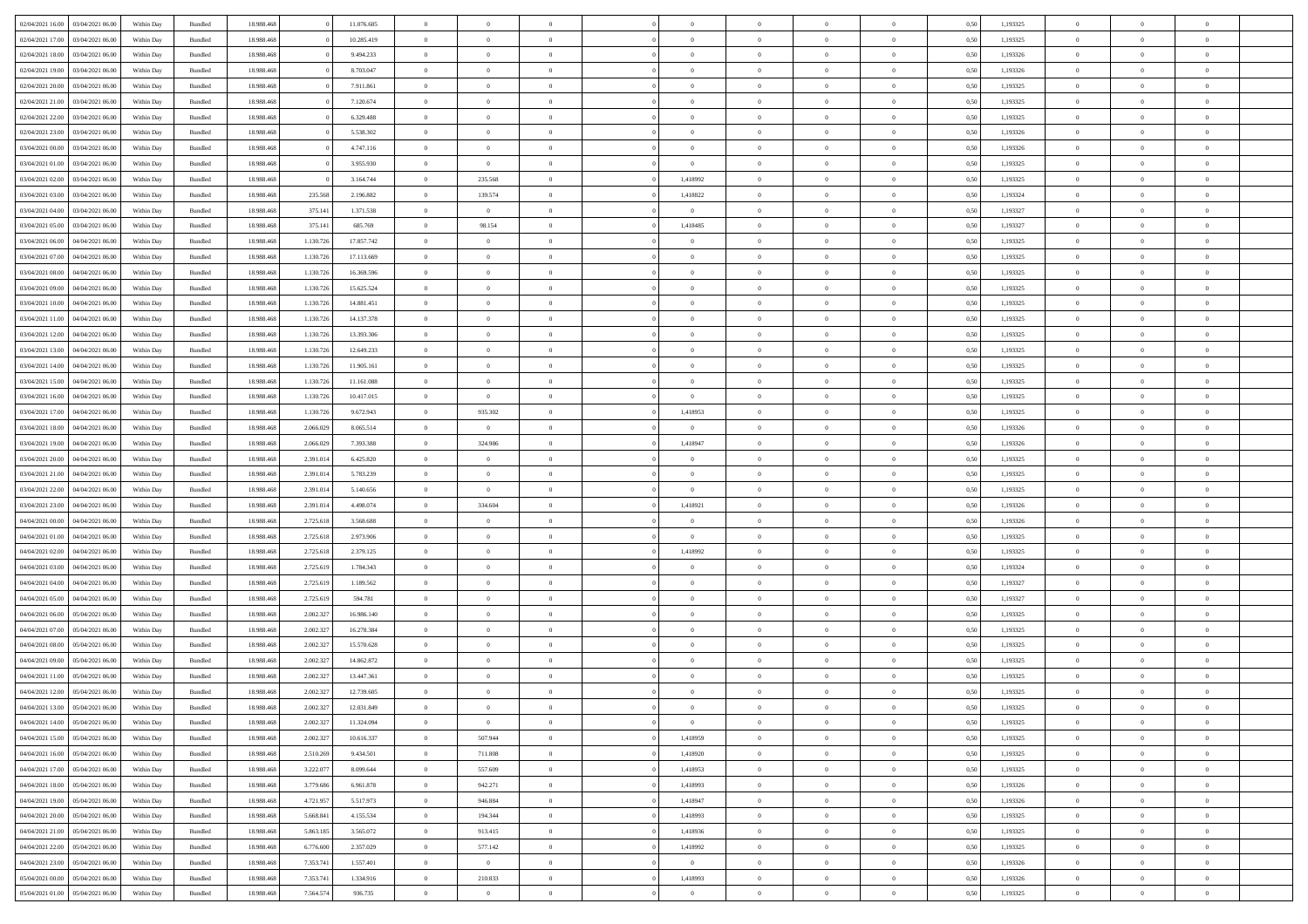|                                   |                  |            |                    |            |           |            | $\Omega$       | $\Omega$       |                |                | $\Omega$       | $\Omega$       | $\theta$       |      |          | $\theta$       | $\theta$       |                |  |
|-----------------------------------|------------------|------------|--------------------|------------|-----------|------------|----------------|----------------|----------------|----------------|----------------|----------------|----------------|------|----------|----------------|----------------|----------------|--|
| 05/04/2021 02:00                  | 05/04/2021 06:00 | Within Day | Bundled            | 18.988.468 | 7.564.574 | 749.388    |                |                |                | $\Omega$       |                |                |                | 0.50 | 1,193325 |                |                | $\theta$       |  |
| 05/04/2021 03:00                  | 05/04/2021 06:00 | Within Day | Bundled            | 18.988.468 | 7.564.574 | 562.041    | $\overline{0}$ | $\theta$       | $\overline{0}$ | $\overline{0}$ | $\bf{0}$       | $\overline{0}$ | $\overline{0}$ | 0,50 | 1,193324 | $\theta$       | $\theta$       | $\overline{0}$ |  |
| 05/04/2021 04:00                  | 05/04/2021 06:00 | Within Day | Bundled            | 18.988.468 | 7.564.574 | 374.694    | $\overline{0}$ | $\overline{0}$ | $\overline{0}$ | $\bf{0}$       | $\bf{0}$       | $\overline{0}$ | $\bf{0}$       | 0,50 | 1,193327 | $\bf{0}$       | $\overline{0}$ | $\overline{0}$ |  |
| 05/04/2021 05:00                  | 05/04/2021 06:00 | Within Dav | Bundled            | 18.988.468 | 7.564.574 | 187,347    | $\overline{0}$ | $\theta$       | $\Omega$       | $\overline{0}$ | $\bf{0}$       | $\overline{0}$ | $\overline{0}$ | 0.50 | 1,193327 | $\theta$       | $\theta$       | $\overline{0}$ |  |
|                                   |                  |            |                    |            |           |            |                |                |                |                |                |                |                |      |          |                |                |                |  |
| 05/04/2021 06:00                  | 06/04/2021 06:00 | Within Day | Bundled            | 18.988.468 | 1.264.999 | 17.723.468 | $\overline{0}$ | $\theta$       | $\overline{0}$ | $\overline{0}$ | $\bf{0}$       | $\overline{0}$ | $\overline{0}$ | 0,50 | 1,193325 | $\theta$       | $\theta$       | $\overline{0}$ |  |
| 05/04/2021 07:00                  | 06/04/2021 06:00 | Within Day | Bundled            | 18.988.468 | 1.264.999 | 16.984.989 | $\overline{0}$ | $\bf{0}$       | $\overline{0}$ | $\overline{0}$ | $\overline{0}$ | $\overline{0}$ | $\mathbf{0}$   | 0,50 | 1,193325 | $\overline{0}$ | $\overline{0}$ | $\bf{0}$       |  |
| 05/04/2021 08:00                  | 06/04/2021 06:00 | Within Dav | Bundled            | 18.988.468 | 1.264.999 | 16.246.512 | $\overline{0}$ | $\overline{0}$ | $\overline{0}$ | $\overline{0}$ | $\bf{0}$       | $\overline{0}$ | $\overline{0}$ | 0.50 | 1,193325 | $\theta$       | $\overline{0}$ | $\overline{0}$ |  |
| 05/04/2021 09:00                  | 06/04/2021 06:00 | Within Day | Bundled            | 18.988.468 | 1.264.999 | 15.508.034 | $\overline{0}$ | $\theta$       | $\overline{0}$ | $\overline{0}$ | $\bf{0}$       | $\overline{0}$ | $\bf{0}$       | 0,50 | 1,193325 | $\theta$       | $\theta$       | $\overline{0}$ |  |
|                                   |                  |            |                    |            |           |            |                |                |                |                |                |                |                |      |          |                |                |                |  |
| 05/04/2021 10:00                  | 06/04/2021 06:00 | Within Day | Bundled            | 18.988.468 | 1.264.999 | 14.769.556 | $\overline{0}$ | $\overline{0}$ | $\overline{0}$ | $\bf{0}$       | $\bf{0}$       | $\overline{0}$ | $\bf{0}$       | 0,50 | 1,193325 | $\,0\,$        | $\overline{0}$ | $\overline{0}$ |  |
| 05/04/2021 11:00                  | 06/04/2021 06:00 | Within Dav | Bundled            | 18.988.468 | 1.264.999 | 14.031.078 | $\overline{0}$ | $\overline{0}$ | $\overline{0}$ | $\overline{0}$ | $\overline{0}$ | $\overline{0}$ | $\overline{0}$ | 0.50 | 1,193325 | $\theta$       | $\overline{0}$ | $\overline{0}$ |  |
| 05/04/2021 12:00                  | 06/04/2021 06:00 | Within Day | Bundled            | 18.988.468 | 1.264.999 | 13.292.601 | $\overline{0}$ | $\theta$       | $\overline{0}$ | $\overline{0}$ | $\bf{0}$       | $\overline{0}$ | $\bf{0}$       | 0,50 | 1,193325 | $\theta$       | $\theta$       | $\overline{0}$ |  |
| 05/04/2021 13:00                  | 06/04/2021 06:00 | Within Day | Bundled            | 18.988.468 | 1.264.999 | 12.554.122 | $\overline{0}$ | $\bf{0}$       | $\overline{0}$ | $\overline{0}$ | $\bf{0}$       | $\overline{0}$ | $\bf{0}$       | 0,50 | 1,193325 | $\,0\,$        | $\overline{0}$ | $\overline{0}$ |  |
| 05/04/2021 14:00                  | 06/04/2021 06:00 | Within Dav | Bundled            | 18.988.468 | 1.264.999 | 11.815.645 | $\overline{0}$ | 136.826        | $\overline{0}$ | 1,418929       | $\bf{0}$       | $\overline{0}$ | $\overline{0}$ | 0.50 | 1,193325 | $\theta$       | $\theta$       | $\overline{0}$ |  |
|                                   |                  |            |                    |            |           |            | $\overline{0}$ |                | $\overline{0}$ |                | $\bf{0}$       | $\overline{0}$ | $\overline{0}$ |      |          | $\theta$       | $\overline{0}$ | $\overline{0}$ |  |
| 05/04/2021 15:00                  | 06/04/2021 06:00 | Within Day | Bundled            | 18.988.468 | 1.401.825 | 10.948.893 |                | 181.093        |                | 1,418959       |                |                |                | 0,50 | 1,193325 |                |                |                |  |
| 05/04/2021 16:00                  | 06/04/2021 06:00 | Within Day | Bundled            | 18.988.468 | 1.582.917 | 10.049.946 | $\overline{0}$ | 159.009        | $\overline{0}$ | 1,418920       | $\bf{0}$       | $\overline{0}$ | $\mathbf{0}$   | 0,50 | 1,193325 | $\overline{0}$ | $\overline{0}$ | $\bf{0}$       |  |
| 05/04/2021 17:00                  | 06/04/2021 06:00 | Within Dav | Bundled            | 18.988.468 | 1.741.926 | 9.184.441  | $\overline{0}$ | $\overline{0}$ | $\overline{0}$ | $\overline{0}$ | $\overline{0}$ | $\overline{0}$ | $\overline{0}$ | 0.50 | 1,193325 | $\theta$       | $\overline{0}$ | $\overline{0}$ |  |
| 05/04/2021 18:00                  | 06/04/2021 06:00 | Within Day | Bundled            | 18.988.468 | 1.741.926 | 8.477.946  | $\overline{0}$ | 1.107.169      | $\overline{0}$ | 1,418993       | $\bf{0}$       | $\overline{0}$ | $\bf{0}$       | 0,50 | 1,193326 | $\theta$       | $\theta$       | $\overline{0}$ |  |
| 05/04/2021 19:00                  | 06/04/2021 06:00 | Within Day | Bundled            | 18.988.468 | 2.849.095 | 6.756.545  | $\overline{0}$ | 345.499        | $\overline{0}$ | 1,418947       | $\bf{0}$       | $\bf{0}$       | $\bf{0}$       | 0,50 | 1,193326 | $\,0\,$        | $\overline{0}$ | $\overline{0}$ |  |
|                                   |                  |            |                    |            |           |            |                |                |                |                |                |                |                |      |          |                |                |                |  |
| 05/04/2021 20:00                  | 06/04/2021 06:00 | Within Dav | Bundled            | 18.988.468 | 3.194.595 | 5.828.223  | $\overline{0}$ | $\overline{0}$ | $\overline{0}$ | $\overline{0}$ | $\overline{0}$ | $\overline{0}$ | $\overline{0}$ | 0.50 | 1,193325 | $\theta$       | $\overline{0}$ | $\overline{0}$ |  |
| 05/04/2021 21:00                  | 06/04/2021 06:00 | Within Day | Bundled            | 18.988.468 | 3.194.595 | 5.245.402  | $\overline{0}$ | $\overline{0}$ | $\overline{0}$ | $\overline{0}$ | $\bf{0}$       | $\overline{0}$ | $\bf{0}$       | 0,50 | 1,193325 | $\theta$       | $\theta$       | $\overline{0}$ |  |
| 05/04/2021 22.00                  | 06/04/2021 06:00 | Within Day | Bundled            | 18.988.468 | 3.194.595 | 4.662.579  | $\overline{0}$ | 12.564         | $\overline{0}$ | 1,418992       | $\bf{0}$       | $\bf{0}$       | $\bf{0}$       | 0,50 | 1,193325 | $\,0\,$        | $\overline{0}$ | $\overline{0}$ |  |
| 05/04/2021 23:00                  | 06/04/2021 06:00 | Within Dav | Bundled            | 18.988.468 | 3.207.159 | 4.068.763  | $\overline{0}$ | $\overline{0}$ | $\overline{0}$ | $\overline{0}$ | $\bf{0}$       | $\overline{0}$ | $\overline{0}$ | 0.50 | 1,193326 | $\theta$       | $\theta$       | $\overline{0}$ |  |
| 06/04/2021 00:00                  | 06/04/2021 06:00 | Within Day | Bundled            | 18.988.468 | 3.207.159 | 3.487.512  | $\overline{0}$ | $\theta$       | $\overline{0}$ | $\overline{0}$ | $\bf{0}$       | $\overline{0}$ | $\bf{0}$       | 0,50 | 1,193326 | $\theta$       | $\overline{0}$ | $\overline{0}$ |  |
|                                   |                  |            |                    |            |           |            |                |                |                |                |                |                |                |      |          |                |                |                |  |
| 06/04/2021 01:00                  | 06/04/2021 06:00 | Within Day | Bundled            | 18.988.468 | 3.207.159 | 2.906.259  | $\overline{0}$ | $\bf{0}$       | $\overline{0}$ | $\bf{0}$       | $\bf{0}$       | $\bf{0}$       | $\mathbf{0}$   | 0,50 | 1,193325 | $\bf{0}$       | $\overline{0}$ | $\bf{0}$       |  |
| 06/04/2021 02:00                  | 06/04/2021 06:00 | Within Dav | Bundled            | 18.988.468 | 3.207.159 | 2.325.007  | $\overline{0}$ | $\overline{0}$ | $\overline{0}$ | $\overline{0}$ | $\overline{0}$ | $\overline{0}$ | $\overline{0}$ | 0.50 | 1,193325 | $\theta$       | $\overline{0}$ | $\overline{0}$ |  |
| 06/04/2021 03:00                  | 06/04/2021 06:00 | Within Day | Bundled            | 18.988.468 | 3.207.159 | 1.743.755  | $\overline{0}$ | $\theta$       | $\overline{0}$ | $\overline{0}$ | $\bf{0}$       | $\overline{0}$ | $\bf{0}$       | 0,50 | 1,193324 | $\theta$       | $\theta$       | $\overline{0}$ |  |
| 06/04/2021 04:00                  | 06/04/2021 06:00 | Within Day | Bundled            | 18.988.468 | 3.207.159 | 1.162.504  | $\overline{0}$ | $\overline{0}$ | $\overline{0}$ | $\bf{0}$       | $\bf{0}$       | $\bf{0}$       | $\bf{0}$       | 0,50 | 1,193327 | $\,0\,$        | $\overline{0}$ | $\overline{0}$ |  |
| 06/04/2021 05:00                  | 06/04/2021 06:00 |            | Bundled            | 18.988.468 | 3.207.159 | 581.252    | $\overline{0}$ | $\overline{0}$ | $\overline{0}$ | $\overline{0}$ | $\overline{0}$ | $\overline{0}$ | $\overline{0}$ | 0.50 | 1,193327 | $\theta$       | $\overline{0}$ | $\overline{0}$ |  |
|                                   |                  | Within Day |                    |            |           |            |                |                |                |                |                |                |                |      |          |                |                |                |  |
| 06/04/2021 06:00                  | 07/04/2021 06:00 | Within Day | Bundled            | 18.988.468 |           | 18.988.467 | $\overline{0}$ | $\theta$       | $\overline{0}$ | $\overline{0}$ | $\bf{0}$       | $\overline{0}$ | $\bf{0}$       | 0,50 | 1,193325 | $\,$ 0 $\,$    | $\theta$       | $\overline{0}$ |  |
| 06/04/2021 07:00                  | 07/04/2021 06.00 | Within Day | Bundled            | 18.988.468 |           | 18.197.281 | $\overline{0}$ | $\overline{0}$ | $\overline{0}$ | $\bf{0}$       | $\bf{0}$       | $\bf{0}$       | $\bf{0}$       | 0,50 | 1,193325 | $\,0\,$        | $\overline{0}$ | $\overline{0}$ |  |
| 06/04/2021 08:00                  | 07/04/2021 06.00 | Within Day | Bundled            | 18.988.468 |           | 17.406.094 | $\overline{0}$ | $\Omega$       | $\Omega$       | $\Omega$       | $\Omega$       | $\Omega$       | $\overline{0}$ | 0.50 | 1,193325 | $\,0\,$        | $\theta$       | $\theta$       |  |
| 06/04/2021 09:00                  | 07/04/2021 06.00 | Within Day | Bundled            | 18.988.468 |           | 16.614.908 | $\overline{0}$ | $\theta$       | $\overline{0}$ | $\overline{0}$ | $\bf{0}$       | $\overline{0}$ | $\bf{0}$       | 0,50 | 1,193325 | $\theta$       | $\theta$       | $\overline{0}$ |  |
|                                   |                  |            |                    |            |           |            |                |                |                |                |                |                |                |      |          |                |                |                |  |
| 06/04/2021 10:00                  | 07/04/2021 06.00 | Within Day | Bundled            | 18.988.468 |           | 15.823.722 | $\overline{0}$ | $\overline{0}$ | $\overline{0}$ | $\bf{0}$       | $\bf{0}$       | $\bf{0}$       | $\mathbf{0}$   | 0,50 | 1,193325 | $\bf{0}$       | $\overline{0}$ | $\bf{0}$       |  |
| 06/04/2021 11:00                  | 07/04/2021 06:00 | Within Day | Bundled            | 18.988.468 |           | 15.032.536 | $\overline{0}$ | $\Omega$       | $\Omega$       | $\Omega$       | $\bf{0}$       | $\Omega$       | $\overline{0}$ | 0.50 | 1,193325 | $\,0\,$        | $\theta$       | $\theta$       |  |
| 06/04/2021 12:00                  | 07/04/2021 06:00 | Within Day | Bundled            | 18.988.468 |           | 14.241.350 | $\overline{0}$ | $\theta$       | $\overline{0}$ | $\overline{0}$ | $\bf{0}$       | $\overline{0}$ | $\bf{0}$       | 0,50 | 1,193325 | $\theta$       | $\theta$       | $\overline{0}$ |  |
| 06/04/2021 13:00                  | 07/04/2021 06.00 | Within Day | Bundled            | 18.988.468 |           | 13.450.164 | $\overline{0}$ | $\overline{0}$ | $\overline{0}$ | $\bf{0}$       | $\bf{0}$       | $\bf{0}$       | $\bf{0}$       | 0,50 | 1,193325 | $\,0\,$        | $\overline{0}$ | $\overline{0}$ |  |
| 06/04/2021 14:00                  | 07/04/2021 06:00 | Within Day | Bundled            | 18.988.468 |           | 12.658.978 | $\overline{0}$ | $\Omega$       | $\Omega$       | $\Omega$       | $\Omega$       | $\theta$       | $\overline{0}$ | 0.50 | 1,193325 | $\theta$       | $\theta$       | $\theta$       |  |
|                                   |                  |            |                    |            |           |            |                |                |                |                |                |                |                |      |          |                |                |                |  |
| 06/04/2021 15:00                  | 07/04/2021 06:00 | Within Day | Bundled            | 18.988.468 |           | 11.867.791 | $\overline{0}$ | $\theta$       | $\overline{0}$ | $\overline{0}$ | $\bf{0}$       | $\overline{0}$ | $\bf{0}$       | 0,50 | 1,193325 | $\,$ 0 $\,$    | $\theta$       | $\overline{0}$ |  |
| 06/04/2021 16:00                  | 07/04/2021 06.00 | Within Day | Bundled            | 18.988.468 |           | 11.076.605 | $\overline{0}$ | $\overline{0}$ | $\overline{0}$ | $\bf{0}$       | $\bf{0}$       | $\bf{0}$       | $\bf{0}$       | 0,50 | 1,193325 | $\,0\,$        | $\overline{0}$ | $\overline{0}$ |  |
| 06/04/2021 17:00                  | 07/04/2021 06.00 | Within Day | Bundled            | 18.988.468 |           | 10.285.419 | $\overline{0}$ | $\Omega$       | $\Omega$       | $\Omega$       | $\Omega$       | $\overline{0}$ | $\overline{0}$ | 0.50 | 1,193325 | $\,0\,$        | $\theta$       | $\theta$       |  |
| 06/04/2021 18:00                  | 07/04/2021 06:00 | Within Day | Bundled            | 18.988.468 |           | 9.494.233  | $\overline{0}$ | $\theta$       | $\overline{0}$ | $\overline{0}$ | $\bf{0}$       | $\overline{0}$ | $\bf{0}$       | 0,50 | 1,193326 | $\theta$       | $\overline{0}$ | $\overline{0}$ |  |
| 06/04/2021 19:00                  | 07/04/2021 06.00 | Within Day | Bundled            | 18.988.468 |           | 8.703.047  | $\overline{0}$ | $\overline{0}$ | $\overline{0}$ | $\bf{0}$       | $\bf{0}$       | $\bf{0}$       | $\mathbf{0}$   | 0,50 | 1,193326 | $\bf{0}$       | $\overline{0}$ | $\bf{0}$       |  |
|                                   |                  |            |                    |            |           |            |                |                |                |                |                |                |                |      |          |                |                |                |  |
| 06/04/2021 20:00                  | 07/04/2021 06:00 | Within Day | Bundled            | 18.988.468 |           | 7.911.861  | $\overline{0}$ | $\Omega$       | $\Omega$       | $\Omega$       | $\Omega$       | $\Omega$       | $\overline{0}$ | 0.50 | 1,193325 | $\theta$       | $\theta$       | $\theta$       |  |
| 06/04/2021 21:00                  | 07/04/2021 06:00 | Within Day | Bundled            | 18.988.468 |           | 7.120.674  | $\overline{0}$ | $\,$ 0 $\,$    | $\overline{0}$ | $\bf{0}$       | $\,$ 0         | $\bf{0}$       | $\bf{0}$       | 0,50 | 1,193325 | $\,0\,$        | $\overline{0}$ | $\overline{0}$ |  |
| 06/04/2021 22.00 07/04/2021 06:00 |                  | Within Day | $\mathbf B$ undled | 18.988.468 |           | 6.329.488  | $\bf{0}$       | $\bf{0}$       |                |                |                |                |                | 0,50 | 1,193325 | $\bf{0}$       | $\overline{0}$ |                |  |
| 06/04/2021 23:00                  | 07/04/2021 06:00 | Within Day | Bundled            | 18,988,468 |           | 5.538.302  | $\overline{0}$ | $\Omega$       | $\overline{0}$ | $\Omega$       | $\theta$       | $\overline{0}$ | $\overline{0}$ | 0.50 | 1,193326 | $\theta$       | $\theta$       | $\theta$       |  |
| 07/04/2021 00:00                  | 07/04/2021 06:00 | Within Day | Bundled            | 18.988.468 |           | 4.747.116  | $\overline{0}$ | $\,$ 0         | $\overline{0}$ | $\bf{0}$       | $\,$ 0 $\,$    | $\overline{0}$ | $\mathbf{0}$   | 0,50 | 1,193326 | $\,$ 0 $\,$    | $\,$ 0 $\,$    | $\,$ 0         |  |
|                                   |                  |            |                    |            |           |            |                |                |                |                |                |                |                |      |          |                |                |                |  |
| 07/04/2021 01:00                  | 07/04/2021 06:00 | Within Day | Bundled            | 18.988.468 |           | 3.955.930  | $\overline{0}$ | $\overline{0}$ | $\overline{0}$ | $\overline{0}$ | $\overline{0}$ | $\overline{0}$ | $\mathbf{0}$   | 0,50 | 1,193325 | $\overline{0}$ | $\bf{0}$       | $\bf{0}$       |  |
| 07/04/2021 02:00                  | 07/04/2021 06:00 | Within Day | Bundled            | 18.988.468 |           | 3.164.744  | $\overline{0}$ | $\theta$       | $\overline{0}$ | $\Omega$       | $\overline{0}$ | $\overline{0}$ | $\bf{0}$       | 0,50 | 1,193325 | $\bf{0}$       | $\theta$       | $\overline{0}$ |  |
| 07/04/2021 03:00                  | 07/04/2021 06:00 | Within Day | Bundled            | 18.988.468 |           | 2.373.557  | $\overline{0}$ | $\,$ 0         | $\overline{0}$ | $\overline{0}$ | $\overline{0}$ | $\overline{0}$ | $\bf{0}$       | 0,50 | 1,193324 | $\,$ 0 $\,$    | $\overline{0}$ | $\overline{0}$ |  |
| 07/04/2021 04:00                  | 07/04/2021 06:00 | Within Day | Bundled            | 18.988.468 |           | 1.582.371  | $\overline{0}$ | $\overline{0}$ | $\overline{0}$ | $\overline{0}$ | $\overline{0}$ | $\overline{0}$ | $\mathbf{0}$   | 0,50 | 1,193327 | $\overline{0}$ | $\bf{0}$       | $\bf{0}$       |  |
| 07/04/2021 05:00                  | 07/04/2021 06:00 | Within Day | Bundled            | 18.988.468 |           | 791.185    | $\overline{0}$ | $\overline{0}$ | $\overline{0}$ | $\Omega$       | $\overline{0}$ | $\overline{0}$ | $\bf{0}$       | 0.50 | 1,193327 | $\overline{0}$ | $\theta$       | $\overline{0}$ |  |
|                                   |                  |            |                    |            |           |            |                |                |                |                |                |                |                |      |          |                |                |                |  |
| 07/04/2021 06:00                  | 08/04/2021 06:00 | Within Day | Bundled            | 18.988.468 |           | 18.988.467 | $\overline{0}$ | $\,$ 0         | $\overline{0}$ | $\bf{0}$       | $\bf{0}$       | $\bf{0}$       | $\bf{0}$       | 0,50 | 1,193325 | $\,$ 0 $\,$    | $\overline{0}$ | $\overline{0}$ |  |
| 07/04/2021 07:00                  | 08/04/2021 06:00 | Within Day | Bundled            | 18.988.468 |           | 18.197.281 | $\overline{0}$ | $\bf{0}$       | $\overline{0}$ | $\overline{0}$ | $\overline{0}$ | $\bf{0}$       | $\mathbf{0}$   | 0,50 | 1,193325 | $\overline{0}$ | $\overline{0}$ | $\bf{0}$       |  |
| 07/04/2021 08:00                  | 08/04/2021 06:00 | Within Day | Bundled            | 18,988,468 |           | 17,406,094 | $\overline{0}$ | $\overline{0}$ | $\overline{0}$ | $\Omega$       | $\overline{0}$ | $\overline{0}$ | $\bf{0}$       | 0.50 | 1,193325 | $\overline{0}$ | $\overline{0}$ | $\overline{0}$ |  |
| 07/04/2021 09:00                  | 08/04/2021 06:00 | Within Day | Bundled            | 18.988.468 |           | 16.614.908 | $\overline{0}$ | $\bf{0}$       | $\overline{0}$ | $\overline{0}$ | $\bf{0}$       | $\bf{0}$       | $\mathbf{0}$   | 0,50 | 1,193325 | $\,$ 0 $\,$    | $\,$ 0 $\,$    | $\bf{0}$       |  |
|                                   |                  |            |                    |            |           |            |                |                |                |                |                |                |                |      |          |                |                |                |  |
| 07/04/2021 10:00                  | 08/04/2021 06:00 | Within Day | Bundled            | 18.988.468 |           | 15.823.722 | $\overline{0}$ | $\overline{0}$ | $\overline{0}$ | $\overline{0}$ | $\bf{0}$       | $\bf{0}$       | $\mathbf{0}$   | 0,50 | 1,193325 | $\overline{0}$ | $\bf{0}$       | $\bf{0}$       |  |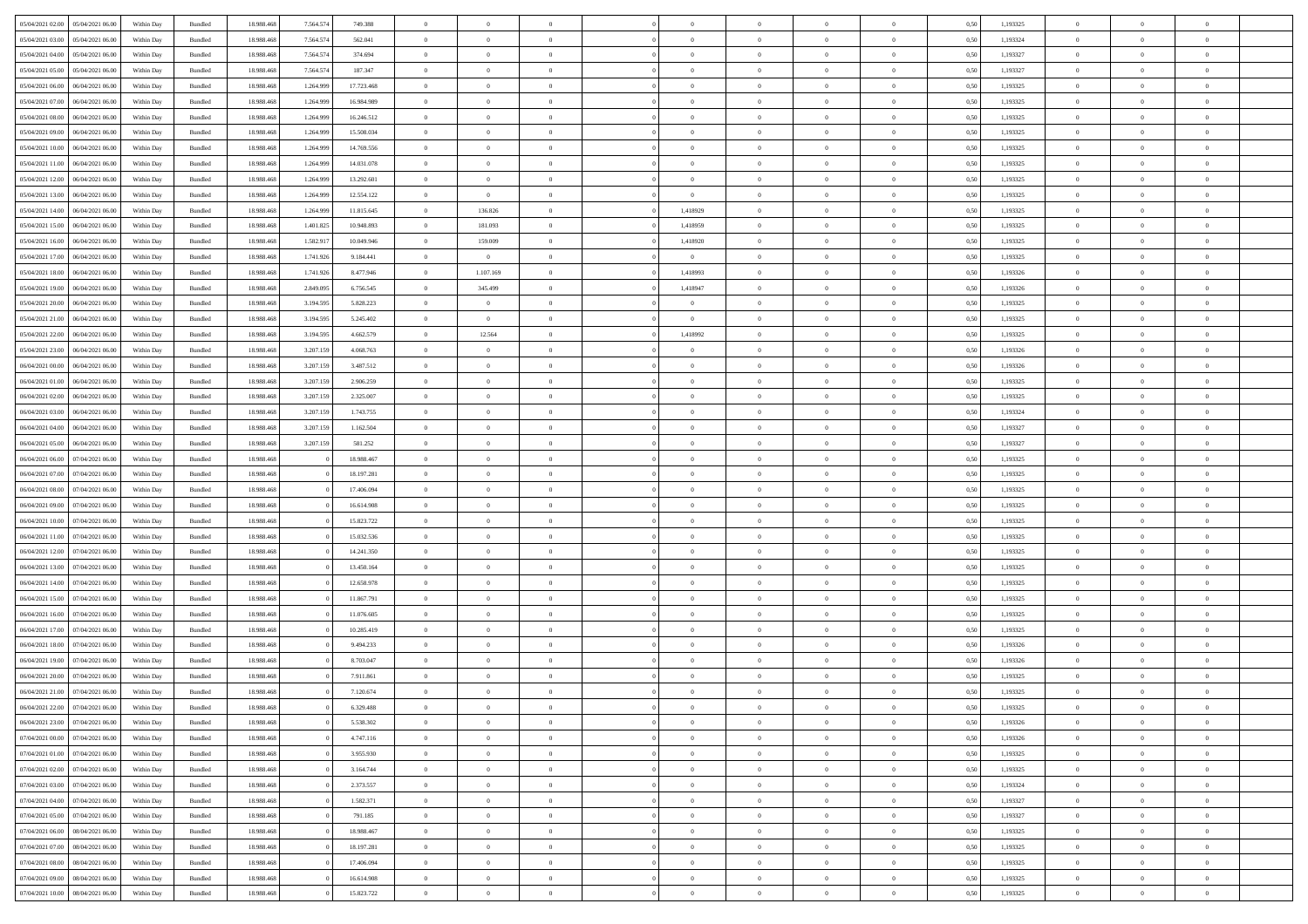| 07/04/2021 11:00 | 08/04/2021 06:00 | Within Day | Bundled            | 18.988.468 | 15.032.536 | $\overline{0}$ | $\theta$       |                | $\Omega$       | $\Omega$       | $\Omega$       | $\theta$       | 0.50 | 1,193325 | $\theta$       | $\overline{0}$ | $\theta$       |  |
|------------------|------------------|------------|--------------------|------------|------------|----------------|----------------|----------------|----------------|----------------|----------------|----------------|------|----------|----------------|----------------|----------------|--|
| 07/04/2021 12:00 | 08/04/2021 06:00 | Within Day | Bundled            | 18.988.468 | 14.241.350 | $\overline{0}$ | $\theta$       | $\overline{0}$ | $\overline{0}$ | $\bf{0}$       | $\overline{0}$ | $\overline{0}$ | 0,50 | 1,193325 | $\theta$       | $\overline{0}$ | $\overline{0}$ |  |
| 07/04/2021 13:00 | 08/04/2021 06:00 | Within Day | Bundled            | 18.988.468 | 13.450.164 | $\overline{0}$ | $\overline{0}$ | $\overline{0}$ | $\bf{0}$       | $\bf{0}$       | $\bf{0}$       | $\bf{0}$       | 0,50 | 1,193325 | $\bf{0}$       | $\overline{0}$ | $\overline{0}$ |  |
| 07/04/2021 14:00 | 08/04/2021 06:00 | Within Dav | Bundled            | 18.988.468 | 12.658.978 | $\overline{0}$ | $\overline{0}$ | $\overline{0}$ | $\overline{0}$ | $\bf{0}$       | $\overline{0}$ | $\overline{0}$ | 0.50 | 1,193325 | $\theta$       | $\theta$       | $\overline{0}$ |  |
| 07/04/2021 15:00 | 08/04/2021 06:00 | Within Day | Bundled            | 18.988.468 | 11.867.791 | $\overline{0}$ | $\theta$       | $\overline{0}$ | $\overline{0}$ | $\bf{0}$       | $\overline{0}$ | $\bf{0}$       | 0,50 | 1,193325 | $\theta$       | $\theta$       | $\overline{0}$ |  |
|                  |                  |            |                    |            |            |                |                |                |                |                |                |                |      |          |                |                |                |  |
| 07/04/2021 16:00 | 08/04/2021 06:00 | Within Day | Bundled            | 18.988.468 | 11.076.605 | $\overline{0}$ | $\bf{0}$       | $\overline{0}$ | $\bf{0}$       | $\overline{0}$ | $\overline{0}$ | $\mathbf{0}$   | 0,50 | 1,193325 | $\overline{0}$ | $\overline{0}$ | $\bf{0}$       |  |
| 07/04/2021 17:00 | 08/04/2021 06:00 | Within Dav | Bundled            | 18.988.468 | 10.285.419 | $\overline{0}$ | $\overline{0}$ | $\overline{0}$ | $\overline{0}$ | $\bf{0}$       | $\overline{0}$ | $\overline{0}$ | 0.50 | 1,193325 | $\theta$       | $\overline{0}$ | $\overline{0}$ |  |
| 07/04/2021 18:00 | 08/04/2021 06:00 | Within Day | Bundled            | 18.988.468 | 9.494.233  | $\overline{0}$ | $\theta$       | $\overline{0}$ | $\overline{0}$ | $\bf{0}$       | $\overline{0}$ | $\bf{0}$       | 0,50 | 1,193326 | $\theta$       | $\theta$       | $\overline{0}$ |  |
| 07/04/2021 19:00 | 08/04/2021 06:00 | Within Day | Bundled            | 18.988.468 | 8.703.047  | $\overline{0}$ | $\overline{0}$ | $\overline{0}$ | $\bf{0}$       | $\bf{0}$       | $\bf{0}$       | $\bf{0}$       | 0,50 | 1,193326 | $\,0\,$        | $\overline{0}$ | $\overline{0}$ |  |
| 07/04/2021 20:00 | 08/04/2021 06:00 | Within Dav | Bundled            | 18.988.468 | 7.911.861  | $\overline{0}$ | $\overline{0}$ | $\overline{0}$ | $\overline{0}$ | $\overline{0}$ | $\overline{0}$ | $\overline{0}$ | 0.50 | 1,193325 | $\theta$       | $\overline{0}$ | $\overline{0}$ |  |
| 07/04/2021 21:00 | 08/04/2021 06:00 | Within Day | Bundled            | 18.988.468 | 7.120.674  | $\overline{0}$ | $\theta$       | $\overline{0}$ | $\overline{0}$ | $\bf{0}$       | $\overline{0}$ | $\bf{0}$       | 0,50 | 1,193325 | $\theta$       | $\theta$       | $\overline{0}$ |  |
| 07/04/2021 22.00 | 08/04/2021 06:00 | Within Day | Bundled            | 18.988.468 | 6.329.488  | $\overline{0}$ | $\overline{0}$ | $\overline{0}$ | $\bf{0}$       | $\bf{0}$       | $\bf{0}$       | $\bf{0}$       | 0,50 | 1,193325 | $\bf{0}$       | $\overline{0}$ | $\overline{0}$ |  |
| 07/04/2021 23:00 | 08/04/2021 06:00 | Within Dav | Bundled            | 18.988.468 | 5.538.302  | $\overline{0}$ | $\overline{0}$ | $\overline{0}$ | $\overline{0}$ | $\bf{0}$       | $\overline{0}$ | $\overline{0}$ | 0.50 | 1,193326 | $\theta$       | $\theta$       | $\overline{0}$ |  |
|                  |                  |            |                    |            |            |                |                |                |                |                |                |                |      |          |                |                |                |  |
| 08/04/2021 00:00 | 08/04/2021 06:00 | Within Day | Bundled            | 18.988.468 | 4.747.116  | $\overline{0}$ | $\theta$       | $\overline{0}$ | $\overline{0}$ | $\bf{0}$       | $\overline{0}$ | $\overline{0}$ | 0,50 | 1,193326 | $\theta$       | $\theta$       | $\overline{0}$ |  |
| 08/04/2021 01:00 | 08/04/2021 06:00 | Within Day | Bundled            | 18.988.468 | 3.955.930  | $\overline{0}$ | $\bf{0}$       | $\overline{0}$ | $\bf{0}$       | $\overline{0}$ | $\overline{0}$ | $\mathbf{0}$   | 0,50 | 1,193325 | $\overline{0}$ | $\overline{0}$ | $\bf{0}$       |  |
| 08/04/2021 02:00 | 08/04/2021 06:00 | Within Dav | Bundled            | 18.988.468 | 3.164.744  | $\overline{0}$ | $\overline{0}$ | $\overline{0}$ | $\overline{0}$ | $\bf{0}$       | $\overline{0}$ | $\overline{0}$ | 0.50 | 1,193325 | $\theta$       | $\overline{0}$ | $\overline{0}$ |  |
| 08/04/2021 03:00 | 08/04/2021 06:00 | Within Day | Bundled            | 18.988.468 | 2.373.557  | $\overline{0}$ | $\theta$       | $\overline{0}$ | $\overline{0}$ | $\bf{0}$       | $\overline{0}$ | $\bf{0}$       | 0,50 | 1,193324 | $\theta$       | $\theta$       | $\overline{0}$ |  |
| 08/04/2021 04:00 | 08/04/2021 06:00 | Within Day | Bundled            | 18.988.468 | 1.582.371  | $\overline{0}$ | $\overline{0}$ | $\overline{0}$ | $\bf{0}$       | $\bf{0}$       | $\bf{0}$       | $\bf{0}$       | 0,50 | 1,193327 | $\,0\,$        | $\overline{0}$ | $\overline{0}$ |  |
| 08/04/2021 05:00 | 08/04/2021 06:00 | Within Dav | Bundled            | 18.988.468 | 791.185    | $\overline{0}$ | $\overline{0}$ | $\overline{0}$ | $\overline{0}$ | $\overline{0}$ | $\overline{0}$ | $\overline{0}$ | 0.50 | 1,193327 | $\theta$       | $\overline{0}$ | $\overline{0}$ |  |
| 08/04/2021 06:00 | 09/04/2021 06:00 | Within Day | Bundled            | 18.988.468 | 18.988.467 | $\overline{0}$ | $\theta$       | $\overline{0}$ | $\overline{0}$ | $\bf{0}$       | $\overline{0}$ | $\bf{0}$       | 0,50 | 1,193325 | $\theta$       | $\theta$       | $\overline{0}$ |  |
|                  |                  |            |                    |            |            |                |                |                |                |                |                |                |      |          |                |                |                |  |
| 08/04/2021 07:00 | 09/04/2021 06:00 | Within Day | Bundled            | 18.988.468 | 18.197.281 | $\overline{0}$ | $\overline{0}$ | $\overline{0}$ | $\bf{0}$       | $\bf{0}$       | $\bf{0}$       | $\bf{0}$       | 0,50 | 1,193325 | $\,0\,$        | $\overline{0}$ | $\overline{0}$ |  |
| 08/04/2021 08:00 | 09/04/2021 06:00 | Within Day | Bundled            | 18.988.468 | 17.406.094 | $\overline{0}$ | $\overline{0}$ | $\overline{0}$ | $\overline{0}$ | $\bf{0}$       | $\overline{0}$ | $\overline{0}$ | 0.50 | 1,193325 | $\theta$       | $\theta$       | $\overline{0}$ |  |
| 08/04/2021 09:00 | 09/04/2021 06:00 | Within Day | Bundled            | 18.988.468 | 16.614.908 | $\overline{0}$ | $\theta$       | $\overline{0}$ | $\overline{0}$ | $\bf{0}$       | $\overline{0}$ | $\bf{0}$       | 0,50 | 1,193325 | $\theta$       | $\overline{0}$ | $\overline{0}$ |  |
| 08/04/2021 10:00 | 09/04/2021 06:00 | Within Day | Bundled            | 18.988.468 | 15.823.722 | $\overline{0}$ | $\overline{0}$ | $\overline{0}$ | $\bf{0}$       | $\overline{0}$ | $\overline{0}$ | $\mathbf{0}$   | 0,50 | 1,193325 | $\overline{0}$ | $\overline{0}$ | $\bf{0}$       |  |
| 08/04/2021 11:00 | 09/04/2021 06:00 | Within Dav | Bundled            | 18.988.468 | 15.032.536 | $\overline{0}$ | $\overline{0}$ | $\overline{0}$ | $\overline{0}$ | $\overline{0}$ | $\overline{0}$ | $\overline{0}$ | 0.50 | 1,193325 | $\theta$       | $\overline{0}$ | $\overline{0}$ |  |
| 08/04/2021 12:00 | 09/04/2021 06:00 | Within Day | Bundled            | 18.988.468 | 14.241.350 | $\overline{0}$ | $\theta$       | $\overline{0}$ | $\overline{0}$ | $\bf{0}$       | $\overline{0}$ | $\bf{0}$       | 0,50 | 1,193325 | $\theta$       | $\theta$       | $\overline{0}$ |  |
| 08/04/2021 13:00 | 09/04/2021 06:00 | Within Day | Bundled            | 18.988.468 | 13.450.164 | $\overline{0}$ | $\overline{0}$ | $\overline{0}$ | $\bf{0}$       | $\bf{0}$       | $\bf{0}$       | $\bf{0}$       | 0,50 | 1,193325 | $\,0\,$        | $\overline{0}$ | $\overline{0}$ |  |
| 08/04/2021 14:00 | 09/04/2021 06:00 |            | Bundled            | 18.988.468 | 12.658.978 | $\overline{0}$ | $\overline{0}$ | $\overline{0}$ | $\overline{0}$ | $\overline{0}$ | $\overline{0}$ | $\overline{0}$ | 0.50 | 1,193325 | $\theta$       | $\overline{0}$ | $\overline{0}$ |  |
|                  |                  | Within Day |                    |            |            |                |                |                |                |                |                |                |      |          |                |                |                |  |
| 08/04/2021 15:00 | 09/04/2021 06:00 | Within Day | Bundled            | 18.988.468 | 11.867.791 | $\overline{0}$ | $\theta$       | $\overline{0}$ | $\overline{0}$ | $\bf{0}$       | $\overline{0}$ | $\bf{0}$       | 0,50 | 1,193325 | $\,$ 0 $\,$    | $\theta$       | $\overline{0}$ |  |
| 08/04/2021 16:00 | 09/04/2021 06:00 | Within Day | Bundled            | 18.988.468 | 11.076.605 | $\overline{0}$ | $\overline{0}$ | $\overline{0}$ | $\bf{0}$       | $\bf{0}$       | $\bf{0}$       | $\bf{0}$       | 0,50 | 1,193325 | $\overline{0}$ | $\overline{0}$ | $\overline{0}$ |  |
| 08/04/2021 17:00 | 09/04/2021 06:00 | Within Day | Bundled            | 18.988.468 | 10.285.419 | $\overline{0}$ | $\Omega$       | $\Omega$       | $\Omega$       | $\Omega$       | $\overline{0}$ | $\overline{0}$ | 0.50 | 1,193325 | $\,0\,$        | $\theta$       | $\theta$       |  |
| 08/04/2021 18:00 | 09/04/2021 06:00 | Within Day | Bundled            | 18.988.468 | 9.494.233  | $\overline{0}$ | $\theta$       | $\overline{0}$ | $\overline{0}$ | $\bf{0}$       | $\overline{0}$ | $\bf{0}$       | 0,50 | 1,193326 | $\theta$       | $\theta$       | $\overline{0}$ |  |
| 08/04/2021 19:00 | 09/04/2021 06:00 | Within Day | Bundled            | 18.988.468 | 8.703.047  | $\overline{0}$ | $\overline{0}$ | $\overline{0}$ | $\bf{0}$       | $\bf{0}$       | $\overline{0}$ | $\mathbf{0}$   | 0,50 | 1,193326 | $\overline{0}$ | $\overline{0}$ | $\bf{0}$       |  |
| 08/04/2021 20:00 | 09/04/2021 06:00 | Within Day | Bundled            | 18.988.468 | 7.911.861  | $\overline{0}$ | $\Omega$       | $\Omega$       | $\Omega$       | $\Omega$       | $\Omega$       | $\overline{0}$ | 0.50 | 1,193325 | $\,0\,$        | $\theta$       | $\theta$       |  |
| 08/04/2021 21:00 | 09/04/2021 06:00 | Within Day | Bundled            | 18.988.468 | 7.120.674  | $\overline{0}$ | $\theta$       | $\overline{0}$ | $\overline{0}$ | $\bf{0}$       | $\overline{0}$ | $\bf{0}$       | 0,50 | 1,193325 | $\theta$       | $\theta$       | $\overline{0}$ |  |
|                  |                  |            |                    |            |            |                | $\overline{0}$ |                |                | $\bf{0}$       |                |                |      |          | $\,0\,$        | $\overline{0}$ | $\overline{0}$ |  |
| 08/04/2021 22.00 | 09/04/2021 06:00 | Within Day | Bundled            | 18.988.468 | 6.329.488  | $\overline{0}$ |                | $\overline{0}$ | $\bf{0}$       |                | $\bf{0}$       | $\bf{0}$       | 0,50 | 1,193325 |                |                |                |  |
| 08/04/2021 23:00 | 09/04/2021 06:00 | Within Day | Bundled            | 18.988.468 | 5.538.302  | $\overline{0}$ | $\Omega$       | $\Omega$       | $\Omega$       | $\Omega$       | $\theta$       | $\overline{0}$ | 0.50 | 1,193326 | $\theta$       | $\theta$       | $\theta$       |  |
| 09/04/2021 00:00 | 09/04/2021 06:00 | Within Day | Bundled            | 18.988.468 | 4.747.116  | $\overline{0}$ | $\theta$       | $\overline{0}$ | $\overline{0}$ | $\bf{0}$       | $\overline{0}$ | $\bf{0}$       | 0,50 | 1,193326 | $\,$ 0 $\,$    | $\theta$       | $\overline{0}$ |  |
| 09/04/2021 01:00 | 09/04/2021 06:00 | Within Day | Bundled            | 18.988.468 | 3.955.930  | $\overline{0}$ | $\overline{0}$ | $\overline{0}$ | $\bf{0}$       | $\bf{0}$       | $\bf{0}$       | $\bf{0}$       | 0,50 | 1,193325 | $\overline{0}$ | $\overline{0}$ | $\overline{0}$ |  |
| 09/04/2021 02:00 | 09/04/2021 06:00 | Within Day | Bundled            | 18.988.468 | 3.164.744  | $\overline{0}$ | $\Omega$       | $\Omega$       | $\Omega$       | $\Omega$       | $\overline{0}$ | $\overline{0}$ | 0.50 | 1,193325 | $\,0\,$        | $\theta$       | $\theta$       |  |
| 09/04/2021 03:00 | 09/04/2021 06:00 | Within Day | Bundled            | 18.988.468 | 2.373.557  | $\overline{0}$ | $\theta$       | $\overline{0}$ | $\overline{0}$ | $\bf{0}$       | $\overline{0}$ | $\bf{0}$       | 0,50 | 1,193324 | $\,$ 0 $\,$    | $\overline{0}$ | $\overline{0}$ |  |
| 09/04/2021 04:00 | 09/04/2021 06:00 | Within Day | Bundled            | 18.988.468 | 1.582.371  | $\overline{0}$ | $\overline{0}$ | $\overline{0}$ | $\bf{0}$       | $\bf{0}$       | $\bf{0}$       | $\mathbf{0}$   | 0,50 | 1,193327 | $\bf{0}$       | $\overline{0}$ | $\bf{0}$       |  |
| 09/04/2021 05:00 | 09/04/2021 06:00 | Within Day | Bundled            | 18.988.468 | 791.185    | $\overline{0}$ | $\Omega$       | $\Omega$       | $\Omega$       | $\Omega$       | $\Omega$       | $\overline{0}$ | 0.50 | 1,193327 | $\theta$       | $\theta$       | $\theta$       |  |
| 09/04/2021 06:00 | 10/04/2021 06:00 | Within Day | Bundled            | 18.988.468 | 18.988.467 | $\overline{0}$ | $\overline{0}$ | $\overline{0}$ | $\bf{0}$       | $\,$ 0         | $\bf{0}$       | $\bf{0}$       | 0,50 | 1,193325 | $\,0\,$        | $\overline{0}$ | $\overline{0}$ |  |
|                  |                  |            |                    |            |            |                |                |                |                |                |                |                |      |          |                |                |                |  |
| 09/04/2021 07:00 | 10/04/2021 06:00 | Within Day | $\mathbf B$ undled | 18.988.468 | 18.197.281 | $\bf{0}$       | $\bf{0}$       |                |                | $\bf{0}$       |                |                | 0,50 | 1,193325 | $\bf{0}$       | $\overline{0}$ |                |  |
| 09/04/2021 08:00 | 10/04/2021 06:00 | Within Day | Bundled            | 18,988,468 | 17.406.094 | $\overline{0}$ | $\Omega$       | $\overline{0}$ | $\Omega$       | $\theta$       | $\overline{0}$ | $\overline{0}$ | 0,50 | 1,193325 | $\theta$       | $\theta$       | $\theta$       |  |
| 09/04/2021 09:00 | 10/04/2021 06:00 | Within Day | Bundled            | 18.988.468 | 16.614.908 | $\overline{0}$ | $\,$ 0         | $\overline{0}$ | $\bf{0}$       | $\,$ 0 $\,$    | $\overline{0}$ | $\mathbf{0}$   | 0,50 | 1,193325 | $\,$ 0 $\,$    | $\overline{0}$ | $\,$ 0         |  |
| 09/04/2021 10:00 | 10/04/2021 06:00 | Within Day | Bundled            | 18.988.468 | 15.823.722 | $\overline{0}$ | $\overline{0}$ | $\overline{0}$ | $\overline{0}$ | $\overline{0}$ | $\overline{0}$ | $\mathbf{0}$   | 0,50 | 1,193325 | $\overline{0}$ | $\bf{0}$       | $\bf{0}$       |  |
| 09/04/2021 11:00 | 10/04/2021 06:00 | Within Day | Bundled            | 18.988.468 | 15.032.536 | $\overline{0}$ | $\theta$       | $\overline{0}$ | $\Omega$       | $\overline{0}$ | $\overline{0}$ | $\bf{0}$       | 0,50 | 1,193325 | $\overline{0}$ | $\theta$       | $\overline{0}$ |  |
| 09/04/2021 12:00 | 10/04/2021 06:00 | Within Day | Bundled            | 18.988.468 | 14.241.350 | $\overline{0}$ | $\,$ 0         | $\overline{0}$ | $\overline{0}$ | $\overline{0}$ | $\overline{0}$ | $\bf{0}$       | 0,50 | 1,193325 | $\,$ 0 $\,$    | $\overline{0}$ | $\overline{0}$ |  |
| 09/04/2021 13:00 | 10/04/2021 06:00 | Within Day | Bundled            | 18.988.468 | 13.450.164 | $\overline{0}$ | $\overline{0}$ | $\overline{0}$ | $\overline{0}$ | $\overline{0}$ | $\overline{0}$ | $\mathbf{0}$   | 0,50 | 1,193325 | $\overline{0}$ | $\bf{0}$       | $\bf{0}$       |  |
|                  | 10/04/2021 06:00 |            |                    |            |            | $\overline{0}$ | $\overline{0}$ | $\overline{0}$ | $\Omega$       | $\overline{0}$ | $\overline{0}$ |                | 0.50 |          | $\overline{0}$ | $\theta$       | $\overline{0}$ |  |
| 09/04/2021 14:00 |                  | Within Day | Bundled            | 18.988.468 | 12.658.978 |                |                |                |                |                |                | $\bf{0}$       |      | 1,193325 |                |                |                |  |
| 09/04/2021 15:00 | 10/04/2021 06:00 | Within Day | Bundled            | 18.988.468 | 11.867.791 | $\overline{0}$ | $\,$ 0         | $\overline{0}$ | $\bf{0}$       | $\bf{0}$       | $\bf{0}$       | $\bf{0}$       | 0,50 | 1,193325 | $\,$ 0 $\,$    | $\overline{0}$ | $\overline{0}$ |  |
| 09/04/2021 16:00 | 10/04/2021 06:00 | Within Day | Bundled            | 18.988.468 | 11.076.605 | $\overline{0}$ | $\bf{0}$       | $\overline{0}$ | $\overline{0}$ | $\overline{0}$ | $\bf{0}$       | $\mathbf{0}$   | 0,50 | 1,193325 | $\overline{0}$ | $\overline{0}$ | $\bf{0}$       |  |
| 09/04/2021 17:00 | 10/04/2021 06:00 | Within Day | Bundled            | 18,988,468 | 10.285.419 | $\overline{0}$ | $\overline{0}$ | $\overline{0}$ | $\Omega$       | $\overline{0}$ | $\overline{0}$ | $\bf{0}$       | 0.50 | 1,193325 | $\overline{0}$ | $\theta$       | $\overline{0}$ |  |
| 09/04/2021 18:00 | 10/04/2021 06:00 | Within Day | Bundled            | 18.988.468 | 9.494.233  | $\overline{0}$ | $\,$ 0 $\,$    | $\overline{0}$ | $\overline{0}$ | $\bf{0}$       | $\bf{0}$       | $\bf{0}$       | 0,50 | 1,193326 | $\,$ 0 $\,$    | $\,$ 0 $\,$    | $\overline{0}$ |  |
| 09/04/2021 19:00 | 10/04/2021 06:00 | Within Day | Bundled            | 18.988.468 | 8.703.047  | $\overline{0}$ | $\overline{0}$ | $\overline{0}$ | $\overline{0}$ | $\bf{0}$       | $\bf{0}$       | $\mathbf{0}$   | 0,50 | 1,193326 | $\overline{0}$ | $\bf{0}$       | $\bf{0}$       |  |
|                  |                  |            |                    |            |            |                |                |                |                |                |                |                |      |          |                |                |                |  |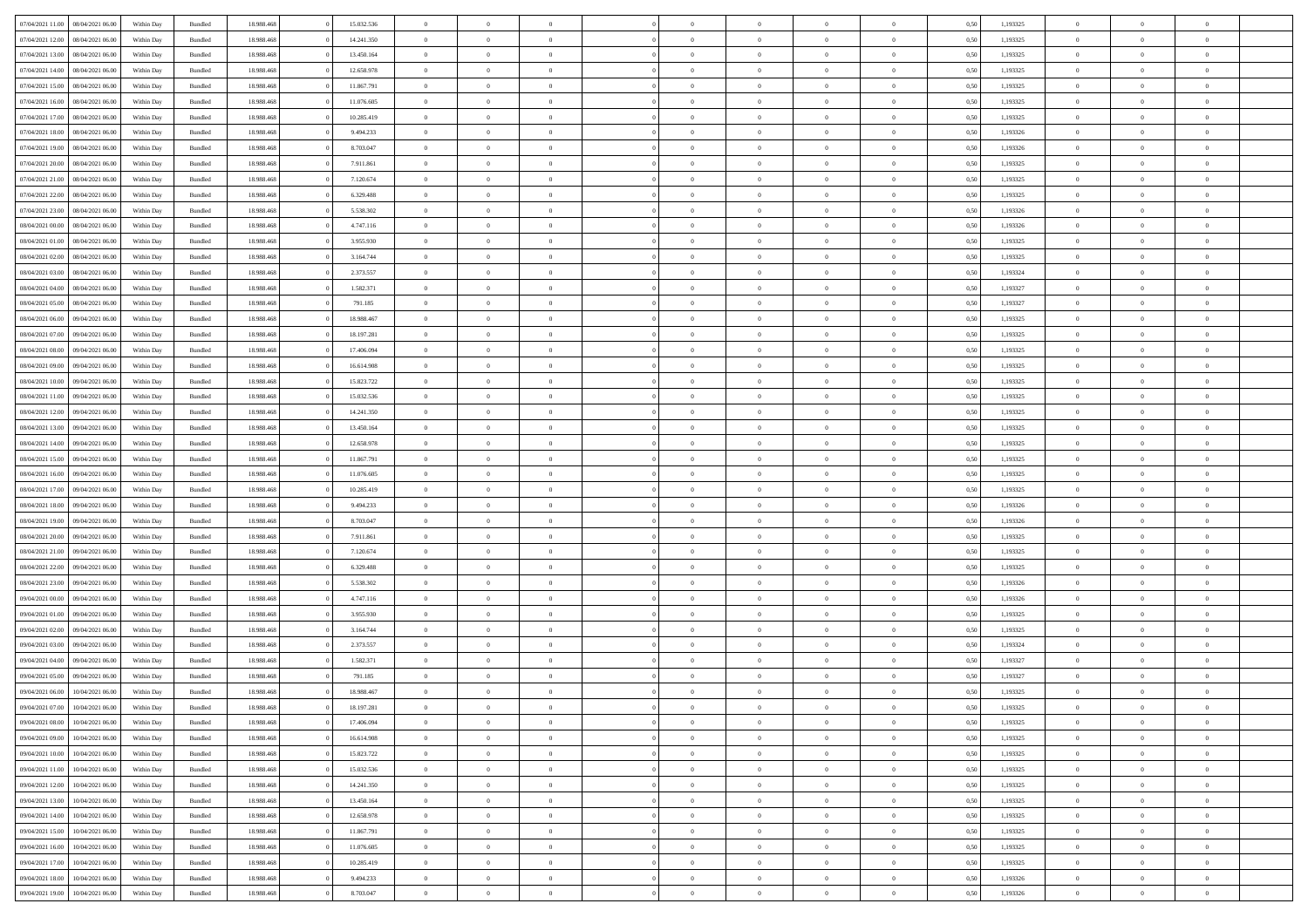|                  |                  |            |                    |            |            | $\overline{0}$ |                |                |                | $\Omega$       | $\Omega$       | $\theta$       |      |          | $\theta$       | $\overline{0}$ | $\theta$       |  |
|------------------|------------------|------------|--------------------|------------|------------|----------------|----------------|----------------|----------------|----------------|----------------|----------------|------|----------|----------------|----------------|----------------|--|
| 09/04/2021 20:00 | 10/04/2021 06:00 | Within Day | Bundled            | 18.988.468 | 7.911.861  |                | $\theta$       |                | $\Omega$       |                |                |                | 0.50 | 1,193325 |                |                |                |  |
| 09/04/2021 21.00 | 10/04/2021 06:00 | Within Day | Bundled            | 18.988.468 | 7.120.674  | $\overline{0}$ | $\theta$       | $\overline{0}$ | $\overline{0}$ | $\bf{0}$       | $\overline{0}$ | $\overline{0}$ | 0,50 | 1,193325 | $\theta$       | $\overline{0}$ | $\overline{0}$ |  |
| 09/04/2021 22.00 | 10/04/2021 06:00 | Within Day | Bundled            | 18.988.468 | 6.329.488  | $\overline{0}$ | $\overline{0}$ | $\overline{0}$ | $\bf{0}$       | $\bf{0}$       | $\bf{0}$       | $\bf{0}$       | 0,50 | 1,193325 | $\bf{0}$       | $\overline{0}$ | $\overline{0}$ |  |
| 09/04/2021 23:00 | 10/04/2021 06:00 | Within Dav | Bundled            | 18.988.468 | 5.538.302  | $\overline{0}$ | $\theta$       | $\overline{0}$ | $\overline{0}$ | $\bf{0}$       | $\overline{0}$ | $\overline{0}$ | 0.50 | 1,193326 | $\theta$       | $\theta$       | $\overline{0}$ |  |
|                  |                  |            |                    |            |            |                |                |                |                |                |                |                |      |          |                |                |                |  |
| 10/04/2021 00:00 | 10/04/2021 06:00 | Within Day | Bundled            | 18.988.468 | 4.747.116  | $\overline{0}$ | $\theta$       | $\overline{0}$ | $\overline{0}$ | $\bf{0}$       | $\overline{0}$ | $\bf{0}$       | 0,50 | 1,193326 | $\theta$       | $\theta$       | $\overline{0}$ |  |
| 10/04/2021 01:00 | 10/04/2021 06:00 | Within Day | Bundled            | 18.988.468 | 3.955.930  | $\overline{0}$ | $\bf{0}$       | $\overline{0}$ | $\bf{0}$       | $\overline{0}$ | $\overline{0}$ | $\mathbf{0}$   | 0,50 | 1,193325 | $\overline{0}$ | $\overline{0}$ | $\bf{0}$       |  |
| 10/04/2021 02:00 | 10/04/2021 06:00 | Within Dav | Bundled            | 18.988.468 | 3.164.744  | $\overline{0}$ | $\overline{0}$ | $\overline{0}$ | $\overline{0}$ | $\bf{0}$       | $\overline{0}$ | $\overline{0}$ | 0.50 | 1,193325 | $\theta$       | $\overline{0}$ | $\overline{0}$ |  |
| 10/04/2021 03:00 | 10/04/2021 06:00 | Within Day | Bundled            | 18.988.468 | 2.373.557  | $\overline{0}$ | $\theta$       | $\overline{0}$ | $\overline{0}$ | $\bf{0}$       | $\overline{0}$ | $\bf{0}$       | 0,50 | 1,193324 | $\theta$       | $\theta$       | $\overline{0}$ |  |
| 10/04/2021 04:00 | 10/04/2021 06:00 | Within Day | Bundled            | 18.988.468 | 1.582.371  | $\overline{0}$ | $\overline{0}$ | $\overline{0}$ | $\bf{0}$       | $\bf{0}$       | $\bf{0}$       | $\bf{0}$       | 0,50 | 1,193327 | $\,0\,$        | $\overline{0}$ | $\overline{0}$ |  |
|                  |                  |            |                    |            |            |                |                |                |                |                |                |                |      |          |                |                |                |  |
| 10/04/2021 05:00 | 10/04/2021 06:00 | Within Dav | Bundled            | 18.988.468 | 791.185    | $\overline{0}$ | $\overline{0}$ | $\overline{0}$ | $\overline{0}$ | $\overline{0}$ | $\overline{0}$ | $\overline{0}$ | 0.50 | 1,193327 | $\theta$       | $\overline{0}$ | $\overline{0}$ |  |
| 10/04/2021 06:00 | 11/04/2021 06:00 | Within Day | Bundled            | 18.988.468 | 18.988.467 | $\overline{0}$ | $\theta$       | $\overline{0}$ | $\overline{0}$ | $\bf{0}$       | $\overline{0}$ | $\bf{0}$       | 0,50 | 1,193325 | $\theta$       | $\theta$       | $\overline{0}$ |  |
| 10/04/2021 07:00 | 11/04/2021 06:00 | Within Day | Bundled            | 18.988.468 | 18.197.281 | $\overline{0}$ | $\overline{0}$ | $\overline{0}$ | $\bf{0}$       | $\bf{0}$       | $\bf{0}$       | $\bf{0}$       | 0,50 | 1,193325 | $\bf{0}$       | $\overline{0}$ | $\overline{0}$ |  |
| 10/04/2021 08:00 | 11/04/2021 06:00 | Within Day | Bundled            | 18.988.468 | 17.406.094 | $\overline{0}$ | $\theta$       | $\overline{0}$ | $\overline{0}$ | $\bf{0}$       | $\overline{0}$ | $\overline{0}$ | 0.50 | 1,193325 | $\theta$       | $\theta$       | $\overline{0}$ |  |
| 10/04/2021 09:00 | 11/04/2021 06:00 | Within Day | Bundled            | 18.988.468 | 16.614.908 | $\overline{0}$ | $\theta$       | $\overline{0}$ | $\overline{0}$ | $\bf{0}$       | $\overline{0}$ | $\overline{0}$ | 0,50 | 1,193325 | $\theta$       | $\theta$       | $\overline{0}$ |  |
|                  |                  |            |                    |            |            |                |                |                |                |                |                |                |      |          |                |                |                |  |
| 10/04/2021 10:00 | 11/04/2021 06:00 | Within Day | Bundled            | 18.988.468 | 15.823.722 | $\overline{0}$ | $\overline{0}$ | $\overline{0}$ | $\bf{0}$       | $\overline{0}$ | $\overline{0}$ | $\mathbf{0}$   | 0,50 | 1,193325 | $\bf{0}$       | $\overline{0}$ | $\bf{0}$       |  |
| 10/04/2021 11:00 | 11/04/2021 06:00 | Within Dav | Bundled            | 18.988.468 | 15.032.536 | $\overline{0}$ | $\overline{0}$ | $\overline{0}$ | $\overline{0}$ | $\bf{0}$       | $\overline{0}$ | $\overline{0}$ | 0.50 | 1,193325 | $\theta$       | $\overline{0}$ | $\overline{0}$ |  |
| 10/04/2021 12:00 | 11/04/2021 06:00 | Within Day | Bundled            | 18.988.468 | 14.241.350 | $\overline{0}$ | $\theta$       | $\overline{0}$ | $\overline{0}$ | $\bf{0}$       | $\overline{0}$ | $\bf{0}$       | 0,50 | 1,193325 | $\theta$       | $\theta$       | $\overline{0}$ |  |
| 10/04/2021 13:00 | 11/04/2021 06:00 | Within Day | Bundled            | 18.988.468 | 13.450.164 | $\overline{0}$ | $\overline{0}$ | $\overline{0}$ | $\bf{0}$       | $\bf{0}$       | $\bf{0}$       | $\bf{0}$       | 0,50 | 1,193325 | $\,0\,$        | $\overline{0}$ | $\overline{0}$ |  |
| 10/04/2021 14:00 | 11/04/2021 06:00 | Within Day | Bundled            | 18.988.468 | 12.658.978 | $\overline{0}$ | $\overline{0}$ | $\overline{0}$ | $\overline{0}$ | $\overline{0}$ | $\overline{0}$ | $\overline{0}$ | 0.50 | 1,193325 | $\theta$       | $\overline{0}$ | $\overline{0}$ |  |
|                  |                  |            |                    |            |            |                |                |                |                |                |                |                |      |          |                |                |                |  |
| 10/04/2021 15:00 | 11/04/2021 06:00 | Within Day | Bundled            | 18.988.468 | 11.867.791 | $\overline{0}$ | $\theta$       | $\overline{0}$ | $\overline{0}$ | $\bf{0}$       | $\overline{0}$ | $\bf{0}$       | 0,50 | 1,193325 | $\theta$       | $\theta$       | $\overline{0}$ |  |
| 10/04/2021 16:00 | 11/04/2021 06:00 | Within Day | Bundled            | 18.988.468 | 11.076.605 | $\overline{0}$ | $\overline{0}$ | $\overline{0}$ | $\bf{0}$       | $\bf{0}$       | $\bf{0}$       | $\bf{0}$       | 0,50 | 1,193325 | $\,0\,$        | $\overline{0}$ | $\overline{0}$ |  |
| 10/04/2021 17:00 | 11/04/2021 06:00 | Within Day | Bundled            | 18.988.468 | 10.285.419 | $\overline{0}$ | $\overline{0}$ | $\overline{0}$ | $\overline{0}$ | $\bf{0}$       | $\overline{0}$ | $\overline{0}$ | 0.50 | 1,193325 | $\theta$       | $\theta$       | $\overline{0}$ |  |
| 10/04/2021 18:00 | 11/04/2021 06:00 | Within Day | Bundled            | 18.988.468 | 9.494.233  | $\overline{0}$ | $\theta$       | $\overline{0}$ | $\overline{0}$ | $\bf{0}$       | $\overline{0}$ | $\bf{0}$       | 0,50 | 1,193326 | $\theta$       | $\overline{0}$ | $\overline{0}$ |  |
| 10/04/2021 19:00 | 11/04/2021 06:00 | Within Day | Bundled            | 18.988.468 | 8.703.047  | $\overline{0}$ | $\overline{0}$ | $\overline{0}$ | $\bf{0}$       | $\overline{0}$ | $\overline{0}$ | $\mathbf{0}$   | 0,50 | 1,193326 | $\overline{0}$ | $\overline{0}$ | $\bf{0}$       |  |
|                  |                  |            |                    |            |            |                |                |                |                |                |                |                |      |          |                |                |                |  |
| 10/04/2021 20:00 | 11/04/2021 06:00 | Within Dav | Bundled            | 18.988.468 | 7.911.861  | $\overline{0}$ | $\overline{0}$ | $\overline{0}$ | $\overline{0}$ | $\overline{0}$ | $\overline{0}$ | $\overline{0}$ | 0.50 | 1,193325 | $\theta$       | $\overline{0}$ | $\overline{0}$ |  |
| 10/04/2021 21:00 | 11/04/2021 06:00 | Within Day | Bundled            | 18.988.468 | 7.120.674  | $\overline{0}$ | $\theta$       | $\overline{0}$ | $\overline{0}$ | $\bf{0}$       | $\overline{0}$ | $\bf{0}$       | 0,50 | 1,193325 | $\theta$       | $\theta$       | $\overline{0}$ |  |
| 10/04/2021 22:00 | 11/04/2021 06:00 | Within Day | Bundled            | 18.988.468 | 6.329.488  | $\overline{0}$ | $\overline{0}$ | $\overline{0}$ | $\bf{0}$       | $\bf{0}$       | $\bf{0}$       | $\bf{0}$       | 0,50 | 1,193325 | $\,0\,$        | $\overline{0}$ | $\overline{0}$ |  |
| 10/04/2021 23:00 | 11/04/2021 06:00 | Within Day | Bundled            | 18.988.468 | 5.538.302  | $\overline{0}$ | $\overline{0}$ | $\overline{0}$ | $\overline{0}$ | $\bf{0}$       | $\overline{0}$ | $\overline{0}$ | 0.50 | 1,193326 | $\theta$       | $\overline{0}$ | $\overline{0}$ |  |
| 11/04/2021 00:00 | 11/04/2021 06:00 | Within Day | Bundled            | 18.988.468 | 4.747.116  | $\overline{0}$ | $\theta$       | $\overline{0}$ | $\overline{0}$ | $\bf{0}$       | $\overline{0}$ | $\bf{0}$       | 0,50 | 1,193326 | $\,$ 0 $\,$    | $\theta$       | $\overline{0}$ |  |
| 11/04/2021 01:00 | 11/04/2021 06:00 | Within Day | Bundled            | 18.988.468 | 3.955.930  | $\overline{0}$ | $\overline{0}$ | $\overline{0}$ | $\bf{0}$       | $\bf{0}$       | $\bf{0}$       | $\bf{0}$       | 0,50 | 1,193325 | $\bf{0}$       | $\overline{0}$ | $\overline{0}$ |  |
|                  |                  |            |                    |            |            |                |                |                |                |                |                |                |      |          |                |                |                |  |
| 11/04/2021 02:00 | 11/04/2021 06.00 | Within Day | Bundled            | 18.988.468 | 3.164.744  | $\overline{0}$ | $\Omega$       | $\Omega$       | $\Omega$       | $\Omega$       | $\overline{0}$ | $\overline{0}$ | 0.50 | 1,193325 | $\,0\,$        | $\Omega$       | $\theta$       |  |
| 11/04/2021 03:00 | 11/04/2021 06:00 | Within Day | Bundled            | 18.988.468 | 2.373.557  | $\overline{0}$ | $\theta$       | $\overline{0}$ | $\overline{0}$ | $\bf{0}$       | $\overline{0}$ | $\bf{0}$       | 0,50 | 1,193324 | $\theta$       | $\theta$       | $\overline{0}$ |  |
| 11/04/2021 04:00 | 11/04/2021 06:00 | Within Day | Bundled            | 18.988.468 | 1.582.371  | $\overline{0}$ | $\bf{0}$       | $\overline{0}$ | $\bf{0}$       | $\bf{0}$       | $\overline{0}$ | $\mathbf{0}$   | 0,50 | 1,193327 | $\overline{0}$ | $\overline{0}$ | $\bf{0}$       |  |
| 11/04/2021 05:00 | 11/04/2021 06:00 | Within Day | Bundled            | 18.988.468 | 791.185    | $\overline{0}$ | $\Omega$       | $\Omega$       | $\Omega$       | $\Omega$       | $\Omega$       | $\overline{0}$ | 0.50 | 1,193327 | $\theta$       | $\theta$       | $\theta$       |  |
| 11/04/2021 06:00 | 12/04/2021 06:00 | Within Day | Bundled            | 18.988.468 | 18.988.467 | $\overline{0}$ | $\theta$       | $\overline{0}$ | $\overline{0}$ | $\bf{0}$       | $\overline{0}$ | $\bf{0}$       | 0,50 | 1,193325 | $\theta$       | $\theta$       | $\overline{0}$ |  |
| 11/04/2021 07:00 | 12/04/2021 06:00 | Within Day | Bundled            | 18.988.468 | 18.197.281 | $\overline{0}$ | $\overline{0}$ | $\overline{0}$ | $\bf{0}$       | $\bf{0}$       | $\bf{0}$       | $\bf{0}$       | 0,50 | 1,193325 | $\,0\,$        | $\overline{0}$ | $\overline{0}$ |  |
|                  |                  |            |                    |            |            |                |                |                |                |                |                |                |      |          |                |                |                |  |
| 11/04/2021 08:00 | 12/04/2021 06:00 | Within Day | Bundled            | 18.988.468 | 17,406,094 | $\overline{0}$ | $\Omega$       | $\Omega$       | $\Omega$       | $\Omega$       | $\theta$       | $\overline{0}$ | 0.50 | 1,193325 | $\theta$       | $\theta$       | $\theta$       |  |
| 11/04/2021 11:00 | 12/04/2021 06:00 | Within Day | Bundled            | 18.988.468 | 15.032.536 | $\overline{0}$ | $\theta$       | $\overline{0}$ | $\overline{0}$ | $\bf{0}$       | $\overline{0}$ | $\bf{0}$       | 0,50 | 1,193325 | $\theta$       | $\theta$       | $\overline{0}$ |  |
| 11/04/2021 12:00 | 12/04/2021 06:00 | Within Day | Bundled            | 18.988.468 | 14.241.350 | $\overline{0}$ | $\overline{0}$ | $\overline{0}$ | $\overline{0}$ | $\bf{0}$       | $\overline{0}$ | $\bf{0}$       | 0,50 | 1,193325 | $\,0\,$        | $\overline{0}$ | $\overline{0}$ |  |
| 11/04/2021 13:00 | 12/04/2021 06:00 | Within Day | Bundled            | 18.988.468 | 13.450.164 | $\overline{0}$ | $\Omega$       | $\Omega$       | $\Omega$       | $\Omega$       | $\overline{0}$ | $\overline{0}$ | 0.50 | 1,193325 | $\,0\,$        | $\theta$       | $\theta$       |  |
| 11/04/2021 14:00 | 12/04/2021 06:00 | Within Day | Bundled            | 18.988.468 | 12.658.978 | $\overline{0}$ | $\theta$       | $\overline{0}$ | $\overline{0}$ | $\bf{0}$       | $\overline{0}$ | $\bf{0}$       | 0,50 | 1,193325 | $\,$ 0 $\,$    | $\theta$       | $\overline{0}$ |  |
| 11/04/2021 15:00 | 12/04/2021 06:00 | Within Day | Bundled            | 18.988.468 | 11.867.791 | $\overline{0}$ | $\overline{0}$ | $\overline{0}$ | $\overline{0}$ | $\bf{0}$       | $\overline{0}$ | $\mathbf{0}$   | 0,50 | 1,193325 | $\overline{0}$ | $\overline{0}$ | $\bf{0}$       |  |
|                  |                  |            |                    |            |            |                |                |                |                |                |                |                |      |          |                |                |                |  |
| 11/04/2021 16:00 | 12/04/2021 06:00 | Within Day | Bundled            | 18.988.468 | 11.076.605 | $\overline{0}$ | $\Omega$       | $\Omega$       | $\Omega$       | $\Omega$       | $\Omega$       | $\overline{0}$ | 0.50 | 1,193325 | $\theta$       | $\theta$       | $\theta$       |  |
| 11/04/2021 17:00 | 12/04/2021 06:00 | Within Day | Bundled            | 18.988.468 | 10.285.419 | $\overline{0}$ | $\,$ 0 $\,$    | $\overline{0}$ | $\bf{0}$       | $\,$ 0         | $\overline{0}$ | $\bf{0}$       | 0,50 | 1,193325 | $\,0\,$        | $\overline{0}$ | $\overline{0}$ |  |
| 11/04/2021 18:00 | 12/04/2021 06:00 | Within Day | $\mathbf B$ undled | 18.988.468 | 9.494.233  | $\bf{0}$       | $\bf{0}$       |                |                |                |                |                | 0,50 | 1,193326 | $\bf{0}$       | $\overline{0}$ |                |  |
| 11/04/2021 19:00 | 12/04/2021 06:00 | Within Day | Bundled            | 18,988,468 | 8.703.047  | $\overline{0}$ | $\overline{0}$ | $\overline{0}$ | $\Omega$       | $\theta$       | $\overline{0}$ | $\overline{0}$ | 0,50 | 1,193326 | $\theta$       | $\theta$       | $\theta$       |  |
| 11/04/2021 20:00 | 12/04/2021 06:00 | Within Day | Bundled            | 18.988.468 | 7.911.861  | $\overline{0}$ | $\,$ 0         | $\overline{0}$ | $\overline{0}$ | $\,$ 0 $\,$    | $\overline{0}$ | $\mathbf{0}$   | 0,50 | 1,193325 | $\,$ 0 $\,$    | $\,$ 0 $\,$    | $\,$ 0         |  |
|                  |                  |            |                    |            |            |                |                |                |                |                |                |                |      |          |                |                |                |  |
| 11/04/2021 21:00 | 12/04/2021 06:00 | Within Day | Bundled            | 18.988.468 | 7.120.674  | $\overline{0}$ | $\overline{0}$ | $\overline{0}$ | $\overline{0}$ | $\overline{0}$ | $\overline{0}$ | $\mathbf{0}$   | 0,50 | 1,193325 | $\overline{0}$ | $\bf{0}$       | $\bf{0}$       |  |
| 11/04/2021 22:00 | 12/04/2021 06:00 | Within Day | Bundled            | 18.988.468 | 6.329.488  | $\overline{0}$ | $\overline{0}$ | $\overline{0}$ | $\Omega$       | $\overline{0}$ | $\overline{0}$ | $\overline{0}$ | 0,50 | 1,193325 | $\overline{0}$ | $\theta$       | $\overline{0}$ |  |
| 11/04/2021 23:00 | 12/04/2021 06:00 | Within Day | Bundled            | 18.988.468 | 5.538.302  | $\overline{0}$ | $\,$ 0         | $\overline{0}$ | $\overline{0}$ | $\,$ 0 $\,$    | $\overline{0}$ | $\mathbf{0}$   | 0,50 | 1,193326 | $\,$ 0 $\,$    | $\overline{0}$ | $\overline{0}$ |  |
| 12/04/2021 00:00 | 12/04/2021 06:00 | Within Day | Bundled            | 18.988.468 | 4.747.116  | $\overline{0}$ | $\overline{0}$ | $\overline{0}$ | $\overline{0}$ | $\overline{0}$ | $\overline{0}$ | $\mathbf{0}$   | 0,50 | 1,193326 | $\overline{0}$ | $\overline{0}$ | $\bf{0}$       |  |
| 12/04/2021 01:00 | 12/04/2021 06:00 | Within Day | Bundled            | 18.988.468 | 3.955.930  | $\overline{0}$ | $\overline{0}$ | $\overline{0}$ | $\Omega$       | $\overline{0}$ | $\overline{0}$ | $\bf{0}$       | 0.50 | 1,193325 | $\overline{0}$ | $\theta$       | $\overline{0}$ |  |
|                  |                  |            |                    |            |            |                |                |                |                |                |                |                |      |          |                |                |                |  |
| 12/04/2021 02:00 | 12/04/2021 06:00 | Within Day | Bundled            | 18.988.468 | 3.164.744  | $\overline{0}$ | $\,$ 0         | $\overline{0}$ | $\overline{0}$ | $\bf{0}$       | $\overline{0}$ | $\bf{0}$       | 0,50 | 1,193325 | $\,$ 0 $\,$    | $\overline{0}$ | $\overline{0}$ |  |
| 12/04/2021 03:00 | 12/04/2021 06:00 | Within Day | Bundled            | 18.988.468 | 2.373.557  | $\overline{0}$ | $\bf{0}$       | $\overline{0}$ | $\overline{0}$ | $\overline{0}$ | $\overline{0}$ | $\mathbf{0}$   | 0,50 | 1,193324 | $\overline{0}$ | $\overline{0}$ | $\bf{0}$       |  |
| 12/04/2021 04:00 | 12/04/2021 06:00 | Within Day | Bundled            | 18,988,468 | 1.582.371  | $\overline{0}$ | $\overline{0}$ | $\overline{0}$ | $\Omega$       | $\overline{0}$ | $\overline{0}$ | $\bf{0}$       | 0.50 | 1,193327 | $\overline{0}$ | $\theta$       | $\overline{0}$ |  |
| 12/04/2021 05:00 | 12/04/2021 06:00 | Within Day | Bundled            | 18.988.468 | 791.185    | $\overline{0}$ | $\bf{0}$       | $\overline{0}$ | $\overline{0}$ | $\bf{0}$       | $\bf{0}$       | $\mathbf{0}$   | 0,50 | 1,193327 | $\,$ 0 $\,$    | $\,$ 0 $\,$    | $\bf{0}$       |  |
| 12/04/2021 06:00 | 13/04/2021 06:00 | Within Day | Bundled            | 18.988.468 | 18.988.467 | $\overline{0}$ | $\overline{0}$ | $\overline{0}$ | $\overline{0}$ | $\bf{0}$       | $\bf{0}$       | $\mathbf{0}$   | 0,50 | 1,193325 | $\overline{0}$ | $\bf{0}$       | $\bf{0}$       |  |
|                  |                  |            |                    |            |            |                |                |                |                |                |                |                |      |          |                |                |                |  |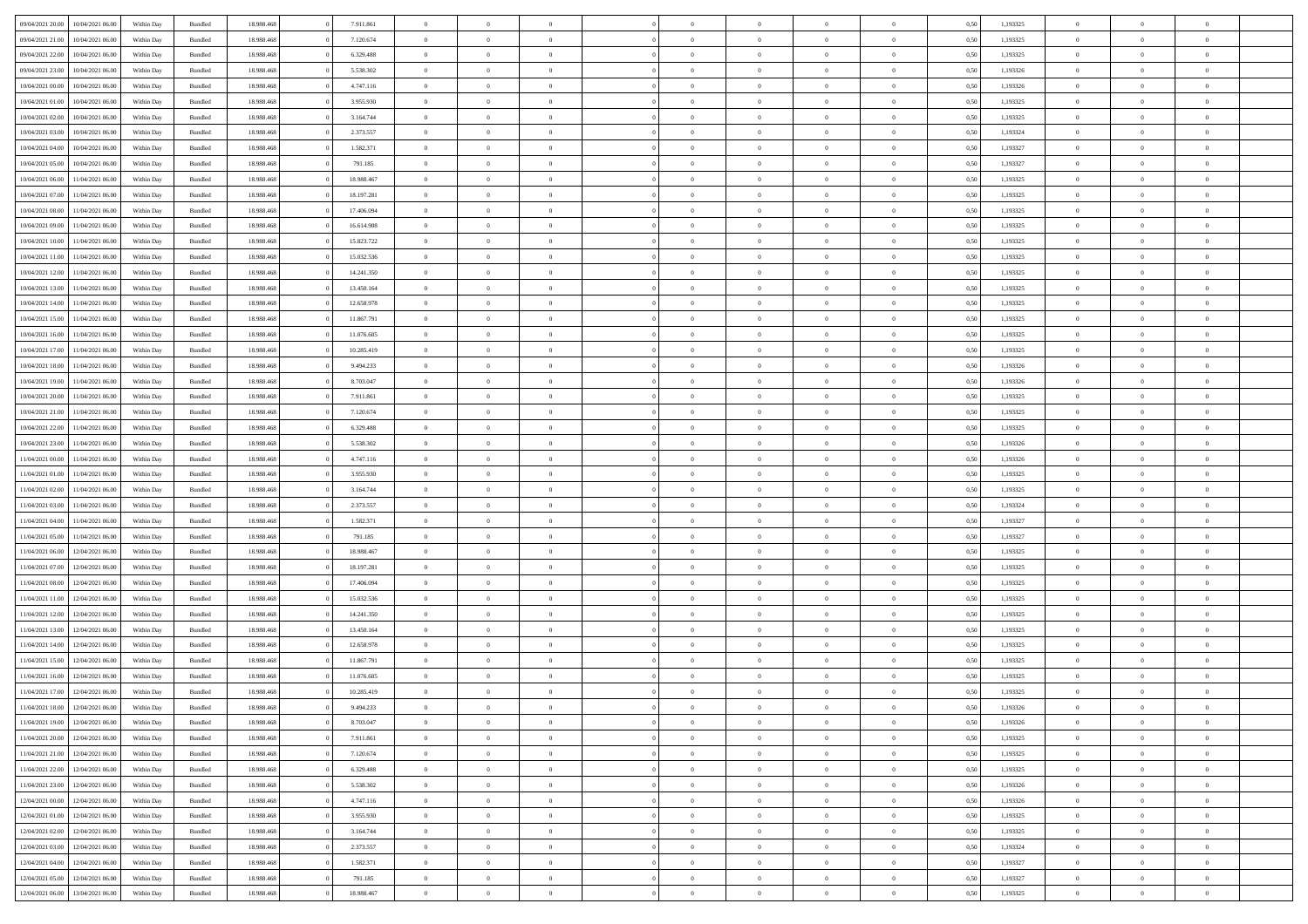|                  |                  |            |                    |            |            | $\overline{0}$ |                |                |                | $\Omega$       | $\Omega$       | $\theta$       |      |          | $\theta$       | $\overline{0}$ | $\theta$       |  |
|------------------|------------------|------------|--------------------|------------|------------|----------------|----------------|----------------|----------------|----------------|----------------|----------------|------|----------|----------------|----------------|----------------|--|
| 12/04/2021 07:00 | 13/04/2021 06:00 | Within Day | Bundled            | 18.988.468 | 18.197.281 |                | $\theta$       |                | $\Omega$       |                |                |                | 0.50 | 1,193325 |                |                |                |  |
| 12/04/2021 08:00 | 13/04/2021 06:00 | Within Day | Bundled            | 18.988.468 | 17.406.094 | $\overline{0}$ | $\theta$       | $\overline{0}$ | $\overline{0}$ | $\bf{0}$       | $\overline{0}$ | $\overline{0}$ | 0,50 | 1,193325 | $\theta$       | $\overline{0}$ | $\overline{0}$ |  |
| 12/04/2021 09:00 | 13/04/2021 06:00 | Within Day | Bundled            | 18.988.468 | 16.614.908 | $\overline{0}$ | $\overline{0}$ | $\overline{0}$ | $\bf{0}$       | $\bf{0}$       | $\bf{0}$       | $\bf{0}$       | 0,50 | 1,193325 | $\bf{0}$       | $\overline{0}$ | $\overline{0}$ |  |
| 12/04/2021 10:00 | 13/04/2021 06:00 | Within Dav | Bundled            | 18.988.468 | 15.823.722 | $\overline{0}$ | $\theta$       | $\overline{0}$ | $\overline{0}$ | $\bf{0}$       | $\overline{0}$ | $\overline{0}$ | 0.50 | 1,193325 | $\theta$       | $\theta$       | $\overline{0}$ |  |
|                  |                  |            |                    |            |            |                |                |                |                |                |                |                |      |          |                |                |                |  |
| 12/04/2021 11:00 | 13/04/2021 06:00 | Within Day | Bundled            | 18.988.468 | 15.032.536 | $\overline{0}$ | $\theta$       | $\overline{0}$ | $\overline{0}$ | $\bf{0}$       | $\overline{0}$ | $\bf{0}$       | 0,50 | 1,193325 | $\theta$       | $\theta$       | $\overline{0}$ |  |
| 12/04/2021 12:00 | 13/04/2021 06:00 | Within Day | Bundled            | 18.988.468 | 14.241.350 | $\overline{0}$ | $\bf{0}$       | $\overline{0}$ | $\bf{0}$       | $\overline{0}$ | $\overline{0}$ | $\mathbf{0}$   | 0,50 | 1,193325 | $\overline{0}$ | $\overline{0}$ | $\bf{0}$       |  |
| 12/04/2021 13:00 | 13/04/2021 06:00 | Within Dav | Bundled            | 18.988.468 | 13.450.164 | $\overline{0}$ | $\overline{0}$ | $\overline{0}$ | $\overline{0}$ | $\bf{0}$       | $\overline{0}$ | $\overline{0}$ | 0.50 | 1,193325 | $\theta$       | $\overline{0}$ | $\overline{0}$ |  |
| 12/04/2021 14:00 | 13/04/2021 06:00 | Within Day | Bundled            | 18.988.468 | 12.658.978 | $\overline{0}$ | $\theta$       | $\overline{0}$ | $\overline{0}$ | $\bf{0}$       | $\overline{0}$ | $\bf{0}$       | 0,50 | 1,193325 | $\theta$       | $\theta$       | $\overline{0}$ |  |
| 12/04/2021 15:00 | 13/04/2021 06:00 | Within Day | Bundled            | 18.988.468 | 11.867.791 | $\overline{0}$ | $\overline{0}$ | $\overline{0}$ | $\bf{0}$       | $\bf{0}$       | $\bf{0}$       | $\bf{0}$       | 0,50 | 1,193325 | $\,0\,$        | $\overline{0}$ | $\overline{0}$ |  |
|                  |                  |            |                    |            |            |                |                |                |                |                |                |                |      |          |                |                |                |  |
| 12/04/2021 16:00 | 13/04/2021 06:00 | Within Dav | Bundled            | 18.988.468 | 11.076.605 | $\overline{0}$ | $\overline{0}$ | $\overline{0}$ | $\overline{0}$ | $\overline{0}$ | $\overline{0}$ | $\overline{0}$ | 0.50 | 1,193325 | $\theta$       | $\overline{0}$ | $\overline{0}$ |  |
| 12/04/2021 17:00 | 13/04/2021 06:00 | Within Day | Bundled            | 18.988.468 | 10.285.419 | $\overline{0}$ | $\theta$       | $\overline{0}$ | $\overline{0}$ | $\bf{0}$       | $\overline{0}$ | $\bf{0}$       | 0,50 | 1,193325 | $\theta$       | $\theta$       | $\overline{0}$ |  |
| 12/04/2021 18:00 | 13/04/2021 06:00 | Within Day | Bundled            | 18.988.468 | 9.494.233  | $\overline{0}$ | $\overline{0}$ | $\overline{0}$ | $\bf{0}$       | $\bf{0}$       | $\bf{0}$       | $\bf{0}$       | 0,50 | 1,193326 | $\bf{0}$       | $\overline{0}$ | $\overline{0}$ |  |
| 12/04/2021 19:00 | 13/04/2021 06:00 | Within Day | Bundled            | 18.988.468 | 8.703.047  | $\overline{0}$ | $\theta$       | $\overline{0}$ | $\overline{0}$ | $\bf{0}$       | $\overline{0}$ | $\overline{0}$ | 0.50 | 1,193326 | $\theta$       | $\theta$       | $\overline{0}$ |  |
| 12/04/2021 20:00 | 13/04/2021 06:00 | Within Day | Bundled            | 18.988.468 | 7.911.861  | $\overline{0}$ | $\theta$       | $\overline{0}$ | $\overline{0}$ | $\bf{0}$       | $\overline{0}$ | $\overline{0}$ | 0,50 | 1,193325 | $\theta$       | $\theta$       | $\overline{0}$ |  |
|                  |                  |            |                    |            |            |                |                |                |                |                |                |                |      |          |                |                |                |  |
| 12/04/2021 21:00 | 13/04/2021 06:00 | Within Day | Bundled            | 18.988.468 | 7.120.674  | $\overline{0}$ | $\overline{0}$ | $\overline{0}$ | $\bf{0}$       | $\overline{0}$ | $\overline{0}$ | $\mathbf{0}$   | 0,50 | 1,193325 | $\overline{0}$ | $\overline{0}$ | $\bf{0}$       |  |
| 12/04/2021 22:00 | 13/04/2021 06:00 | Within Dav | Bundled            | 18.988.468 | 6.329.488  | $\overline{0}$ | $\overline{0}$ | $\overline{0}$ | $\overline{0}$ | $\bf{0}$       | $\overline{0}$ | $\overline{0}$ | 0.50 | 1,193325 | $\theta$       | $\overline{0}$ | $\overline{0}$ |  |
| 12/04/2021 23:00 | 13/04/2021 06:00 | Within Day | Bundled            | 18.988.468 | 5.538.302  | $\overline{0}$ | $\theta$       | $\overline{0}$ | $\overline{0}$ | $\bf{0}$       | $\overline{0}$ | $\bf{0}$       | 0,50 | 1,193326 | $\theta$       | $\theta$       | $\overline{0}$ |  |
| 13/04/2021 00:00 | 13/04/2021 06:00 | Within Day | Bundled            | 18.988.468 | 4.747.116  | $\overline{0}$ | $\overline{0}$ | $\overline{0}$ | $\bf{0}$       | $\bf{0}$       | $\bf{0}$       | $\bf{0}$       | 0,50 | 1,193326 | $\,0\,$        | $\overline{0}$ | $\overline{0}$ |  |
| 13/04/2021 01:00 | 13/04/2021 06:00 | Within Day | Bundled            | 18.988.468 | 3.955.930  | $\overline{0}$ | $\overline{0}$ | $\overline{0}$ | $\overline{0}$ | $\overline{0}$ | $\overline{0}$ | $\overline{0}$ | 0.50 | 1,193325 | $\theta$       | $\overline{0}$ | $\overline{0}$ |  |
|                  |                  |            |                    |            |            |                |                |                |                |                |                |                |      |          |                |                |                |  |
| 13/04/2021 02:00 | 13/04/2021 06:00 | Within Day | Bundled            | 18.988.468 | 3.164.744  | $\overline{0}$ | $\theta$       | $\overline{0}$ | $\overline{0}$ | $\bf{0}$       | $\overline{0}$ | $\bf{0}$       | 0,50 | 1,193325 | $\theta$       | $\theta$       | $\overline{0}$ |  |
| 13/04/2021 03:00 | 13/04/2021 06:00 | Within Day | Bundled            | 18.988.468 | 2.373.557  | $\overline{0}$ | $\overline{0}$ | $\overline{0}$ | $\bf{0}$       | $\bf{0}$       | $\bf{0}$       | $\bf{0}$       | 0,50 | 1,193324 | $\,0\,$        | $\overline{0}$ | $\overline{0}$ |  |
| 13/04/2021 04:00 | 13/04/2021 06:00 | Within Day | Bundled            | 18.988.468 | 1.582.371  | $\overline{0}$ | $\overline{0}$ | $\overline{0}$ | $\overline{0}$ | $\bf{0}$       | $\overline{0}$ | $\overline{0}$ | 0.50 | 1,193327 | $\theta$       | $\theta$       | $\overline{0}$ |  |
| 13/04/2021 05:00 | 13/04/2021 06:00 | Within Day | Bundled            | 18.988.468 | 791.185    | $\overline{0}$ | $\theta$       | $\overline{0}$ | $\overline{0}$ | $\bf{0}$       | $\overline{0}$ | $\bf{0}$       | 0,50 | 1,193327 | $\theta$       | $\overline{0}$ | $\overline{0}$ |  |
| 13/04/2021 06:00 | 14/04/2021 06:00 | Within Day | Bundled            | 18.988.468 | 18.988.467 | $\overline{0}$ | $\overline{0}$ | $\overline{0}$ | $\bf{0}$       | $\overline{0}$ | $\bf{0}$       | $\mathbf{0}$   | 0,50 | 1,193325 | $\overline{0}$ | $\overline{0}$ | $\bf{0}$       |  |
|                  |                  |            |                    |            |            |                |                |                |                |                |                |                |      |          |                |                |                |  |
| 13/04/2021 07:00 | 14/04/2021 06:00 | Within Dav | Bundled            | 18.988.468 | 18.197.281 | $\overline{0}$ | $\overline{0}$ | $\overline{0}$ | $\overline{0}$ | $\overline{0}$ | $\overline{0}$ | $\overline{0}$ | 0.50 | 1,193325 | $\theta$       | $\overline{0}$ | $\overline{0}$ |  |
| 13/04/2021 08:00 | 14/04/2021 06:00 | Within Day | Bundled            | 18.988.468 | 17.406.094 | $\overline{0}$ | $\theta$       | $\overline{0}$ | $\overline{0}$ | $\bf{0}$       | $\overline{0}$ | $\bf{0}$       | 0,50 | 1,193325 | $\theta$       | $\theta$       | $\overline{0}$ |  |
| 13/04/2021 09:00 | 14/04/2021 06:00 | Within Day | Bundled            | 18.988.468 | 16.614.908 | $\overline{0}$ | $\overline{0}$ | $\overline{0}$ | $\bf{0}$       | $\bf{0}$       | $\bf{0}$       | $\bf{0}$       | 0,50 | 1,193325 | $\,0\,$        | $\overline{0}$ | $\overline{0}$ |  |
| 13/04/2021 10:00 | 14/04/2021 06:00 | Within Day | Bundled            | 18.988.468 | 15.823.722 | $\overline{0}$ | $\overline{0}$ | $\overline{0}$ | $\overline{0}$ | $\bf{0}$       | $\overline{0}$ | $\overline{0}$ | 0.50 | 1,193325 | $\theta$       | $\overline{0}$ | $\overline{0}$ |  |
| 13/04/2021 11:00 | 14/04/2021 06:00 | Within Day | Bundled            | 18.988.468 | 15.032.536 | $\overline{0}$ | $\theta$       | $\overline{0}$ | $\overline{0}$ | $\bf{0}$       | $\overline{0}$ | $\bf{0}$       | 0,50 | 1,193325 | $\,$ 0 $\,$    | $\theta$       | $\overline{0}$ |  |
| 13/04/2021 12:00 | 14/04/2021 06:00 | Within Day | Bundled            | 18.988.468 | 14.241.350 | $\overline{0}$ | $\overline{0}$ | $\overline{0}$ | $\bf{0}$       | $\bf{0}$       | $\bf{0}$       | $\bf{0}$       | 0,50 | 1,193325 | $\bf{0}$       | $\overline{0}$ | $\overline{0}$ |  |
|                  |                  |            |                    |            |            | $\overline{0}$ | $\Omega$       | $\Omega$       | $\Omega$       | $\Omega$       |                |                |      |          |                | $\Omega$       | $\theta$       |  |
| 13/04/2021 13:00 | 14/04/2021 06:00 | Within Day | Bundled            | 18.988.468 | 13.450.164 |                |                |                |                |                | $\overline{0}$ | $\overline{0}$ | 0.50 | 1,193325 | $\,0\,$        |                |                |  |
| 13/04/2021 14:00 | 14/04/2021 06:00 | Within Day | Bundled            | 18.988.468 | 12.658.978 | $\overline{0}$ | $\theta$       | $\overline{0}$ | $\overline{0}$ | $\bf{0}$       | $\overline{0}$ | $\bf{0}$       | 0,50 | 1,193325 | $\theta$       | $\theta$       | $\overline{0}$ |  |
| 13/04/2021 15:00 | 14/04/2021 06:00 | Within Day | Bundled            | 18.988.468 | 11.867.791 | $\overline{0}$ | $\overline{0}$ | $\overline{0}$ | $\bf{0}$       | $\bf{0}$       | $\overline{0}$ | $\mathbf{0}$   | 0,50 | 1,193325 | $\overline{0}$ | $\overline{0}$ | $\bf{0}$       |  |
| 13/04/2021 16:00 | 14/04/2021 06:00 | Within Day | Bundled            | 18.988.468 | 11.076.605 | $\overline{0}$ | $\Omega$       | $\Omega$       | $\Omega$       | $\Omega$       | $\Omega$       | $\overline{0}$ | 0.50 | 1,193325 | $\theta$       | $\theta$       | $\theta$       |  |
| 13/04/2021 17:00 | 14/04/2021 06:00 | Within Day | Bundled            | 18.988.468 | 10.285.419 | $\overline{0}$ | $\theta$       | $\overline{0}$ | $\overline{0}$ | $\bf{0}$       | $\overline{0}$ | $\bf{0}$       | 0,50 | 1,193325 | $\theta$       | $\theta$       | $\overline{0}$ |  |
| 13/04/2021 18:00 | 14/04/2021 06:00 | Within Day | Bundled            | 18.988.468 | 9.494.233  | $\overline{0}$ | $\overline{0}$ | $\overline{0}$ | $\bf{0}$       | $\bf{0}$       | $\bf{0}$       | $\bf{0}$       | 0,50 | 1,193326 | $\,0\,$        | $\overline{0}$ | $\overline{0}$ |  |
|                  |                  |            |                    |            |            |                |                |                |                |                |                |                |      |          |                |                |                |  |
| 13/04/2021 19:00 | 14/04/2021 06:00 | Within Day | Bundled            | 18.988.468 | 8,703,047  | $\overline{0}$ | $\Omega$       | $\Omega$       | $\Omega$       | $\Omega$       | $\theta$       | $\overline{0}$ | 0.50 | 1,193326 | $\theta$       | $\theta$       | $\theta$       |  |
| 13/04/2021 20:00 | 14/04/2021 06:00 | Within Day | Bundled            | 18.988.468 | 7.911.861  | $\overline{0}$ | $\theta$       | $\overline{0}$ | $\overline{0}$ | $\bf{0}$       | $\overline{0}$ | $\bf{0}$       | 0,50 | 1,193325 | $\theta$       | $\theta$       | $\overline{0}$ |  |
| 13/04/2021 21.00 | 14/04/2021 06:00 | Within Day | Bundled            | 18.988.468 | 7.120.674  | $\overline{0}$ | $\overline{0}$ | $\overline{0}$ | $\bf{0}$       | $\bf{0}$       | $\bf{0}$       | $\bf{0}$       | 0,50 | 1,193325 | $\,0\,$        | $\overline{0}$ | $\overline{0}$ |  |
| 13/04/2021 22.00 | 14/04/2021 06:00 | Within Day | Bundled            | 18.988.468 | 6.329.488  | $\overline{0}$ | $\Omega$       | $\Omega$       | $\Omega$       | $\Omega$       | $\overline{0}$ | $\overline{0}$ | 0.50 | 1,193325 | $\,0\,$        | $\theta$       | $\theta$       |  |
| 13/04/2021 23:00 | 14/04/2021 06:00 | Within Day | Bundled            | 18.988.468 | 5.538.302  | $\overline{0}$ | $\theta$       | $\overline{0}$ | $\overline{0}$ | $\bf{0}$       | $\overline{0}$ | $\bf{0}$       | 0,50 | 1,193326 | $\,$ 0 $\,$    | $\theta$       | $\overline{0}$ |  |
| 14/04/2021 00:00 | 14/04/2021 06:00 | Within Day | Bundled            | 18.988.468 | 4.747.116  | $\overline{0}$ | $\overline{0}$ | $\overline{0}$ | $\bf{0}$       | $\bf{0}$       | $\bf{0}$       | $\mathbf{0}$   | 0,50 | 1,193326 | $\overline{0}$ | $\overline{0}$ | $\bf{0}$       |  |
|                  |                  |            |                    |            |            |                |                |                |                |                |                |                |      |          |                |                |                |  |
| 14/04/2021 01:00 | 14/04/2021 06:00 | Within Day | Bundled            | 18.988.468 | 3.955.930  | $\overline{0}$ | $\Omega$       | $\Omega$       | $\Omega$       | $\Omega$       | $\Omega$       | $\overline{0}$ | 0.50 | 1,193325 | $\theta$       | $\theta$       | $\theta$       |  |
| 14/04/2021 02:00 | 14/04/2021 06:00 | Within Day | Bundled            | 18.988.468 | 3.164.744  | $\overline{0}$ | $\,$ 0 $\,$    | $\overline{0}$ | $\bf{0}$       | $\,$ 0         | $\bf{0}$       | $\bf{0}$       | 0,50 | 1,193325 | $\,0\,$        | $\overline{0}$ | $\overline{0}$ |  |
| 14/04/2021 03:00 | 14/04/2021 06:00 | Within Day | $\mathbf B$ undled | 18.988.468 | 2.373.557  | $\bf{0}$       | $\bf{0}$       |                |                |                |                |                | 0,50 | 1,193324 | $\bf{0}$       | $\overline{0}$ |                |  |
| 14/04/2021 04:00 | 14/04/2021 06:00 | Within Day | Bundled            | 18,988,468 | 1.582.371  | $\overline{0}$ | $\overline{0}$ | $\overline{0}$ | $\Omega$       | $\theta$       | $\overline{0}$ | $\overline{0}$ | 0,50 | 1,193327 | $\theta$       | $\theta$       | $\theta$       |  |
| 14/04/2021 05:00 | 14/04/2021 06:00 | Within Day | Bundled            | 18.988.468 | 791.185    | $\overline{0}$ | $\,$ 0         | $\overline{0}$ | $\bf{0}$       | $\,$ 0 $\,$    | $\overline{0}$ | $\mathbf{0}$   | 0,50 | 1,193327 | $\,$ 0 $\,$    | $\,$ 0 $\,$    | $\,$ 0         |  |
| 14/04/2021 06:00 | 15/04/2021 06:00 | Within Day | Bundled            | 18.988.468 | 18.988.467 | $\overline{0}$ | $\overline{0}$ | $\overline{0}$ | $\overline{0}$ | $\overline{0}$ | $\overline{0}$ | $\mathbf{0}$   | 0,50 | 1,193325 | $\overline{0}$ | $\bf{0}$       | $\bf{0}$       |  |
|                  |                  |            |                    |            |            |                |                |                |                |                |                |                |      |          |                |                |                |  |
| 14/04/2021 07:00 | 15/04/2021 06:00 | Within Day | Bundled            | 18.988.468 | 18.197.281 | $\overline{0}$ | $\theta$       | $\overline{0}$ | $\Omega$       | $\overline{0}$ | $\overline{0}$ | $\bf{0}$       | 0,50 | 1,193325 | $\overline{0}$ | $\theta$       | $\overline{0}$ |  |
| 14/04/2021 08:00 | 15/04/2021 06:00 | Within Day | Bundled            | 18.988.468 | 17.406.094 | $\overline{0}$ | $\,$ 0         | $\overline{0}$ | $\overline{0}$ | $\overline{0}$ | $\overline{0}$ | $\bf{0}$       | 0,50 | 1,193325 | $\,$ 0 $\,$    | $\overline{0}$ | $\overline{0}$ |  |
| 14/04/2021 09:00 | 15/04/2021 06:00 | Within Day | Bundled            | 18.988.468 | 16.614.908 | $\overline{0}$ | $\overline{0}$ | $\overline{0}$ | $\overline{0}$ | $\overline{0}$ | $\overline{0}$ | $\mathbf{0}$   | 0,50 | 1,193325 | $\overline{0}$ | $\bf{0}$       | $\bf{0}$       |  |
| 14/04/2021 10:00 | 15/04/2021 06:00 | Within Day | Bundled            | 18.988.468 | 15.823.722 | $\overline{0}$ | $\overline{0}$ | $\overline{0}$ | $\Omega$       | $\overline{0}$ | $\overline{0}$ | $\bf{0}$       | 0.50 | 1,193325 | $\overline{0}$ | $\theta$       | $\overline{0}$ |  |
| 14/04/2021 11:00 | 15/04/2021 06:00 | Within Day | Bundled            | 18.988.468 | 15.032.536 | $\overline{0}$ | $\,$ 0         | $\overline{0}$ | $\bf{0}$       | $\bf{0}$       | $\bf{0}$       | $\bf{0}$       | 0,50 | 1,193325 | $\,$ 0 $\,$    | $\overline{0}$ | $\overline{0}$ |  |
|                  |                  |            |                    |            |            |                |                |                |                |                |                |                |      |          |                |                |                |  |
| 14/04/2021 12:00 | 15/04/2021 06:00 | Within Day | Bundled            | 18.988.468 | 14.241.350 | $\overline{0}$ | $\bf{0}$       | $\overline{0}$ | $\overline{0}$ | $\overline{0}$ | $\bf{0}$       | $\mathbf{0}$   | 0,50 | 1,193325 | $\overline{0}$ | $\overline{0}$ | $\bf{0}$       |  |
| 14/04/2021 13:00 | 15/04/2021 06:00 | Within Day | Bundled            | 18,988,468 | 13.450.164 | $\overline{0}$ | $\overline{0}$ | $\overline{0}$ | $\Omega$       | $\overline{0}$ | $\overline{0}$ | $\bf{0}$       | 0.50 | 1,193325 | $\overline{0}$ | $\overline{0}$ | $\overline{0}$ |  |
| 14/04/2021 14:00 | 15/04/2021 06:00 | Within Day | Bundled            | 18.988.468 | 12.658.978 | $\overline{0}$ | $\bf{0}$       | $\overline{0}$ | $\overline{0}$ | $\bf{0}$       | $\bf{0}$       | $\mathbf{0}$   | 0,50 | 1,193325 | $\,$ 0 $\,$    | $\,$ 0 $\,$    | $\bf{0}$       |  |
| 14/04/2021 15:00 | 15/04/2021 06:00 | Within Day | Bundled            | 18.988.468 | 11.867.791 | $\overline{0}$ | $\overline{0}$ | $\overline{0}$ | $\overline{0}$ | $\bf{0}$       | $\bf{0}$       | $\mathbf{0}$   | 0,50 | 1,193325 | $\overline{0}$ | $\bf{0}$       | $\bf{0}$       |  |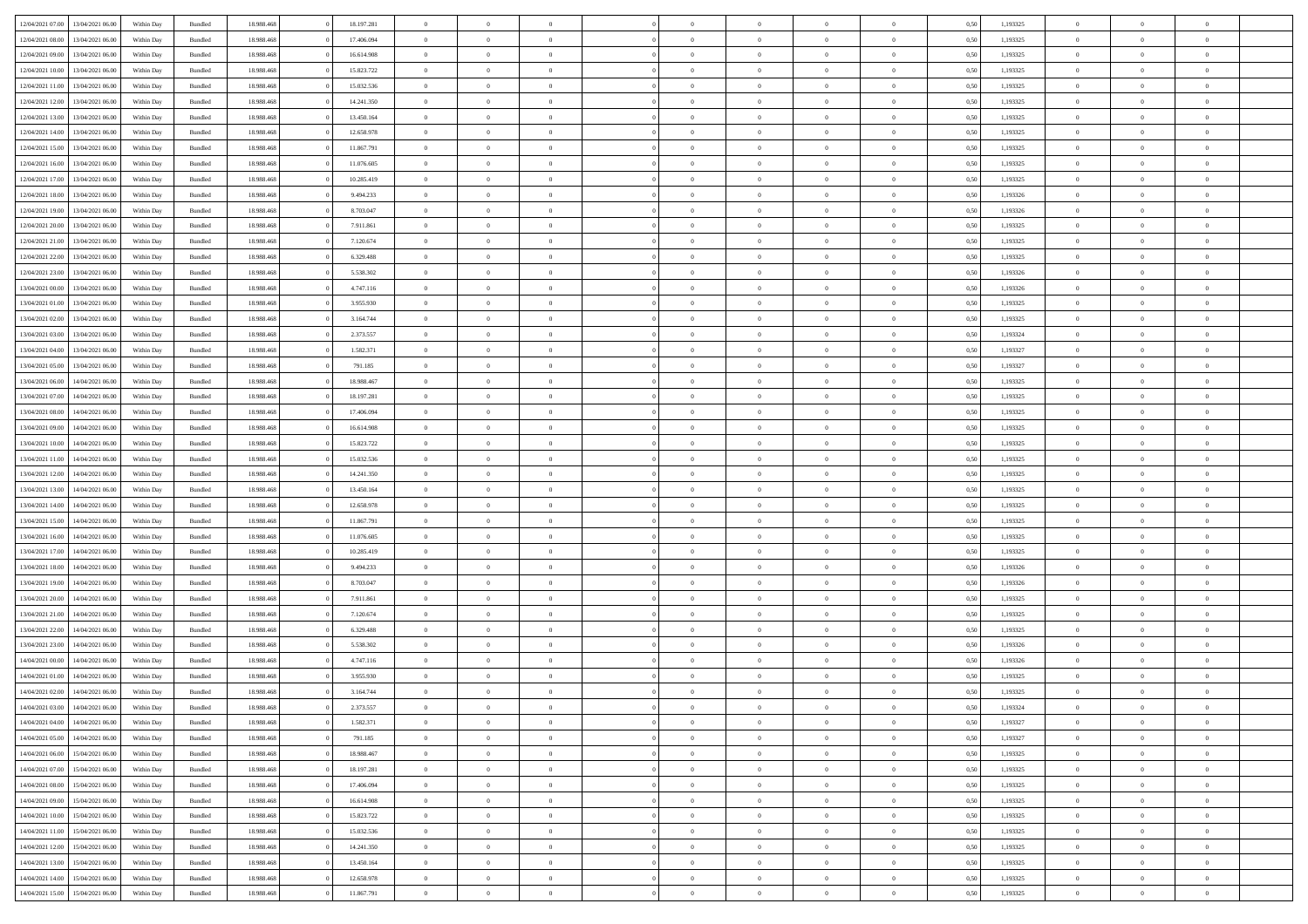|                  |                  |            |                    |            |            | $\overline{0}$ |                |                |                | $\Omega$       | $\Omega$       | $\theta$       |      |          | $\theta$       | $\overline{0}$ | $\theta$       |  |
|------------------|------------------|------------|--------------------|------------|------------|----------------|----------------|----------------|----------------|----------------|----------------|----------------|------|----------|----------------|----------------|----------------|--|
| 14/04/2021 16:00 | 15/04/2021 06:00 | Within Day | Bundled            | 18.988.468 | 11.076.605 |                | $\theta$       |                | $\Omega$       |                |                |                | 0.50 | 1,193325 |                |                |                |  |
| 14/04/2021 17:00 | 15/04/2021 06:00 | Within Day | Bundled            | 18.988.468 | 10.285.419 | $\overline{0}$ | $\theta$       | $\overline{0}$ | $\overline{0}$ | $\bf{0}$       | $\overline{0}$ | $\overline{0}$ | 0,50 | 1,193325 | $\theta$       | $\overline{0}$ | $\overline{0}$ |  |
| 14/04/2021 18:00 | 15/04/2021 06:00 | Within Day | Bundled            | 18.988.468 | 9.494.233  | $\overline{0}$ | $\overline{0}$ | $\overline{0}$ | $\bf{0}$       | $\bf{0}$       | $\bf{0}$       | $\bf{0}$       | 0,50 | 1,193326 | $\bf{0}$       | $\overline{0}$ | $\overline{0}$ |  |
| 14/04/2021 19:00 | 15/04/2021 06:00 | Within Dav | Bundled            | 18.988.468 | 8.703.047  | $\overline{0}$ | $\theta$       | $\overline{0}$ | $\overline{0}$ | $\bf{0}$       | $\overline{0}$ | $\overline{0}$ | 0.50 | 1,193326 | $\theta$       | $\theta$       | $\overline{0}$ |  |
| 14/04/2021 20:00 | 15/04/2021 06:00 |            |                    | 18.988.468 | 7.911.861  | $\overline{0}$ | $\theta$       | $\overline{0}$ | $\overline{0}$ | $\bf{0}$       | $\overline{0}$ |                |      | 1,193325 | $\theta$       | $\theta$       | $\overline{0}$ |  |
|                  |                  | Within Day | Bundled            |            |            |                |                |                |                |                |                | $\bf{0}$       | 0,50 |          |                |                |                |  |
| 14/04/2021 21.00 | 15/04/2021 06:00 | Within Day | Bundled            | 18.988.468 | 7.120.674  | $\overline{0}$ | $\bf{0}$       | $\overline{0}$ | $\bf{0}$       | $\overline{0}$ | $\overline{0}$ | $\mathbf{0}$   | 0,50 | 1,193325 | $\overline{0}$ | $\overline{0}$ | $\bf{0}$       |  |
| 14/04/2021 22:00 | 15/04/2021 06:00 | Within Dav | Bundled            | 18.988.468 | 6.329.488  | $\overline{0}$ | $\overline{0}$ | $\overline{0}$ | $\overline{0}$ | $\bf{0}$       | $\overline{0}$ | $\overline{0}$ | 0.50 | 1,193325 | $\theta$       | $\overline{0}$ | $\overline{0}$ |  |
| 14/04/2021 23:00 | 15/04/2021 06:00 | Within Day | Bundled            | 18.988.468 | 5.538.302  | $\overline{0}$ | $\theta$       | $\overline{0}$ | $\overline{0}$ | $\bf{0}$       | $\overline{0}$ | $\bf{0}$       | 0,50 | 1,193326 | $\theta$       | $\theta$       | $\overline{0}$ |  |
| 15/04/2021 00:00 | 15/04/2021 06:00 | Within Day | Bundled            | 18.988.468 | 4.747.116  | $\overline{0}$ | $\overline{0}$ | $\overline{0}$ | $\overline{0}$ | $\bf{0}$       | $\overline{0}$ | $\bf{0}$       | 0,50 | 1,193326 | $\,0\,$        | $\overline{0}$ | $\overline{0}$ |  |
| 15/04/2021 01:00 | 15/04/2021 06:00 | Within Dav | Bundled            | 18.988.468 | 3.955.930  | $\overline{0}$ | $\overline{0}$ | $\overline{0}$ | $\overline{0}$ | $\overline{0}$ | $\overline{0}$ | $\overline{0}$ | 0.50 | 1,193325 | $\theta$       | $\overline{0}$ | $\overline{0}$ |  |
|                  |                  |            |                    |            |            |                |                |                |                |                |                |                |      |          |                |                |                |  |
| 15/04/2021 02:00 | 15/04/2021 06:00 | Within Day | Bundled            | 18.988.468 | 3.164.744  | $\overline{0}$ | $\theta$       | $\overline{0}$ | $\overline{0}$ | $\bf{0}$       | $\overline{0}$ | $\bf{0}$       | 0,50 | 1,193325 | $\theta$       | $\theta$       | $\overline{0}$ |  |
| 15/04/2021 03:00 | 15/04/2021 06:00 | Within Day | Bundled            | 18.988.468 | 2.373.557  | $\overline{0}$ | $\overline{0}$ | $\overline{0}$ | $\overline{0}$ | $\bf{0}$       | $\overline{0}$ | $\bf{0}$       | 0,50 | 1,193324 | $\bf{0}$       | $\overline{0}$ | $\overline{0}$ |  |
| 15/04/2021 04:00 | 15/04/2021 06:00 | Within Day | Bundled            | 18.988.468 | 1.582.371  | $\overline{0}$ | $\theta$       | $\overline{0}$ | $\overline{0}$ | $\bf{0}$       | $\overline{0}$ | $\overline{0}$ | 0.50 | 1,193327 | $\theta$       | $\theta$       | $\overline{0}$ |  |
| 15/04/2021 05:00 | 15/04/2021 06:00 | Within Day | Bundled            | 18.988.468 | 791.185    | $\overline{0}$ | $\theta$       | $\overline{0}$ | $\overline{0}$ | $\bf{0}$       | $\overline{0}$ | $\overline{0}$ | 0,50 | 1,193327 | $\theta$       | $\theta$       | $\overline{0}$ |  |
| 15/04/2021 06:00 | 16/04/2021 06:00 | Within Day | Bundled            | 18.988.468 | 18.988.467 | $\overline{0}$ | $\overline{0}$ | $\overline{0}$ | $\overline{0}$ | $\overline{0}$ | $\overline{0}$ | $\mathbf{0}$   | 0,50 | 1,193325 | $\bf{0}$       | $\overline{0}$ | $\bf{0}$       |  |
|                  |                  |            |                    |            |            |                |                |                |                |                |                |                |      |          |                |                |                |  |
| 15/04/2021 07:00 | 16/04/2021 06:00 | Within Dav | Bundled            | 18.988.468 | 18.197.281 | $\overline{0}$ | $\overline{0}$ | $\overline{0}$ | $\overline{0}$ | $\bf{0}$       | $\overline{0}$ | $\overline{0}$ | 0.50 | 1,193325 | $\theta$       | $\overline{0}$ | $\overline{0}$ |  |
| 15/04/2021 08:00 | 16/04/2021 06:00 | Within Day | Bundled            | 18.988.468 | 17.406.094 | $\overline{0}$ | $\theta$       | $\overline{0}$ | $\overline{0}$ | $\bf{0}$       | $\overline{0}$ | $\bf{0}$       | 0,50 | 1,193325 | $\theta$       | $\theta$       | $\overline{0}$ |  |
| 15/04/2021 09:00 | 16/04/2021 06:00 | Within Day | Bundled            | 18.988.468 | 16.614.908 | $\overline{0}$ | $\overline{0}$ | $\overline{0}$ | $\overline{0}$ | $\bf{0}$       | $\overline{0}$ | $\bf{0}$       | 0,50 | 1,193325 | $\,0\,$        | $\overline{0}$ | $\overline{0}$ |  |
| 15/04/2021 10:00 | 16/04/2021 06:00 | Within Day | Bundled            | 18.988.468 | 15.823.722 | $\overline{0}$ | $\overline{0}$ | $\overline{0}$ | $\overline{0}$ | $\overline{0}$ | $\overline{0}$ | $\overline{0}$ | 0.50 | 1,193325 | $\theta$       | $\overline{0}$ | $\overline{0}$ |  |
| 15/04/2021 11:00 | 16/04/2021 06:00 | Within Day | Bundled            | 18.988.468 | 15.032.536 | $\overline{0}$ | $\theta$       | $\overline{0}$ | $\overline{0}$ | $\bf{0}$       | $\overline{0}$ | $\bf{0}$       | 0,50 | 1,193325 | $\theta$       | $\theta$       | $\overline{0}$ |  |
| 15/04/2021 12:00 | 16/04/2021 06:00 | Within Day | Bundled            | 18.988.468 | 14.241.350 | $\overline{0}$ | $\overline{0}$ | $\overline{0}$ | $\overline{0}$ | $\bf{0}$       | $\overline{0}$ | $\bf{0}$       | 0,50 | 1,193325 | $\,0\,$        | $\overline{0}$ | $\overline{0}$ |  |
|                  |                  |            |                    |            |            |                |                |                |                |                |                |                |      |          |                |                |                |  |
| 15/04/2021 13:00 | 16/04/2021 06:00 | Within Day | Bundled            | 18.988.468 | 13.450.164 | $\overline{0}$ | $\overline{0}$ | $\overline{0}$ | $\overline{0}$ | $\bf{0}$       | $\overline{0}$ | $\overline{0}$ | 0.50 | 1,193325 | $\theta$       | $\theta$       | $\overline{0}$ |  |
| 15/04/2021 14:00 | 16/04/2021 06:00 | Within Day | Bundled            | 18.988.468 | 12.658.978 | $\overline{0}$ | $\theta$       | $\overline{0}$ | $\overline{0}$ | $\bf{0}$       | $\overline{0}$ | $\bf{0}$       | 0,50 | 1,193325 | $\theta$       | $\overline{0}$ | $\overline{0}$ |  |
| 15/04/2021 15:00 | 16/04/2021 06:00 | Within Day | Bundled            | 18.988.468 | 11.867.791 | $\overline{0}$ | $\overline{0}$ | $\overline{0}$ | $\overline{0}$ | $\overline{0}$ | $\overline{0}$ | $\mathbf{0}$   | 0,50 | 1,193325 | $\bf{0}$       | $\overline{0}$ | $\bf{0}$       |  |
| 15/04/2021 16:00 | 16/04/2021 06:00 | Within Dav | Bundled            | 18.988.468 | 11.076.605 | $\overline{0}$ | $\overline{0}$ | $\overline{0}$ | $\overline{0}$ | $\overline{0}$ | $\overline{0}$ | $\overline{0}$ | 0.50 | 1,193325 | $\theta$       | $\overline{0}$ | $\overline{0}$ |  |
| 15/04/2021 17:00 | 16/04/2021 06:00 | Within Day | Bundled            | 18.988.468 | 10.285.419 | $\overline{0}$ | $\theta$       | $\overline{0}$ | $\overline{0}$ | $\bf{0}$       | $\overline{0}$ | $\bf{0}$       | 0,50 | 1,193325 | $\theta$       | $\theta$       | $\overline{0}$ |  |
| 15/04/2021 18:00 | 16/04/2021 06:00 | Within Day | Bundled            | 18.988.468 | 9.494.233  | $\overline{0}$ | $\overline{0}$ | $\overline{0}$ | $\overline{0}$ | $\bf{0}$       | $\overline{0}$ | $\bf{0}$       | 0,50 | 1,193326 | $\,0\,$        | $\overline{0}$ | $\overline{0}$ |  |
|                  | 16/04/2021 06:00 |            | Bundled            | 18.988.468 | 8.703.047  | $\overline{0}$ | $\overline{0}$ | $\overline{0}$ | $\overline{0}$ | $\overline{0}$ | $\overline{0}$ | $\overline{0}$ | 0.50 | 1,193326 | $\theta$       | $\overline{0}$ | $\overline{0}$ |  |
| 15/04/2021 19:00 |                  | Within Day |                    |            |            |                |                |                |                |                |                |                |      |          |                |                |                |  |
| 15/04/2021 20:00 | 16/04/2021 06:00 | Within Day | Bundled            | 18.988.468 | 7.911.861  | $\overline{0}$ | $\theta$       | $\overline{0}$ | $\overline{0}$ | $\bf{0}$       | $\overline{0}$ | $\bf{0}$       | 0,50 | 1,193325 | $\,$ 0 $\,$    | $\theta$       | $\overline{0}$ |  |
| 15/04/2021 21.00 | 16/04/2021 06:00 | Within Day | Bundled            | 18.988.468 | 7.120.674  | $\overline{0}$ | $\overline{0}$ | $\overline{0}$ | $\overline{0}$ | $\bf{0}$       | $\overline{0}$ | $\bf{0}$       | 0,50 | 1,193325 | $\bf{0}$       | $\overline{0}$ | $\overline{0}$ |  |
| 15/04/2021 22.00 | 16/04/2021 06:00 | Within Day | Bundled            | 18.988.468 | 6.329.488  | $\overline{0}$ | $\Omega$       | $\Omega$       | $\Omega$       | $\Omega$       | $\overline{0}$ | $\overline{0}$ | 0.50 | 1,193325 | $\,0\,$        | $\Omega$       | $\theta$       |  |
| 15/04/2021 23:00 | 16/04/2021 06:00 | Within Day | Bundled            | 18.988.468 | 5.538.302  | $\overline{0}$ | $\theta$       | $\overline{0}$ | $\overline{0}$ | $\bf{0}$       | $\overline{0}$ | $\bf{0}$       | 0,50 | 1,193326 | $\theta$       | $\theta$       | $\overline{0}$ |  |
| 16/04/2021 00:00 | 16/04/2021 06:00 | Within Day | Bundled            | 18.988.468 | 4.747.116  | $\overline{0}$ | $\bf{0}$       | $\overline{0}$ | $\overline{0}$ | $\bf{0}$       | $\overline{0}$ | $\mathbf{0}$   | 0,50 | 1,193326 | $\bf{0}$       | $\overline{0}$ | $\bf{0}$       |  |
|                  | 16/04/2021 06:00 |            |                    | 18.988.468 |            | $\overline{0}$ | $\Omega$       | $\Omega$       | $\Omega$       | $\Omega$       | $\Omega$       | $\overline{0}$ | 0.50 |          | $\theta$       | $\theta$       | $\theta$       |  |
| 16/04/2021 01:00 |                  | Within Day | Bundled            |            | 3.955.930  |                |                |                |                |                |                |                |      | 1,193325 |                |                |                |  |
| 16/04/2021 02:00 | 16/04/2021 06:00 | Within Day | Bundled            | 18.988.468 | 3.164.744  | $\overline{0}$ | $\theta$       | $\overline{0}$ | $\overline{0}$ | $\bf{0}$       | $\overline{0}$ | $\bf{0}$       | 0,50 | 1,193325 | $\theta$       | $\theta$       | $\overline{0}$ |  |
| 16/04/2021 03:00 | 16/04/2021 06:00 | Within Day | Bundled            | 18.988.468 | 2.373.557  | $\overline{0}$ | $\overline{0}$ | $\overline{0}$ | $\overline{0}$ | $\bf{0}$       | $\overline{0}$ | $\bf{0}$       | 0,50 | 1,193324 | $\,0\,$        | $\overline{0}$ | $\overline{0}$ |  |
| 16/04/2021 04:00 | 16/04/2021 06:00 | Within Day | Bundled            | 18.988.468 | 1.582.371  | $\overline{0}$ | $\Omega$       | $\Omega$       | $\Omega$       | $\Omega$       | $\theta$       | $\overline{0}$ | 0.50 | 1,193327 | $\theta$       | $\theta$       | $\theta$       |  |
| 16/04/2021 05:00 | 16/04/2021 06:00 | Within Day | Bundled            | 18.988.468 | 791.185    | $\overline{0}$ | $\theta$       | $\overline{0}$ | $\overline{0}$ | $\bf{0}$       | $\overline{0}$ | $\bf{0}$       | 0,50 | 1,193327 | $\theta$       | $\theta$       | $\overline{0}$ |  |
| 16/04/2021 06:00 | 17/04/2021 06:00 | Within Day | Bundled            | 18.988.468 | 18.988.467 | $\overline{0}$ | $\overline{0}$ | $\overline{0}$ | $\overline{0}$ | $\bf{0}$       | $\overline{0}$ | $\bf{0}$       | 0,50 | 1,193325 | $\,0\,$        | $\overline{0}$ | $\overline{0}$ |  |
| 16/04/2021 07:00 | 17/04/2021 06:00 |            |                    | 18.988.468 | 18.197.281 | $\overline{0}$ | $\Omega$       | $\Omega$       | $\Omega$       | $\Omega$       | $\overline{0}$ | $\overline{0}$ | 0.50 | 1,193325 | $\,0\,$        | $\theta$       | $\theta$       |  |
|                  |                  | Within Day | Bundled            |            |            |                |                |                |                |                |                |                |      |          |                |                |                |  |
| 16/04/2021 08:00 | 17/04/2021 06:00 | Within Day | Bundled            | 18.988.468 | 17.406.094 | $\overline{0}$ | $\theta$       | $\overline{0}$ | $\overline{0}$ | $\bf{0}$       | $\overline{0}$ | $\bf{0}$       | 0,50 | 1,193325 | $\,$ 0 $\,$    | $\theta$       | $\overline{0}$ |  |
| 16/04/2021 09:00 | 17/04/2021 06:00 | Within Day | Bundled            | 18.988.468 | 16.614.908 | $\overline{0}$ | $\overline{0}$ | $\overline{0}$ | $\overline{0}$ | $\bf{0}$       | $\overline{0}$ | $\mathbf{0}$   | 0,50 | 1,193325 | $\bf{0}$       | $\overline{0}$ | $\bf{0}$       |  |
| 16/04/2021 10:00 | 17/04/2021 06:00 | Within Day | Bundled            | 18.988.468 | 15.823.722 | $\overline{0}$ | $\Omega$       | $\Omega$       | $\Omega$       | $\Omega$       | $\Omega$       | $\overline{0}$ | 0.50 | 1,193325 | $\theta$       | $\theta$       | $\theta$       |  |
| 16/04/2021 11:00 | 17/04/2021 06:00 | Within Day | Bundled            | 18.988.468 | 15.032.536 | $\overline{0}$ | $\,$ 0 $\,$    | $\overline{0}$ | $\bf{0}$       | $\,$ 0         | $\overline{0}$ | $\bf{0}$       | 0,50 | 1,193325 | $\,0\,$        | $\overline{0}$ | $\overline{0}$ |  |
| 16/04/2021 12:00 | 17/04/2021 06:00 | Within Day | $\mathbf B$ undled | 18.988.468 | 14.241.350 | $\bf{0}$       | $\bf{0}$       |                |                |                |                |                | 0,50 | 1,193325 | $\bf{0}$       | $\overline{0}$ |                |  |
| 16/04/2021 13:00 | 17/04/2021 06:00 | Within Day | Bundled            | 18,988,468 | 13.450.164 | $\overline{0}$ | $\Omega$       | $\overline{0}$ | $\Omega$       | $\theta$       | $\overline{0}$ | $\overline{0}$ | 0,50 | 1,193325 | $\theta$       | $\theta$       | $\theta$       |  |
|                  |                  |            |                    |            |            |                | $\,$ 0         |                |                | $\,$ 0 $\,$    |                |                |      |          | $\,$ 0 $\,$    | $\,$ 0 $\,$    | $\,$ 0         |  |
| 16/04/2021 14:00 | 17/04/2021 06:00 | Within Day | Bundled            | 18.988.468 | 12.658.978 | $\overline{0}$ |                | $\overline{0}$ | $\overline{0}$ |                | $\overline{0}$ | $\mathbf{0}$   | 0,50 | 1,193325 |                |                |                |  |
| 16/04/2021 15:00 | 17/04/2021 06:00 | Within Day | Bundled            | 18.988.468 | 11.867.791 | $\overline{0}$ | $\overline{0}$ | $\overline{0}$ | $\overline{0}$ | $\overline{0}$ | $\overline{0}$ | $\mathbf{0}$   | 0,50 | 1,193325 | $\overline{0}$ | $\bf{0}$       | $\bf{0}$       |  |
| 16/04/2021 16:00 | 17/04/2021 06:00 | Within Day | Bundled            | 18.988.468 | 11.076.605 | $\overline{0}$ | $\theta$       | $\overline{0}$ | $\Omega$       | $\overline{0}$ | $\overline{0}$ | $\bf{0}$       | 0,50 | 1,193325 | $\overline{0}$ | $\theta$       | $\overline{0}$ |  |
| 16/04/2021 17:00 | 17/04/2021 06:00 | Within Day | Bundled            | 18.988.468 | 10.285.419 | $\overline{0}$ | $\,$ 0         | $\overline{0}$ | $\overline{0}$ | $\overline{0}$ | $\overline{0}$ | $\bf{0}$       | 0,50 | 1,193325 | $\,$ 0 $\,$    | $\overline{0}$ | $\overline{0}$ |  |
| 16/04/2021 18:00 | 17/04/2021 06:00 | Within Day | Bundled            | 18.988.468 | 9.494.233  | $\overline{0}$ | $\overline{0}$ | $\overline{0}$ | $\overline{0}$ | $\overline{0}$ | $\overline{0}$ | $\mathbf{0}$   | 0,50 | 1,193326 | $\overline{0}$ | $\bf{0}$       | $\bf{0}$       |  |
| 16/04/2021 19:00 | 17/04/2021 06:00 | Within Day | Bundled            | 18.988.468 | 8.703.047  | $\overline{0}$ | $\overline{0}$ | $\overline{0}$ | $\Omega$       | $\overline{0}$ | $\overline{0}$ | $\bf{0}$       | 0.50 | 1,193326 | $\overline{0}$ | $\theta$       | $\overline{0}$ |  |
| 16/04/2021 20:00 | 17/04/2021 06:00 | Within Day | Bundled            | 18.988.468 | 7.911.861  | $\overline{0}$ | $\,$ 0         | $\overline{0}$ | $\bf{0}$       | $\bf{0}$       | $\bf{0}$       | $\bf{0}$       | 0,50 | 1,193325 | $\,$ 0 $\,$    | $\overline{0}$ | $\overline{0}$ |  |
|                  |                  |            |                    |            |            |                |                |                |                |                |                |                |      |          |                |                |                |  |
| 16/04/2021 21:00 | 17/04/2021 06:00 | Within Day | Bundled            | 18.988.468 | 7.120.674  | $\overline{0}$ | $\bf{0}$       | $\overline{0}$ | $\overline{0}$ | $\overline{0}$ | $\overline{0}$ | $\mathbf{0}$   | 0,50 | 1,193325 | $\overline{0}$ | $\overline{0}$ | $\bf{0}$       |  |
| 16/04/2021 22:00 | 17/04/2021 06:00 | Within Day | Bundled            | 18,988,468 | 6.329.488  | $\overline{0}$ | $\overline{0}$ | $\overline{0}$ | $\Omega$       | $\overline{0}$ | $\overline{0}$ | $\bf{0}$       | 0.50 | 1,193325 | $\overline{0}$ | $\overline{0}$ | $\overline{0}$ |  |
| 16/04/2021 23:00 | 17/04/2021 06:00 | Within Day | Bundled            | 18.988.468 | 5.538.302  | $\overline{0}$ | $\bf{0}$       | $\overline{0}$ | $\overline{0}$ | $\bf{0}$       | $\bf{0}$       | $\mathbf{0}$   | 0,50 | 1,193326 | $\,$ 0 $\,$    | $\,$ 0 $\,$    | $\bf{0}$       |  |
| 17/04/2021 00:00 | 17/04/2021 06:00 | Within Day | Bundled            | 18.988.468 | 4.747.116  | $\overline{0}$ | $\overline{0}$ | $\overline{0}$ | $\overline{0}$ | $\bf{0}$       | $\bf{0}$       | $\mathbf{0}$   | 0,50 | 1,193326 | $\overline{0}$ | $\bf{0}$       | $\bf{0}$       |  |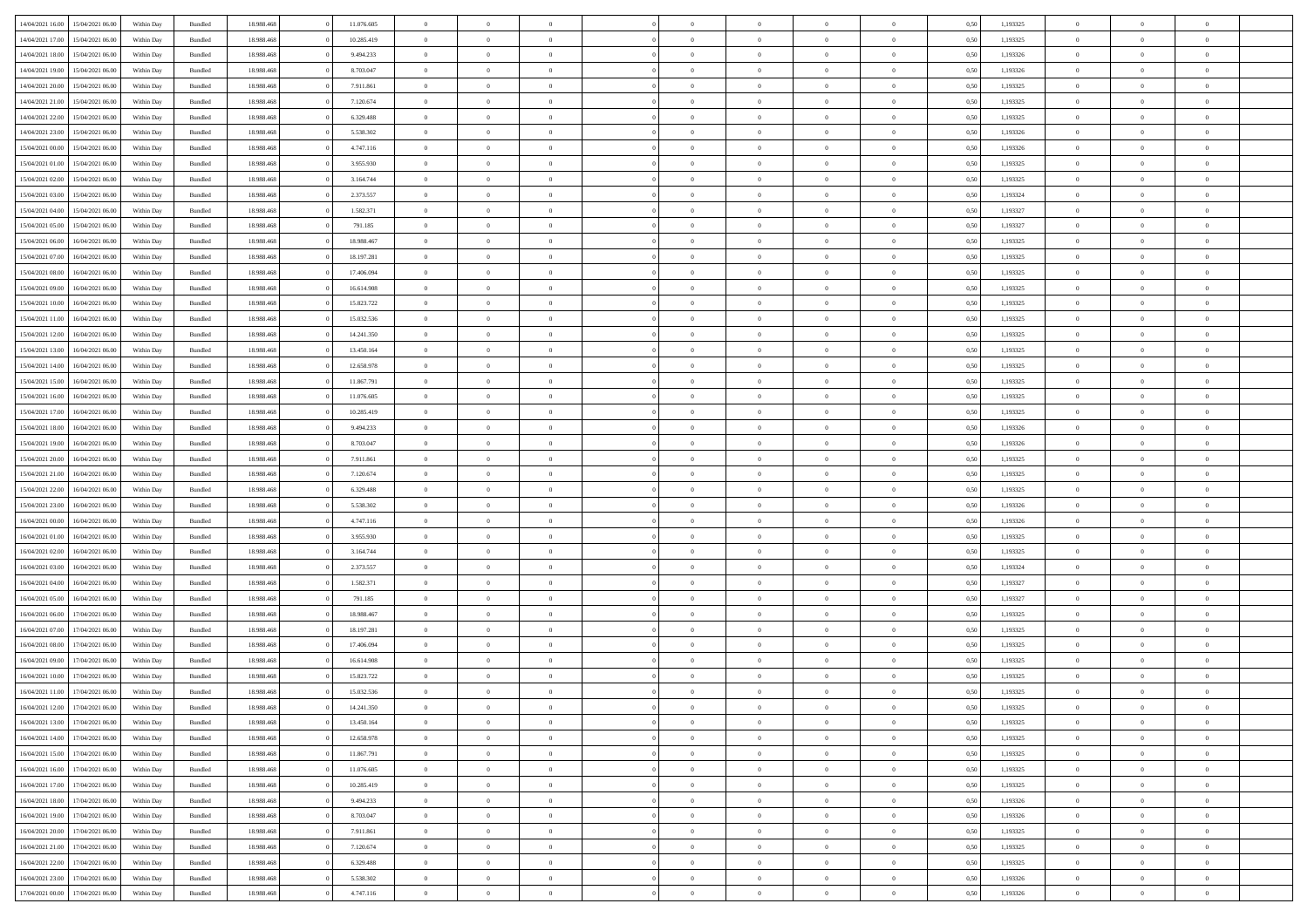| 17/04/2021 01:00 | 17/04/2021 06:00 | Within Day | Bundled            | 18.988.468 | 3.955.930  | $\overline{0}$ | $\theta$       |                | $\Omega$       | $\Omega$       | $\Omega$       | $\theta$       | 0.50 | 1,193325 | $\theta$       | $\overline{0}$ | $\theta$       |  |
|------------------|------------------|------------|--------------------|------------|------------|----------------|----------------|----------------|----------------|----------------|----------------|----------------|------|----------|----------------|----------------|----------------|--|
| 17/04/2021 02.00 | 17/04/2021 06:00 | Within Day | Bundled            | 18.988.468 | 3.164.744  | $\overline{0}$ | $\theta$       | $\overline{0}$ | $\overline{0}$ | $\bf{0}$       | $\overline{0}$ | $\overline{0}$ | 0,50 | 1,193325 | $\theta$       | $\overline{0}$ | $\overline{0}$ |  |
| 17/04/2021 03:00 | 17/04/2021 06:00 | Within Day | Bundled            | 18.988.468 | 2.373.557  | $\overline{0}$ | $\overline{0}$ | $\overline{0}$ | $\bf{0}$       | $\bf{0}$       | $\bf{0}$       | $\bf{0}$       | 0,50 | 1,193324 | $\bf{0}$       | $\overline{0}$ | $\overline{0}$ |  |
| 17/04/2021 04:00 | 17/04/2021 06:00 | Within Dav | Bundled            | 18.988.468 | 1.582.371  | $\overline{0}$ | $\overline{0}$ | $\overline{0}$ | $\overline{0}$ | $\bf{0}$       | $\overline{0}$ | $\overline{0}$ | 0.50 | 1,193327 | $\theta$       | $\theta$       | $\overline{0}$ |  |
| 17/04/2021 05:00 | 17/04/2021 06:00 | Within Day | Bundled            | 18.988.468 | 791.185    | $\overline{0}$ | $\theta$       | $\overline{0}$ | $\overline{0}$ | $\bf{0}$       | $\overline{0}$ | $\bf{0}$       | 0,50 | 1,193327 | $\theta$       | $\theta$       | $\overline{0}$ |  |
|                  |                  |            |                    |            |            |                |                |                |                |                |                |                |      |          |                |                |                |  |
| 17/04/2021 06:00 | 18/04/2021 06:00 | Within Day | Bundled            | 18.988.468 | 18.988.467 | $\overline{0}$ | $\bf{0}$       | $\overline{0}$ | $\bf{0}$       | $\overline{0}$ | $\overline{0}$ | $\mathbf{0}$   | 0,50 | 1,193325 | $\bf{0}$       | $\overline{0}$ | $\bf{0}$       |  |
| 17/04/2021 07:00 | 18/04/2021 06:00 | Within Dav | Bundled            | 18.988.468 | 18.197.281 | $\overline{0}$ | $\overline{0}$ | $\overline{0}$ | $\overline{0}$ | $\bf{0}$       | $\overline{0}$ | $\overline{0}$ | 0.50 | 1,193325 | $\theta$       | $\overline{0}$ | $\overline{0}$ |  |
| 17/04/2021 08:00 | 18/04/2021 06:00 | Within Day | Bundled            | 18.988.468 | 17.406.094 | $\overline{0}$ | $\theta$       | $\overline{0}$ | $\overline{0}$ | $\bf{0}$       | $\overline{0}$ | $\bf{0}$       | 0,50 | 1,193325 | $\theta$       | $\theta$       | $\overline{0}$ |  |
| 17/04/2021 09:00 | 18/04/2021 06:00 | Within Day | Bundled            | 18.988.468 | 16.614.908 | $\overline{0}$ | $\overline{0}$ | $\overline{0}$ | $\bf{0}$       | $\bf{0}$       | $\bf{0}$       | $\bf{0}$       | 0,50 | 1,193325 | $\,0\,$        | $\overline{0}$ | $\overline{0}$ |  |
| 17/04/2021 10:00 | 18/04/2021 06:00 | Within Dav | Bundled            | 18.988.468 | 15.823.722 | $\overline{0}$ | $\overline{0}$ | $\overline{0}$ | $\overline{0}$ | $\overline{0}$ | $\overline{0}$ | $\overline{0}$ | 0.50 | 1,193325 | $\theta$       | $\overline{0}$ | $\overline{0}$ |  |
| 17/04/2021 11:00 | 18/04/2021 06:00 | Within Day | Bundled            | 18.988.468 | 15.032.536 | $\overline{0}$ | $\theta$       | $\overline{0}$ | $\overline{0}$ | $\bf{0}$       | $\overline{0}$ | $\bf{0}$       | 0,50 | 1,193325 | $\theta$       | $\theta$       | $\overline{0}$ |  |
| 17/04/2021 12:00 | 18/04/2021 06:00 | Within Day | Bundled            | 18.988.468 | 14.241.350 | $\overline{0}$ | $\overline{0}$ | $\overline{0}$ | $\bf{0}$       | $\bf{0}$       | $\bf{0}$       | $\bf{0}$       | 0,50 | 1,193325 | $\bf{0}$       | $\overline{0}$ | $\overline{0}$ |  |
| 17/04/2021 13:00 | 18/04/2021 06:00 | Within Dav | Bundled            | 18.988.468 | 13.450.164 | $\overline{0}$ | $\theta$       | $\overline{0}$ | $\overline{0}$ | $\bf{0}$       | $\overline{0}$ | $\overline{0}$ | 0.50 | 1,193325 | $\theta$       | $\theta$       | $\overline{0}$ |  |
|                  |                  |            |                    |            |            |                |                |                |                |                |                |                |      |          |                |                |                |  |
| 17/04/2021 14:00 | 18/04/2021 06:00 | Within Day | Bundled            | 18.988.468 | 12.658.978 | $\overline{0}$ | $\theta$       | $\overline{0}$ | $\overline{0}$ | $\bf{0}$       | $\overline{0}$ | $\overline{0}$ | 0,50 | 1,193325 | $\theta$       | $\theta$       | $\overline{0}$ |  |
| 17/04/2021 15:00 | 18/04/2021 06:00 | Within Day | Bundled            | 18.988.468 | 11.867.791 | $\overline{0}$ | $\overline{0}$ | $\overline{0}$ | $\bf{0}$       | $\overline{0}$ | $\overline{0}$ | $\mathbf{0}$   | 0,50 | 1,193325 | $\bf{0}$       | $\overline{0}$ | $\bf{0}$       |  |
| 17/04/2021 16:00 | 18/04/2021 06:00 | Within Dav | Bundled            | 18.988.468 | 11.076.605 | $\overline{0}$ | $\overline{0}$ | $\overline{0}$ | $\overline{0}$ | $\bf{0}$       | $\overline{0}$ | $\overline{0}$ | 0.50 | 1,193325 | $\theta$       | $\overline{0}$ | $\overline{0}$ |  |
| 17/04/2021 17:00 | 18/04/2021 06:00 | Within Day | Bundled            | 18.988.468 | 10.285.419 | $\overline{0}$ | $\theta$       | $\overline{0}$ | $\overline{0}$ | $\bf{0}$       | $\overline{0}$ | $\bf{0}$       | 0,50 | 1,193325 | $\theta$       | $\theta$       | $\overline{0}$ |  |
| 17/04/2021 18:00 | 18/04/2021 06:00 | Within Day | Bundled            | 18.988.468 | 9.494.233  | $\overline{0}$ | $\overline{0}$ | $\overline{0}$ | $\bf{0}$       | $\bf{0}$       | $\bf{0}$       | $\bf{0}$       | 0,50 | 1,193326 | $\,0\,$        | $\overline{0}$ | $\overline{0}$ |  |
| 17/04/2021 19:00 | 18/04/2021 06:00 | Within Dav | Bundled            | 18.988.468 | 8.703.047  | $\overline{0}$ | $\overline{0}$ | $\overline{0}$ | $\overline{0}$ | $\overline{0}$ | $\overline{0}$ | $\overline{0}$ | 0.50 | 1,193326 | $\theta$       | $\overline{0}$ | $\overline{0}$ |  |
| 17/04/2021 20:00 | 18/04/2021 06:00 | Within Day | Bundled            | 18.988.468 | 7.911.861  | $\overline{0}$ | $\theta$       | $\overline{0}$ | $\overline{0}$ | $\bf{0}$       | $\overline{0}$ | $\bf{0}$       | 0,50 | 1,193325 | $\theta$       | $\theta$       | $\overline{0}$ |  |
|                  |                  |            |                    |            |            |                |                |                |                |                |                |                |      |          |                |                |                |  |
| 17/04/2021 21.00 | 18/04/2021 06:00 | Within Day | Bundled            | 18.988.468 | 7.120.674  | $\overline{0}$ | $\overline{0}$ | $\overline{0}$ | $\bf{0}$       | $\bf{0}$       | $\bf{0}$       | $\bf{0}$       | 0,50 | 1,193325 | $\,0\,$        | $\overline{0}$ | $\overline{0}$ |  |
| 17/04/2021 22:00 | 18/04/2021 06:00 | Within Day | Bundled            | 18.988.468 | 6.329.488  | $\overline{0}$ | $\overline{0}$ | $\overline{0}$ | $\overline{0}$ | $\bf{0}$       | $\overline{0}$ | $\overline{0}$ | 0.50 | 1,193325 | $\theta$       | $\theta$       | $\overline{0}$ |  |
| 17/04/2021 23:00 | 18/04/2021 06:00 | Within Day | Bundled            | 18.988.468 | 5.538.302  | $\overline{0}$ | $\theta$       | $\overline{0}$ | $\overline{0}$ | $\bf{0}$       | $\overline{0}$ | $\bf{0}$       | 0,50 | 1,193326 | $\theta$       | $\overline{0}$ | $\overline{0}$ |  |
| 18/04/2021 00:00 | 18/04/2021 06:00 | Within Day | Bundled            | 18.988.468 | 4.747.116  | $\overline{0}$ | $\bf{0}$       | $\overline{0}$ | $\bf{0}$       | $\overline{0}$ | $\overline{0}$ | $\mathbf{0}$   | 0,50 | 1,193326 | $\overline{0}$ | $\overline{0}$ | $\bf{0}$       |  |
| 18/04/2021 01:00 | 18/04/2021 06:00 | Within Dav | Bundled            | 18.988.468 | 3.955.930  | $\overline{0}$ | $\overline{0}$ | $\overline{0}$ | $\overline{0}$ | $\overline{0}$ | $\overline{0}$ | $\overline{0}$ | 0.50 | 1,193325 | $\theta$       | $\overline{0}$ | $\overline{0}$ |  |
| 18/04/2021 02:00 | 18/04/2021 06:00 | Within Day | Bundled            | 18.988.468 | 3.164.744  | $\overline{0}$ | $\theta$       | $\overline{0}$ | $\overline{0}$ | $\bf{0}$       | $\overline{0}$ | $\bf{0}$       | 0,50 | 1,193325 | $\theta$       | $\theta$       | $\overline{0}$ |  |
| 18/04/2021 03:00 | 18/04/2021 06:00 | Within Day | Bundled            | 18.988.468 | 2.373.557  | $\overline{0}$ | $\overline{0}$ | $\overline{0}$ | $\bf{0}$       | $\bf{0}$       | $\bf{0}$       | $\bf{0}$       | 0,50 | 1,193324 | $\,0\,$        | $\overline{0}$ | $\overline{0}$ |  |
| 18/04/2021 04:00 | 18/04/2021 06:00 | Within Day | Bundled            | 18.988.468 | 1.582.371  | $\overline{0}$ | $\overline{0}$ | $\overline{0}$ | $\overline{0}$ | $\bf{0}$       | $\overline{0}$ | $\overline{0}$ | 0.50 | 1,193327 | $\theta$       | $\overline{0}$ | $\overline{0}$ |  |
|                  |                  |            |                    |            |            |                |                |                |                |                |                |                |      |          |                |                |                |  |
| 18/04/2021 05:00 | 18/04/2021 06:00 | Within Day | Bundled            | 18.988.468 | 791.185    | $\overline{0}$ | $\theta$       | $\overline{0}$ | $\overline{0}$ | $\bf{0}$       | $\overline{0}$ | $\bf{0}$       | 0,50 | 1,193327 | $\,$ 0 $\,$    | $\theta$       | $\overline{0}$ |  |
| 18/04/2021 06:00 | 19/04/2021 06:00 | Within Day | Bundled            | 18.988.468 | 18.988.467 | $\overline{0}$ | $\overline{0}$ | $\overline{0}$ | $\bf{0}$       | $\bf{0}$       | $\bf{0}$       | $\bf{0}$       | 0,50 | 1,193325 | $\bf{0}$       | $\overline{0}$ | $\overline{0}$ |  |
| 18/04/2021 07:00 | 19/04/2021 06:00 | Within Day | Bundled            | 18.988.468 | 18.197.281 | $\overline{0}$ | $\Omega$       | $\Omega$       | $\Omega$       | $\Omega$       | $\Omega$       | $\overline{0}$ | 0.50 | 1,193325 | $\,0\,$        | $\Omega$       | $\theta$       |  |
| 18/04/2021 08:00 | 19/04/2021 06:00 | Within Day | Bundled            | 18.988.468 | 17.406.094 | $\overline{0}$ | $\theta$       | $\overline{0}$ | $\overline{0}$ | $\bf{0}$       | $\overline{0}$ | $\bf{0}$       | 0,50 | 1,193325 | $\theta$       | $\theta$       | $\overline{0}$ |  |
| 18/04/2021 09:00 | 19/04/2021 06:00 | Within Day | Bundled            | 18.988.468 | 16.614.908 | $\overline{0}$ | $\bf{0}$       | $\overline{0}$ | $\bf{0}$       | $\bf{0}$       | $\overline{0}$ | $\mathbf{0}$   | 0,50 | 1,193325 | $\overline{0}$ | $\overline{0}$ | $\bf{0}$       |  |
| 18/04/2021 11:00 | 19/04/2021 06:00 | Within Day | Bundled            | 18.988.468 | 15.032.536 | $\overline{0}$ | $\Omega$       | $\Omega$       | $\Omega$       | $\Omega$       | $\Omega$       | $\overline{0}$ | 0.50 | 1,193325 | $\theta$       | $\theta$       | $\theta$       |  |
| 18/04/2021 12:00 | 19/04/2021 06:00 | Within Day | Bundled            | 18.988.468 | 14.241.350 | $\overline{0}$ | $\theta$       | $\overline{0}$ | $\overline{0}$ | $\bf{0}$       | $\overline{0}$ | $\bf{0}$       | 0,50 | 1,193325 | $\theta$       | $\theta$       | $\overline{0}$ |  |
|                  |                  |            |                    |            |            |                | $\overline{0}$ |                |                | $\bf{0}$       |                |                |      |          | $\,0\,$        | $\overline{0}$ | $\overline{0}$ |  |
| 18/04/2021 13:00 | 19/04/2021 06:00 | Within Day | Bundled            | 18.988.468 | 13.450.164 | $\overline{0}$ |                | $\overline{0}$ | $\bf{0}$       |                | $\overline{0}$ | $\bf{0}$       | 0,50 | 1,193325 |                |                |                |  |
| 18/04/2021 14:00 | 19/04/2021 06:00 | Within Day | Bundled            | 18.988.468 | 12.658.978 | $\overline{0}$ | $\Omega$       | $\Omega$       | $\Omega$       | $\Omega$       | $\theta$       | $\overline{0}$ | 0.50 | 1,193325 | $\theta$       | $\theta$       | $\theta$       |  |
| 18/04/2021 15:00 | 19/04/2021 06:00 | Within Day | Bundled            | 18.988.468 | 11.867.791 | $\overline{0}$ | $\theta$       | $\overline{0}$ | $\overline{0}$ | $\bf{0}$       | $\overline{0}$ | $\bf{0}$       | 0,50 | 1,193325 | $\,$ 0 $\,$    | $\theta$       | $\overline{0}$ |  |
| 18/04/2021 16:00 | 19/04/2021 06:00 | Within Day | Bundled            | 18.988.468 | 11.076.605 | $\overline{0}$ | $\overline{0}$ | $\overline{0}$ | $\overline{0}$ | $\bf{0}$       | $\overline{0}$ | $\bf{0}$       | 0,50 | 1,193325 | $\bf{0}$       | $\overline{0}$ | $\overline{0}$ |  |
| 18/04/2021 17:00 | 19/04/2021 06:00 | Within Day | Bundled            | 18.988.468 | 10.285.419 | $\overline{0}$ | $\Omega$       | $\Omega$       | $\Omega$       | $\Omega$       | $\overline{0}$ | $\overline{0}$ | 0.50 | 1,193325 | $\,0\,$        | $\theta$       | $\theta$       |  |
| 18/04/2021 18:00 | 19/04/2021 06:00 | Within Day | Bundled            | 18.988.468 | 9.494.233  | $\overline{0}$ | $\theta$       | $\overline{0}$ | $\overline{0}$ | $\bf{0}$       | $\overline{0}$ | $\bf{0}$       | 0,50 | 1,193326 | $\,$ 0 $\,$    | $\theta$       | $\overline{0}$ |  |
| 18/04/2021 19:00 | 19/04/2021 06:00 | Within Day | Bundled            | 18.988.468 | 8.703.047  | $\overline{0}$ | $\overline{0}$ | $\overline{0}$ | $\overline{0}$ | $\bf{0}$       | $\overline{0}$ | $\mathbf{0}$   | 0,50 | 1,193326 | $\bf{0}$       | $\overline{0}$ | $\bf{0}$       |  |
| 18/04/2021 20:00 | 19/04/2021 06:00 | Within Day | Bundled            | 18.988.468 | 7.911.861  | $\overline{0}$ | $\Omega$       | $\Omega$       | $\Omega$       | $\Omega$       | $\Omega$       | $\overline{0}$ | 0.50 | 1,193325 | $\theta$       | $\theta$       | $\theta$       |  |
| 18/04/2021 21:00 | 19/04/2021 06:00 | Within Day | Bundled            | 18.988.468 | 7.120.674  | $\overline{0}$ | $\,$ 0 $\,$    | $\overline{0}$ | $\bf{0}$       | $\,$ 0         | $\overline{0}$ | $\bf{0}$       | 0,50 | 1,193325 | $\,0\,$        | $\overline{0}$ | $\overline{0}$ |  |
|                  |                  |            |                    |            |            |                |                |                |                |                |                |                |      |          |                |                |                |  |
| 18/04/2021 22:00 | 19/04/2021 06:00 | Within Day | $\mathbf B$ undled | 18.988.468 | 6.329.488  | $\bf{0}$       | $\bf{0}$       |                |                |                |                |                | 0,50 | 1,193325 | $\bf{0}$       | $\overline{0}$ |                |  |
| 18/04/2021 23:00 | 19/04/2021 06:00 | Within Day | Bundled            | 18,988,468 | 5.538.302  | $\overline{0}$ | $\overline{0}$ | $\overline{0}$ | $\Omega$       | $\theta$       | $\overline{0}$ | $\overline{0}$ | 0,50 | 1,193326 | $\theta$       | $\theta$       | $\theta$       |  |
| 19/04/2021 00:00 | 19/04/2021 06:00 | Within Day | Bundled            | 18.988.468 | 4.747.116  | $\overline{0}$ | $\,$ 0         | $\overline{0}$ | $\overline{0}$ | $\,$ 0 $\,$    | $\overline{0}$ | $\mathbf{0}$   | 0,50 | 1,193326 | $\,$ 0 $\,$    | $\,$ 0 $\,$    | $\,$ 0         |  |
| 19/04/2021 01:00 | 19/04/2021 06:00 | Within Day | Bundled            | 18.988.468 | 3.955.930  | $\overline{0}$ | $\overline{0}$ | $\overline{0}$ | $\overline{0}$ | $\overline{0}$ | $\overline{0}$ | $\mathbf{0}$   | 0,50 | 1,193325 | $\overline{0}$ | $\bf{0}$       | $\bf{0}$       |  |
| 19/04/2021 02:00 | 19/04/2021 06:00 | Within Day | Bundled            | 18.988.468 | 3.164.744  | $\overline{0}$ | $\theta$       | $\overline{0}$ | $\Omega$       | $\overline{0}$ | $\overline{0}$ | $\bf{0}$       | 0,50 | 1,193325 | $\overline{0}$ | $\theta$       | $\overline{0}$ |  |
| 19/04/2021 03:00 | 19/04/2021 06:00 | Within Day | Bundled            | 18.988.468 | 2.373.557  | $\overline{0}$ | $\,$ 0         | $\overline{0}$ | $\overline{0}$ | $\overline{0}$ | $\overline{0}$ | $\bf{0}$       | 0,50 | 1,193324 | $\,$ 0 $\,$    | $\overline{0}$ | $\overline{0}$ |  |
| 19/04/2021 04:00 | 19/04/2021 06:00 | Within Day | Bundled            | 18.988.468 | 1.582.371  | $\overline{0}$ | $\overline{0}$ | $\overline{0}$ | $\overline{0}$ | $\overline{0}$ | $\overline{0}$ | $\mathbf{0}$   | 0,50 | 1,193327 | $\overline{0}$ | $\bf{0}$       | $\bf{0}$       |  |
|                  | 19/04/2021 06:00 |            |                    |            |            | $\overline{0}$ | $\overline{0}$ | $\overline{0}$ | $\Omega$       | $\overline{0}$ | $\overline{0}$ |                | 0.50 |          |                | $\theta$       | $\overline{0}$ |  |
| 19/04/2021 05:00 |                  | Within Day | Bundled            | 18.988.468 | 791.185    |                |                |                |                |                |                | $\bf{0}$       |      | 1,193327 | $\overline{0}$ |                |                |  |
| 19/04/2021 06:00 | 20/04/2021 06:00 | Within Day | Bundled            | 18.988.468 | 18.988.467 | $\overline{0}$ | $\,$ 0         | $\overline{0}$ | $\overline{0}$ | $\bf{0}$       | $\overline{0}$ | $\bf{0}$       | 0,50 | 1,193325 | $\,$ 0 $\,$    | $\overline{0}$ | $\overline{0}$ |  |
| 19/04/2021 07:00 | 20/04/2021 06:00 | Within Day | Bundled            | 18.988.468 | 18.197.281 | $\overline{0}$ | $\bf{0}$       | $\overline{0}$ | $\overline{0}$ | $\overline{0}$ | $\overline{0}$ | $\mathbf{0}$   | 0,50 | 1,193325 | $\overline{0}$ | $\overline{0}$ | $\bf{0}$       |  |
| 19/04/2021 08:00 | 20/04/2021 06:00 | Within Day | Bundled            | 18,988,468 | 17,406,094 | $\overline{0}$ | $\overline{0}$ | $\overline{0}$ | $\Omega$       | $\overline{0}$ | $\overline{0}$ | $\bf{0}$       | 0.50 | 1,193325 | $\overline{0}$ | $\overline{0}$ | $\overline{0}$ |  |
| 19/04/2021 09:00 | 20/04/2021 06:00 | Within Day | Bundled            | 18.988.468 | 16.614.908 | $\overline{0}$ | $\bf{0}$       | $\overline{0}$ | $\overline{0}$ | $\bf{0}$       | $\overline{0}$ | $\mathbf{0}$   | 0,50 | 1,193325 | $\,$ 0 $\,$    | $\,$ 0 $\,$    | $\bf{0}$       |  |
| 19/04/2021 10:00 | 20/04/2021 06:00 | Within Day | Bundled            | 18.988.468 | 15.823.722 | $\overline{0}$ | $\overline{0}$ | $\overline{0}$ | $\overline{0}$ | $\bf{0}$       | $\overline{0}$ | $\mathbf{0}$   | 0,50 | 1,193325 | $\overline{0}$ | $\bf{0}$       | $\bf{0}$       |  |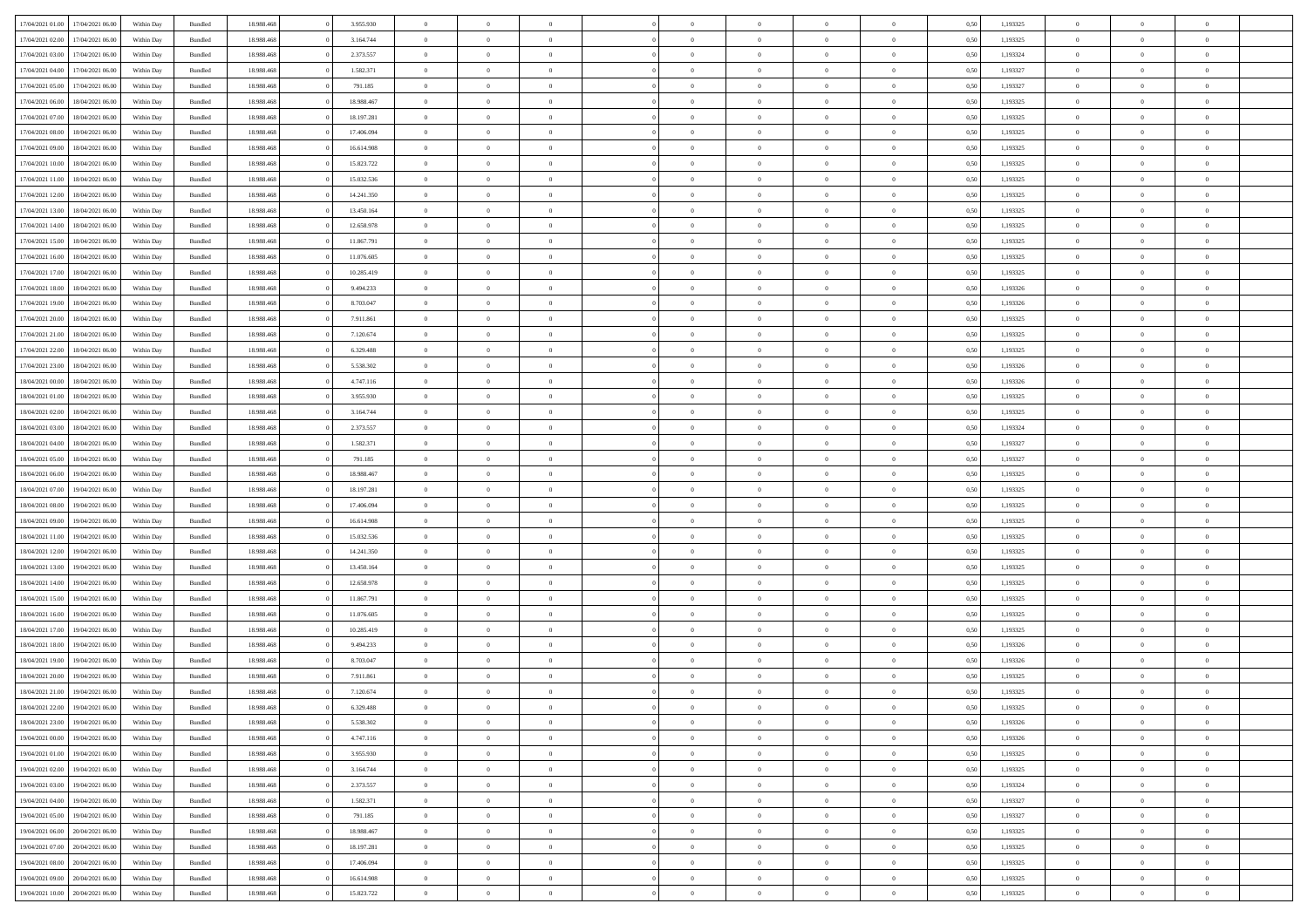|                                   |                  |            |                    |            | 15.032.536 | $\overline{0}$ | $\Omega$       |                |                | $\Omega$       | $\Omega$       | $\theta$       |      |          | $\theta$       | $\overline{0}$ | $\theta$       |  |
|-----------------------------------|------------------|------------|--------------------|------------|------------|----------------|----------------|----------------|----------------|----------------|----------------|----------------|------|----------|----------------|----------------|----------------|--|
| 19/04/2021 11:00                  | 20/04/2021 06:00 | Within Day | Bundled            | 18.988.468 |            |                |                |                | $\Omega$       |                |                |                | 0.50 | 1,193325 |                |                |                |  |
| 19/04/2021 12:00                  | 20/04/2021 06:00 | Within Day | Bundled            | 18.988.468 | 14.241.350 | $\overline{0}$ | $\theta$       | $\overline{0}$ | $\overline{0}$ | $\bf{0}$       | $\overline{0}$ | $\overline{0}$ | 0,50 | 1,193325 | $\theta$       | $\overline{0}$ | $\overline{0}$ |  |
| 19/04/2021 13:00                  | 20/04/2021 06:00 | Within Day | Bundled            | 18.988.468 | 13.450.164 | $\overline{0}$ | $\overline{0}$ | $\overline{0}$ | $\overline{0}$ | $\bf{0}$       | $\overline{0}$ | $\bf{0}$       | 0,50 | 1,193325 | $\bf{0}$       | $\overline{0}$ | $\overline{0}$ |  |
| 19/04/2021 14:00                  | 20/04/2021 06:00 | Within Dav | Bundled            | 18.988.468 | 12.658.978 | $\overline{0}$ | $\theta$       | $\overline{0}$ | $\overline{0}$ | $\bf{0}$       | $\overline{0}$ | $\overline{0}$ | 0.50 | 1,193325 | $\theta$       | $\theta$       | $\overline{0}$ |  |
|                                   |                  |            |                    |            |            |                |                |                |                |                |                |                |      |          |                |                |                |  |
| 19/04/2021 15:00                  | 20/04/2021 06:00 | Within Day | Bundled            | 18.988.468 | 11.867.791 | $\overline{0}$ | $\theta$       | $\overline{0}$ | $\overline{0}$ | $\bf{0}$       | $\overline{0}$ | $\bf{0}$       | 0,50 | 1,193325 | $\theta$       | $\theta$       | $\overline{0}$ |  |
| 19/04/2021 16:00                  | 20/04/2021 06:00 | Within Day | Bundled            | 18.988.468 | 11.076.605 | $\overline{0}$ | $\bf{0}$       | $\overline{0}$ | $\bf{0}$       | $\overline{0}$ | $\overline{0}$ | $\mathbf{0}$   | 0,50 | 1,193325 | $\overline{0}$ | $\overline{0}$ | $\bf{0}$       |  |
| 19/04/2021 17:00                  | 20/04/2021 06:00 | Within Dav | Bundled            | 18.988.468 | 10.285.419 | $\overline{0}$ | $\overline{0}$ | $\overline{0}$ | $\overline{0}$ | $\bf{0}$       | $\overline{0}$ | $\overline{0}$ | 0.50 | 1,193325 | $\theta$       | $\overline{0}$ | $\overline{0}$ |  |
| 19/04/2021 18:00                  | 20/04/2021 06:00 | Within Day | Bundled            | 18.988.468 | 9.494.233  | $\overline{0}$ | $\theta$       | $\overline{0}$ | $\overline{0}$ | $\bf{0}$       | $\overline{0}$ | $\bf{0}$       | 0,50 | 1,193326 | $\theta$       | $\theta$       | $\overline{0}$ |  |
| 19/04/2021 19:00                  | 20/04/2021 06:00 | Within Day | Bundled            | 18.988.468 | 8.703.047  | $\overline{0}$ | $\overline{0}$ | $\overline{0}$ | $\bf{0}$       | $\bf{0}$       | $\bf{0}$       | $\bf{0}$       | 0,50 | 1,193326 | $\,0\,$        | $\overline{0}$ | $\overline{0}$ |  |
|                                   |                  |            |                    |            |            |                | $\overline{0}$ |                |                | $\overline{0}$ |                |                |      |          | $\theta$       | $\overline{0}$ | $\overline{0}$ |  |
| 19/04/2021 20:00                  | 20/04/2021 06:00 | Within Dav | Bundled            | 18.988.468 | 7.911.861  | $\overline{0}$ |                | $\overline{0}$ | $\overline{0}$ |                | $\overline{0}$ | $\overline{0}$ | 0.50 | 1,193325 |                |                |                |  |
| 19/04/2021 21:00                  | 20/04/2021 06:00 | Within Day | Bundled            | 18.988.468 | 7.120.674  | $\overline{0}$ | $\theta$       | $\overline{0}$ | $\overline{0}$ | $\bf{0}$       | $\overline{0}$ | $\bf{0}$       | 0,50 | 1,193325 | $\theta$       | $\theta$       | $\overline{0}$ |  |
| 19/04/2021 22.00                  | 20/04/2021 06:00 | Within Day | Bundled            | 18.988.468 | 6.329.488  | $\overline{0}$ | $\overline{0}$ | $\overline{0}$ | $\bf{0}$       | $\bf{0}$       | $\bf{0}$       | $\bf{0}$       | 0,50 | 1,193325 | $\bf{0}$       | $\overline{0}$ | $\overline{0}$ |  |
| 19/04/2021 23:00                  | 20/04/2021 06:00 | Within Day | Bundled            | 18.988.468 | 5.538.302  | $\overline{0}$ | $\theta$       | $\overline{0}$ | $\overline{0}$ | $\bf{0}$       | $\overline{0}$ | $\overline{0}$ | 0.50 | 1,193326 | $\theta$       | $\theta$       | $\overline{0}$ |  |
| 20/04/2021 00:00                  | 20/04/2021 06:00 | Within Day | Bundled            | 18.988.468 | 4.747.116  | $\overline{0}$ | $\theta$       | $\overline{0}$ | $\overline{0}$ | $\bf{0}$       | $\overline{0}$ | $\overline{0}$ | 0,50 | 1,193326 | $\theta$       | $\theta$       | $\overline{0}$ |  |
|                                   |                  |            |                    |            |            |                |                |                |                |                |                |                |      |          |                |                |                |  |
| 20/04/2021 01:00                  | 20/04/2021 06:00 | Within Day | Bundled            | 18.988.468 | 3.955.930  | $\overline{0}$ | $\overline{0}$ | $\overline{0}$ | $\bf{0}$       | $\overline{0}$ | $\bf{0}$       | $\mathbf{0}$   | 0,50 | 1,193325 | $\overline{0}$ | $\overline{0}$ | $\bf{0}$       |  |
| 20/04/2021 02:00                  | 20/04/2021 06:00 | Within Dav | Bundled            | 18.988.468 | 3.164.744  | $\overline{0}$ | $\overline{0}$ | $\overline{0}$ | $\overline{0}$ | $\bf{0}$       | $\overline{0}$ | $\overline{0}$ | 0.50 | 1,193325 | $\theta$       | $\overline{0}$ | $\overline{0}$ |  |
| 20/04/2021 03:00                  | 20/04/2021 06:00 | Within Day | Bundled            | 18.988.468 | 2.373.557  | $\overline{0}$ | $\theta$       | $\overline{0}$ | $\overline{0}$ | $\bf{0}$       | $\overline{0}$ | $\bf{0}$       | 0,50 | 1,193324 | $\theta$       | $\theta$       | $\overline{0}$ |  |
| 20/04/2021 04:00                  | 20/04/2021 06:00 | Within Day | Bundled            | 18.988.468 | 1.582.371  | $\overline{0}$ | $\overline{0}$ | $\overline{0}$ | $\bf{0}$       | $\bf{0}$       | $\bf{0}$       | $\bf{0}$       | 0,50 | 1,193327 | $\,0\,$        | $\overline{0}$ | $\overline{0}$ |  |
| 20/04/2021 05:00                  | 20/04/2021 06:00 | Within Dav | Bundled            | 18.988.468 | 791.185    | $\overline{0}$ | $\overline{0}$ | $\overline{0}$ | $\overline{0}$ | $\overline{0}$ | $\overline{0}$ | $\overline{0}$ | 0.50 | 1,193327 | $\theta$       | $\overline{0}$ | $\overline{0}$ |  |
| 20/04/2021 06:00                  | 21/04/2021 06:00 | Within Day | Bundled            | 18.988.468 | 18.988.467 | $\overline{0}$ | $\theta$       | $\overline{0}$ | $\overline{0}$ | $\bf{0}$       | $\overline{0}$ | $\bf{0}$       | 0,50 | 1,193325 | $\theta$       | $\theta$       | $\overline{0}$ |  |
|                                   |                  |            |                    |            |            |                |                |                |                |                |                |                |      |          |                |                |                |  |
| 20/04/2021 07:00                  | 21/04/2021 06:00 | Within Day | Bundled            | 18.988.468 | 18.197.281 | $\overline{0}$ | $\overline{0}$ | $\overline{0}$ | $\bf{0}$       | $\bf{0}$       | $\bf{0}$       | $\bf{0}$       | 0,50 | 1,193325 | $\,0\,$        | $\overline{0}$ | $\overline{0}$ |  |
| 20/04/2021 08:00                  | 21/04/2021 06:00 | Within Day | Bundled            | 18.988.468 | 17.406.094 | $\overline{0}$ | $\overline{0}$ | $\overline{0}$ | $\overline{0}$ | $\bf{0}$       | $\overline{0}$ | $\overline{0}$ | 0.50 | 1,193325 | $\theta$       | $\theta$       | $\overline{0}$ |  |
| 20/04/2021 09:00                  | 21/04/2021 06:00 | Within Day | Bundled            | 18.988.468 | 16.614.908 | $\overline{0}$ | $\theta$       | $\overline{0}$ | $\overline{0}$ | $\bf{0}$       | $\overline{0}$ | $\bf{0}$       | 0,50 | 1,193325 | $\theta$       | $\overline{0}$ | $\overline{0}$ |  |
| 20/04/2021 10:00                  | 21/04/2021 06:00 | Within Day | Bundled            | 18.988.468 | 15.823.722 | $\overline{0}$ | $\overline{0}$ | $\overline{0}$ | $\bf{0}$       | $\overline{0}$ | $\bf{0}$       | $\mathbf{0}$   | 0,50 | 1,193325 | $\overline{0}$ | $\overline{0}$ | $\bf{0}$       |  |
| 20/04/2021 11:00                  | 21/04/2021 06:00 | Within Dav | Bundled            | 18.988.468 | 15.032.536 | $\overline{0}$ | $\overline{0}$ | $\overline{0}$ | $\overline{0}$ | $\overline{0}$ | $\overline{0}$ | $\overline{0}$ | 0.50 | 1,193325 | $\theta$       | $\overline{0}$ | $\overline{0}$ |  |
| 20/04/2021 12:00                  | 21/04/2021 06:00 | Within Day | Bundled            | 18.988.468 | 14.241.350 | $\overline{0}$ | $\theta$       | $\overline{0}$ | $\overline{0}$ | $\bf{0}$       | $\overline{0}$ | $\bf{0}$       | 0,50 | 1,193325 | $\theta$       | $\theta$       | $\overline{0}$ |  |
| 20/04/2021 13:00                  | 21/04/2021 06:00 | Within Day | Bundled            | 18.988.468 | 13.450.164 | $\overline{0}$ | $\overline{0}$ | $\overline{0}$ | $\bf{0}$       | $\bf{0}$       | $\bf{0}$       | $\bf{0}$       | 0,50 | 1,193325 | $\,0\,$        | $\overline{0}$ | $\overline{0}$ |  |
|                                   | 21/04/2021 06:00 |            | Bundled            | 18.988.468 | 12.658.978 | $\overline{0}$ | $\overline{0}$ | $\overline{0}$ | $\overline{0}$ | $\bf{0}$       | $\overline{0}$ | $\overline{0}$ | 0.50 | 1,193325 | $\theta$       | $\overline{0}$ | $\overline{0}$ |  |
| 20/04/2021 14:00                  |                  | Within Day |                    |            |            |                |                |                |                |                |                |                |      |          |                |                |                |  |
| 20/04/2021 15:00                  | 21/04/2021 06:00 | Within Day | Bundled            | 18.988.468 | 11.867.791 | $\overline{0}$ | $\theta$       | $\overline{0}$ | $\overline{0}$ | $\bf{0}$       | $\overline{0}$ | $\bf{0}$       | 0,50 | 1,193325 | $\,$ 0 $\,$    | $\theta$       | $\overline{0}$ |  |
| 20/04/2021 16:00                  | 21/04/2021 06:00 | Within Day | Bundled            | 18.988.468 | 11.076.605 | $\overline{0}$ | $\overline{0}$ | $\overline{0}$ | $\bf{0}$       | $\bf{0}$       | $\bf{0}$       | $\bf{0}$       | 0,50 | 1,193325 | $\bf{0}$       | $\overline{0}$ | $\overline{0}$ |  |
| 20/04/2021 17:00                  | 21/04/2021 06.00 | Within Day | Bundled            | 18.988.468 | 10.285.419 | $\overline{0}$ | $\Omega$       | $\Omega$       | $\Omega$       | $\Omega$       | $\Omega$       | $\overline{0}$ | 0.50 | 1,193325 | $\,0\,$        | $\Omega$       | $\theta$       |  |
| 20/04/2021 18:00                  | 21/04/2021 06:00 | Within Day | Bundled            | 18.988.468 | 9.494.233  | $\overline{0}$ | $\theta$       | $\overline{0}$ | $\overline{0}$ | $\bf{0}$       | $\overline{0}$ | $\bf{0}$       | 0,50 | 1,193326 | $\theta$       | $\theta$       | $\overline{0}$ |  |
| 20/04/2021 19:00                  | 21/04/2021 06:00 | Within Day | Bundled            | 18.988.468 | 8.703.047  | $\overline{0}$ | $\bf{0}$       | $\overline{0}$ | $\overline{0}$ | $\bf{0}$       | $\overline{0}$ | $\mathbf{0}$   | 0,50 | 1,193326 | $\overline{0}$ | $\overline{0}$ | $\bf{0}$       |  |
| 20/04/2021 20:00                  | 21/04/2021 06:00 |            | Bundled            | 18.988.468 | 7.911.861  | $\overline{0}$ | $\Omega$       | $\Omega$       | $\Omega$       | $\Omega$       | $\Omega$       | $\overline{0}$ | 0.50 | 1,193325 | $\theta$       | $\theta$       | $\theta$       |  |
|                                   |                  | Within Day |                    |            |            |                |                |                |                |                |                |                |      |          |                |                |                |  |
| 20/04/2021 21:00                  | 21/04/2021 06:00 | Within Day | Bundled            | 18.988.468 | 7.120.674  | $\overline{0}$ | $\theta$       | $\overline{0}$ | $\overline{0}$ | $\bf{0}$       | $\overline{0}$ | $\bf{0}$       | 0,50 | 1,193325 | $\theta$       | $\theta$       | $\overline{0}$ |  |
| 20/04/2021 22:00                  | 21/04/2021 06.00 | Within Day | Bundled            | 18.988.468 | 6.329.488  | $\overline{0}$ | $\overline{0}$ | $\overline{0}$ | $\overline{0}$ | $\bf{0}$       | $\overline{0}$ | $\bf{0}$       | 0,50 | 1,193325 | $\,0\,$        | $\overline{0}$ | $\overline{0}$ |  |
| 20/04/2021 23:00                  | 21/04/2021 06:00 | Within Day | Bundled            | 18.988.468 | 5.538.302  | $\overline{0}$ | $\Omega$       | $\Omega$       | $\Omega$       | $\Omega$       | $\theta$       | $\overline{0}$ | 0.50 | 1,193326 | $\theta$       | $\theta$       | $\theta$       |  |
| 21/04/2021 00:00                  | 21/04/2021 06:00 | Within Day | Bundled            | 18.988.468 | 4.747.116  | $\overline{0}$ | $\theta$       | $\overline{0}$ | $\overline{0}$ | $\bf{0}$       | $\overline{0}$ | $\bf{0}$       | 0,50 | 1,193326 | $\theta$       | $\theta$       | $\overline{0}$ |  |
| 21/04/2021 01:00                  | 21/04/2021 06:00 | Within Day | Bundled            | 18.988.468 | 3.955.930  | $\overline{0}$ | $\overline{0}$ | $\overline{0}$ | $\overline{0}$ | $\bf{0}$       | $\overline{0}$ | $\bf{0}$       | 0,50 | 1,193325 | $\bf{0}$       | $\overline{0}$ | $\overline{0}$ |  |
| 21/04/2021 02:00                  | 21/04/2021 06.00 | Within Day | Bundled            | 18.988.468 | 3.164.744  | $\overline{0}$ | $\Omega$       | $\Omega$       | $\Omega$       | $\Omega$       | $\overline{0}$ | $\overline{0}$ | 0.50 | 1,193325 | $\,0\,$        | $\theta$       | $\theta$       |  |
|                                   |                  |            |                    |            |            | $\overline{0}$ | $\theta$       | $\overline{0}$ | $\overline{0}$ | $\bf{0}$       | $\overline{0}$ |                |      |          | $\theta$       | $\theta$       | $\overline{0}$ |  |
| 21/04/2021 03:00                  | 21/04/2021 06:00 | Within Day | Bundled            | 18.988.468 | 2.373.557  |                |                |                |                |                |                | $\bf{0}$       | 0,50 | 1,193324 |                |                |                |  |
| 21/04/2021 04:00                  | 21/04/2021 06.00 | Within Day | Bundled            | 18.988.468 | 1.582.371  | $\overline{0}$ | $\overline{0}$ | $\overline{0}$ | $\overline{0}$ | $\bf{0}$       | $\overline{0}$ | $\mathbf{0}$   | 0,50 | 1,193327 | $\overline{0}$ | $\overline{0}$ | $\bf{0}$       |  |
| 21/04/2021 05:00                  | 21/04/2021 06:00 | Within Day | Bundled            | 18.988.468 | 791.185    | $\overline{0}$ | $\Omega$       | $\Omega$       | $\Omega$       | $\Omega$       | $\Omega$       | $\overline{0}$ | 0.50 | 1,193327 | $\theta$       | $\Omega$       | $\theta$       |  |
| 21/04/2021 06:00                  | 22/04/2021 06:00 | Within Day | Bundled            | 18.988.468 | 18.988.467 | $\overline{0}$ | $\,$ 0 $\,$    | $\overline{0}$ | $\bf{0}$       | $\,$ 0         | $\overline{0}$ | $\bf{0}$       | 0,50 | 1,193325 | $\,0\,$        | $\overline{0}$ | $\overline{0}$ |  |
| 21/04/2021 07:00                  | 22/04/2021 06:00 | Within Day | $\mathbf B$ undled | 18.988.468 | 18.197.281 | $\bf{0}$       | $\bf{0}$       |                |                |                |                |                | 0,50 | 1,193325 | $\bf{0}$       | $\overline{0}$ |                |  |
| 21/04/2021 08:00                  | 22/04/2021 06:00 | Within Day | Bundled            | 18,988,468 | 17.406.094 | $\overline{0}$ | $\overline{0}$ | $\overline{0}$ | $\Omega$       | $\theta$       | $\overline{0}$ | $\overline{0}$ | 0,50 | 1,193325 | $\theta$       | $\theta$       | $\theta$       |  |
| 21/04/2021 09:00                  | 22/04/2021 06:00 | Within Day | Bundled            | 18.988.468 | 16.614.908 | $\overline{0}$ | $\,$ 0         | $\overline{0}$ | $\overline{0}$ | $\,$ 0 $\,$    | $\overline{0}$ | $\mathbf{0}$   | 0,50 | 1,193325 | $\,$ 0 $\,$    | $\overline{0}$ | $\,$ 0         |  |
|                                   |                  |            |                    |            |            |                |                |                |                |                |                |                |      |          |                |                |                |  |
| 21/04/2021 10:00                  | 22/04/2021 06:00 | Within Day | Bundled            | 18.988.468 | 15.823.722 | $\overline{0}$ | $\overline{0}$ | $\overline{0}$ | $\overline{0}$ | $\overline{0}$ | $\overline{0}$ | $\mathbf{0}$   | 0,50 | 1,193325 | $\overline{0}$ | $\bf{0}$       | $\bf{0}$       |  |
| 21/04/2021 11:00                  | 22/04/2021 06:00 | Within Day | Bundled            | 18.988.468 | 15.032.536 | $\overline{0}$ | $\theta$       | $\overline{0}$ | $\Omega$       | $\overline{0}$ | $\overline{0}$ | $\bf{0}$       | 0,50 | 1,193325 | $\overline{0}$ | $\theta$       | $\overline{0}$ |  |
| 21/04/2021 12:00                  | 22/04/2021 06:00 | Within Day | Bundled            | 18.988.468 | 14.241.350 | $\overline{0}$ | $\,$ 0         | $\overline{0}$ | $\overline{0}$ | $\overline{0}$ | $\overline{0}$ | $\bf{0}$       | 0,50 | 1,193325 | $\,$ 0 $\,$    | $\overline{0}$ | $\overline{0}$ |  |
| 21/04/2021 13:00                  | 22/04/2021 06:00 | Within Day | Bundled            | 18.988.468 | 13.450.164 | $\overline{0}$ | $\overline{0}$ | $\overline{0}$ | $\overline{0}$ | $\overline{0}$ | $\overline{0}$ | $\mathbf{0}$   | 0,50 | 1,193325 | $\overline{0}$ | $\overline{0}$ | $\bf{0}$       |  |
| 21/04/2021 14:00                  | 22/04/2021 06:00 | Within Day | Bundled            | 18.988.468 | 12.658.978 | $\overline{0}$ | $\overline{0}$ | $\overline{0}$ | $\Omega$       | $\overline{0}$ | $\overline{0}$ | $\bf{0}$       | 0.50 | 1,193325 | $\overline{0}$ | $\theta$       | $\overline{0}$ |  |
| 21/04/2021 15:00                  | 22/04/2021 06:00 | Within Day | Bundled            | 18.988.468 | 11.867.791 | $\overline{0}$ | $\,$ 0         | $\overline{0}$ | $\bf{0}$       | $\bf{0}$       | $\bf{0}$       | $\bf{0}$       | 0,50 | 1,193325 | $\,$ 0 $\,$    | $\overline{0}$ | $\overline{0}$ |  |
| 21/04/2021 16:00                  | 22/04/2021 06:00 | Within Day | Bundled            | 18.988.468 | 11.076.605 | $\overline{0}$ | $\bf{0}$       | $\overline{0}$ | $\overline{0}$ | $\overline{0}$ | $\bf{0}$       | $\mathbf{0}$   | 0,50 | 1,193325 | $\bf{0}$       | $\overline{0}$ | $\bf{0}$       |  |
|                                   |                  |            |                    |            |            |                |                |                |                |                |                |                |      |          |                |                |                |  |
| 21/04/2021 17:00                  | 22/04/2021 06:00 | Within Day | Bundled            | 18,988,468 | 10.285.419 | $\overline{0}$ | $\overline{0}$ | $\overline{0}$ | $\Omega$       | $\overline{0}$ | $\overline{0}$ | $\bf{0}$       | 0.50 | 1,193325 | $\overline{0}$ | $\theta$       | $\overline{0}$ |  |
| 21/04/2021 18:00                  | 22/04/2021 06:00 | Within Day | Bundled            | 18.988.468 | 9.494.233  | $\overline{0}$ | $\,$ 0         | $\overline{0}$ | $\overline{0}$ | $\bf{0}$       | $\bf{0}$       | $\bf{0}$       | 0,50 | 1,193326 | $\,$ 0 $\,$    | $\,$ 0 $\,$    | $\overline{0}$ |  |
| 21/04/2021 19:00 22/04/2021 06:00 |                  | Within Day | Bundled            | 18.988.468 | 8.703.047  | $\overline{0}$ | $\overline{0}$ | $\overline{0}$ | $\overline{0}$ | $\bf{0}$       | $\bf{0}$       | $\mathbf{0}$   | 0,50 | 1,193326 | $\overline{0}$ | $\bf{0}$       | $\bf{0}$       |  |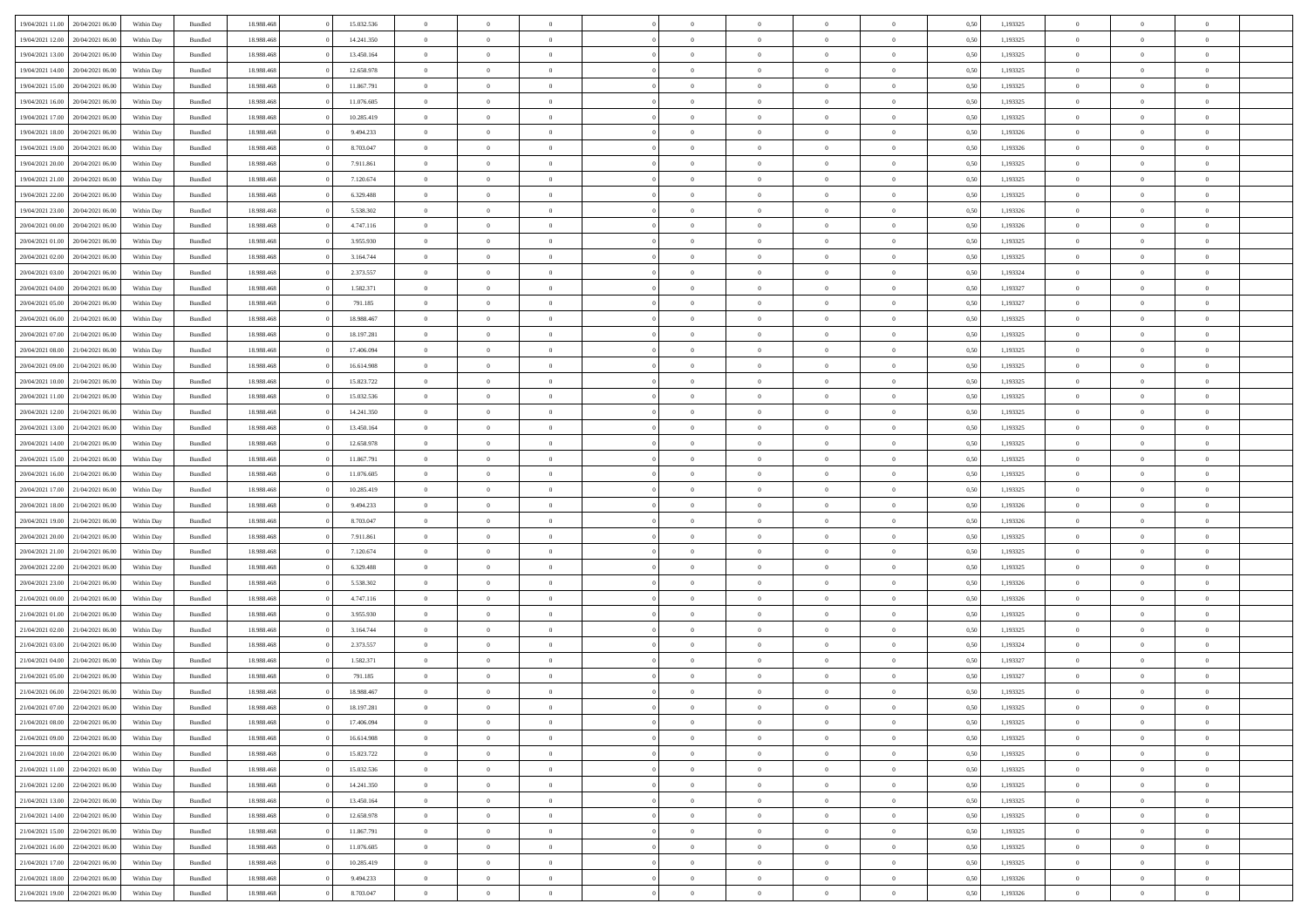| 21/04/2021 20:00                  | 22/04/2021 06:00 | Within Day | Bundled            | 18.988.468 | 7.911.861  | $\overline{0}$ | $\theta$       |                | $\Omega$       | $\Omega$       | $\Omega$       | $\theta$       | 0.50 | 1,193325 | $\theta$       | $\overline{0}$ | $\theta$       |  |
|-----------------------------------|------------------|------------|--------------------|------------|------------|----------------|----------------|----------------|----------------|----------------|----------------|----------------|------|----------|----------------|----------------|----------------|--|
| 21/04/2021 21:00                  | 22/04/2021 06.00 | Within Day | Bundled            | 18.988.468 | 7.120.674  | $\overline{0}$ | $\theta$       | $\overline{0}$ | $\overline{0}$ | $\bf{0}$       | $\overline{0}$ | $\overline{0}$ | 0,50 | 1,193325 | $\theta$       | $\overline{0}$ | $\overline{0}$ |  |
| 21/04/2021 22:00                  | 22/04/2021 06:00 | Within Day | Bundled            | 18.988.468 | 6.329.488  | $\overline{0}$ | $\overline{0}$ | $\overline{0}$ | $\bf{0}$       | $\bf{0}$       | $\bf{0}$       | $\bf{0}$       | 0,50 | 1,193325 | $\bf{0}$       | $\overline{0}$ | $\overline{0}$ |  |
|                                   |                  |            |                    |            |            |                |                |                |                |                |                |                |      |          | $\theta$       |                |                |  |
| 21/04/2021 23:00                  | 22/04/2021 06:00 | Within Dav | Bundled            | 18.988.468 | 5.538.302  | $\overline{0}$ | $\theta$       | $\overline{0}$ | $\overline{0}$ | $\bf{0}$       | $\overline{0}$ | $\overline{0}$ | 0.50 | 1,193326 |                | $\theta$       | $\overline{0}$ |  |
| 22/04/2021 00:00                  | 22/04/2021 06.00 | Within Day | Bundled            | 18.988.468 | 4.747.116  | $\overline{0}$ | $\theta$       | $\overline{0}$ | $\overline{0}$ | $\bf{0}$       | $\overline{0}$ | $\bf{0}$       | 0,50 | 1,193326 | $\theta$       | $\theta$       | $\overline{0}$ |  |
| 22/04/2021 01:00                  | 22/04/2021 06:00 | Within Day | Bundled            | 18.988.468 | 3.955.930  | $\overline{0}$ | $\bf{0}$       | $\overline{0}$ | $\bf{0}$       | $\overline{0}$ | $\overline{0}$ | $\mathbf{0}$   | 0,50 | 1,193325 | $\overline{0}$ | $\overline{0}$ | $\bf{0}$       |  |
| 22/04/2021 02:00                  | 22/04/2021 06:00 | Within Dav | Bundled            | 18.988.468 | 3.164.744  | $\overline{0}$ | $\overline{0}$ | $\overline{0}$ | $\overline{0}$ | $\bf{0}$       | $\overline{0}$ | $\overline{0}$ | 0.50 | 1,193325 | $\theta$       | $\overline{0}$ | $\overline{0}$ |  |
|                                   |                  |            |                    |            |            |                |                |                |                |                |                |                |      |          |                |                |                |  |
| 22/04/2021 03:00                  | 22/04/2021 06:00 | Within Day | Bundled            | 18.988.468 | 2.373.557  | $\overline{0}$ | $\theta$       | $\overline{0}$ | $\overline{0}$ | $\bf{0}$       | $\overline{0}$ | $\bf{0}$       | 0,50 | 1,193324 | $\theta$       | $\theta$       | $\overline{0}$ |  |
| 22/04/2021 04:00                  | 22/04/2021 06:00 | Within Day | Bundled            | 18.988.468 | 1.582.371  | $\overline{0}$ | $\overline{0}$ | $\overline{0}$ | $\bf{0}$       | $\bf{0}$       | $\bf{0}$       | $\bf{0}$       | 0,50 | 1,193327 | $\,0\,$        | $\overline{0}$ | $\overline{0}$ |  |
| 22/04/2021 05:00                  | 22/04/2021 06:00 | Within Dav | Bundled            | 18.988.468 | 791.185    | $\overline{0}$ | $\overline{0}$ | $\overline{0}$ | $\overline{0}$ | $\overline{0}$ | $\overline{0}$ | $\overline{0}$ | 0.50 | 1,193327 | $\theta$       | $\overline{0}$ | $\overline{0}$ |  |
| 22/04/2021 06:00                  | 23/04/2021 06:00 |            | Bundled            | 18.988.468 | 18.988.467 | $\overline{0}$ | $\theta$       | $\overline{0}$ | $\overline{0}$ | $\bf{0}$       | $\overline{0}$ |                |      | 1,193325 | $\theta$       | $\theta$       | $\overline{0}$ |  |
|                                   |                  | Within Day |                    |            |            |                |                |                |                |                |                | $\bf{0}$       | 0,50 |          |                |                |                |  |
| 22/04/2021 07:00                  | 23/04/2021 06:00 | Within Day | Bundled            | 18.988.468 | 18.197.281 | $\overline{0}$ | $\overline{0}$ | $\overline{0}$ | $\bf{0}$       | $\bf{0}$       | $\bf{0}$       | $\bf{0}$       | 0,50 | 1,193325 | $\bf{0}$       | $\overline{0}$ | $\overline{0}$ |  |
| 22/04/2021 08:00                  | 23/04/2021 06:00 | Within Day | Bundled            | 18.988.468 | 17.406.094 | $\overline{0}$ | $\theta$       | $\overline{0}$ | $\overline{0}$ | $\bf{0}$       | $\overline{0}$ | $\overline{0}$ | 0.50 | 1,193325 | $\theta$       | $\theta$       | $\overline{0}$ |  |
| 22/04/2021 09:00                  | 23/04/2021 06:00 | Within Day | Bundled            | 18.988.468 | 16.614.908 | $\overline{0}$ | $\theta$       | $\overline{0}$ | $\overline{0}$ | $\bf{0}$       | $\overline{0}$ | $\overline{0}$ | 0,50 | 1,193325 | $\theta$       | $\theta$       | $\overline{0}$ |  |
|                                   |                  |            |                    |            |            |                |                |                |                |                |                |                |      |          |                |                |                |  |
| 22/04/2021 10:00                  | 23/04/2021 06:00 | Within Day | Bundled            | 18.988.468 | 15.823.722 | $\overline{0}$ | $\overline{0}$ | $\overline{0}$ | $\bf{0}$       | $\overline{0}$ | $\overline{0}$ | $\mathbf{0}$   | 0,50 | 1,193325 | $\overline{0}$ | $\overline{0}$ | $\bf{0}$       |  |
| 22/04/2021 11:00                  | 23/04/2021 06:00 | Within Dav | Bundled            | 18.988.468 | 15.032.536 | $\overline{0}$ | $\overline{0}$ | $\overline{0}$ | $\overline{0}$ | $\bf{0}$       | $\overline{0}$ | $\overline{0}$ | 0.50 | 1,193325 | $\theta$       | $\overline{0}$ | $\overline{0}$ |  |
| 22/04/2021 12:00                  | 23/04/2021 06:00 | Within Day | Bundled            | 18.988.468 | 14.241.350 | $\overline{0}$ | $\theta$       | $\overline{0}$ | $\overline{0}$ | $\bf{0}$       | $\overline{0}$ | $\bf{0}$       | 0,50 | 1,193325 | $\theta$       | $\theta$       | $\overline{0}$ |  |
| 22/04/2021 13:00                  | 23/04/2021 06:00 | Within Day | Bundled            | 18.988.468 | 13.450.164 | $\overline{0}$ | $\overline{0}$ | $\overline{0}$ | $\overline{0}$ | $\bf{0}$       | $\overline{0}$ | $\bf{0}$       | 0,50 | 1,193325 | $\,0\,$        | $\overline{0}$ | $\overline{0}$ |  |
|                                   |                  |            |                    |            |            |                |                |                |                |                |                |                |      |          |                |                |                |  |
| 22/04/2021 14:00                  | 23/04/2021 06:00 | Within Dav | Bundled            | 18.988.468 | 12.658.978 | $\overline{0}$ | $\overline{0}$ | $\overline{0}$ | $\overline{0}$ | $\overline{0}$ | $\overline{0}$ | $\overline{0}$ | 0.50 | 1,193325 | $\theta$       | $\overline{0}$ | $\overline{0}$ |  |
| 22/04/2021 15:00                  | 23/04/2021 06:00 | Within Day | Bundled            | 18.988.468 | 11.867.791 | $\overline{0}$ | $\theta$       | $\overline{0}$ | $\overline{0}$ | $\bf{0}$       | $\overline{0}$ | $\bf{0}$       | 0,50 | 1,193325 | $\theta$       | $\theta$       | $\overline{0}$ |  |
| 22/04/2021 16:00                  | 23/04/2021 06:00 | Within Day | Bundled            | 18.988.468 | 11.076.605 | $\overline{0}$ | $\overline{0}$ | $\overline{0}$ | $\overline{0}$ | $\bf{0}$       | $\overline{0}$ | $\bf{0}$       | 0,50 | 1,193325 | $\,0\,$        | $\overline{0}$ | $\overline{0}$ |  |
| 22/04/2021 17:00                  | 23/04/2021 06:00 | Within Day | Bundled            | 18.988.468 | 10.285.419 | $\overline{0}$ | $\overline{0}$ | $\overline{0}$ | $\overline{0}$ | $\bf{0}$       | $\overline{0}$ | $\overline{0}$ | 0.50 | 1,193325 | $\theta$       | $\theta$       | $\overline{0}$ |  |
|                                   |                  |            |                    |            |            |                |                |                |                |                |                |                |      |          |                |                |                |  |
| 22/04/2021 18:00                  | 23/04/2021 06:00 | Within Day | Bundled            | 18.988.468 | 9.494.233  | $\overline{0}$ | $\theta$       | $\overline{0}$ | $\overline{0}$ | $\bf{0}$       | $\overline{0}$ | $\bf{0}$       | 0,50 | 1,193326 | $\theta$       | $\overline{0}$ | $\overline{0}$ |  |
| 22/04/2021 19:00                  | 23/04/2021 06:00 | Within Day | Bundled            | 18.988.468 | 8.703.047  | $\overline{0}$ | $\overline{0}$ | $\overline{0}$ | $\overline{0}$ | $\overline{0}$ | $\overline{0}$ | $\mathbf{0}$   | 0,50 | 1,193326 | $\overline{0}$ | $\overline{0}$ | $\bf{0}$       |  |
| 22/04/2021 20:00                  | 23/04/2021 06:00 | Within Dav | Bundled            | 18.988.468 | 7.911.861  | $\overline{0}$ | $\overline{0}$ | $\overline{0}$ | $\overline{0}$ | $\overline{0}$ | $\overline{0}$ | $\overline{0}$ | 0.50 | 1,193325 | $\theta$       | $\overline{0}$ | $\overline{0}$ |  |
| 22/04/2021 21:00                  | 23/04/2021 06:00 | Within Day | Bundled            | 18.988.468 | 7.120.674  | $\overline{0}$ | $\theta$       | $\overline{0}$ | $\overline{0}$ | $\bf{0}$       | $\overline{0}$ | $\bf{0}$       | 0,50 | 1,193325 | $\theta$       | $\theta$       | $\overline{0}$ |  |
|                                   |                  |            |                    |            |            |                |                |                |                |                |                |                |      |          |                |                |                |  |
| 22/04/2021 22:00                  | 23/04/2021 06:00 | Within Day | Bundled            | 18.988.468 | 6.329.488  | $\overline{0}$ | $\overline{0}$ | $\overline{0}$ | $\overline{0}$ | $\bf{0}$       | $\overline{0}$ | $\bf{0}$       | 0,50 | 1,193325 | $\,0\,$        | $\overline{0}$ | $\overline{0}$ |  |
| 22/04/2021 23:00                  | 23/04/2021 06:00 | Within Day | Bundled            | 18.988.468 | 5.538.302  | $\overline{0}$ | $\overline{0}$ | $\overline{0}$ | $\overline{0}$ | $\bf{0}$       | $\overline{0}$ | $\overline{0}$ | 0.50 | 1,193326 | $\theta$       | $\overline{0}$ | $\overline{0}$ |  |
| 23/04/2021 00:00                  | 23/04/2021 06:00 | Within Day | Bundled            | 18.988.468 | 4.747.116  | $\overline{0}$ | $\theta$       | $\overline{0}$ | $\overline{0}$ | $\bf{0}$       | $\overline{0}$ | $\bf{0}$       | 0,50 | 1,193326 | $\,$ 0 $\,$    | $\theta$       | $\overline{0}$ |  |
| 23/04/2021 01:00                  | 23/04/2021 06:00 | Within Day | Bundled            | 18.988.468 | 3.955.930  | $\overline{0}$ | $\overline{0}$ | $\overline{0}$ | $\overline{0}$ | $\bf{0}$       | $\overline{0}$ | $\bf{0}$       | 0,50 | 1,193325 | $\overline{0}$ | $\overline{0}$ | $\overline{0}$ |  |
|                                   |                  |            |                    |            |            |                |                |                |                |                |                |                |      |          |                |                |                |  |
| 23/04/2021 02:00                  | 23/04/2021 06:00 | Within Day | Bundled            | 18.988.468 | 3.164.744  | $\overline{0}$ | $\Omega$       | $\Omega$       | $\Omega$       | $\Omega$       | $\Omega$       | $\overline{0}$ | 0.50 | 1,193325 | $\,0\,$        | $\Omega$       | $\theta$       |  |
| 23/04/2021 03:00                  | 23/04/2021 06:00 | Within Day | Bundled            | 18.988.468 | 2.373.557  | $\overline{0}$ | $\theta$       | $\overline{0}$ | $\overline{0}$ | $\bf{0}$       | $\overline{0}$ | $\bf{0}$       | 0,50 | 1,193324 | $\theta$       | $\theta$       | $\overline{0}$ |  |
| 23/04/2021 04:00                  | 23/04/2021 06:00 | Within Day | Bundled            | 18.988.468 | 1.582.371  | $\overline{0}$ | $\bf{0}$       | $\overline{0}$ | $\overline{0}$ | $\bf{0}$       | $\overline{0}$ | $\mathbf{0}$   | 0,50 | 1,193327 | $\bf{0}$       | $\overline{0}$ | $\bf{0}$       |  |
| 23/04/2021 05:00                  | 23/04/2021 06:00 | Within Day | Bundled            | 18.988.468 | 791.185    | $\overline{0}$ | $\Omega$       | $\Omega$       | $\Omega$       | $\Omega$       | $\Omega$       | $\overline{0}$ | 0.50 | 1,193327 | $\theta$       | $\theta$       | $\theta$       |  |
|                                   |                  |            |                    |            |            |                |                |                |                |                |                |                |      |          |                |                |                |  |
| 23/04/2021 06:00                  | 24/04/2021 06.00 | Within Day | Bundled            | 18.988.468 | 18.988.467 | $\overline{0}$ | $\theta$       | $\overline{0}$ | $\overline{0}$ | $\bf{0}$       | $\overline{0}$ | $\bf{0}$       | 0,50 | 1,193325 | $\theta$       | $\theta$       | $\overline{0}$ |  |
| 23/04/2021 07:00                  | 24/04/2021 06.00 | Within Day | Bundled            | 18.988.468 | 18.197.281 | $\overline{0}$ | $\overline{0}$ | $\overline{0}$ | $\bf{0}$       | $\bf{0}$       | $\bf{0}$       | $\bf{0}$       | 0,50 | 1,193325 | $\,0\,$        | $\overline{0}$ | $\overline{0}$ |  |
| 23/04/2021 08:00                  | 24/04/2021 06:00 | Within Day | Bundled            | 18.988.468 | 17,406,094 | $\overline{0}$ | $\Omega$       | $\Omega$       | $\Omega$       | $\Omega$       | $\theta$       | $\overline{0}$ | 0.50 | 1,193325 | $\theta$       | $\theta$       | $\theta$       |  |
| 23/04/2021 09:00                  | 24/04/2021 06.00 | Within Day | Bundled            | 18.988.468 | 16.614.908 | $\overline{0}$ | $\theta$       | $\overline{0}$ | $\overline{0}$ | $\bf{0}$       | $\overline{0}$ | $\bf{0}$       | 0,50 | 1,193325 | $\theta$       | $\theta$       | $\overline{0}$ |  |
|                                   |                  |            |                    |            |            |                |                |                |                |                |                |                |      |          |                |                |                |  |
| 23/04/2021 10:00                  | 24/04/2021 06.00 | Within Day | Bundled            | 18.988.468 | 15.823.722 | $\overline{0}$ | $\overline{0}$ | $\overline{0}$ | $\bf{0}$       | $\bf{0}$       | $\bf{0}$       | $\bf{0}$       | 0,50 | 1,193325 | $\,0\,$        | $\overline{0}$ | $\overline{0}$ |  |
| 23/04/2021 11:00                  | 24/04/2021 06.00 | Within Day | Bundled            | 18.988.468 | 15.032.536 | $\overline{0}$ | $\Omega$       | $\Omega$       | $\Omega$       | $\Omega$       | $\overline{0}$ | $\overline{0}$ | 0.50 | 1,193325 | $\,0\,$        | $\theta$       | $\theta$       |  |
| 23/04/2021 12:00                  | 24/04/2021 06.00 | Within Day | Bundled            | 18.988.468 | 14.241.350 | $\overline{0}$ | $\theta$       | $\overline{0}$ | $\overline{0}$ | $\bf{0}$       | $\overline{0}$ | $\bf{0}$       | 0,50 | 1,193325 | $\,$ 0 $\,$    | $\theta$       | $\overline{0}$ |  |
| 23/04/2021 13:00                  | 24/04/2021 06.00 | Within Day | Bundled            | 18.988.468 | 13.450.164 | $\overline{0}$ | $\overline{0}$ | $\overline{0}$ | $\bf{0}$       | $\bf{0}$       | $\bf{0}$       | $\mathbf{0}$   | 0,50 | 1,193325 | $\overline{0}$ | $\overline{0}$ | $\bf{0}$       |  |
|                                   |                  |            |                    |            |            |                |                |                |                |                |                |                |      |          |                |                |                |  |
| 23/04/2021 14:00                  | 24/04/2021 06:00 | Within Day | Bundled            | 18.988.468 | 12.658.978 | $\overline{0}$ | $\Omega$       | $\Omega$       | $\Omega$       | $\Omega$       | $\Omega$       | $\overline{0}$ | 0.50 | 1,193325 | $\theta$       | $\theta$       | $\theta$       |  |
| 23/04/2021 15:00                  | 24/04/2021 06:00 | Within Day | Bundled            | 18.988.468 | 11.867.791 | $\overline{0}$ | $\,$ 0 $\,$    | $\overline{0}$ | $\bf{0}$       | $\,$ 0         | $\bf{0}$       | $\bf{0}$       | 0,50 | 1,193325 | $\,0\,$        | $\overline{0}$ | $\overline{0}$ |  |
| 23/04/2021 16:00 24/04/2021 06:00 |                  | Within Day | $\mathbf B$ undled | 18.988.468 | 11.076.605 | $\bf{0}$       | $\bf{0}$       |                |                |                |                |                | 0,50 | 1,193325 | $\bf{0}$       | $\overline{0}$ |                |  |
| 23/04/2021 17:00                  | 24/04/2021 06:00 | Within Day | Bundled            | 18,988,468 | 10.285.419 | $\overline{0}$ | $\overline{0}$ | $\overline{0}$ | $\Omega$       | $\theta$       | $\overline{0}$ | $\overline{0}$ | 0,50 | 1,193325 | $\theta$       | $\theta$       | $\theta$       |  |
| 23/04/2021 18:00                  | 24/04/2021 06.00 | Within Day | Bundled            | 18.988.468 | 9.494.233  | $\overline{0}$ | $\,$ 0         | $\overline{0}$ | $\bf{0}$       | $\,$ 0 $\,$    | $\overline{0}$ | $\mathbf{0}$   | 0,50 | 1,193326 | $\,$ 0 $\,$    | $\,$ 0 $\,$    | $\,$ 0         |  |
|                                   |                  |            |                    |            |            |                |                |                |                |                |                |                |      |          |                |                |                |  |
| 23/04/2021 19:00                  | 24/04/2021 06:00 | Within Day | Bundled            | 18.988.468 | 8.703.047  | $\overline{0}$ | $\overline{0}$ | $\overline{0}$ | $\overline{0}$ | $\overline{0}$ | $\overline{0}$ | $\mathbf{0}$   | 0,50 | 1,193326 | $\overline{0}$ | $\bf{0}$       | $\bf{0}$       |  |
| 23/04/2021 20:00                  | 24/04/2021 06.00 | Within Day | Bundled            | 18.988.468 | 7.911.861  | $\overline{0}$ | $\overline{0}$ | $\overline{0}$ | $\Omega$       | $\overline{0}$ | $\overline{0}$ | $\bf{0}$       | 0,50 | 1,193325 | $\overline{0}$ | $\theta$       | $\overline{0}$ |  |
| 23/04/2021 21:00                  | 24/04/2021 06.00 | Within Day | Bundled            | 18.988.468 | 7.120.674  | $\overline{0}$ | $\,$ 0         | $\overline{0}$ | $\overline{0}$ | $\,$ 0 $\,$    | $\overline{0}$ | $\mathbf{0}$   | 0,50 | 1,193325 | $\,$ 0 $\,$    | $\overline{0}$ | $\overline{0}$ |  |
| 23/04/2021 22.00                  | 24/04/2021 06:00 | Within Day | Bundled            | 18.988.468 | 6.329.488  | $\overline{0}$ | $\overline{0}$ | $\overline{0}$ | $\overline{0}$ | $\overline{0}$ | $\overline{0}$ | $\mathbf{0}$   | 0,50 | 1,193325 | $\overline{0}$ | $\overline{0}$ | $\bf{0}$       |  |
|                                   |                  |            |                    |            |            |                |                |                |                |                |                |                |      |          |                |                |                |  |
| 23/04/2021 23:00                  | 24/04/2021 06:00 | Within Day | Bundled            | 18.988.468 | 5.538.302  | $\overline{0}$ | $\overline{0}$ | $\overline{0}$ | $\Omega$       | $\overline{0}$ | $\overline{0}$ | $\bf{0}$       | 0.50 | 1,193326 | $\overline{0}$ | $\theta$       | $\overline{0}$ |  |
| 24/04/2021 00:00                  | 24/04/2021 06.00 | Within Day | Bundled            | 18.988.468 | 4.747.116  | $\overline{0}$ | $\,$ 0         | $\overline{0}$ | $\bf{0}$       | $\bf{0}$       | $\bf{0}$       | $\bf{0}$       | 0,50 | 1,193326 | $\,$ 0 $\,$    | $\overline{0}$ | $\overline{0}$ |  |
| 24/04/2021 01:00                  | 24/04/2021 06:00 | Within Day | Bundled            | 18.988.468 | 3.955.930  | $\overline{0}$ | $\bf{0}$       | $\overline{0}$ | $\overline{0}$ | $\overline{0}$ | $\overline{0}$ | $\mathbf{0}$   | 0,50 | 1,193325 | $\overline{0}$ | $\overline{0}$ | $\bf{0}$       |  |
| 24/04/2021 02:00                  | 24/04/2021 06:00 | Within Day | Bundled            | 18,988,468 | 3.164.744  | $\overline{0}$ | $\overline{0}$ | $\overline{0}$ | $\Omega$       | $\overline{0}$ | $\overline{0}$ | $\bf{0}$       | 0.50 | 1,193325 | $\overline{0}$ | $\overline{0}$ | $\overline{0}$ |  |
|                                   |                  |            |                    |            |            |                |                |                |                |                |                |                |      |          |                |                |                |  |
| 24/04/2021 03:00                  | 24/04/2021 06.00 | Within Day | Bundled            | 18.988.468 | 2.373.557  | $\overline{0}$ | $\bf{0}$       | $\overline{0}$ | $\overline{0}$ | $\bf{0}$       | $\overline{0}$ | $\mathbf{0}$   | 0,50 | 1,193324 | $\,$ 0 $\,$    | $\,$ 0 $\,$    | $\bf{0}$       |  |
| 24/04/2021 04:00 24/04/2021 06:00 |                  | Within Day | Bundled            | 18.988.468 | 1.582.371  | $\overline{0}$ | $\overline{0}$ | $\overline{0}$ | $\overline{0}$ | $\bf{0}$       | $\overline{0}$ | $\mathbf{0}$   | 0,50 | 1,193327 | $\overline{0}$ | $\bf{0}$       | $\bf{0}$       |  |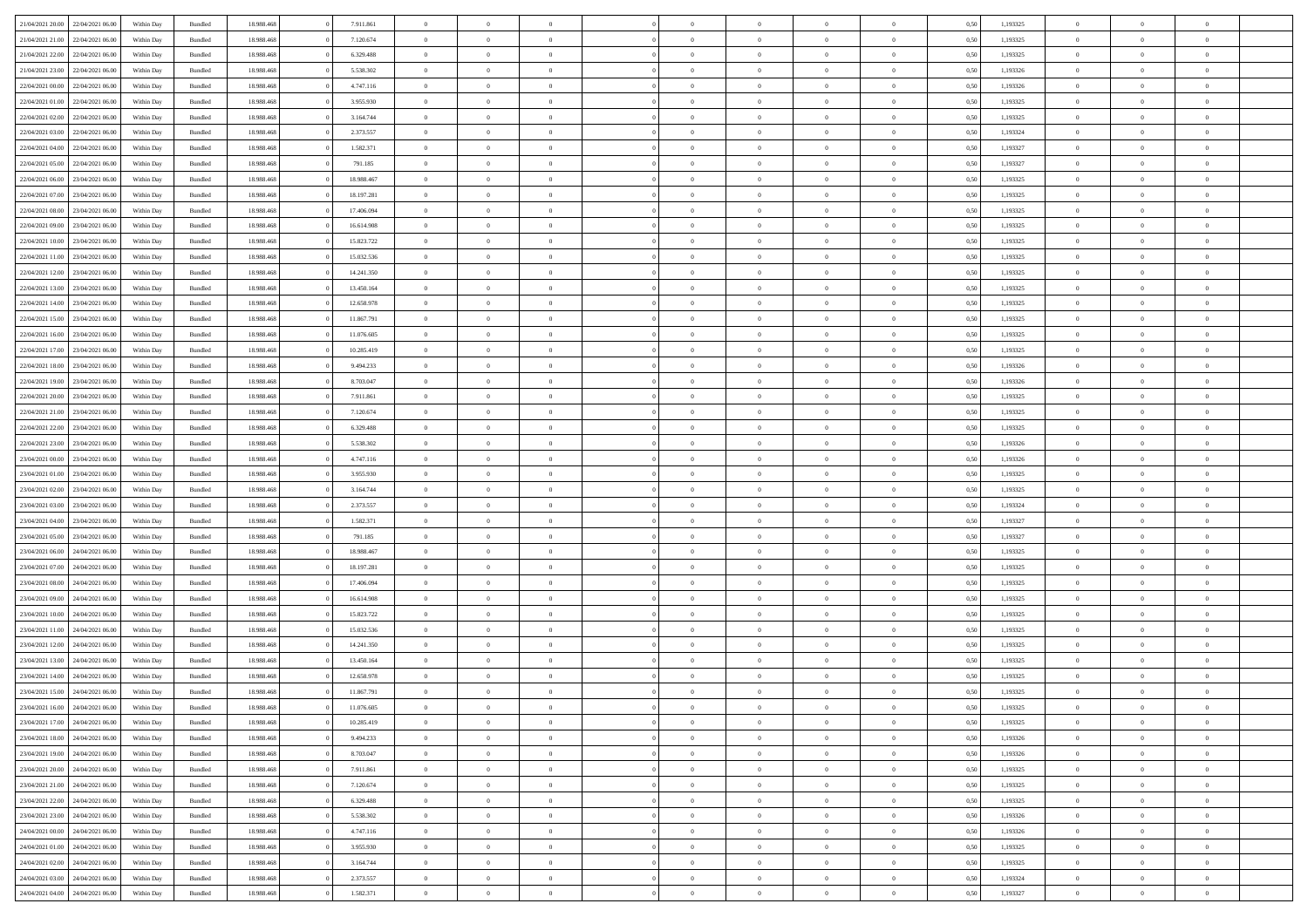|                                   |                  |            |                    |            |         |            | $\overline{0}$ | $\Omega$       |                |                | $\Omega$       | $\Omega$       | $\theta$       |      |          | $\theta$       |                | $\theta$       |  |
|-----------------------------------|------------------|------------|--------------------|------------|---------|------------|----------------|----------------|----------------|----------------|----------------|----------------|----------------|------|----------|----------------|----------------|----------------|--|
| 24/04/2021 05:00                  | 24/04/2021 06:00 | Within Dav | Bundled            | 18.988.468 |         | 791.185    |                |                |                | $\Omega$       |                |                |                | 0.50 | 1,193327 |                | $\theta$       |                |  |
| 24/04/2021 06:00                  | 25/04/2021 06:00 | Within Day | Bundled            | 18.988.468 |         | 18.988.467 | $\overline{0}$ | $\theta$       | $\overline{0}$ | $\overline{0}$ | $\bf{0}$       | $\overline{0}$ | $\overline{0}$ | 0,50 | 1,193325 | $\theta$       | $\overline{0}$ | $\overline{0}$ |  |
| 24/04/2021 07:00                  | 25/04/2021 06:00 | Within Day | Bundled            | 18.988.468 |         | 18.197.281 | $\overline{0}$ | $\overline{0}$ | $\overline{0}$ | $\bf{0}$       | $\bf{0}$       | $\overline{0}$ | $\bf{0}$       | 0,50 | 1,193325 | $\bf{0}$       | $\overline{0}$ | $\overline{0}$ |  |
| 24/04/2021 08:00                  | 25/04/2021 06:00 | Within Dav | Bundled            | 18.988.468 |         | 17.406.094 | $\overline{0}$ | $\theta$       | $\overline{0}$ | $\overline{0}$ | $\bf{0}$       | $\overline{0}$ | $\overline{0}$ | 0.50 | 1,193325 | $\theta$       | $\theta$       | $\overline{0}$ |  |
|                                   |                  |            |                    |            |         |            |                |                |                |                |                |                |                |      |          |                |                |                |  |
| 24/04/2021 09:00                  | 25/04/2021 06:00 | Within Day | Bundled            | 18.988.468 |         | 16.614.908 | $\overline{0}$ | $\theta$       | $\overline{0}$ | $\overline{0}$ | $\bf{0}$       | $\overline{0}$ | $\bf{0}$       | 0,50 | 1,193325 | $\theta$       | $\theta$       | $\overline{0}$ |  |
| 24/04/2021 10:00                  | 25/04/2021 06:00 | Within Day | Bundled            | 18.988.468 |         | 15.823.722 | $\overline{0}$ | $\bf{0}$       | $\overline{0}$ | $\overline{0}$ | $\overline{0}$ | $\overline{0}$ | $\mathbf{0}$   | 0,50 | 1,193325 | $\bf{0}$       | $\overline{0}$ | $\bf{0}$       |  |
| 24/04/2021 11:00                  | 25/04/2021 06.00 | Within Dav | Bundled            | 18.988.468 |         | 15.032.536 | $\overline{0}$ | $\overline{0}$ | $\overline{0}$ | $\overline{0}$ | $\bf{0}$       | $\overline{0}$ | $\overline{0}$ | 0.50 | 1,193325 | $\theta$       | $\overline{0}$ | $\overline{0}$ |  |
| 24/04/2021 12:00                  | 25/04/2021 06:00 | Within Day | Bundled            | 18.988.468 |         | 14.241.350 | $\overline{0}$ | $\theta$       | $\overline{0}$ | $\overline{0}$ | $\bf{0}$       | $\overline{0}$ | $\bf{0}$       | 0,50 | 1,193325 | $\theta$       | $\theta$       | $\overline{0}$ |  |
|                                   |                  |            |                    |            |         |            |                | $\overline{0}$ |                |                | $\bf{0}$       |                |                |      |          | $\,0\,$        | $\overline{0}$ | $\overline{0}$ |  |
| 24/04/2021 13:00                  | 25/04/2021 06:00 | Within Day | Bundled            | 18.988.468 |         | 13.450.164 | $\overline{0}$ |                | $\overline{0}$ | $\bf{0}$       |                | $\bf{0}$       | $\bf{0}$       | 0,50 | 1,193325 |                |                |                |  |
| 24/04/2021 14:00                  | 25/04/2021 06.00 | Within Dav | Bundled            | 18.988.468 |         | 12.658.978 | $\overline{0}$ | $\overline{0}$ | $\overline{0}$ | $\overline{0}$ | $\overline{0}$ | $\overline{0}$ | $\overline{0}$ | 0.50 | 1,193325 | $\theta$       | $\overline{0}$ | $\overline{0}$ |  |
| 24/04/2021 15:00                  | 25/04/2021 06:00 | Within Day | Bundled            | 18.988.468 |         | 11.867.791 | $\overline{0}$ | $\theta$       | $\overline{0}$ | $\overline{0}$ | $\bf{0}$       | $\overline{0}$ | $\bf{0}$       | 0,50 | 1,193325 | $\theta$       | $\theta$       | $\overline{0}$ |  |
| 24/04/2021 16:00                  | 25/04/2021 06:00 | Within Day | Bundled            | 18.988.468 |         | 11.076.605 | $\overline{0}$ | $\overline{0}$ | $\overline{0}$ | $\bf{0}$       | $\bf{0}$       | $\bf{0}$       | $\bf{0}$       | 0,50 | 1,193325 | $\bf{0}$       | $\overline{0}$ | $\overline{0}$ |  |
| 24/04/2021 17:00                  | 25/04/2021 06:00 | Within Dav | Bundled            | 18.988.468 |         | 10.285.419 | $\overline{0}$ | $\theta$       | $\overline{0}$ | $\overline{0}$ | $\bf{0}$       | $\overline{0}$ | $\overline{0}$ | 0.50 | 1,193325 | $\theta$       | $\theta$       | $\overline{0}$ |  |
|                                   |                  |            |                    |            |         |            | $\overline{0}$ | $\theta$       |                |                | $\bf{0}$       |                |                |      |          | $\theta$       |                |                |  |
| 24/04/2021 18:00                  | 25/04/2021 06:00 | Within Day | Bundled            | 18.988.468 |         | 9.494.233  |                |                | $\overline{0}$ | $\overline{0}$ |                | $\overline{0}$ | $\overline{0}$ | 0,50 | 1,193326 |                | $\theta$       | $\overline{0}$ |  |
| 24/04/2021 19:00                  | 25/04/2021 06:00 | Within Day | Bundled            | 18.988.468 |         | 8.703.047  | $\overline{0}$ | $\overline{0}$ | $\overline{0}$ | $\bf{0}$       | $\overline{0}$ | $\overline{0}$ | $\mathbf{0}$   | 0,50 | 1,193326 | $\overline{0}$ | $\overline{0}$ | $\bf{0}$       |  |
| 24/04/2021 20:00                  | 25/04/2021 06:00 | Within Dav | Bundled            | 18.988.468 |         | 7.911.861  | $\overline{0}$ | $\overline{0}$ | $\overline{0}$ | $\overline{0}$ | $\overline{0}$ | $\overline{0}$ | $\overline{0}$ | 0.50 | 1,193325 | $\theta$       | $\overline{0}$ | $\overline{0}$ |  |
| 24/04/2021 21.00                  | 25/04/2021 06:00 | Within Day | Bundled            | 18.988.468 |         | 7.120.674  | $\overline{0}$ | $\theta$       | $\overline{0}$ | $\overline{0}$ | $\bf{0}$       | $\overline{0}$ | $\bf{0}$       | 0,50 | 1,193325 | $\theta$       | $\theta$       | $\overline{0}$ |  |
| 24/04/2021 22.00                  | 25/04/2021 06:00 | Within Day | Bundled            | 18.988.468 |         | 6.329.488  | $\overline{0}$ | $\overline{0}$ | $\overline{0}$ | $\bf{0}$       | $\bf{0}$       | $\bf{0}$       | $\bf{0}$       | 0,50 | 1,193325 | $\,0\,$        | $\overline{0}$ | $\overline{0}$ |  |
|                                   |                  |            |                    |            |         |            |                |                |                |                |                |                |                |      |          |                |                |                |  |
| 24/04/2021 23:00                  | 25/04/2021 06.00 | Within Dav | Bundled            | 18.988.468 |         | 5.538.302  | $\overline{0}$ | $\overline{0}$ | $\overline{0}$ | $\overline{0}$ | $\overline{0}$ | $\overline{0}$ | $\overline{0}$ | 0.50 | 1,193326 | $\theta$       | $\overline{0}$ | $\overline{0}$ |  |
| 25/04/2021 00:00                  | 25/04/2021 06:00 | Within Day | Bundled            | 18.988.468 |         | 4.747.116  | $\overline{0}$ | $\theta$       | $\overline{0}$ | $\overline{0}$ | $\bf{0}$       | $\overline{0}$ | $\bf{0}$       | 0,50 | 1,193326 | $\theta$       | $\theta$       | $\overline{0}$ |  |
| 25/04/2021 01:00                  | 25/04/2021 06:00 | Within Day | Bundled            | 18.988.468 |         | 3.955.930  | $\overline{0}$ | $\overline{0}$ | $\overline{0}$ | $\bf{0}$       | $\bf{0}$       | $\bf{0}$       | $\bf{0}$       | 0,50 | 1,193325 | $\,0\,$        | $\overline{0}$ | $\overline{0}$ |  |
| 25/04/2021 02:00                  | 25/04/2021 06:00 | Within Day | Bundled            | 18.988.468 |         | 3.164.744  | $\overline{0}$ | $\overline{0}$ | $\overline{0}$ | $\overline{0}$ | $\bf{0}$       | $\overline{0}$ | $\overline{0}$ | 0.50 | 1,193325 | $\theta$       | $\theta$       | $\overline{0}$ |  |
| 25/04/2021 03:00                  | 25/04/2021 06:00 |            |                    | 18.988.468 |         | 2.373.557  | $\overline{0}$ | $\theta$       | $\overline{0}$ | $\overline{0}$ | $\bf{0}$       | $\overline{0}$ |                |      | 1,193324 | $\theta$       | $\overline{0}$ | $\overline{0}$ |  |
|                                   |                  | Within Day | Bundled            |            |         |            |                |                |                |                |                |                | $\bf{0}$       | 0,50 |          |                |                |                |  |
| 25/04/2021 04:00                  | 25/04/2021 06:00 | Within Day | Bundled            | 18.988.468 |         | 1.582.371  | $\overline{0}$ | $\overline{0}$ | $\overline{0}$ | $\bf{0}$       | $\overline{0}$ | $\bf{0}$       | $\mathbf{0}$   | 0,50 | 1,193327 | $\bf{0}$       | $\overline{0}$ | $\bf{0}$       |  |
| 25/04/2021 05:00                  | 25/04/2021 06.00 | Within Dav | Bundled            | 18.988.468 |         | 791.185    | $\overline{0}$ | $\overline{0}$ | $\overline{0}$ | $\overline{0}$ | $\overline{0}$ | $\overline{0}$ | $\overline{0}$ | 0.50 | 1,193327 | $\theta$       | $\overline{0}$ | $\overline{0}$ |  |
| 25/04/2021 06:00                  | 26/04/2021 06:00 | Within Day | Bundled            | 18.988.468 | 690.214 | 18.298.253 | $\overline{0}$ | $\theta$       | $\overline{0}$ | $\overline{0}$ | $\bf{0}$       | $\overline{0}$ | $\bf{0}$       | 0,50 | 1,193325 | $\theta$       | $\theta$       | $\overline{0}$ |  |
| 25/04/2021 07:00                  | 26/04/2021 06:00 | Within Day | Bundled            | 18.988.468 | 690.214 | 17.535.826 | $\overline{0}$ | $\overline{0}$ | $\overline{0}$ | $\bf{0}$       | $\bf{0}$       | $\bf{0}$       | $\bf{0}$       | 0,50 | 1,193325 | $\,0\,$        | $\overline{0}$ | $\overline{0}$ |  |
|                                   | 26/04/2021 06:00 |            | Bundled            | 18.988.468 | 690.214 | 16.773.399 | $\overline{0}$ | $\overline{0}$ | $\overline{0}$ | $\overline{0}$ | $\overline{0}$ | $\overline{0}$ | $\overline{0}$ | 0.50 | 1,193325 | $\theta$       | $\overline{0}$ | $\overline{0}$ |  |
| 25/04/2021 08:00                  |                  | Within Day |                    |            |         |            |                |                |                |                |                |                |                |      |          |                |                |                |  |
| 25/04/2021 09:00                  | 26/04/2021 06:00 | Within Day | Bundled            | 18.988.468 | 690.214 | 16.010.972 | $\overline{0}$ | $\theta$       | $\overline{0}$ | $\overline{0}$ | $\bf{0}$       | $\overline{0}$ | $\bf{0}$       | 0,50 | 1,193325 | $\,$ 0 $\,$    | $\theta$       | $\overline{0}$ |  |
| 25/04/2021 10:00                  | 26/04/2021 06:00 | Within Day | Bundled            | 18.988.468 | 690.214 | 15.248.545 | $\overline{0}$ | $\overline{0}$ | $\overline{0}$ | $\bf{0}$       | $\bf{0}$       | $\bf{0}$       | $\bf{0}$       | 0,50 | 1,193325 | $\bf{0}$       | $\overline{0}$ | $\overline{0}$ |  |
| 25/04/2021 11:00                  | 26/04/2021 06:00 | Within Day | Bundled            | 18.988.468 | 690.214 | 14.486.116 | $\overline{0}$ | $\Omega$       | $\Omega$       | $\Omega$       | $\Omega$       | $\overline{0}$ | $\overline{0}$ | 0.50 | 1,193325 | $\,0\,$        | $\theta$       | $\theta$       |  |
| 25/04/2021 12:00                  | 26/04/2021 06:00 | Within Day | Bundled            | 18.988.468 | 690.214 | 13.723.689 | $\overline{0}$ | $\theta$       | $\overline{0}$ | $\overline{0}$ | $\bf{0}$       | $\overline{0}$ | $\bf{0}$       | 0,50 | 1,193325 | $\theta$       | $\theta$       | $\overline{0}$ |  |
|                                   |                  |            |                    |            |         |            |                |                |                |                |                |                |                |      |          |                |                |                |  |
| 25/04/2021 13:00                  | 26/04/2021 06:00 | Within Day | Bundled            | 18.988.468 | 690.214 | 12.961.262 | $\overline{0}$ | $\bf{0}$       | $\overline{0}$ | $\bf{0}$       | $\bf{0}$       | $\overline{0}$ | $\mathbf{0}$   | 0,50 | 1,193325 | $\overline{0}$ | $\overline{0}$ | $\bf{0}$       |  |
| 25/04/2021 14:00                  | 26/04/2021 06:00 | Within Day | Bundled            | 18.988.468 | 690.214 | 12.198.835 | $\overline{0}$ | $\Omega$       | $\Omega$       | $\Omega$       | $\bf{0}$       | $\overline{0}$ | $\overline{0}$ | 0.50 | 1,193325 | $\theta$       | $\theta$       | $\theta$       |  |
| 25/04/2021 15:00                  | 26/04/2021 06:00 | Within Day | Bundled            | 18.988.468 | 690.214 | 11.436.408 | $\overline{0}$ | $\theta$       | $\overline{0}$ | $\overline{0}$ | $\bf{0}$       | $\overline{0}$ | $\bf{0}$       | 0,50 | 1,193325 | $\theta$       | $\theta$       | $\overline{0}$ |  |
| 25/04/2021 16:00                  | 26/04/2021 06:00 | Within Day | Bundled            | 18.988.468 | 690.214 | 10.673.981 | $\overline{0}$ | $\overline{0}$ | $\overline{0}$ | $\bf{0}$       | $\bf{0}$       | $\bf{0}$       | $\bf{0}$       | 0,50 | 1,193325 | $\,0\,$        | $\overline{0}$ | $\overline{0}$ |  |
| 25/04/2021 17:00                  | 26/04/2021 06:00 | Within Day | Bundled            | 18.988.468 | 690.214 | 9.911.553  | $\overline{0}$ | $\Omega$       | $\Omega$       | $\Omega$       | $\Omega$       | $\theta$       | $\overline{0}$ | 0.50 | 1,193325 | $\theta$       | $\theta$       | $\theta$       |  |
|                                   |                  |            |                    |            |         |            |                |                |                |                |                |                |                |      |          |                |                |                |  |
| 25/04/2021 18:00                  | 26/04/2021 06:00 | Within Day | Bundled            | 18.988.468 | 690.214 | 9.149.126  | $\overline{0}$ | $\theta$       | $\overline{0}$ | $\overline{0}$ | $\bf{0}$       | $\overline{0}$ | $\bf{0}$       | 0,50 | 1,193326 | $\,$ 0 $\,$    | $\theta$       | $\overline{0}$ |  |
| 25/04/2021 19:00                  | 26/04/2021 06:00 | Within Day | Bundled            | 18.988.468 | 690.214 | 8.386.699  | $\overline{0}$ | $\overline{0}$ | $\overline{0}$ | $\bf{0}$       | $\bf{0}$       | $\bf{0}$       | $\bf{0}$       | 0,50 | 1,193326 | $\overline{0}$ | $\overline{0}$ | $\overline{0}$ |  |
| 25/04/2021 20:00                  | 26/04/2021 06:00 | Within Day | Bundled            | 18.988.468 | 690.214 | 7.624.272  | $\overline{0}$ | $\Omega$       | $\Omega$       | $\Omega$       | $\Omega$       | $\overline{0}$ | $\overline{0}$ | 0.50 | 1,193325 | $\,0\,$        | $\theta$       | $\theta$       |  |
| 25/04/2021 21:00                  | 26/04/2021 06:00 | Within Day | Bundled            | 18.988.468 | 690.214 | 6.861.845  | $\overline{0}$ | $\theta$       | $\overline{0}$ | $\overline{0}$ | $\bf{0}$       | $\overline{0}$ | $\bf{0}$       | 0,50 | 1,193325 | $\,$ 0 $\,$    | $\overline{0}$ | $\overline{0}$ |  |
| 25/04/2021 22.00                  | 26/04/2021 06:00 | Within Day | Bundled            | 18.988.468 | 690.214 | 6.099.418  | $\overline{0}$ | $\overline{0}$ | $\overline{0}$ | $\bf{0}$       | $\bf{0}$       | $\bf{0}$       | $\mathbf{0}$   | 0,50 | 1,193325 | $\overline{0}$ | $\overline{0}$ | $\bf{0}$       |  |
|                                   |                  |            |                    |            |         |            |                |                |                |                |                |                |                |      |          |                |                |                |  |
| 25/04/2021 23:00                  | 26/04/2021 06:00 | Within Day | Bundled            | 18.988.468 | 690.21  | 5.336.991  | $\overline{0}$ | $\Omega$       | $\Omega$       | $\Omega$       | $\Omega$       | $\Omega$       | $\overline{0}$ | 0.50 | 1,193326 | $\theta$       | $\theta$       | $\theta$       |  |
| 26/04/2021 00:00                  | 26/04/2021 06:00 | Within Day | Bundled            | 18.988.468 | 690.214 | 4.574.562  | $\overline{0}$ | $\,$ 0 $\,$    | $\overline{0}$ | $\bf{0}$       | $\,$ 0         | $\overline{0}$ | $\bf{0}$       | 0,50 | 1,193326 | $\,0\,$        | $\overline{0}$ | $\overline{0}$ |  |
| 26/04/2021 01:00                  | 26/04/2021 06:00 | Within Day | $\mathbf B$ undled | 18.988.468 | 690.214 | 3.812.135  | $\bf{0}$       | $\bf{0}$       |                |                |                |                |                | 0,50 | 1,193325 | $\bf{0}$       | $\overline{0}$ |                |  |
| 26/04/2021 02.00                  | 26/04/2021 06:00 | Within Day | Bundled            | 18,988,468 | 690.214 | 3.049.708  | $\overline{0}$ | $\Omega$       | $\overline{0}$ | $\Omega$       | $\theta$       | $\overline{0}$ | $\overline{0}$ | 0.50 | 1,193325 | $\theta$       | $\theta$       | $\theta$       |  |
| 26/04/2021 03:00                  | 26/04/2021 06:00 | Within Day | Bundled            | 18.988.468 | 690.214 | 2.287.281  | $\overline{0}$ | $\,$ 0         | $\overline{0}$ | $\overline{0}$ | $\,$ 0 $\,$    | $\overline{0}$ | $\mathbf{0}$   | 0,50 | 1,193324 | $\,$ 0 $\,$    | $\overline{0}$ | $\,$ 0         |  |
|                                   |                  |            |                    |            |         |            |                |                |                |                |                |                |                |      |          |                |                |                |  |
| 26/04/2021 04:00                  | 26/04/2021 06:00 | Within Day | Bundled            | 18.988.468 | 690.214 | 1.524.854  | $\overline{0}$ | $\overline{0}$ | $\overline{0}$ | $\overline{0}$ | $\overline{0}$ | $\overline{0}$ | $\mathbf{0}$   | 0,50 | 1,193327 | $\overline{0}$ | $\bf{0}$       | $\bf{0}$       |  |
| 26/04/2021 05:00                  | 26/04/2021 06:00 | Within Day | Bundled            | 18.988.468 | 690.214 | 762.427    | $\overline{0}$ | $\theta$       | $\overline{0}$ | $\Omega$       | $\overline{0}$ | $\overline{0}$ | $\bf{0}$       | 0,50 | 1,193327 | $\overline{0}$ | $\theta$       | $\overline{0}$ |  |
| 26/04/2021 06:00                  | 27/04/2021 06.00 | Within Day | Bundled            | 18.988.468 |         | 18.988.467 | $\overline{0}$ | $\,$ 0         | $\overline{0}$ | $\overline{0}$ | $\overline{0}$ | $\overline{0}$ | $\bf{0}$       | 0,50 | 1,193325 | $\,$ 0 $\,$    | $\overline{0}$ | $\overline{0}$ |  |
| 26/04/2021 07:00                  | 27/04/2021 06:00 | Within Day | Bundled            | 18.988.468 |         | 18.197.281 | $\overline{0}$ | $\overline{0}$ | $\overline{0}$ | $\overline{0}$ | $\overline{0}$ | $\overline{0}$ | $\mathbf{0}$   | 0,50 | 1,193325 | $\overline{0}$ | $\bf{0}$       | $\bf{0}$       |  |
| 26/04/2021 08:00                  | 27/04/2021 06:00 | Within Day | Bundled            | 18.988.468 |         | 17,406,094 | $\overline{0}$ | $\overline{0}$ | $\overline{0}$ | $\Omega$       | $\overline{0}$ | $\overline{0}$ | $\bf{0}$       | 0.50 | 1,193325 | $\overline{0}$ | $\theta$       | $\overline{0}$ |  |
|                                   |                  |            |                    |            |         |            |                |                |                |                |                |                |                |      |          |                |                |                |  |
| 26/04/2021 09:00                  | 27/04/2021 06.00 | Within Day | Bundled            | 18.988.468 |         | 16.614.908 | $\overline{0}$ | $\,$ 0         | $\overline{0}$ | $\overline{0}$ | $\bf{0}$       | $\overline{0}$ | $\bf{0}$       | 0,50 | 1,193325 | $\,$ 0 $\,$    | $\overline{0}$ | $\overline{0}$ |  |
| 26/04/2021 10:00                  | 27/04/2021 06:00 | Within Day | Bundled            | 18.988.468 |         | 15.823.722 | $\overline{0}$ | $\bf{0}$       | $\overline{0}$ | $\overline{0}$ | $\overline{0}$ | $\overline{0}$ | $\mathbf{0}$   | 0,50 | 1,193325 | $\overline{0}$ | $\overline{0}$ | $\bf{0}$       |  |
| 26/04/2021 11:00                  | 27/04/2021 06:00 | Within Day | Bundled            | 18,988,468 |         | 15.032.536 | $\overline{0}$ | $\overline{0}$ | $\overline{0}$ | $\Omega$       | $\overline{0}$ | $\overline{0}$ | $\bf{0}$       | 0.50 | 1,193325 | $\overline{0}$ | $\theta$       | $\overline{0}$ |  |
| 26/04/2021 12:00                  | 27/04/2021 06.00 | Within Day | Bundled            | 18.988.468 |         | 14.241.350 | $\overline{0}$ | $\bf{0}$       | $\overline{0}$ | $\overline{0}$ | $\bf{0}$       | $\overline{0}$ | $\bf{0}$       | 0,50 | 1,193325 | $\,$ 0 $\,$    | $\,$ 0 $\,$    | $\bf{0}$       |  |
| 26/04/2021 13:00 27/04/2021 06:00 |                  | Within Day | Bundled            | 18.988.468 |         | 13.450.164 | $\overline{0}$ | $\overline{0}$ | $\overline{0}$ | $\overline{0}$ | $\bf{0}$       | $\overline{0}$ | $\mathbf{0}$   | 0,50 | 1,193325 | $\overline{0}$ | $\bf{0}$       | $\bf{0}$       |  |
|                                   |                  |            |                    |            |         |            |                |                |                |                |                |                |                |      |          |                |                |                |  |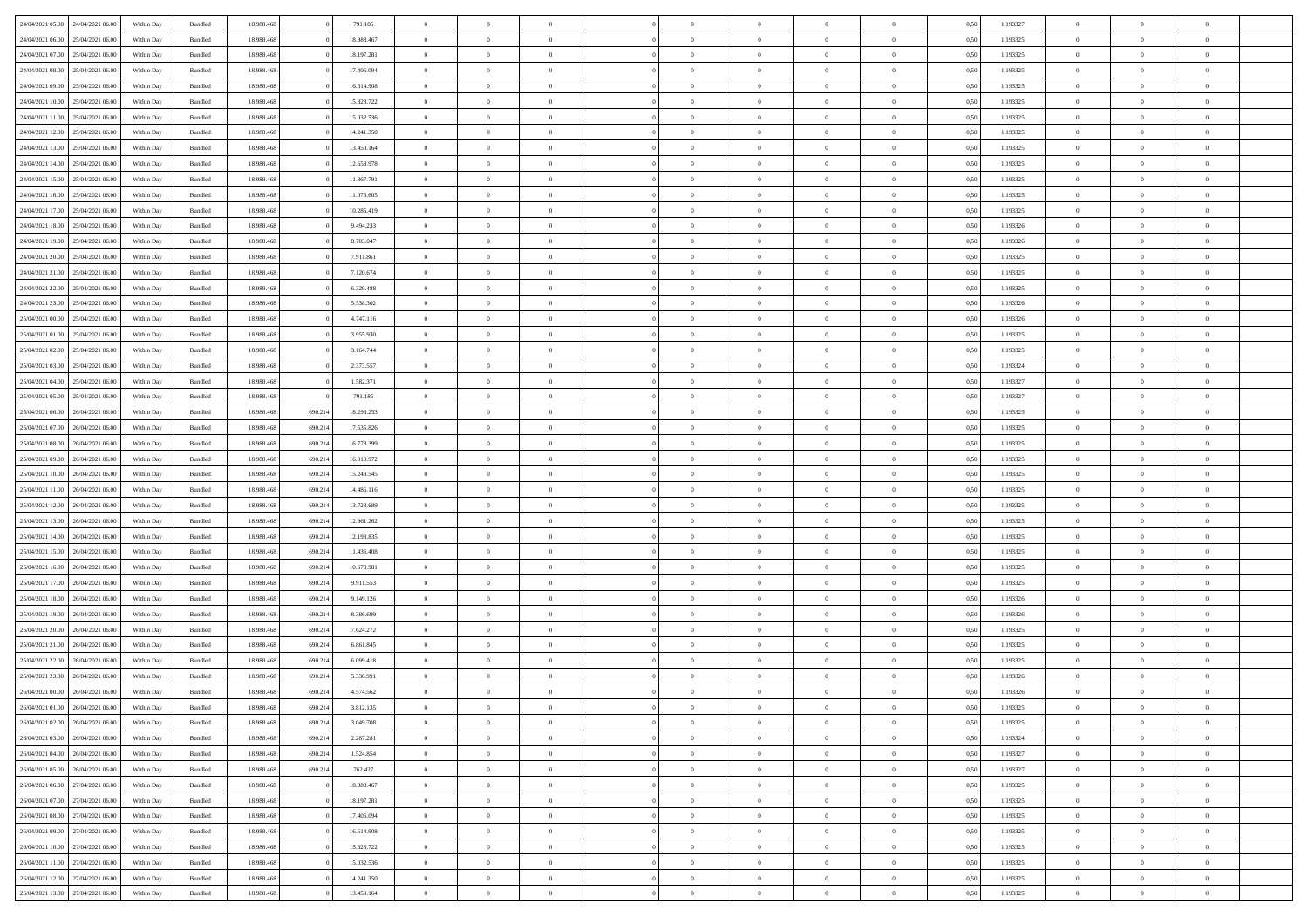|                  |                  |            |                    |            |            | $\overline{0}$ | $\Omega$       |                |                | $\Omega$       | $\Omega$       | $\theta$       |      |          | $\theta$       | $\overline{0}$ | $\theta$       |  |
|------------------|------------------|------------|--------------------|------------|------------|----------------|----------------|----------------|----------------|----------------|----------------|----------------|------|----------|----------------|----------------|----------------|--|
| 26/04/2021 14:00 | 27/04/2021 06:00 | Within Day | Bundled            | 18.988.468 | 12.658.978 |                |                |                | $\Omega$       |                |                |                | 0.50 | 1,193325 |                |                |                |  |
| 26/04/2021 15:00 | 27/04/2021 06.00 | Within Day | Bundled            | 18.988.468 | 11.867.791 | $\overline{0}$ | $\theta$       | $\overline{0}$ | $\overline{0}$ | $\bf{0}$       | $\overline{0}$ | $\overline{0}$ | 0,50 | 1,193325 | $\theta$       | $\overline{0}$ | $\overline{0}$ |  |
| 26/04/2021 16:00 | 27/04/2021 06:00 | Within Day | Bundled            | 18.988.468 | 11.076.605 | $\overline{0}$ | $\overline{0}$ | $\overline{0}$ | $\bf{0}$       | $\bf{0}$       | $\bf{0}$       | $\bf{0}$       | 0,50 | 1,193325 | $\bf{0}$       | $\overline{0}$ | $\overline{0}$ |  |
| 26/04/2021 17:00 | 27/04/2021 06:00 | Within Dav | Bundled            | 18.988.468 | 10.285.419 | $\overline{0}$ | $\theta$       | $\overline{0}$ | $\overline{0}$ | $\bf{0}$       | $\overline{0}$ | $\overline{0}$ | 0.50 | 1,193325 | $\theta$       | $\theta$       | $\overline{0}$ |  |
|                  |                  |            |                    |            |            |                |                |                |                |                |                |                |      |          |                |                |                |  |
| 26/04/2021 18:00 | 27/04/2021 06.00 | Within Day | Bundled            | 18.988.468 | 9.494.233  | $\overline{0}$ | $\theta$       | $\overline{0}$ | $\overline{0}$ | $\bf{0}$       | $\overline{0}$ | $\bf{0}$       | 0,50 | 1,193326 | $\theta$       | $\theta$       | $\overline{0}$ |  |
| 26/04/2021 19:00 | 27/04/2021 06:00 | Within Day | Bundled            | 18.988.468 | 8.703.047  | $\overline{0}$ | $\bf{0}$       | $\overline{0}$ | $\bf{0}$       | $\overline{0}$ | $\overline{0}$ | $\mathbf{0}$   | 0,50 | 1,193326 | $\overline{0}$ | $\overline{0}$ | $\bf{0}$       |  |
| 26/04/2021 20:00 | 27/04/2021 06.00 | Within Dav | Bundled            | 18.988.468 | 7.911.861  | $\overline{0}$ | $\overline{0}$ | $\overline{0}$ | $\overline{0}$ | $\bf{0}$       | $\overline{0}$ | $\overline{0}$ | 0.50 | 1,193325 | $\theta$       | $\overline{0}$ | $\overline{0}$ |  |
| 26/04/2021 21:00 | 27/04/2021 06.00 | Within Day | Bundled            | 18.988.468 | 7.120.674  | $\overline{0}$ | $\theta$       | $\overline{0}$ | $\overline{0}$ | $\bf{0}$       | $\overline{0}$ | $\bf{0}$       | 0,50 | 1,193325 | $\theta$       | $\theta$       | $\overline{0}$ |  |
| 26/04/2021 22:00 | 27/04/2021 06:00 | Within Day | Bundled            | 18.988.468 | 6.329.488  | $\overline{0}$ | $\overline{0}$ | $\overline{0}$ | $\bf{0}$       | $\bf{0}$       | $\bf{0}$       | $\bf{0}$       | 0,50 | 1,193325 | $\,0\,$        | $\overline{0}$ | $\overline{0}$ |  |
|                  |                  |            |                    |            |            |                |                |                |                |                |                |                |      |          |                |                |                |  |
| 26/04/2021 23:00 | 27/04/2021 06.00 | Within Dav | Bundled            | 18.988.468 | 5.538.302  | $\overline{0}$ | $\overline{0}$ | $\overline{0}$ | $\overline{0}$ | $\overline{0}$ | $\overline{0}$ | $\overline{0}$ | 0.50 | 1,193326 | $\theta$       | $\overline{0}$ | $\overline{0}$ |  |
| 27/04/2021 00:00 | 27/04/2021 06.00 | Within Day | Bundled            | 18.988.468 | 4.747.116  | $\overline{0}$ | $\theta$       | $\overline{0}$ | $\overline{0}$ | $\bf{0}$       | $\overline{0}$ | $\bf{0}$       | 0,50 | 1,193326 | $\theta$       | $\theta$       | $\overline{0}$ |  |
| 27/04/2021 01:00 | 27/04/2021 06:00 | Within Day | Bundled            | 18.988.468 | 3.955.930  | $\overline{0}$ | $\overline{0}$ | $\overline{0}$ | $\bf{0}$       | $\bf{0}$       | $\bf{0}$       | $\bf{0}$       | 0,50 | 1,193325 | $\bf{0}$       | $\overline{0}$ | $\overline{0}$ |  |
| 27/04/2021 02:00 | 27/04/2021 06:00 | Within Dav | Bundled            | 18.988.468 | 3.164.744  | $\overline{0}$ | $\theta$       | $\overline{0}$ | $\overline{0}$ | $\bf{0}$       | $\overline{0}$ | $\overline{0}$ | 0.50 | 1,193325 | $\theta$       | $\theta$       | $\overline{0}$ |  |
| 27/04/2021 03:00 | 27/04/2021 06.00 | Within Day | Bundled            | 18.988.468 | 2.373.557  | $\overline{0}$ | $\theta$       | $\overline{0}$ | $\overline{0}$ | $\bf{0}$       | $\overline{0}$ | $\overline{0}$ | 0,50 | 1,193324 | $\theta$       | $\theta$       | $\overline{0}$ |  |
|                  |                  |            |                    |            |            |                |                |                |                |                |                |                |      |          |                |                |                |  |
| 27/04/2021 04:00 | 27/04/2021 06:00 | Within Day | Bundled            | 18.988.468 | 1.582.371  | $\overline{0}$ | $\bf{0}$       | $\overline{0}$ | $\bf{0}$       | $\overline{0}$ | $\overline{0}$ | $\mathbf{0}$   | 0,50 | 1,193327 | $\overline{0}$ | $\overline{0}$ | $\bf{0}$       |  |
| 27/04/2021 05:00 | 27/04/2021 06:00 | Within Dav | Bundled            | 18.988.468 | 791.185    | $\overline{0}$ | $\overline{0}$ | $\overline{0}$ | $\overline{0}$ | $\bf{0}$       | $\overline{0}$ | $\overline{0}$ | 0.50 | 1,193327 | $\theta$       | $\overline{0}$ | $\overline{0}$ |  |
| 27/04/2021 06:00 | 28/04/2021 06:00 | Within Day | Bundled            | 18.988.468 | 18.988.467 | $\overline{0}$ | $\theta$       | $\overline{0}$ | $\overline{0}$ | $\bf{0}$       | $\overline{0}$ | $\bf{0}$       | 0,50 | 1,193325 | $\theta$       | $\theta$       | $\overline{0}$ |  |
| 27/04/2021 07:00 | 28/04/2021 06:00 | Within Day | Bundled            | 18.988.468 | 18.197.281 | $\overline{0}$ | $\overline{0}$ | $\overline{0}$ | $\bf{0}$       | $\bf{0}$       | $\bf{0}$       | $\bf{0}$       | 0,50 | 1,193325 | $\,0\,$        | $\overline{0}$ | $\overline{0}$ |  |
| 27/04/2021 08:00 | 28/04/2021 06:00 | Within Dav | Bundled            | 18.988.468 | 17.406.094 | $\overline{0}$ | $\overline{0}$ | $\overline{0}$ | $\overline{0}$ | $\overline{0}$ | $\overline{0}$ | $\overline{0}$ | 0.50 | 1,193325 | $\theta$       | $\overline{0}$ | $\overline{0}$ |  |
|                  |                  |            |                    |            |            |                |                |                |                |                |                |                |      |          |                |                |                |  |
| 27/04/2021 09:00 | 28/04/2021 06:00 | Within Day | Bundled            | 18.988.468 | 16.614.908 | $\overline{0}$ | $\theta$       | $\overline{0}$ | $\overline{0}$ | $\bf{0}$       | $\overline{0}$ | $\bf{0}$       | 0,50 | 1,193325 | $\theta$       | $\theta$       | $\overline{0}$ |  |
| 27/04/2021 10:00 | 28/04/2021 06:00 | Within Day | Bundled            | 18.988.468 | 15.823.722 | $\overline{0}$ | $\overline{0}$ | $\overline{0}$ | $\bf{0}$       | $\bf{0}$       | $\bf{0}$       | $\bf{0}$       | 0,50 | 1,193325 | $\,0\,$        | $\overline{0}$ | $\overline{0}$ |  |
| 27/04/2021 11:00 | 28/04/2021 06:00 | Within Day | Bundled            | 18.988.468 | 15.032.536 | $\overline{0}$ | $\overline{0}$ | $\overline{0}$ | $\overline{0}$ | $\bf{0}$       | $\overline{0}$ | $\overline{0}$ | 0.50 | 1,193325 | $\theta$       | $\theta$       | $\overline{0}$ |  |
| 27/04/2021 12:00 | 28/04/2021 06:00 | Within Day | Bundled            | 18.988.468 | 14.241.350 | $\overline{0}$ | $\theta$       | $\overline{0}$ | $\overline{0}$ | $\bf{0}$       | $\overline{0}$ | $\bf{0}$       | 0,50 | 1,193325 | $\theta$       | $\overline{0}$ | $\overline{0}$ |  |
| 27/04/2021 13:00 | 28/04/2021 06:00 | Within Day | Bundled            | 18.988.468 | 13.450.164 | $\overline{0}$ | $\overline{0}$ | $\overline{0}$ | $\bf{0}$       | $\overline{0}$ | $\bf{0}$       | $\mathbf{0}$   | 0,50 | 1,193325 | $\bf{0}$       | $\overline{0}$ | $\bf{0}$       |  |
|                  |                  |            |                    |            |            |                |                |                |                |                |                |                |      |          |                |                |                |  |
| 27/04/2021 14:00 | 28/04/2021 06:00 | Within Dav | Bundled            | 18.988.468 | 12.658.978 | $\overline{0}$ | $\overline{0}$ | $\overline{0}$ | $\overline{0}$ | $\overline{0}$ | $\overline{0}$ | $\overline{0}$ | 0.50 | 1,193325 | $\theta$       | $\overline{0}$ | $\overline{0}$ |  |
| 27/04/2021 15:00 | 28/04/2021 06:00 | Within Day | Bundled            | 18.988.468 | 11.867.791 | $\overline{0}$ | $\theta$       | $\overline{0}$ | $\overline{0}$ | $\bf{0}$       | $\overline{0}$ | $\bf{0}$       | 0,50 | 1,193325 | $\theta$       | $\theta$       | $\overline{0}$ |  |
| 27/04/2021 16:00 | 28/04/2021 06:00 | Within Day | Bundled            | 18.988.468 | 11.076.605 | $\overline{0}$ | $\overline{0}$ | $\overline{0}$ | $\overline{0}$ | $\bf{0}$       | $\overline{0}$ | $\bf{0}$       | 0,50 | 1,193325 | $\,0\,$        | $\overline{0}$ | $\overline{0}$ |  |
| 27/04/2021 17:00 | 28/04/2021 06:00 | Within Day | Bundled            | 18.988.468 | 10.285.419 | $\overline{0}$ | $\overline{0}$ | $\overline{0}$ | $\overline{0}$ | $\bf{0}$       | $\overline{0}$ | $\overline{0}$ | 0.50 | 1,193325 | $\theta$       | $\overline{0}$ | $\overline{0}$ |  |
| 27/04/2021 18:00 | 28/04/2021 06:00 | Within Day | Bundled            | 18.988.468 | 9.494.233  | $\overline{0}$ | $\theta$       | $\overline{0}$ | $\overline{0}$ | $\bf{0}$       | $\overline{0}$ | $\bf{0}$       | 0,50 | 1,193326 | $\,$ 0 $\,$    | $\theta$       | $\overline{0}$ |  |
| 27/04/2021 19:00 | 28/04/2021 06:00 | Within Day | Bundled            | 18.988.468 | 8.703.047  | $\overline{0}$ | $\overline{0}$ | $\overline{0}$ | $\overline{0}$ | $\bf{0}$       | $\overline{0}$ | $\bf{0}$       | 0,50 | 1,193326 | $\bf{0}$       | $\overline{0}$ | $\overline{0}$ |  |
|                  |                  |            |                    |            |            |                |                |                |                |                |                |                |      |          |                |                |                |  |
| 27/04/2021 20:00 | 28/04/2021 06:00 | Within Day | Bundled            | 18.988.468 | 7.911.861  | $\overline{0}$ | $\Omega$       | $\Omega$       | $\Omega$       | $\Omega$       | $\Omega$       | $\overline{0}$ | 0.50 | 1,193325 | $\,0\,$        | $\Omega$       | $\theta$       |  |
| 27/04/2021 21:00 | 28/04/2021 06:00 | Within Day | Bundled            | 18.988.468 | 7.120.674  | $\overline{0}$ | $\theta$       | $\overline{0}$ | $\overline{0}$ | $\bf{0}$       | $\overline{0}$ | $\bf{0}$       | 0,50 | 1,193325 | $\theta$       | $\theta$       | $\overline{0}$ |  |
| 27/04/2021 22:00 | 28/04/2021 06:00 | Within Day | Bundled            | 18.988.468 | 6.329.488  | $\overline{0}$ | $\bf{0}$       | $\overline{0}$ | $\overline{0}$ | $\bf{0}$       | $\overline{0}$ | $\mathbf{0}$   | 0,50 | 1,193325 | $\bf{0}$       | $\overline{0}$ | $\bf{0}$       |  |
| 27/04/2021 23:00 | 28/04/2021 06:00 | Within Day | Bundled            | 18.988.468 | 5.538.302  | $\overline{0}$ | $\Omega$       | $\Omega$       | $\Omega$       | $\Omega$       | $\Omega$       | $\overline{0}$ | 0.50 | 1,193326 | $\theta$       | $\theta$       | $\theta$       |  |
| 28/04/2021 00:00 | 28/04/2021 06:00 | Within Day | Bundled            | 18.988.468 | 4.747.116  | $\overline{0}$ | $\theta$       | $\overline{0}$ | $\overline{0}$ | $\bf{0}$       | $\overline{0}$ | $\bf{0}$       | 0,50 | 1,193326 | $\theta$       | $\theta$       | $\overline{0}$ |  |
|                  |                  |            |                    |            |            |                |                |                |                |                |                |                |      |          |                |                |                |  |
| 28/04/2021 01:00 | 28/04/2021 06:00 | Within Day | Bundled            | 18.988.468 | 3.955.930  | $\overline{0}$ | $\overline{0}$ | $\overline{0}$ | $\overline{0}$ | $\bf{0}$       | $\overline{0}$ | $\bf{0}$       | 0,50 | 1,193325 | $\,0\,$        | $\overline{0}$ | $\overline{0}$ |  |
| 28/04/2021 02:00 | 28/04/2021 06:00 | Within Day | Bundled            | 18.988.468 | 3.164.744  | $\overline{0}$ | $\Omega$       | $\Omega$       | $\Omega$       | $\Omega$       | $\theta$       | $\overline{0}$ | 0.50 | 1,193325 | $\theta$       | $\theta$       | $\theta$       |  |
| 28/04/2021 03:00 | 28/04/2021 06:00 | Within Day | Bundled            | 18.988.468 | 2.373.557  | $\overline{0}$ | $\theta$       | $\overline{0}$ | $\overline{0}$ | $\bf{0}$       | $\overline{0}$ | $\bf{0}$       | 0,50 | 1,193324 | $\theta$       | $\theta$       | $\overline{0}$ |  |
| 28/04/2021 04:00 | 28/04/2021 06:00 | Within Day | Bundled            | 18.988.468 | 1.582.371  | $\overline{0}$ | $\overline{0}$ | $\overline{0}$ | $\overline{0}$ | $\bf{0}$       | $\overline{0}$ | $\bf{0}$       | 0,50 | 1,193327 | $\,0\,$        | $\overline{0}$ | $\overline{0}$ |  |
| 28/04/2021 05:00 | 28/04/2021 06:00 | Within Day | Bundled            | 18.988.468 | 791.185    | $\overline{0}$ | $\Omega$       | $\Omega$       | $\Omega$       | $\Omega$       | $\overline{0}$ | $\overline{0}$ | 0.50 | 1,193327 | $\,0\,$        | $\theta$       | $\theta$       |  |
| 28/04/2021 06:00 | 29/04/2021 06.00 | Within Day | Bundled            | 18.988.468 | 18.988.467 | $\overline{0}$ | $\theta$       | $\overline{0}$ | $\overline{0}$ | $\bf{0}$       | $\overline{0}$ | $\bf{0}$       | 0,50 | 1,193325 | $\,$ 0 $\,$    | $\theta$       | $\overline{0}$ |  |
|                  |                  |            |                    |            |            |                |                |                |                |                |                |                |      |          |                |                |                |  |
| 28/04/2021 07:00 | 29/04/2021 06.00 | Within Day | Bundled            | 18.988.468 | 18.197.281 | $\overline{0}$ | $\overline{0}$ | $\overline{0}$ | $\overline{0}$ | $\bf{0}$       | $\overline{0}$ | $\mathbf{0}$   | 0,50 | 1,193325 | $\bf{0}$       | $\overline{0}$ | $\bf{0}$       |  |
| 28/04/2021 08:00 | 29/04/2021 06:00 | Within Day | Bundled            | 18.988.468 | 17,406,094 | $\overline{0}$ | $\Omega$       | $\Omega$       | $\Omega$       | $\Omega$       | $\Omega$       | $\overline{0}$ | 0.50 | 1,193325 | $\theta$       | $\Omega$       | $\theta$       |  |
| 28/04/2021 09:00 | 29/04/2021 06:00 | Within Day | Bundled            | 18.988.468 | 16.614.908 | $\overline{0}$ | $\,$ 0 $\,$    | $\overline{0}$ | $\bf{0}$       | $\,$ 0         | $\overline{0}$ | $\bf{0}$       | 0,50 | 1,193325 | $\,0\,$        | $\overline{0}$ | $\overline{0}$ |  |
| 28/04/2021 10:00 | 29/04/2021 06:00 | Within Day | $\mathbf B$ undled | 18.988.468 | 15.823.722 | $\bf{0}$       | $\bf{0}$       |                |                |                |                |                | 0,50 | 1,193325 | $\bf{0}$       | $\overline{0}$ |                |  |
| 28/04/2021 11:00 | 29/04/2021 06:00 | Within Day | Bundled            | 18,988,468 | 15.032.536 | $\overline{0}$ | $\Omega$       | $\overline{0}$ | $\Omega$       | $\theta$       | $\overline{0}$ | $\overline{0}$ | 0,50 | 1,193325 | $\theta$       | $\theta$       | $\theta$       |  |
| 28/04/2021 12:00 | 29/04/2021 06:00 | Within Day | Bundled            | 18.988.468 | 14.241.350 | $\overline{0}$ | $\,$ 0         | $\overline{0}$ | $\overline{0}$ | $\,$ 0 $\,$    | $\overline{0}$ | $\mathbf{0}$   | 0,50 | 1,193325 | $\,$ 0 $\,$    | $\overline{0}$ | $\,$ 0         |  |
|                  |                  |            |                    |            |            |                |                |                |                |                |                |                |      |          |                |                |                |  |
| 28/04/2021 13:00 | 29/04/2021 06:00 | Within Day | Bundled            | 18.988.468 | 13.450.164 | $\overline{0}$ | $\overline{0}$ | $\overline{0}$ | $\overline{0}$ | $\overline{0}$ | $\overline{0}$ | $\mathbf{0}$   | 0,50 | 1,193325 | $\overline{0}$ | $\bf{0}$       | $\bf{0}$       |  |
| 28/04/2021 14:00 | 29/04/2021 06:00 | Within Day | Bundled            | 18.988.468 | 12.658.978 | $\overline{0}$ | $\theta$       | $\overline{0}$ | $\Omega$       | $\overline{0}$ | $\overline{0}$ | $\bf{0}$       | 0,50 | 1,193325 | $\bf{0}$       | $\theta$       | $\overline{0}$ |  |
| 28/04/2021 15:00 | 29/04/2021 06:00 | Within Day | Bundled            | 18.988.468 | 11.867.791 | $\overline{0}$ | $\,$ 0         | $\overline{0}$ | $\overline{0}$ | $\overline{0}$ | $\overline{0}$ | $\bf{0}$       | 0,50 | 1,193325 | $\,$ 0 $\,$    | $\overline{0}$ | $\overline{0}$ |  |
| 28/04/2021 16:00 | 29/04/2021 06:00 | Within Day | Bundled            | 18.988.468 | 11.076.605 | $\overline{0}$ | $\overline{0}$ | $\overline{0}$ | $\overline{0}$ | $\overline{0}$ | $\overline{0}$ | $\mathbf{0}$   | 0,50 | 1,193325 | $\overline{0}$ | $\overline{0}$ | $\bf{0}$       |  |
| 28/04/2021 17:00 | 29/04/2021 06:00 | Within Day | Bundled            | 18.988.468 | 10.285.419 | $\overline{0}$ | $\overline{0}$ | $\overline{0}$ | $\Omega$       | $\overline{0}$ | $\overline{0}$ | $\bf{0}$       | 0.50 | 1,193325 | $\overline{0}$ | $\theta$       | $\overline{0}$ |  |
|                  |                  |            |                    |            |            |                |                |                |                |                |                |                |      |          |                |                |                |  |
| 28/04/2021 18:00 | 29/04/2021 06:00 | Within Day | Bundled            | 18.988.468 | 9.494.233  | $\overline{0}$ | $\,$ 0         | $\overline{0}$ | $\overline{0}$ | $\bf{0}$       | $\overline{0}$ | $\bf{0}$       | 0,50 | 1,193326 | $\,$ 0 $\,$    | $\overline{0}$ | $\overline{0}$ |  |
| 28/04/2021 19:00 | 29/04/2021 06:00 | Within Day | Bundled            | 18.988.468 | 8.703.047  | $\overline{0}$ | $\bf{0}$       | $\overline{0}$ | $\overline{0}$ | $\overline{0}$ | $\overline{0}$ | $\mathbf{0}$   | 0,50 | 1,193326 | $\overline{0}$ | $\overline{0}$ | $\bf{0}$       |  |
| 28/04/2021 20:00 | 29/04/2021 06:00 | Within Day | Bundled            | 18,988,468 | 7.911.861  | $\overline{0}$ | $\overline{0}$ | $\overline{0}$ | $\Omega$       | $\overline{0}$ | $\overline{0}$ | $\bf{0}$       | 0.50 | 1,193325 | $\overline{0}$ | $\theta$       | $\overline{0}$ |  |
| 28/04/2021 21:00 | 29/04/2021 06.00 | Within Day | Bundled            | 18.988.468 | 7.120.674  | $\overline{0}$ | $\,$ 0         | $\overline{0}$ | $\overline{0}$ | $\bf{0}$       | $\bf{0}$       | $\bf{0}$       | 0,50 | 1,193325 | $\,$ 0 $\,$    | $\,$ 0 $\,$    | $\bf{0}$       |  |
| 28/04/2021 22:00 | 29/04/2021 06:00 | Within Day | Bundled            | 18.988.468 | 6.329.488  | $\overline{0}$ | $\overline{0}$ | $\overline{0}$ | $\overline{0}$ | $\bf{0}$       | $\bf{0}$       | $\mathbf{0}$   | 0,50 | 1,193325 | $\overline{0}$ | $\bf{0}$       | $\bf{0}$       |  |
|                  |                  |            |                    |            |            |                |                |                |                |                |                |                |      |          |                |                |                |  |